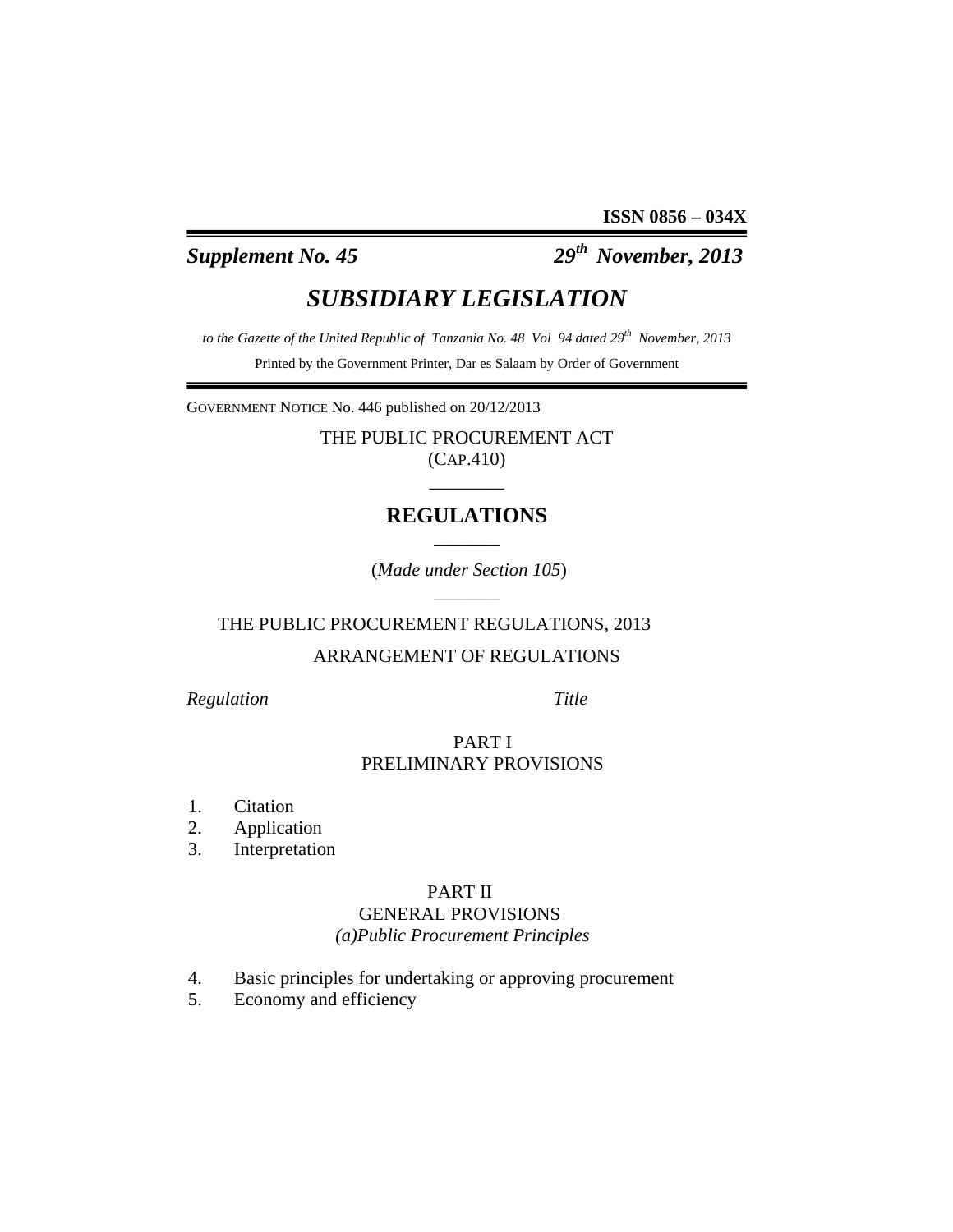- 6. Eligible tenderers
- 7. Probity and ethics in procurement or disposal by tender
- 8. Equality of participation
- 9. Eligibility
- 10. Transparency and fairness
- 11. Donor funded procurement
- 12. Form of Communication
- 13. Clarification and modifications of solicitation documents
- 14. Rules concerning documentary evidence provided by tenderers
- 15. Record of procurement or disposal proceedings
- 16. Rejection of all tenders
- 17. Rejection of abnormally low tender
- 18. Publication of General Procurement Notice
- 19. Publication of procurement notice
- 20. Publication of procurement awards and contract execution
- 21. Fees for services rendered by the Authority
- 22. Rules concerning description of goods, works, services or assets
- 23. Tender security
- 24. Validity of tender security or declaration
- 25. Release of tender security for unsuccessful tenderers
- 26. Discharge of tender security or tender securing declaration
- 27. Application of tender securing declaration
- 28. No claim by procuring entity to tender security amount
- 29. Performance security

### *(b)Preference and exclusive preference to local persons or firms*

- 30. Promotion of local industry
- 31. Eligibility
- 32. Registration for purposes of preference schemes
- 33. National preference
- 34. Preference to local persons or firms
- 35. Inclusion of local firms and experts in consultancy contracts
- 36. Use of local experts and goods in works and non consultancy service contracts
- 37. Preference to local goods
- 38. Evaluation of tenders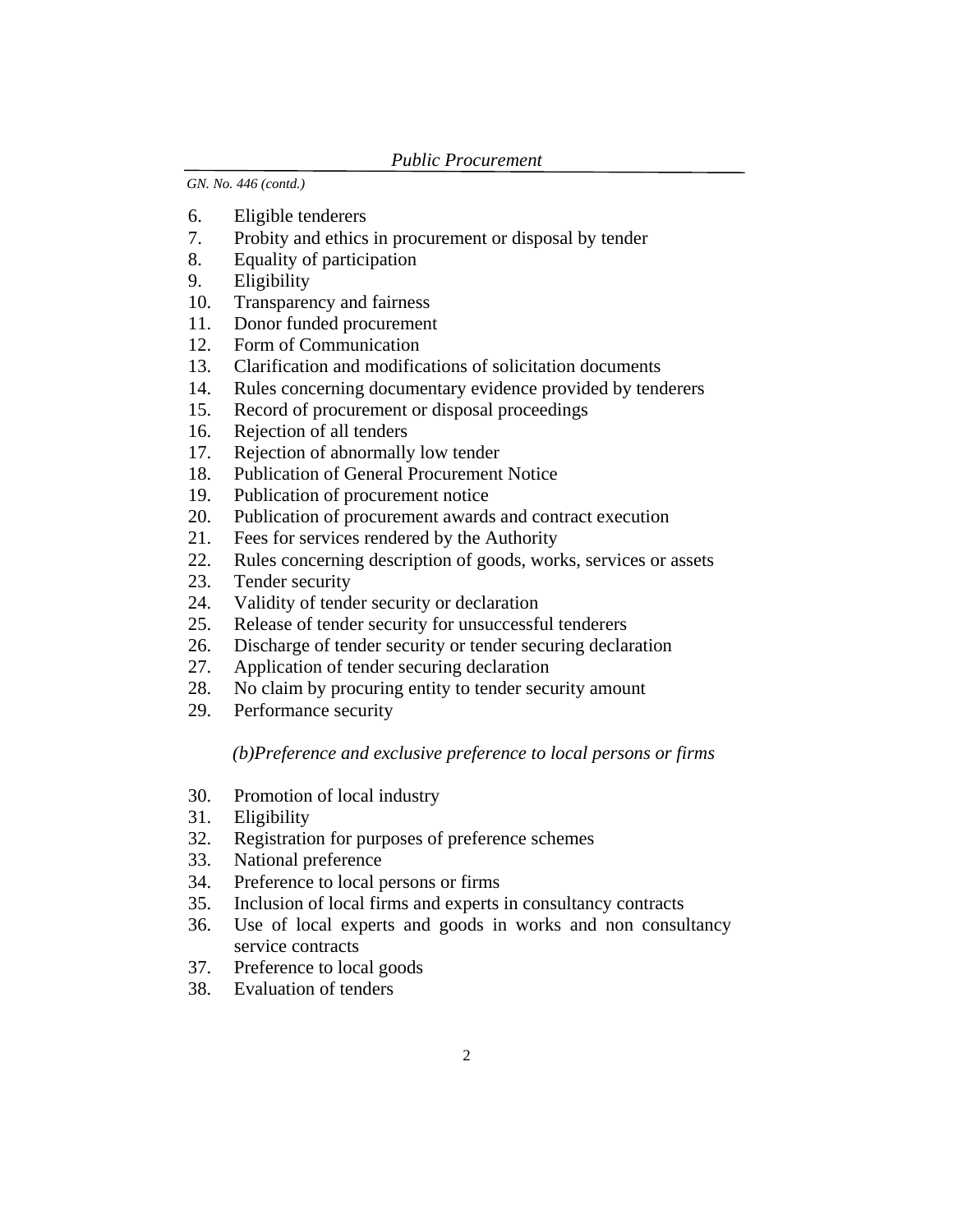- 39. Exclusive preference scheme to local persons or firms
- 40. Preference to local communities
- 41. Tender securing declaration
- 42. Splitting of contracts
- 43. Capacity building of local firms
- 44. Timely payment of certificates or invoices
- 45. Monitoring of compliance

*(c) Delegation of Procurement Authority and Handling of Disagreements* 

- 46. Delegation and contracting out procurement functions
- 47. Delegation of the accounting officer's own functions
- 48. Delegation of the functions of tender board or procurement management unit
- 49. Contracting out to another procuring entity
- 50. Contracting out to a procurement agent
- 51. Disagreements between the accounting officer and the tender board
- 52. Disagreements between the tender board and procurement management unit
- 53. Disagreements between the procurement management unit and the user department
- 54. Disagreement between the procurement management unit and the evaluation committee

*(d) Approving Authority for Procurement and Disposal by Tender* 

- 55. Approval of procurement
- 56. Tender opening and *adhoc* committee
- 57. Approval by tender boards
- 58. Approval through circular resolution
- 59. Vetting of contracts by the Attorney General
- 60. Ratification of contracts by Legal Officer of a procuring entity
- 61. Contract alteration and amendment
- 62. Validity of procurement or disposal authorisation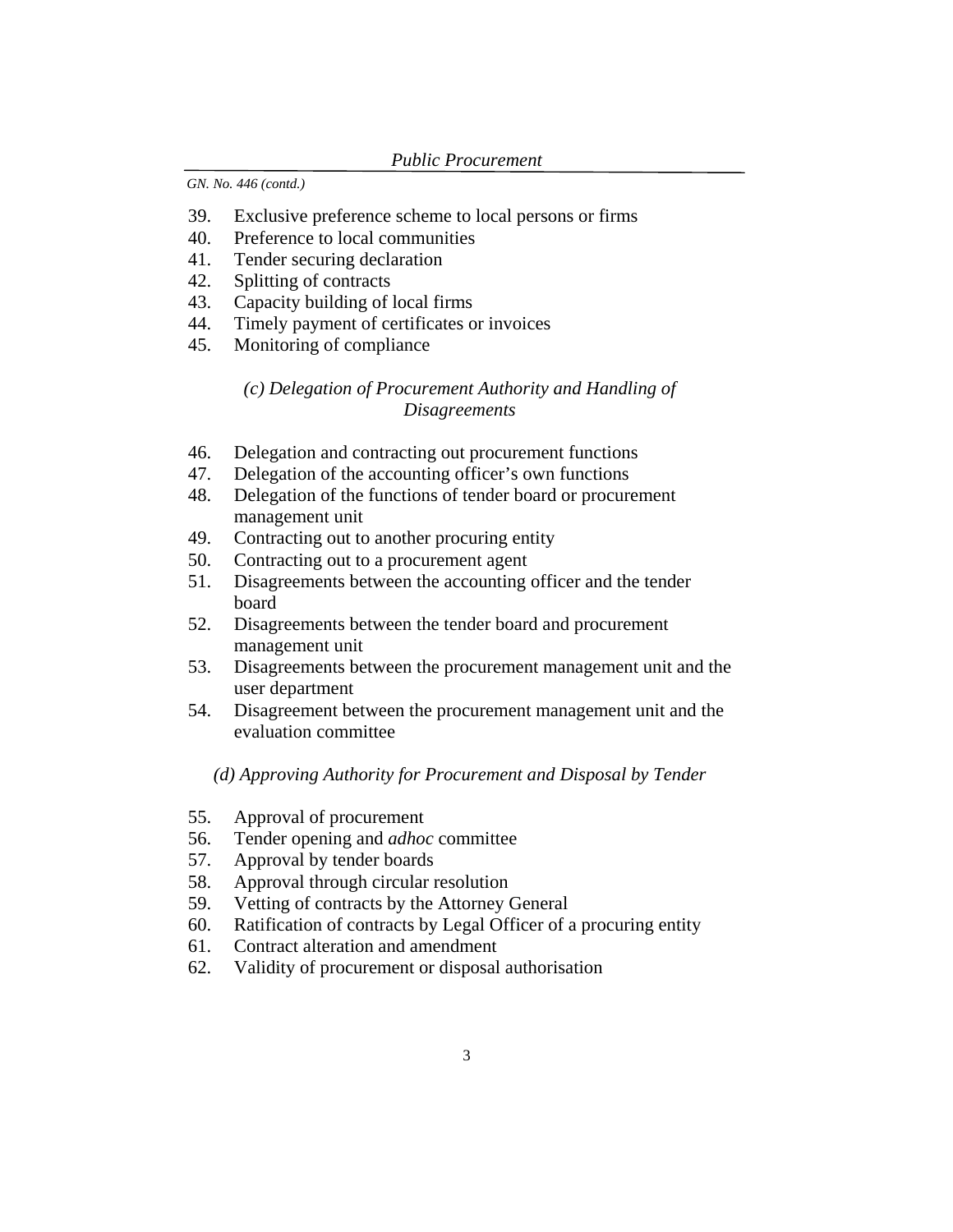*(e) Procedure for conducting emergency procurement* 

- 63. Emergency procurement
- 64. Report on Emergency Procurement
- 65. Prohibition to Tender Board
- 66. Application of Emergency Procurement
- 67. Liability of Accounting Officer

*(f) Procurement and Disposal Planning and Financial Controls* 

- 68. Planning implementation
- 69. Procurement Planning
- 70. Timeframe for preparation and submission of annual procurement plan
- 71. Procedures for submitting tender for packages or lots
- 72. Aggregating requirements
- 73. Prohibition of splitting tenders and contracts
- 74. Establishment of contract period
- 75. Commitment of funds
- 76. Selection of a method of procurement
- 77. Procurement procedures of the Authority and Appeals Authority

#### *(g) Prohibition*

- 78. Fraud and corruption
- 79. Improper inducement
- 80. Disability of members of procuring entity and member of the approving authority on account of interest in contracts
- 81. Pecuniary interests
- 82. General notices and recording of disclosure information
- 83. Prohibition of running contracts
- 84. Non anticipation of contracts
- 85. Tampering with submitted tenders

### *(h) Monitoring by the Authority*

86. Monitoring within the procuring entity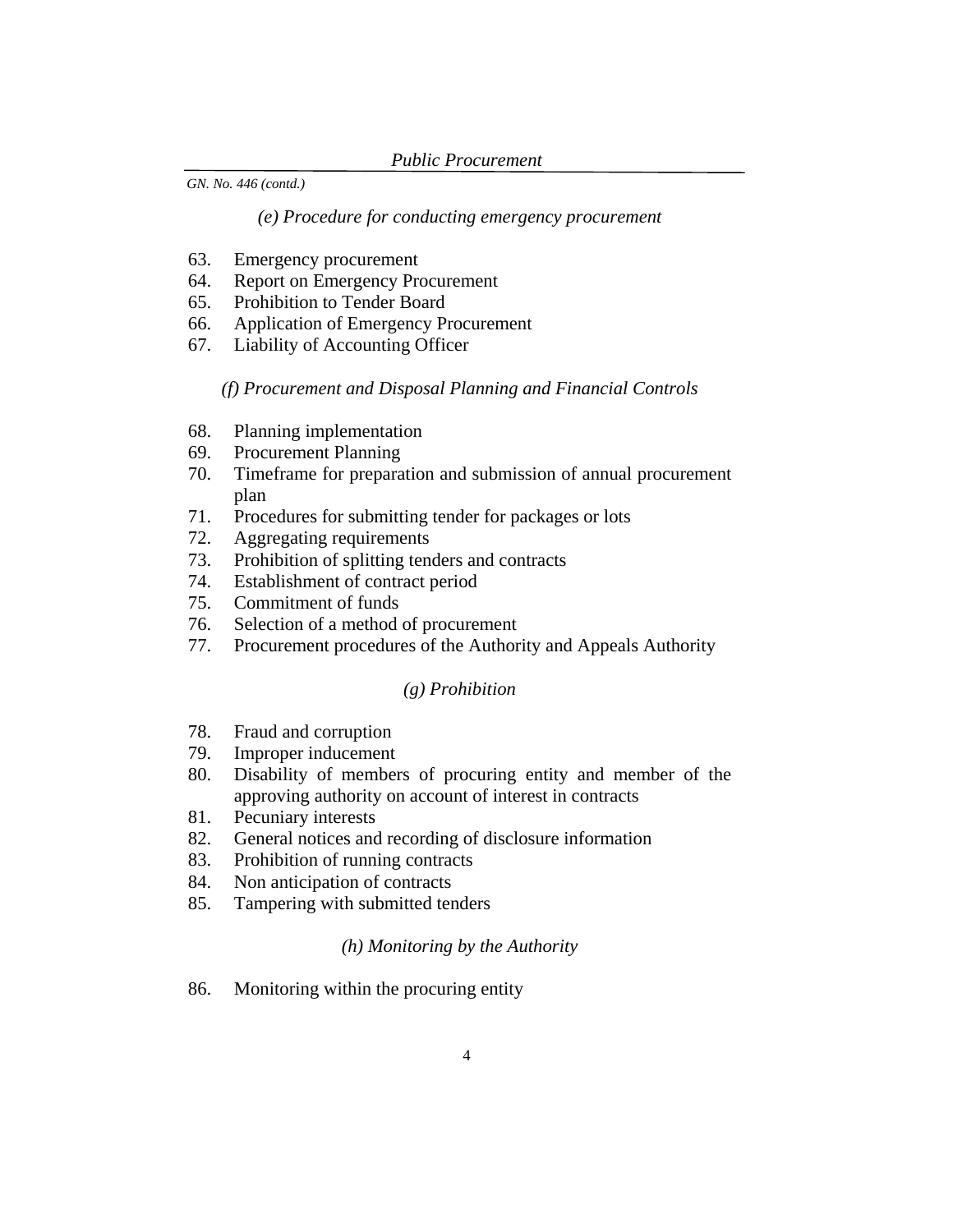- 87. Continuous monitoring
- 88. Procurement contract and performance audit
- 89. Procurement investigation
- 90. Cooperation with other authorities
- 91. Actions to be taken after investigation
- 92. Response and implementation of the Authority's recommendations

### *(i) Debarment from Participating in Public Procurement*

- 93. Initiation and grounds for debarment
- 94. Procedures for debarment
- 95. Inquires by the Authority
- 96. Issuance of notice of debarment
- 97. Suspension pending completion of the debarment proceedings
- 98. Decision on debarment
- 99. Disclosure of the decision
- 100. Register of debarred and suspended tenderers
- 101. Effects of suspension or debarment
- 102. Effects on existing contracts
- 103. Right to appeal against debarment decision

### *(j) Review of Procurement or Disposal Decisions and Disputes Settlement*

- 104. Right to review
- 105. Submission of applications for review to the accounting officer
- 106. Administrative review by accounting officer
- 107. Review by the Appeals Authority

### *(k) Miscellaneous Provisions*

- 108. Procedure for amendment of standard contract
- 109. Submission of contract documents
- 110. Amendments after signature
- 111. Time extension orders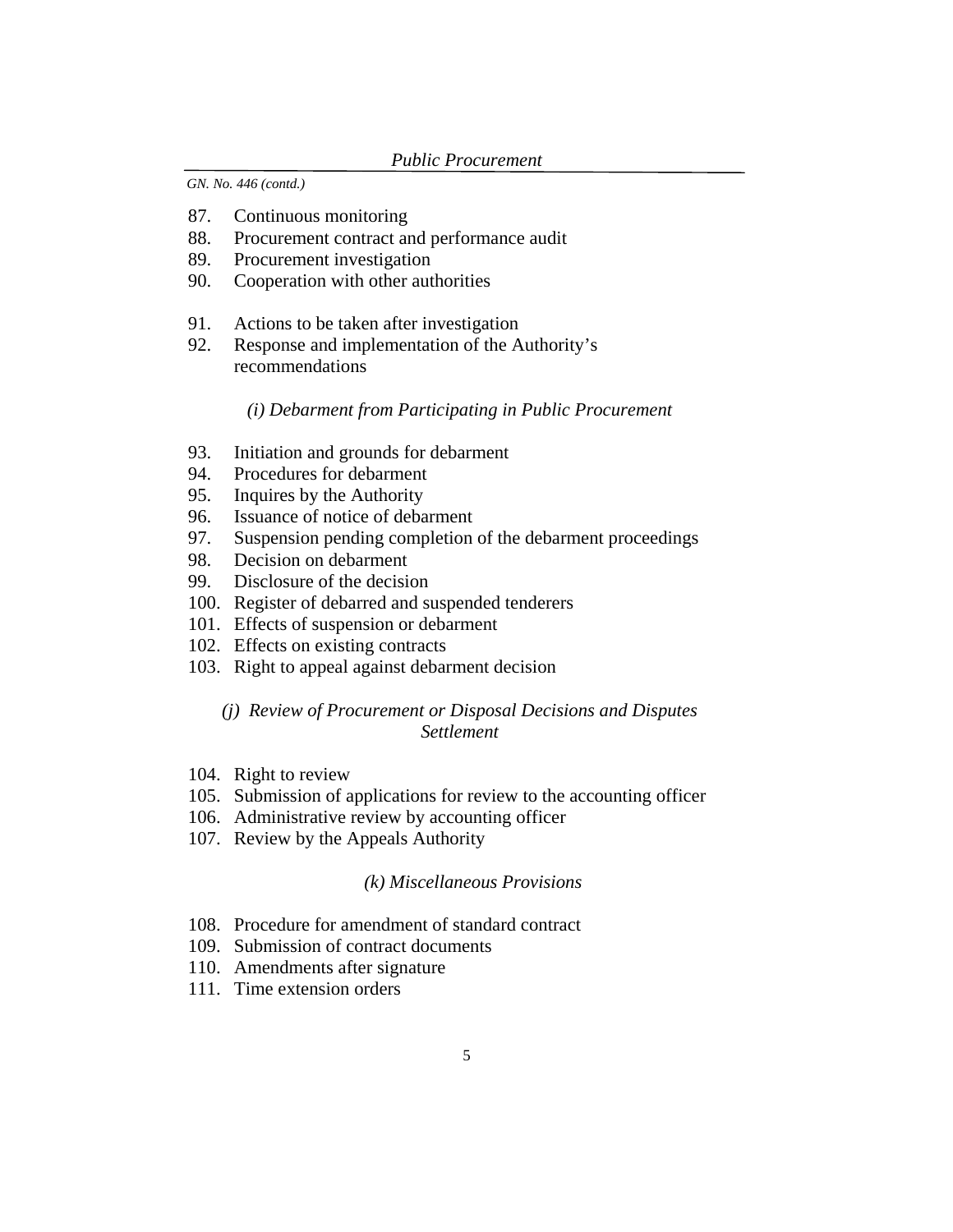- 112. Liquidated damages
- 113. Termination of contract for abandoning works or services
- 114. Management of contracts
- 115. Public bodies participating in tenders floated by public or private sector

#### PART III

### PROCEDURES FOR PROCUREMENT OF GOODS, WORKS AND NON-CONSULTANCY SERVICES

## *(a)Conditions for Participation*

- 116. Qualification of Tenderers
- 117. Criterion, requirement, procedure etc not to be discriminatory
- 118. Participation of local and foreign tenderers in procurement proceedings
- 119. Pre-qualification proceedings
- 120. Contents of invitation for pre-qualification
- 121. Contents of pre-qualification document
- 122. Clarifications and evaluation of applications for pre-qualification
- 123. Notification of results of pre-qualification process
- 124. Confirmation of verification information
- 125. Waiver of certain requirements
- 126. Tender relating to public security
- 127. Appointment of a consultant for procurement of works
- 128. Types of works or service contracts
- 129. Turnkey contracts

#### PART IV

## PROCUREMENT OF SECTOR SPECIFIC GOODS AND SERVICES

### *(a) Procurement of common use items and services*

*(b)*

- 130. Procurement from the Agency
- 131. Procurement of common use items and services
- 132. Obligations of parties to framework arrangements
- 133. Agency may make price adjustment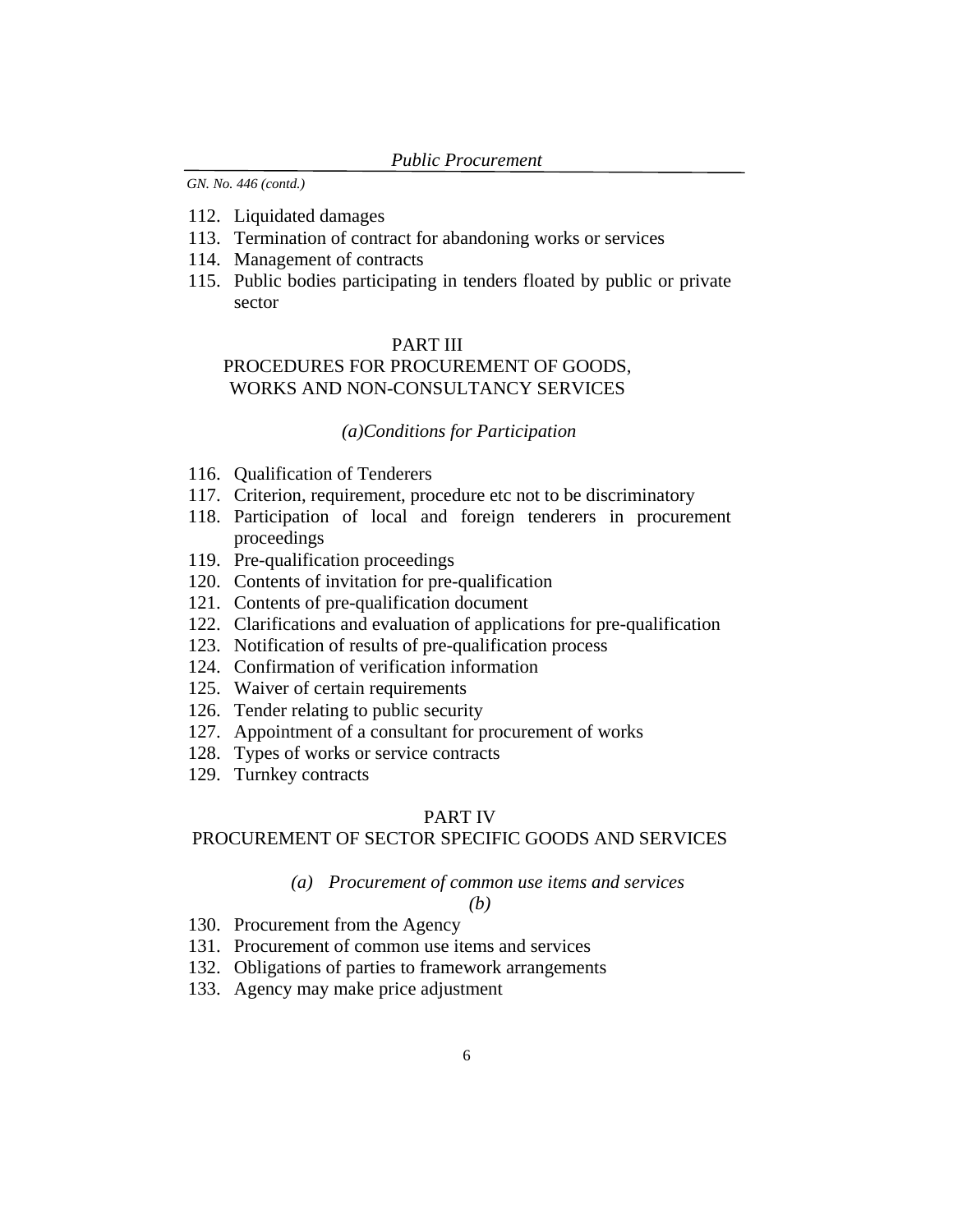- 134. Payment of fees to Agency
- 135. Procurement procedures of the Agency

*(c)Procurement of maintenance and repair of motor vehicles, plant and equipment, and the installation of electrical, refrigeration, air conditioning and electronic services in buildings owned by Government* 

- 136. Procurement of motor vehicles, heavy plant, equipment and spare parts
- 137. Procurement of electrical mechanical and electronic services

*(d)Procurement of Information and Communication Technology Equipments* 

138. Procurement of computers and other related information technology equipment and tools

*(e)Procurement of Medicines and Medical Supplies* 

- 139. Definition
- 140. Procurement of catalogue items
- 141. Procurement of non catalogue items
- 142. Procurement procedures of the Department
- 143. Department may make price adjustment
- 144. General criterion procurement of catalogue and non catalogue item
- 145. Publication of list of suppliers
- 146. Specifications for medicines and medical supplies
- 147. Procurement of other sector specific goods

#### PART V

### METHODS OF PROCUREMENT AND THEIR CONDITIONS FOR USE

#### *(a) Rules applicable to the selection of procurement method*

148. Pre-qualification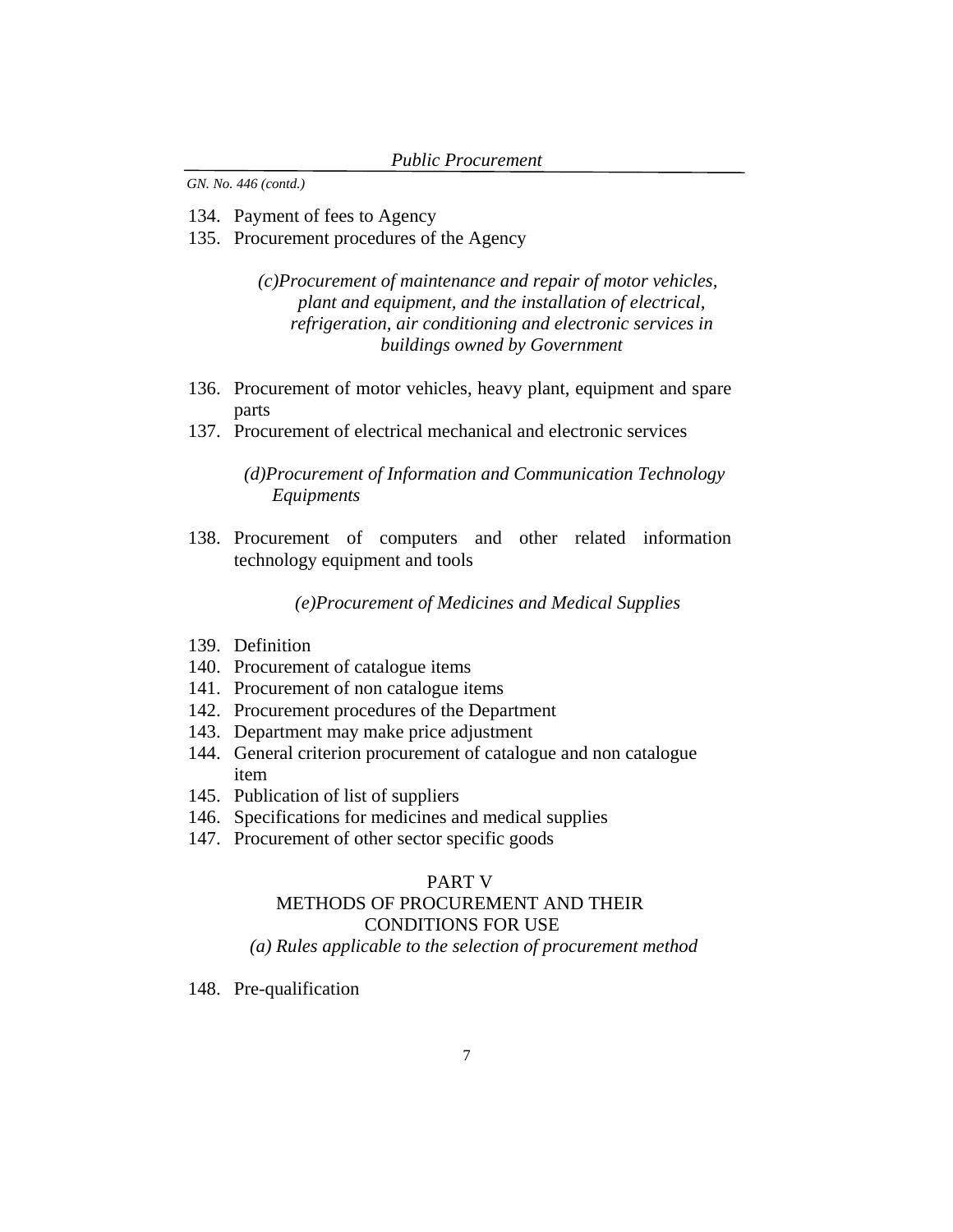## 149. Method of procurement

### *(b) Open tendering procedures*

- 150. International competitive tendering
- 151. National Competitive tendering
- 152. Restricted tendering

### *(c)Procurement method involving negotiations*

- 153. Conditions for use of two-stage tendering, request for proposals or competitive negotiations
- 154. Two-stage tendering
- 155. Request for proposal with simultaneous negotiations
- 156. Conducting simultaneous negotiations
- 157. Request for proposal with consecutive negotiations
- 158. Competitive negotiations
- 159. Single source procurement for goods or services
- 160. Procedure for single source
- 161. Single source procurement for works

#### *(d) Procurement method that does not involve negotiations*

- 162. Requests for proposals without negotiations to be arranged
- 163. Shopping
- 164. Procedure for shopping
- 165. Minor value procurement
- 166. Micro value procurement
- 167. Force Account
- 168. Community participation in procurement
- 169. Procurement of commodities
- 170. Procurement of food stuff for schools, training institutions, hospitals and prisons
- 171. Power of Agency to set price adjustment
- 172. Inspection agents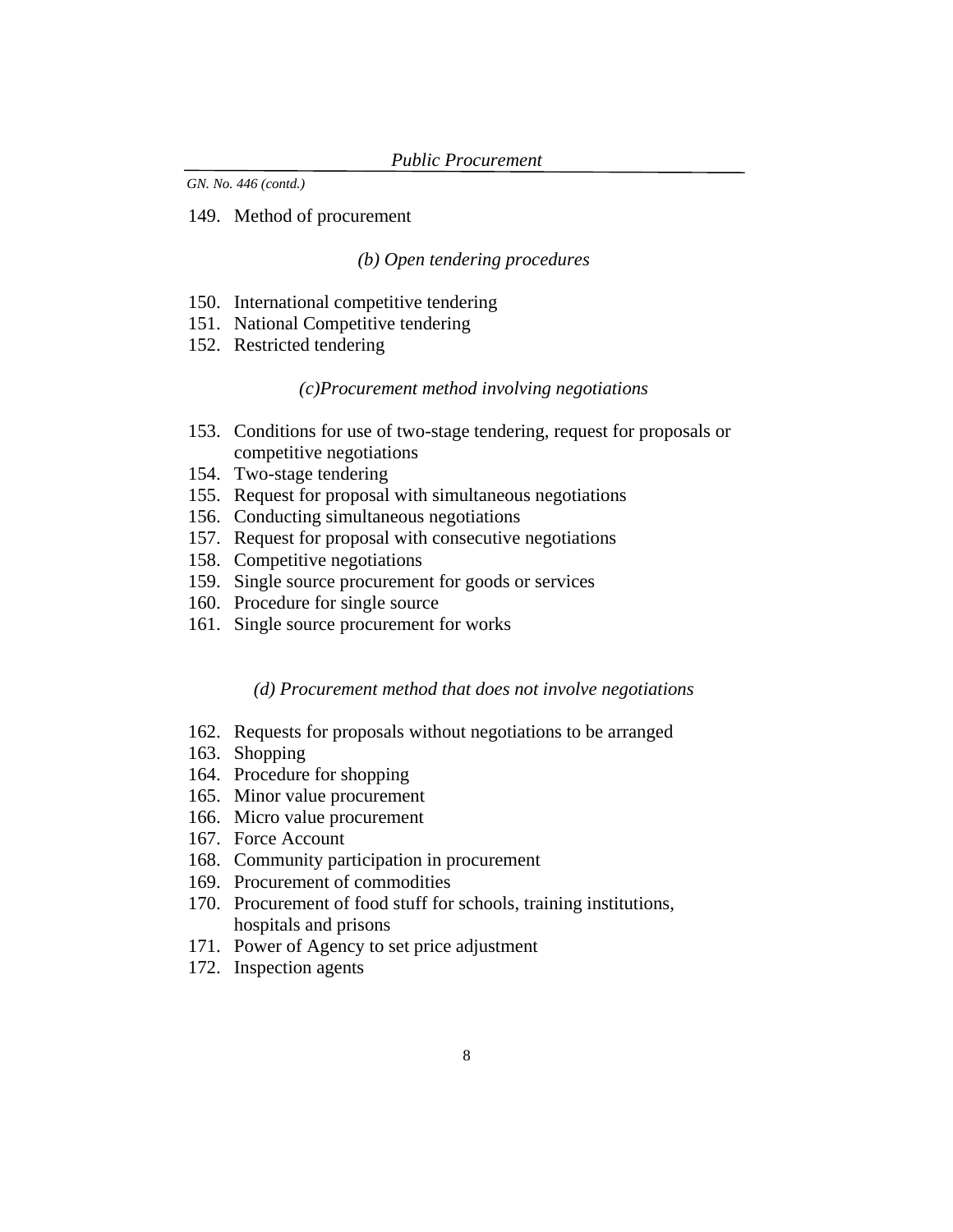### PART VI

### PROCUREMENT OF USED RAILWAY MACHINERY, AIRCRAFTS AND SHIPS

- 173. Interpretation
- 174. National interest
- 175. Criteria for deciding on procurement of used item
- 176. Opportunity for competitions
- 177. Quality of used item
- 178. Credibility of suppliers
- 179. Approval by Minister
- 180. Special Technical Advisory Committee

## PART VII

## TENDERING PROCEEDINGS

- 181. Invitation to tender and advertising
- 182. Contents of invitation to tender
- 183. Issue of solicitation documents
- 184. Contents of solicitation documents
- 185. Approval of tender documents
- 186. Number of sets of tender documents
- 187. Tender period
- 188. Price adjustment formula
- 189. Pre bid meeting
- 190. Submission of tenders
- 191. Period of effectiveness of tender
- 192. Extension of the period of effectiveness of tender
- 193. Modification and withdrawal of tenders
- 194. Tender sample or inspection of goods
- 195. Receipt of tenders
- 196. Tender opening
- 197. Discounts
- 198. Tenders to be numbered consecutively
- 199. Records of the tender opening
- 200. Restriction for disclosure to tenderers
- 201. Influence by tenderers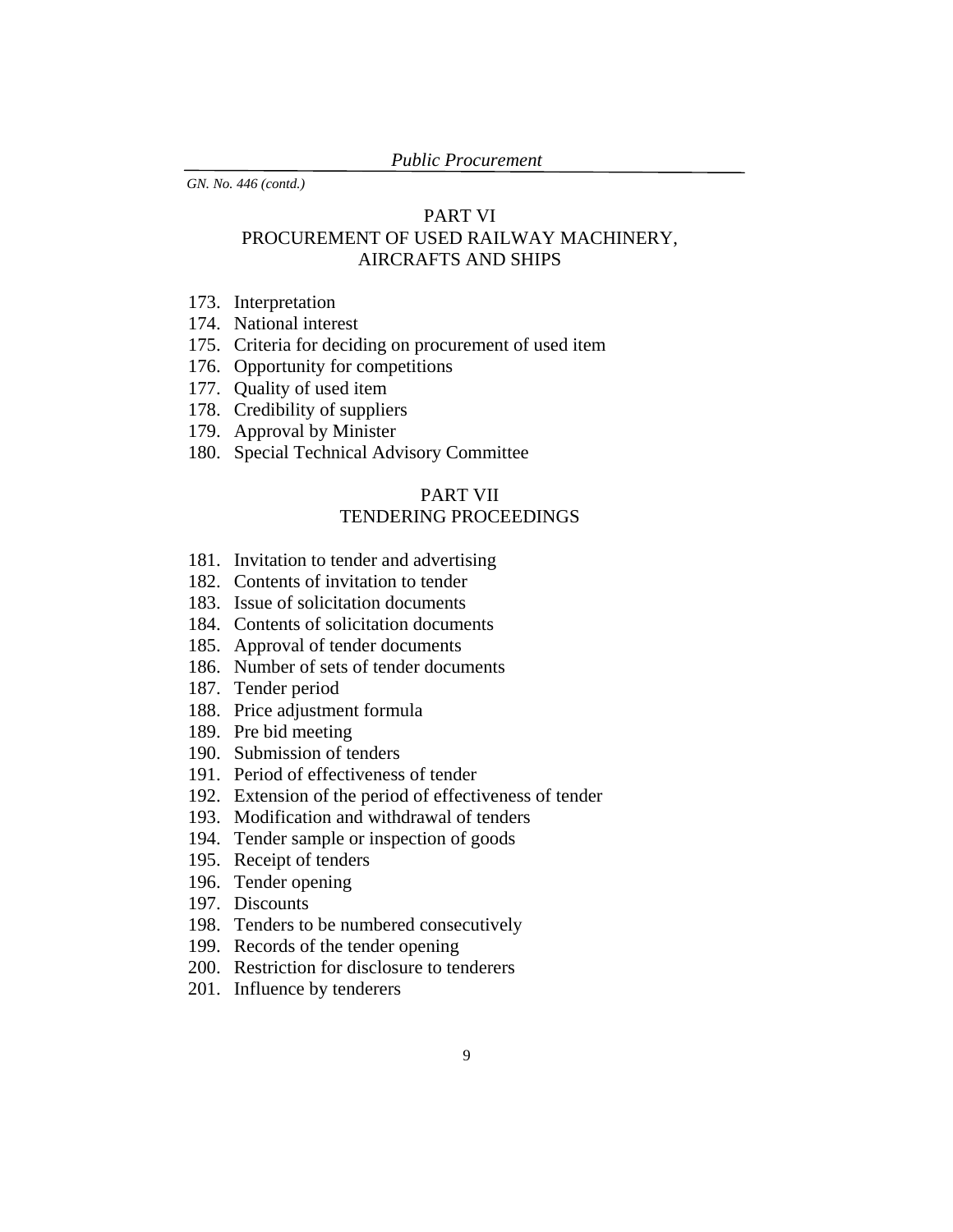- 202. Evaluations committee
- 203. Examination, evaluation and comparison of tenders
- 204. Checking of substantial responsiveness to commercial terms and conditions
- 205. Checking of substantial responsiveness to technical requirements
- 206. Determination of tender responsiveness
- 207. Request for clarification of tender
- 208. Expression of factors
- 209. Tender below or above pre-determined value
- 210. Power to reject tender
- 211. Evaluation and acceptance of tenders
- 212. Successful tender
- 213. Determination of lowest evaluated tender
- 214. Determination of highest evaluated tender
- 215. Conversion of currency
- 216. Rates of exchange to be used in evaluation
- 217. Use of CIF or CIP in evaluation and comparison of tenders
- 218. Demonstration of qualification
- 219. Obligation of contractor in works and turnkey contracts
- 220. Report on evaluation and comparison of tenders
- 221. Evaluation with margin of preference for goods
- 222. Goods forming part of contract package
- 223. Evaluation with preference for works or non-consultant service contracts
- 224. Post-qualification and denial of award in a case of limited resources
- 225. Negotiations with tenderers
- 226. Negotiation Team
- 227. Approval of negotiation plan by tender board
- 228. Minutes and recommendation of negotiation team
- 229. Results of approved negotiations
- 230. Negotiations with next ranked tenderer
- 231. Approval of award of contract
- 232. Award of contract
- 233. Acceptance of tender and entry into force of procurement contract
- 234. Submission of procurement report
- 235. Copies of acceptance notices to be forwarded to Authority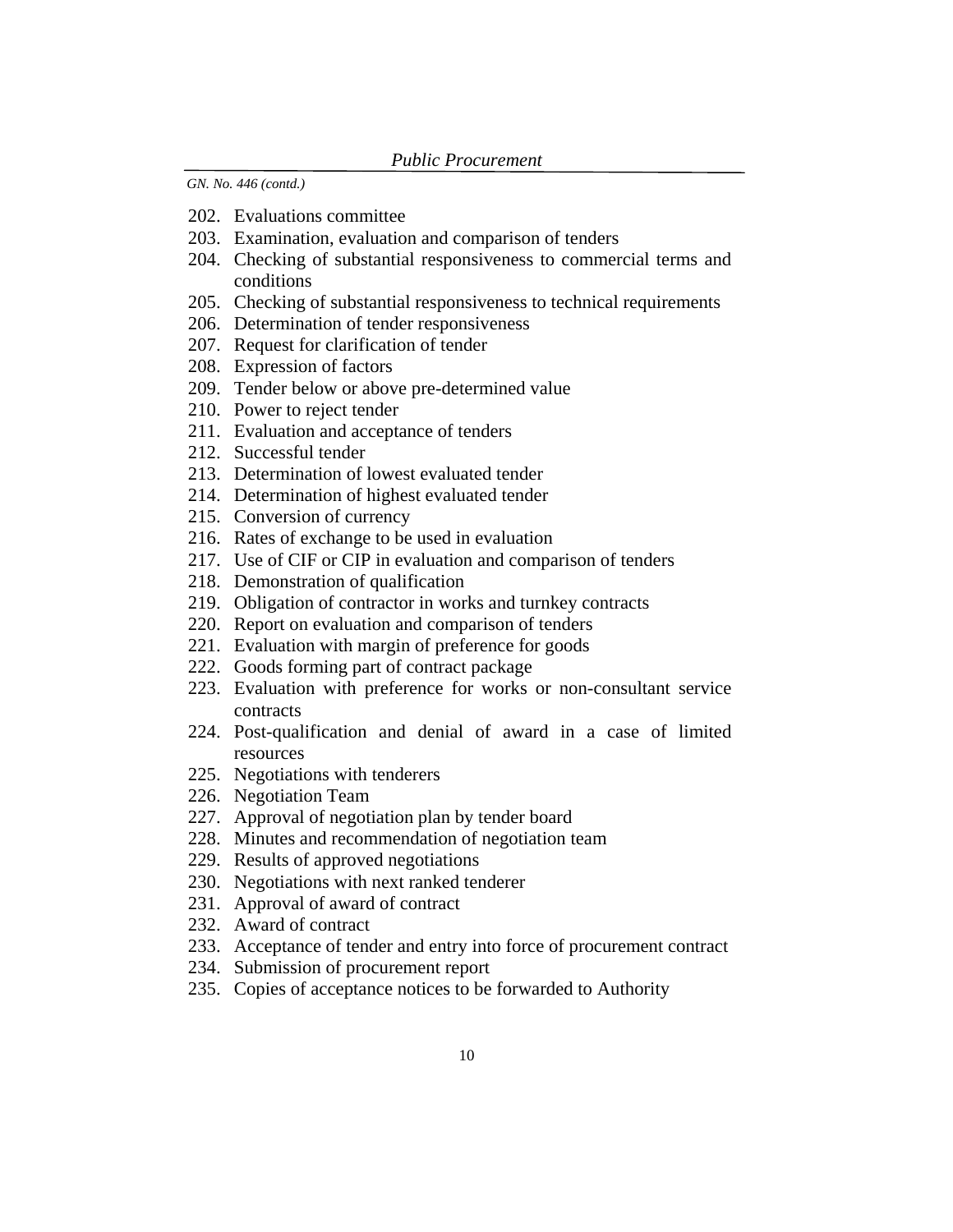- 236. Publication of results of tender award
- 237. Reasons for not accepting lowest tender
- 238. Request for information
- 239. Selection of sub-contractors and suppliers for provisional and prime cost sums in works contracts
- 240. Process to be confidential
- 241. Environmental issues

### PART VIII CONTRACT MANAGEMENT

- 242. Management of goods contracts
- 243. Management of services and works contracts
- 244. Inspection and acceptance of goods
- 245. Inspection and acceptance of committee
- 246. Technical or scientific test
- 247. Goods found to be correct and complete
- 248. Goods acceptance certificate
- 249. Inspection and acceptance of goods in set or unit
- 250. Refusal to accept delivery
- 251. Period of inspection and acceptance
- 252. Appointment of a works supervisor

#### PART IX

## PROCEDURES FOR SELECTION AND EMPLOYMENT OF CONSULTANTS

#### *(a) Methods of Procurement*

- 253. Selection of a method of procurement
- 254. International competitive selection
- 255. National competitive selection
- 256. Restricted competitive selection
- 257. Single source selection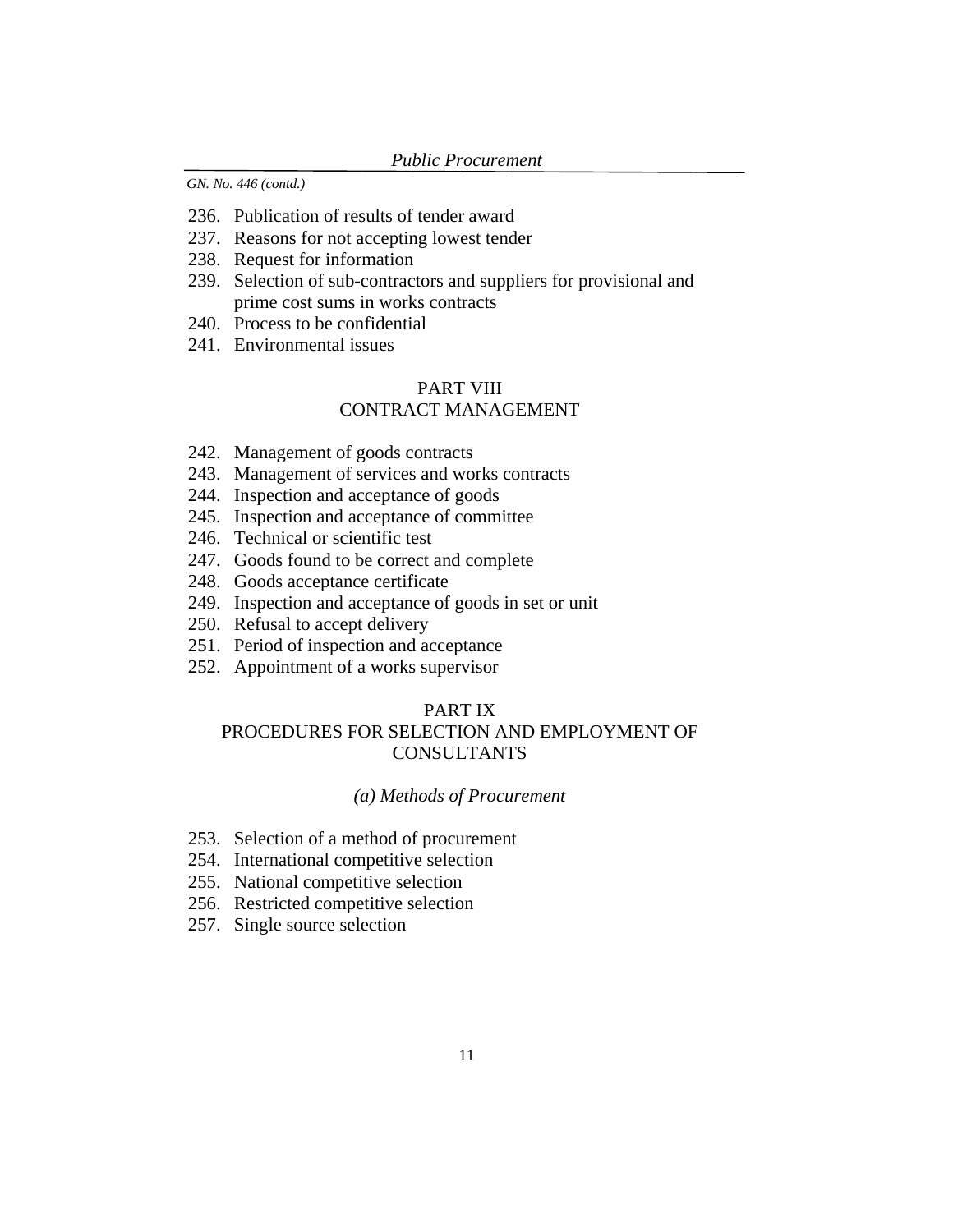*(b) Selection Methods, Procedures and Conditions for Application* 

- 258. Selection methods and procedures
- 259. Selection based solely on technical quality
- 260. Selection based on combined technical quality and price consideration
- 261. Selection based on compatibility of technical proposals and least cost consideration
- 262. Selection based on quality and fixed budget
- 263. Selection based on consultants qualification

### *(c) Selection of Particular Types of Consultants*

- 264. Selection of public bodies, agencies as consultants
- 265. Selection of United Nations agencies as consultants
- 266. Selection of Non-governmental organisations
- 267. Selection of procurement agents
- 268. Selection of inspection agents
- 269. Auditors
- 270. Selection of transaction advisor
- 271. Terms of reference for transaction advisor
- 272. Service delivery contracts

#### *(d) Basic Steps for Selection of Consultants*

- 273. Recruitment of consulting firms
- 274. Selection process
- 275. Terms of reference
- 276. Procuring entity's contributions
- 277. Counterpart staff
- 278. Associations between consultants
- 279. Cost estimate and budget
- 280. Advertisement for request of expression of interest
- 281. Preparation of short list
- 282. Provision of final shortlist
- 283. Criteria to be used where no expression of interest is provided
- 284. Elements of shortlist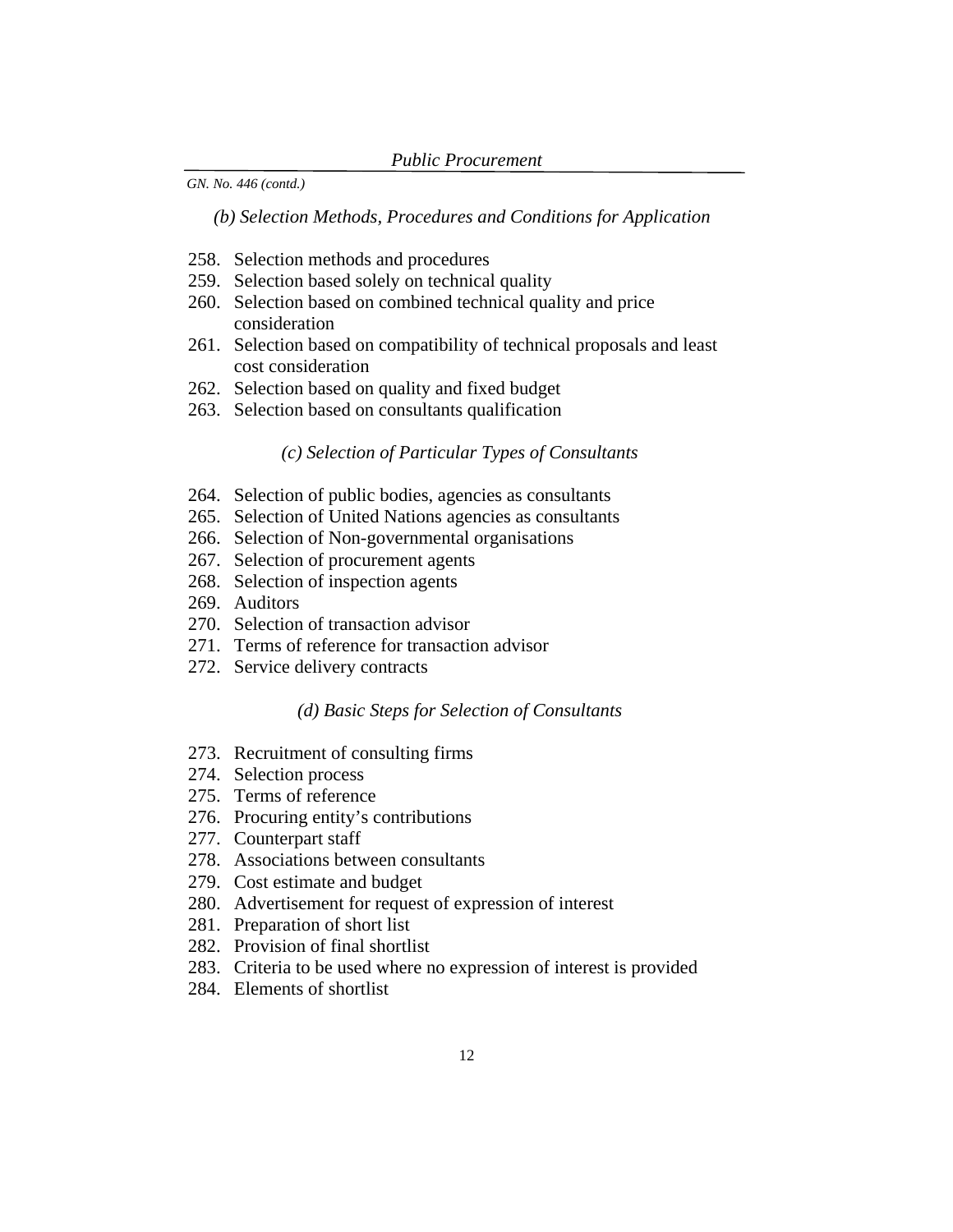- 285. Tender board not to object consultant
- 286. Pre-qualification
- 287. Preparation and issuance of the request for proposals
- 288. Letter of invitation
- 289. Instructions to consultants
- 290. Contract
- 291. Role of the consultant
- 292. Curriculum vitae of staff
- 293. Deviations from basic requirement
- 294. No change of price or substance of proposal once opened
- 295. Receipt and opening of proposals
- 296. Minutes
- 297. Formulation of evaluation committee
- 298. Approval of tender board where evaluation recommends rejection
- 299. Evaluation of technical proposals
- 300. Notification of results of technical evaluation
- 301. Date of opening of financial proposals
- 302. Procedure at the opening of financial proposal
- 303. Evaluation of financial proposals
- 304. Combined quality and cost evaluation
- 305. Post qualification of consultants
- 306. Confidentiality
- 307. Submission to the Tender Board
- 308. Contract negotiations
- 309. Approval of award of contract

#### *(e) Selection of Individual Consultants*

- 310. Selection of individual consultants
- 311. Types of services
- 312. Selection process

#### *(f) Types of Contracts and their Conditions for Use*

- 313. Lumpsum (fixed price) contract
- 314. Time based contract
- 315. Retainer and/or success fee contract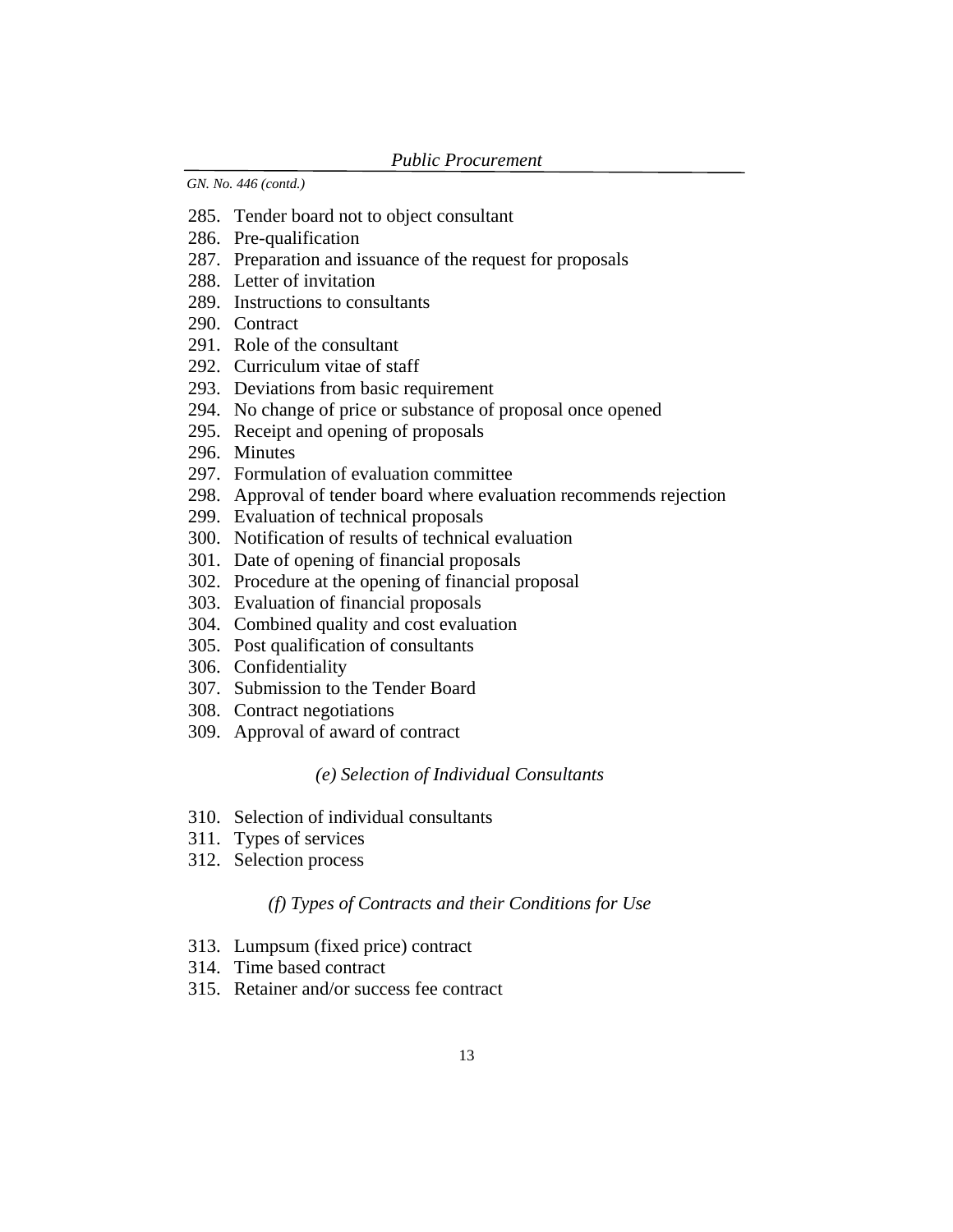- 316. Percentage contract
- 317. Indefinite delivery contract (price agreement)
- 318. Running contracts

*(g) Implementation and Management of Consultancy Contracts* 

- 319. Management of consultant contracts
- 320. Evaluation of consultant's performance
- 321. Professional liability
- 322. Liquidated damages

### PART X

## PROCEDURES FOR DISPOSAL OF PUBLIC ASSETS BY TENDER

- *(a) Conditions for Participation in Disposal of Public Assets by Tender*
- 323. Qualification of asset buyers
- 324. Participation by an asset buyer

#### *(b) Disposal Process*

- 325. Approval for disposal of public assets by tender
- 326. Disposal plan
- 327. Environmental issues

### *(c) Methods of Disposal and their Conditions for Use*

- 328. Methods of disposal
- 329. Competitive tendering for disposal of assets by tender
- 330. International competitive tendering
- 331. National competitive tendering

### *(d) Tendering Proceedings*

- 332. Invitation to disposal by tender and advertising
- 333. Contents of invitation to disposal by tender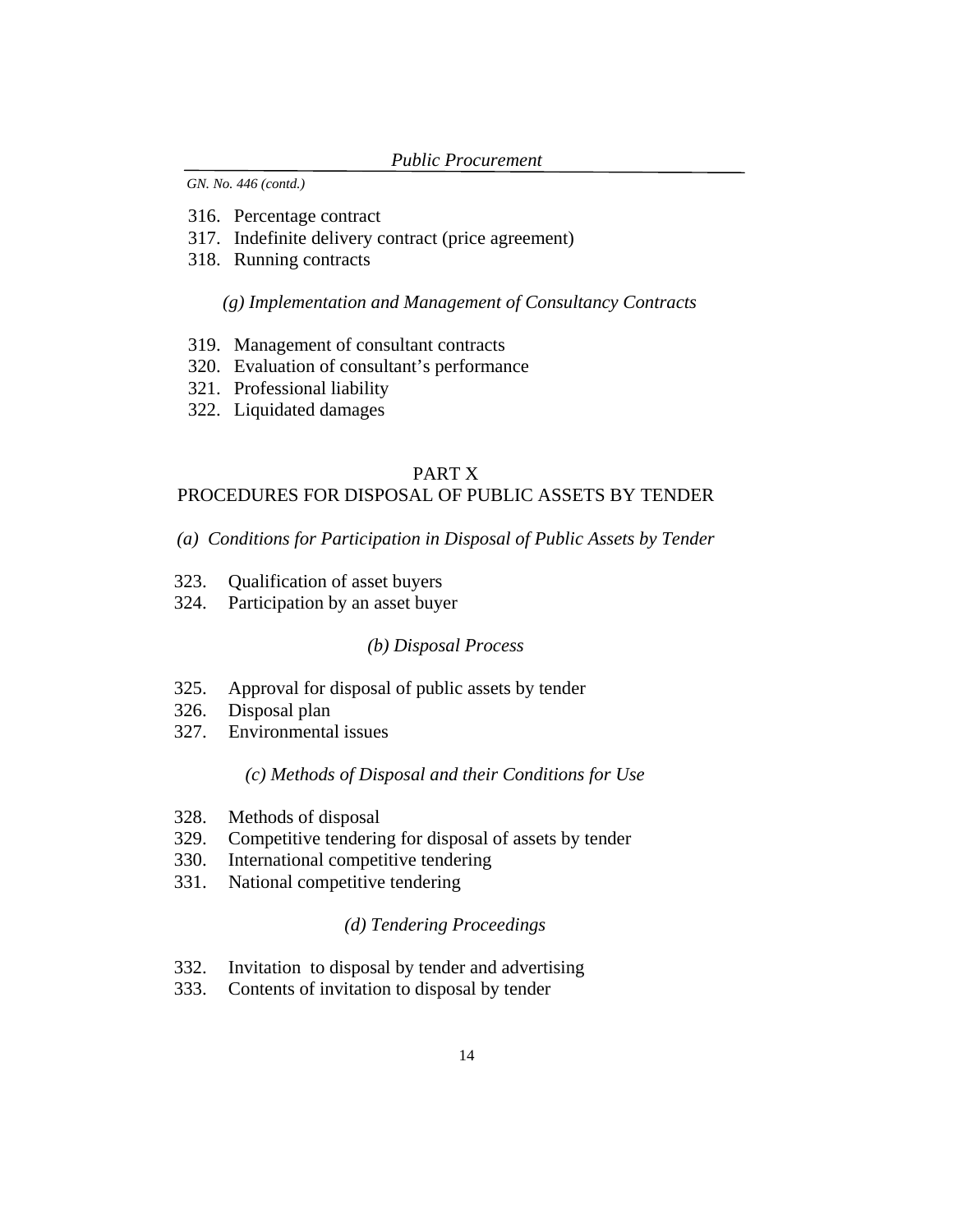- 334. Contents of solicitation documents
- 335. Examination, evaluation and comparison of tenders
- 336. Negotiations with highest evaluated tenderers
- 337. Acceptance of tender and entry into force of disposal contract
- 338. Process to be confidential
- 339. Record of disposal proceedings

## PART XI PROCEDURES FOR CONDUCTING ELECTRONIC PROCUREMENT

- 340. Interpretation
- 341. Objectives and usage
- 342. Scope and application<br>343. Maior modules of e-PI
- Major modules of e-PPs
- 344. Access to e-PPs features
- 345. Registration of users of e-PPs
- 346. Tender preparation
- 347. e-advertisement for e-tendering and e-auction
- 348. Uploading tender document for e-tendering
- 349. Clarification and pre-tender meeting
- 350. Amendment to tender documents
- 351. e-submission
- 352. Online tender opening
- 353. Formulation of evaluation committee
- 354. Use of e-PPs by evaluation committee
- 355. Approval, notification of award and contract signing
- 356. Application of e-auction
- 357. System preparation for e-auction
- 358. Bidding instructions
- 359. Advertising in e-auction
- 360. Operation of e-auction
- 361. Correspondence, amendments and clarifications
- 362. Access to e-auction process
- 363. Contract award under e-auction
- 364. Contract progress and monitoring and control
- 365. Certification and payment processing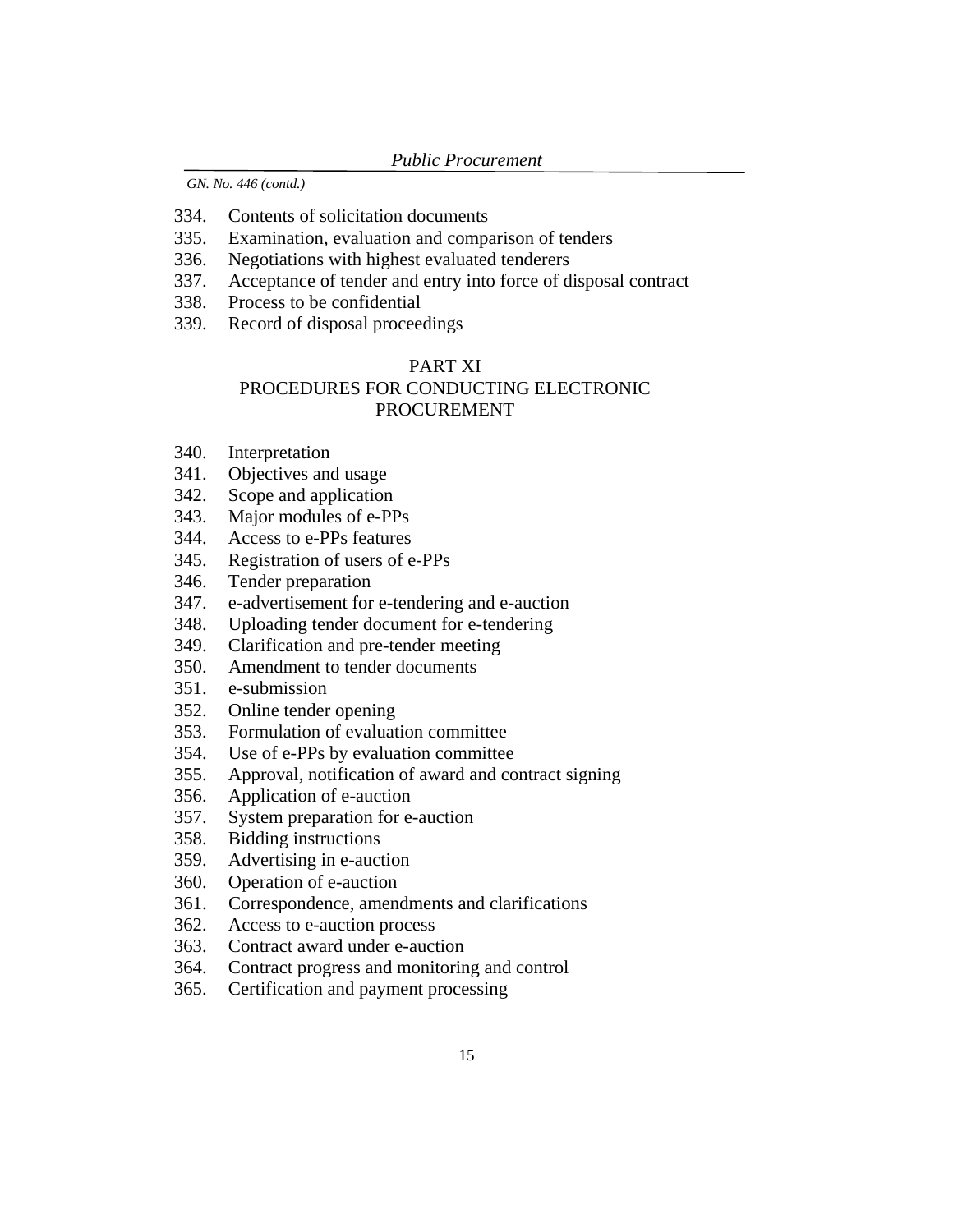*Public Procurement* 

*GN. No. 446 (contd.)* 

366. Dispute resolution

367. Fees

368. Payment arrangements

### PART XII

## PROCEDURES FOR CONDUCTING PROCUREMENT UNDER PUBLIC PRIVATE PARTNERSHIP

- 369. Procurement of solicited PPP
- 370. Advertisement of request for qualification
- 371. Selection process of a private partner
- 372. Evaluation of proposals
- 373. Conduct of due diligence
- 374. Procurement of unsolicited PPP
- 375. Invitation of counter proposals
- 376. Obligations, liabilities and confidentiality
- 377. Issues of PPP request for proposals
- 378. Contents of unsolicited PPP proposals
- 379. Negotiation, agreement and award
- 380. Revocation

### **SCHEDULES \_\_\_\_\_\_\_\_**

**\_\_\_\_\_\_\_\_**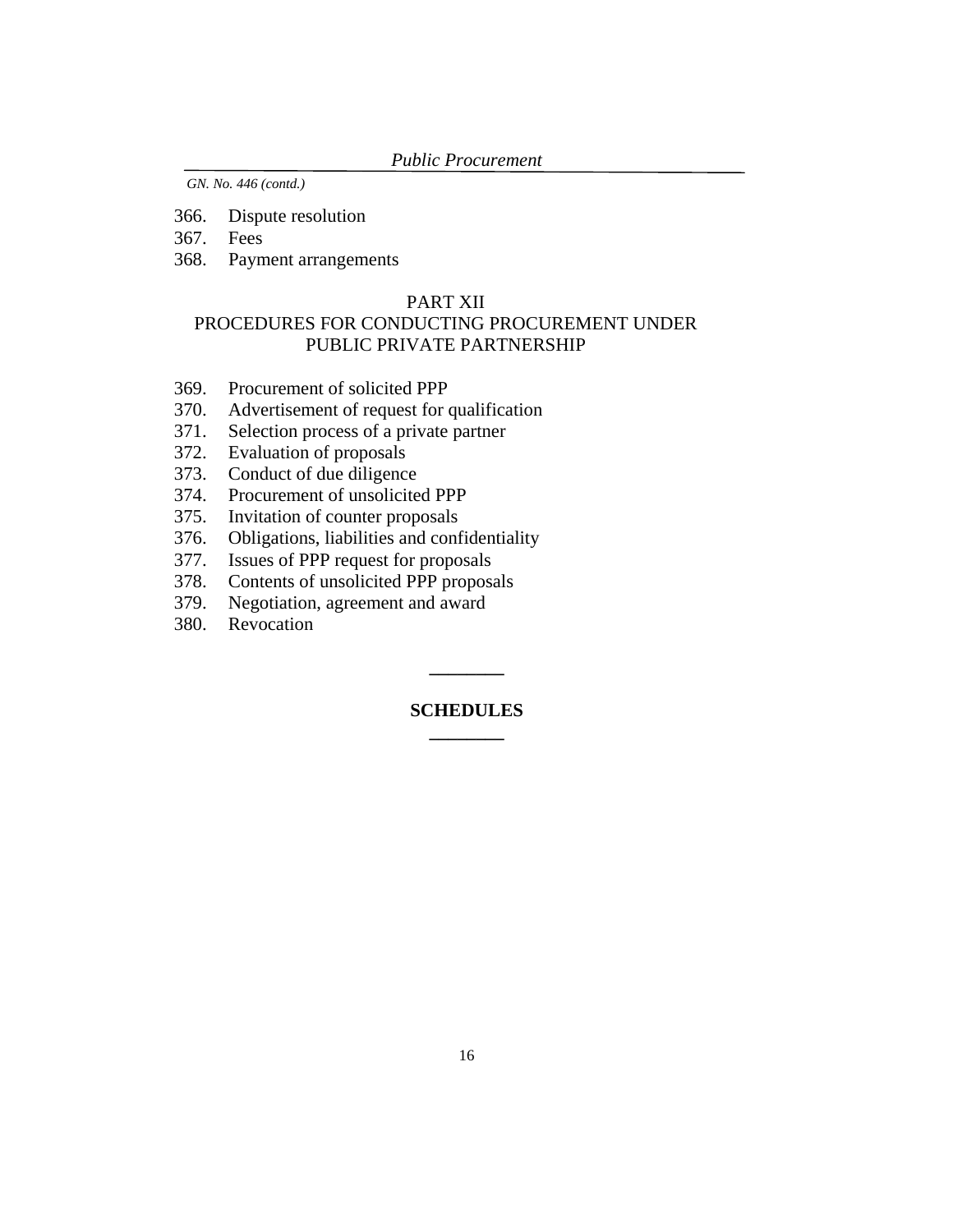*Public Procurement* 

*GN. No. 446 (contd.)* 

THE PUBLIC PROCUREMENT ACT (CAP. 410)

\_\_\_\_\_\_\_\_\_

## **REGULATIONS**   $\overline{\phantom{a}}$

*(Made under Section 105) \_\_\_\_\_\_\_\_\_* 

THE PUBLIC PROCUREMENT REGULATIONS, 2013

## PART I PRELIMINARY PROVISIONS

Citation **1.** These Regulations may be cited as the Public Procurement Regulations, 2013.

Application

**2.-**(1) Subject to sub-regulation (2), these Regulations shall apply to-

(a)

all procurement of goods, works and nonconsultancy services undertaken by a procuring entity except where the context provide otherwise in which case the provisions of the Act shall prevail;

- (b) selection and employment of consultants;
- (c) disposal of public assets by tender; and

(d) procurement under public private partnership.

(2) These Regulations shall not apply to disposal of public assets by other methods.

Interpretation

**3.** In these Regulations, unless the context requires otherwise-

"accounting officer" means a government officer appointed in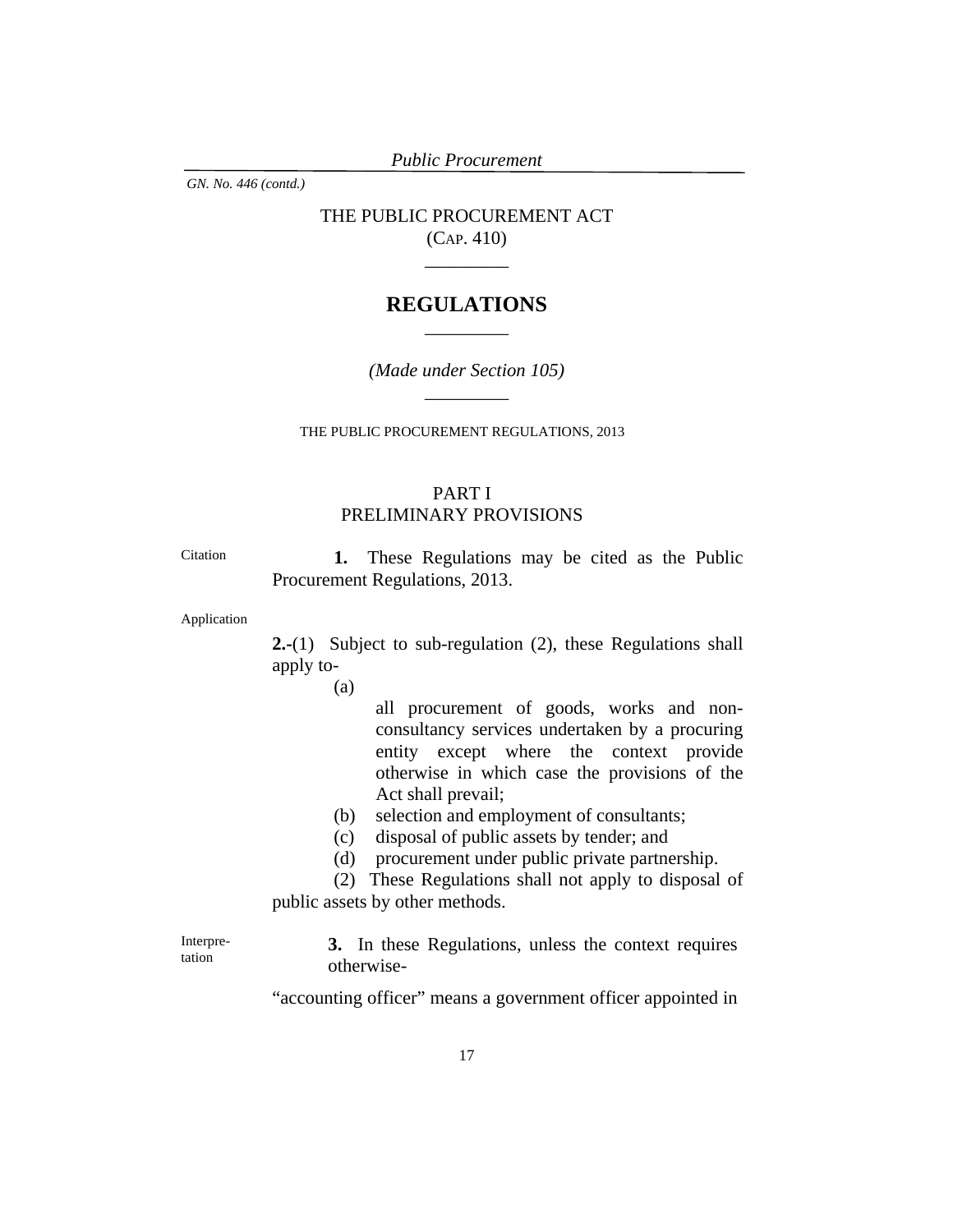| Cap 348  | accordance with the provisions of the Public Finance<br>Act or a public officer statutorily appointed to hold a<br>vote or subvention and accounts for all monies<br>expended from that vote or subvention;                                                                                                                                       |
|----------|---------------------------------------------------------------------------------------------------------------------------------------------------------------------------------------------------------------------------------------------------------------------------------------------------------------------------------------------------|
| Cap 410  | "Act" means the Public Procurement Act;                                                                                                                                                                                                                                                                                                           |
|          |                                                                                                                                                                                                                                                                                                                                                   |
|          | "Agency" means Government Procurement Services Agency;                                                                                                                                                                                                                                                                                            |
|          | "Appeals Authority" means the Public Procurement Appeals                                                                                                                                                                                                                                                                                          |
|          | Authority established under section 88 of the Act;                                                                                                                                                                                                                                                                                                |
|          | "approving authority" means an accounting officer or a tender                                                                                                                                                                                                                                                                                     |
|          | board of a public body;                                                                                                                                                                                                                                                                                                                           |
|          | "Authority" means the Public Procurement Regulatory                                                                                                                                                                                                                                                                                               |
|          | Authority established by section 7 of the Act;                                                                                                                                                                                                                                                                                                    |
|          | "best net outcome" means to maximize the overall benefit to                                                                                                                                                                                                                                                                                       |
|          | the government from the disposal of an asset;                                                                                                                                                                                                                                                                                                     |
|          | "call off order" means an order placed by a procuring entity                                                                                                                                                                                                                                                                                      |
|          | under general terms and pricing on a range of goods                                                                                                                                                                                                                                                                                               |
|          | under framework agreement, without having to                                                                                                                                                                                                                                                                                                      |
|          | negotiate terms every time;                                                                                                                                                                                                                                                                                                                       |
|          | "closed framework agreement" means an agreement with                                                                                                                                                                                                                                                                                              |
|          | specified terms and conditions with an agreed price;                                                                                                                                                                                                                                                                                              |
|          | "common use items and services" means goods, works and                                                                                                                                                                                                                                                                                            |
|          | services that are required continuously or repeatedly                                                                                                                                                                                                                                                                                             |
|          | over a set period of time and are common to more than                                                                                                                                                                                                                                                                                             |
|          | one procuring entity and are subject to common                                                                                                                                                                                                                                                                                                    |
|          | procurement;                                                                                                                                                                                                                                                                                                                                      |
|          | "company" means a company or firm constituted under civil                                                                                                                                                                                                                                                                                         |
|          | or commercial law, including corporations, whether                                                                                                                                                                                                                                                                                                |
|          | public or otherwise, co-operative societies and other                                                                                                                                                                                                                                                                                             |
|          | legal persons and partnerships governed by public or                                                                                                                                                                                                                                                                                              |
|          |                                                                                                                                                                                                                                                                                                                                                   |
|          | private law;                                                                                                                                                                                                                                                                                                                                      |
|          | "contract" means a contract or agreement made between a                                                                                                                                                                                                                                                                                           |
|          | procuring entity and a tenderer as a result of                                                                                                                                                                                                                                                                                                    |
|          | procurement proceedings;                                                                                                                                                                                                                                                                                                                          |
| Cap. 103 | "contracting authority" shall have the meaning ascribed to it<br>under the Public Private Partnership Act;                                                                                                                                                                                                                                        |
|          | $\alpha$ and $\alpha$ and $\alpha$ and $\alpha$ and $\alpha$ and $\alpha$ and $\alpha$ and $\alpha$ and $\alpha$ and $\alpha$ and $\alpha$ and $\alpha$ and $\alpha$ and $\alpha$ and $\alpha$ and $\alpha$ and $\alpha$ and $\alpha$ and $\alpha$ and $\alpha$ and $\alpha$ and $\alpha$ and $\alpha$ and $\alpha$ and $\alpha$<br>$\sim$ $\sim$ |

 "contractor" means a firm, company, corporation, organisation, partnership or an individual person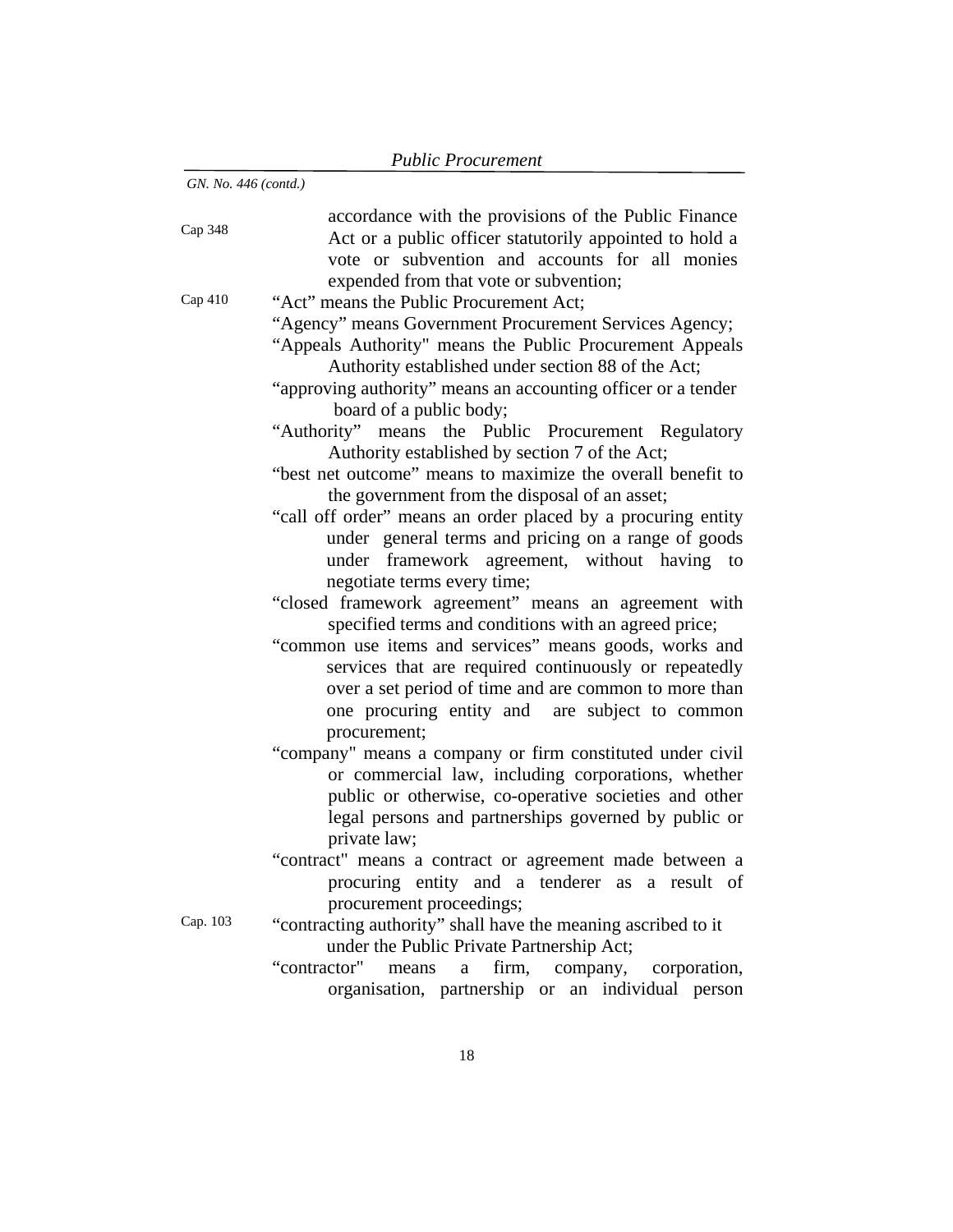engaged in civil, electrical or mechanical engineering or in construction or building work of any kind including repairs and renovations, and who is, according to the context, a potential party or the party to a procurement contract with the procuring entity;

 "corrupt practice" means the offering, giving, receiving, or soliciting anything of value to influence the action of a public officer in the procurement process or contract execution;

 "counter proposal" means the offer given by other interested tenderers to counter-march with the original project proponent's proposal;

- "foreign consultant" means an individual consultant whose nationality is that of a foreign country or a consulting firm whose majority of its share capital, as far as the ownership thereof is or can be publicly known, is owned by citizens of foreign countries;
- "framework agreement " means a contractual arrangement which allows a procuring entity to procure goods, services or works that are needed continuously or repeatedly at an agreed price over an agreed period of time, through placement of a number of orders;

"Journal" means the Tanzania Procurement Journal;

 "limit of authority" means the maximum value of any single contract that may be approved by an accounting officer without prior approval of tender board;

- "micro procurement" means acquisition of standard and low value goods or services of the aggregate amount of which does not exceed the micro procurement threshold specified in these Regulations;
- "minor value" means an amount of money up to a maximum limit for the procurement of goods, works or consultancy of a minor nature;
- "national tenderers" means a firm whose nationality is that of the United Republic or firm whose majority share capital, as far as the ownership thereof is or can be publicly known, is owned by citizens of the United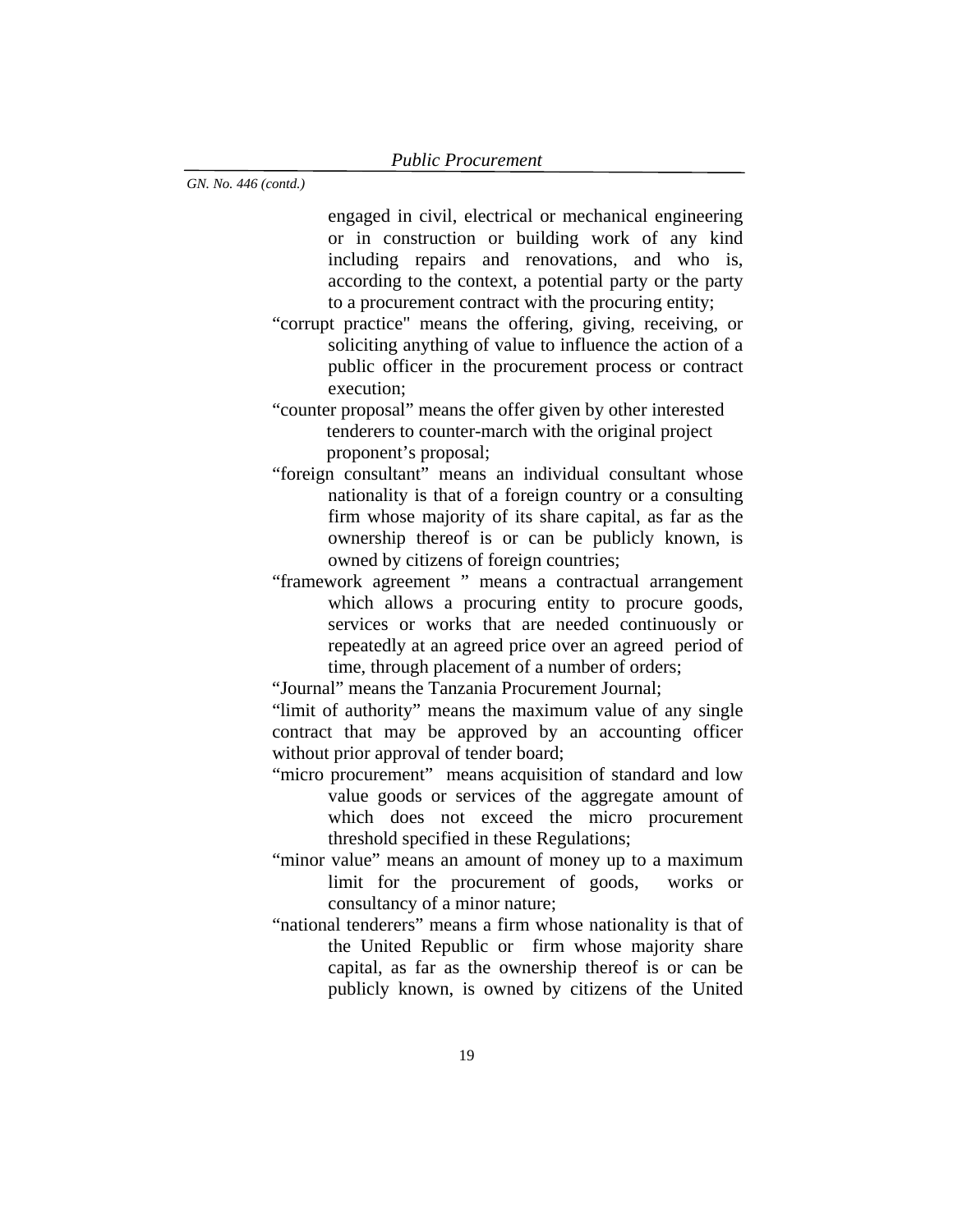Republic;

- "open framework agreement" means an agreement with specified terms and conditions without an agreed price;
- "original project proponent" means a private party who submits a Public Private Partnership proposal to the contracting authority with respect to any project which has not yet been approved or notified;

"parastatal organisation" means-

- (a) a body corporate established by or under any Act other than the Companies Act;
- Cap. 212 (b) any corporation registered under the Companies Act, in which not less than fifty percent of the share capital is owned by the Government or by another parastatal organisation or in the case of a company which is limited by guarantee, where the Government has undertaken to meet fifty percent or more of the liabilities of that company; or
- Cap 245 (c) any company, management, board, association or statutory body in which the Government has a majority or controlling interest and includes a government agency established under the Executive Agencies Act;
	- "performance security" means a guarantee or a bond from a successful tenderer's bank or an Insurance Company, which should be provided by the successful tenderer to the procuring entity with the aim of compensation for any loss resulting from the tenderer's failure to complete its obligations under the contract;
- Cap 103 "private party" shall have the meaning ascribed to it under the Public Private Partnership Act;
	- "procurement agent" means a person, a private or public firm specialised in procurement, acting for another person called the principal in dealing with third parties in matters relating to procurement;

 <sup>&</sup>quot;procurement expert or specialist" means a person who is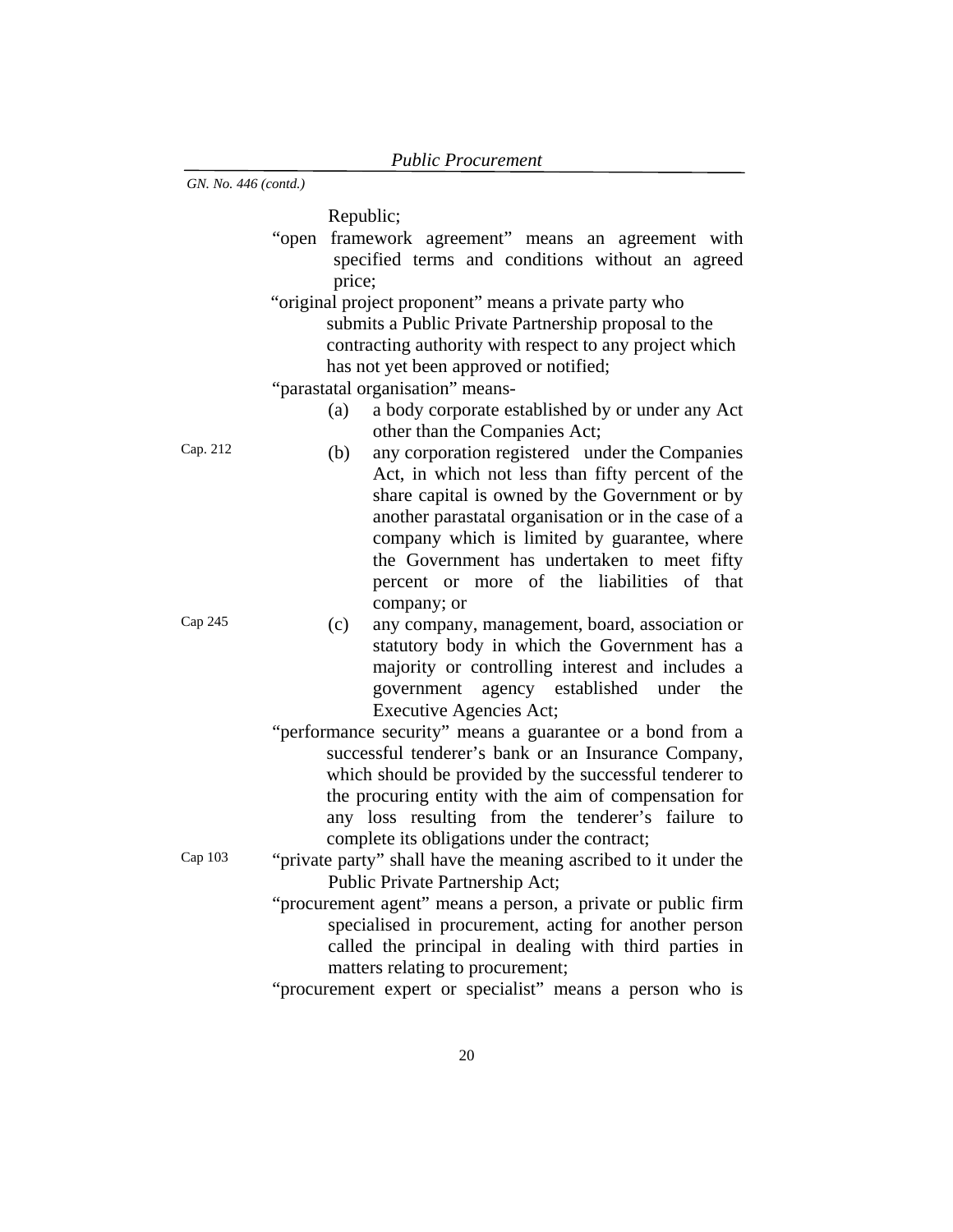engaged in a profession, occupation or calling in which recourse to procurement is directly or indirectly involved and has such knowledge and experience of the practice of procurement and has been certified or registered by the Procurement and Supplies Professional and Technician Board;

- "procuring entity" means a public body or any other body, or unit established and mandated by the government to carry out public functions;
- "public asset" means any property owned by a public body tangible and intangible, including but not limited to physical property, land, shares or proprietary rights;
- Cap.103 "Public Private Partnership" shall have a meaning ascribed to it under the Public Private Partnership Act;
	- "running contract" means a contract extending over a period of time for an estimated or variable quantity of goods, services or works obtained through request for submission of unit rates which are applied over an extended period of time and which offer the procuring entity to engage such tenderers without further competitive tendering;
	- "service provider" means a natural person, an incorporated body or a duly registered body licensed by a competent authority to provide the services and who is, according to the contract, a potential party or the party to a procurement contract with the procuring entity;
	- "solicited project proposal" means any proposal relating to the implementation of a project which is submitted in response to a request or solicitation issued by the Unit or a contacting authority within the context of a competitive selection procedure;
	- "solicitation for expression of interest" means the process whereby consultants are invited to submit details of their resources and capabilities so that a procuring entity can determine which consultants meet the minimum criteria necessary for being considered for competitive selection of consultants;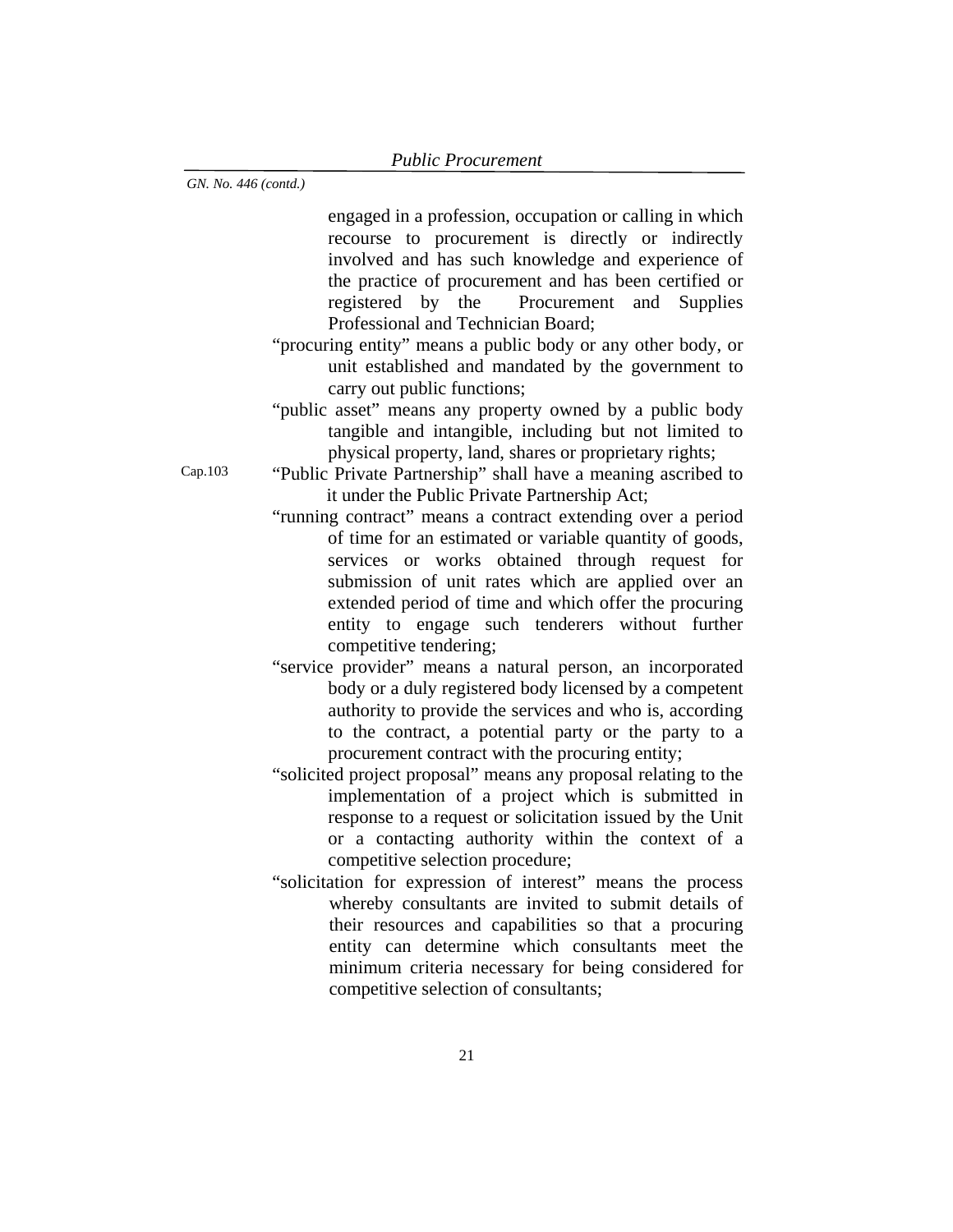"tender board" means a tender board established under section 31 of the Act;

- "tender or solicitation document" means a written or electronic document or request for proposal inviting tenderers to participate in procuring or disposal by tender proceeding and includes document inviting potential tenderers for pre-qualification;
- "tender period" means the period between the date of the first publication of the invitation to tender or the date of the mailing of the invitation to tender and the closing date for the submission of tenders;
- "tender price" means the sum stated by a tenderer in his tender for carrying out the contract;
- "Tenders Portal" means a web portal of the Authority containing all information relating to public tenders;
- "tender security" means a guarantee or bond from a tenderer's bank or an insurance company which should be provided by the tenderer as part of its bid with the aim of protecting the procuring entity against the risk of tenderer's conduct during the tender period which would warrant the security's forfeiture or otherwise returned to the tenderer after tender process.
- "Tender Securing Declaration" means a security by way of declaration provided by the tenderer when the procurement is within the exclusive preference limits; provided under the Ninth and Thirteenth Schedules to these Regulations;
- "tender validity period" means the period of time subsequent to the closing date for submission of tenders for which the tender price and the conditions of the tender shall not be subject to any change by the tenderer;
- "unsolicited project proposal" means any proposal relating to the implementation of a project which is not submitted in response to a request or solicitation issued by the Unit or a contracting authority within the context of a competitive selection procedure.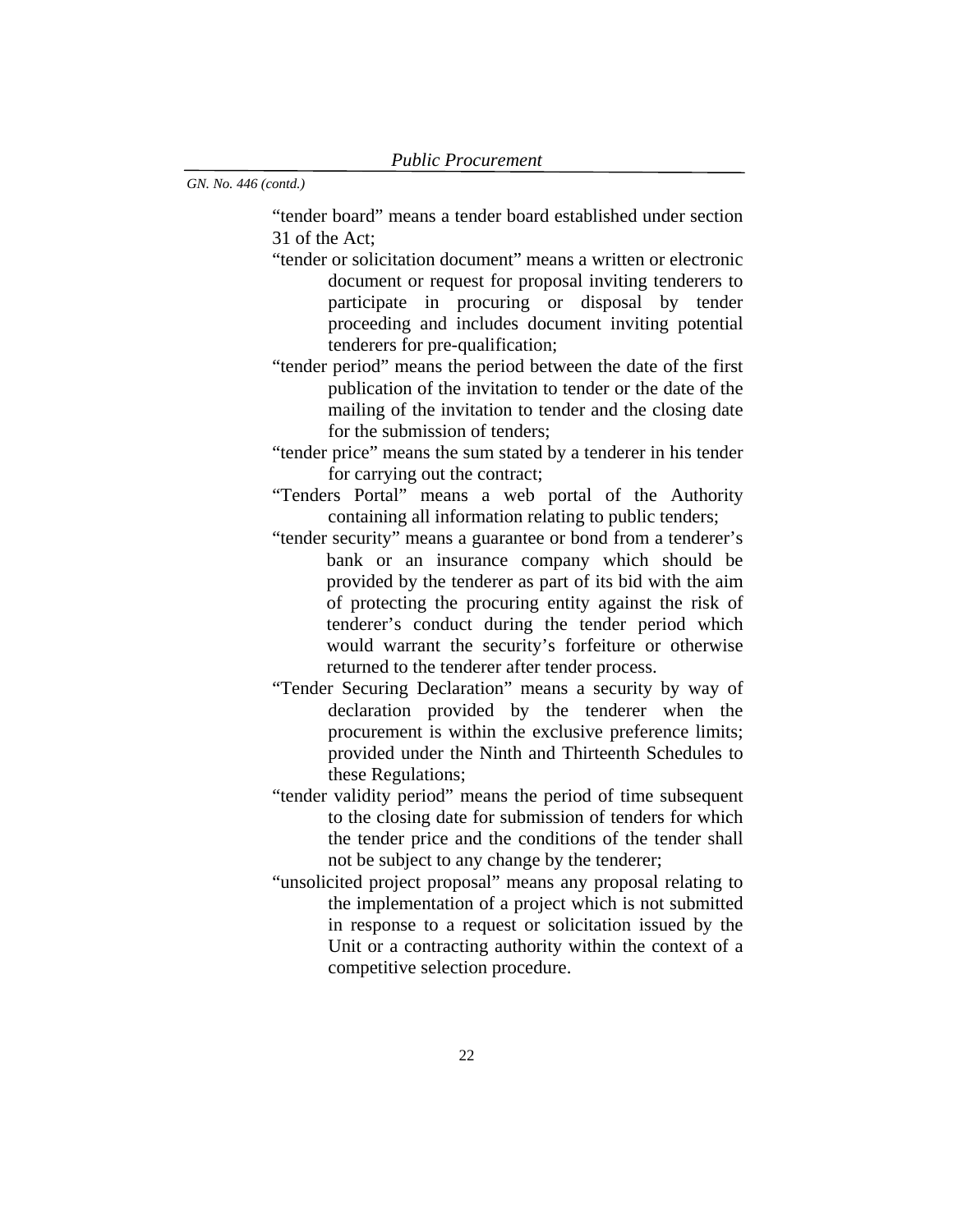## PART II

### GENERAL PROVISIONS *(a)Public procurement principles*

**4.-**(1) The basic principles of public procurement shall be to make the best possible use of public funds with honesty and fairness.

(2) All public officers including accounting officers and members of tender boards shall, when undertaking or approving procurement, be guided by the following basic considerations:

- (a) the need for economy and efficiency in the use of public funds in the implementation of projects, including the provision of related goods and services;
- (b) the best interests of a public body in giving all eligible tenderers equal opportunities to compete in providing goods or executing works or providing services;
- (c) encouragement of national manufacturing, contracting and service industries;
- (d) the importance of integrity, accountability, fairness and transparency in the procurement process.

(3) The principles of disposal of public assets shall base on the need to achieve the best available net return when disposing off public assets by tender, while conducting all disposals with honesty and fairness.

(4) All public officers including accounting officers and members of tender boards shall, when undertaking or approving disposal of public assets, be guided by the following basic considerations:

> (a) the need for best net outcome and efficiency in the use of public funds in the implementation of projects including disposal of assets;

Basic principles for undertaking or approving procurement and disposal of public assets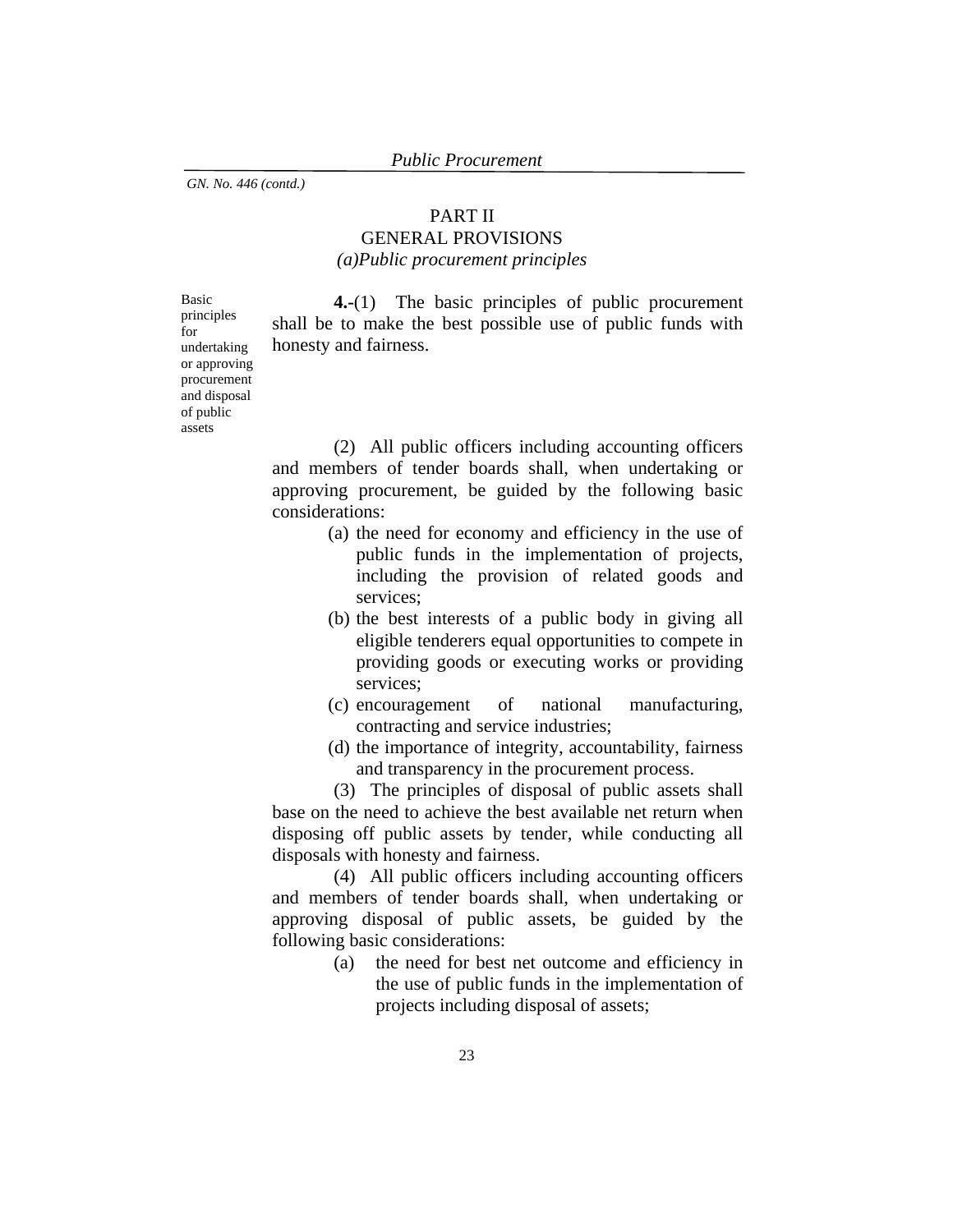- (b) the best interests of a public authority, in giving all eligible buyers equal opportunities to compete in buying the assets; and
- (c) the need to ensure that national, social, economic and environmental interests are protected.

**5.**-(1) Public officers and members of tender boards shall, when undertaking or approving procurement or disposal of public assets by tender, choose appropriate procedures and cause the procurement or disposal of assets to be carried out diligently and efficiently, so that the prices paid or received by the procuring entity represent the best value or net outcome that can reasonably be obtained for the funds applied for or the assets disposed off.

(2) In furtherance to sub-regulation (1), public officers and members of tender boards shall ensure that-

- (a) the goods, works or services procured are of satisfactory quality;
- (b) the goods, works, or services are appropriate to the public body requirements and, where necessary, goods or consultancy services or services are compatible with any similar goods or services already supplied or provided for public authority's use or for a particular project;
- (c) the goods are delivered, the services are provided, or the works are completed in a timely manner in accordance with the procuring entity's priorities; and
- (d) the public assets to be disposed of by tender are disposed in a manner which attracts maximum competition while reducing the administration and transaction costs.

Eligible tenderer

**6.-**(1) A tenderer who qualifies for consideration under these Regulations shall be eligible to participate in procurement or disposal proceedings unless the tenderer is

Economy and efficiency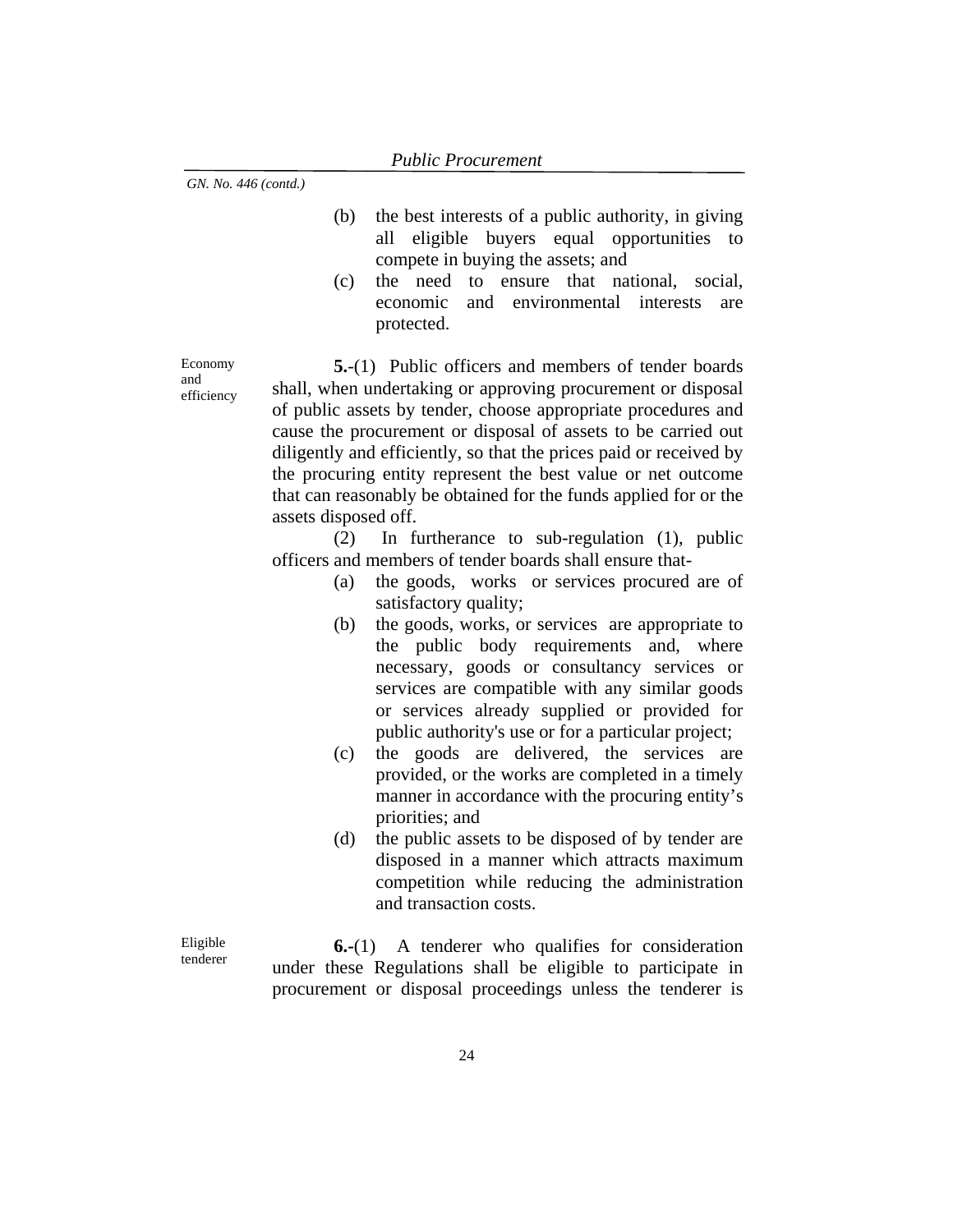precluded by the Act or these Regulations.

(2) A procuring entity shall not deny prequalification, if required, to a firm for reasons other than legal capacity, financial capability and experience to successfully perform the contract.

- (3) Notwithstanding sub-regulation (2)-
- (a) a foreign firm, goods manufactured in a foreign country, a contractor or a consultant from a foreign country shall be excluded if-
	- (i) as a matter of law or Regulations, the United Republic prohibits commercial relations with that country;
	- (ii) by an act of compliance with a decision of the United Nations Security Council taken under Chapter VII of the Charter of the United Nations, the United Republic prohibits any import of goods from that country or any payments to persons or entities in that country; or
	- (iii) it is proved beyond reasonable doubt that, the foreign supplier, contractor or consultant does not satisfy relevant Regulations governing the procurement of goods, works or services in the United Republic;
- (b) a tenderer who is engaged by a procuring entity for provision of goods, works or services and any of its affiliates, shall be disqualified from subsequently providing goods, works or services (other than a continuation of earlier contract) or acquiring assets from the same project.

(4) Sub-regulation (3) shall not apply to tenderers who perform the contractors' obligations under a turnkey or design and build contract.

(5) A government owned enterprise may participate if the enterprise-

- (a) is legally and financially autonomous;
- (b) operates under commercial law; and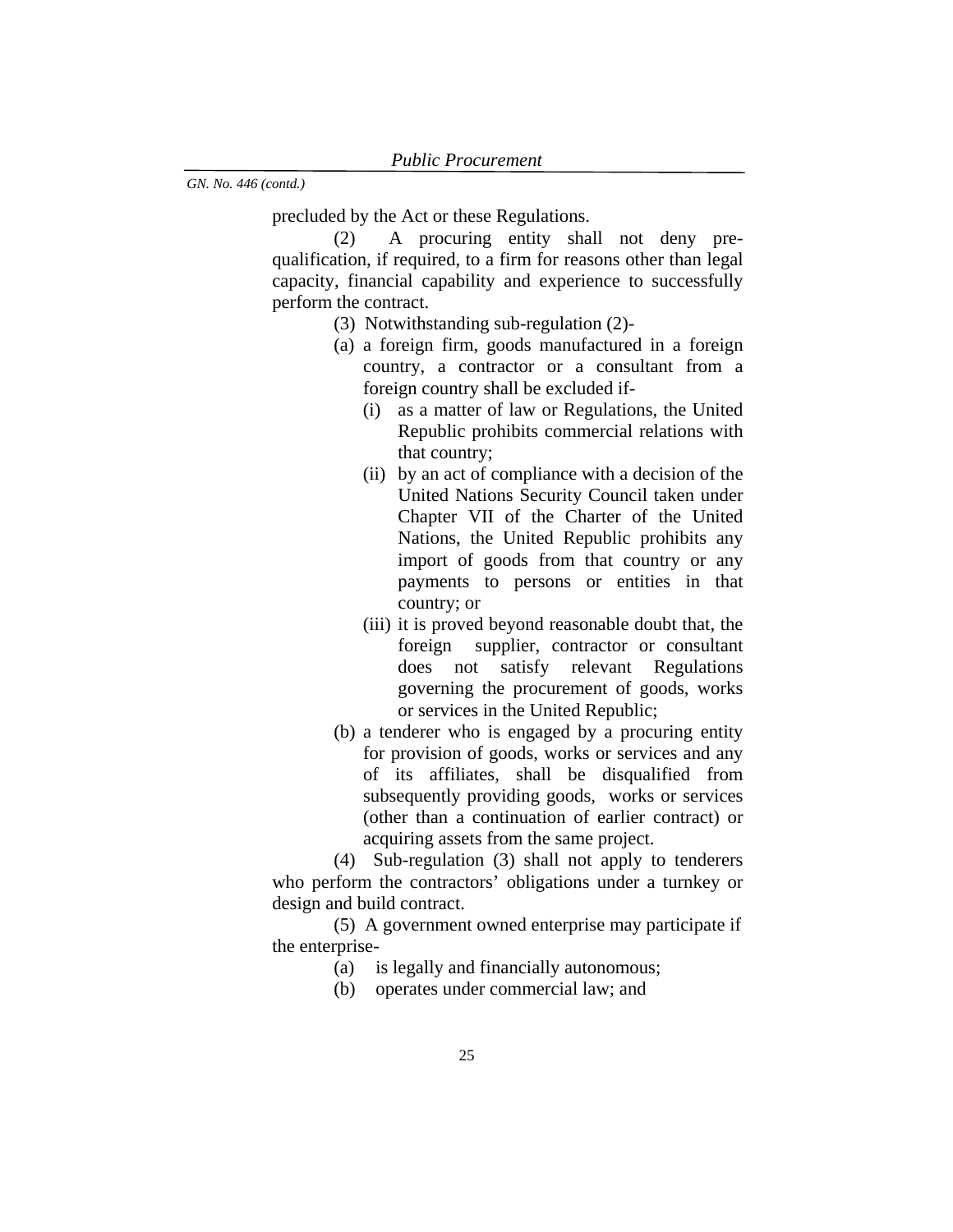### (c) is registered by the relevant professional registration body or authority .

(6) A dependent agency of the procuring entity under a public financed project shall not tender or submit a proposal for the procurement of goods or works under a project within the procuring entity other than force account units, as prescribed under regulation 167.

(7) A tenderer who is declared ineligible by the Government in accordance with the Act or these Regulations shall be ineligible to be awarded a public financed contract.

Probity and ethics in procurement or disposal by tender

**7.-**(1) All public officers and members of tender boards concerned with procurement or disposal of public assets by tender shall be scrupulous and honest in their dealings with tenderers, members of the public and with the procuring entity itself.

(2) A procuring entity shall conduct procurement and disposal by tender proceedings with complete probity and in a manner that the procuring entity is respected and trusted as a client or customer while maintaining good reputation with tenderers.

(3) A procuring entity shall reject a tender of a tenderer who gives or agrees to give directly or indirectly to any public officer or other public authority, a gratuity in any form, an offer of employment or any other thing of service or value, as an inducement with respect to an act or omission or decision of or procedure followed by the procuring entity in connection with that tender or proposal or any other tender or proposal.

(4) Procurement or disposal shall not be made to a member of staff of a procuring entity or a person who has direct influence on the decisions of the procuring entity acting in private capacity, either alone or as a partner in a partnership or as an officer of a company.

(5) A procuring entity shall not include in any tender document any condition or specification such as to favour any tenderer.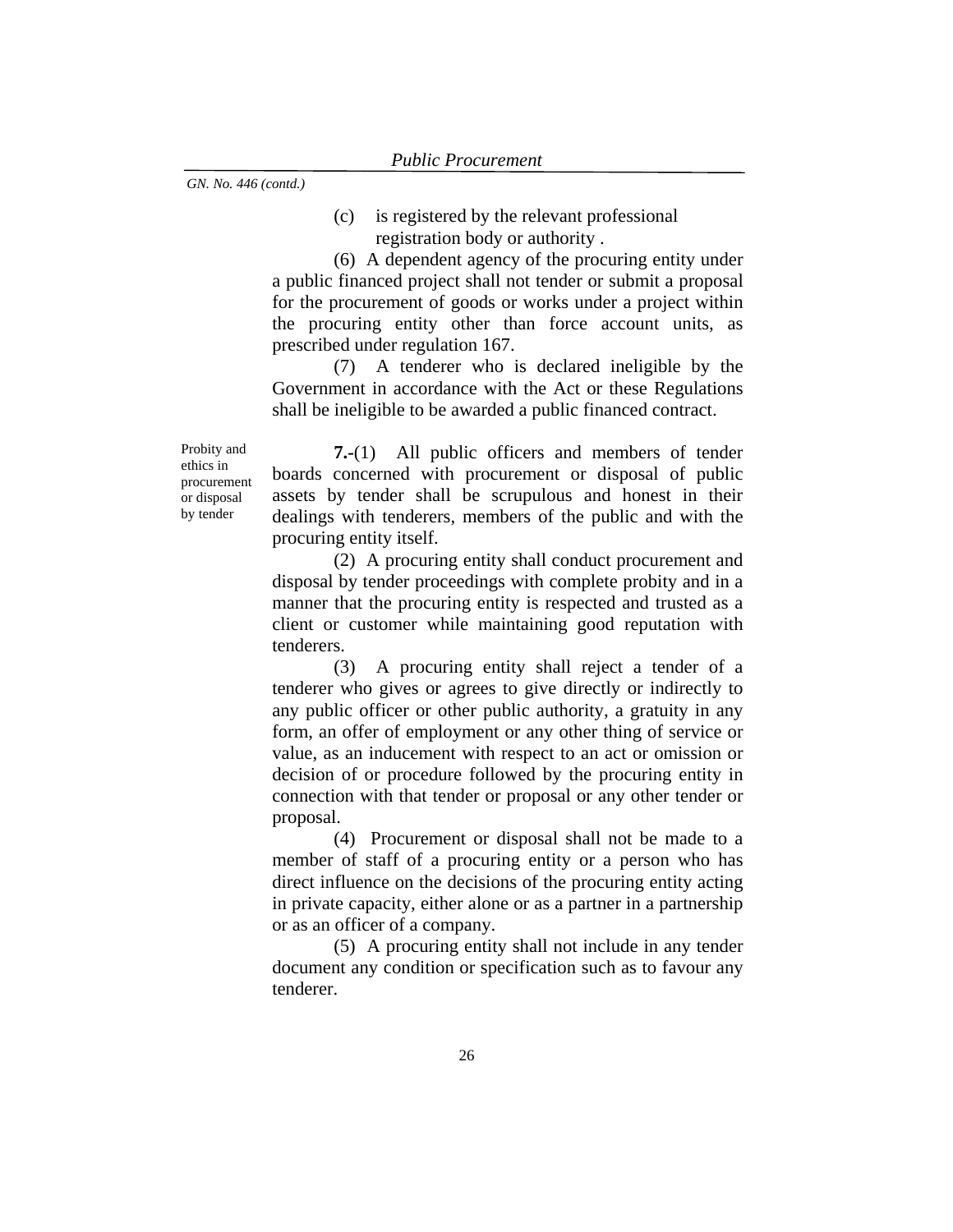(6) Any person or a member of staff of a procuring entity who is involved in procurement or disposal by tender proceedings of a procuring entity shall declare any interest that he may have in any tenderer and shall not take any part in, nor seek to influence in any way procurement or disposal by tender proceedings in which that tenderer is involved or likely to be involved.

(7) The disclosure of interest made under this regulation shall be recorded in the minutes of the meeting at which it is made.

Equality of participation

**8.** In order to ensure widest possible participation by tenderers on equal terms in inviting tenders for goods, works, services, provision of consultancy services or disposal of assets, procuring entities shall take the necessary measures to-

- (a) ensure publication of invitations to tender or to submit expression of interest or proposal in the Journal, Tenders Portal, newspapers of wide circulation and other appropriate means as prescribed in the First Schedule to these Regulations;
- (b) eliminate discriminatory practices, technical specifications or description of services which may limit participation on equal terms;
- (c) ensure that all the selection criteria are specified in the tender documents or prequalification and request for proposal; and
- (d) ensure that the tender or proposal selected conforms to the requirements of the tender documents or request for proposal and meets the prescribed selection criteria.

Eligibility **9.-**(1) Unless otherwise specified in these Regulations, participation in the invitations to tender or proposal and awarding contracts shall be open on equal terms to-

(a) natural persons, companies or firms or public or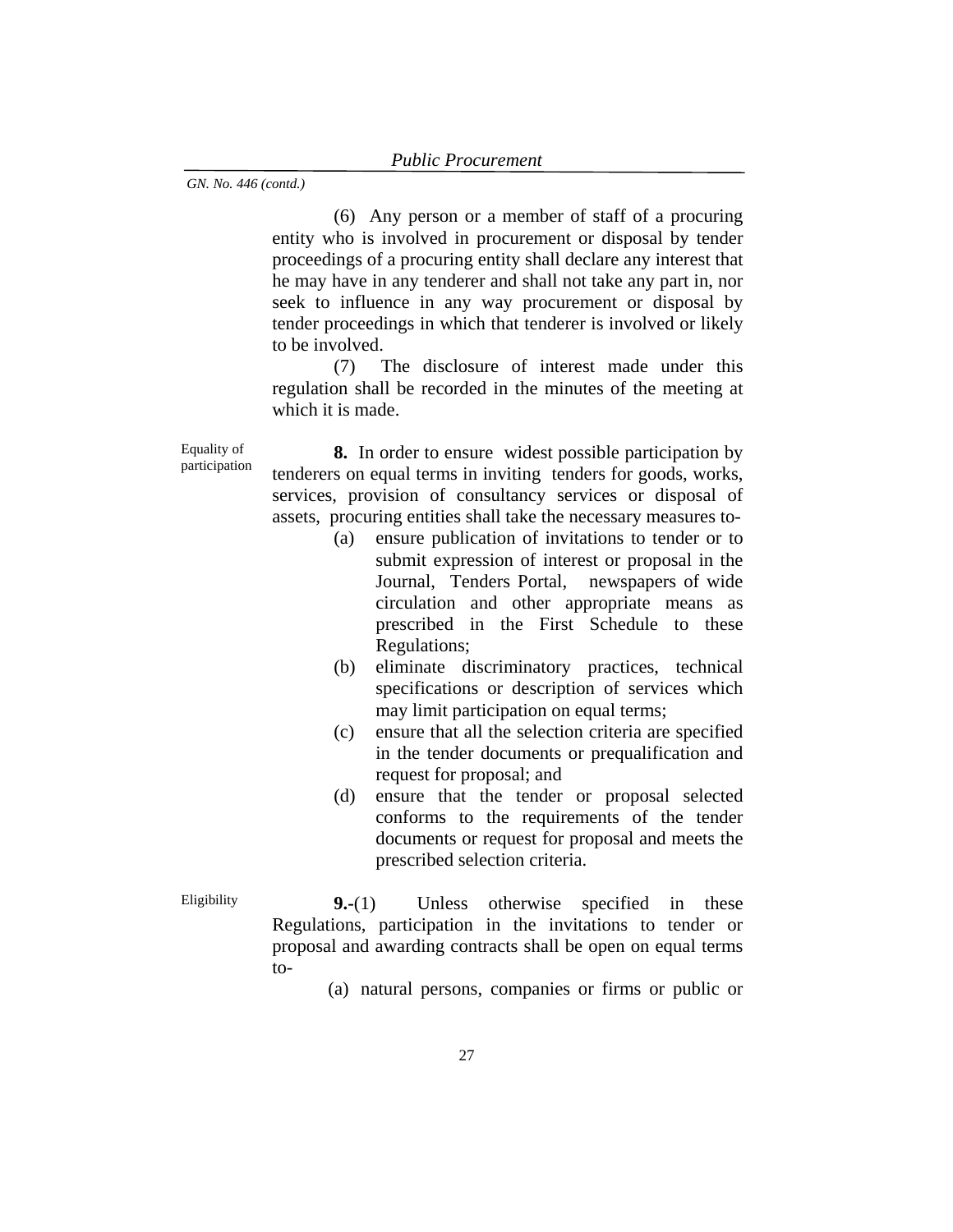semi-public agencies of Tanzania and foreign countries;

- (b) cooperative societies, community based organisation, civil society organisations, farmers' associations and other legal persons governed by public or private law;
- (c) joint ventures, consortium or association of firms.

(2) A tenderer shall be permitted to participate in the selection proceedings without regard to nationality, except in cases where the procuring entity decides, on grounds specified in these Regulations or according to the provisions of any written law, to limit participation in selection proceedings on the basis of nationality.

(3) A procuring entity that limits participation on the basis of nationality pursuant to sub-regulation (2), shall include, in the record of the selection proceedings, a statement of the grounds and circumstances on which it relied in making limitation.

(4) The procuring entity shall, when first soliciting the participation of tenderers in the selection proceedings, declare to foreign tenderer that they may participate in the selection proceedings regardless of nationality and such a declaration shall not later be altered, but if the procuring entity decides to limit participation pursuant to sub-regulation (2) it shall so declare to tenderers.

(5) An eligible tenderer shall provide to the procuring entity evidence of his eligibility, proof of compliance with the necessary legal, technical and financial requirements and their capability and, adequacy of resources to carry out the contract effectively.

(6) The procuring entity shall prepare a document in respect of all tenders submitted and the document shall be dated and set out in accordance with the applicable laws or practice and shall certify whether or not provisions of subregulation (8) applies to the tenderers.

(7) A natural person, company or firm shall not be eligible for the award of contract if-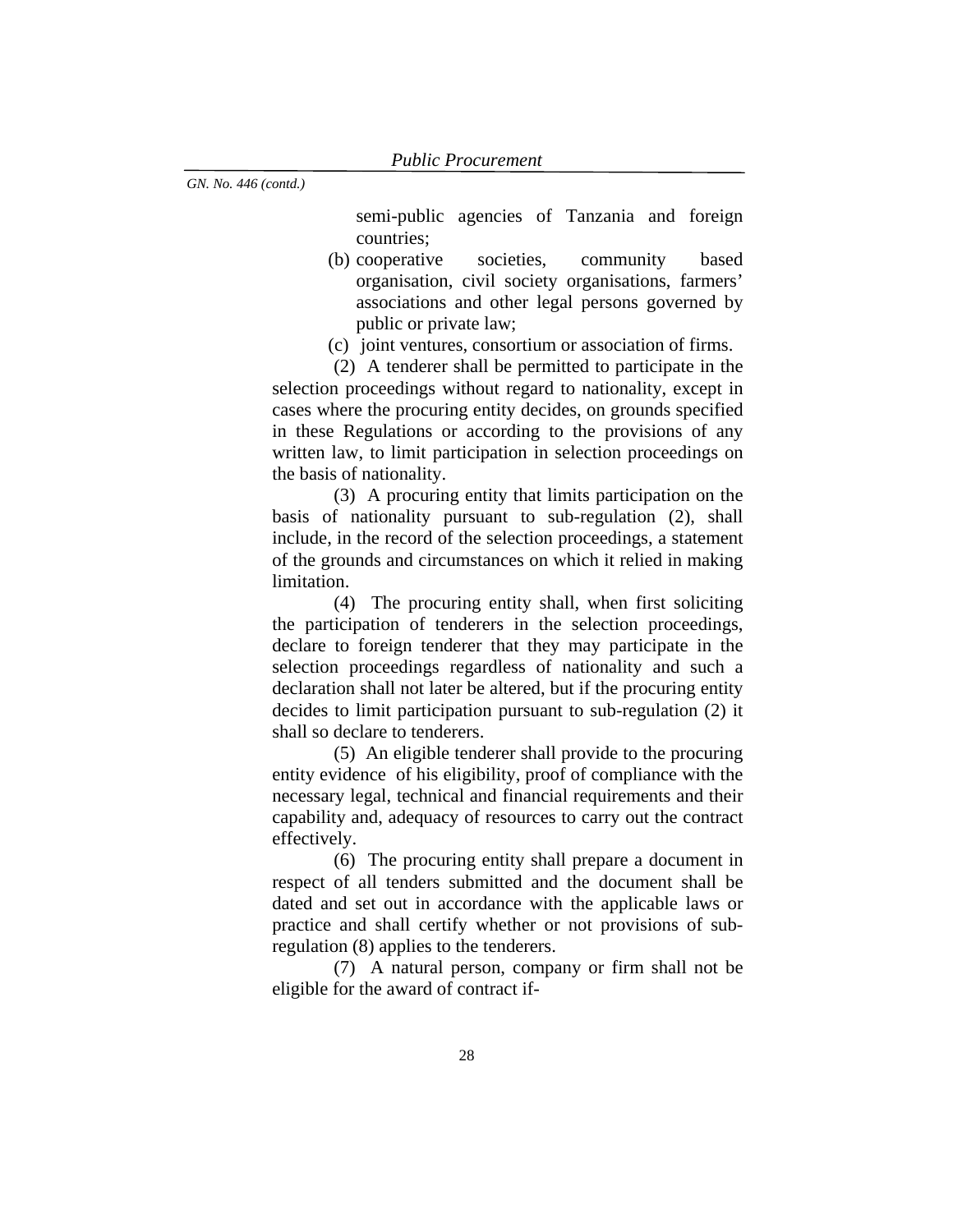- (a) such person is declared bankrupt or, in the case of company or firm, insolvent;
- (b) payments in favour of the person, company or firm is suspended in accordance with the judgement of a court of law other than a judgement declaring bankruptcy and resulting, in accordance with the national laws, in the total or partial loss of the right to administer and dispose of its property;
- (c) legal proceedings are instituted against such person, company or firm involving an order suspending payments and which may result, in accordance with the national laws, in a declaration of bankruptcy or in any other situation entailing the total or partial loss of the right to administer and dispose of the property;
- (d) the person, company or firm is convicted, by a final judgement, of any offence involving professional conduct;
- (e) the person, company or firm is found guilty of serious misrepresentation with regard to information required for participation in an invitation to tender or to submit proposals;
- (f) the person, company or firm is in breach of contract with the procuring entity or other procuring entities;
- (g) the person, company or firm is blacklisted in accordance with section 62 of the Act or ineligible in accordance with section 84(7) of the Act.

(8) A firm which has been declared ineligible by the Government in accordance with section 84 of the Act shall be ineligible to be awarded a public financed contract.

(9) A tenderer who is a citizen of Tanzania may tender independently or in joint venture with foreign firm save that joint ventures or other forms of association between national and foreign firms shall not be made mandatory.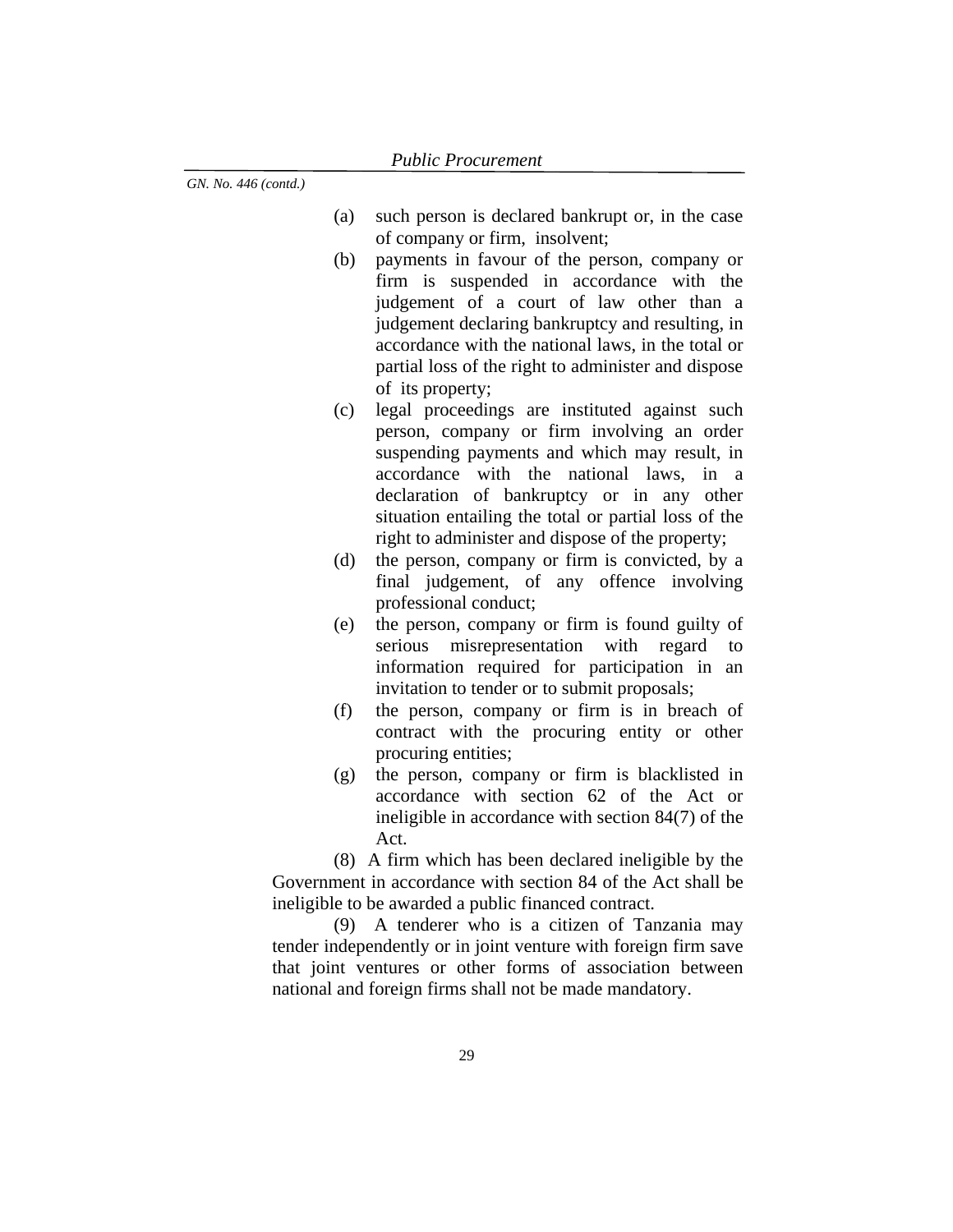(10) Where a solicitation document allows a tenderer to submit a tender as part of a joint venture, consortium or association, the solicitation document shall require , where appropriate, that-

- (a) a party to a joint, consortium or association shall be jointly and severally liable for the performance of the contract;
- (b) a party to a joint venture, consortium or association shall be eligible to participate in the procurement or disposal by tender and where one party is deemed to be ineligible, the whole joint venture, consortium or association shall be declared ineligible;
- (c) a copy of the joint venture, consortium or association agreement, or the proposed agreement, shall be required to be submitted as part of the tender or as a condition of contract effectiveness;
- (d) a joint venture, consortium or association shall appoint a lead member who shall have the authority to bind the joint venture, consortium, or association and the lead member shall at the time of contract award confirm the appointment by submission of a power of attorney to the procuring entity;
- (e) any tender from a joint venture, consortium or association shall indicate the part of proposed contract to be performed by each party and each party shall be evaluated or pre-qualified or post qualified with respect to its contribution only; or
- (f) the responsibilities of each party in paragraph (e) shall not be substantially altered without prior written approval of the procuring entity.

(11) A tender to be submitted shall contain the following information:

> (a) copies of original documents defining the constitution or legal status, and establishing the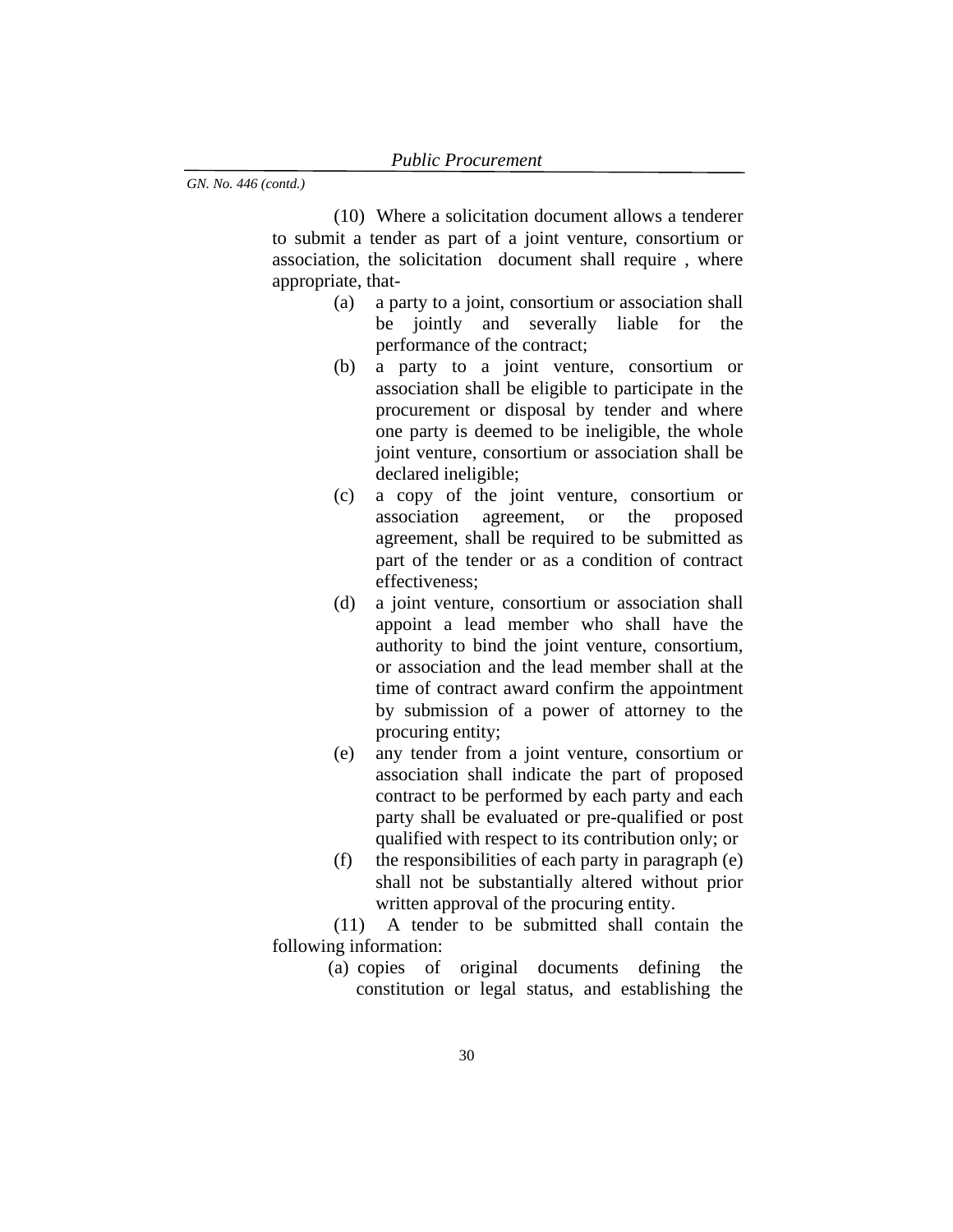place of registration or statutory seat and, if it is different, the place of central administration of the company, firm or partnership or, if a joint venture, of each party constituting the tenderers;

- (b) details of the experience and past performance of the tenderer or of each party to a joint venture on contracts of a similar nature and details of other contracts in hand including details of the actual and effective participation in each such contract;
- (c) where applicable, the major items of equipment proposed for use in carrying out the contract; the qualifications and experience of key personnel proposed for administration and execution of the contract, both at and away from the place of execution of the contract;
- (d) proposals relating to the nature, conditions and modalities of sub-contracting wherever the subcontracting of any elements of the contract amounting to more than ten percent of the tender price is envisaged;
- (e) reports on the accounting and financial standing of the tenderer or of each party to a joint venture such as profit and loss statements, balance sheets and auditor's reports, an estimated financial projection for the next two years, and an authority from the tenderer or authorised representative of a joint venture to seek references from the tenderer's bankers; and
- (f) information regarding any current legal or arbitration proceedings or dispute in which the tenderer is involved, provided that the information referred to shall be confined to matters of direct interest to the award or performance of the contract.

Transparenc y and fairness **10.-**(1)A procuring entity shall maintain adequate written records of all procurement, selection or disposal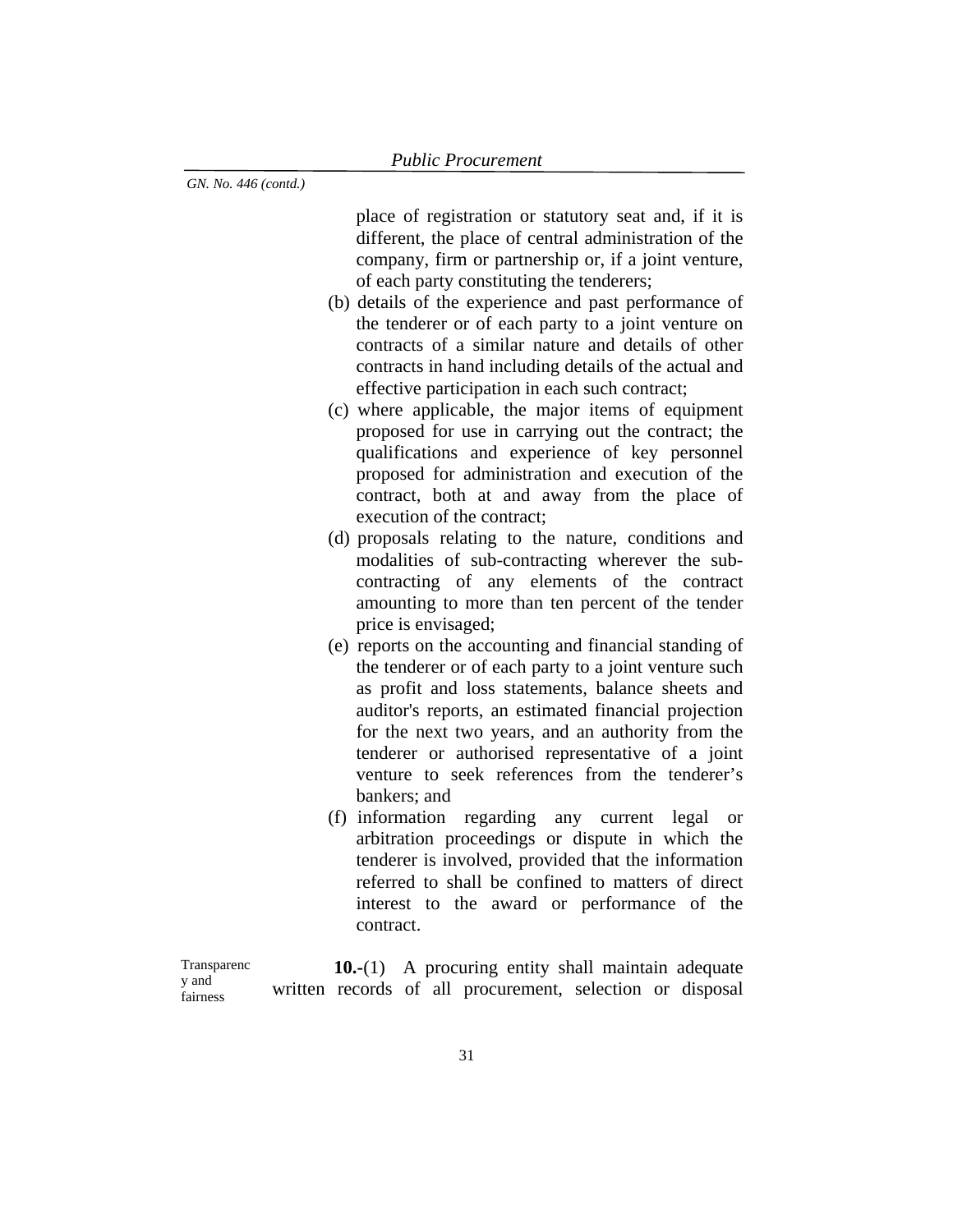proceedings in which it is involved, and such records shall prescribe tenderers who have responded to advertisements or were approached to tender or to submit expression of interest or proposal, the successful tenderers, the unsuccessful tenderers and the reasons.

(2) Subject to sub regulation (1), the records shall be made accessible to any authorised person or body, and part of it, as specified in these Regulations, shall be published in the Journal and Tenders Portal.

(3) Without prejudice to sub-regulation (2), information relating to project particulars shall be made available to the general public in a manner and format as shall be prescribed in the guidelines issued by the Authority

(4) A procuring entity shall ensure that payments due to tenderer are made properly and promptly in accordance with the terms of each procurement contract entered into, with a view to maintain the credibility and creditworthiness of a procuring entity, and the procuring entity shall ensure that the commitments are recorded against the allocated funds before any contract is signed.

Donor funded procurement

**11.-**(1) In dealing with donor funded procurement, the procuring entity shall observe the provisions of section 4(1) of the Act.

(2) A procuring entity shall not seek clearance of tender documents or award recommendations from a foreign government, agency or institution that extended the loan, credit or grant before obtaining internal clearance of the same from an appropriate approving authority.

(3) To the extent that the clearance or approval of the appropriate internal approving authority conflict with the external clearance or approval of an external approving authority arising out of the loan or credit or grant agreement, the clearance or approval of the external approving authority shall prevail, but in all other respects, the internal clearance or approval shall prevail.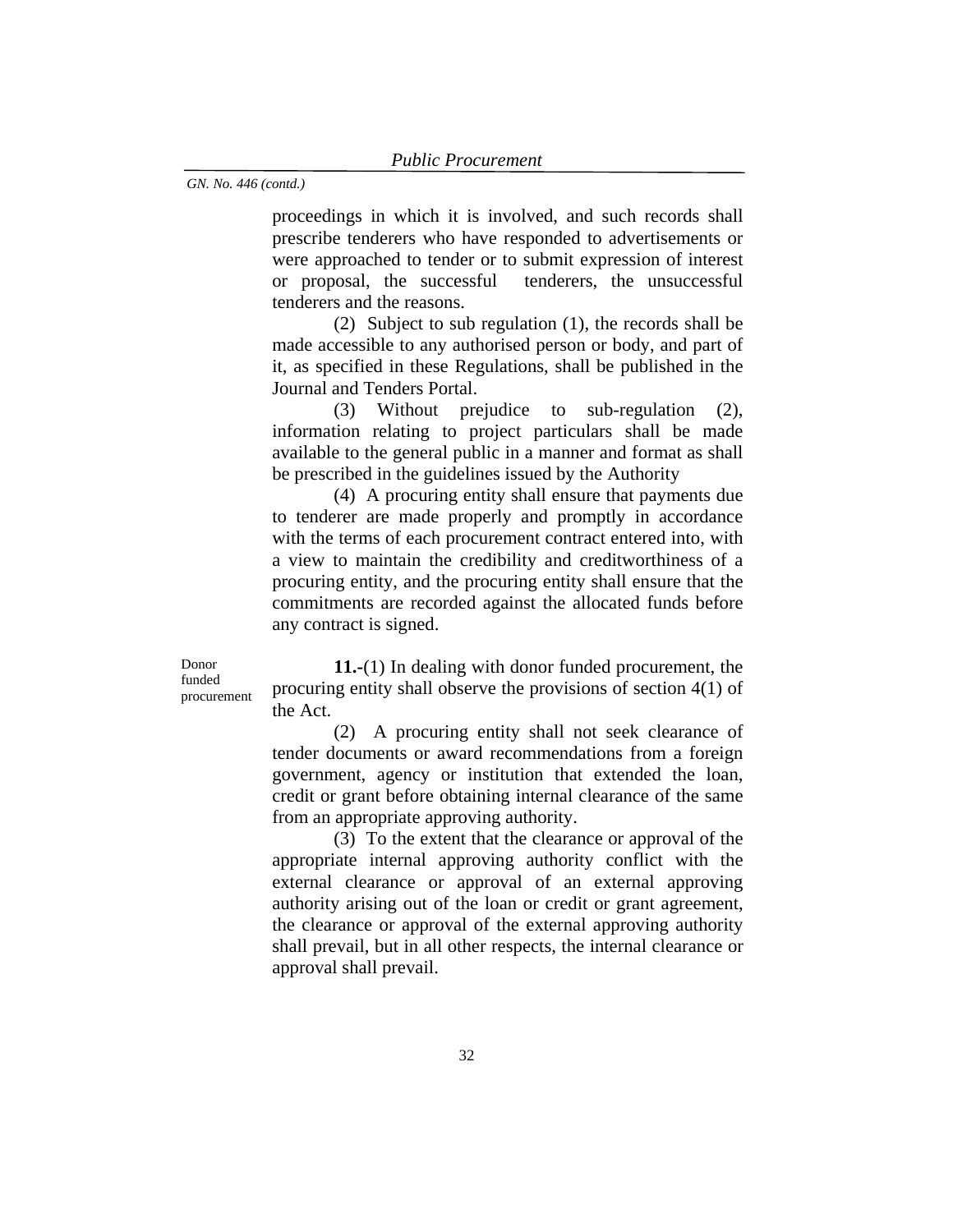Form of

 $\alpha$ 

communicati **12.-**(1) Subject to the provisions of these Regulations communication between tenderers and a procuring entity shall be in written or electronic form that provides a record of the content of the communication.

> (2) Communications between a tenderer and a procuring entity may be made by means of communication that does not provide a record of the content of the communication, provided that, immediately thereafter, confirmation of the communication is given to the recipient of the communication in a form which provides a record of the confirmation.

> (3) The procuring entity shall not discriminate against or among tenderers on the basis of the form in which they transmit or receive documents, notifications, decisions or other communications.

> (4) All communications to a tender board shall be addressed to the secretary of tender board through the postal, physical or electronic means.

Clarification and modification s of solicitation documents

**13.**-(1) A tenderer may request a clarification of the solicitation documents from a procuring entity, provided that such request is submitted to a procuring entity at least:

- (a) in the case of competitive tendering methods, fourteen days prior to the deadline for the submission of the tenders; and
- (b) in the case of non competitive tendering methods, three days prior to the deadline for the submission of the tenders.

(2) The procuring entity shall, within three working days after receiving the request for clarification, communicate in writing to all tenderers to which the procuring entity has provided the solicitation documents without identifying the source of the request so as to enable the tenderers to take into account the clarification received in the preparation of their tenders.

(3) At any time prior to the deadline for submission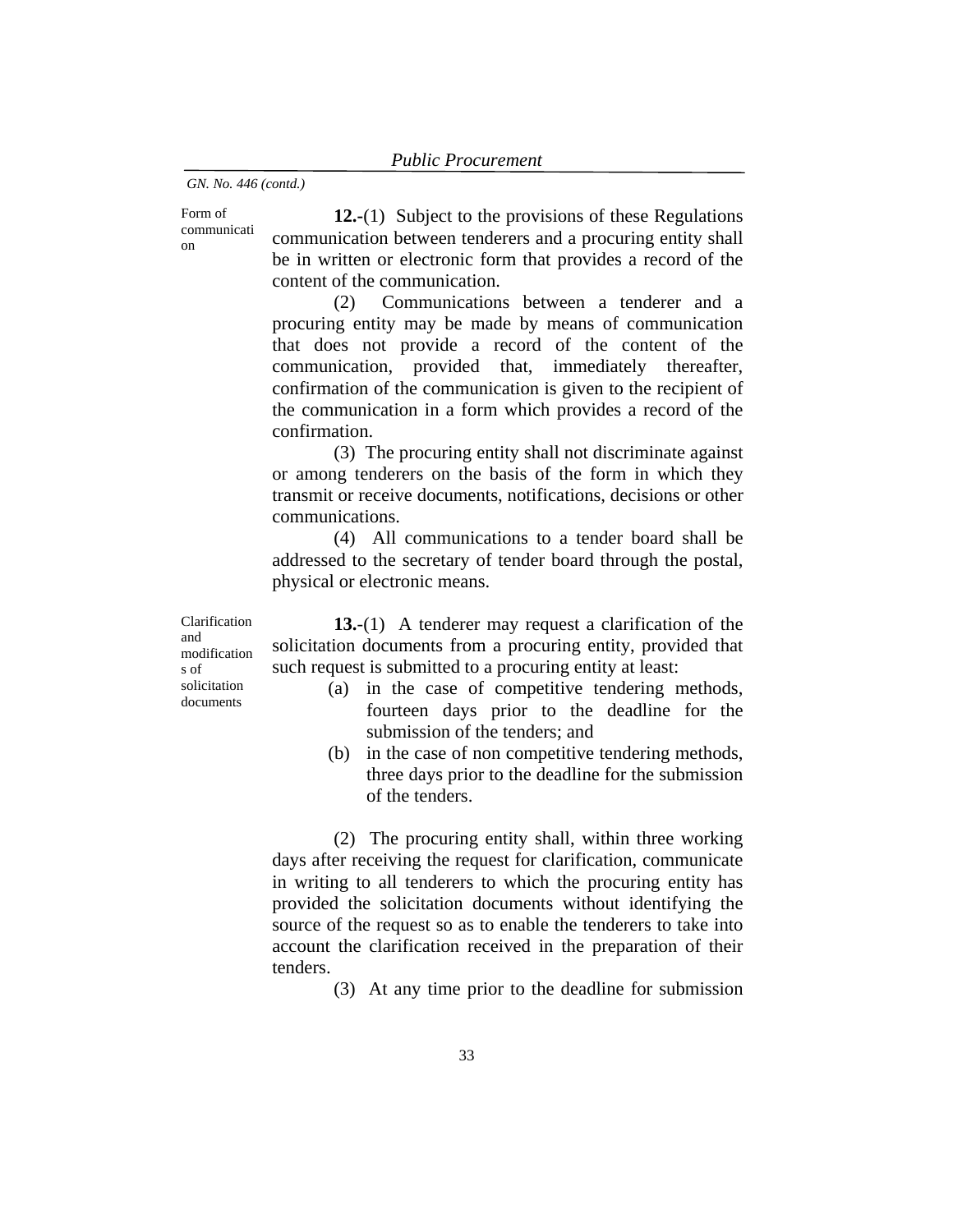of tenders, the procuring entity may, for any reason, whether on its own initiative or as a result of a request for clarification by a tenderer, modify the solicitation documents by issuing an addendum.

(4) The addendum shall be communicated promptly to all tenderers to which the procuring entity has provided the solicitation documents and shall be binding on those tenderers provided that the procuring entity shall extend the tender period if deemed necessary.

(5) Where it is decided to extend the submission date, the notice of any extension of the deadline shall be given promptly to tenderers to which the procuring entity provided the solicitation documents.

**14.** Where a procuring entity requires the authentication of documentary evidence provided by tenderers to demonstrate their qualifications in procurement or disposal proceedings, the procuring entity shall not impose any requirements as to the authentication of the documentary evidence other than those provided for in the relevant written laws.

Record of procurement or disposal proceedings.

Rules concerning documentary evidence provided by tenderers

> **15.-**(1)A procuring entity shall maintain a record of the procurement or disposal proceedings containing at a minimum, the following information:

- (a) a brief description of the goods, works or services to be procured, or of assets to be disposed of;
- (b) the names and addresses of tenderers who were pre-qualified, short listed or selected and invited to submit tenders including the procedure used to select them;
- (c) the names and addresses of tenderers that submitted tenders and the name and address of the tenderers with whom the procurement or disposal contract is entered into and the contract price;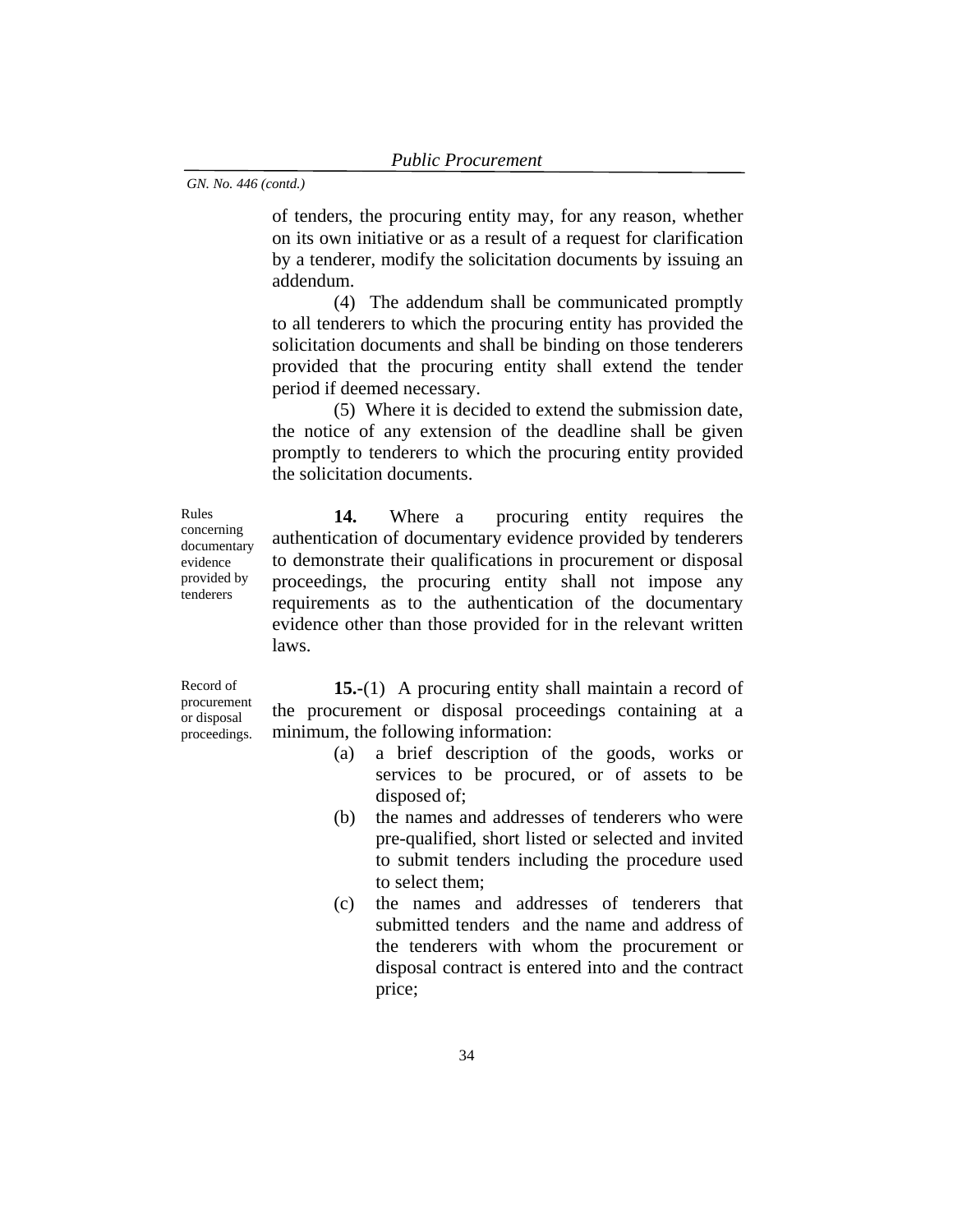- (d) information relating to the qualifications, or lack thereof, of tenderers that submitted tenders;
- (e) the price, valuation of assets or the basis for determining the price, and a summary of the other principal terms and conditions of each tender and of the procurement or disposal contract, where these are known to the procuring entity;
- (f) a summary of the evaluation and comparison of tenders, including the application of any margin of preference pursuant to these Regulations;
- (g) where all tenders are rejected pursuant to regulation 17, a statement to that effect and the grounds thereof, in accordance with regulations 17(1) and 17(2);
- (h) where procurement, selection or disposal proceedings did not result in a procurement or disposal contract, a statement to that effect and of the grounds thereof;
- (i) the information required for rejection of a tender as provided under regulation 7(3);
- (j) method of selection used and justification, if other than competitive selection process;
- (k) a statement required of the grounds and circumstances on which the procuring entity relied to justify the selection of the method of procurement used in procurement proceedings as provided to regulation 141 (3);
- (l) a statement of the grounds and circumstances relied upon by the procuring entity for imposing the limitation in procurement or selection proceedings in which the procuring entity limits participation on the basis of nationality, as provided in regulation 9(3);
- (m) a summary of any requests for clarification of the pre-qualification, request for expression of interest or solicitation documents or request for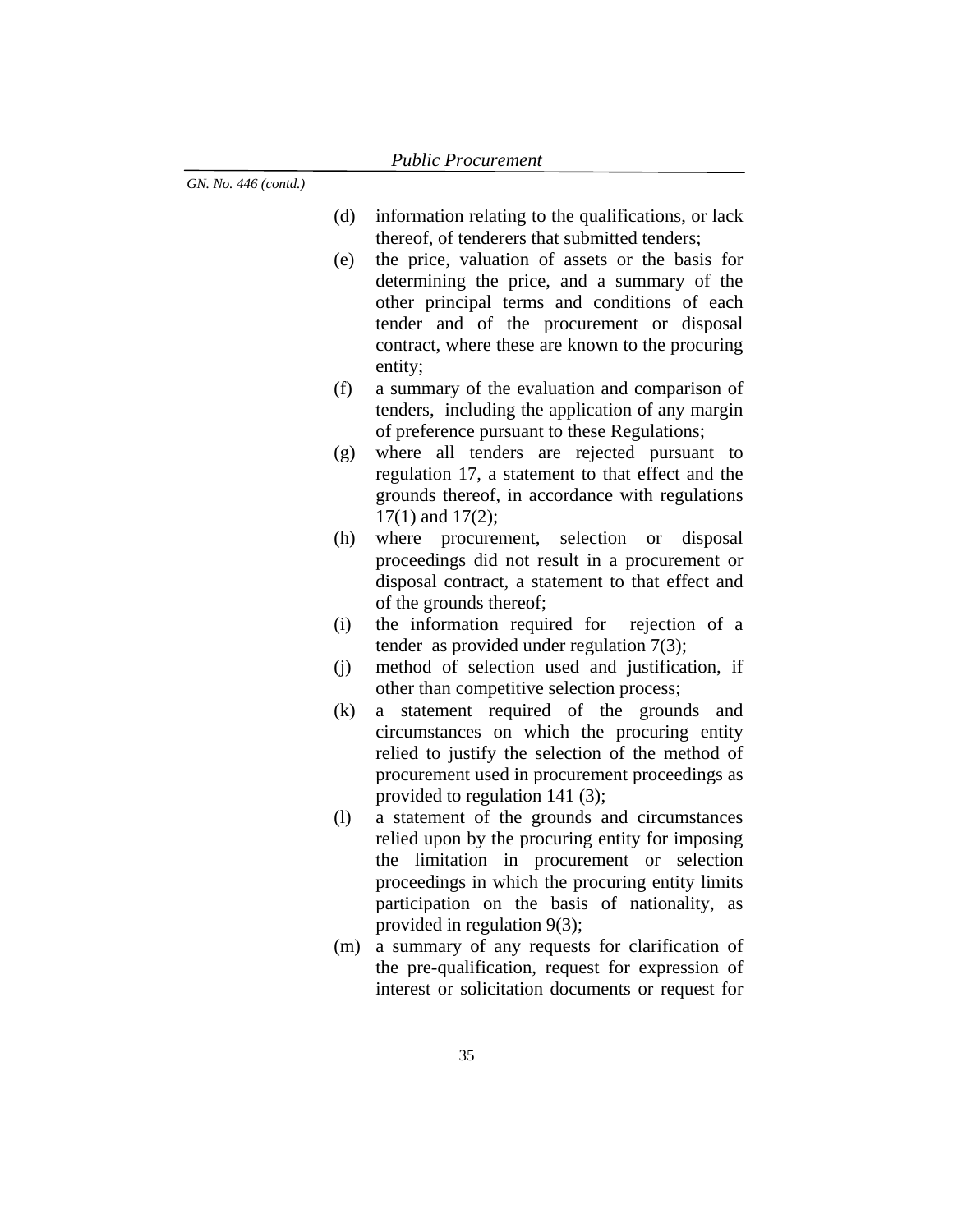proposals, the responses thereto as well as a summary of any modification of those documents; and

(n) a summary of all complaints lodged by tenderers before the award of the contract and decisions thereof.

(2) The procuring entity shall, within fourteen days from the date of contract award, submit to the Authority, the records referred to in sub regulation (1) for publication in the Journal and Tenders Portal.

(3) The record referred to in of sub-regulation (1) (a) and (b) shall, on request, be made available to any person within fourteen days of the submission of such request.

(4) The part of the record referred to in subregulation (1) (c) to (i) shall, on request, be made available to tenderers that submitted tenders or applied for prequalification, or to any other user of such information within fourteen days after:

- (a) a tender has been accepted; or
- (b) procurement selection or disposal proceedings have been terminated without resulting in a procurement or disposal contract.

(5) The procuring entity shall not disclose information referred to in sub regulation (1) (d) to (e) except when ordered by the Authority, Appeals Authority or a competent court and subject to the conditions of such order, and where-

- (a) the disclosure of such information would-
	- (i) be contrary to law;
	- (ii) impede law enforcement;
	- (iii) not be in the public interest;
	- (iv) prejudice legitimate commercial interests of the parties; or
	- (v) inhibit fair competition; or
- (b) the information relates to the examination, evaluation and comparison of tenders and tender prices, other than the summary referred to in sub-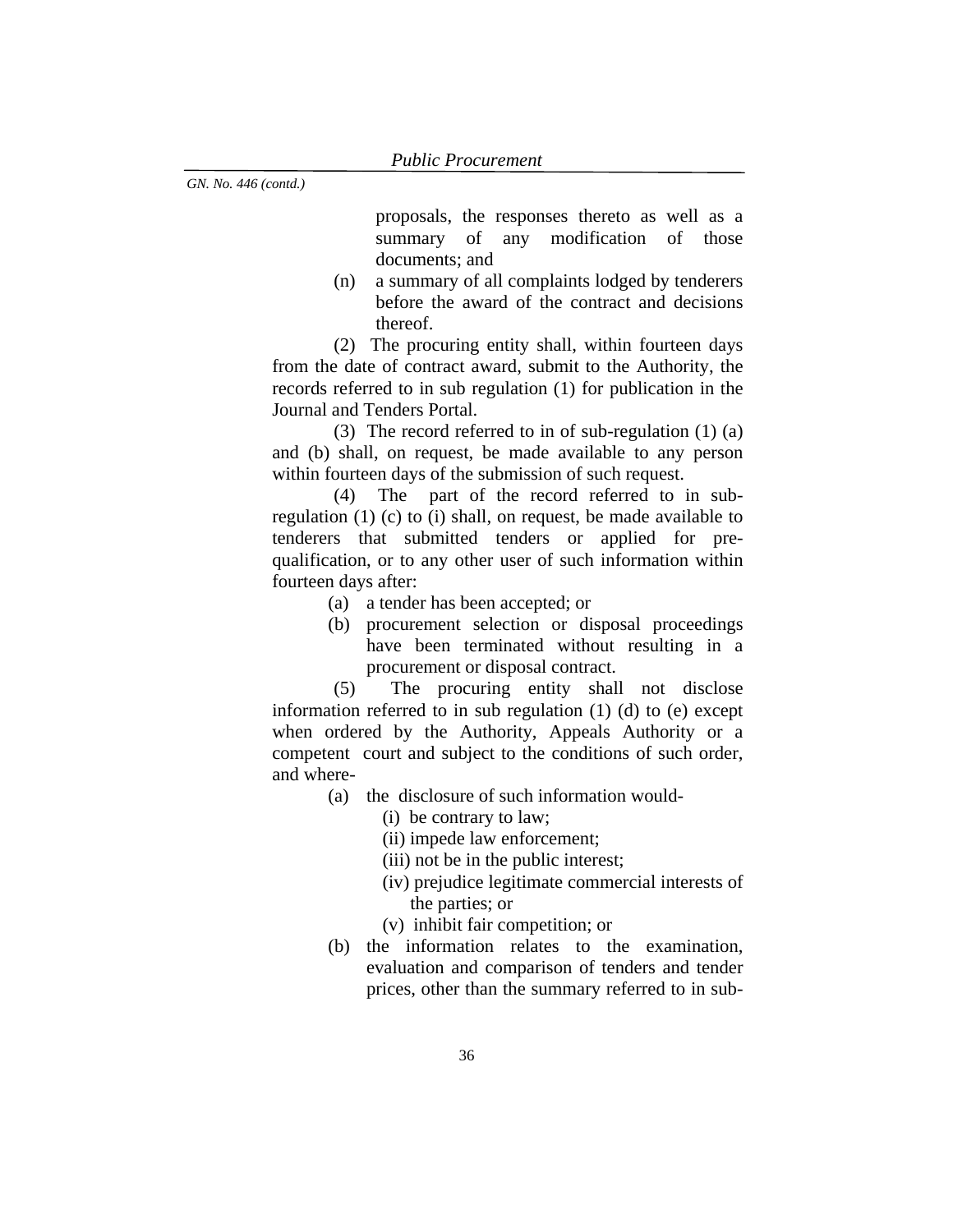regulation (1) (f).

(6) The records under this regulation shall be kept for a period of not less than five years from the date of completion of the contract and may be made available within a reasonable time during that period to the Minister and the Controller and Auditor General, the Authority or any other officer authorised by the accounting officer; provided that where special circumstances demand such records may be kept for not less than seven years.

(7) The procuring entity shall not be liable to tenderers for damages owing solely to a failure to maintain a record of the procurement or selection proceedings in accordance with these Regulations.

Rejection of all tenders

**16.-**(1)Subject to approval by the tender board, and if so specified in the solicitation documents, the procuring entity may, prior to awarding the contract and notwithstanding the stage reached in the proceedings leading to the conclusion of the contract:

- (a) either decide to reject all tenders at any time or annul the tender or selection proceedings in accordance with sub-regulation (2) and order that the proceedings be recommenced, if necessary, using another method; or
- (b) where the project is divided into lots, award only certain lots and possibly decide that the others be the subject of another tender or other tenders, if necessary, using another method.

(2) Rejection of a tender or selection proceeding may take place where:

- (a) no tender or proposal is responsive to the tender documents or request for proposals;
- (b) no tender or proposal satisfies the criteria for the award of the contract as set out in the tender documents or request for proposal;
- (c) the economic or technical data of the project have been altered;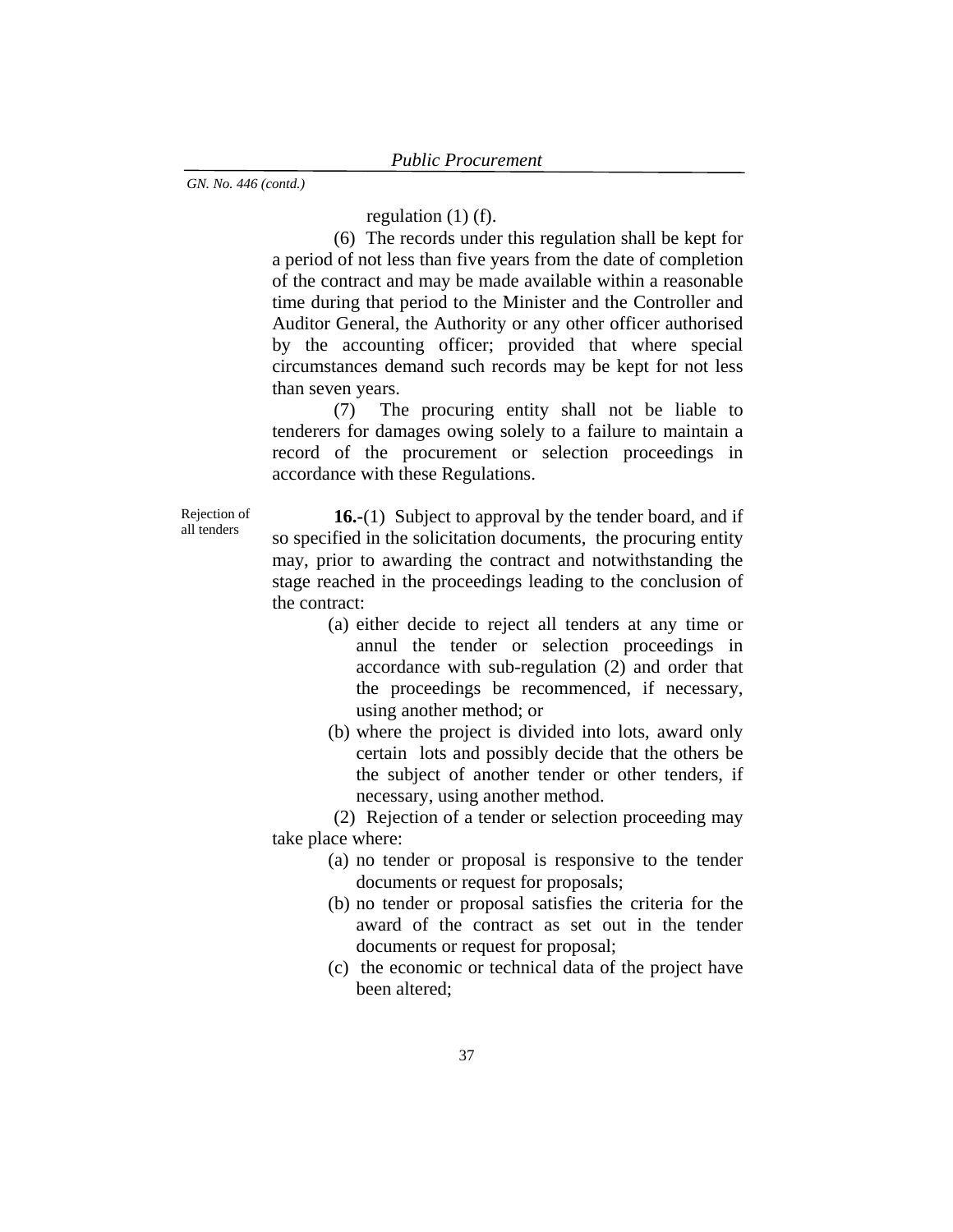- (d) exceptional circumstances render normal performance of the contract impossible;
- (e) every tender or proposal received exceeds the budgetary resources available;
- (f) the tenders or proposals received contain serious irregularities resulting in interference with the normal play of market forces;
- (g) funds voted or earmarked for the procurement have been withheld, suspended or have otherwise not been made available; or
- (h) there has been no competition.

(3) The accounting officer shall apply for the approval of the Authority prior to rejecting all tenders.

(4) The Authority shall consider the application for rejection of all tenders and shall respond to the procuring entity within five days of receipt of such application.

(5) In the event of rejection of all tenders or annulment of selection proceeding, all tenderers who submitted tenders or proposals shall be notified by the procuring entity within seven days after approval from the Authority.

(6) Neither the Authority nor the procuring entity shall incur liability solely by virtue of invoking subregulations (1) and (3) towards tenderers that submitted tenders.

(7) When the rejection of all tenders or annulment of selection proceeding is caused by circumstances which do not necessitate the opening of tenders, the unopened and sealed envelopes containing the price proposals, where appropriate, and in any event, the other elements of the tender or proposal shall be returned to the tenderers.

(8) Where all tenders are rejected pursuant to this regulation:

> (a) the procuring entity shall review the causes justifying the rejection and consider whether revision of the specifications or terms of reference or modification in the project or both are required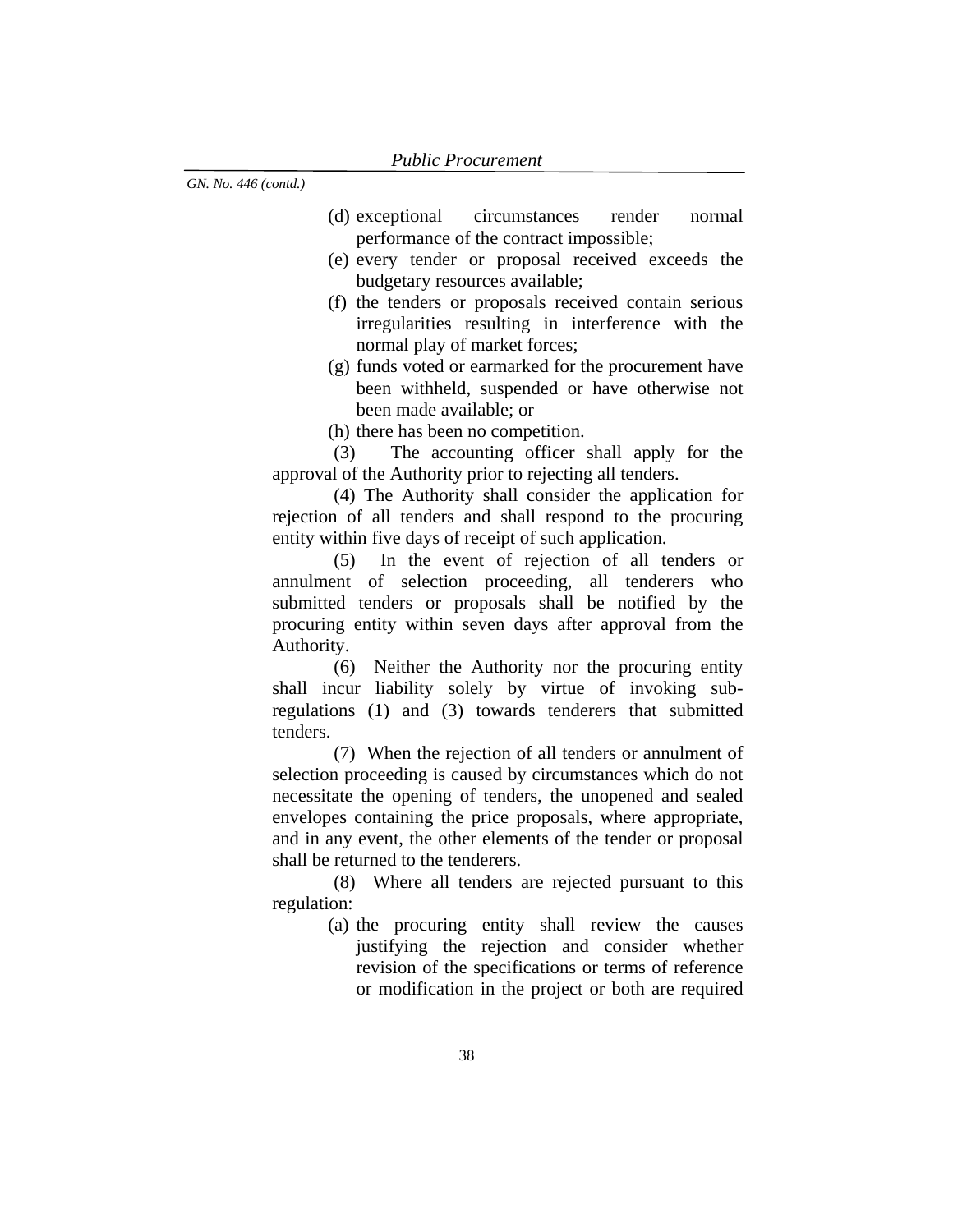before inviting new tenders or opt for another procurement method;

- (b) new tenders shall be requested from tenderers who were invited to submit tenders in the first instance plus new tenderers, and a reasonable amount of time shall be allowed for the submission of the new tenders; or
- (c) the procuring entity may, where it considers appropriate, require that the whole tender or selection proceeding be recommenced.

Rejection of abnormally low tender

**17**.-(1) A procuring entity may reject a submission if the procuring entity has determined that the price in combination with other constituent elements of the submission is abnormally low in relation to the subject matter of the procurement and raise concerns with the procuring entity as to the ability of the tenderer that presented that submission to perform the procurement contract.

(2) Before rejecting an abnormally low tender the procuring entity shall:

- (a) request an explanation of the tender or of those parts which it considers contribute to the tender being abnormally low;
- (b) take account of the evidence provided in response to a request in writing; and
- (c) subsequently verify the tender or parts of the tender being abnormal.

(3) The decision of the procuring entity to reject a submission in accordance with this regulation and reasons for the decision shall be recorded in the procurement proceedings and promptly communicated to the tenderer concerned.

(4) The accounting officer shall seek the approval of the Authority prior to rejecting a tender under this regulation.

(5) Neither the Authority nor the procuring entity shall incur liability solely by virtue of invoking subregulations (1) and (4) towards tenderers that submitted tenders.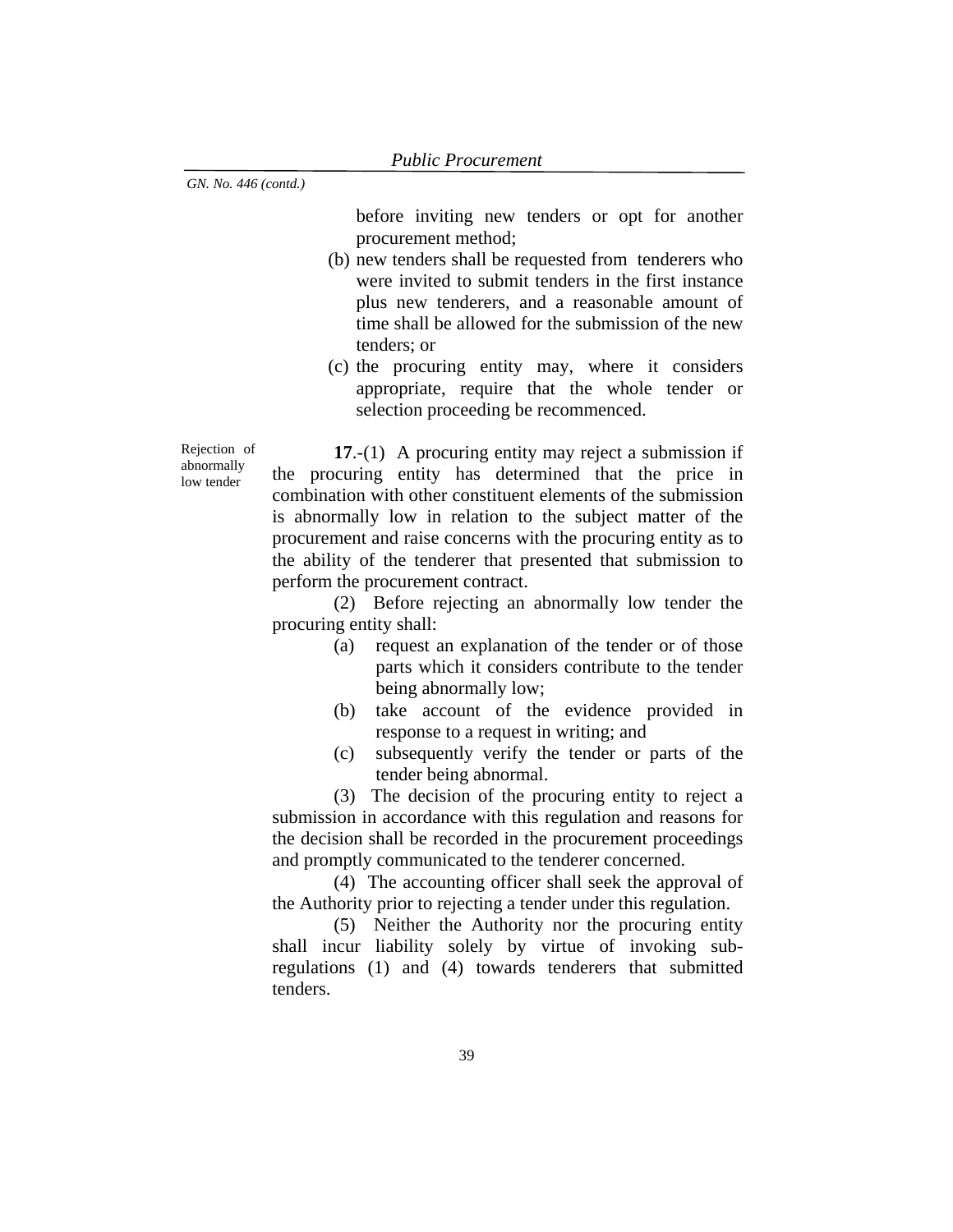(6) For purposes of this regulation "an abnormally low tender" means, in the light of the procuring entity's estimate and of all the tenders submitted, the tender appears to be abnormally low by not providing a margin for normal levels of profit.

Publication of general procurement notice

**18.-**(1) A procuring entity intending to procure goods, works or services shall prepare its general procurement notice based on its annual procurement plan and submit it together with its summary to the Authority for publication in the Journal and Tenders' Portal.

(2) The summary shall indicate the name of the procuring entity, total approved budget, the budget for all planned procurement, the number of tenders and total estimated values in each category of works, goods, consultancy services, non consultancy services and disposal of public assets and where the full tender details should be obtained.

(3) A procuring entity shall publish the summary in the Journal and a full general procurement notice in the Tenders' Portal at least one month prior to any publication or notification of a tender or a request for proposals to prospective tenderers.

(4) Any revisions made by the procuring entity to the general procurement notice shall be posted in the Journal and Tenders Portal.

Publication of specific procurement notice

**19.-**(1) Procuring entities shall prepare a tender notice for national and international tenders and submit the same to the Authority for publication in the Journal and Tenders Portal.

(2) Subject to sub-regulation (1), procuring entities shall advertise each approved tender notice in accordance with the First Schedule to these Regulations.

(3) In the case of international tendering, procuring entities may publish a similar notice in appropriate foreign or international publications or professional or trade journals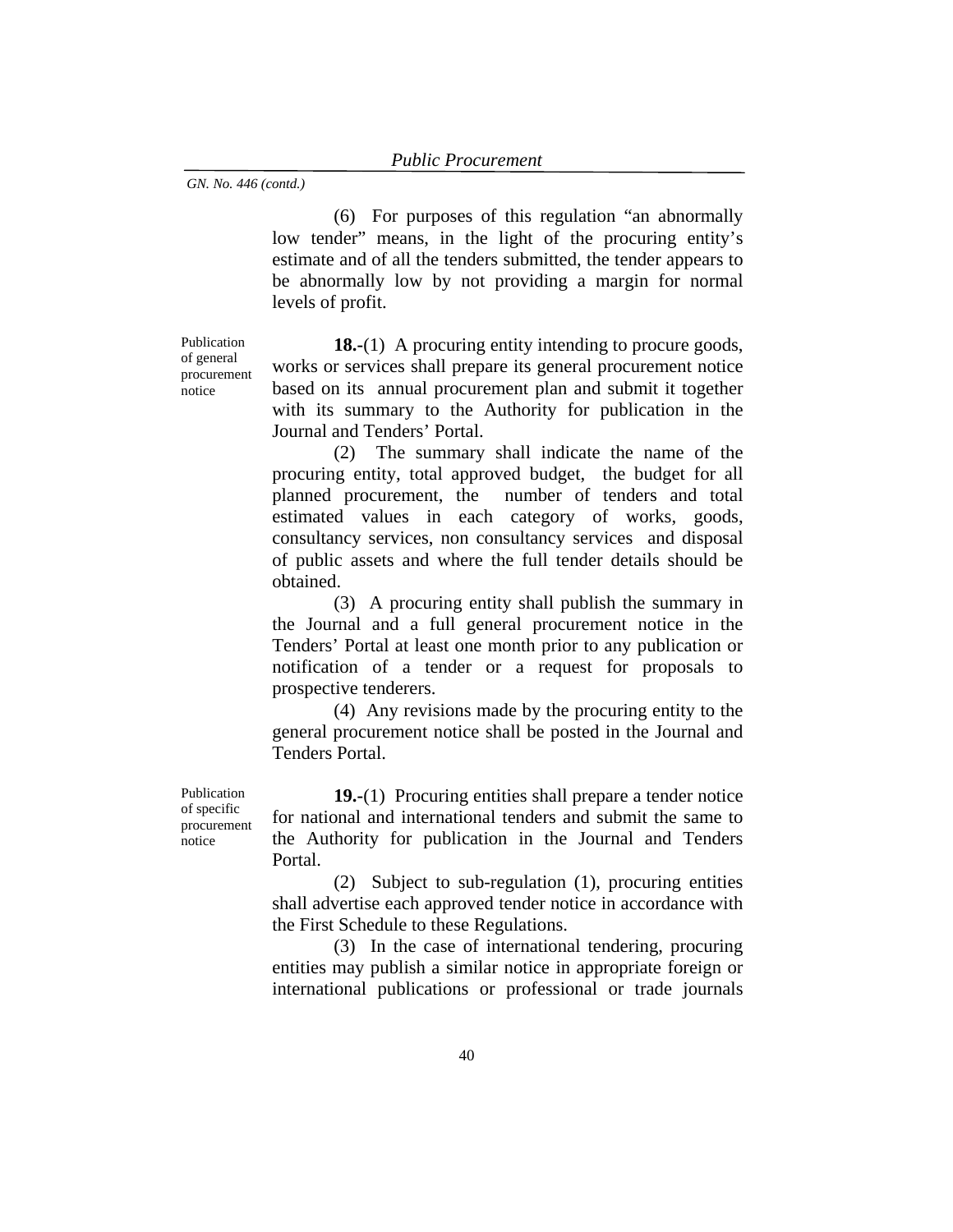which are likely to be seen by the greatest number of potential tenderers.

Publication of procurement awards and contract execution

**20.-**(1) A procuring entity shall submit contract award information in respect of any procurement made without regard to the method of procurement used to the Authority within fourteen days from the date of award for publication in the Journal and Tenders Portal.

(2) Subject to sub-regulation (1), the contract award information shall be in a prescribed form issued by the Authority and shall contain the-

- (a) names of participants of the tender in question;
- (b) read out tender price;
- (c) reasons for those eliminated in the tender;
- (d) name of the winner of the tender and the contract amount;
- (e) date when the award was made; and
- (f) contract period.

(3) After completion of the contract, the accounting officer shall, within twenty one days from the date of completion of the contract, provide the Authority with complete information on contract implementation including the original contract period, the final contract period, original approved contract sum and the final contract amount paid to the tenderer, and any deductions made by the procuring entity.

**21.** The Authority shall charge fees for services rendered by it as prescribed in the Second Schedule to these Regulations.

Rules concerning description of goods, works, services or

assets

Fees for services rendered by the Authority

> **22.-**(1) Any terms, specifications, plans, drawings and designs prescribing the-

- (a) technical or quality characteristics of the goods, works or services to be procured, and
- (b) requirements concerning testing and test methods, packaging, marking or labelling or conformity certification, and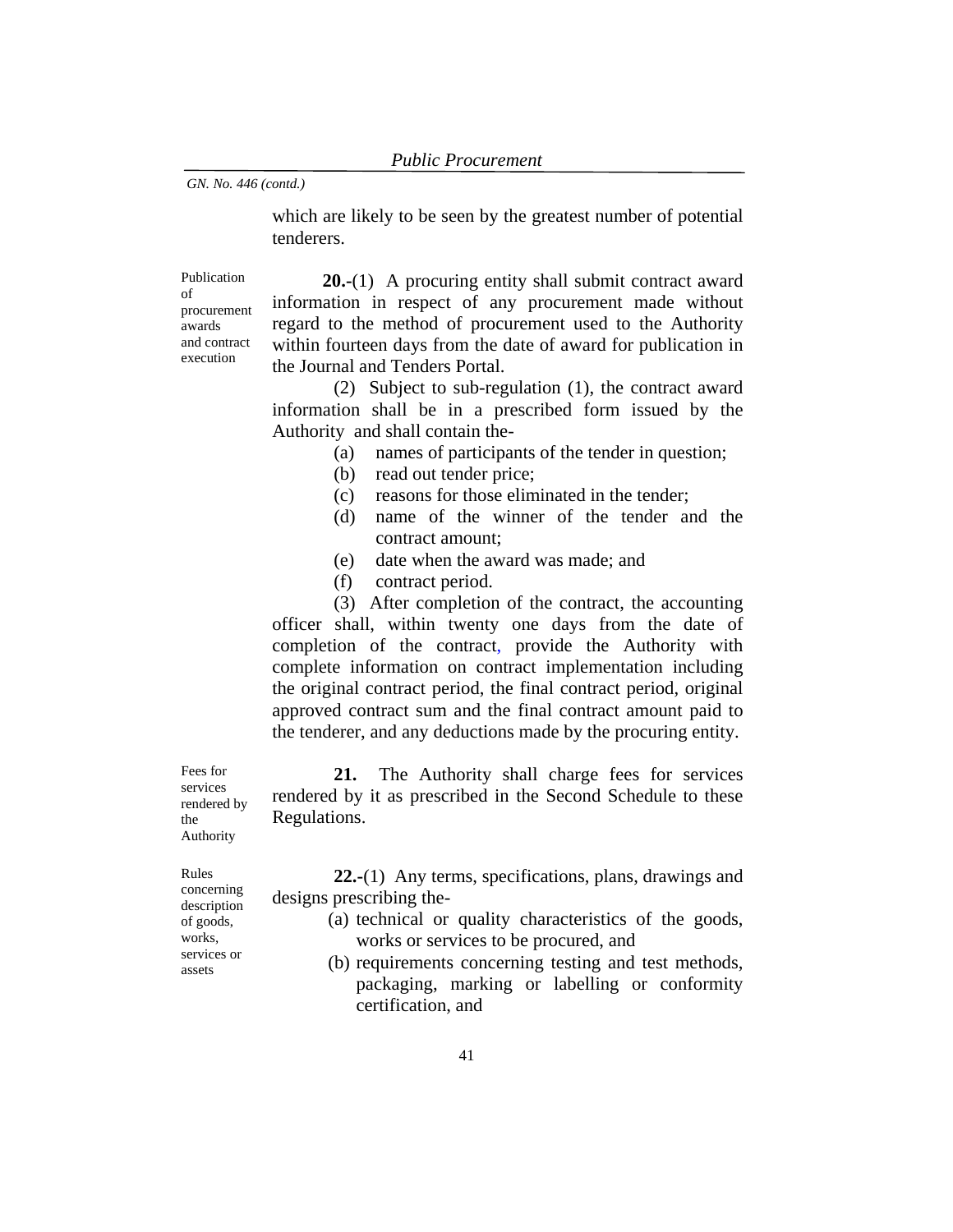### (c) symbols and terminology, or

(d) description of services that create obstacles to participation, including obstacles based on nationality of tenderers in the procurement proceedings,

shall not be included or used in the pre-qualification documents, solicitation documents or other documents for solicitation of tenders.

(2) Any terms, specifications, plans, drawings, designs and requirements or descriptions of goods, construction or services shall be based on the relevant objective, technical and quality characteristics of the goods, construction or services to be procured and no reference to a particular trade mark, name, patent, design, type, specific origin or producer shall be issued.

(3) Where no other sufficiently, precise or intelligible way of describing the characteristics of the goods, works or services to be procured is provided, the words "or equivalent" shall be used.

(4) Standardized features, requirements, symbols and terminology relating to the technical and quality characteristics of the goods, works or services to be procured shall be used, where available, in formulating any statement of requirements, specifications, plans, drawings and designs to be included in the pre-qualification documents, solicitation documents or other documents for solicitation of proposals, offers or quotations.

(5) Due regard shall be made for the use of standardized trade terms, where available, in formulating the terms and conditions of the procurement contract to be entered into as a result of the procurement proceedings and in formulating other relevant aspects of the pre-qualification documents, solicitation documents or other documents for solicitation of tenders.

(6) Solicitation documents or notices for disposal of assets by tender, and any additional information made available to a prospective tenderer shall specify that the asset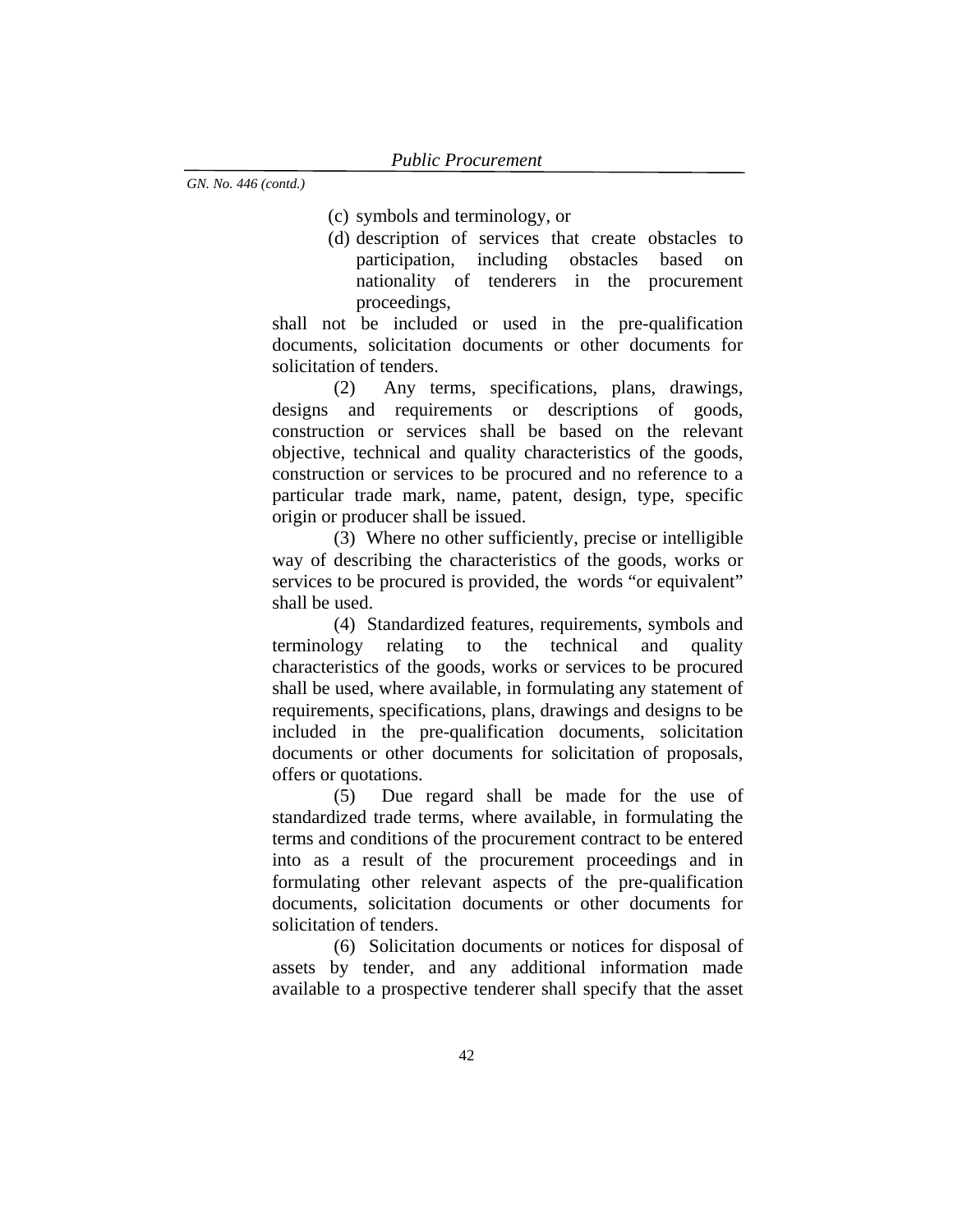is to be sold on "as is, where is" basis and shall disclaim liability after sale.

(7) Notwithstanding sub-regulation (6), a procuring entity shall give a full and accurate description of an asset to be disposed of.

(8) The description of an asset shall, where appropriate, address the risk and cost of dismantling and removing the asset upon completion of the disposal proceedings.

Tender Security

**23.-**(1) Where the procuring entity requires tenderers submitting tenders to provide a tender security-

- (a) the requirement shall apply to all tenderers;
- (b) the solicitation documents shall stipulate that the issuer of the tender security and the confirmer, if any, of the tender security, and the form and terms of the tender security, have to be acceptable to the procuring entity;
- (c) the confirmation of the acceptability of a proposed issuer or of any proposed confirmer does not preclude the procuring entity from rejecting the tender security on the grounds that the issuer or the confirmer, as the case may be, has become insolvent or otherwise lacks credit worthiness.

(2) Notwithstanding the provision of sub-regulation (1) (b) and unless the acceptance by the procuring entity of a tender security would be in violation of laws of Tanzania, a procuring entity shall not reject a tender security on the grounds that the tender security was not issued by an issuer in Tanzania if the tender security and the issuer otherwise conform to the requirements prescribed in the solicitation documents,.

(3) Prior to submitting a tender, a tenderer may request the procuring entity to confirm the acceptability of a proposed issuer of a tender security, or of a proposed confirmer and the procuring entity shall respond promptly to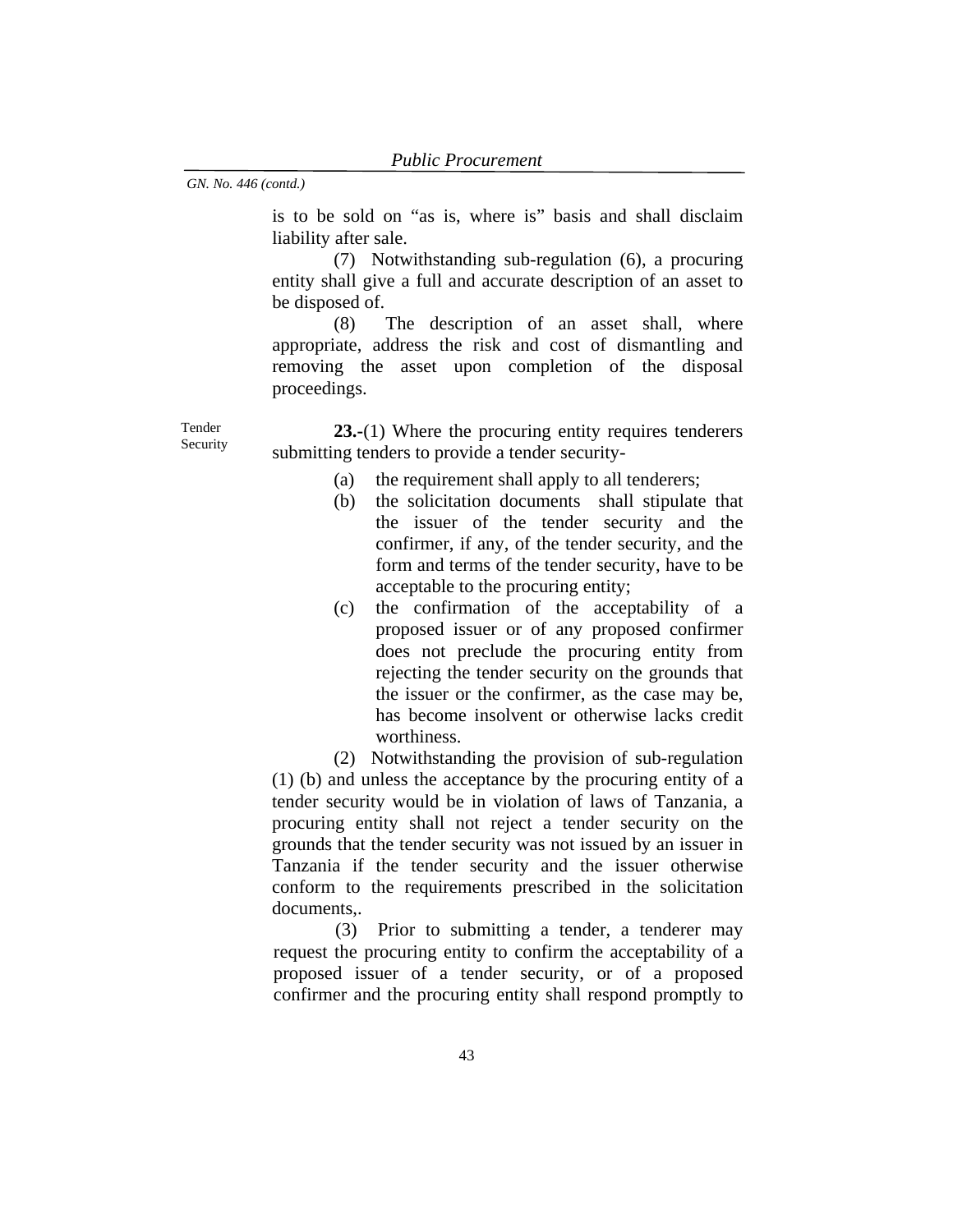such request.

(4) The tender security or tender securing declaration shall be in accordance with the form of the bid security or bid securing declaration included in the solicitation documents or any other form approved by the procuring entity prior to the tender submission.

(5) The tender security, at the tenderer's option, shall be in the form of a certified cheque, a letter of credit, a bank guarantee from a reputable bank or an insurance bond from a reputable insurance firm.

(6) The procuring entity shall specify, in the solicitation documents, any requirements with respect to the issuer and the nature, form, amount and other principal terms and conditions of the required tender security.

(7) Any requirement that refers directly or indirectly to conduct by a tenderer submitting the tender shall not relate to conduct other than:

- (a) withdrawal or modification of the tender after the deadline for submission of tenders, or before the deadline, if so stipulated in the solicitation documents;
- (b) disagreement to arithmetical correction made to the tender prices;
- (c) failure to sign the procurement or disposal contract if required by the procuring entity to do so;
- (d) failure to provide a required security for the performance of the contract or to comply with any other condition precedent to signing the procurement or disposal contract specified in the solicitation documents.

(8) Tenderers shall be allowed to submit bank guarantees directly issued by a bank of their choice, or insurance bonds issued directly by a firm of their choice located in any country.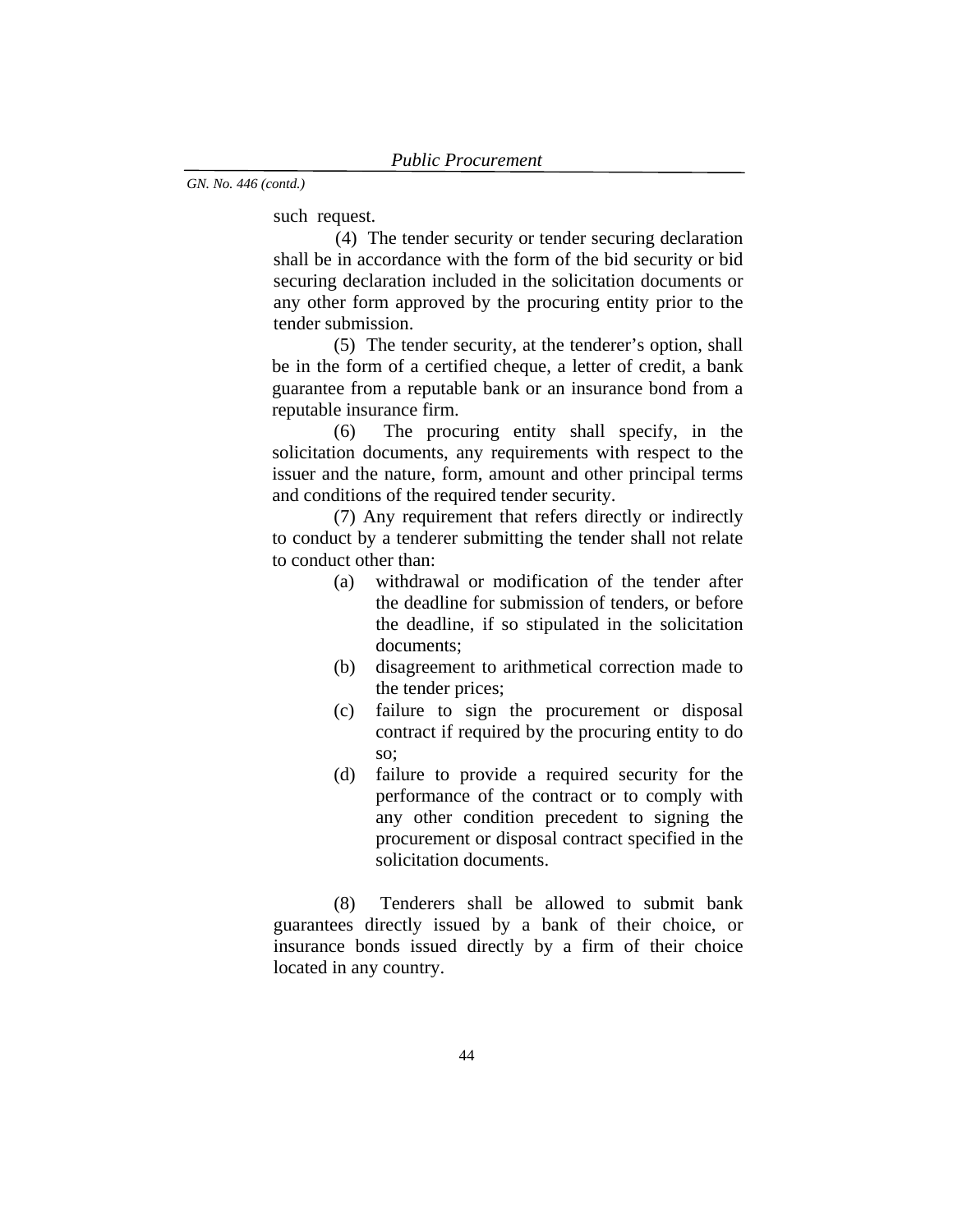Validity of tender security or declaration

**24.** The tender security or tender securing declaration shall remain valid for a period of not less than twenty eight days beyond the validity period of the tender, in order to provide the procuring entity time to act if the security is called for.

Release of tender security for unsucceful tenderers

**25.** The tender securities of unsuccessful tenderers shall be released not more than thirty days after the expiration of the tender validity period, as extended where appropriate in accordance with regulation 191 (3) and (4) or upon the award of contract, whichever is earlier.

Discharge of tender security or tender securing declaration

**26.** The tender security or tender securing declaration of the successful tenderer shall be discharged when the tenderer has signed the contract and furnished the required performance security to the satisfaction of the procuring entity.

Application of tender securing declaration

**27.** Tender securing declaration shall apply for procurement the value of which does not exceed the threshold for exclusive preference as provided in the Ninth and Thirteenth Schedules to these Regulations.

No claim by procuring entity to tender security amount

**28.** The procuring entity shall make no claim to the amount of the tender security, and shall promptly return, or procure the return of the tender security document, after whichever of the following that occurs earliest:

- (a) the expiry of the tender security;
- (b) the entry into force of a procurement contract and the provision of a security for the performance of the contract if such a security is required by the solicitation documents;
- (c) the rejection by the procuring entity of all tenders pursuant to these Regulations;
- (d) the withdrawal of the tender prior to the deadline for the submission of tenders, unless the solicitation documents stipulate that no such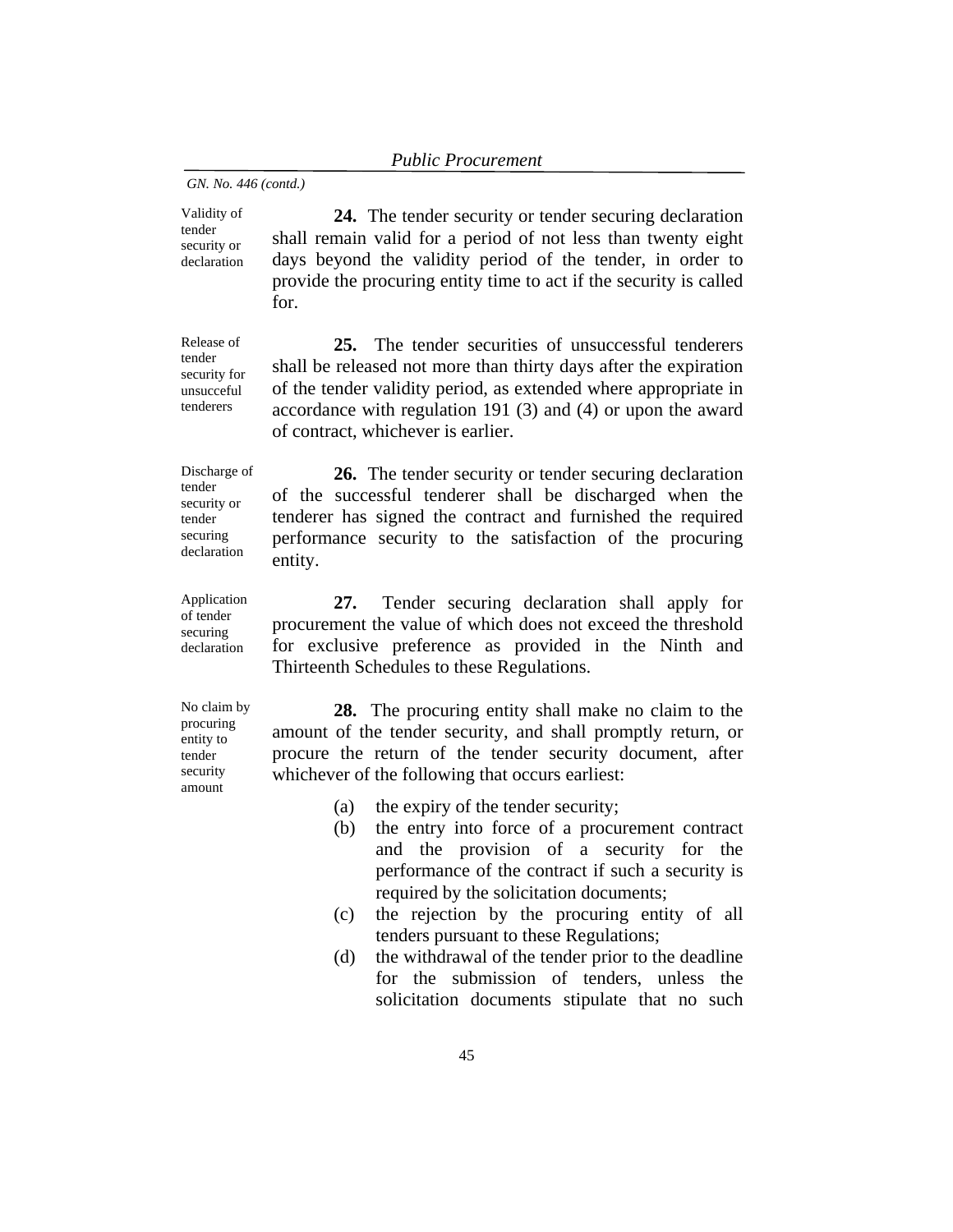## withdrawal is permitted.

Performance security

**29.-**(1) The procuring entity shall require the successful tenderer to submit a performance security to guarantee the faithful performance of the contract and payment of all labourers, suppliers, mechanics and subcontractors, if any.

(2) The procuring entity shall specify in the solicitation documents any requirements with respect to the issuer and the nature, form, amount and other principal terms and conditions of the required performance security.

(3) Within a period prescribed in the tender documents, the successful tenderer shall, after receipt of the notice of acceptance, furnish the procuring entity with the performance security in accordance with conditions of contract and in the form prescribed in the tender documents.

(4) The procuring entity may require the successful tenderer to submit the performance security in any of the following forms:

- (a) cash, certified cheque, cashier's or manager's cheque, or bank draft;
- (b) irrevocable letter of credit issued by a reputable commercial bank or in the case of an irrevocable letter of credit issued by a foreign bank, the letter shall be confirmed or authenticated by a reputable local bank;
- (c) bank guarantee confirmed by a reputable local bank or, in the case of a successful foreign tenderer, bonded by a foreign bank;
- (d) surety bond callable upon demand issued by any reputable surety or insurance company; or
- (e) any other forms.

(5) Where circumstances necessitate the amendment of the contract after signature, and such amendment is effected, the procuring entity shall require the successful tenderer or consultant to provide additional performance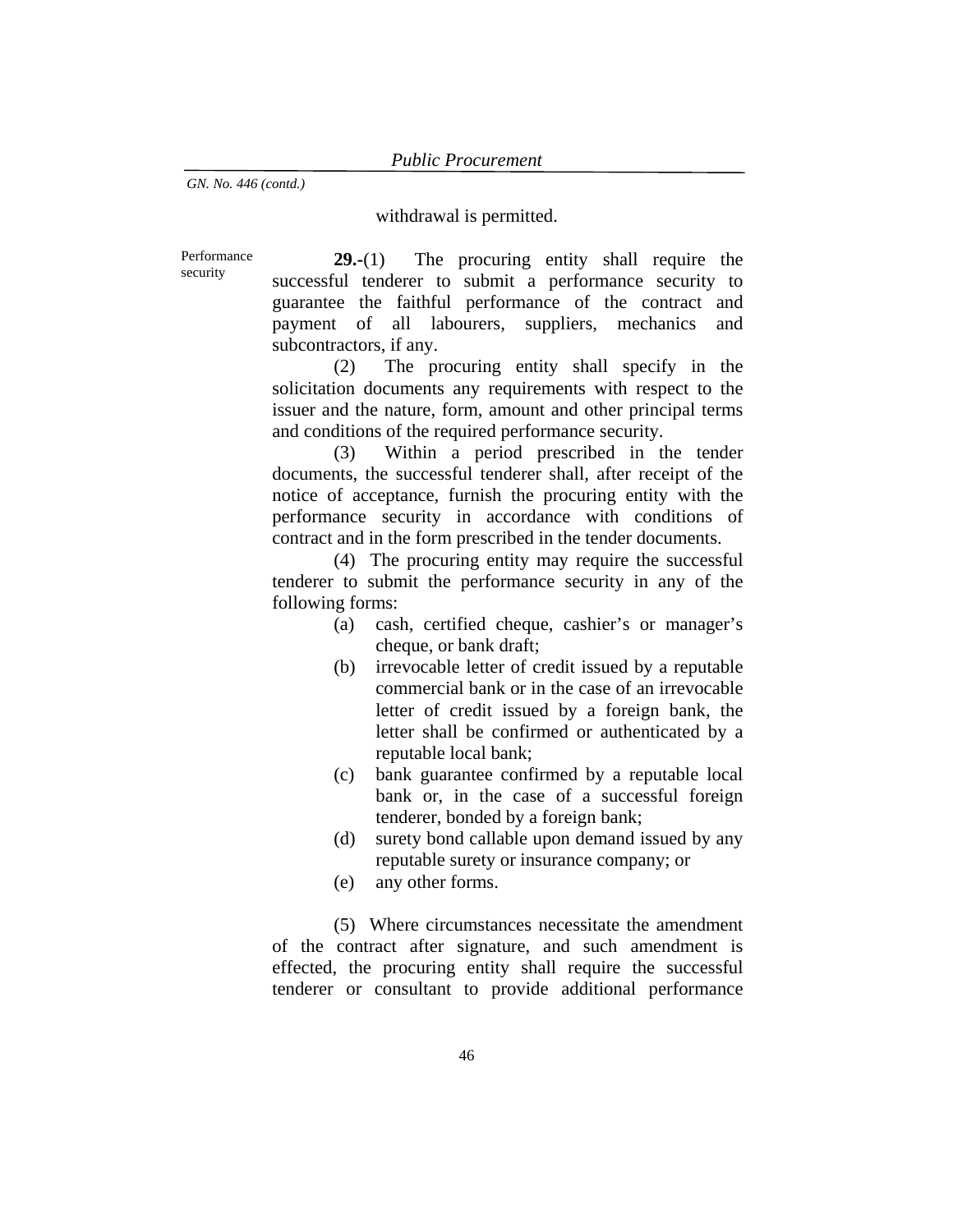security to cover any cumulative increase of more than ten percent of the contract price.

(6) The performance security shall be kept by the procuring entity until the final completion of the contract and shall be released after issuance of the certificate of acceptance of the final report or certificate of completion of works or services if there is no claim filed against the tenderer, contract guarantor or the surety company.

#### *(b) Preference and exclusive preference to local persons or firms*

Promotion of local industry

**30.** The purpose of these Regulations is to promote local industry and support socio-economic development by defining the-

- (a) target group and eligibility requirements for benefitting from the preference and reservations schemes;
- (b) percentage margin of preference, where applicable;
- (c) goods, works and services set aside or reserved for specified target groups; and
- (d) means of measuring its effectiveness in achieving the objectives.

Eligibility **31.** A person or a firm is qualified to benefit from the preference schemes if that person or firm meets the criteria specified in section 54 of the Act and-

- (a) has the necessary qualifications, capability, experience and, where appropriate, resources, equipments and facilities to provide the goods or services intended to be procured;
- (b) has the legal capacity to enter into procurement contract;
- (c) is not insolvent, in receivership, bankrupt or in the process of being wound up, and is not the subject of legal proceedings relating to any subject matter under this paragraph;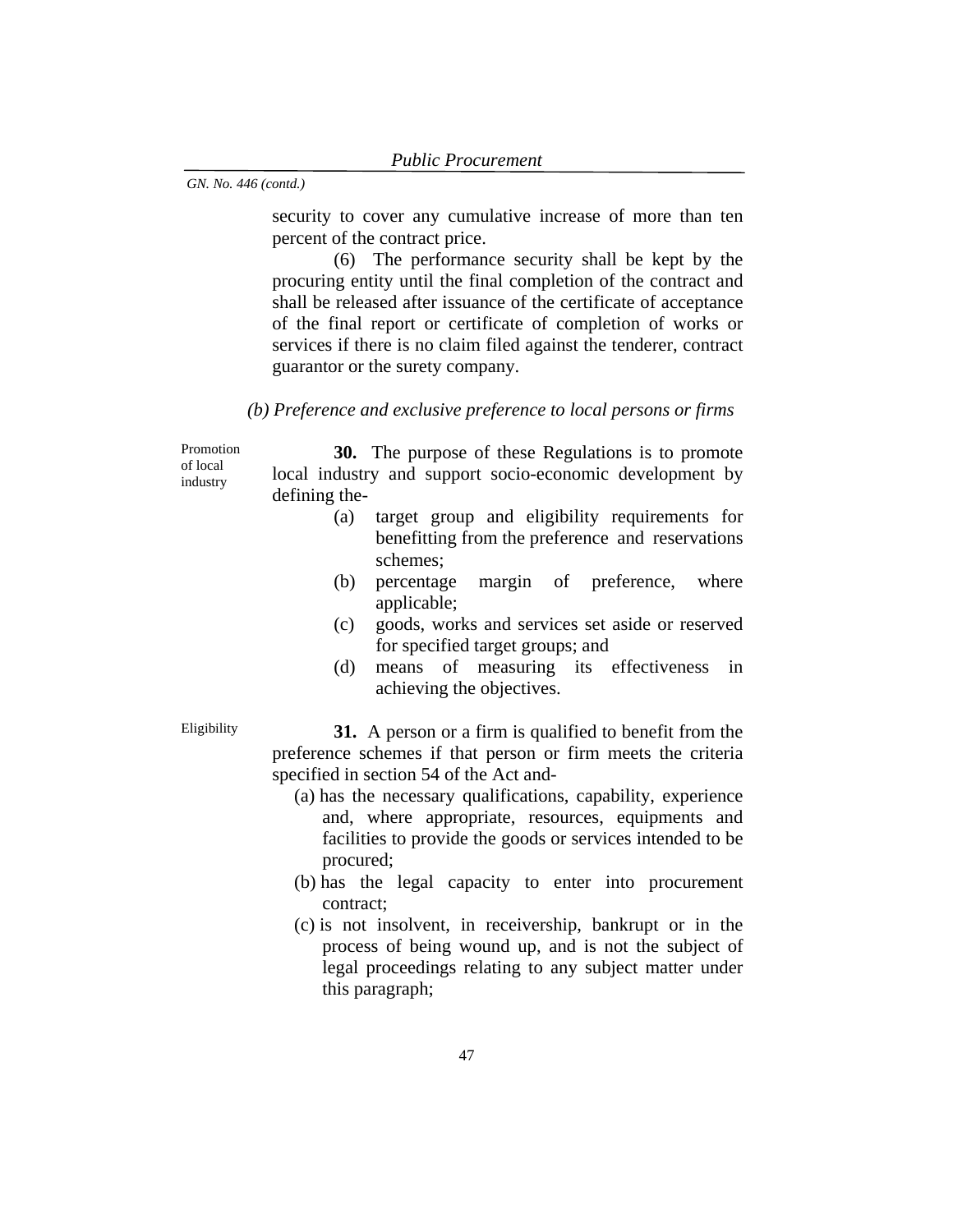- (d) is not debarred from participating in procurement proceedings under section 62 of the Act; and
- (e) is registered by the Authority under regulation 32.

Registration for purposes of preference schemes

**32.-**(1) A tenderer who wishes to be granted preference according to these regulations shall apply for registration with the Authority in the form set out in the Eighteenth Schedule.

(2) In order to avoid duplication of efforts, where a particular group of tenderers are registered by a statutory body, the Authority shall liaise with such statutory body to obtain necessary information required to establish eligibility for the preference scheme.

(3) The Authority shall request all necessary details to establish eligibility for preference scheme for tenderers who are not registered by the Authority or any statutory body.

(4) In addition to registration to qualify for preference, the Authority shall for the purpose of understanding the procurement market, establish and maintain a register of tenderers and shall post the register in the Journal and Tenders Portal, which shall contain-

- (a) reliable and up-to-date information on the competency of existing tenderers in the market, and the structure of the market for various services, supplies or specialities; and
- (b) a record of current or past contracts and performance by tenderers.

(5) Except where a tenderer intends to benefit from a preference scheme pursuant to regulations 33 and 39, a tenderer shall not, as a condition of participation in any procurement or disposal process, be required to register with the Authority.

(6) A procuring entity shall, in granting a margin of preference or applying exclusive preference, use the Authority's register of tenderers to determine whether or not tenderers are qualified for margin of preference or exclusive preference.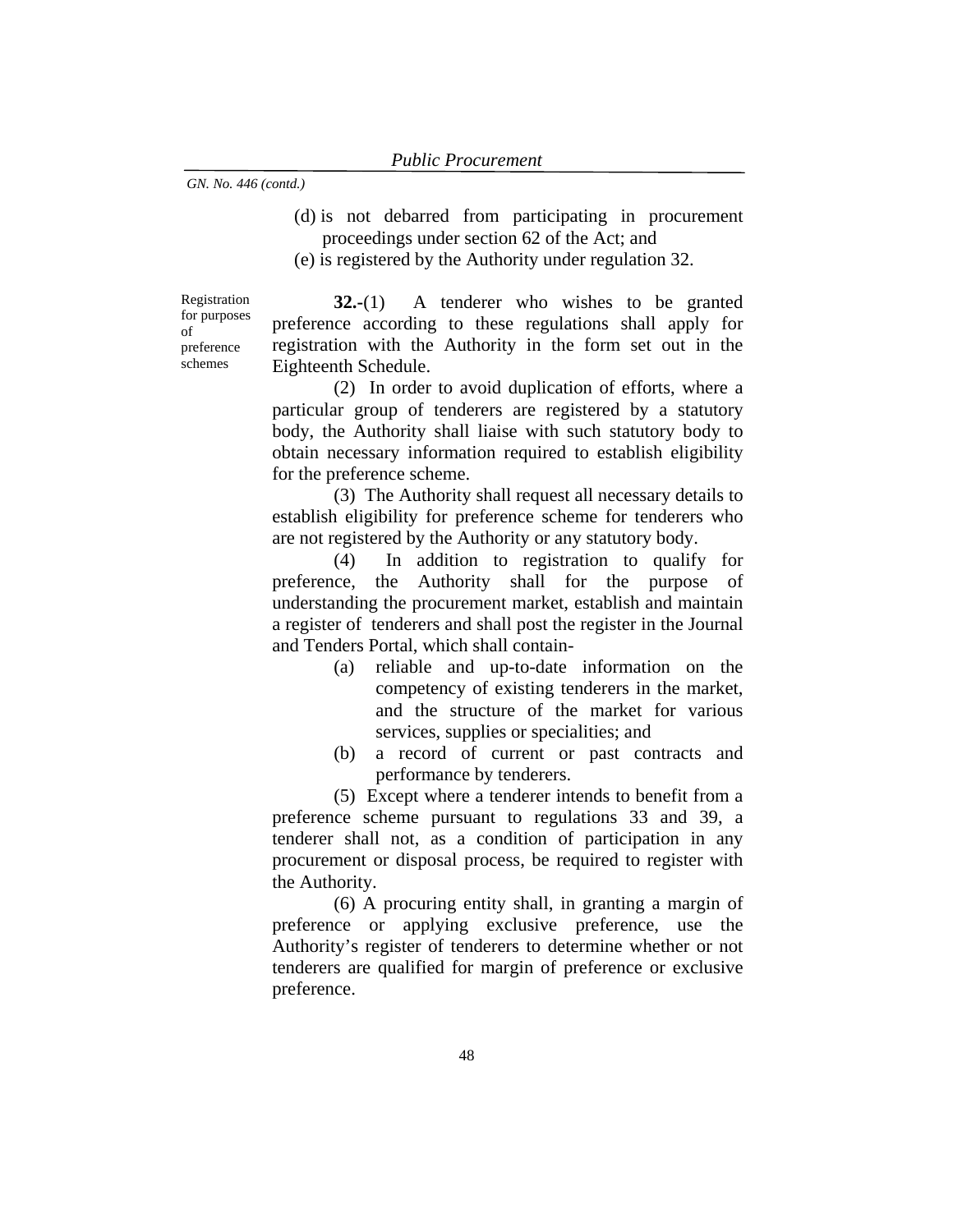National preference

**33.**-(1) A procuring entity shall, when procuring goods, works or services by means of international and national competitive tendering or selection, grant a margin of preference for the benefit of local firms or association between local and foreign firm tendering for works or services and for certain goods manufactured, mined, extracted or grown in the United Republic.

 (2) Tenderers who are citizens of Tanzania or associations between local and foreign firms, shall be eligible to be granted a margin of preference as provided for in subregulation (1) only if they meet the criteria provided in section 54 of the Act, and are registered by the Authority pursuant to regulation 32 or any other statutory body acceptable to the Authority.

**34.** A procuring entity shall grant a margin of preference of up to ten percent to local firms or association between local and foreign firms as prescribed in the Ninth Schedule to these Regulations where the contracts for works, consultancy or non consultancy services are to be awarded on the basis of-

- (a) international tendering or selection; or
- (b) national competitive tendering or selection in which foreign firms are participating.

**35**.-(1) In the case of consultancy assignments carried out by foreign firms, procuring entities shall ensure that inclusion of local experts and local firms in the assignments is achieved through apportioning proper weight in the criteria for evaluation to encourage partnering of foreign and local firms.

 (2) A procuring entity shall, for the purpose of subregulation (1), assign weights as follows:

> (a) in the criteria for participation of local firms in the assignment a maximum weight of fifteen percent shall be included in the request for proposal, and firms that demonstrate inclusion of local firms up

Inclusion of local firms and experts in consultancy contracts

Preference to local persons or firms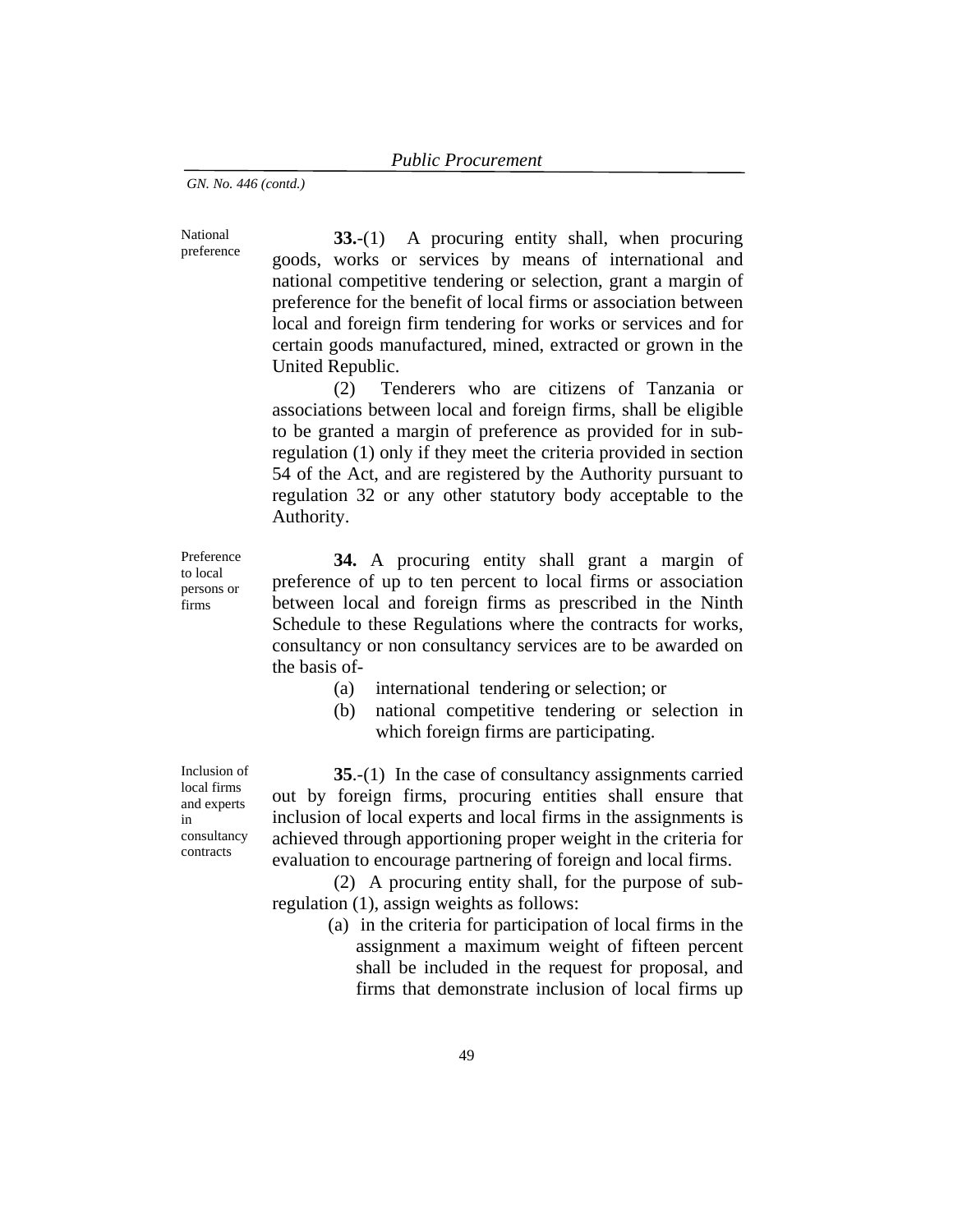to fifty percent shall be granted a full score;

(b) in the criteria for participation of national experts in the assignment a maximum weight of ten percent shall be included in the request for proposal, and firms that demonstrate that more than sixty percent of their key staff are Tanzanian shall be granted a full score.

**36.** When applying the margin of preference in respect of works or non-consultancy services, a procuring entity shall comply with the guidelines issued by the Authority, and shall consider-

- (a) in addition to shareholding structure in the joint venture, the extent of inclusion of key local staff in the joint venture;
- (b) the extent of use of materials locally manufactured, produced or mined.

Preference to local goods

Applicability of margin of preference

**37.** In contracts for goods and related services to be awarded on the basis of international competitive tendering or national competitive tendering, procuring entities shall grant a margin of preference of up to fifteen percent to domestically manufactured or produced goods and related services as prescribed in the Ninth Schedule to these Regulations.

**38.**- The margin of preference shall only be applied in the cost comparison of the submitted tenders and the calculation of the margin of preference in the course of evaluating tenders, and shall, in addition, be in accordance with the conditions and methods prescribed in Ninth Schedule to these Regulations.

Exclusive preference scheme to local persons or firms **39.-**(1)The procurement of works, goods, consultancy or non consultancy services with a value not exceeding the amount prescribed in the Ninth and Thirteenth

Use of local experts in goods, works and nonconsultancy services contracts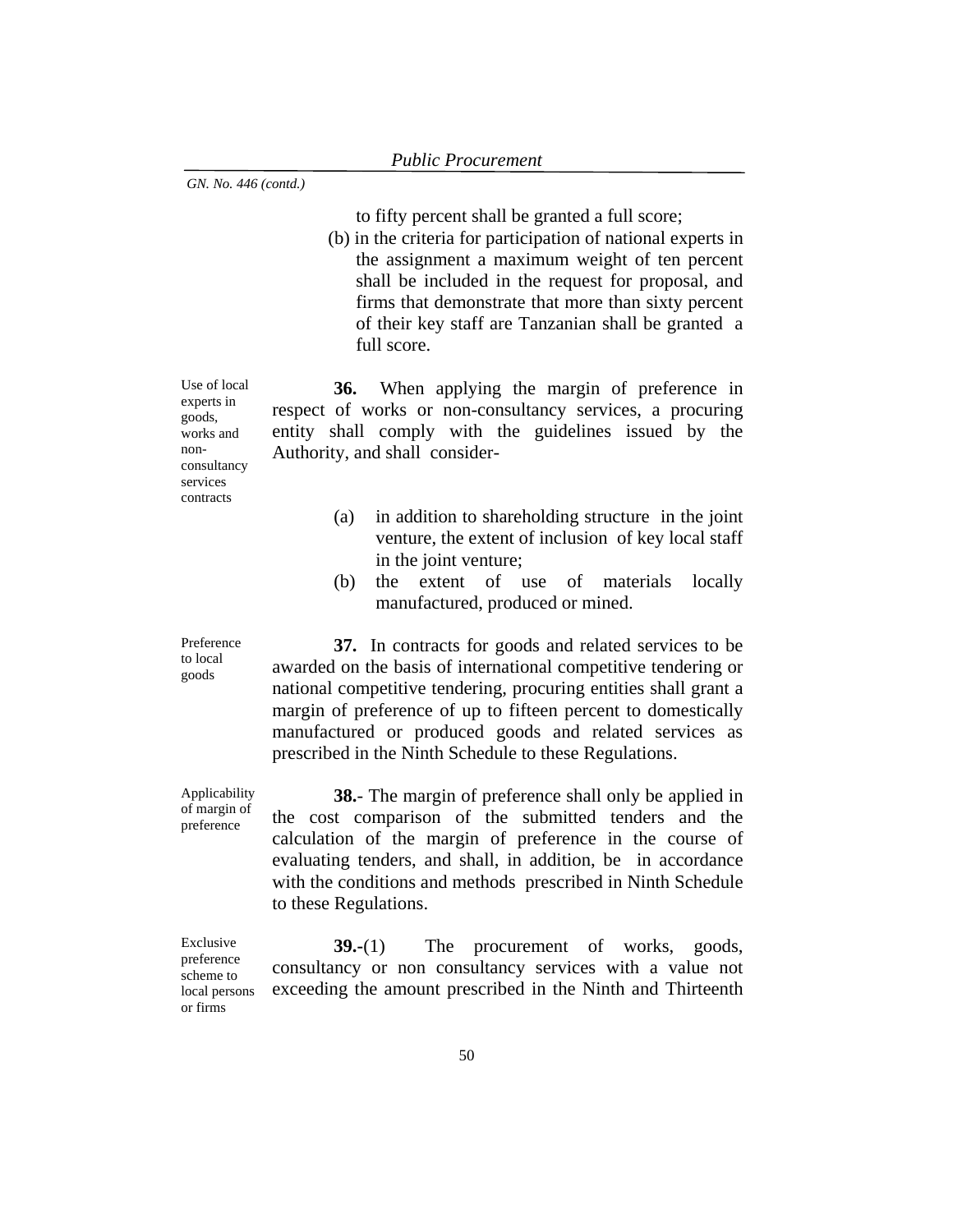Schedules to these Regulations, shall be reserved exclusively for local persons or firms who meet the requirements of section 51 of the Act.

 (2) A joint venture or an association between a foreign and local firm in which the contribution of the local firm in that joint venture or association is greater than sixty percent, shall also be eligible to participate in the exclusive preference scheme.

 (3) In applying exclusive preference to local contractors, consultants or service providers, a procuring entity shall ensure that the selected person or firm is capable of providing quality works or services.

 (4) The Minister may, on the advice of the Authority, grant special consideration for procurement of goods, services or works for the purpose of promoting the growth of local companies or public owned local companies in which the Government has shares.

**40**. A procuring entity may reserve works, goods, consultancy or non consultancy services with a value not exceeding the amount prescribed in the Ninth and Thirteenth Schedules to these Regulations to local firms who are based and operate in local government authorities or regions, except where it is established that local capacity is not available.

Tender Securing Declaration

Preferences to local communities

> **41.-**(1) Tender securities shall not be required from tenderers participating in the exclusive preference scheme.

> (2) Notwithstanding sub-regulation (1), tenderers shall be required to complete and sign the Tender Securing Declaration Form set out in the Nineteenth Schedule.

> (3) Any tenderer who fails to comply with the terms of the Tender Securing Declaration Form shall be liable to debarment pursuant to section 62 of the Act.

Splitting of tenders

**42.**- (1) A procuring entity may, for the purpose of ensuring maximum participation of local firms in public procurement, split tenders in practicable size and quantities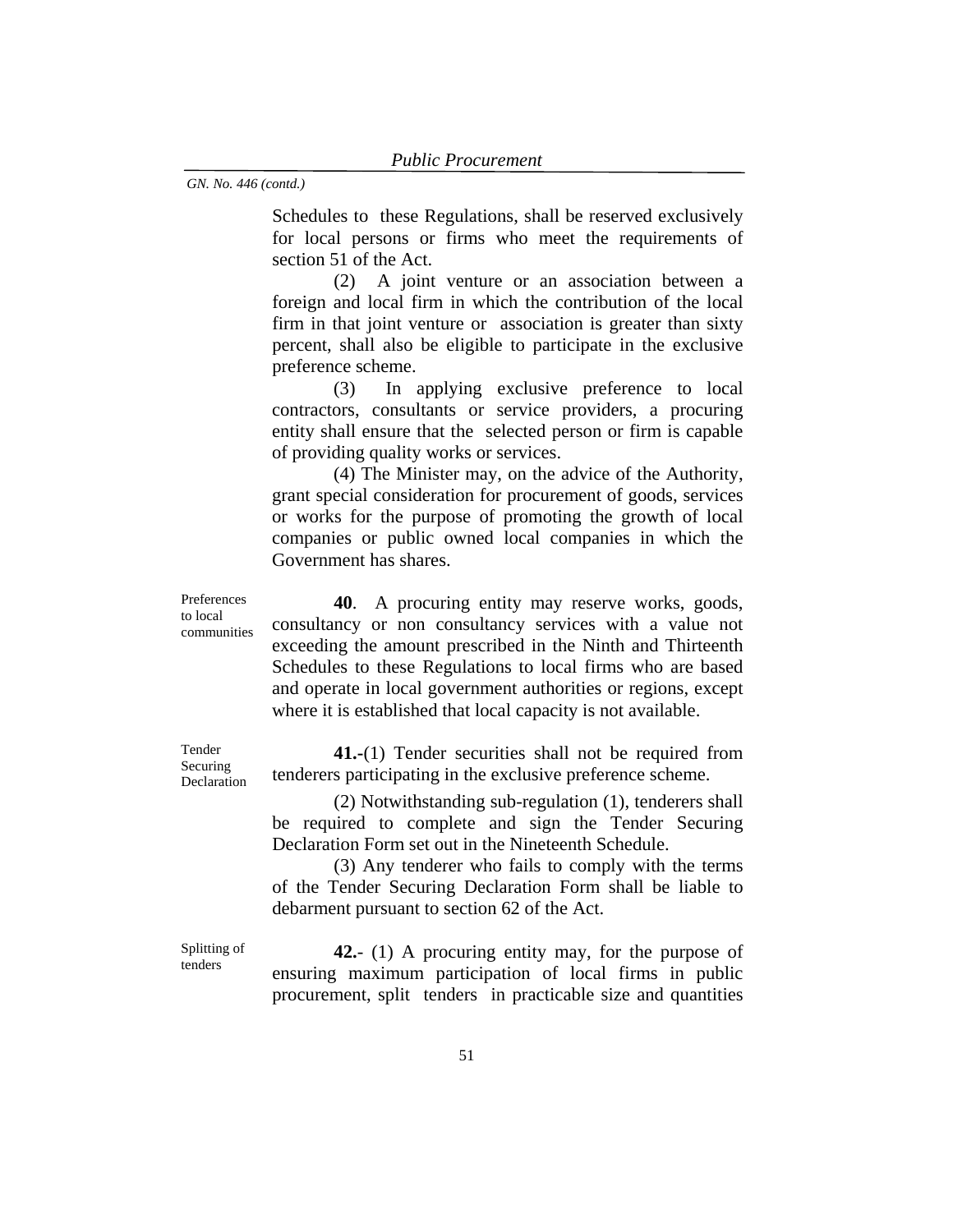in accordance with Section 49 of the Act.

(2) A procuring entity shall divide a tender into several lots of the same size and invite firms to tender for a single or several lots, but shall limit the award of contract to a number of lots that will allow many firms to participate.

(3) The size of the packages shall depend on the capability of local firms targeted to benefit from the exercise.

(4) A procuring entity shall submit to the Authority details of the tender that is targeted for splitting, and the Authority shall, within seven days, give its approval to the procuring entity to proceed with the tender process.

Capacity building of local firms

**43**.-(1) A procuring entity may, after consultation with relevant statutory bodies, set aside contracts to be used for the purpose of capacity building of local firms.

(2) Where individual firms lack the capacity to execute the contracts, the firms may form joint ventures with a view to enhancing their capacity.

(3) Reserved contracts for capacity building shall not be subjected to competitive tendering and in such case the procuring entity shall use negotiated procurement methods stipulated in these Regulations.

 (4) The relevant statutory bodies shall ensure that necessary support is provided to the local firms involved in the capacity building scheme to enable them perform in accordance with the terms of contract.

Timely payment of certificates or invoices

**44.-**(1) For purposes of supporting the growth of local firms and enabling such firms to meet their contractual obligations, procuring entities shall ensure that timely payments are made to the tenderers.

 (2) A procuring entity shall, before signing a contract under the preference or reservation scheme, ensure that commitments are recorded against voted funds as stipulated in regulation 10(3) of these Regulations.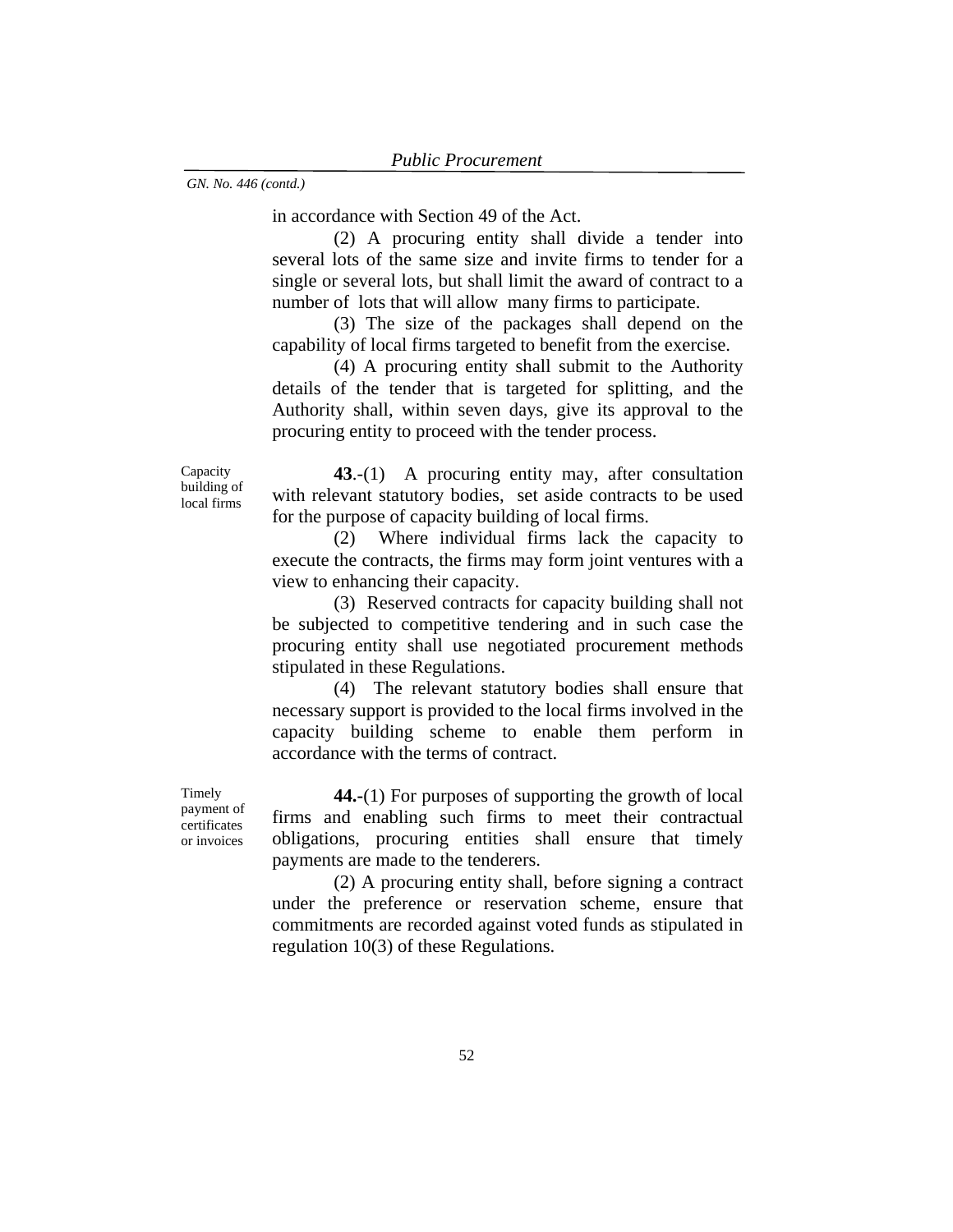of

Monitoring Compliance **45.-**(1) Application of the preference schemes by procuring entities shall be monitored by the Authority through procurement audits.

> (2) All procurement awards by procuring entities where exclusive preference scheme was applied shall be reported to the Authority..

> (3) The Authority shall maintain a database of all contract awards under preference scheme and shall publish it in the Journal and Tender Portal.

## *(c) Delegation of procurement authority and handling of disagreements*

**46.-**(1) Subject to the provisions of the Act and these Regulations, an accounting officer may-

and contracting out procurement functions

Delegation

- (a) delegate certain procurement and disposal by tender functions of the accounting officer to a member of staff of that entity;
- (b) delegate certain procurement and disposal by tender functions of the tender board or procurement management unit to a sub-division of that entity; and
- (c) contract out certain procurement and disposal by tender functions of the tender board, procurement management unit or user department to another procuring entity, procurement agent or the Agency

(2) Delegation of functions referred to under paragraphs (a) and (b) of sub-regulation (1) shall be within the procuring entity and contracting out of functions referred to under paragraphs (c) of sub-regulation (1) shall be outside the procuring entity.

(3) Notwithstanding delegation under sub-regulation (1), the accounting officer shall remain accountable for all decisions taken under the delegated authority.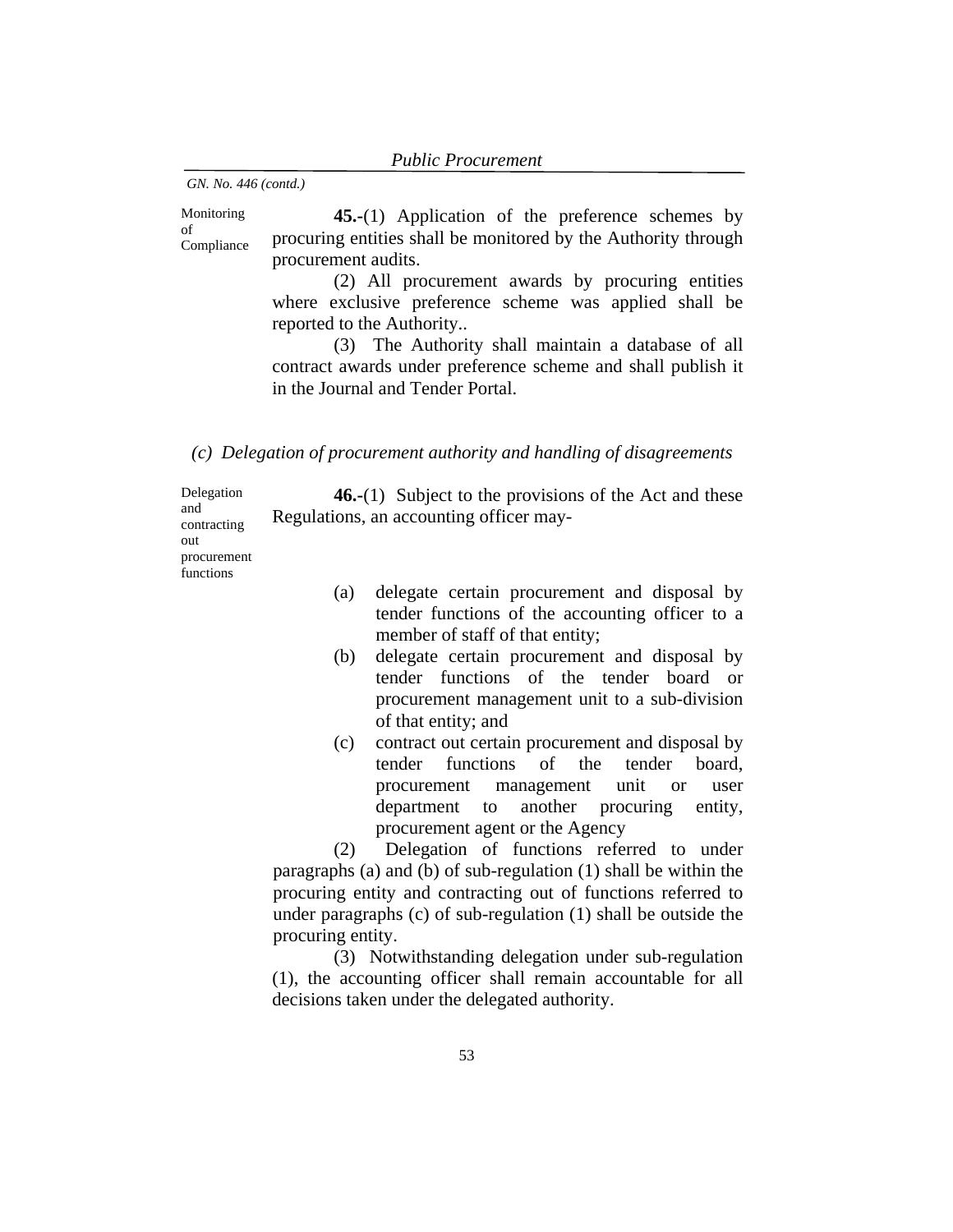(4) Where a function is delegated or contracted out, an accounting officer shall ensure the independence of functions and powers in accordance with section 41 of the Act.

(5) A function may be delegated or contracted out where it is cost effective because of the work load or nature of work or lack of technical capacity or where the structure of the procuring entity does not allow the formation of the tender board or a procurement management unit.

(6) Delegation shall not be used for the purpose of avoiding responsibilities and accountability under the Act, these Regulations or guidelines issued under the Act.

(7) A person to whom a procurement function is delegated or a firm or procuring entity to which the procurement functions has been contracted out shall, at all times, comply with the Act, these Regulations, guidelines issued under the Act and any conditions of the delegation or contracting.

Delegation of the Accounting Officer own functions

**47.-**(1) An accounting officer may delegate in writing his functions to a member of staff of the procuring entity except for the following functions:

- (a) establishment of and appointment of members of a tender board;
- (b) establishment of a procurement management unit;
- (c) investigation of a complaint by a tenderer; and
- (d) submission of reports of findings in respect of complaints to the Authority

(2) Where the functions of accounting officer of a procuring entity are delegated to a member of tender board or a staff of a procurement management unit, such member or staff, as the case may be, shall not be involved in the activities of the respective tender board or procurement management unit while exercising the delegated authority.

(3) An accounting officer shall not appoint a person to a tender board if he delegates to that person his functions on a regular basis.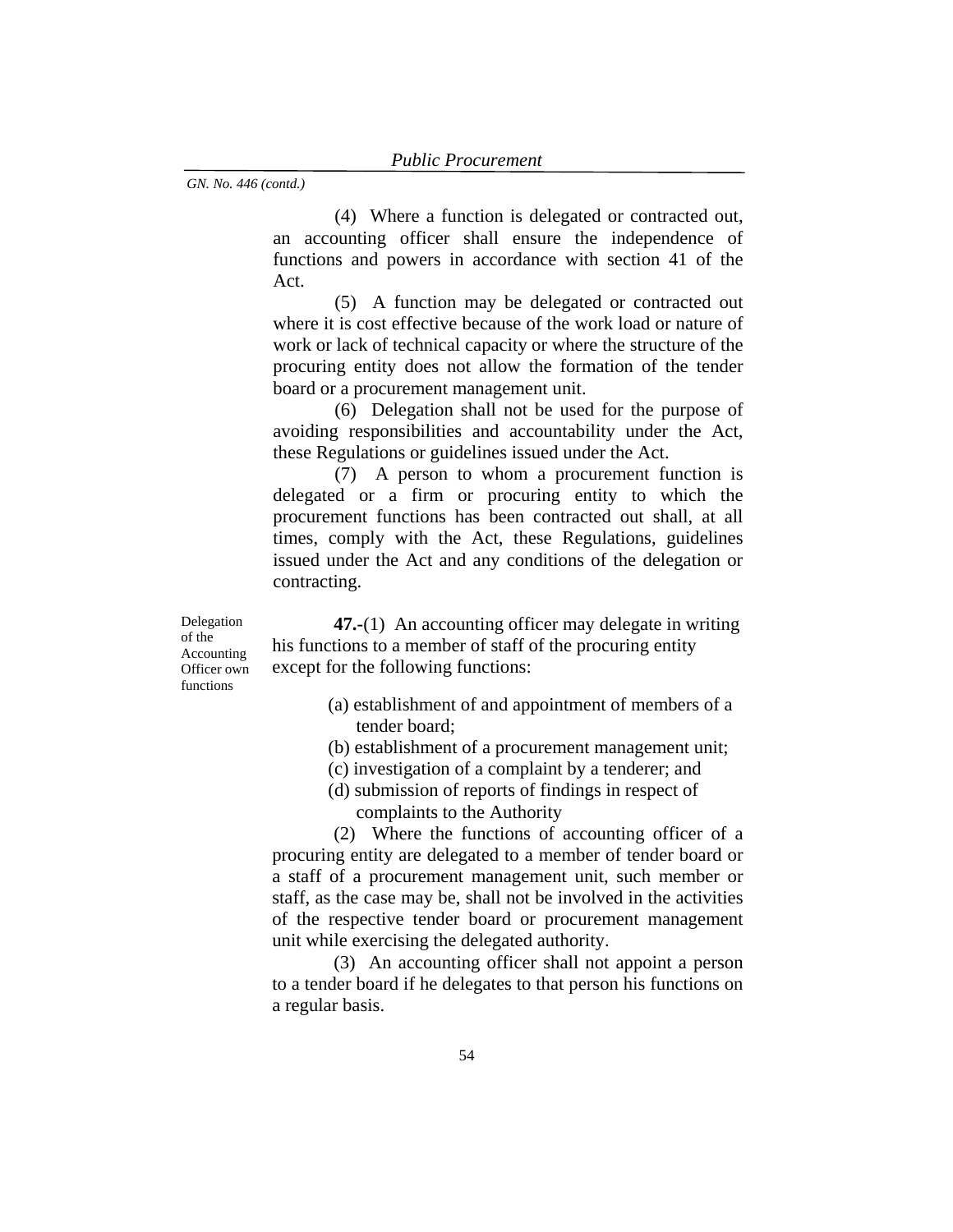**Delegations** of the functions of tender board or procurement management unit

**48.-**(1) An accounting officer may delegate any of the procurement or disposal by tender functions of the tender board or procurement management unit to a sub-division of the procuring entity subject to any value limitations or other exceptions where:

- (a) the procuring entity has a large procurement or disposal by tender workload which would be more effectively managed by the sub-division;
- (b) the procuring entity has a specialized procurement or disposal by tender workload which would be more effectively managed by the sub-division;
- (c) the sub-division is geographically distant from the head office of the procuring entity and a delegation would reduce practical and logistical problems or reduce costs;
- (d) the sub-division operates in practical terms as an independent entity and would operate more effectively under delegated authority; and
- (e) any other reasonable circumstances arises.

(2) Where an accounting officer delegates to a subdivision, he shall-

- (a) appoint a delegated tender board for the respective sub-division; and
- (b) cause to be established a delegated procurement management unit for the respective sub-division.

(3) When procurement or disposal functions are delegated to a sub-division of the procuring entity, the tender board and procurement management unit of the procuring entity shall-

> (a) ensure the process is in compliance to the provisions of the Act and remain responsible for work and decisions of the bodies to whom the procurement or disposal function by tender is delegated;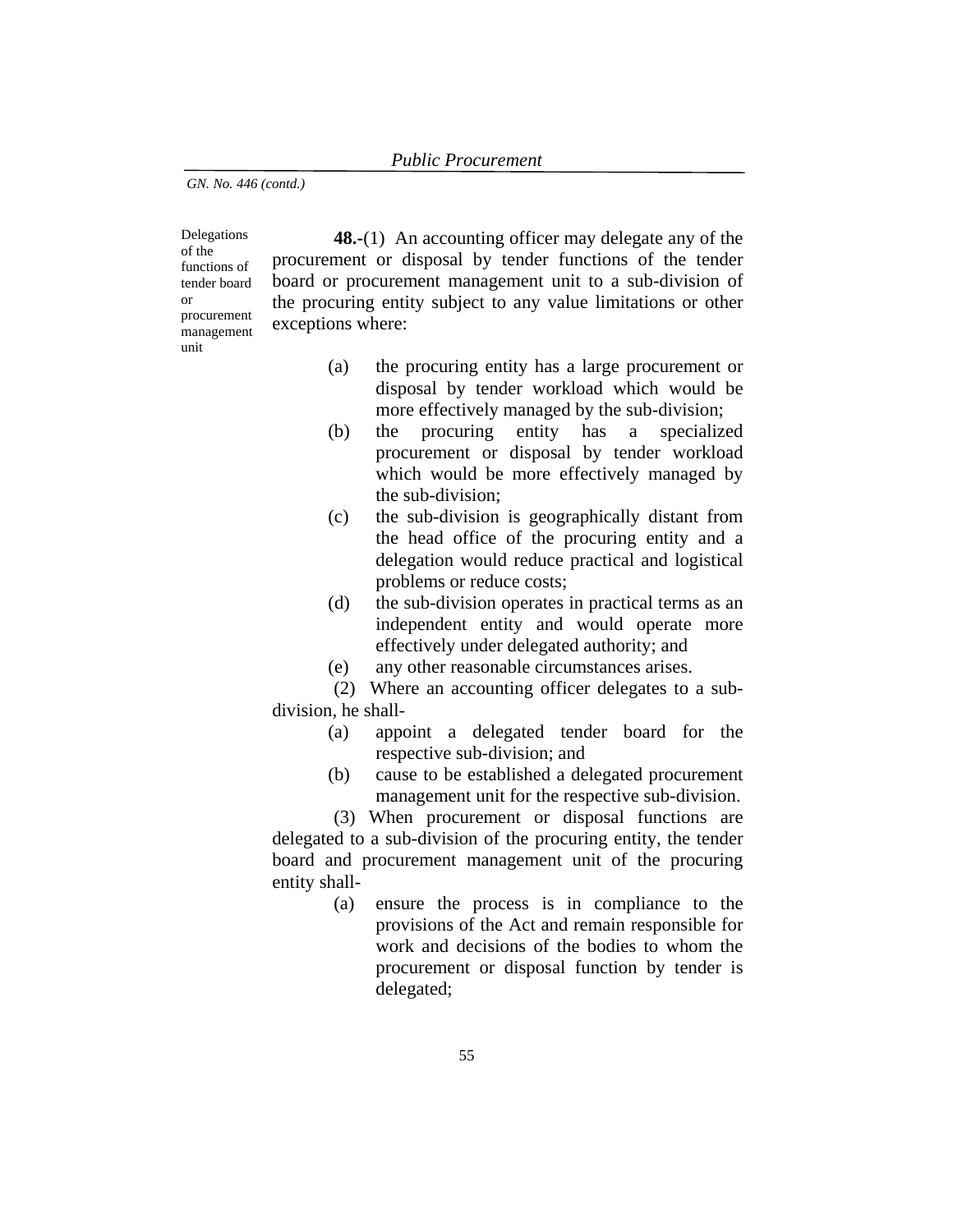- (b) submit consolidated reports covering all the procurement or disposal activities of the procuring entity to the Authority or any other body;
- (c) liaise with the Authority or any other body on behalf of the body to whom the procurement or disposal by tender functions are delegated; and
- (d) advise the body to whom the procurement of disposal functions are delegated on all matters relating to public procurement and disposal of public assets by tender.

(4) A delegated tender board and procurement management unit shall-

- (a) submit such reports to the main tender board of the procuring entity as may be required;
- (b) give a copy of the minutes of all its meetings to the main tender board of the procuring entity;
- (c) seek advice from the main tender board and procurement management unit on all matters relating to public procurement and disposal of public assets by tender;
- (d) request the main tender board and procurement management unit to act on its behalf on matters requiring liaison with the Authority or any other body.

(5) An accounting officer shall not delegate any of the following functions of procurement management unit to a sub-division of the procuring entity:

- (a) preparing reports required for submission to the tender board or accounting officer;
- (b) providing overall guidance on procurement development within the procuring entity;
- (c) making recommendations to the accounting officer in respect to delegation of functions;
- (d) coordinating the procurement and disposal activities of all the departments of the procuring entity;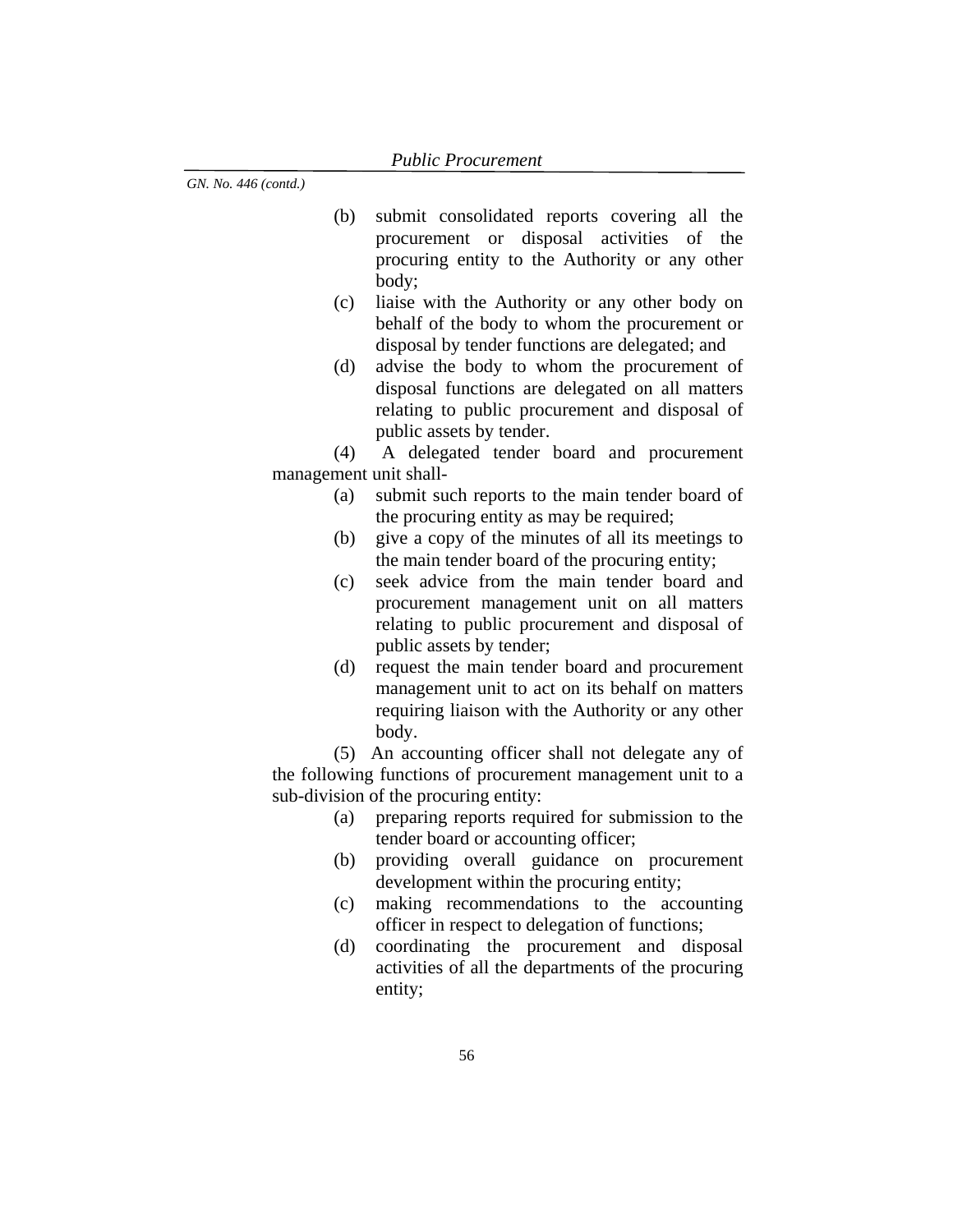- (e) maintaining a list or register of all awarded contracts;
- (f) planning and managing all procurement and disposal by tender process of the procuring entity.

(6) An accounting officer may revoke the delegation of the authority through written instructions to the holder of the delegated function in the case-

- (a) the holder of the delegated functions is not complying with the Act, these Regulations, guidelines made under the Act and conditions of the delegation;
- (b) the circumstances prompting the delegation have changed;
- (c) a malpractice is alleged, proved or suspected; or
- (d) of any other justifiable reason.

**Contracting** out to another procuring entity

**49.-**(1) Subject to the provisions of the Act, an accounting officer may contract out entire procurement or disposal by tender process to another procuring entity:

- (a) where the procuring entity is unable to comply with the Act, these Regulations or guidelines due to its size or any other factor;
- (b) where the accounting officer decides that it would be more economical or efficient to contract out the function; or
- (c) in any other reasonable circumstance.

(2) The accounting officer may contract out limited procurement or disposal by tender function to another procuring entity where-

- (a) other procuring entity has specialized knowledge, expertise or experience in the subject matter of the procurement or disposal by tender;
- (b) a requirement is subject to common procurement or disposal by tender;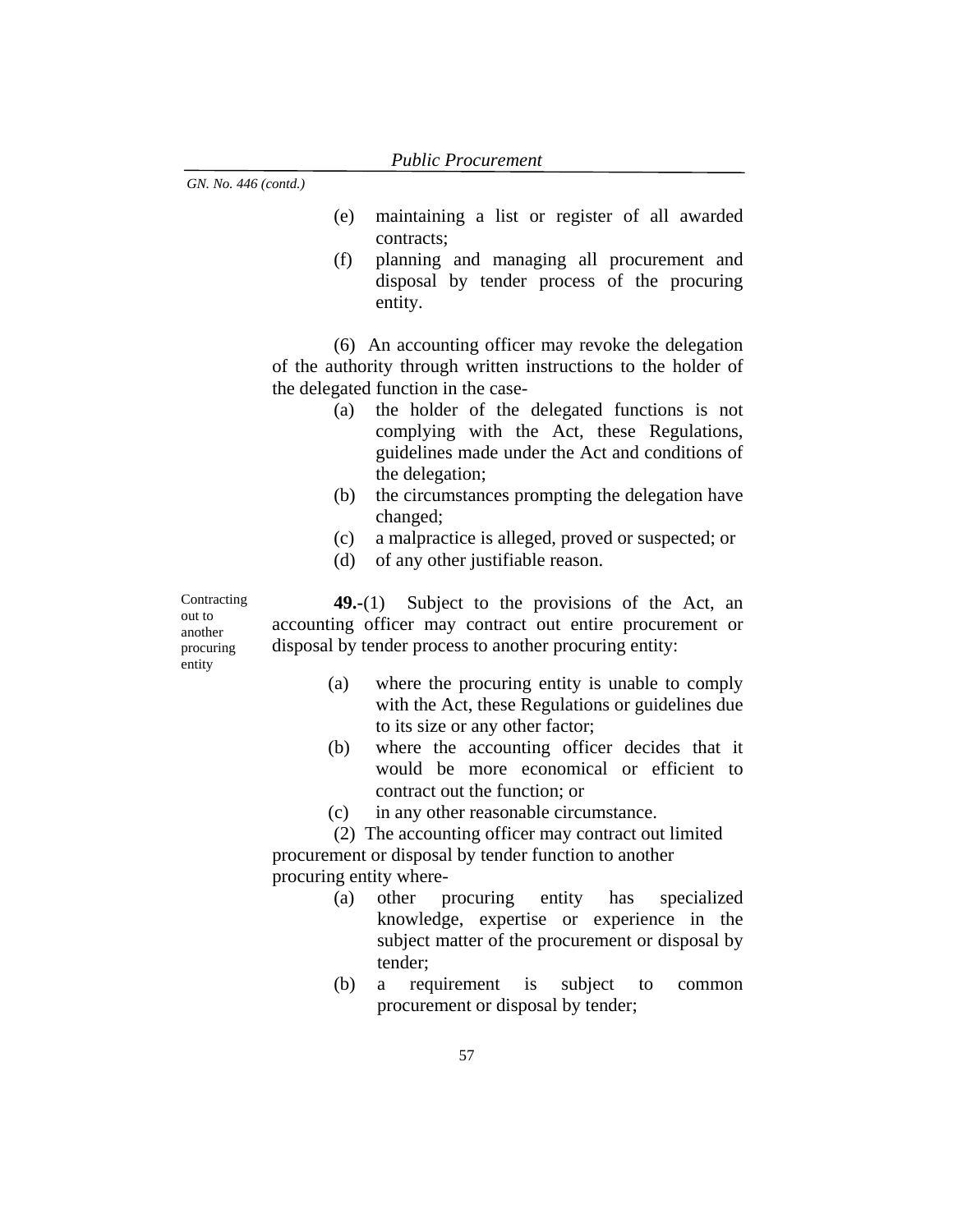- (c) a project is being jointly implemented;
- (d) it would be more economical or efficient to contract out a requirement; or
- (e) any other reasonable circumstances.

(3) Where the procurement or disposal by tender function is contracted out to another procuring entity, the accounting officers of the two procuring entities shall agree on-

- (a) any function that may be excluded from the contract in the case of entire contracting out;
- (b) the type of requirements or projects to be subject of the contract, in the case of limited contracting out;
- (c) the mechanism for implementation of a procurement or disposal by tender requirement;
- (d) reporting, monitoring, procedures and responsibilities;
- (e) any limitations or exceptions to the contract ; and
- (f) any costs to be paid.

(4) An agreement for contracting out shall be confirmed in writing and signed by the accounting officers of the two procuring entities.

(5) Where a limited procurement or disposal by tender requirements are contracted out to another procuring entity, the institutional arrangements for the approval of the requirements shall be agreed upon by the accounting officers, but may include-

- (a) approval of the tender board of the procuring entity initiating the requirements;
- (b) approval of the tender board of the procuring entity to which the procurement has been contracted;
- (c) a requirement that a representative of the initiating tender board may observe or participate in the meetings of the tender board to which the procurement is contracted;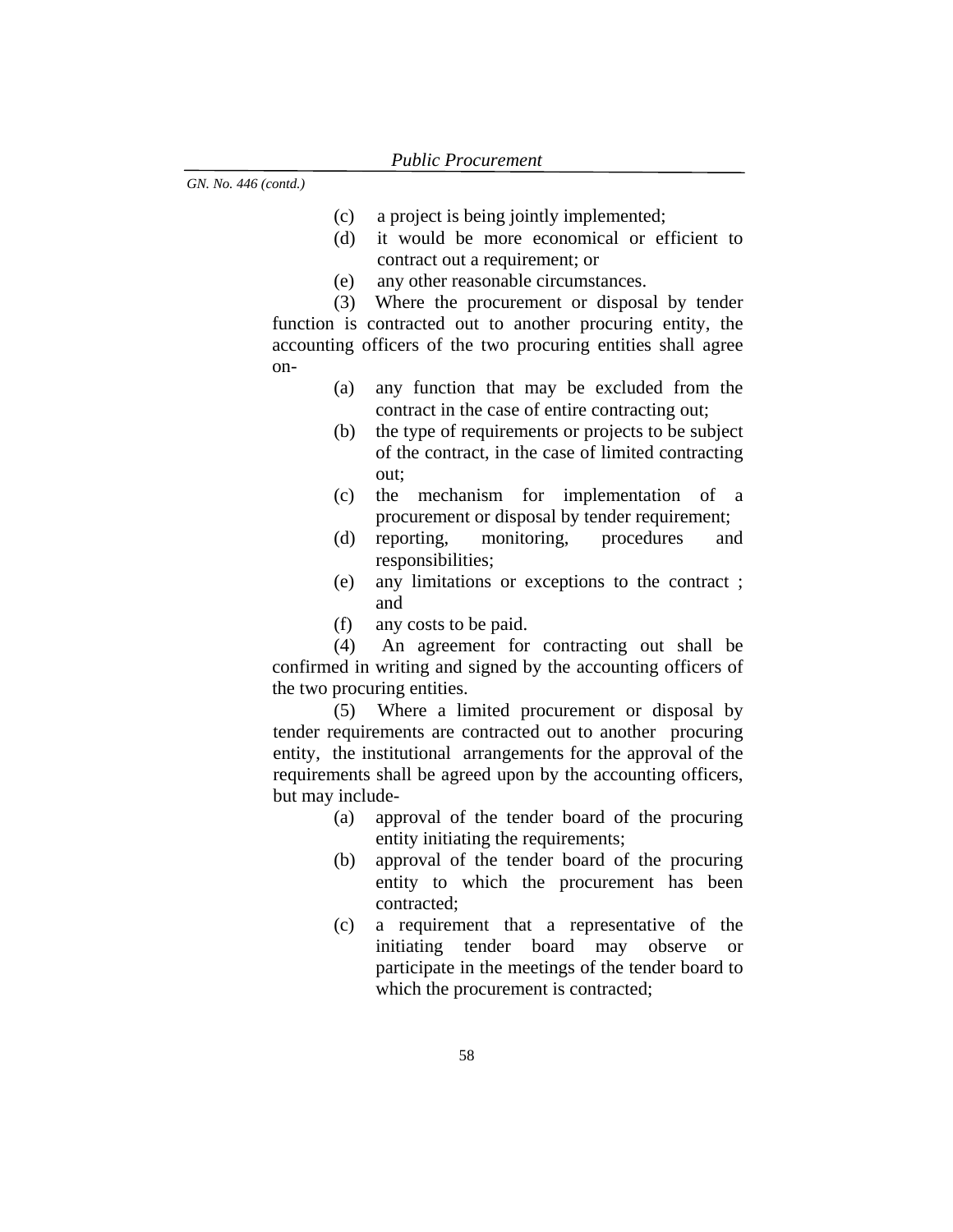(d) a requirement for approval by a joint tender board established by both procuring entities

(6) The procuring entity shall furnish the Authority with the copy of the contract entered between the two entities.

**Contracting** out to procurement agent

**50.-**(1) A procuring entity may procure the services of a procurement agent to undertake any or all of those procurement or disposal functions which would otherwise be carried out by that entity if the procurement functions are carried out in conformity with the Act and in accordance with these Regulations.

(2) A procuring entity may contract out any of the following procurement and disposal by tender functions of a procuring entity to a procurement agent:

- (a) advising user department on an individual procurement or disposal by tender methods or practice;
- (b) recommending appropriate procurement and disposal methods;
- (c) preparing:
	- (i) a statement of requirements or terms of reference;
	- (ii) solicitation documents and any clarifications or amendments;
	- (iii) contract documents;
	- (iv) contract amendments;
	- (v) receiving bids;
	- (vi) coordinating bid openings; and
	- (vii) managing the bid evaluation process.

(3) A procuring entity may contract out the following contract management functions of a user department to a procurement agent:

- (a) administering and managing contracts;
- (b) reporting to the procurement management unit any departure from the terms and conditions of the awarded contract;
- (c) preparing change orders in accordance with the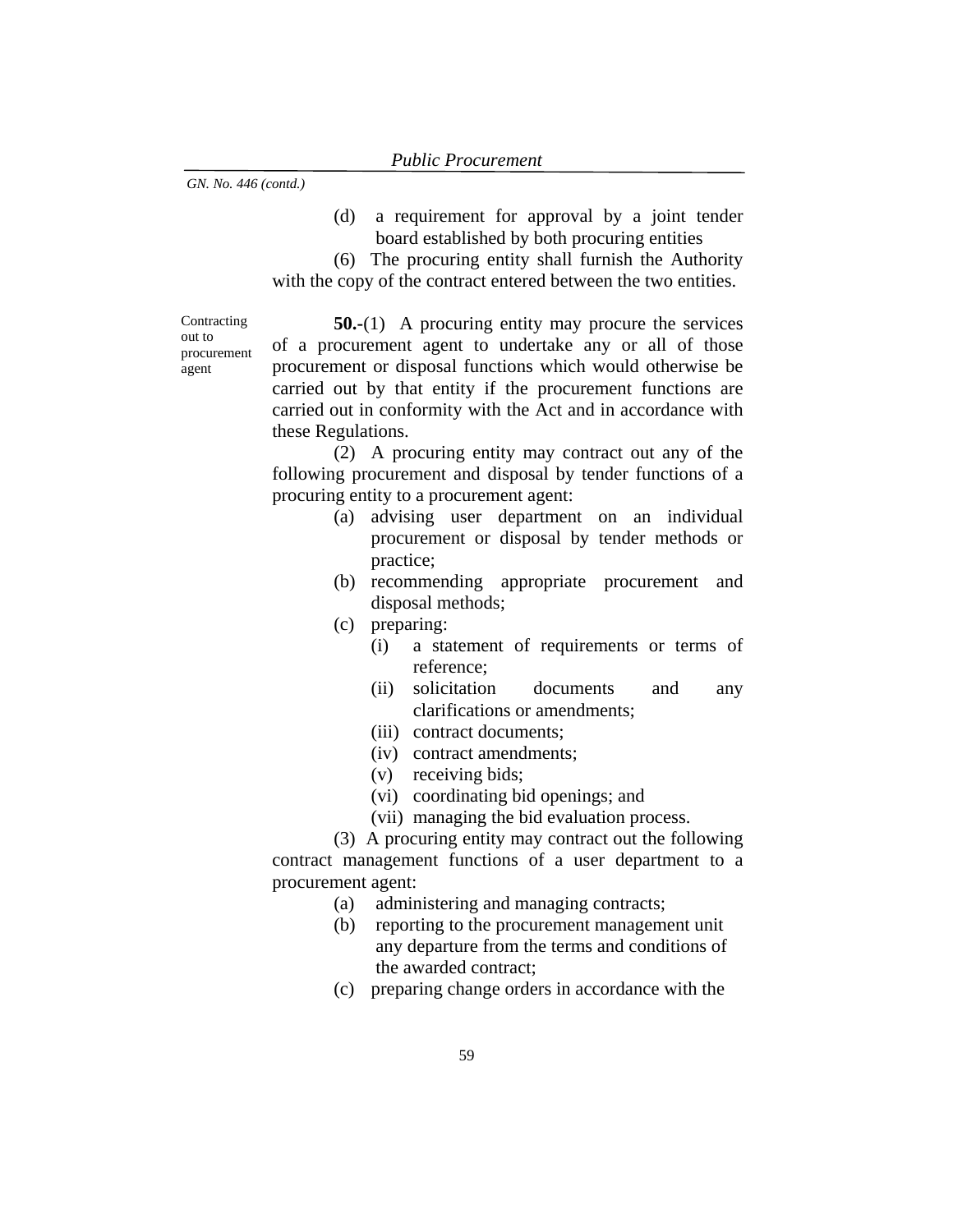terms and conditions of the contract; or

- (d) certifying invoices for payment to consultants.
- (4) A procuring entity shall-
- (a) be responsible for instructing any procurement agent that may be appointed to observe the relevant provisions of the Act and of these Regulations; and
- (b) authorise a procurement agent to act on its behalf to ensure that any procurement is reviewed and authorised by the appropriate approving authority before any contract is placed.

(5) The procurement agent shall, on behalf of the procuring entity, comply with the procurement procedures prescribed in these Regulations including the use of standard tender documents and guidelines issued by the Authority.

(6) Where the procurement, disposal by tender or contract management function is contracted out to a procurement agent, the accounting officer and the procurement agent shall enter into an agreement specifying-

- (a) type of requirements or projects to be subject of the contract;
- (b) the mechanism for implementation of a procurement, disposal by tender or contract management functions;
- (c) the mechanism for reporting, monitoring procedures and responsibilities;
- (d) any limitations or exceptions to the contract ; and
- (e) the payment conditions for any costs involved.

(7) An agreement for contracting out shall be confirmed in writing and signed by the accounting officers of a procuring entity and the procurement agent or their duly authorized representatives.

(8) A procuring entity shall not contract out both the procurement and disposal by tender functions and the contract management functions to the same procurement agent where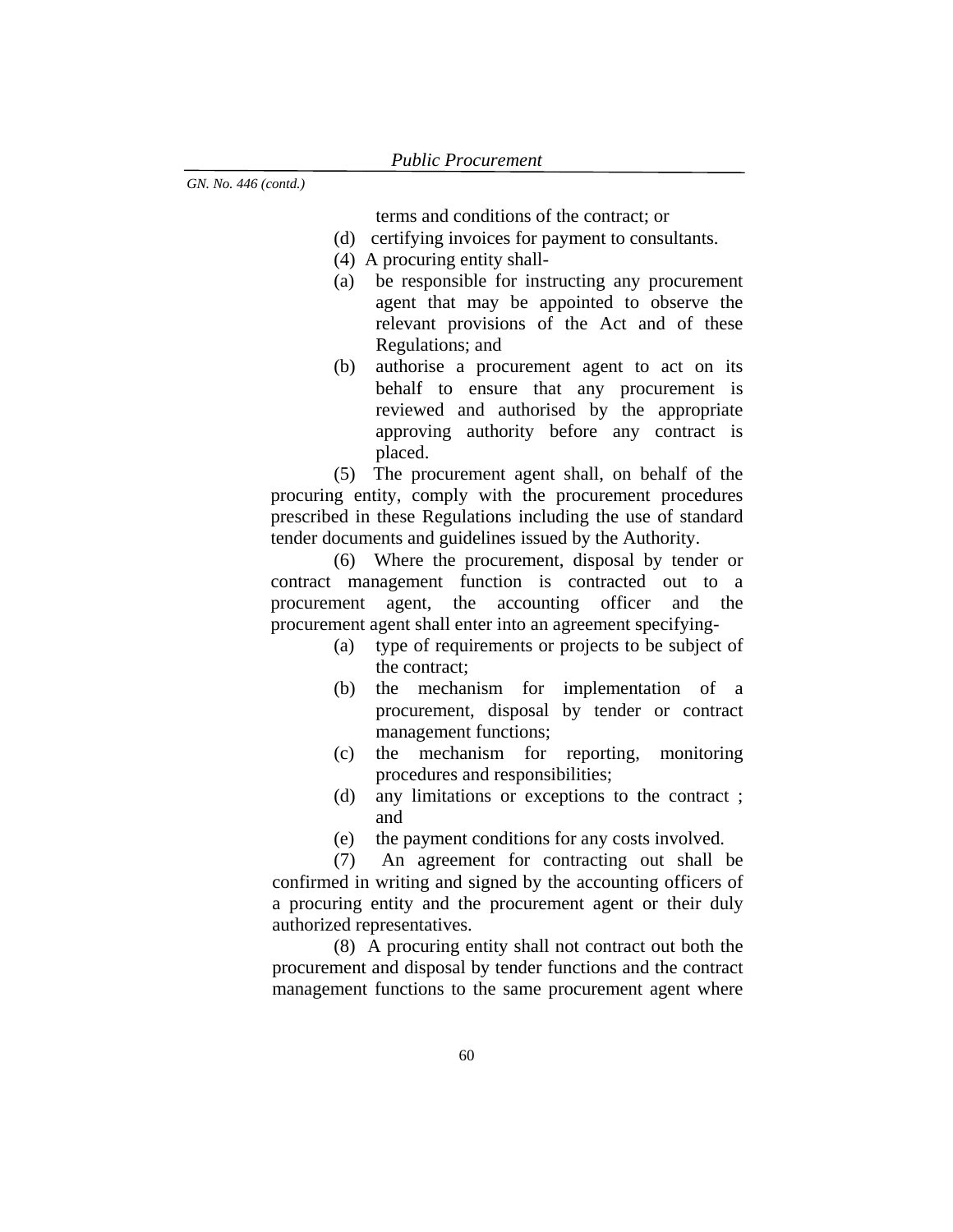potential conflict of interest is likely to arise.

(9) The functions of the accounting officer and the tender board shall not be contracted out to a procurement agent.

(10) The procuring entity shall furnish the Authority with a copy of the contract entered between the procuring entity and the procurement agent.

Disagreemen t between the Accounting Officer and the Tender Board

**51.** Where the accounting officer disagrees with the decision of the tender board regarding application or interpretation of any procurement method, process or practice by tender under these Regulations, the accounting officer shall-

- (a) return the decision to the tender board for review giving written reasons for the dissatisfaction; and
- (b) where the accounting officer is not satisfied with the outcome of the review, request for an independent review by the Authority stating the reasons for disagreement.

Disagreemen ts between the Tender Board and the procurement management unit

**52.-**(1) Where a tender board disagrees with the recommendations of the procurement management unit, the tender board shall return the submission to the procurement management unit for review and shall, in addition, give reasons, in writing, for such decision.

(2) Where the tender board is dissatisfied with an outcome of the review, the chairperson of the tender board shall refer the matter to the accounting officer for further review.

(3) Where the tender board disagree with the outcome of the review by the accounting officer, the tender board shall refer the matter to the Authority for directives.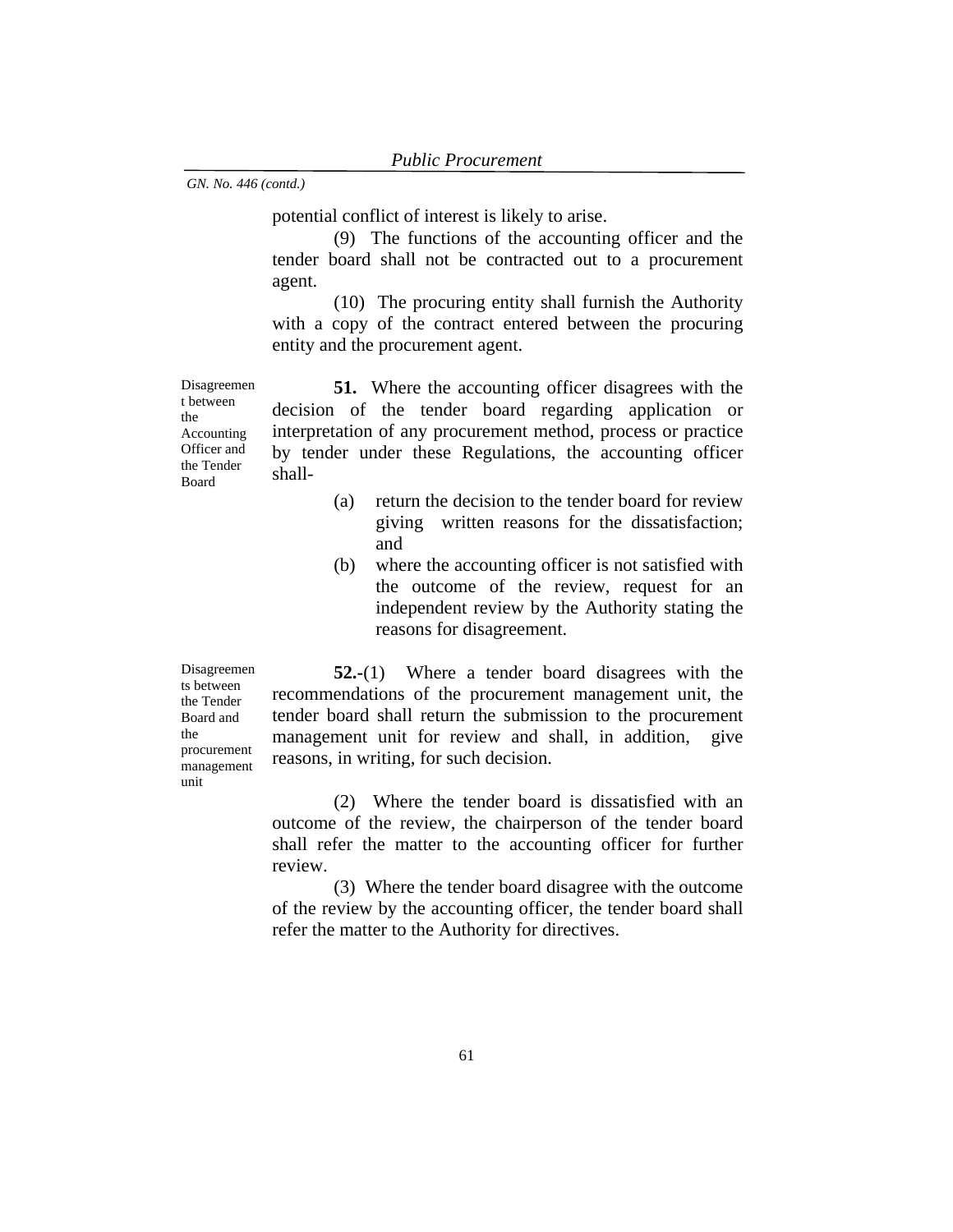Disagreemen ts between the procurement management unit and the user department

**53.-**(1) Where a procurement management unit disagrees with the user department concerning any decision pertaining to the application or interpretation of any procurement method, process or practice, the two parties may jointly consult any two members of the tender board for review and guidance in resolving the disagreement.

(2) Where the review under sub-regulation (1) fails to resolve the disagreement, either party may forward the cause of the disagreement as a submission to the tender board for its formal decision.

Disagreemen ts between the procurement management unit and the evaluation committee

**54**.-(1) Where the evaluation and preparation of the report is not conducted in accordance with evaluation guidelines, the procurement management unit shall return the evaluation report to the evaluation committee for reevaluation.

(2) Where the re-evaluation fails to resolve the disagreement or, where procurement management unit disagrees with the evaluation committee on any other matter pertaining to the evaluation report, the procuring management unit shall refer the matter to the tender board for decision.

#### *(d) Approving authority of procurement and disposal by tender*

Approval of procurement

**55.**-(1) Any procurement by a procuring entity shall be authorised by an accounting Officer.

(2) The procurement management unit shall, before inviting tenders, furnish to the tender board for its approval, the text of the invitations to tender and the specifications or the expression of interest and terms of reference, other tender or proposal and draft contract documents together with a description of the advertising procedure to be followed for the tender or proposal, and shall make such modifications in the said documents or procedures as the tender board shall direct.

(3) Any further modification of the tender or proposal documents shall require the tender board's approval before it is issued to the prospective tenderers.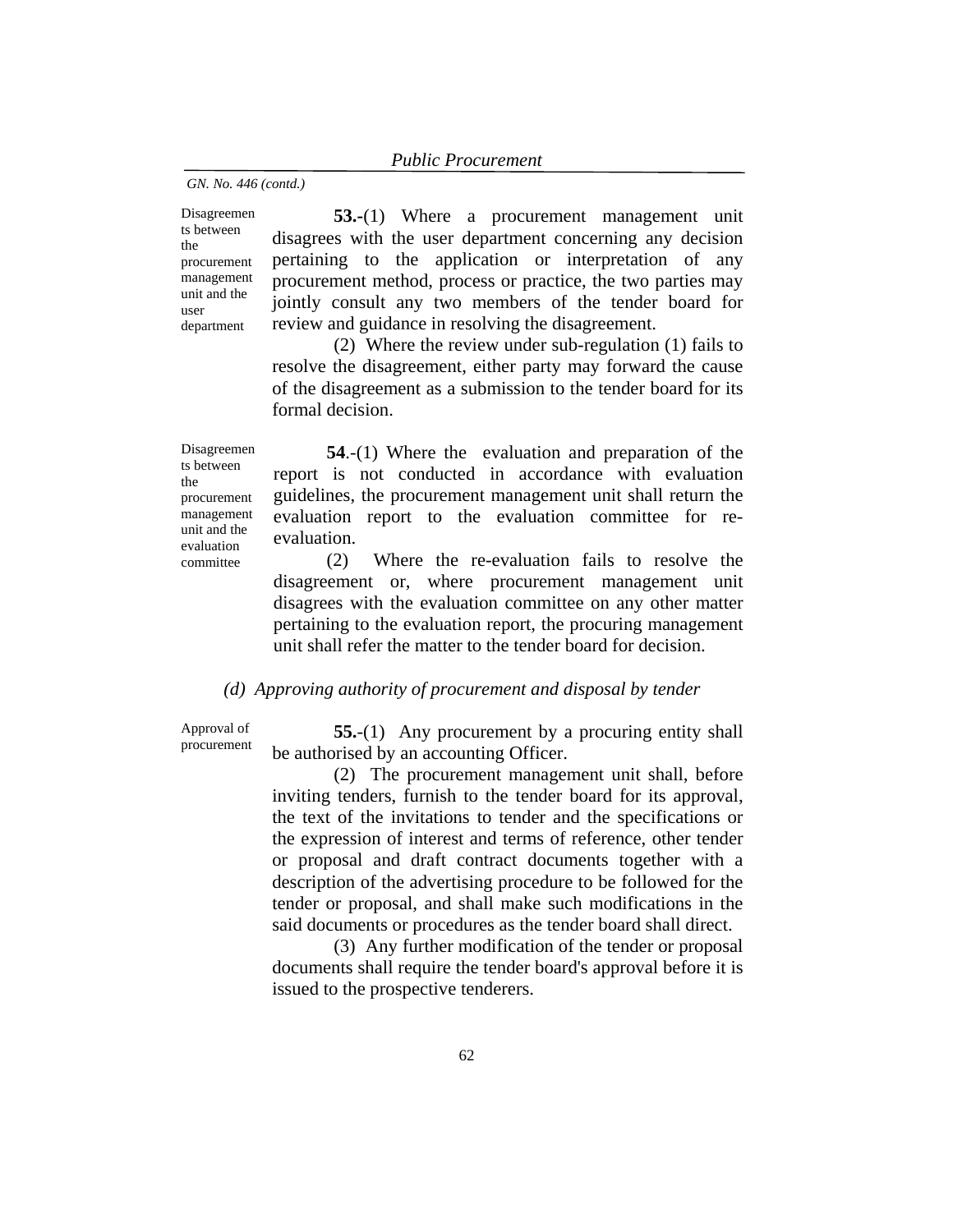(4) Where tenders are received and evaluated, the procurement management unit shall furnish to the tender board, within fourteen day for its review, a detailed report on the evaluation and comparison of the tenders or proposals received together with the recommendations for award and such information as the tender board may request.

(5) The tender board shall, if it determines that the intended award would be inconsistent with the Act or these Regulations, promptly inform the procurement management unit and state the reasons for such determination.

(6) In cases where pre-qualification is required, the procurement management unit shall, before pre-qualification is invited, inform the tender board the procedure to be followed, and shall introduce such modifications in such procedure as the tender board shall direct.

(7) The list of pre-qualified tenderers, together with a statement of their qualification and of the reasons for the exclusions of any applicant for pre-qualification, shall be furnished by the procurement management unit to the tender board for the approval of the recommendation and the tender board shall advise the accounting officer to approve the list before the applicants are notified of the procuring entity's decision.

(8) Subject to sub-regulation (7), the procurement management unit shall make additions, deletions or modifications in the list as the tender board may direct except where the tender board determines that such modifications are in contradiction with the provisions of the Act and these Regulations.

Tender opening *adhoc* committee

**56.-**(1) The public opening of tenders shall be attended by-

- (a) the secretary of the tender board who shall be the chairperson;
- (b) not more than two staff from the procurement management unit who shall be the secretariat;
- (c) one co-opted member from any user department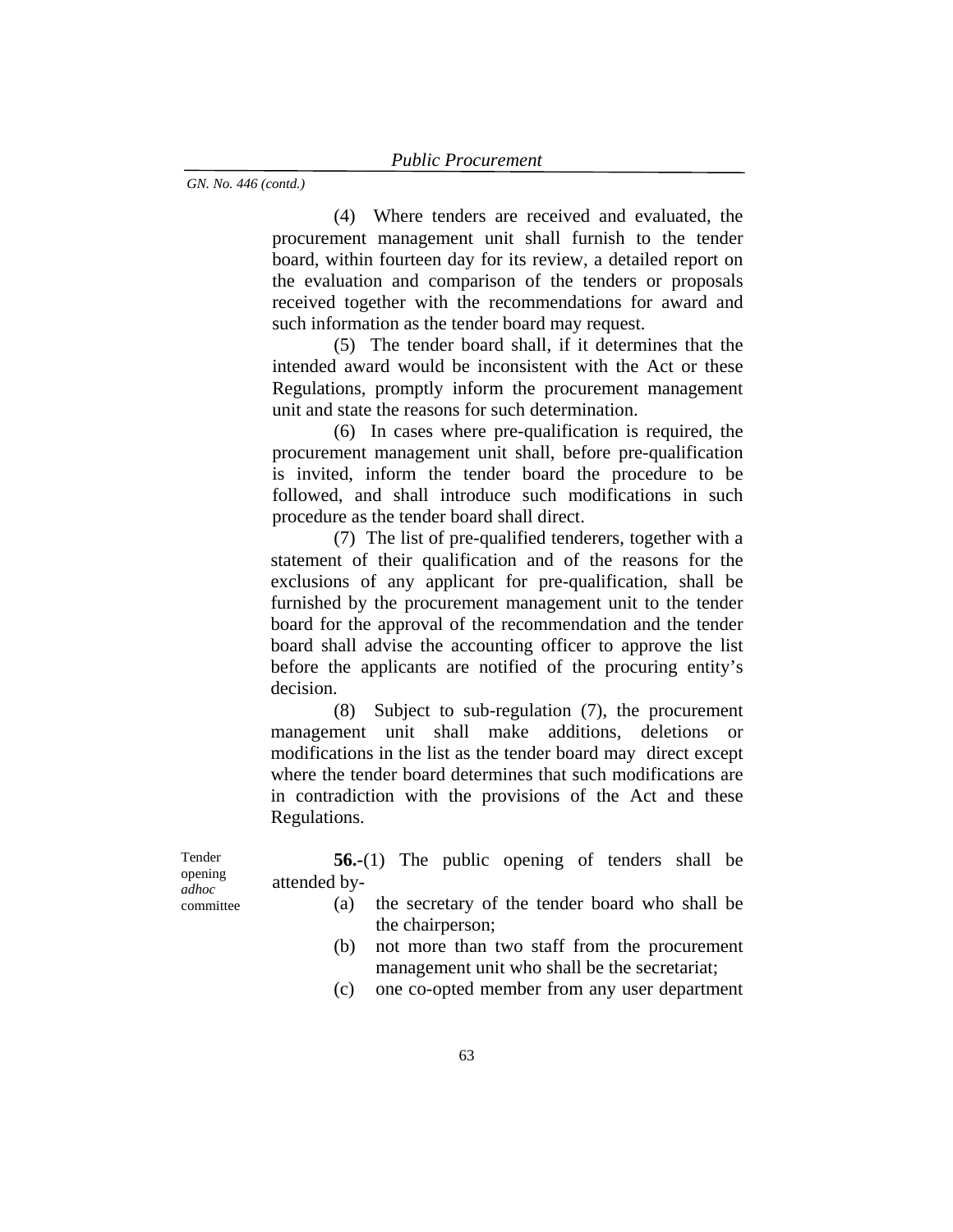or unit within a procuring entity; and

(d) the tenderers or their representatives.

(2) The co-opted member shall not be a member of the tender board.

Approval by tender boards

Approval through circular resolution

**57.**-(1) Tender documents shall be issued with the approval of the appropriate tender board, which shall examine the draft tender documents before approving the issue of the tender.

(2) A tender board shall establish a time and place for the return of the tenders which shall be specified in the tender documents.

(3) The tender board shall review the evaluation and recommendation made by the procurement management unit and may either-

- (a) approve the recommendation and authorise acceptance of the tender and award a contract in the form specified in the tender documents; or
- (b) refuse to authorise recommendation for award of the tenders and refer the evaluation back to the procurement management unit with the reasons for re-evaluation of the tenders, re-tendering or other action.

**58.**-(1) A decision of the tender board may be made by the tender board without convening a meeting through a circular resolution pursuant to the guidelines issued by the Authority.

(2) For purpose of this regulation, "a circular resolution" means issuance of the tender board's decision without a meeting by circulation of the relevant papers among members of the tender board for approval, and the expression of the views of the majority in writing.

(3) Notwithstanding sub-regulation (2), any member of a tender board is entitled to require the decision be deferred and the subject matter be considered at a meeting of the tender board.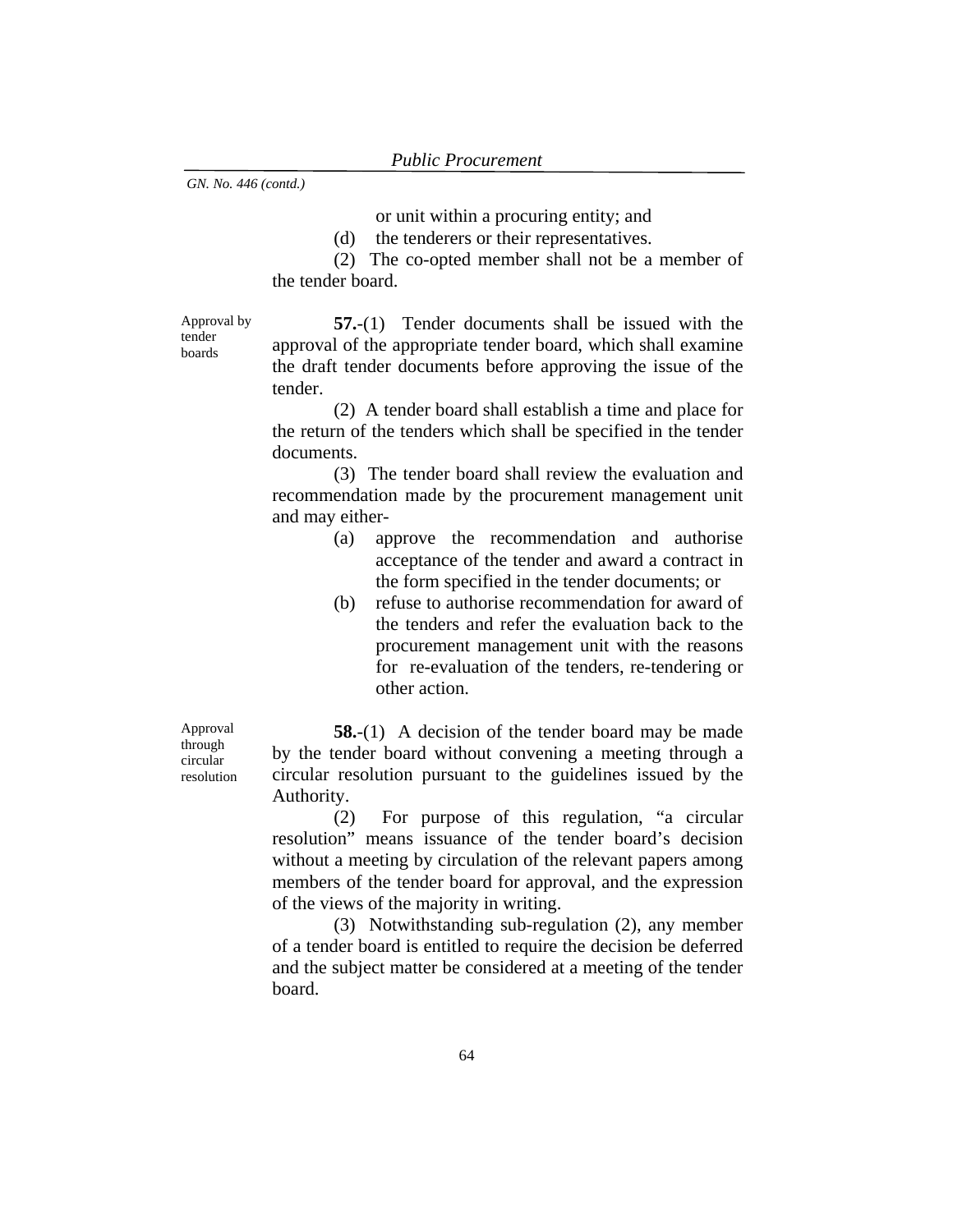(4) Half of the members of the tender board shall form a quorum of the decision of the tender board through circular resolution.

Vetting of contracts by the Attorney General

**59**.-(1) Any formal contract arising out of the acceptance of tender whose value is fifty million shillings or more shall be vetted by the Attorney-General before the contract is signed by the parties.

(2) Subject to sub-regulation (1), a contract whose value is fifty million shillings and above, which is not vetted by the Attorney General shall be void.

(3) The accounting officer shall, within three working days after being notified by the tender board of its award decision, submit to the Attorney General the draft contract for vetting.

(4) The Attorney General shall, within twenty one working days upon receiving the draft contract from the accounting officer, vet the draft contract and provide comments to the accounting officer, if any.

(5) The accounting officer shall, upon receiving the comments on the draft contract from the Attorney General, incorporate them in the draft contract.

Ratification of contracts by Legal Officer of a procuring entity

**60.-**(1) Any formal contract arising out of the acceptance of tender and whose value is below fifty million shillings shall be vetted by a legal officer of a procuring entity before it is signed by the parties.

(2) A legal officer of a procuring entity shall within fourteen working days upon receiving the draft contract from the accounting officer, vet the draft contract and provide comments to the accounting officers, if any.

(3) Without prejudice to sub-regulation (1), a legal officer may seek for an advice of the Attorney General in respect of the contract required to be vetted by that legal officer.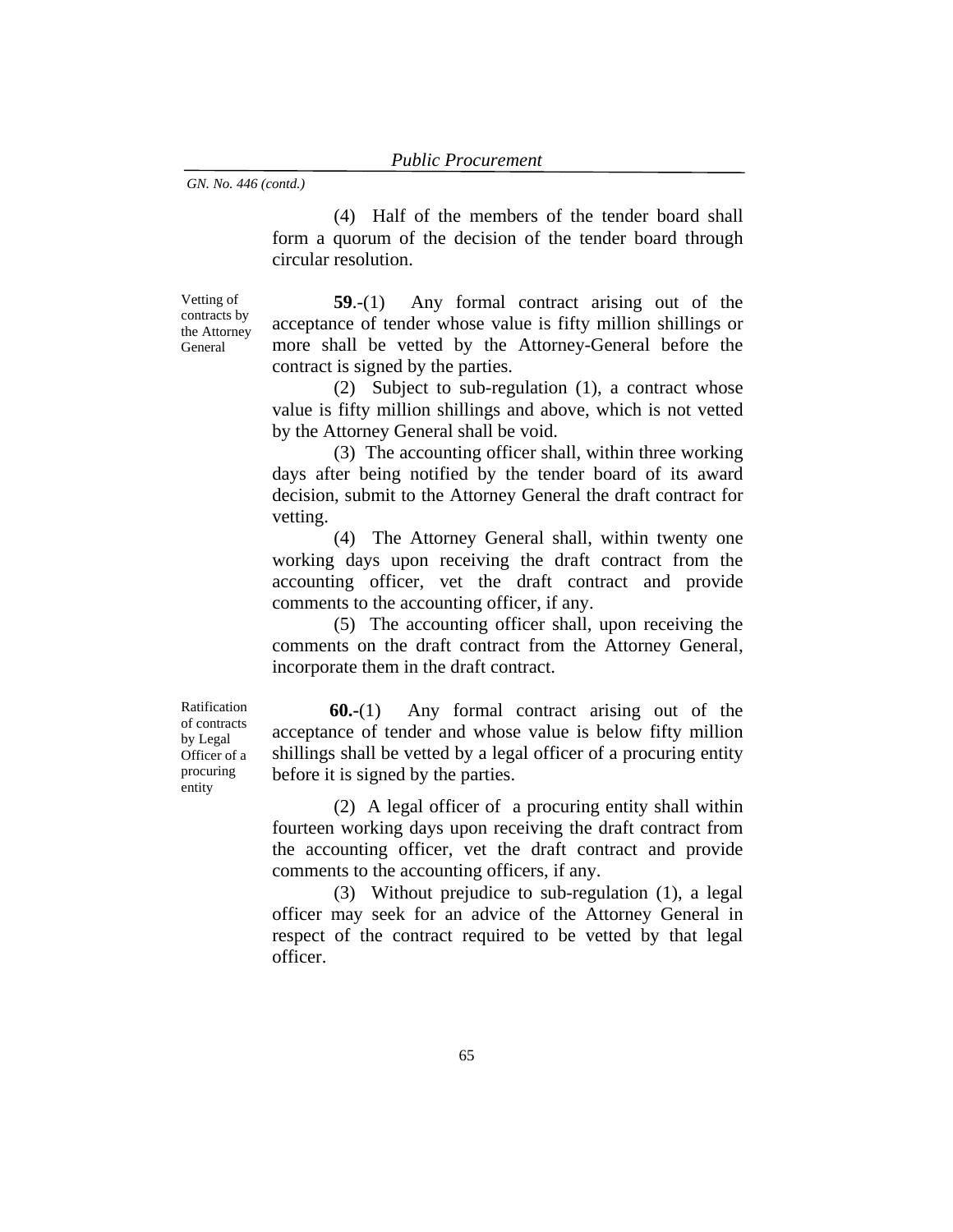alteration and amendment

**Contract** 

**61.-** (1) Any amendment to the contract that may change the original terms and conditions of such contract shall be prepared by the procurement management unit in consultation with the user department before it is submitted to the tender board for approval.

(2) A contract amendment shall not be issued to a tenderer prior to-

- (a) obtaining approval from a tender board;
- (b) commitment of the full amount of funding of the amended contract price over the required period of the revised contract; and
- (c) obtaining approval from other relevant bodies including the Attorney General.

(3) A contract amendment for additional quantities of the same items shall use the same or lower unit prices as the original contract.

(4) A contract amendment shall not increase the total contract price by more than fifteen percent of the original contract price without the approval of budget approving authority.

Validity of procurement authorisation

**62**.-(1)Where an approval to award a contract and to enter into a written contract is issued but the procuring entity is unable to conclude the contract with the approved tenderer, the approval given shall be valid for ninety days and the procuring entity may, after ensuring that the value of the product or the scope of service or works is not varied significantly with the original submission, extend the validity period for ninety days without changing the terms and conditions of the original contract.

(2) The provision of sub-regulation (1) shall apply where the approved tenderer has-

> (a) agreed to extend the tender validity period pursuant to regulation 192; and

(b) not been notified of the award of contract.

(3) Where the approval granted by a tender board expires and the approved tenderer has not been notified of the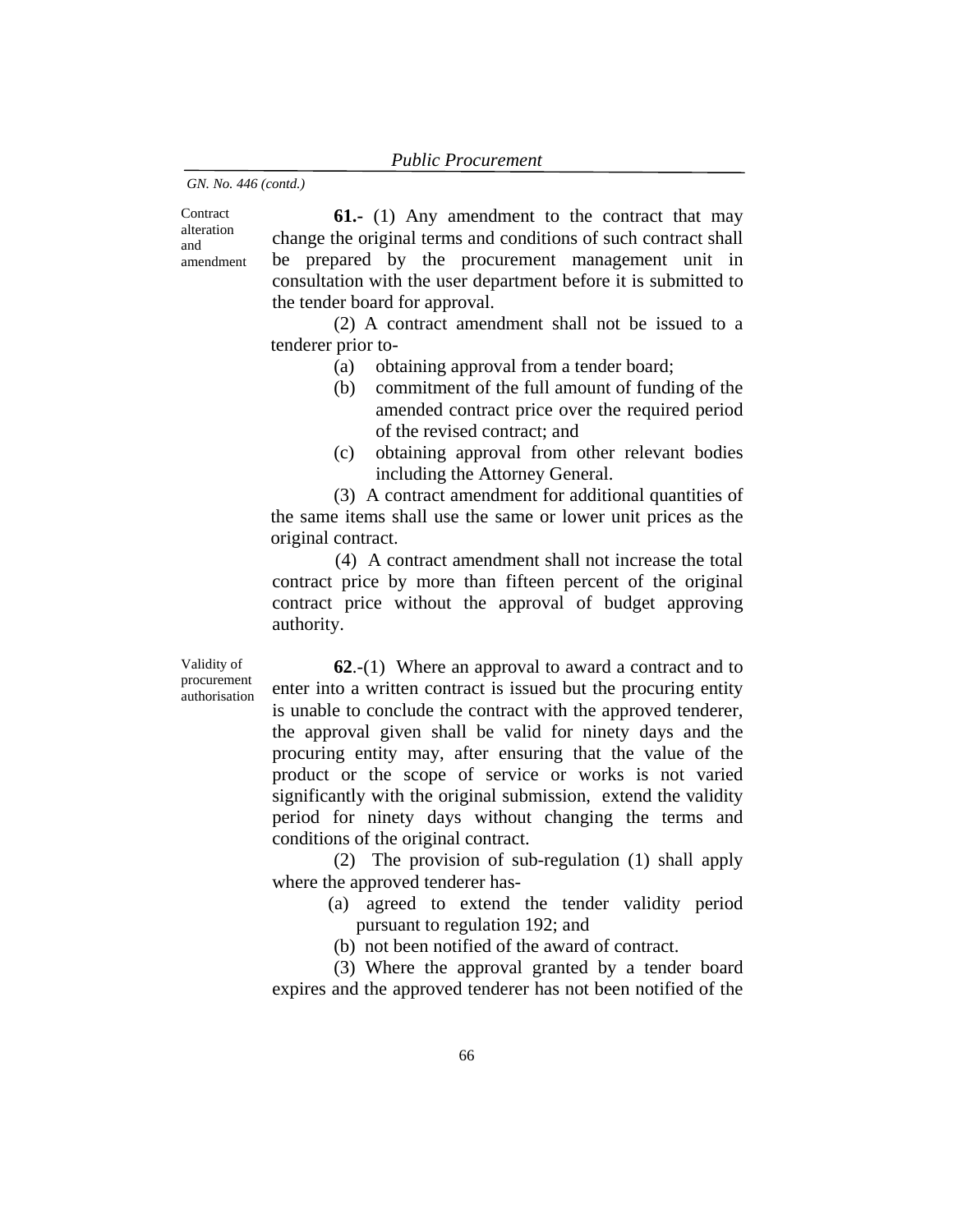award of contract-

- (a) all tenders or proposals received shall be rejected; and
- (b) the procurement proceedings shall be annulled and new tenders or proposals shall be invited from at least all who submitted tenders or proposals in the first instance and the new ones.

# *(e) Procedures for conducting Emergency Procurement*

Emergency procurement **63.**-(1) Subject to the provisions of the Act, where public interest demands the emergency procurement of any goods, services or works, the accounting officer shall-

- (a) evaluate the need for the emergency procurement and decide the preferred procurement method in order to guarantee economy and efficiency;
- (b) ensure the criteria prescribed under section 65 (2) of the Act are complied with;
- (c) identify, specify and prioritize the immediate procurement activities which may be used in the period of the emergency;
- (d) where possible, identify other government bodies that can provide immediate assistance; and
- (e) specify the time frame within which the emergency procurement will be undertaken.

(2) Upon satisfying the requirements under sub regulation (1), the accounting officer shall submit such information to the Agency for approval pursuant to section 65(3) of the Act and shall, in addition, serve a copy of the information to the Authority.

(3) After receiving an application from the accounting officer pursuant to sub regulation (2), the Agency shall consider the merits of the application and grant approval within five working days.

(4) Once the approval is obtained, the accounting officer shall proceed to procure the goods, works or services in accordance with the method of procurement selected and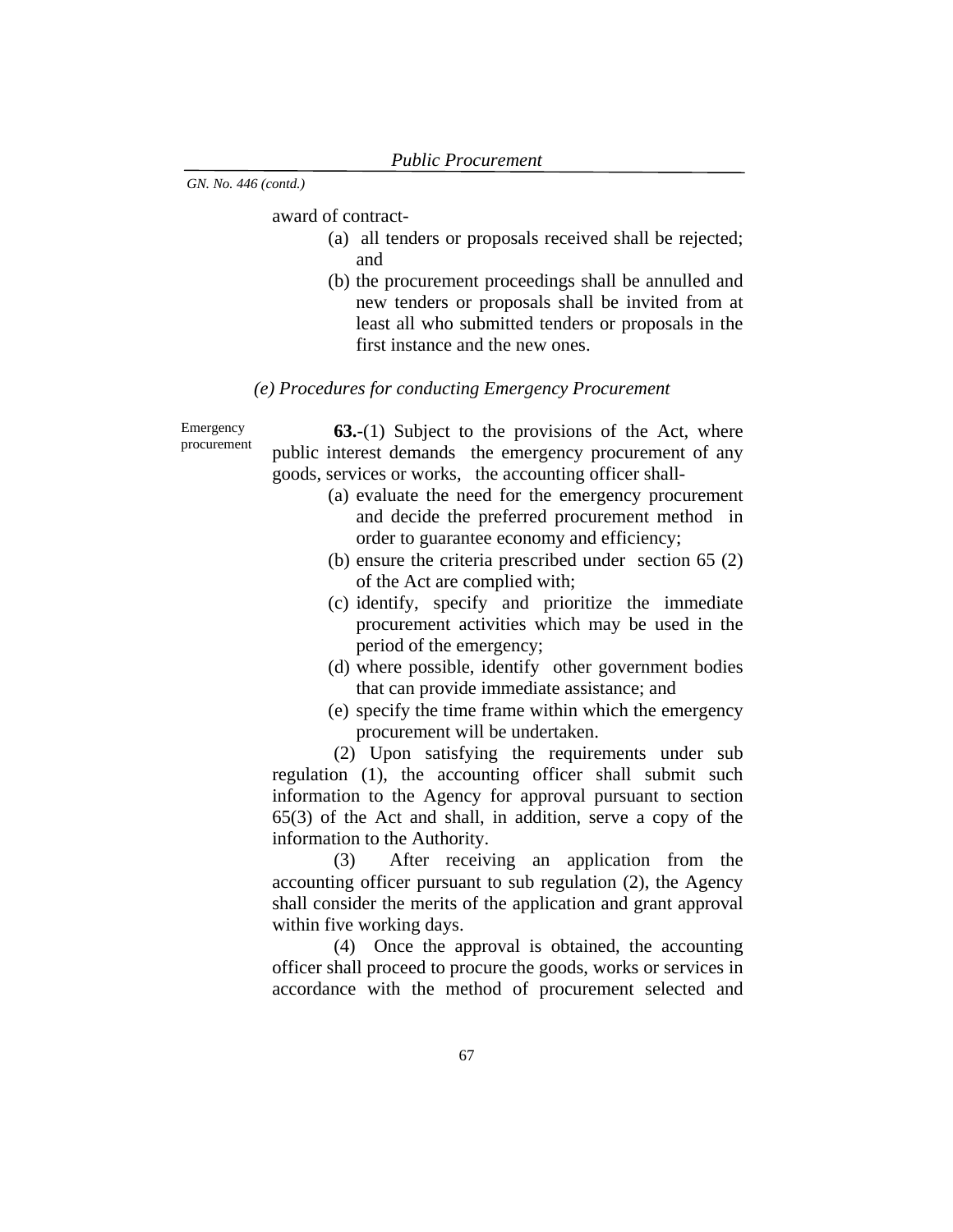pursuant to section 65 (6) of the Act.

(5) In a situation where an application for approval for emergency procurement is impracticable, the accounting officer may proceed with the emergency procurement in accordance with the chosen procurement method and shall immediately notify the Agency and the Authority.

(6) Subject to sub regulation (5), the accounting officer shall submit an application to the Paymaster General for retrospective approval within seven working days from the date of award.

(7) In the application referred to in sub regulation (6), the accounting officer shall state the circumstances which precluded him from complying with sub regulation (2) of this regulation.

(8) Upon receipt of an application for the retrospective approval, the Paymaster General shall seek for the advice of the Authority.

(9) Subject to sub regulation (8), the Authority shall, in collaboration with the Government Assets Management Department and the department responsible for technical audit of the Ministry responsible for finance or, where necessary, with any other competent body, advise the Paymaster General on the appropriate action to be taken.

(10) Where the Paymaster General acts upon the advice given under sub-regulation (9), he shall not be held personally liable for his actions.

Report on Emergency Procurement

**64.-**(1) The accounting officer shall, within fourteen days after completion of the procurement process, prepare and submit a report on emergency procurement to the Paymaster General, the Authority, the Controller and Auditor General, Internal Auditor General and the Agency.

(2) The report under sub-regulation (1) shall be in the format prescribed in the guidelines issued by the Authority.

Prohibition to Tender Board

**65.** A tender board shall not grant retrospective approval for emergency procurement.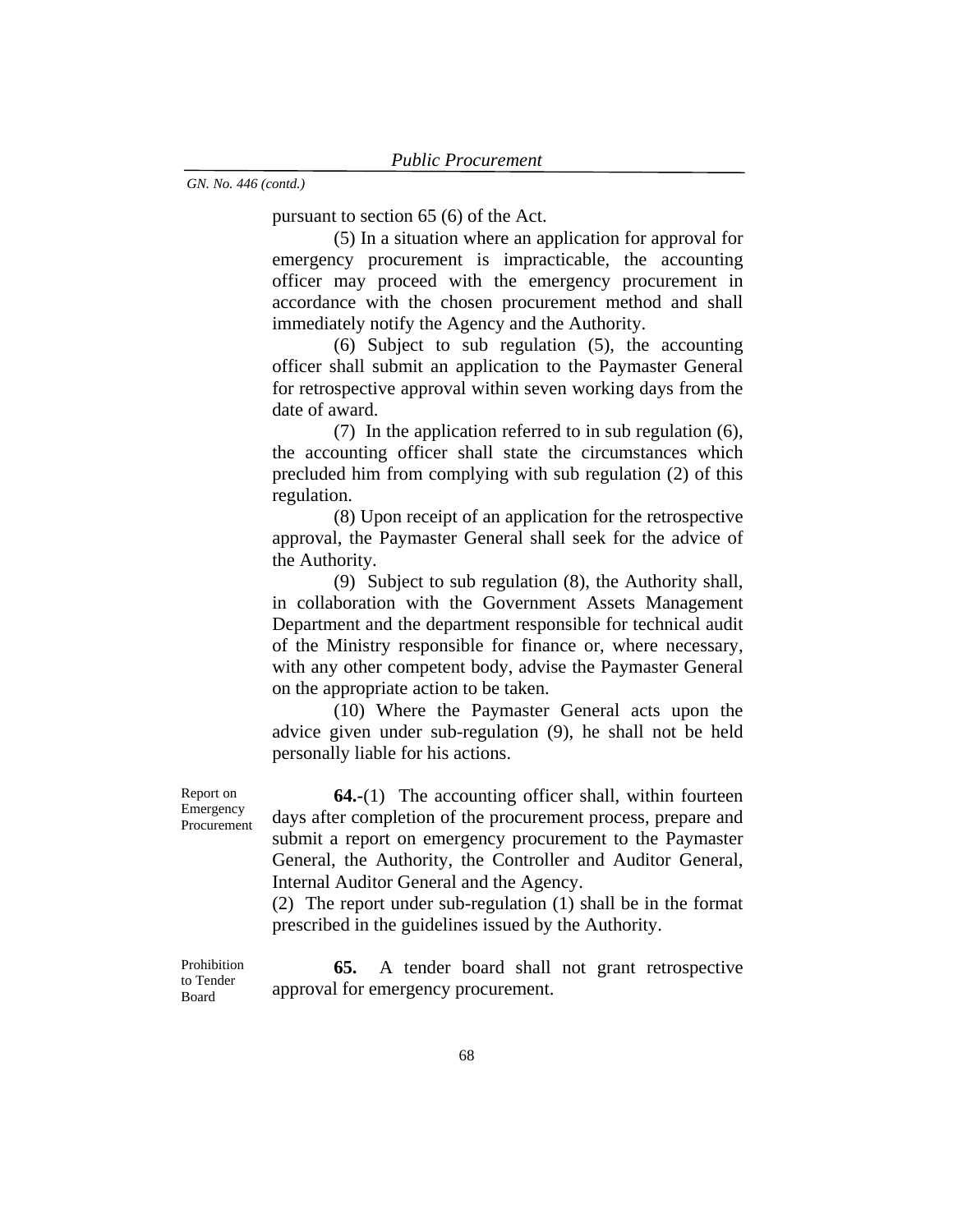Liability of Accounting **Officer** 

that-

Application of Emergency Procurement **66.- (1)** A procuring entity shall not use an emergency procurement method if-

- (a) goods or services fall under common procurement arrangement; or
	- (b) the specific event was anticipated and planned.

(2) Notwithstanding sub-regulation (1), where the procurement is reasonably and justifiably necessary, and is inadvertently not included in the annual procurement plan but is within the authority of the accounting officer to approve reallocation within the procuring entity's budget, the value of such procurement shall not exceed the limits for minor and micro values prescribed in the Sixth and Tenth Schedules to these Regulations.

**67.-**(1) Subject to regulation 63 (6), where it is proved

- (a) the accounting officer has engaged in unnecessary or extravagant procurement; or
- (b) the procurement was undertaken by lack of foresight or timely action,

the accounting officer shall be liable to disciplinary action and shall, in addition to any penalty imposed on him, be ordered to pay the difference between the actual cost of the procurement and what the costs would have been through the appropriate channels.

(2) An award of a contract made by an accounting officer and not approved retrospectively shall be valid and the accounting officer who approved it shall be responsible for the payment of the price involved.

*(f) Procurement and disposal planning and financial controls* 

Planning implementati on **68.**-(1) Planning for implementation shall involve preparation of a project work plan and identifying the resources necessary to carry out the various project activities.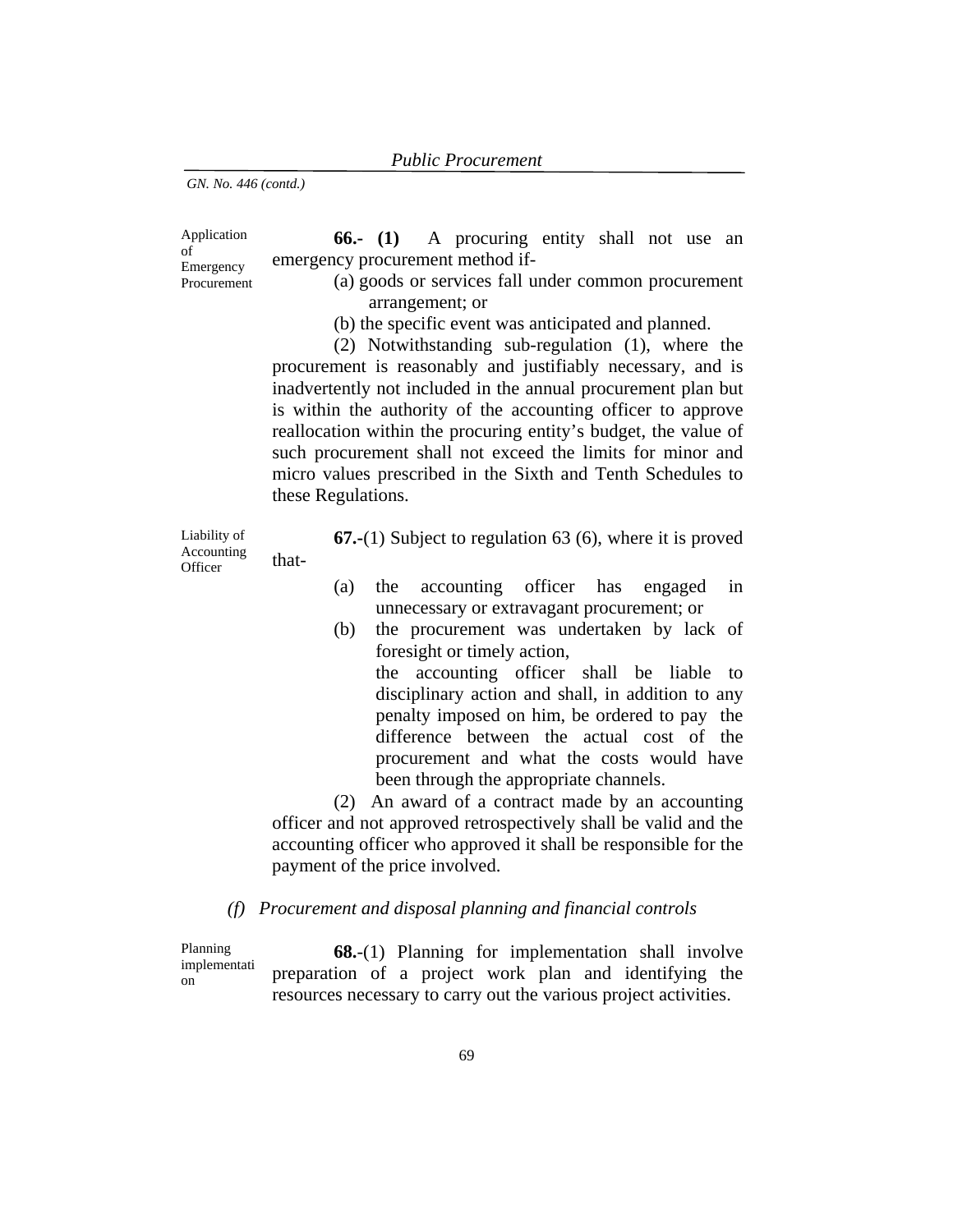(2) Proper planning of procurement of recurrent items shall be based on an adequate stock control system.

(3) The timescale for each procurement shall be calculated on the basis of the standard processing times prescribed in the Eighth and Twelfth Schedules to these Regulations, allowing any necessary margin for delays in transmission of documents or clarification of tenders or proposals.

(4) Subject to sub-regulation (3) the commencing dates and critical points in the procurement process shall be set out in the procurement plans.

Procurement Planning

**69.-**(1) Procurement planning shall commence at the design stage during the identification and preparation stages of the project cycle.

(2) A procuring entity shall take a strategic decision whether or not the most economic and efficient procurement can best be achieved by separating contracts for each component.

(3) A procuring entity shall forecast its requirements for goods, services and works as accurately as is practicable with particular reference to services or activities already programmed in the annual work plan and included in the annual estimates.

(4) Subject to sub regulation (3) the forecasts shall include an estimate of the optimum time to the nearest month of performance and completion of services.

(5) The estimate of such requirements shall be compared with the likely availability of voted or donor funds so that priorities for procurement may be determined in accordance with available funds.

(6) The procuring entity shall prepare its estimates based on prevailing market prices as provided by the Authority and updated from time to time.

(7) A procuring entity shall draw up procurement plans for those requirements for which sufficient funds have been included in the approved budget in the current financial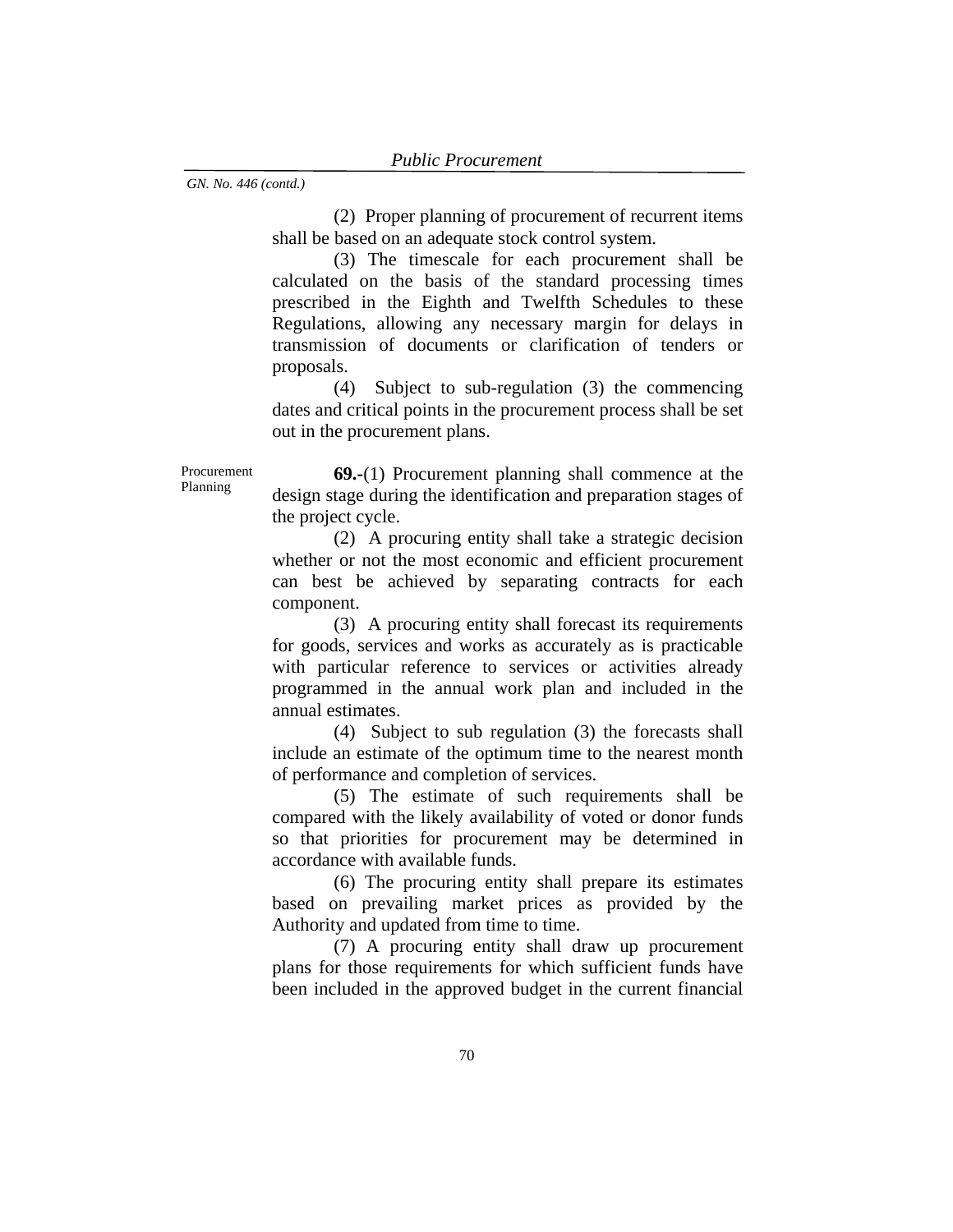year or if payment will be due in subsequent financial year, such payment have been budgeted for.

(8) In compiling such plans, a procuring entity shall establish the appropriate method of procurement to be employed for each requirement.

(9) Approval of the accounting officer shall be obtained either by inclusion of that procurement in a procurement plan or by request as an individual item of procurement when not included in the procurement plan.

**70.** A procuring entity shall prepare its annual procurement plan as part of budget process and submit the plan to the Authority within fourteen days after the completion of the budget process.

7**1.**- (1) In considering how a project may be carried out, account shall be taken of the advantage, for economic and technical reasons, of dividing the project into homogeneous lots or packages which are as large as possible.

(2) Where procurement is divided into packages, the size of the package should be appropriate so as to foster maximum competition and obtaining the most economic contract.

(3) Where similar items of equipment are to be procured for several sub-components in a project or for several projects, it may be convenient to combine them all into one procurement package in order to achieve economies of scale.

(4) Where a project is divided into lots or packages, the instructions to tenderers shall state-

(a) the number of lots or packages;

- (b) the nature, location and size of each lot; and
- (c) where appropriate, the minimum and maximum number of lots or packages for which a tenderer may tender.
- (5) The procedure for submitting a tender for package

Timeframe for preparation and submission of annual procurement plan

Procedures for submitting a tender for packages or lots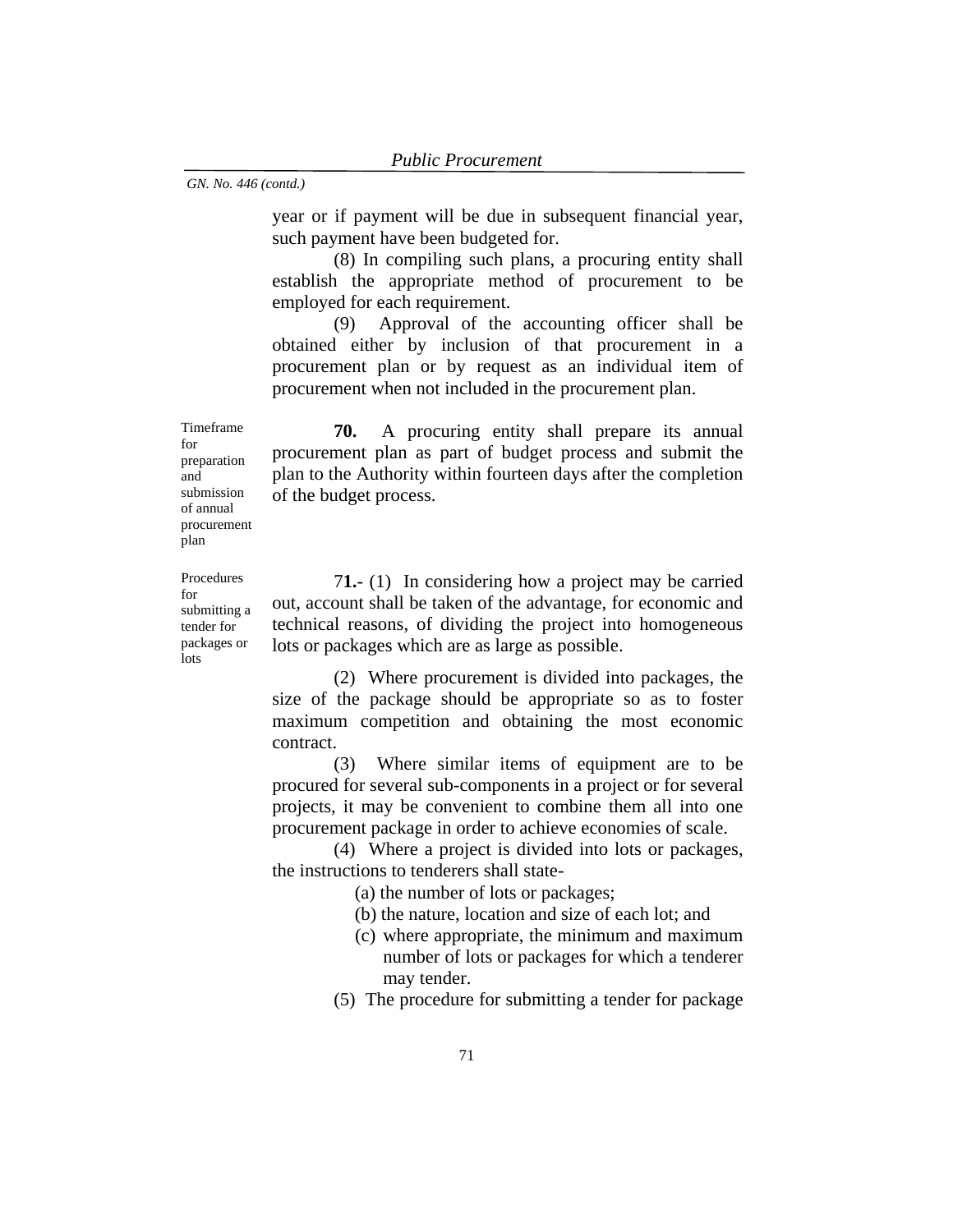tenders shall be as follows:

- (a) tenderer may submit a tender for each lot or package;
- (b) unless the instructions to tenderers provide otherwise, a tenderer may include, in his tender, the overall rebate he would grant in the event of amalgamation of some or all of the lots or packages for which he has submitted individual tenders;
- (c) unless the instructions to tenderers state that lots or packages apportioned to the same tenderer shall form a single contract, each lot shall form a separate contract;
- (d) where lots or packages are to be apportioned to different tenderers, the invitation to tender document or the instructions to tenderers may provide that the tenderer for a particular lot or packages shall ensure the coordination of the execution of all the lots or packages.

(6) For purposes of maximising participation in such tenders, tenderers may be permitted to submit tender in separate lots but required to tender for all items in a lot, or individual contracts or a combination of contracts for works or services.

Aggregation **72.**-(1) For purposes of maximizing economy and efficiency in its procurement or disposal process, a procuring entity may group goods, works or services of a broadly, similar or related nature, or pool assets for purposes of common disposal into a single tender or number of tenders of a size and type that may be likely to attract a reasonable number of tenderers if such grouping is practicable and may not cause unreasonable delay in the procurement or disposal

> (2) Where several services to be procured require coordination or collective responsibility of the consultants, a procuring entity shall group these services and seek to employ

of requirements

process.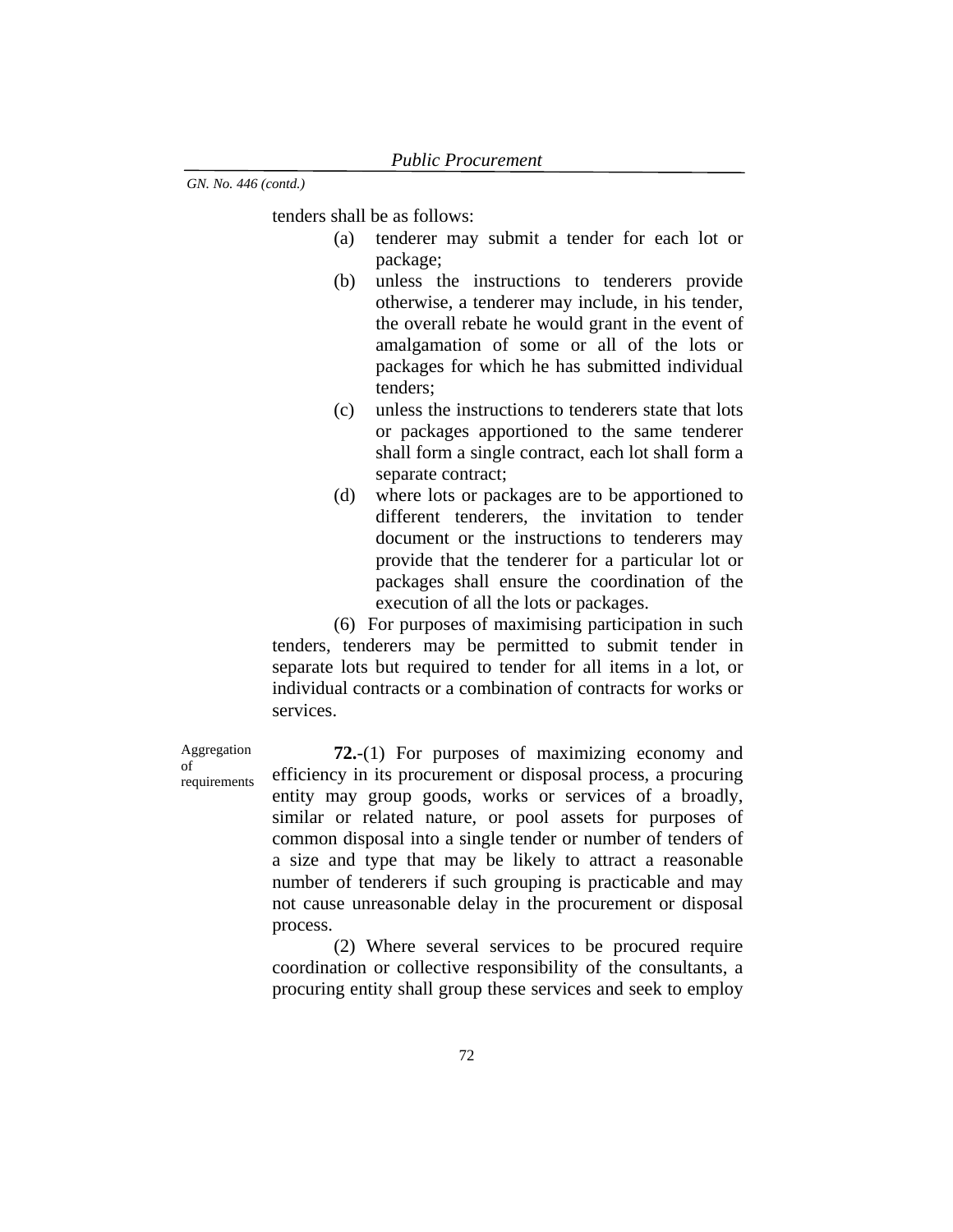a single consultant for the performance of those services.

(3)The requirements to be debited to different vote sub-heads shall only be combined into one tender if all costs of the procurement can be easily identified and separately debited.

(4) The tenders or proposals under sub-regulation (3) shall be received and opened by the same deadline and evaluated simultaneously with a view to determine the tender or proposal or combination of tenders or proposals that offers the lowest evaluated cost, or the highest evaluated price.

(5) Assets to be disposed of shall be grouped into contracts or lots in a manner that attracts maximum possible competition.

Prohibition of splitting tenders and contracts

**73.-**(1) A procuring entity shall not divide its procurement into separate contracts for the purpose of avoiding international or national competitive tendering or selection.

(2) The accounting officer of a procuring entity proved to have divided its procurement in contravention of sub-regulation (1) shall be personally liable in accordance with section 104 of the Act.

(3) Notwithstanding the provisions of sub-regulations (1) and (2), a procuring entity shall be allowed, with prior approval of the Authority, to split contracts to enable participation of local firms or persons.

Establishme nt of contract period

**74.**-(1) The contract period allowed shall be a realistic assessment of the time in which a reasonable tenderer could be expected to complete delivery of the goods, complete the works, or complete providing the services, having regard to the desired completion date and the locality.

(2) Where the circumstances dictate a shorter than desirable contract period, the prospective tenderers shall be notified of this requirement in the documents.

(3) For particular types of contracts and particular weather conditions, sufficient time shall be allowed for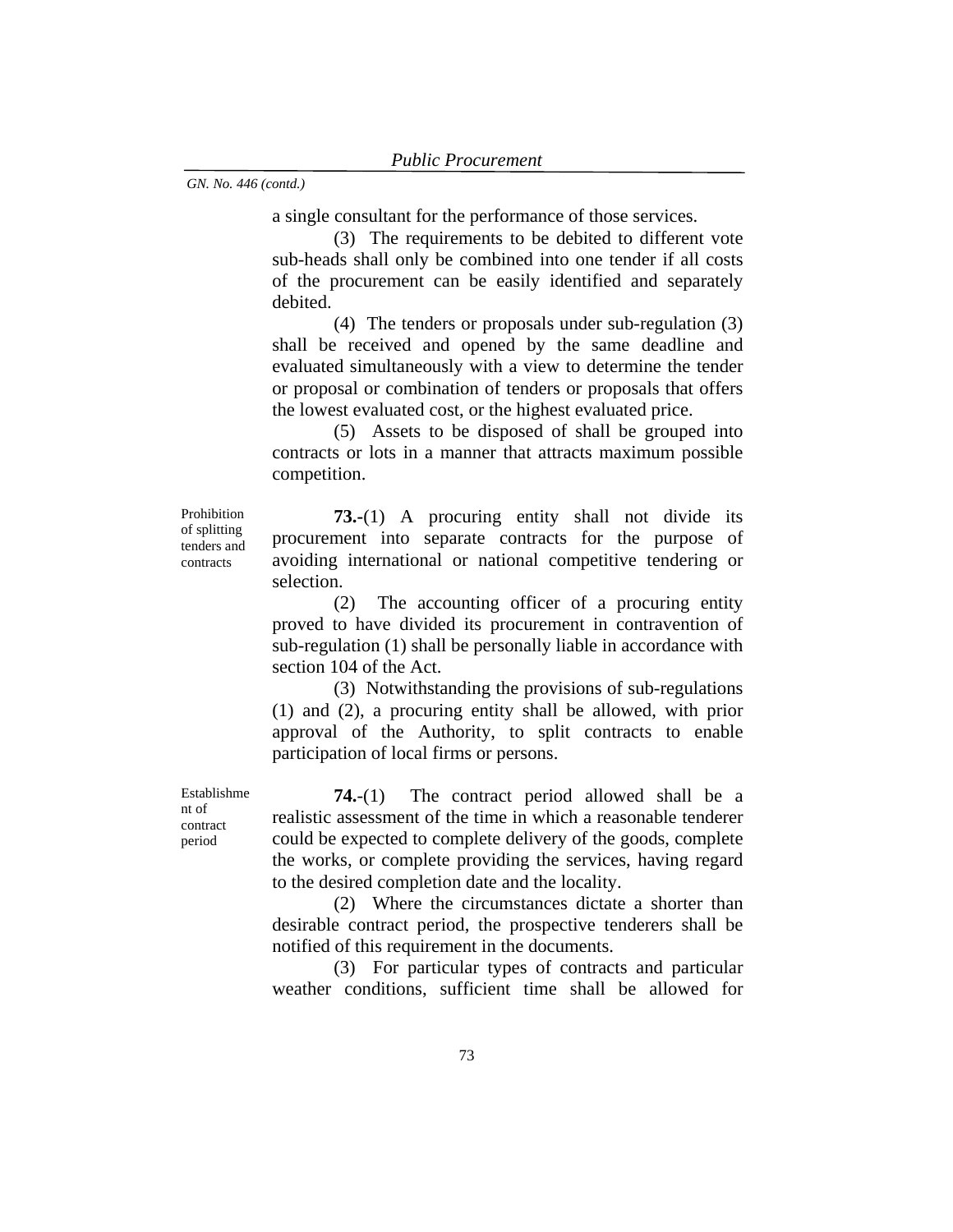seasonal changes.

(4) Where, after the preparation of tender or proposal documents, there is delay for any reason in inviting tenders or proposals, the contract period allowed for completion shall be reviewed immediately prior to invitation for tenders or proposals.

Commitment of funds

**75.**-(1) Procuring entities shall ensure that funds are allocated or committed before commencing procurement proceedings.

(2) Notwithstanding the provision of sub-regulation (1), the procuring entity may commence procurement proceedings for scheduled or routine activities if the procuring entity is certain of funds availability in its budget for such activities.

(3) Where the contract extends over several years, an allocation of funds may be issued annually so that the total amount issued does not exceed the contract price plus a percentage for price and physical contingencies, unless specific approvals are obtained for additional work and cost price increase.

Selection of a method of procurement

**76.** Except as otherwise provided for by these Regulations, a procuring entity engaging in procurement of goods, works, services, non-consultant services or public private partnership, and disposal of public assets by tender shall do so by means of competitive tendering.

Procurement procedures of the Authority and Appeals Authority

**77.-**(1) Procurement activities of the Authority and of the Appeals Authority other than minor and micro value procurement shall be contracted out to the Agency.

(2) Where a procurement or disposal by tender function is contracted out to the Agency, the accounting officer of the Authority or the Appeals Authority, shall respectively enter into the agreement with the Agency specifying-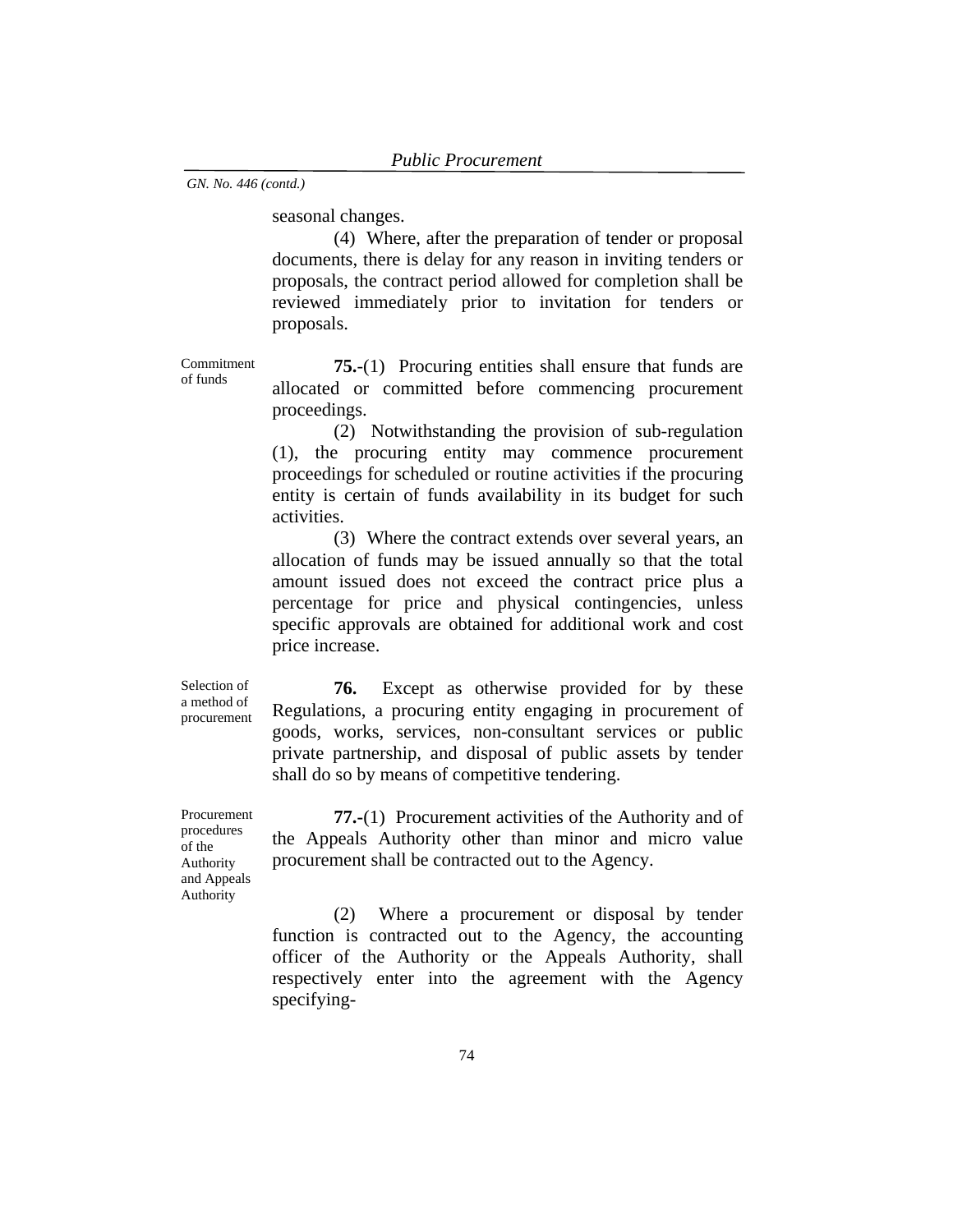- (a) the functions that are subject of the agreement;
- (b) the reporting and monitoring procedures and responsibilities;
- (c) any limitations or exceptions to the agreement;
- (d) rights and obligations of the parties to the agreement;
- (e) any costs to be paid; and
- (f) the mechanism for implementation of a procurement plan on respective procurement or disposal by tender requirement.

(3) The procurement or disposal contract shall respectively be entered in writing between the accounting officer of the Authority or the Appeals Authority and the successful tenderer.

(4) The Agency shall be responsible for the whole process during the tender preparatory stage prior to contract signing of the awarded tender.

(5) The Accounting Officer of the Authority and the Appeals Authority shall respectively be responsible for the execution of the awarded contract.

(6) Complaints or disputes between the Agency and tenderers arising out of the procurement proceedings shall be resolved in accordance with the procedures prescribed in the Act.

#### *(g) Prohibition*

**78.-**(1) Procuring entities, tenderers and procurement agents under public financed contracts shall proceed in a transparent and accountable manner during the procurement or disposal process and execution of contracts.

(2) A procuring entity and a tenderer shall, in any tender for public contracts, not engage in fraud and corruption including bribery in competing for and executing a contract as per memorandum provided in the Third Schedule to these Regulations and shall abide with the laws of the country.

Fraud and corruption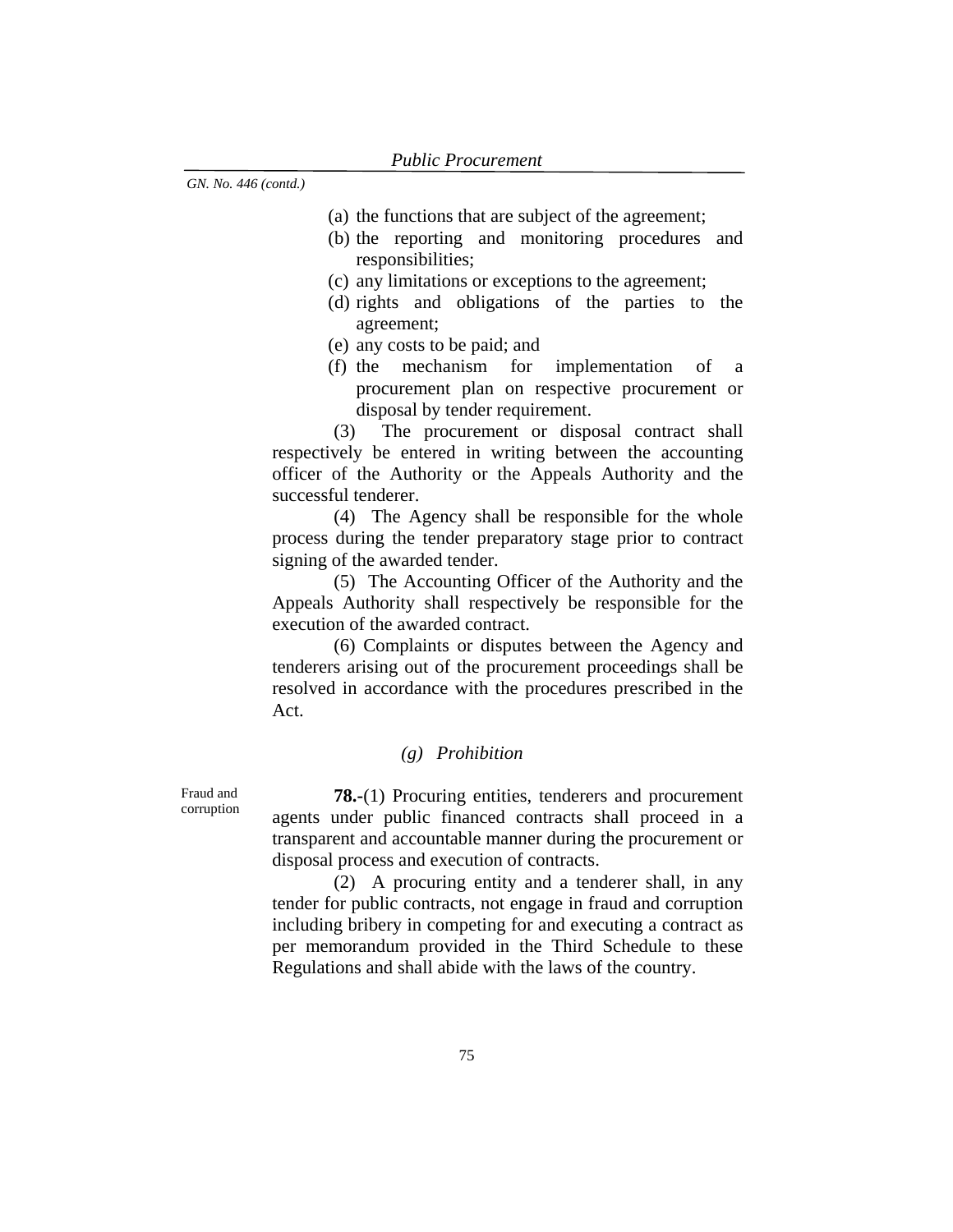Improper inducement **79.**-(1) Procuring entities and tenderers shall take measures reasonably within their power to ensure that:

- (a) no part of any payment made in connection with a procurement or disposal contract is received directly or indirectly by or for the benefit of a public officer with decision making responsibility or influence, or of their relatives or business associates;
- (b) subcontracts and purchase orders relating to a procurement contract transactions are not used as a device to channel payments or other benefits directly or indirectly to or for the personal benefit of public officers with decision making responsibility or influence, or of their families relatives or business associates;
- (c) any commission or remuneration paid to any agent, consultant or other intermediary represents no more than appropriate compensation for legitimate services, and that no part of any such payment is passed on by an agent, tenderer or other intermediary as an improper inducement in contravention of these Regulations.

(2) Procuring entities, approving authorities and tenderers shall take appropriate measures to ensure that agents, consultants and other intermediaries are not employed to gain any improper influence in connection with obtaining or retaining any business.

(3) A procuring entity shall not include in any tender document or request for proposal any condition or specification such as to favour any one tenderer.

(4) Any member of a procuring entity shall declare any interest that they may have in any tenderer and shall neither take part in, nor influence, in any way, any procurement or disposal proceedings in which a tenderer is involved or liable to be involved.

(5) A member of staff or an officer of the procuring entity shall be disqualified for being nominated for, or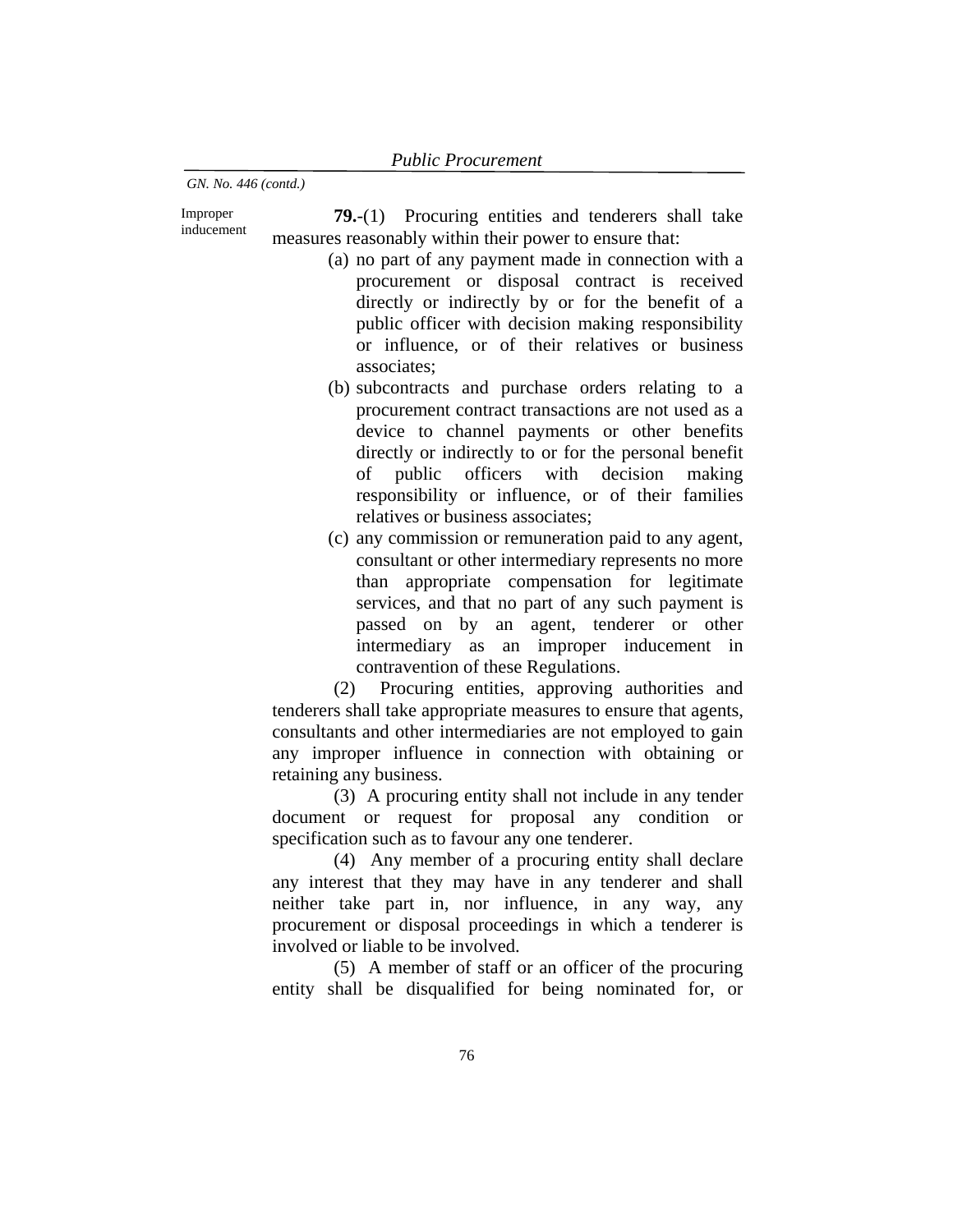appointed or being a member of a tender board if such member or officer, or any partnership in which he is interested, enters into or has entered into any contract in force with any public body for the supply of any goods, the provision of any service, non-consultant service, the execution of any work, the acquisition of any public asset by tender or any other contract in which such member or his firm has any financial interest.

(6) Any effort by a tenderer to influence the procuring entity in the processing of tenders or award decisions may result in the rejection of his tender.

(7) Any tender proved to have been awarded on the basis of inducement shall be revoked and shall be reported to the Authority and any other competent authorities for necessary actions.

(8) A tenderer whose tender or proposal is rejected or revoked on the grounds of inducement, corrupt, fraudulent, collusive, coercive or obstructive practices shall not be able to qualify or pre-qualify in any procurement or disposal proceeding during the ten years following the date of the notice of such rejection or revocation.

(9) The Authority shall notify all procuring entities of tenderers whose tenders or proposals have been rejected pursuant to sub-regulation (8).

Disability of members of the procuring entity and members of the approving authority on account of interest in contracts

**80.**-(1) Where a member of the procuring entity or a member of an approving authority has any pecuniary interest, direct or indirect, in any tender, contract, proposed contract or other matter and is present at a meeting of the procuring entity at which the contract or other matter is the subject of consideration, the member shall, at the meeting and as soon as practicable after its commencement, disclose the fact and shall not take part in the consideration or discussion of the contract or other matter or vote on any question with respect to it.

(2) A member of a procuring entity or a member of an approving authority who has disclosed an interest in accordance with this regulation shall immediately retire from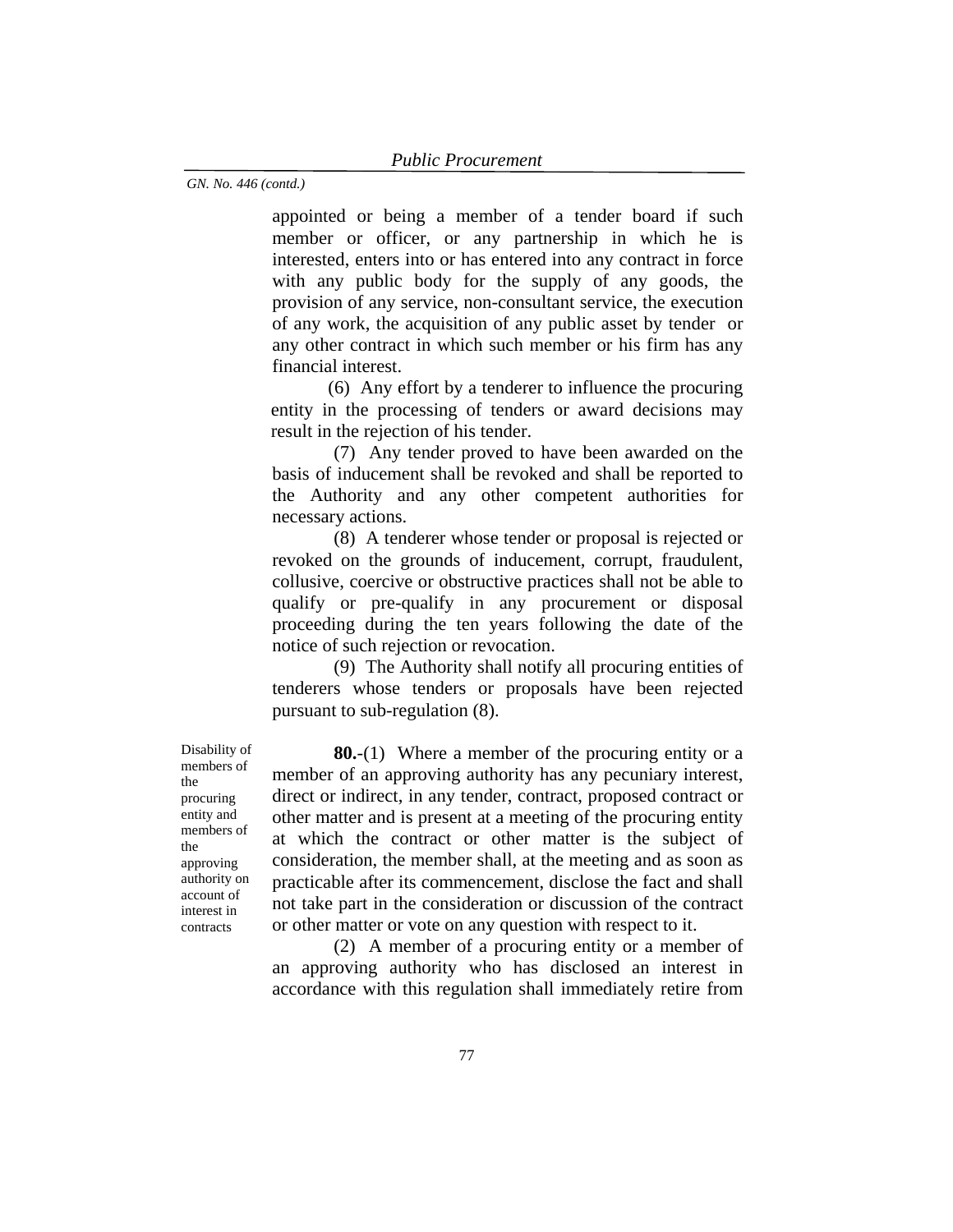the meeting.

(3) A person who contravenes the provisions of this regulation commits an offence and shall be liable in accordance with the provisions of section 104 of the Act unless he proves that he did not know that the contract, proposed contract or other matter in which he had a pecuniary interest was the subject of consideration at that meeting.

Pecuniary interests

**81.**-(1) For the purposes of regulation 80 and subject to sub- regulations (2) and (3) of this regulation, a person shall be considered, as having indirectly a pecuniary interest in a contract, proposed contract or other matter if-

- (a) he or his nominee is a member of a company or other body with which the contract was made or is proposed to be made or which has a direct pecuniary interest in the other matter under consideration; or
- (b) he is a partner, or is in the employment of a person with whom the contract was made or is proposed to be made or who has a direct pecuniary interest in the other matter under consideration.

 (2) Sub-regulation (1) shall not apply to membership of, or employment under, any public body and a member of a company or other body shall not, by reason only of his membership, be treated as having an interest in any contract, proposed contract or other matter if he has no beneficial interest in any securities of that company or other body.

 (3) In the case of married persons, the interest of one spouse shall, if known to the other, be considered, for the purposes of regulation 80, to be an interest of the other.

General notices and recording of disclosure information

**82.**-(1) A general notice given in writing to the accounting officer, in case of an employee of the procuring entity to the effect that he or his spouse is a member or is in the employment of a specified company or other body, or that he or his spouse is a partner or in the employment of a specified person, shall, unless the notice is withdrawn, be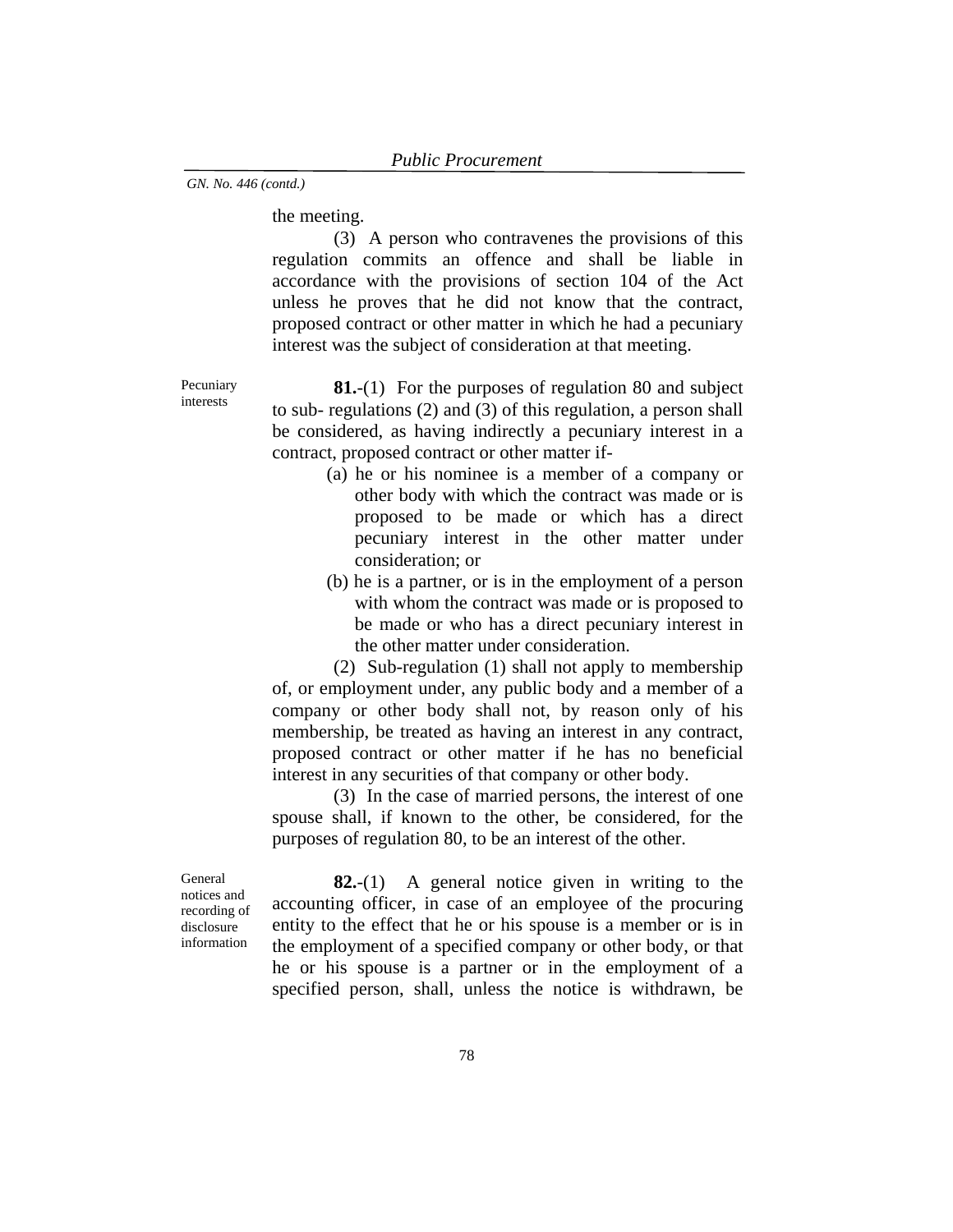considered to be a sufficient disclosure of his interest in any contract, proposed contract or other matter relating to that company or other body, or to that person which may be the subject of consideration after the date of the notice.

 (2) The accounting officer, in the case of an employee of the procuring entity, shall cause to be recorded in a book to be kept for the purposes, particulars of any disclosure made under regulation 80 and of any notice given under these Regulations, and the book shall be open at all reasonable time for inspection by any member of the public.

Prohibition of running contracts

**83.-**(1) A procuring entity shall not invite, accept or place a running contract for the supply of goods, for provision of services or for the execution of works.

(2) The Authority shall issue guidelines in the case of necessity to carry out running contracts.

Non anticipation of contracts

**84.** Acceptance of any tender shall not be anticipated, and orders shall not be placed or an inception report shall not be prepared until the necessary approval is received from the appropriate approving authority.

Tampering with submitted tenders

**85.**-(1) A person shall not-

- (a) open an envelope or other container in which a tender is contained, other than in the due and proper execution of his duties under these Regulations,
- (b) burn, tear or otherwise destroy any tender; or
- (c) erase or do any other act which falsifies or renders incomplete or misleading any tender.

(2) A person who is proved to have contravened subregulation (1) shall be personally liable in accordance with section 104 of the Act.

(3) For the purposes of this regulation, "tender" includes documents or things submitted together with the tender and which are relevant to the tender and which are in the possession of a, procuring entity or any other person.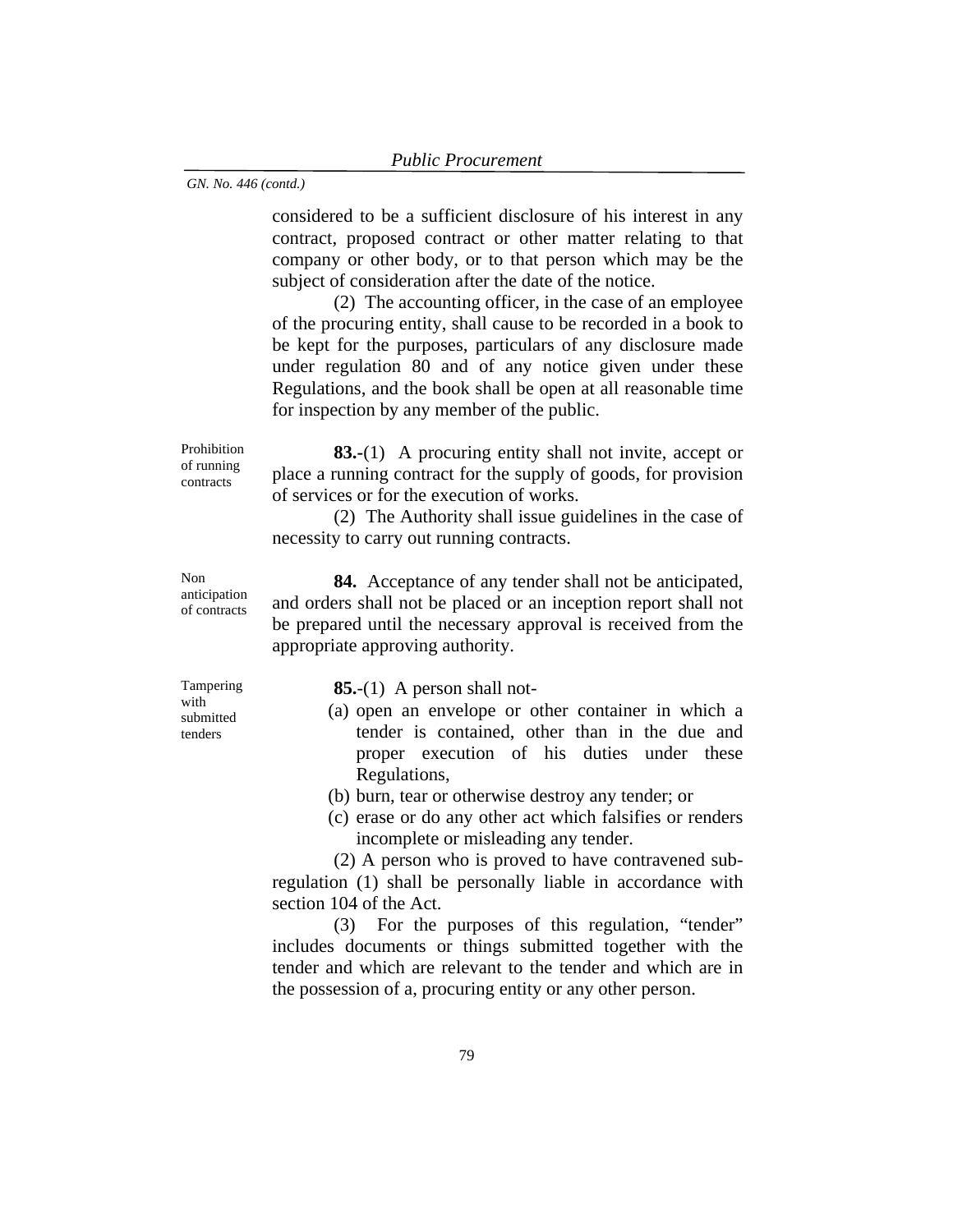#### *(h) Monitoring by the Authority*

**Monitoring** within the procuring entity

**86.**-(1) The head of internal audit unit of each public body shall prepare and submit to the accounting officer a quarterly audit report which shall include a report on whether the Act and these Regulations have been complied with.

(2) After receiving the report under sub-regulation (1), the accounting officer shall, within fourteen days, submit to the Authority a copy of such report.

(3) Upon receiving the report, the Authority may, if it considers necessary, require the accounting officer to submit a detailed report on any procurement implemented in violation of the Act and these Regulations for review and necessary action.

(4) Upon the request by the Authority, the accounting officer shall submit the requested report within fourteen days after receiving the request.

(5) The report under this regulation shall be in the format prescribed by the Authority.

Continuous monitoring

**87.**-(1) For the Authority to continuously monitor procurement activities and contract implementation, procuring entities shall submit to the Authority annual procurement plans, information on tender notices, invitations for quotations, request for proposals, contract award, contract termination and monthly, quarterly and annual procurement implementation reports in the prescribed format and through systems developed by the Authority.

(2) Procuring entities shall submit to the Authority-

- (a) annual procurement plans not later than fourteen days after their approval by appropriate budget approving authorities;
- (b) information on tender, quotation invitations and request for proposals within seven days after the invitation or request;
- (c) monthly and quarterly procurement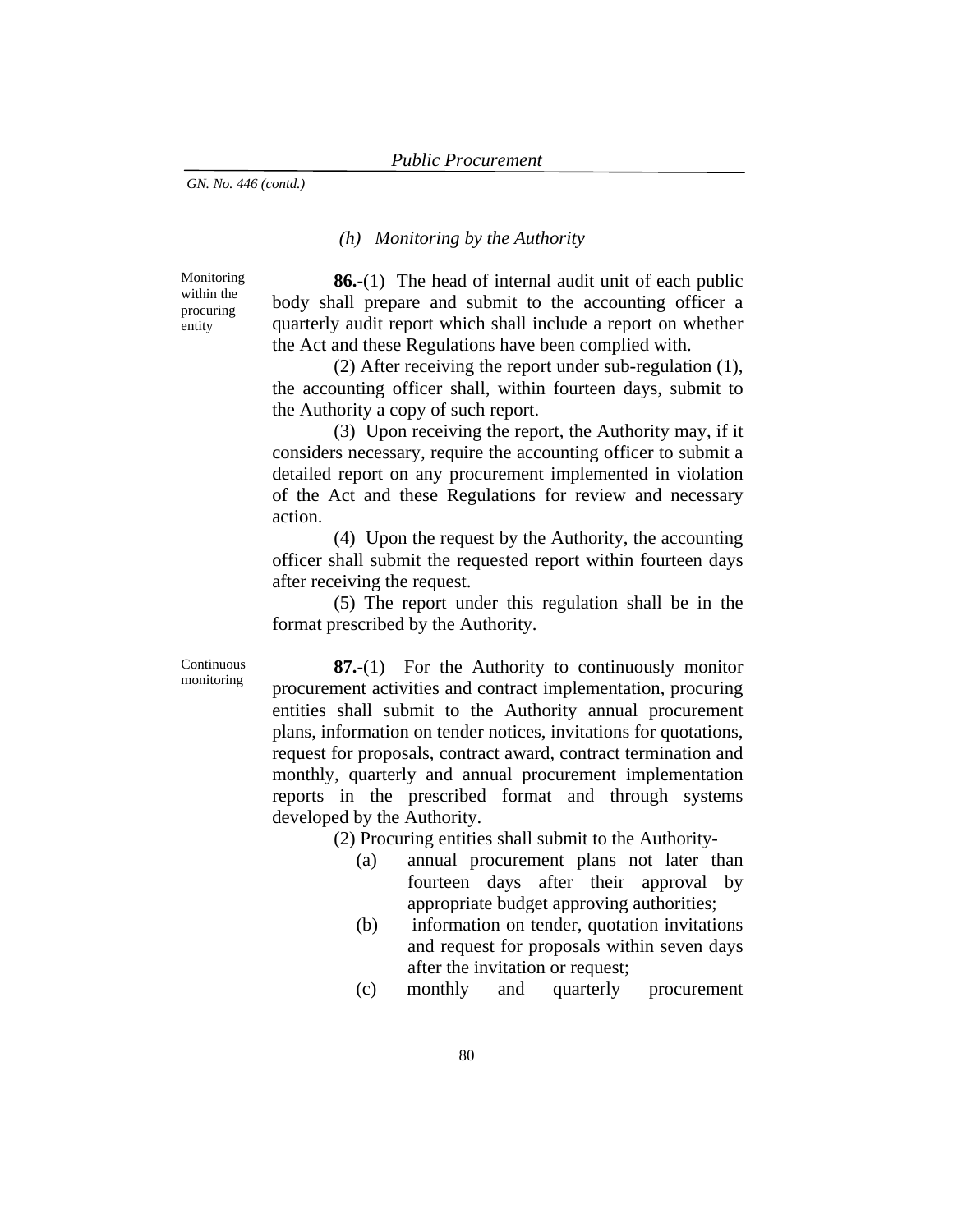implementation reports within seven days after the end of the respective month or quarter; and

- (d) annual procurement implementation reports within thirty days after the end of the respective financial year.
- (3) The accounting officer shall-
	- (a) not later than seven days after the award of contract resulting from an emergency procurement, direct contracting or single source selection, submit a detailed report to the Authority of the procurement process in the format prescribed by the Authority;
	- (b) within thirty days from the date of award, notify the Authority the name of the person or body to whom the contract is awarded, the amount of tender or proposal and the date on which the award was made;
	- (c) inform the Authority, not later than fourteen days from the date of terminating any contract, giving details of measures taken by the procuring entity before terminating the contract;
	- (d) not later than seven days after issuing the instruction to amend, alter or vary any procurement contract, submit a report to the Authority of any amendment, alteration or variation of a procurement contract giving details on the reasons, cost implication and approvals.

(4) The accounting officers of procuring entities and the chief executive officer of the Appeals Authority shall submit to the Authority not later than fourteen days after issuing their decisions, copies of the decisions concerning complaints or disputes in procurement proceedings.

(5) The Authority may, upon receipt of reports of findings from the accounting officer or decision of the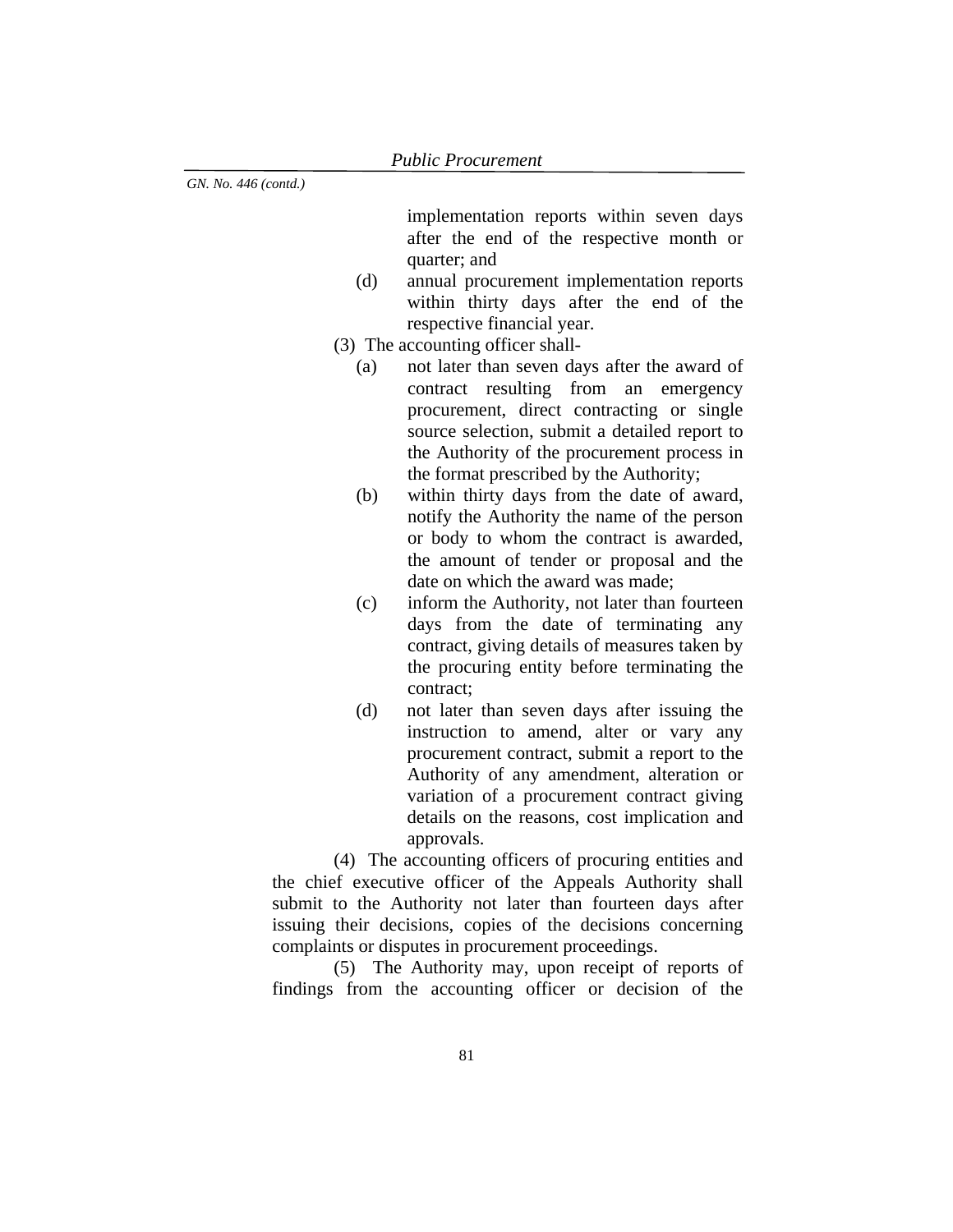Appeals Authority, recommend to the competent authority to take disciplinary measures against the concerned person or body implicated in the report or decision, as the case may be, in accordance with the provisions of the Act.

Procurement , contract and performance audits

**88.**-(1) Subject to the criteria as may be prescribed by the Authority, the Authority may, at any time and where circumstances requires, select a procuring entity, project, or contract for audit.

(2) Before the audit, the Authority shall inform the relevant procuring entity on the intention, objectives and compliance indicators to be used for the audit.

(3) For the purpose of enabling the Authority to efficiently carry out the audit, procuring entities shall make available all the documents requested for the audit in a timely manner.

(4) For ease of procurement information retrieval, procuring entities shall be required to keep procurement records in a proper manner as prescribed in the Procurement Records Guideline prepared by the Authority.

(5) Upon completion of the audit and before issuing the final audit report, the Authority shall submit, in writing, the audit findings to the audited procuring entity.

(6) A procuring entity shall submit to the Authority detailed responses to the audit findings within fourteen days of receiving the audit findings.

(7) After approval by the appropriate committee of the Board, the Authority shall submit the audit report to the procuring entity together with recommendations of the Authority.

Procurement investigation

**89.-**(1) The Authority shall conduct investigation on any matter it considers necessary or desirable or on any submitted application for retrospective approval or any matters stipulated in the Act.

(2) The budget approving authority may submit to the Authority a request to carry out investigation on any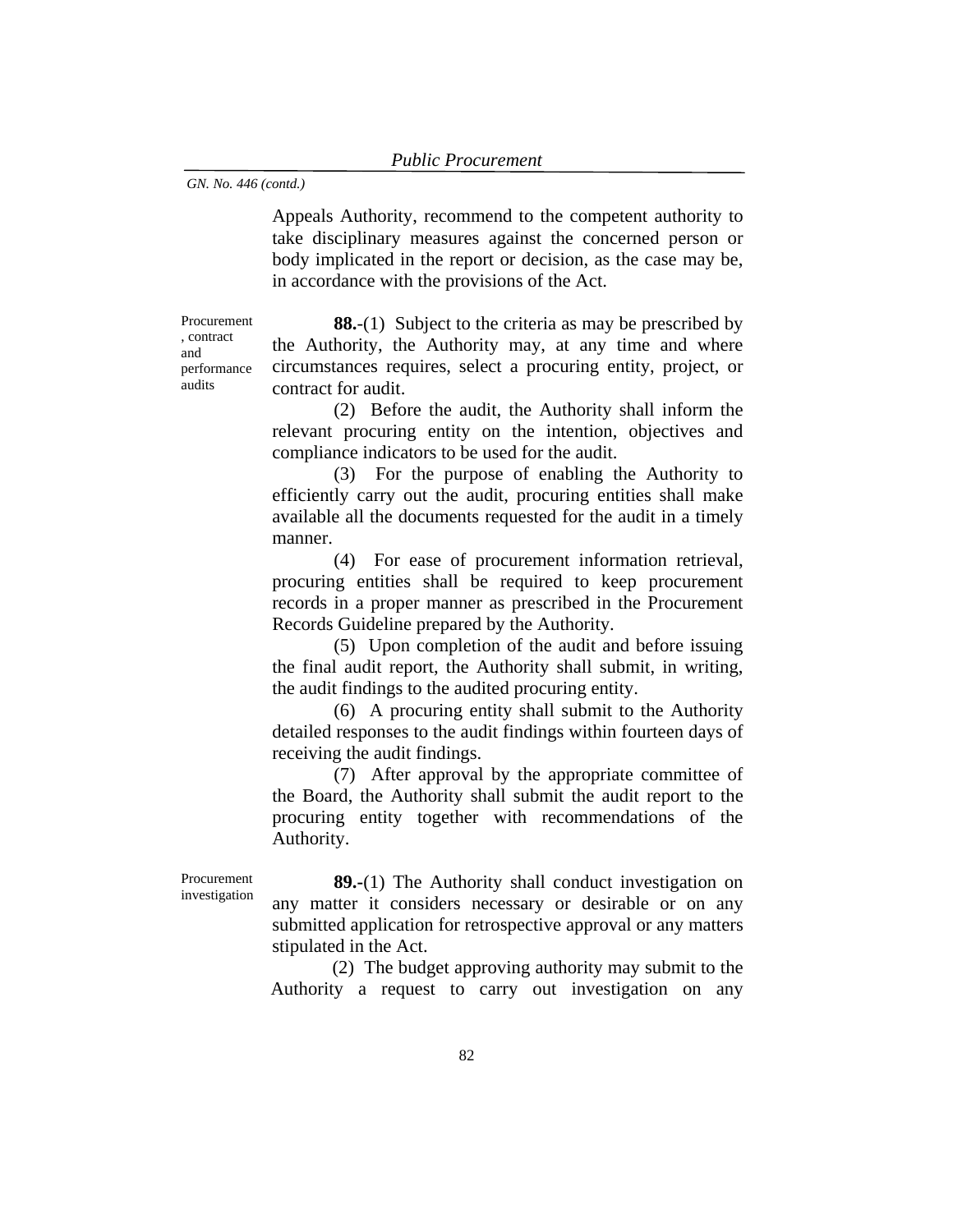procurement if it is not satisfied with the implementation of any procurement or disposal in the organization.

(3) Subject to the provisions of the Act, the Authority may require any officer or member of a public body or any other person, who, in its opinion, is able to give any assistance in relation to the investigation of any matter, to furnish information and produce any document under his control and such information shall be submitted within seven days from the date of the request.

Cooperation with other authorities

**90.** In the course of, or after conducting an investigation, or procurement, contract and performance audit, the Authority may cooperate with the law enforcement organs, and for that purpose the Authority may establish a mechanism for sharing of information relating to the investigation or procurement, contract and performance audit, or enforcing the findings.

Actions to be taken in the course of monitoring procurement activities

**91.**-(1) The Authority shall, after conducting an investigation or procurement, contract and performance audit, produce a written report containing its findings and recommendations to the competent authority.

- (2) The recommendations may include the-
- (a) disciplining of the accounting officer, chairman or member of the tender board, the head of procurement management unit, a member of the tender evaluation committee or any other officer concerned with the procurement process;
- (b) replacement of the head of procurement management unit, the chairman, or any member of the tender board, as the case may be;
- (c) termination of the procurement proceeding;
- (d) rectification of the contravention by taking such actions as may be necessary to rectify the same;
- (e) suspension of the officer concerned to participate in procurement related activities for a specified period.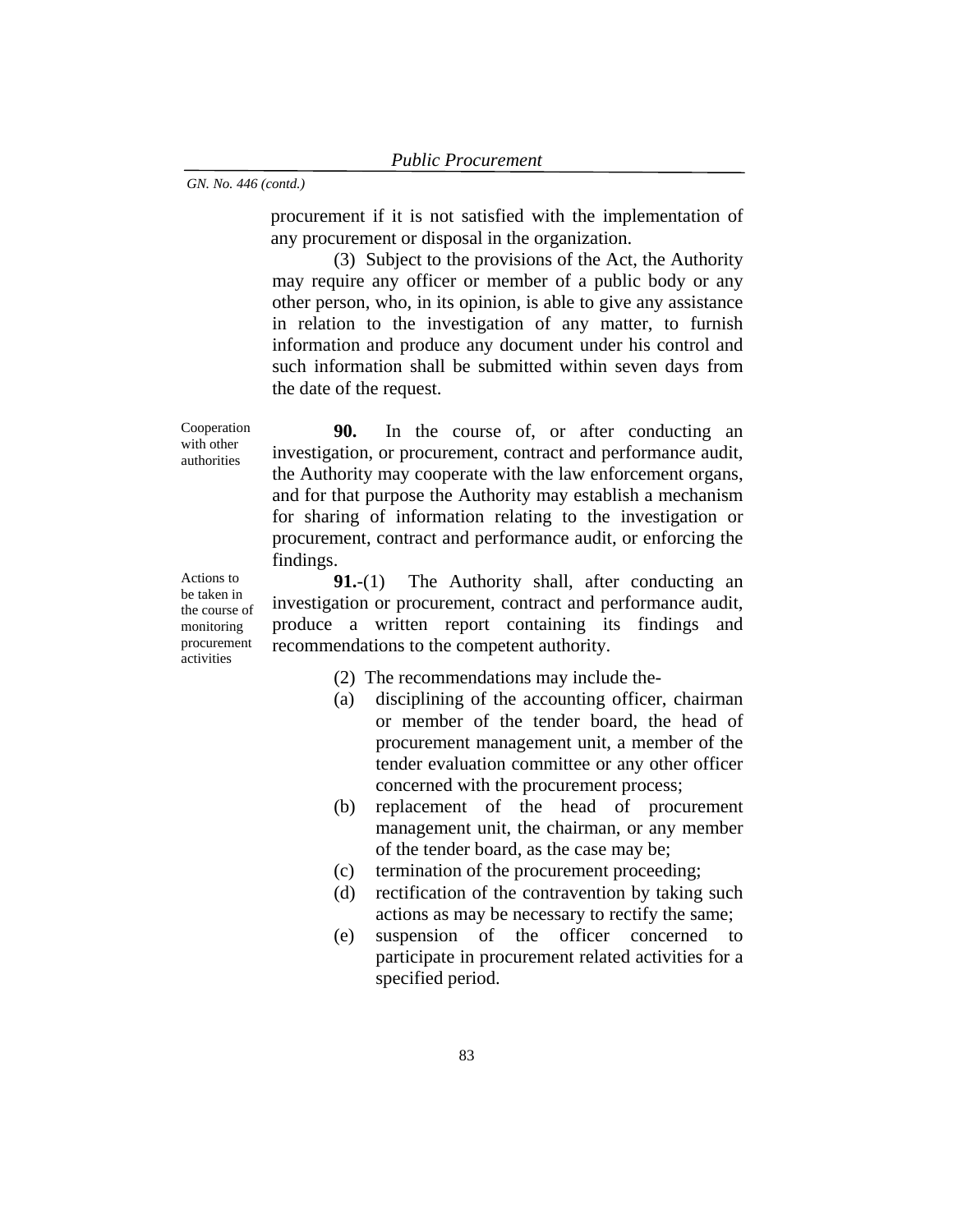Response and implementati on of Authority's recommenda tions

**92.** The competent authority shall respond in writing to the recommendations of the Authority within fourteen days from the date of receipt of the recommendations indicating the actions to be taken and shall, in addition, prepare and submit to the Authority a report on implementation status within three months from the date of receiving the recommendations.

## *(i) Debarment from participating in public procurement*

Initiation and grounds for debarment

**93.-**(1) Debarment proceedings may be initiated by the Authority as a result of audit or investigation conducted by the Authority or where a debarment proposal is submitted to it, by any person.

(2) Any debarment by a procuring entity shall be pursuant to section 83 of the Act.

(3) Subject to the provisions of the Act, a tenderer shall be debarred from participating in public procurement or disposal proceedings if-

- (a) corrupt, fraudulent, collusive, coercive or obstructive practices or inducement is established against the tenderer, in which case he shall be barred for a period of ten years;
- (b) the tenderer fails to abide with a bid securing declaration, in which case he shall be barred for a period of not less than six months and not exceeding two years;
- (c) it is established that the tenderer fails to implement a procurement or disposal contract, in which case he shall be barred for a period of not less than one year and not exceeding five years;
- (d) the tenderer makes false representation about his qualification during tender proceedings, in which case he shall be barred for a period of not less than one year and not exceeding five years;
- (e) the tenderer is declared ineligible by a procuring entity to participate in public procurement or disposal in accordance with section 83 of the Act.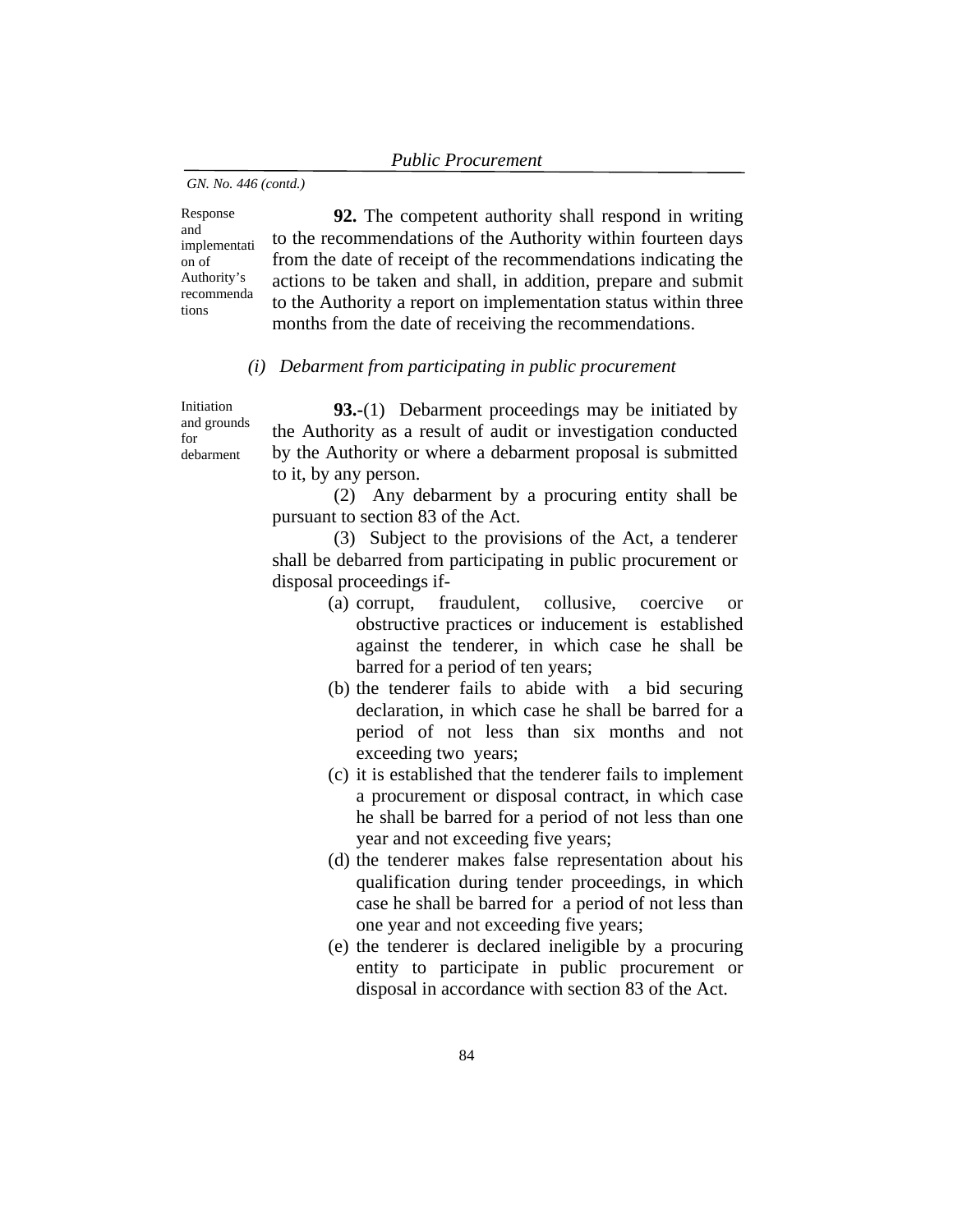(4) Where a tenderer is barred from participating in public procurement or disposal on grounds other than those specified in sub-regulation (3), the period of debarment may be determined by the Authority depending on the gravity of the offence.

Procedures for debarment

**94.-**(1) A person who wishes to submit a proposal for debarment of a tenderer to the Authority shall do so within twenty eight days of becoming aware of the circumstances or grounds which give rise to the debarment.

(2) Where a procurement proceeding is in progress, a proposal for debarment may include a recommendation that the potential tenderer be suspended from participating in procurement pending the determination of debarment proposal.

(3) A recommendation for debarment as a result of audit or investigation by the Authority or a debarment proposal submitted pursuant to sub-regulation (1) shall specify-

- (a) the name and address of the potential tenderer recommended for debarment;
- (b) the grounds for the proposed action;
- (c) factual record which include all evidences, information and documents; and
- (d) any other information or documents in the possession of, or known to, the person submitting the debarment proposal.

Inquiries by the Authority

**95.-**(1) The Authority may require any public body or person to produce information, documents or any evidence concerning possible grounds for debarment of a potential tenderer.

(2) A public body or a person required under subregulation (1) to produce information, documents or evidence, shall produce the documents or evidence within fourteen days from the date of receiving the request.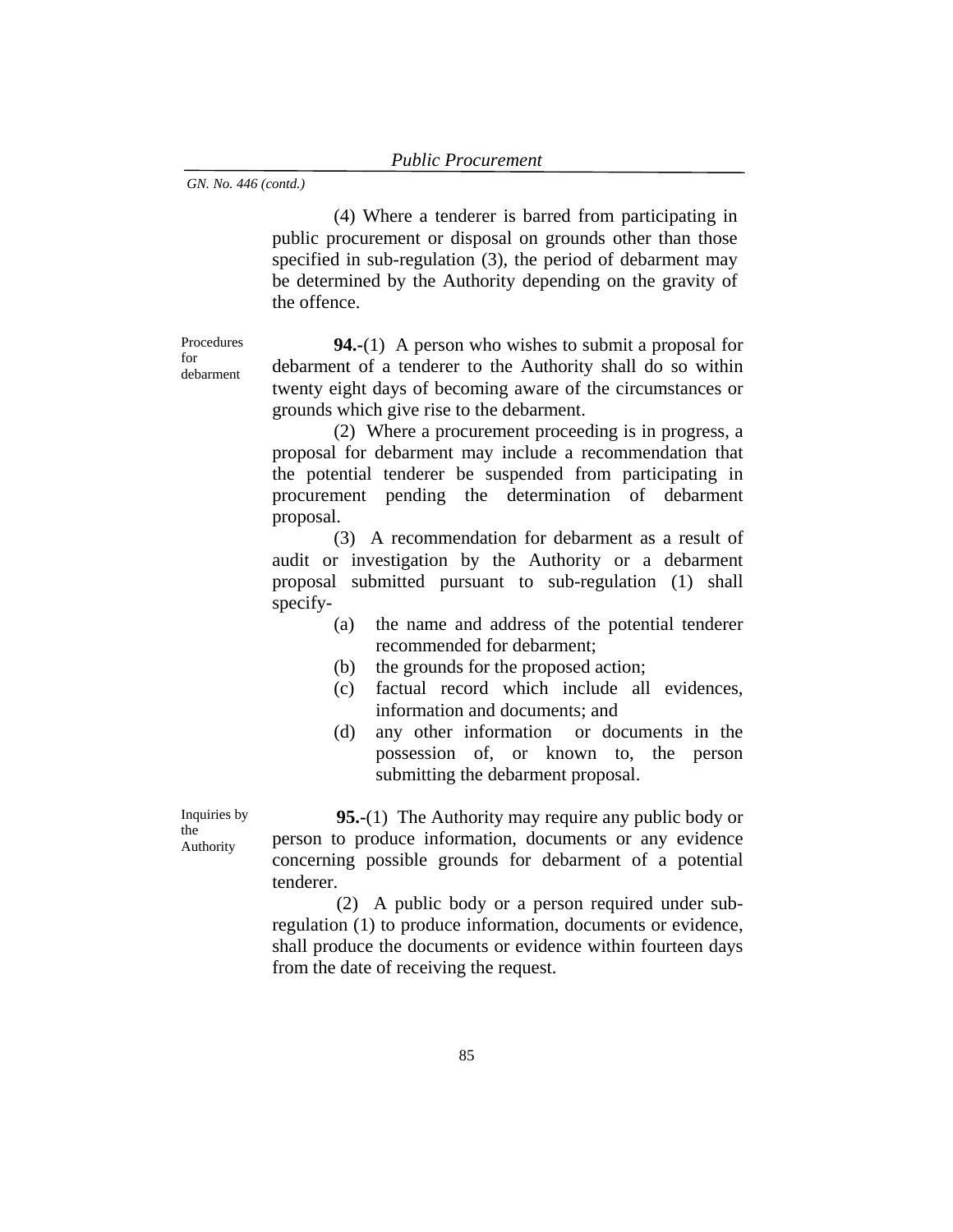Issuance of notice of debarment

**96.-**(1) Where the Authority determines that there are grounds for debarment on the basis of the produced information, documents and evidences, the Authority shall, within twenty one days from the date of receiving the evidence, issue to the respective tenderer a notice of debarment.

(2) The notice of debarment shall inform the tenderer of the facts constituting grounds for the proposed debarment.

(3) The notice shall require the tenderer to make written representation showing cause why he should not be debarred from participating in public procurement for a period specified pursuant to the Act and these Regulations.

(4) The tenderer shall respond to the notice referred to in sub-regulation (3) of this regulation within fourteen days from the date of receiving the notice.

(5) Any representation made under sub-regulation (3) shall contain a certificate signed by the tenderer that the information contained in the representation is true to the best of the knowledge of such tenderer.

Suspension pending completion of the debarment proceedings

**97.-**(1) Upon receipt of the representation under regulation 96, the Authority may, depending on the circumstances of the case, determine whether or not the tenderer should be suspended from participating in procurement proceedings pending the completion of debarment proceedings.

(2) Where the Authority determines that the tenderer should be suspended in accordance with sub-regulation (1), the Authority shall suspend the tenderer for a period that the Authority may determine or, until the final determination of debarment proceedings.

(3) The Authority may terminate the suspension where it considers that the grounds for the suspension are no longer valid.

(4) Any suspension under this regulation shall remain in effect until a decision on the proposed debarment is taken or where a suspension is terminated pursuant to sub-regulation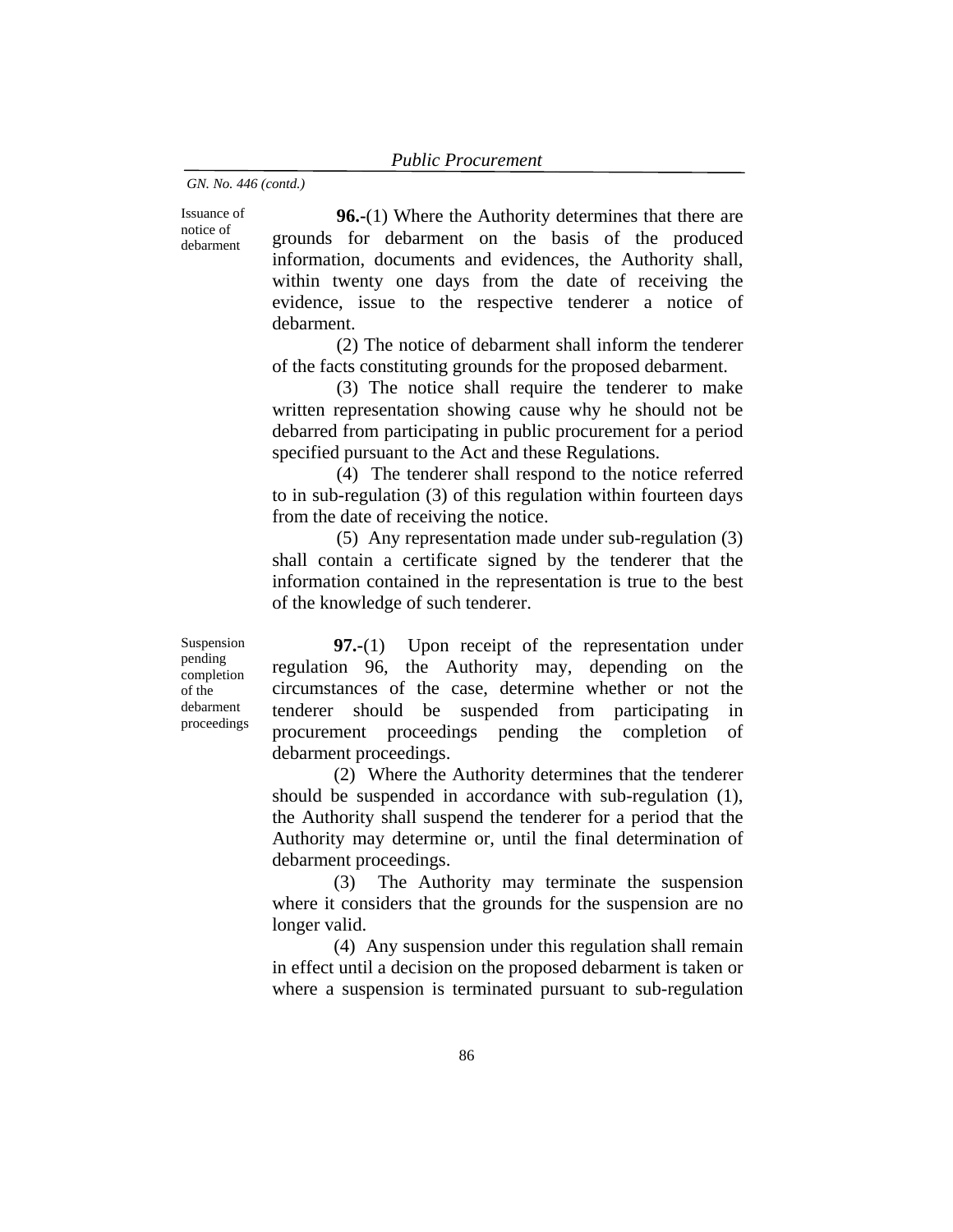(3).

(5) The Authority shall send a copy of its decision under sub-regulations (1) and (2) to the tenderer and where applicable, to the person who proposed the debarment.

Decision on debarment

**98.-**(1) The Authority shall decide on the proposed debarment within thirty days-

- (a) from the date of receiving the representation from the tenderer;
- (b) from the date of the decision for suspension where the suspension is determined pursuant to regulation 97(1); or
- (c) after the expiry of the period specified in regulation 96(4).

(2) The period of debarment of the tenderer shall be decided in accordance with regulation 93(3) and (4).

(3) The decision of the Authority shall be in writing and shall include a summary of the findings of fact and reasons for the decision.

(4) The Authority shall send a copy of its decision under sub-regulation (3) to the tenderer and to any other person who has legitimate interest on the procurement in question.

Disclosure of the decision

**99**. The Authority shall notify procuring entities on the decision made pursuant to regulation 98, and shall publish such decision in the *Gazette,* Journal and Tenders Portal.

Register of debarred and suspended tenderers

**100.-**(1) The Authority shall maintain a register of all suspended or debarred tenderers which shall, among other things, specify the name and address of each tenderer under suspension or debarment, grounds for suspension or debarment and the period under which the tenderer is on suspension or debarment, as the case may be.

(2) The register shall, at all times during office hours, be made available to the public.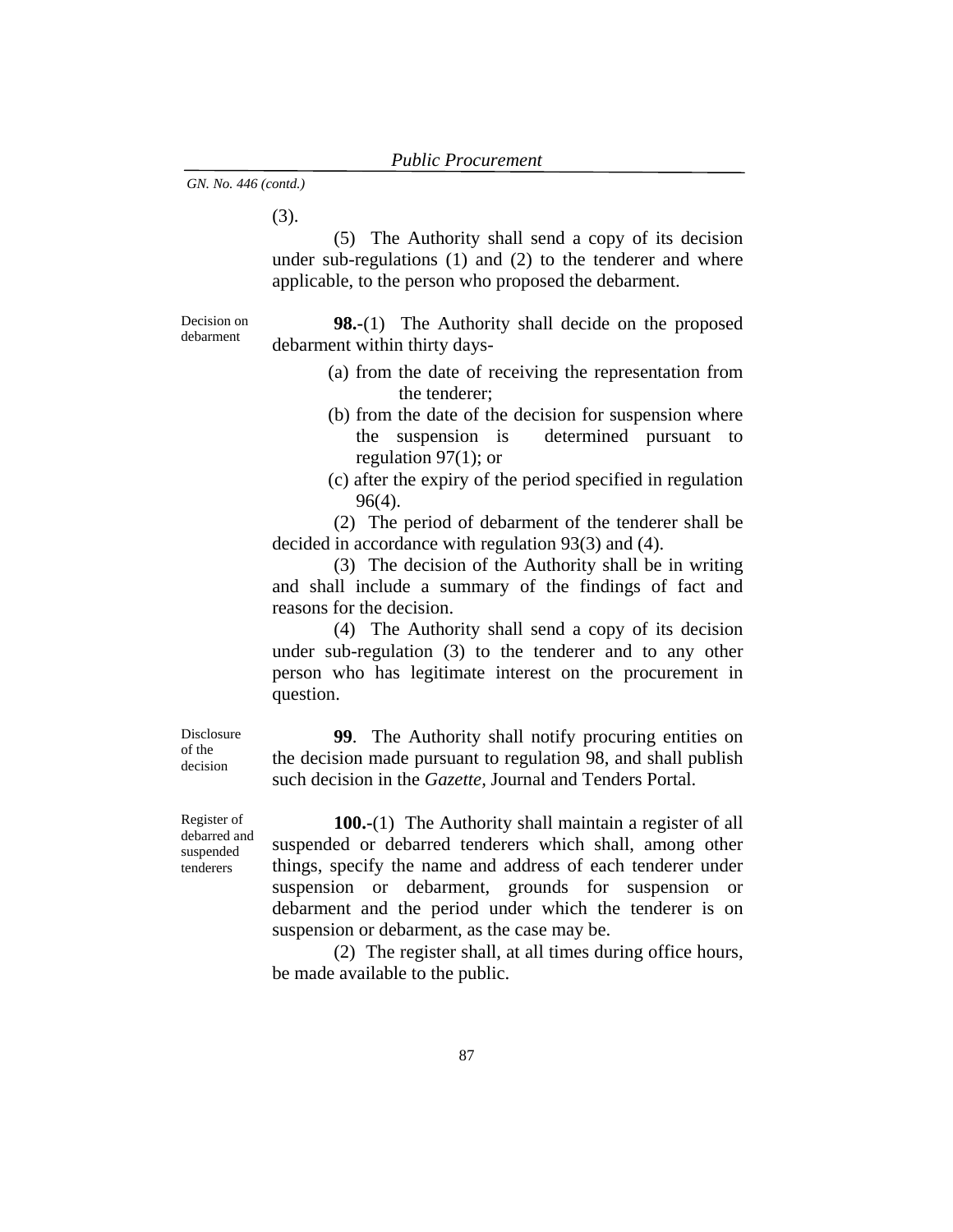Effect of suspension or debarment

**101.-**(1) A tenderer who is blacklisted under these Regulations shall not be permitted to start a new supplies, contracting or consulting firm during that period.

(2) Procuring entities shall not procure from, contract with, or engage a tenderer who is blacklisted from participating in public procurement proceedings pursuant to the Act and these Regulations.

(3) Where a tenderer is debarred under the provisions of these regulations, any person who, at the time of debarment, was concerned with the management of the affairs of the debarred company or firm as director, partner, agent or an officer, shall be barred from participating in public procurement or disposal by tender for the same period.

(4) The Authority shall inform the relevant statutory bodies upon debarring and blacklisting a tenderer.

**102.** Any suspension or debarment of a potential tenderer under these regulations shall not affect any existing contracts entered into between the tenderer and any public body before the debarment decision except where fraud and corruption is established.

Right to appeal against debarment decision

Right to review

Effect on existing contracts

> **103.-**(1) A tenderer who is dissatisfied with the debarment decision made by the Authority under these Regulations, may appeal against the decision to the Appeals Authority within twenty one days from the date of becoming aware of such decision.

> (2) The Appeals Authority shall conduct a hearing of appeal or review in accordance with the rules and procedures made under the Act.

## *(j) Review of procurement or disposal decisions and dispute settlement*

**104.** A tenderer who claims to have suffered or who may suffer any loss or injury as a result of breach of a duty imposed on a procuring entity or an approving authority by the Act or these Regulations may apply for a review in accordance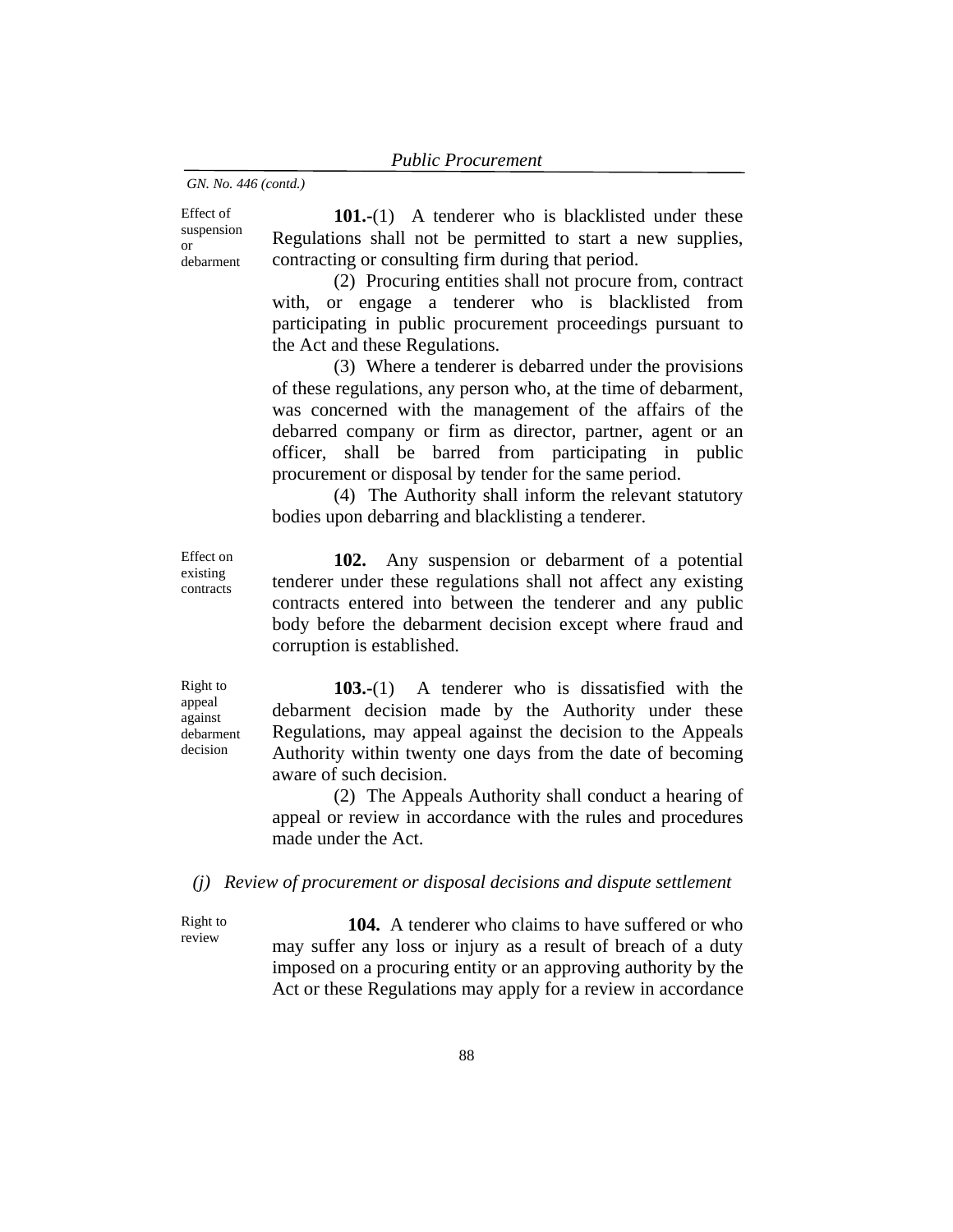## with section 95 of the Act.

Submission of applications for review to the Accounting **Officer** 

**105.**-(1) Any application for administrative review shall be submitted in writing or electronically to the accounting officer of a procuring entity and a copy shall be served to the Authority within twenty eight days of the tenderer becoming or should have become aware of the circumstances giving rise to the complaint or dispute.

(2) The requirements of sub-regulation (1) shall not apply to complaints submitted in response to the notice of intention to award the contract issued to tenderers pursuant to section 60(3) of the Act.

(3) The application for administrative review shall contain-

- (a) details of the procurement or disposal requirements to which the complaint relates;
- (b) details of the provisions of the Act, Regulations or provisions that have been breached or omitted;
- (c) an explanation of how the provisions of the Act, Regulations or provisions have been breached or omitted, including the dates and name of the responsible public officer, where known;
- (d) documentary or other evidence supporting the complaint where available;
- (e) remedies sought; and
- (f) any other information relevant to the complaint.

(4) The accounting officer of a procuring entity shall not entertain a complaint or dispute or continue to do so after the procurement or disposal contract has entered into force.

Administrati ve review by accounting officer

**106.-**(1) An accounting officer shall, upon receipt of an application for administrative review-

(a) suspend the procurement or disposal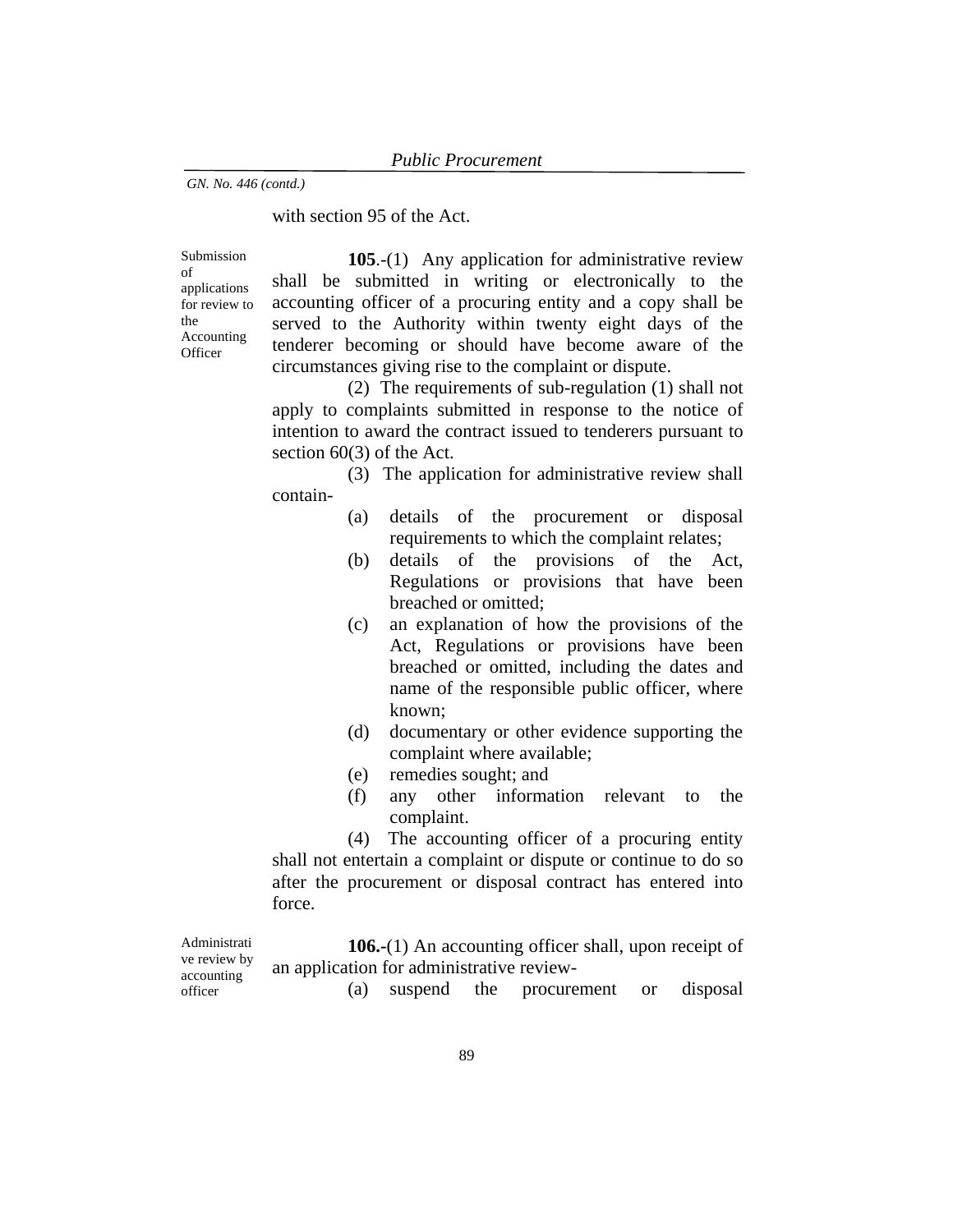proceedings of the tender in dispute, until he delivers a written decision on the complaint; and

(b) notify all tenderers who participated in the tender, of the complaint and of its substance within three working days of receipt of such application and the tenderers who opt to join in the proceeding shall submit written responses within three working days of receipt of such notification.

(2) Sub-regulation (1) (a) shall not apply where certification has been provided by the procuring entity and accepted by the Authority pursuant to section 100(2) of the Act.

(3) Upon receiving an application for review, an accounting officer shall institute an investigation to consider-

- (a) the information and evidence contained in the application;
- (b) the information in the records kept by a procuring entity;
- (c) the information provided by other tenderers; and
- (d) any other relevant information.

(4) The investigation instituted in accordance with sub-regulation (3) may be conducted by a review panel appointed in accordance with section 96(2) of the Act.

(5) In appointing members of a review panel pursuant to sub-regulation (4), the accounting officer shall consider their expertise and experience on the subject matter of the tender.

(6) An accounting officer shall, within fourteen days after receipt of the complaint or dispute, deliver a written decision to a complainant and other tenderers who participated in the proceedings.

(7) The decision of accounting officer shall address fully the tenderer's grounds of complaints and shall indicate-

(a) whether the application is upheld in whole, in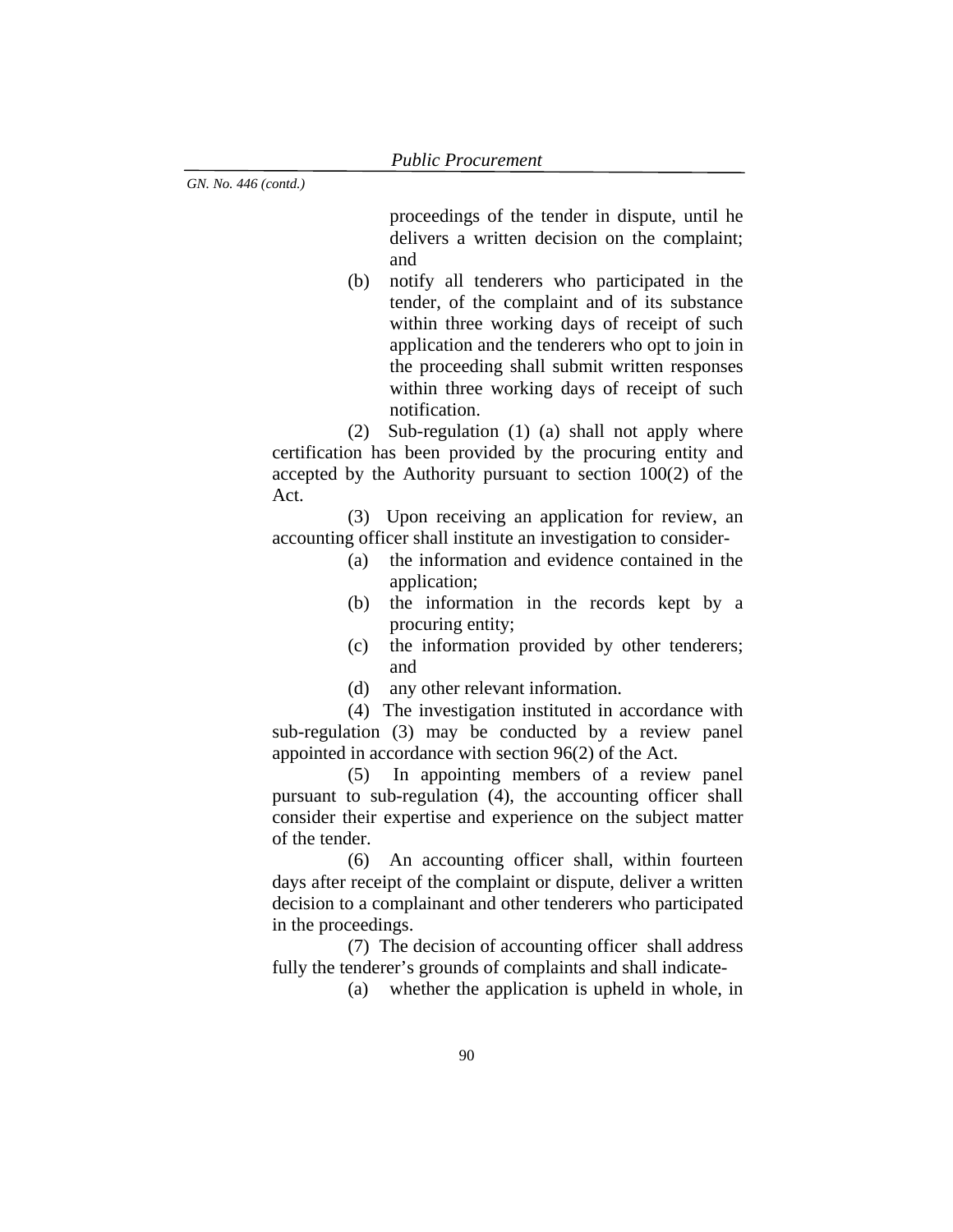part or rejected;

- (b) the reasons for the decision; and
- (c) any corrective measures to be taken;

(8) The accounting officer shall submit a copy of the decision to the Authority within seven days from the date of its delivery.

(9) Where the accounting officer does not issue a decision within the time specified in sub-regulation (6), the tenderer submitting the complaint or dispute shall within fourteen days after such specified time, institute proceedings under section 97 of the Act, and upon instituting such proceedings, the competence of the accounting officer to entertain the complaint or dispute shall cease.

(10) Where the complainant is not satisfied with the decision of the accounting officer or, where the accounting officer does not issue a decision within the specified time, the complainant shall submit his complaint to the Appeals Authority within fourteen days from the date of communication of the decision by the accounting officer.

Review by the Appeals Authority

**107.-**(1) Complaints or disputes which-

- (a) are not settled within the specified period under regulation 106(6);
- (b) are not amicably settled by the accounting officer; or
- (c) arise after the procurement contract has entered into force pursuant to section 60(11) of the Act,

 shall be referred to the Appeals Authority within fourteen days from the date when the tenderer received the decision of the accounting officer or, in case no decision is issued after the expiry of the time stipulated under regulation 106 (6) or when the tender become aware or ought to have become aware of the circumstances giving rise to the complaint or dispute pursuant to section 97 (3) of the Act.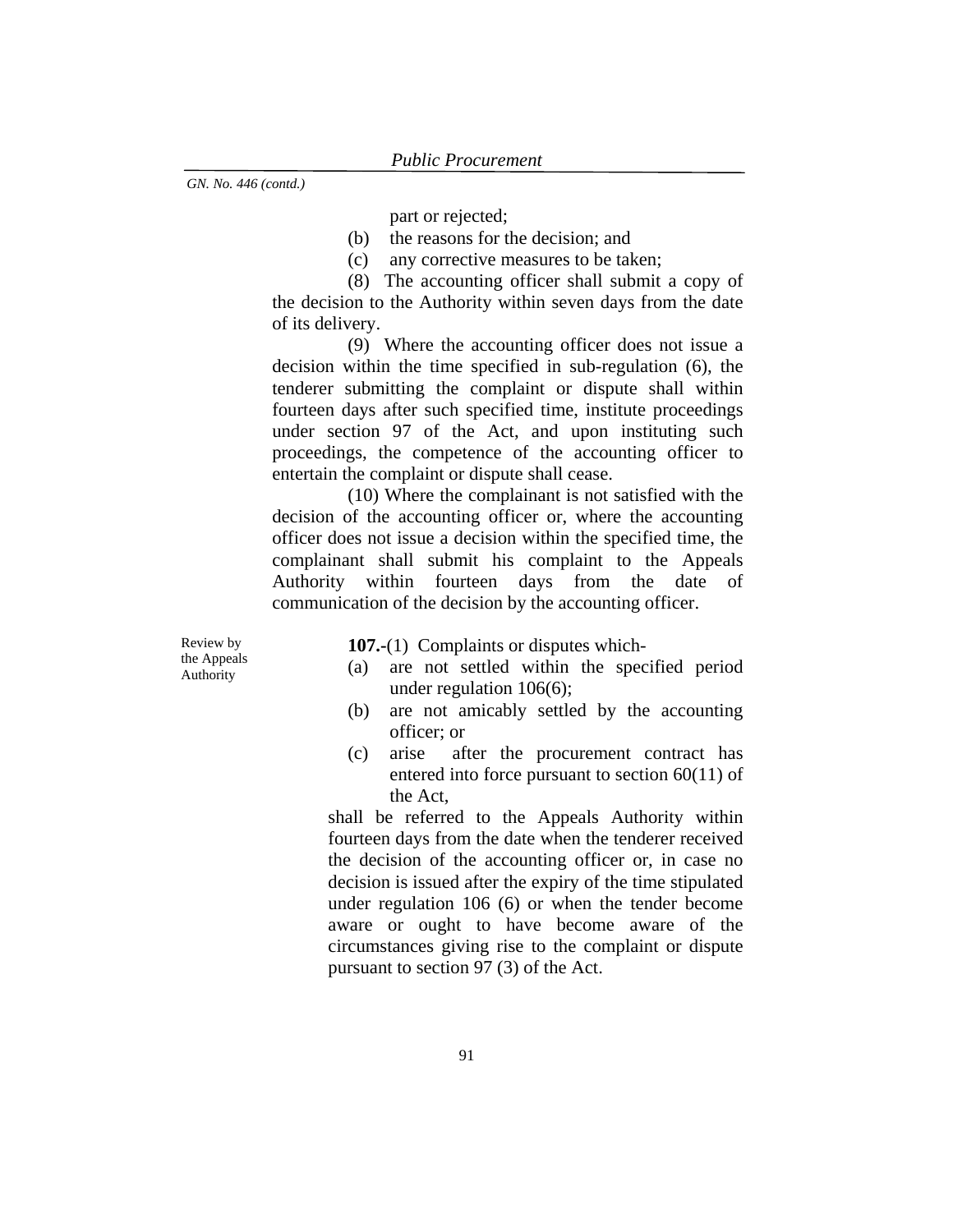(2) In determining procurement or disposal disputes, the Appeals Authority shall be guided by its rules made under section 105 (2) (g) of the Act.

## *(k) Miscellaneous provisions*

**108.**-(1) Every effort shall be made to utilize as far as possible, the samples of standard contract documents prepared by the Authority.

(2) Any deviation from the use of standard tender documents shall obtain prior written approval of the Authority.

Submission of contract documents

 Procedure for amendment of standard contract

> **109.** The Accounting Officer shall ensure that copies of all contracts are sent to the Authority, Attorney General, Controller and Auditor General, Internal Auditor General or Government Asset Management Division as the case may be, and the Tanzania Revenue Authority within thirty days from the date of signing a contract.

Amendment s after signature

**110.-**(1) Once signed, the contract or written agreement shall not be altered, except when an alteration is necessary for the benefit of the procuring entity or when an alteration does not prejudice the procuring entity.

(2) The contract extension which includes the remission or reduction of penalties in favour of the tenderer shall be permitted only in the case of *force majeure* or default or shortcoming on the part of the procuring entity.

(3) The proposed variations such as additions or deductions which are not incidental to or arising out of the contract, and which alter the scope, extent or intention of the contract shall, in every case, be referred to the appropriate tender board for approval before instructions are issued to the tenderer.

(4) The procuring entity shall have no power to authorise additions beyond the scope of the contract without having obtained prior written approval from the Paymaster General or appropriate budgetary approving authority for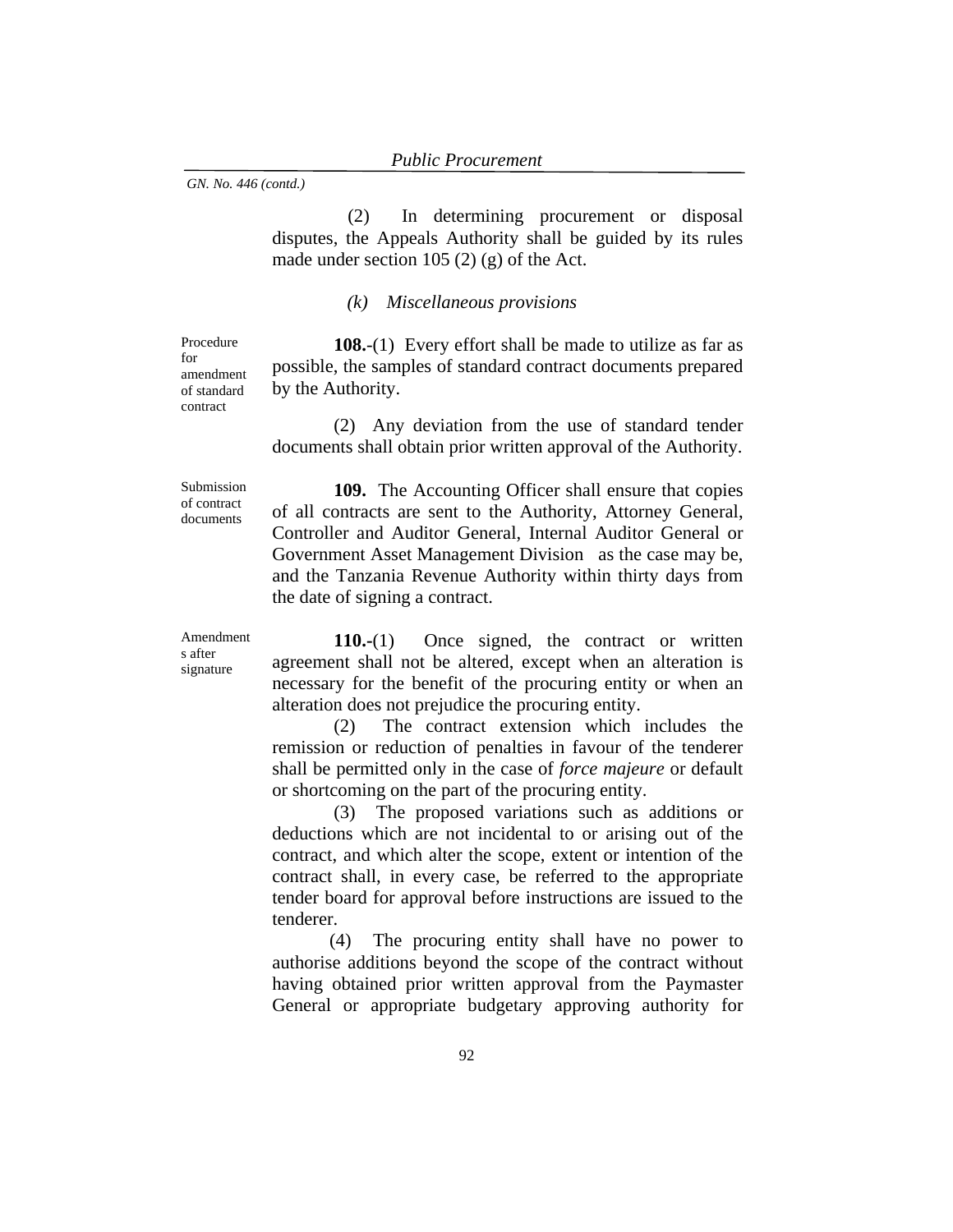additional financial authority to meet the cost of such work.

(5) Where the execution of contract has commenced, the cost increases involving all changes which alter the scope, extent or intention of such contracts shall have the prior written approval of the tender board.

(6) For the purposes of this regulation, "changes in the scope of the contract" includes all changes in the quantity or quality of goods to be supplied, services to be provided or work to be performed by a tenderer with whom a contract has been entered into and such changes shall generally be changes of a policy nature such as an increase in the area of a building or finishing to a higher standard than originally specified.

(7) No changes of a policy nature in the scope of the contract shall be made after a financial authority is granted except where it is considered that the scope of the contact be extended because of a change of circumstances.

(8) Without prejudice to sub-regulation (7), the additional financial authority shall be obtained before the increase in the scope of the contract is committed and ordered.

(9) In the case of works projects carried out under the supervision of the ministry responsible for works on behalf of another ministry or department, all changes requested by a client shall be regarded as changes of a policy nature and the term "changes in the scope of contract" shall be regarded as covering the difference between the price to be paid for the prime cost items or provisional sum items and the allowance included for such items in the contract price.

**111.**-(1) An order for extension of time may be issued only by the accounting officer, and that the reasons for granting such an order shall be fully documented in the contract implementation records.

(2) The order shall state the section of the general conditions of contract under which it is issued, the duration of the extension and the special circumstances which have been taken into account.

(3) Where, for any special circumstances, an

Time extension orders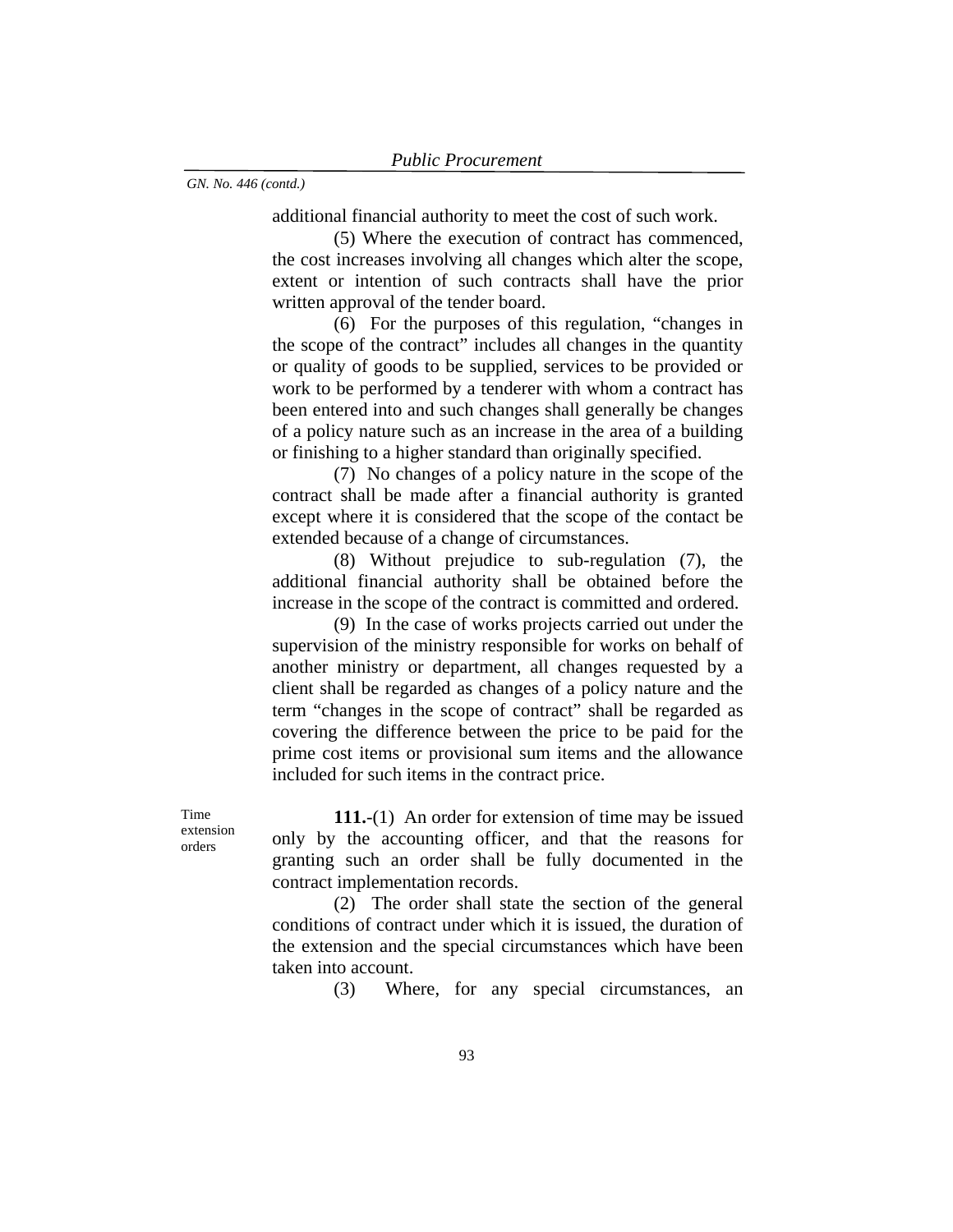extension of time is claimed by a tenderer, the claim for such extension shall be submitted in accordance with the conditions of contract.

(4) The orders for extension of time shall be treated strictly and fairly if the procuring entity is to have reasonable prospects of enforcing liquidated damages and if the tenderer resort to arbitration.

(5) For purposes of avoiding invalidation of the procuring entity's right to impose liquidated damages and claims for time extensions, a tenderer shall not be requested to carry out further work on the contract where the contract completion certificate is issued.

(6) A procuring entity shall ensure that any extra work required is arranged independently of the original contract after the contract is accepted and complete

Liquidated damages

**112.-** (1) A procurement entity shall impose on a tenderer, a liquidated damages for undelivered materials or goods, undelivered or delayed services or delayed works.

(2) The rates of liquidated damages per day shall be-

- (a) in the case of procurement of goods or materials, 0.10 to 0.20 percent of the contract value per day of delayed materials or goods, up to a sum equivalent to the amount of the performance guarantee;
- (b) in the case of procurement of works, 0.10 up to 0.15 per cent of the contract value per day up to a sum equivalent to the amount of the performance guarantee; and
- (c) in the case of employment of consultant, 0.10 up to 0.20 percent of the contract value per day up to a sum equivalent to the amount of the performance guarantee.

 (3) The liquidated damages rates shall be specified in the request for proposals or tender documents and in the contract, and the maximum amount of the liquidated damages shall be equal to the amount of the performance bond or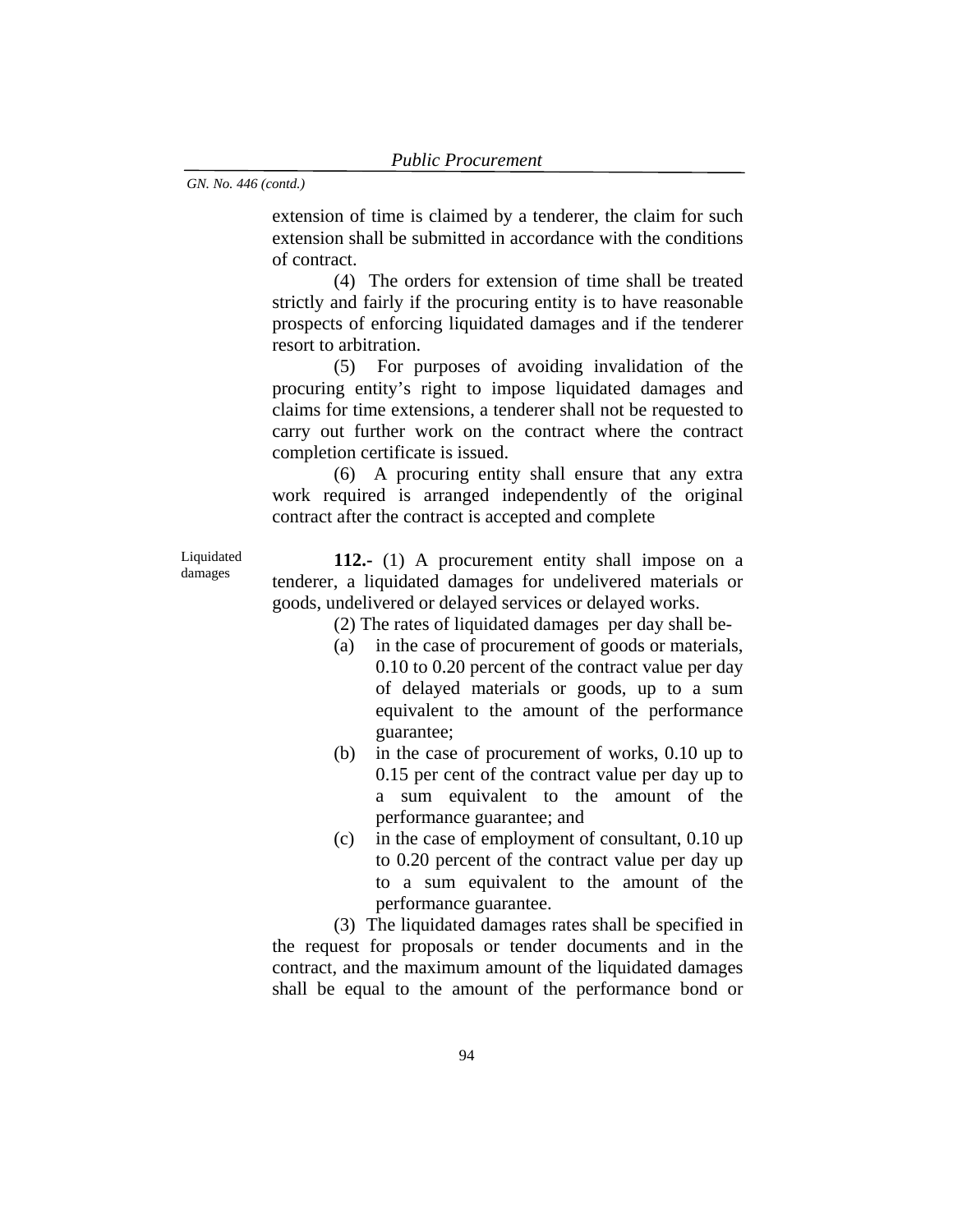guarantee established in the contract.

Termination of contract for abandoning works or services

**113**.-(1) Where a successful tenderer fails to execute the contract or agreement within the specified time or fails to comply with the contract or agreement without a justifiable and acceptable reason which result into the termination of such contract or agreement, the accounting officer shall refer the matter to the Authority and to the Attorney General for information and appropriate action.

(2) Except with the prior written approval of the Authority, a procuring entity shall not procure from, contract with, or engage a tenderer or firm whose contract is terminated pursuant to sub-regulation (1).

Management of contracts

**114.** A procuring entity shall be responsible for the effective management of any procurement of goods, services or works for which it is undertaking and shall-

- (a) monitor the costs and timely delivery of goods and services in the correct quantities and to the quality specified in each contract;
- (b) monitor the progress and timely completion of works in accordance with the terms of each contract;
- (c) take or initiate steps to correct or discipline deviations from observance of contract condition; and
- (d) ensure that the responsibilities imposed on it by the contract are fully discharged.

**115.-**(1) A public body which participates in tenders floated by another public body or private entity for purposes of carrying out works contracts or obtaining goods and services shall ensure-

- (a) the economy and efficiency in the use of public funds;
- (b) an approval of budget for the purpose of carrying out works contracts or obtaining goods

Public bodies participating in tenders floated by public body or private entity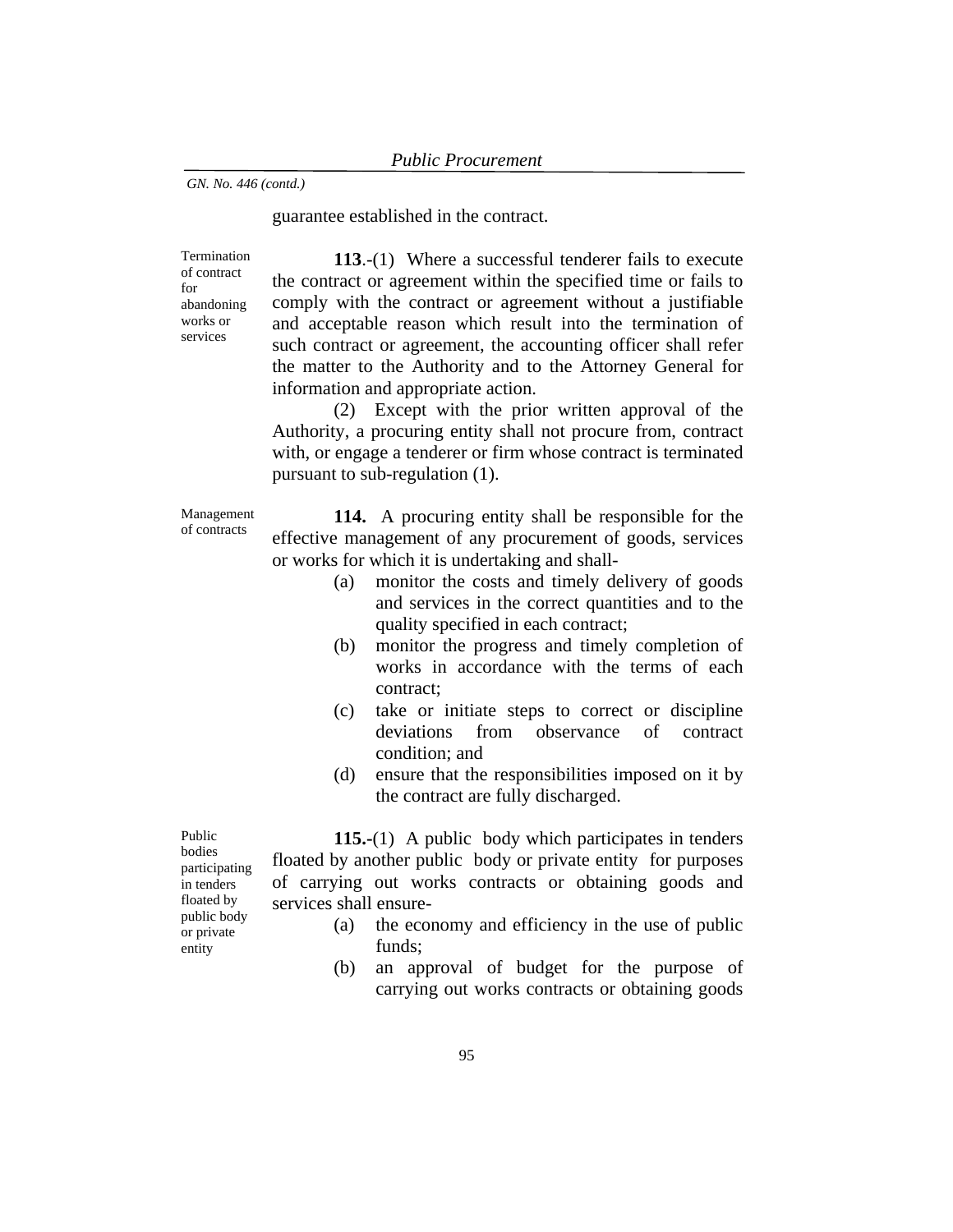and services; and

(c) the offer price in such tender is based on current market rates.

(2) The offer shall be approved by the accounting officer before it is submitted in response to the invited tender.

(3) The accounting officer shall maintain all necessary records on how the offer price was arrived at for inspection by the Authority, Controller and Auditor General or any other body with interest on efficient use of public funds.

(4) The accounting officer shall furnish the Authority with the name of the client, date of entering into a contract and contract amount for publication in the Journal and Tenders Portal.

## PART III

# PROCEDURES FOR PROCUREMENT OF GOODS, WORKS AND NON-CONSULTANCY SERVICES

#### *(a)Conditions for participation*

Qualification of tenderers **116.-(**1) For the purpose of qualifying to participate in procurement proceedings, a tenderer shall-

- (a) possess the necessary professional and technical qualifications, professional and technical competence, financial resources, equipment and other physical facilities, managerial capability, reliability, experience and reputation, and the personnel to perform the assignment;
- (b) have legal capacity to enter into the procurement contract;
- (c) not be insolvent, in receivership, bankrupt or wound up;
- (d) have fulfilled their obligations to pay taxes and social security contributions and that they abide to employment, environmental, health and safety requirements in Tanzania, where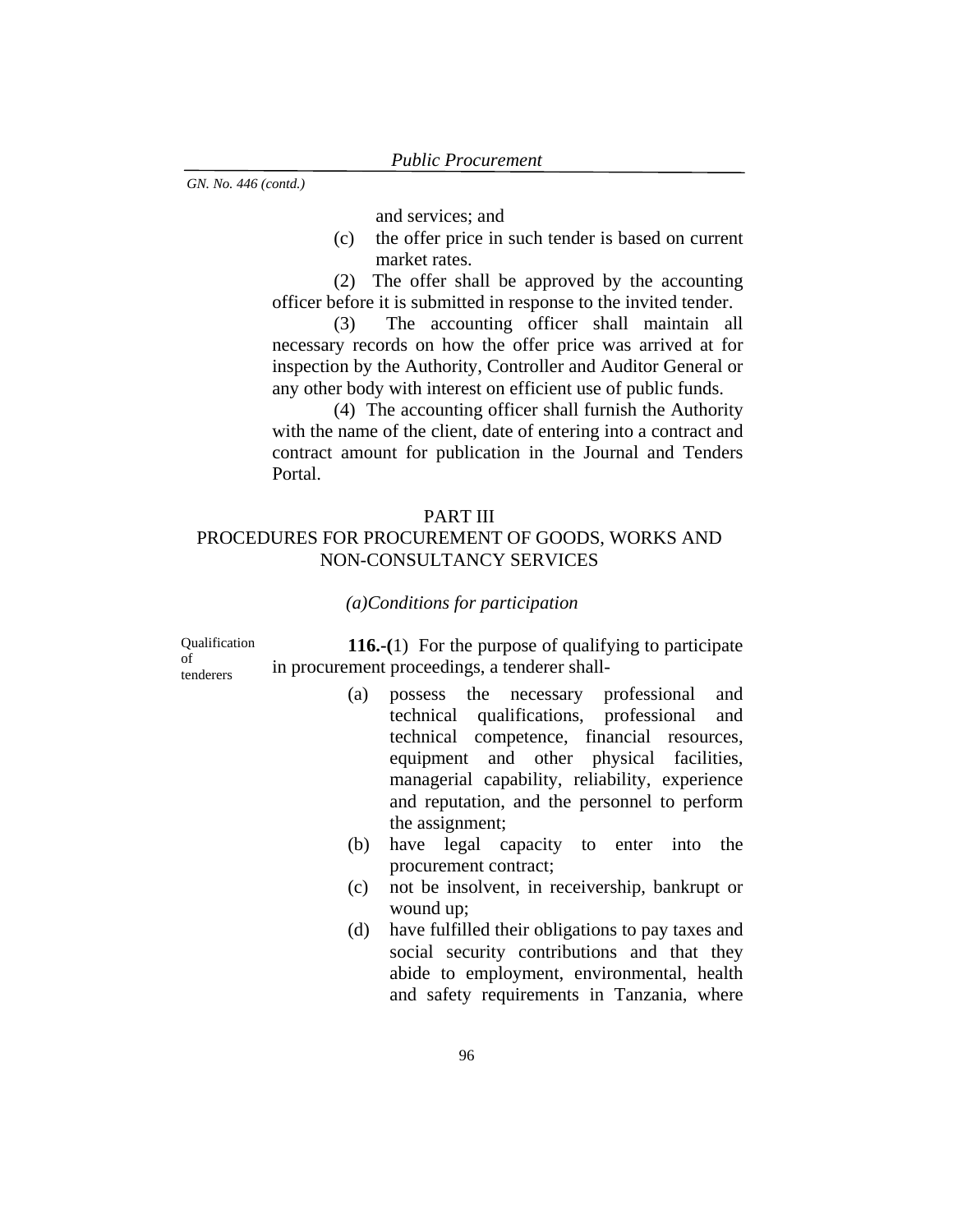required;

 (e) not, and their directors or officers have not, been convicted of any criminal offences relating to their profession, or the making of false statements or misrepresentations as to their qualifications to enter into a procurement contract within a period of ten years preceding the commencement of the procurement proceedings, or have not been otherwise disqualified pursuant to administrative suspension or disbarment proceedings.

 (2) Subject to the right of tenderers to protect their intellectual property or trade secrets, a procuring entity may require tenderers participating in procurement to provide such appropriate documentary evidence or other information as it may consider useful to satisfy itself that the tenderers are qualified in accordance with the provisions of sub-regulation (1).

 (3) Any requirement established pursuant to this regulation shall be set out in the pre-qualification documents, if any, and in the solicitation documents or other documents for solicitation of proposals, offers or quotations, and shall apply equally to all tenderers.

 (4) A procuring entity shall impose no criterion, requirement or procedure with respect to the qualifications of tenderers other than those provided for in this regulation.

 (5) The procuring entity shall evaluate the qualifications of tenderers in accordance with the qualification criteria and procedures prescribed in the pre-qualification documents, if any, and in the solicitation documents or other documents for solicitation of proposals, offers or quotations.

Criterion, requirement, procedure etc not to be discriminato ry

**117.** Subject to regulations 33(1) and 39(1), the procuring entity shall establish no criterion, requirement or procedure that discriminates tenderers on the basis of their nationality, or that is not objectively justifiable.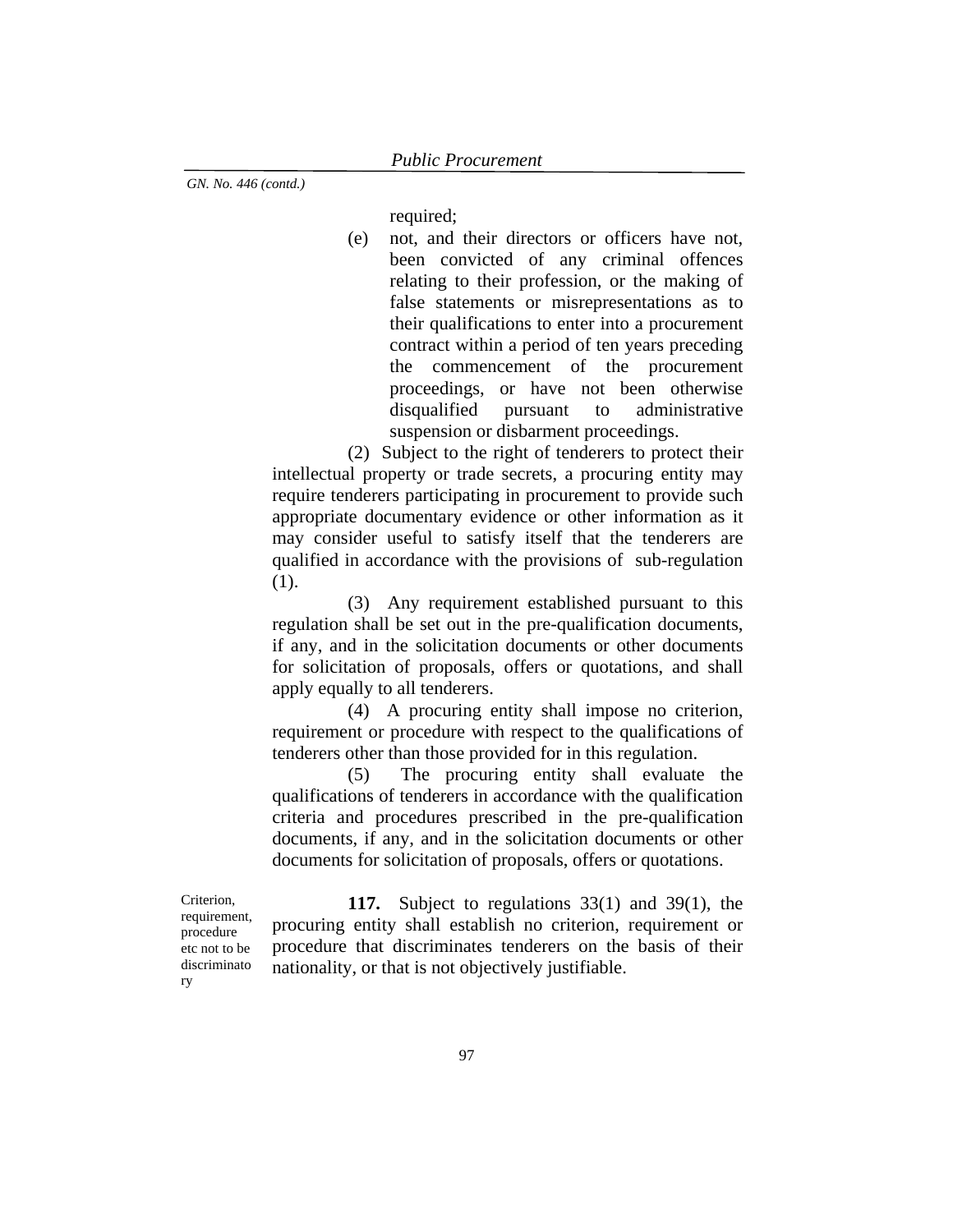Participation of local and foreign tenderers in procurement proceedings

**118.-**(1) A local tenderer who wishes to participate in any procurement proceeding shall comply with all relevant requirements for registration required by an appropriate statutory body.

(2) A foreign tenderer who wishes to participate in the procurement or proceedings shall be exempted from the provisions of sub-regulation (1).

 (3) Where, as a result of the procurement proceedings, any foreign tenderer is selected as the lowest evaluated responsive tender, such tenderer shall, in addition to the requirement for registration with the appropriate professional statutory body, be required to comply with the criteria for post-qualification under regulation 224.

 (4) A foreign tenderer shall be required before signing procurement contract be registered or submit evidence of eligibility to register with the relevant professional statutory board

Prequalification proceedings

**119.-**(1) The pre- qualification proceedings may be conducted if-

- (a) an invitation to tender requires capable contractors to carry out large or complex contracts or turnkey contracts or build, own and transfer contracts;
- (b) the quality and performance is of primary importance for supply of goods or equipment or suppliers' back up and maintenance services are critical; or
- (c) a shortlist of capable tenderers is required for tendering.
- (2) The shortlist prepared pursuant to sub-

regulation (1) (c) of this regulation shall be updated on regular basis.

 (3) The provisions of regulation 116 shall apply to pre-qualification proceedings.

 (4) Where a procuring entity engages in prequalification proceedings, it shall provide a set of pre-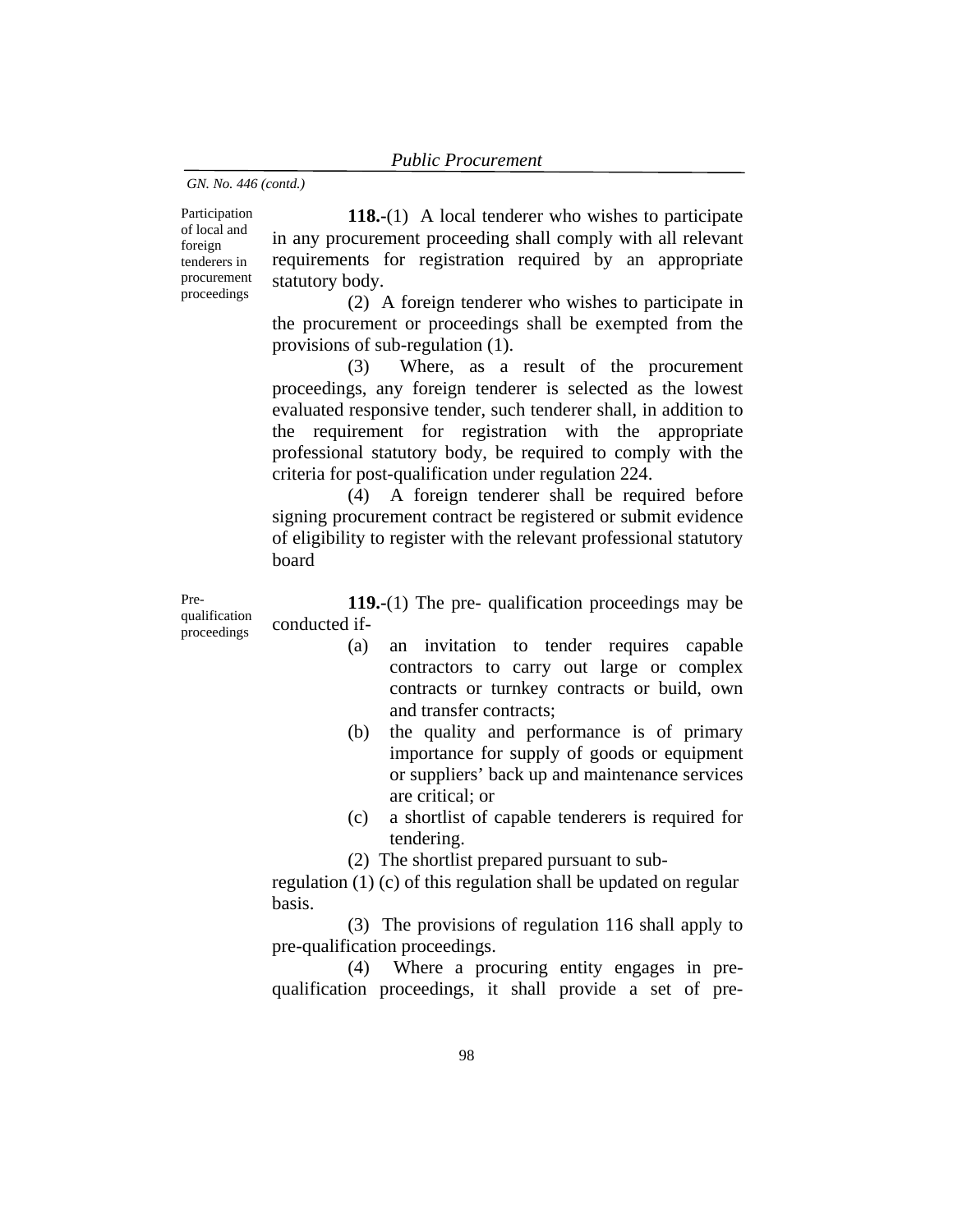qualification documents to each tenderer who requests for the documents in accordance with the invitation to pre-qualify and upon payment of prescribed fee.

Contents of invitation for prequalification

- **120.-**(1) An invitation to pre-qualify shall contain-
- (a) the name and address of the procuring entity;
- (b) the nature, quantity and place of delivery of the goods to be supplied or the nature, quantity and location of the works to be effected or the nature of the services and the location where they are to be provided;
- (c) the desired or required time for the supply of the goods or for the completion of the works or the timetable for the provision of the services;
- (d) the criteria and procedures to be used for evaluating the qualification of suppliers, service providers or contractors in conformity with regulation 116;
- (e) a declaration which may not later be altered that tenderers may participate in the procurement proceedings regardless of nationality or declaration that participation is limited on the basis of nationality pursuant to regulations 33 and 39;
- (f) the price, currency and terms of payment for the pre-qualification documents;
- (g) the means of obtaining the pre-qualification documents and the place from which they may be obtained;
- (h) the language in which the pre-qualification documents are available;
- (i) the place and deadline for the submission of application to pre-qualify;.
- (j) any other information as the Authority consider necessary and as prescribed in the standard pre-qualification document .
- (2) The invitation to pre-qualify shall be prepared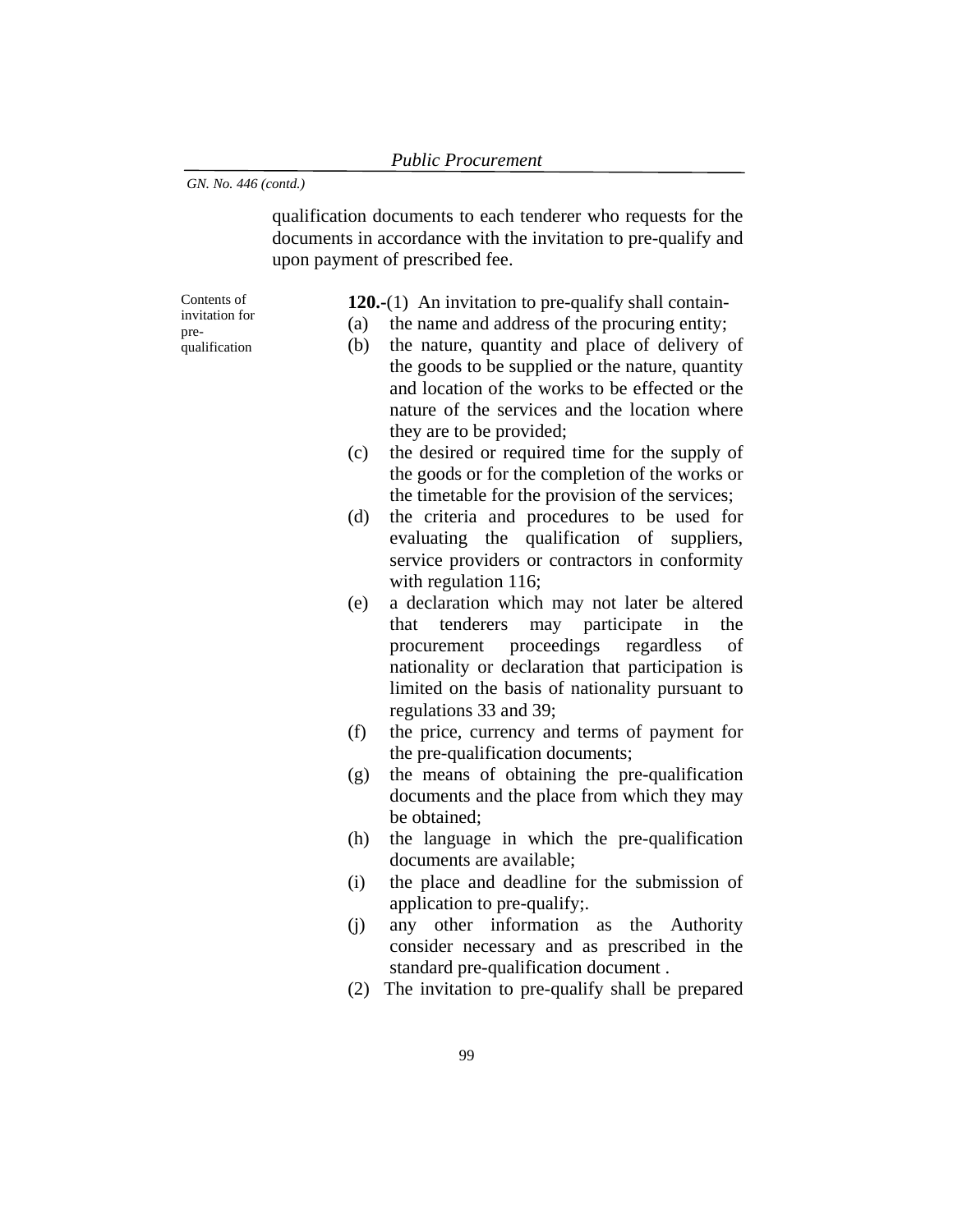by the procurement management unit and approved by the tender board, and shall be advertised in accordance with the method of procurement prescribed in the First Schedule to these Regulations.

(3) A minimum period for national competitive tendering and for international competitive tendering shall be allowed for the preparation and submission of prequalification applications as prescribed in the Eighth Schedule to these Regulations.

(4) The pre-qualification documents shall be prepared by the procurement management unit in consultation with the user department and shall be approved by the tender board before issued to tenderers.

(5) Invitations to pre-qualify which are issued without prior approval of the tender board and which do not satisfy these Regulations shall not be considered valid.

Contents of prequalification document **121.-**(1) The pre-qualification documents shall contain-

- (a) instructions for preparing and submitting prequalification applications;
- (b) a summary of the principal required terms and conditions of the procurement contract to be entered into as a result of the procurement proceedings;
- (c) any documentary evidence or other information that must be submitted by tenderers to demonstrate their qualifications;
- (d) the manner and place for the submission of applications to pre-qualify and the deadline for the submission, expressed as a specific date and time and allowing sufficient time for suppliers, service providers or contractors to prepare and submit their applications, taking into account the reasonable needs of the procuring entity; and
- (e) any other requirements that may be established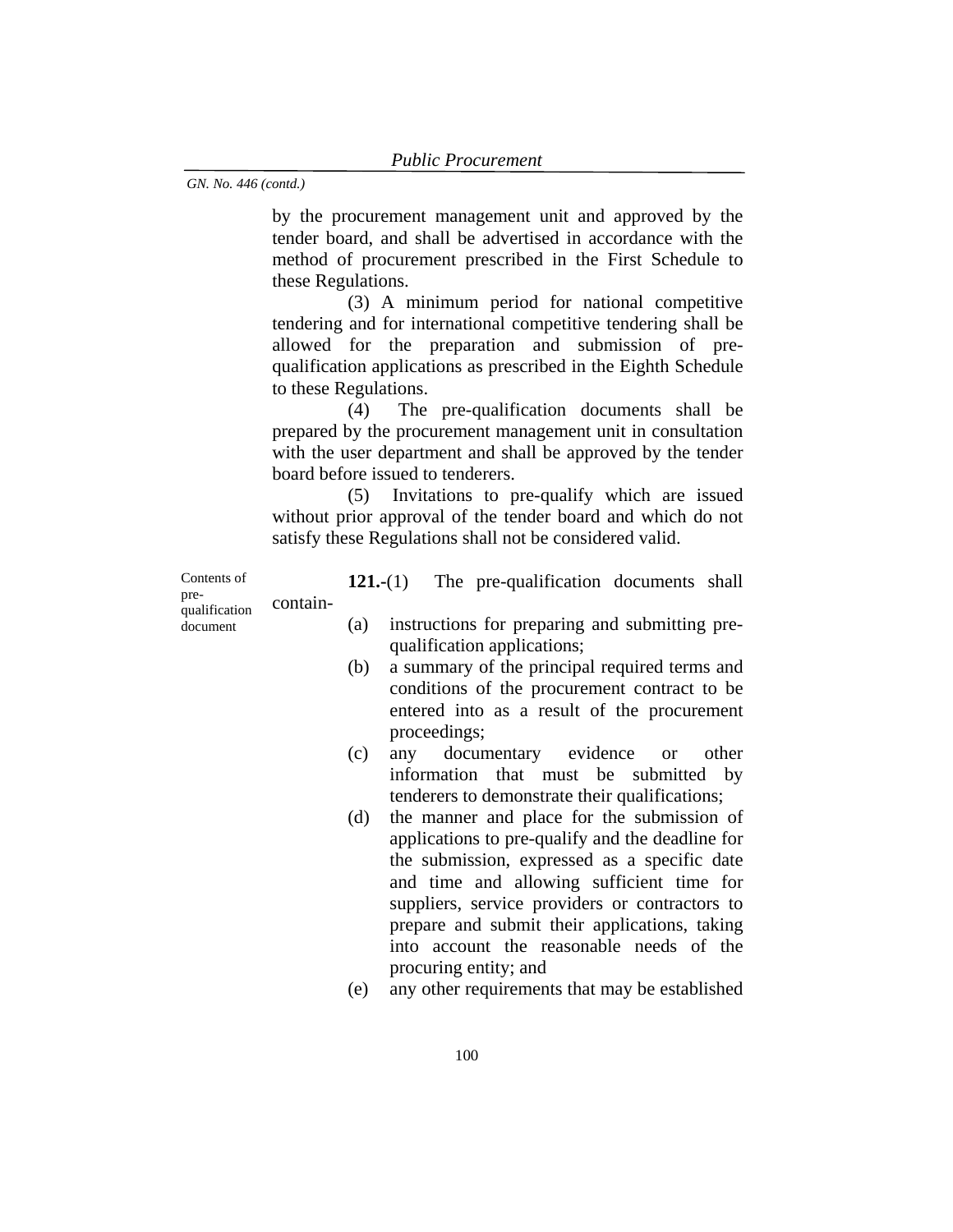by the procuring entity in conformity with these Regulations relating to the preparation and submission of applications to pre-qualify and to the pre-qualification proceedings.

(2) When a pre-qualification is undertaken, qualification of tenderers by a procuring entity shall be based on the legal capacity, capability and resources of the applicants to perform the particular contract and shall consider-

- (a) experience and past performance on similar contracts;
- (b) knowledge of local working conditions;
- (c) capabilities with respect to personnel, equipment and construction or manufacturing facilities;
- (d) financial position;
- (e) current commitments; and
- (f) compliance with required statutory obligations.

Clarification and evaluation of applications for prequalification .

**122.-**(1) A procuring entity shall, at least fourteen days prior to the deadline for the submission of applications to pre-qualify, respond to any request by a tenderer for clarification of the pre-qualification documents that is received by the procuring entity.

(2) The response by the procuring entity under subregulation (1) shall-

- (a) be given within three working days with a view to enabling the tenderer to make a timely submission of his application to pre-qualify;
- (b) without identifying the source of the request, be communicated to all tenderers to whom the procuring entity has provided the prequalification documents.

(3) Upon receiving the applications for prequalification, the appointed evaluation team shall evaluate such application using criteria for qualification prescribed in the invitation to qualify and shall, in addition, prepare an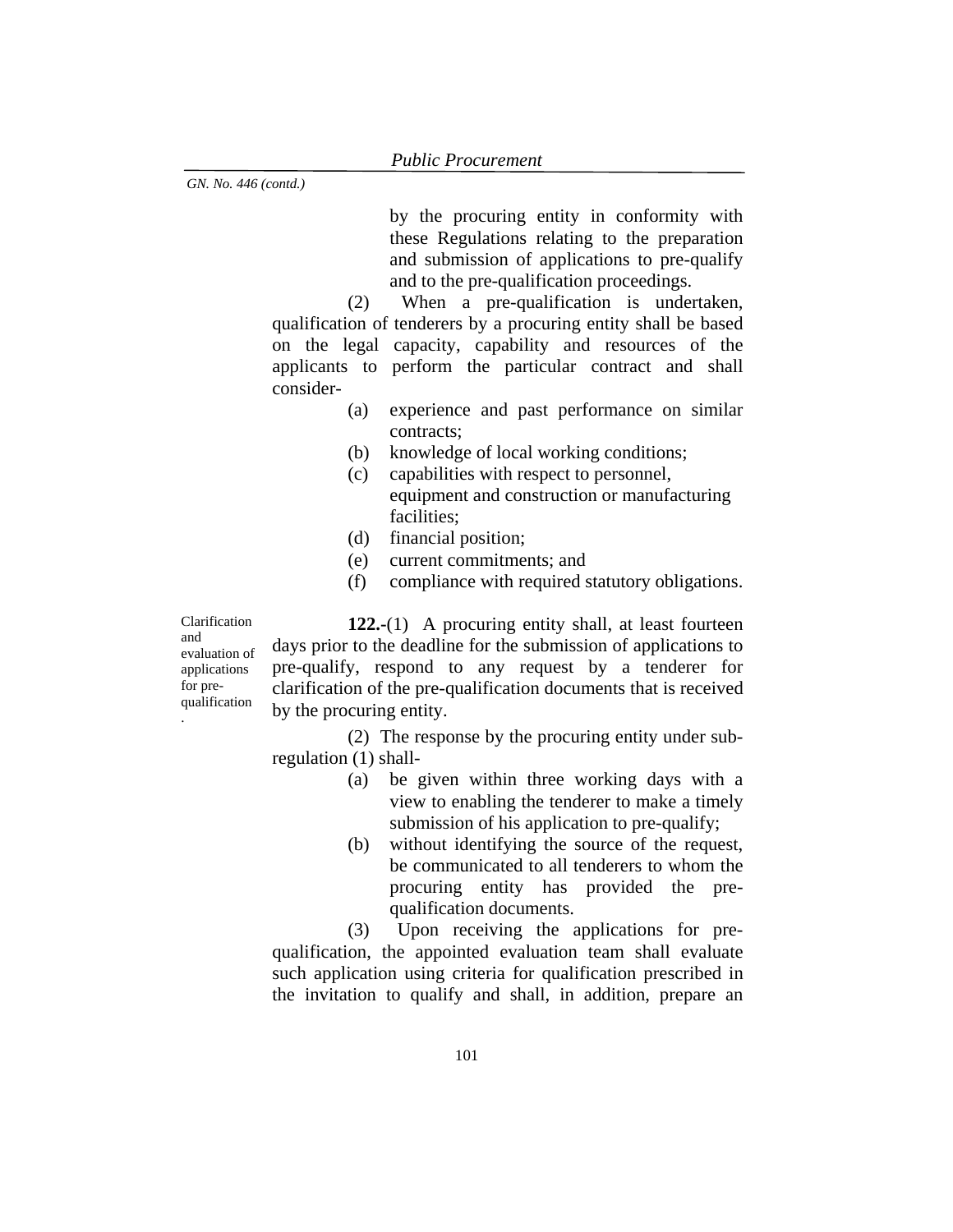evaluation report consisting of a list of firms recommended for consideration to pre-qualify.

(4) The evaluation report shall be submitted to the procurement management unit for scrutiny before it is submitted to the tender board for approval, and shall prescribe the criteria used and the justification for the choice made in respect of the pre-qualified and the non pre-qualified firms.

(5) A pre-qualification shall not be used to limit the number of tenderers and that all firms which are capable of performing the contract in accordance with the approved prequalification criteria shall be pre-qualified, unless the pre selection proceeding is initiated.

(6) If a procuring entity intends to limit the number of tenderers from which to request proposals pursuant to regulation 15 the procuring entity may engage in pre-selection proceeding

(7) The provision of regulation 116 of these regulations shall apply *mutatis mutandis* to the pre-selection proceedings, except to the extent that those provisions are derogated from in regulation 15.

(8) All tenderers who pre-qualify to participate in a tender shall be invited to do so unless otherwise disqualified by regulation 9.

(9) Firms which have been individually prequalified may form a joint venture and submit a tender, and firms which are pre-qualified as partners in a joint venture shall not be allowed to submit individual tenders.

Notification of results of prequalification process.

**123.-**(1) An applicant who has complied with the pre-qualification criteria and who is approved by the tender board shall, within seven days after the approval, be notified in writing by the procuring entity and invited to tender.

(2) The notification shall indicate the terms and conditions under which tender documents shall be obtained and the date, hour and place for latest delivery of tenders by the tenderer, and of the tender opening.

(3) An applicant who is not successful in the pre-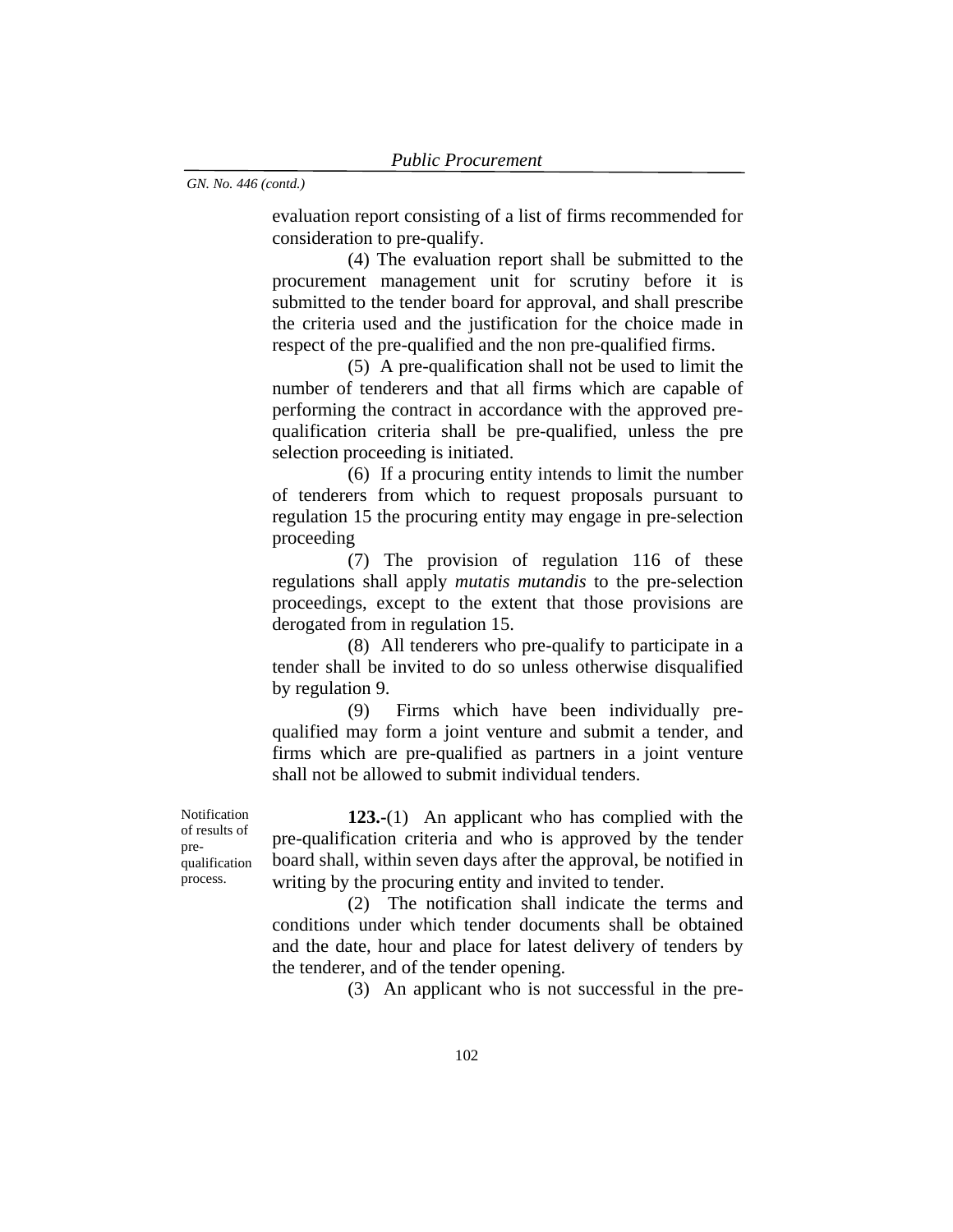qualification shall be informed by the procuring entity within seven days after receipt of all the required approvals to the pre-qualification.

(4) A tenderer who is pre-qualified shall be entitled to participate in the procurement proceedings.

- (5) A procuring entity shall, upon request -
- (a) furnish any member of the general public with the names of all tenderers who are prequalified;
- (b) communicate to tenderers the ground for their rejection to pre-qualify, and the procurement entity shall not be required to specify the evidence or give the reasons.

Confirmatio n of verification information

**124**. The verification of the information provided in the submission for pre-qualification shall be confirmed through a post – qualification process before the notice of intention to award the tender is communicated to the tenderers, and award may be denied to a tenderer who is assessed to have no capability or resources to successfully perform the contract.

Waiver of certain requirements

**125**.-(1) In a situation where all firms fail to prequalify on the basis of the prescribed requirements, the procuring entity may revise some of the requirements and evaluate all firms on the basis of the revised requirements with a view to ensuring that they satisfy the conditions during the tendering of the goods, works or services.

(2) In revising the requirements under subregulation (1), the procuring entity may vary, waive or alter the prescribed requirements.

(3) Notwithstanding sub regulation (1), the procuring entity shall not revise requirements establishing the tenderer's experience in carrying out assignments of similar nature and his capability to finance the assignment.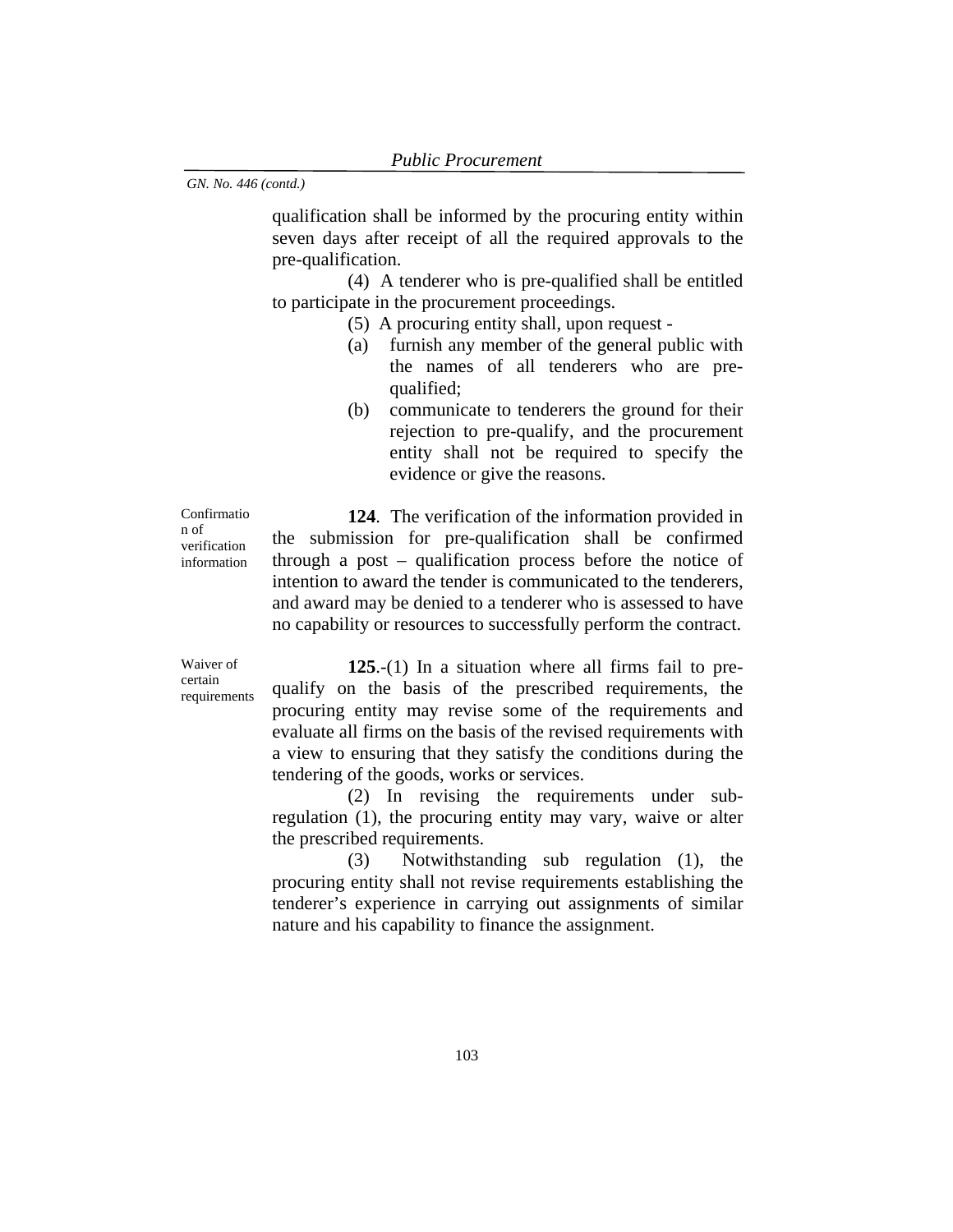security

Tender relating to public **126.** Where the contract involves access to confidential information-

- (a) a procuring entity shall notify the tenderer of the security classification of the contract, elements of the contract and any subsequent revisions in such security classification;
- (b) the tenderer shall, prior to the commencement of the contract, safeguard all classified elements of the contract and shall provide and maintain a system within his own organisation; and
- (c) an authorised representatives of the armed, security or police force shall have the right to inspect the procedures, methods and facilities utilised by the tenderer or the compliance by the tenderer with the security requirements under the contract.

Appointment of a consultant for procurement of works

**127.**-(1) Where the appointment of a consultant is considered necessary for the effective procurement of works, which has not already been undertaken, a procuring entity shall complete selection proceedings and enter into a contract with the selected consultant in accordance with the provisions of these Regulations in sufficient time for that consultant to review the tender documents prior to the issue of tender.

(2) The responsibilities of a consultant in terms of their employment agreement may include the preparation of tendering documents.

(3) Subject to sub-regulation (2) the requirements affecting the procuring entity shall be detailed in writing to the consultant, including the need to use standard tendering documents and associated forms in all tendering documents.

(4) The draft tendering documents prepared by a consultant shall be scrutinized by the procurement management unit to ensure compliance with sub-regulation (3) before they are submitted to the tender board for approval.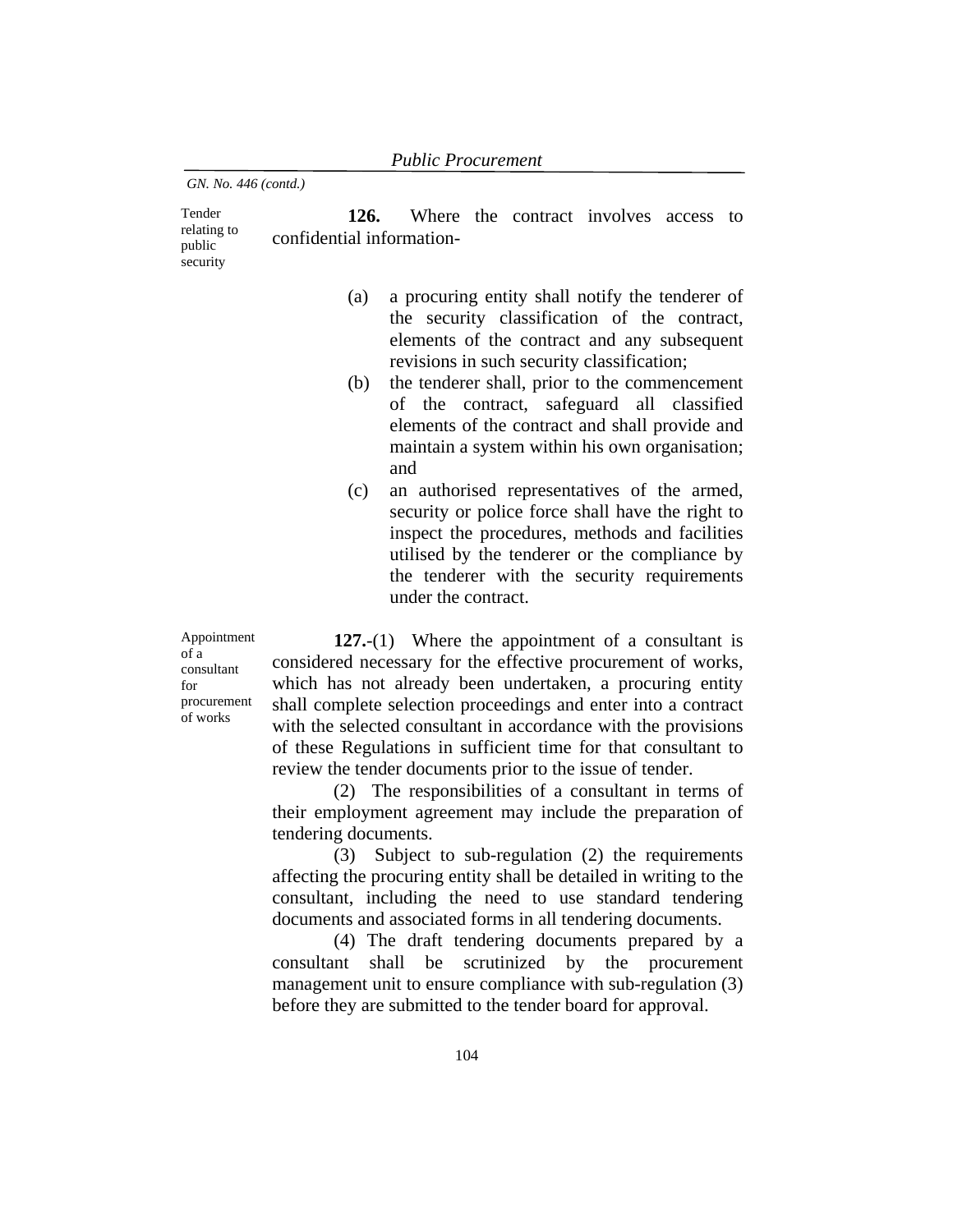Types of works or services contracts

**128.** Works and non-consultant contracts may be separated into types specified in the Seventeenth Schedule to these Regulations.

Turnkey contracts

**129.-**(1) A procuring entity may issue a tender for a turnkey contract involving a major specialised works project if the supply of goods and the performance of various works need to be closely integrated.

(2) Without prejudice sub-regulation (1), the design and engineering, supply and installation of equipment and the construction of the complete plant or works shall be provided by a single contractor under one contract procured through international or national competitive methods of procurement approved by the tender board.

- (3) A procuring entity may-
- (a) remain responsible for the design and engineering, and may, in addition, invite tenders for a single contractor to take responsibility for the supply and installation of all goods and for the works required for a project;
- (b) issue a tender for a single contract for all components of the design and works ("design and build") contract, and may, in addition, issue separate tenders for the supply of the goods required for a project;
- (c) issue a single tender for a management contractor who may subcontract all the design, engineering, supply and works components of a project and who shall be responsible for the timely completion of the project and all attendant risks which may be involved**.**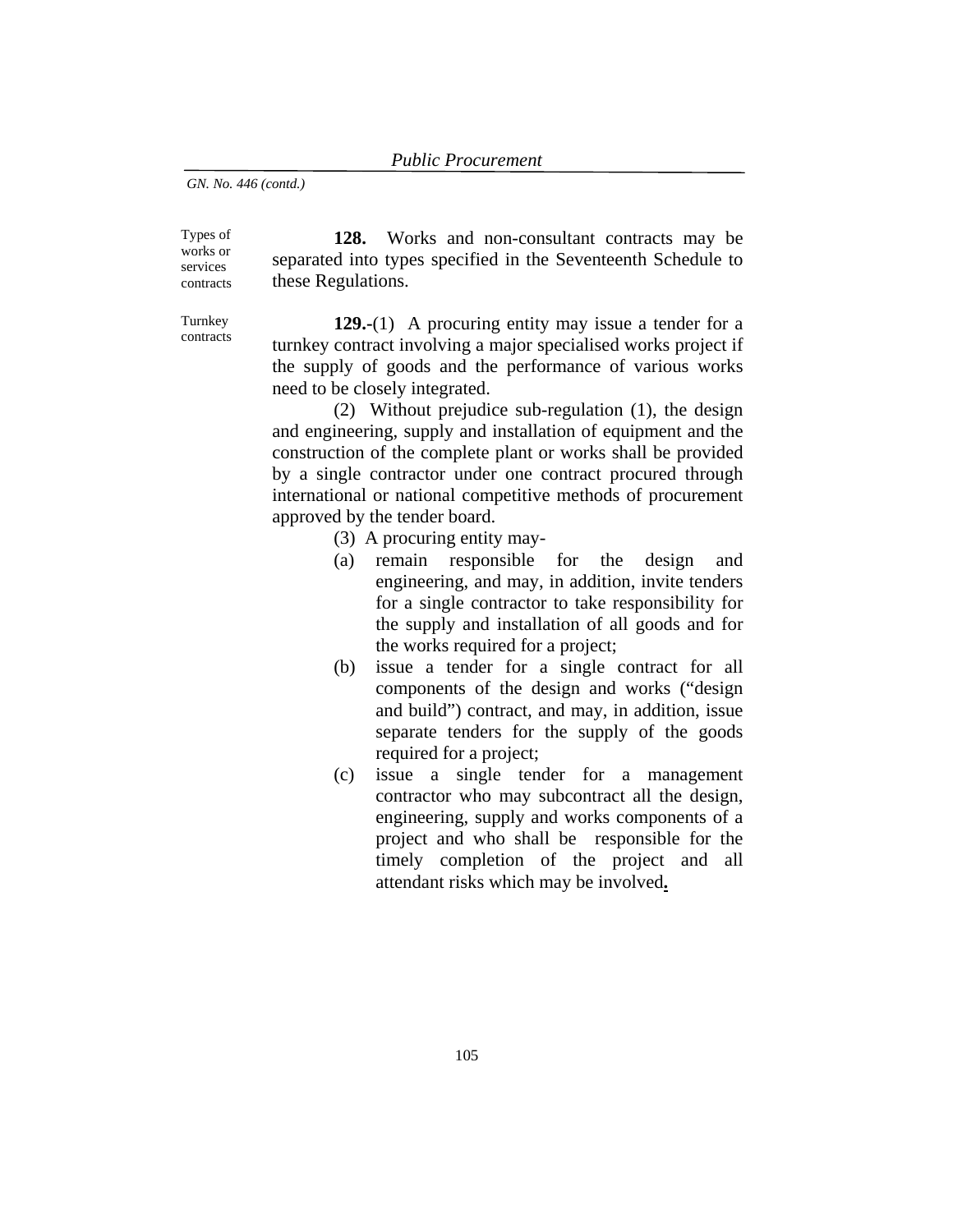## PART IV

# PROCUREMENT OF SECTOR SPECIFIC GOODS AND SERVICES *(a) Procurement of common use items and services*

Procurement from the

Agency

**130.**-(1) A procuring entity shall procure from the Agency any item included in the approved current stores catalogue where such item is available at lower prices than current market prices.

(2) The Agency shall, on quarterly year basis, publish in the *Gazette*, Journal and Tenders Portal, the descriptions of items available on the stores catalogue.

(3) Where the procuring entity submits to the Agency a request for purchase of items in the store catalogue and such items are not available, the Agency shall, within one working day of receipt of the request, issue a non availability certificate to the procuring entity.

(4) On receipt of the certificate referred to in subregulation (3), a procuring entity may opt for another appropriate procurement method.

(5) A procuring entity shall procure from the Agency clearing and forwarding service where such service is available at lower prices than current market prices.

Procurement of common use items and services

**131.-**(1) The Agency shall arrange for procurement of common use items and services by procuring entities through framework agreements.

(2) A framework agreement under this regulation shall not be less than one year and not more than three years.

(3) The Agency shall publish in the Journal and Tenders Portal the list of suppliers and service providers awarded framework agreements.

(4) A procuring entity shall-

(a) by the end of January each year, submit to the Agency, their provisional annual estimates of the required common use items and services which shall include descriptions, specifications, statement of requirements and quantities;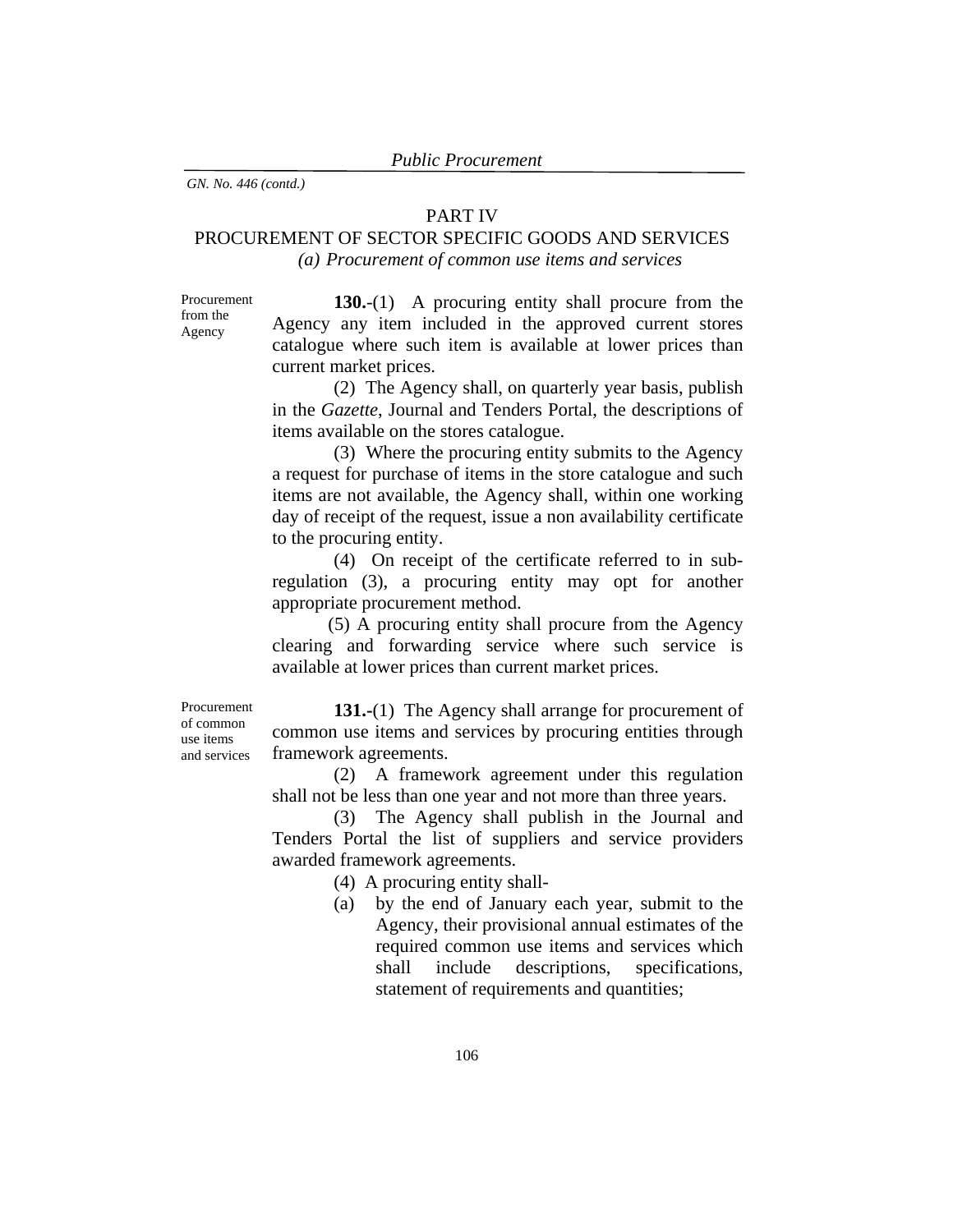- (b) procure common use items and services from tenderers awarded framework agreements by the Agency through placing of call off orders prepared by the procurement management unit and approved by the accounting officer or any delegated officer;
- (c) submit to the Agency and Authority, monthly reports on procurement made through framework agreements indicating the names of suppliers, description of goods or services, quantity and the value.

(5) In the case of common use items and services falling under open framework agreements, the procuring entity shall seek approval of the tender board to conduct a mini competition amongst the suppliers or services providers awarded framework agreements.

 (6) Where the procuring entity contracts out the procurement and disposal by tender functions to the Agency, procurement procedures to be followed shall be in accordance with these Regulations.

 (7) The Agency may on annual basis provide an opportunity to new tenderers to participate in tendering process for common use items and services and the names of successful tenderers shall be included in the current list of suppliers and service providers.

**132.-**(1) A tenderer who has entered into framework agreement with the Agency shall comply with terms and conditions of the agreement, and shall-

- Obligations of parties to the framework arrangement s
- (a) honour call off orders prepared and submitted by procuring entities in respect of framework agreements signed;
- (b) supply and deliver all goods and services to the procuring entity at the rates, prices and at places stated in the framework agreement and call off order;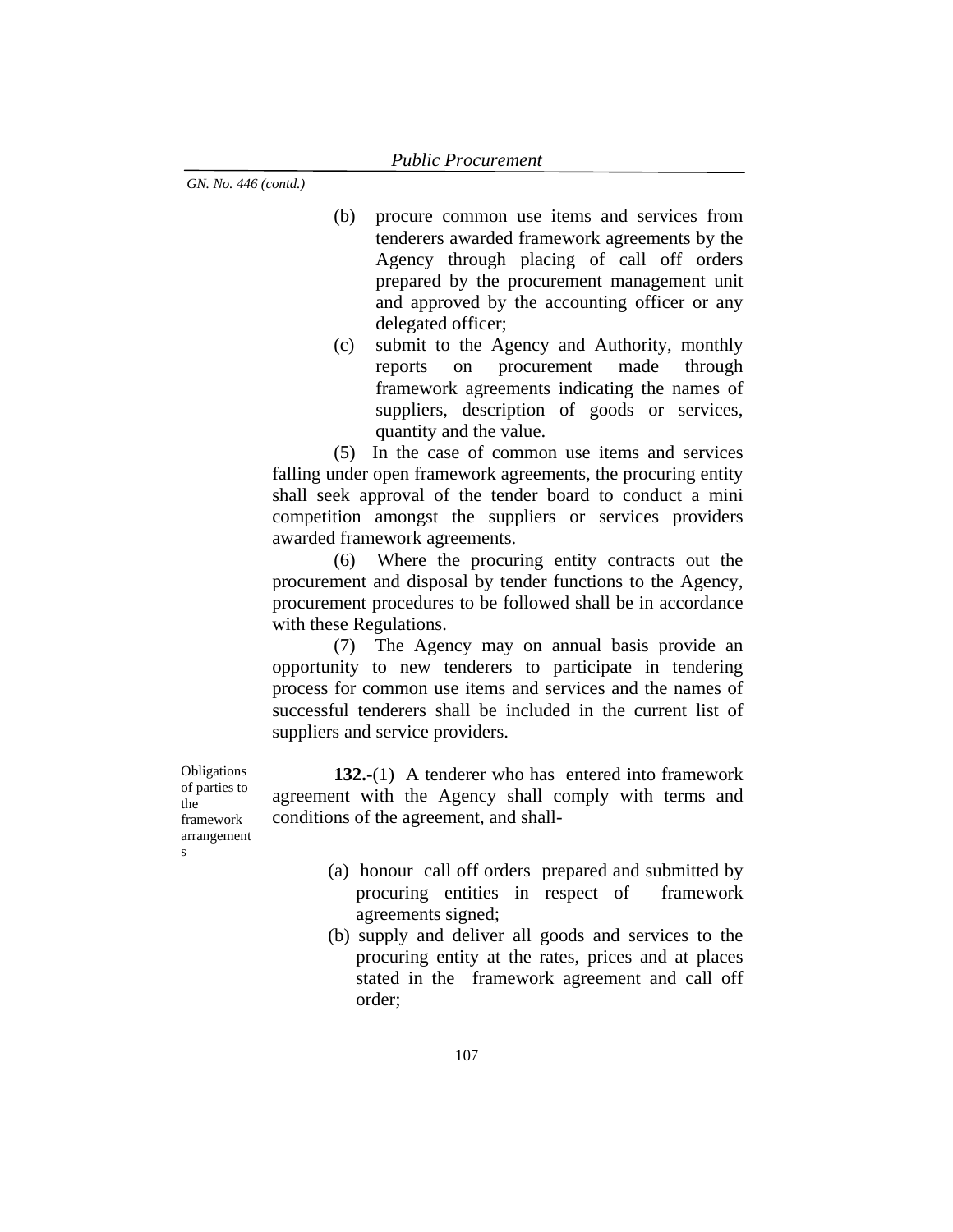- (c) where samples are required, provide the samples for approval, and all goods supplied shall be in accordance with the approved samples;
- (d) indemnify the procuring entity in the case of damage or loss of benefit caused by delay in delivery or any other act;
- (e) prepare and submit to the Agency a monthly sales report indicating the value of goods and services sold to procuring entity through call off orders;
- (f) pay fees to the Agency as prescribed in the Fifth Schedule to these regulations.

 (2) The procuring entity shall prepare and place call off orders to tenderers who are awarded framework agreements, and, in particular, shall be responsible for-

> (a) effecting payments for goods and services delivered and accepted;

> (b) claiming for damages caused by delayed delivery or any other act; and

> (c) reporting to the Agency and the Authority any breach of contract or unsatisfactory performance by a tenderer under framework agreements.

 (3)The Agency shall prepare and sign framework agreements with tenderers, and, in particular, shall be responsible for receiving and reviewing reports on default of framework agreements from procuring entities and where a breach of contract is determined, submit a proposal for debarment of a tenderer to the Authority.

 (4) Where reported cases of non performance by tenderer persist, the Agency may terminate framework agreement and report the matter to the Authority.

Agency may make price adjustment

**133.-**(1) The Agency may, at any time during the contract execution, accept a request to make price adjustment and shall make a comparison of the prices requested against the international price indicator guides and verify the justification for such price adjustment.

(2) The Agency shall determine the factor or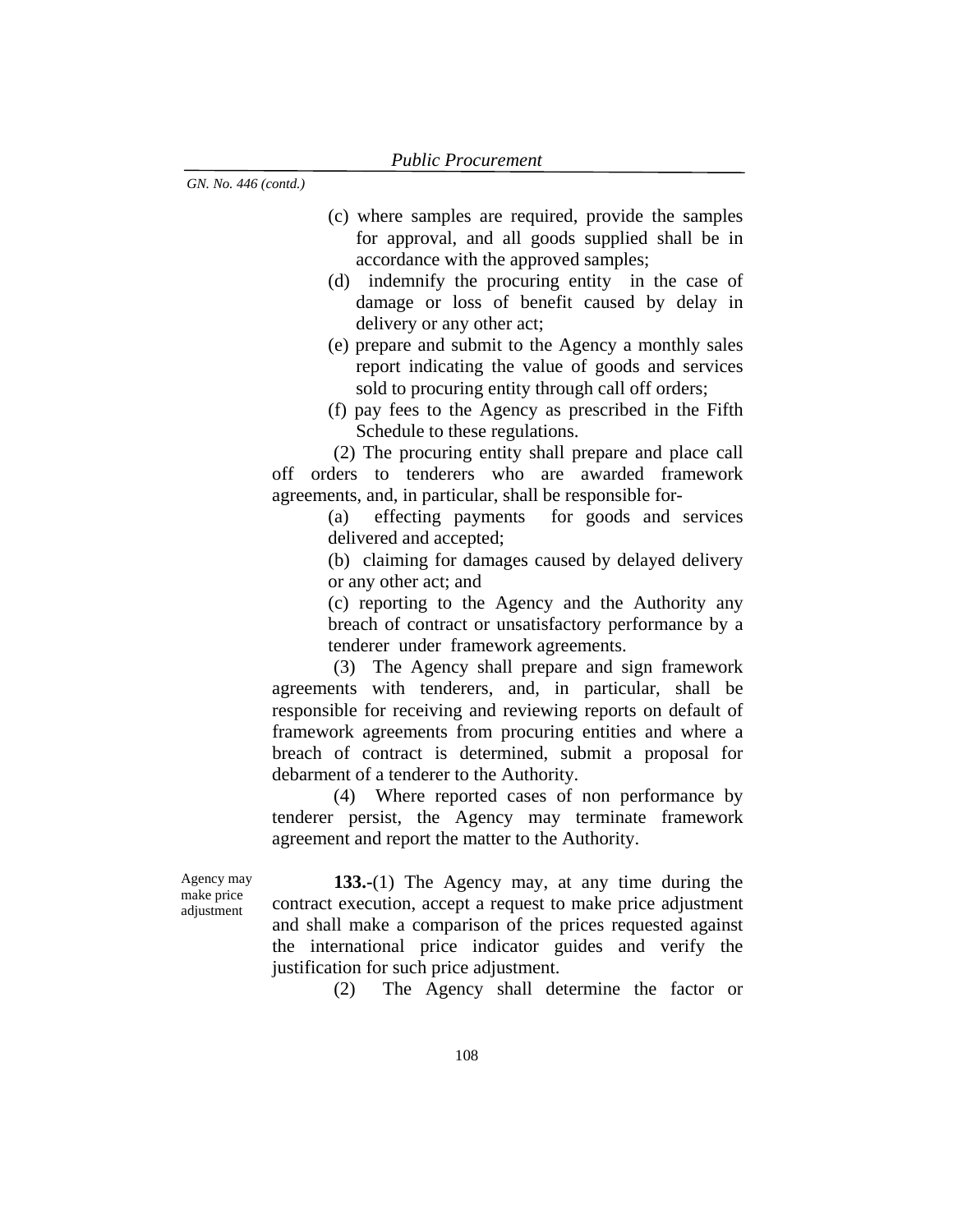percentage for price adjustment which shall be approved by the Authority.

 (3) The Agency shall, in each financial year, prepare and make available to procuring entities, a schedule of prices to be adhered to by such procuring entities in procurement of common used items and services.

 (4) The Minister responsible for works shall, in each financial year, prepare and make available to the Agency a schedule of unit rates to be adhered to by procuring entities in procurement relating to construction works.

Payment of fees to Agency **134.** The Authority, Appeals Authority, procuring entities and tenderers shall pay fees to the Agency for procurement services rendered by the Agency as prescribed in the Fifth Schedule to these Regulations.

> **135.-**(1) The Agency shall procure stock items for resale for inclusion in the stores catalogue from manufacturers, whole sellers or any other source which offer best value for money.

(2) The Agency may procure petroleum products directly from any source where such products meet the required standards and are available at competitive prices.

(3) Subject to sub-regulation (2), the authorised procurement limit for the Agency shall be as prescribed in the Fourth Schedule to these Regulations.

*(b) Procurement of maintenance and repair of motor vehicles, plant and equipment, and the installation of electrical, refrigeration, air conditioning and electronics services in buildings owned by Government* 

Procurement of motor vehicles, heavy plant, equipment and spare parts.

Procurement procedures of the Agency

> **136.**-(1) The ministry responsible for electrical, and mechanical engineering shall prepare detailed and acceptable schedule of requirements and specifications which shall be made available to the Authority for use by procuring entities when procuring such items.

> > (2) The Secretary to the Cabinet may, on the direction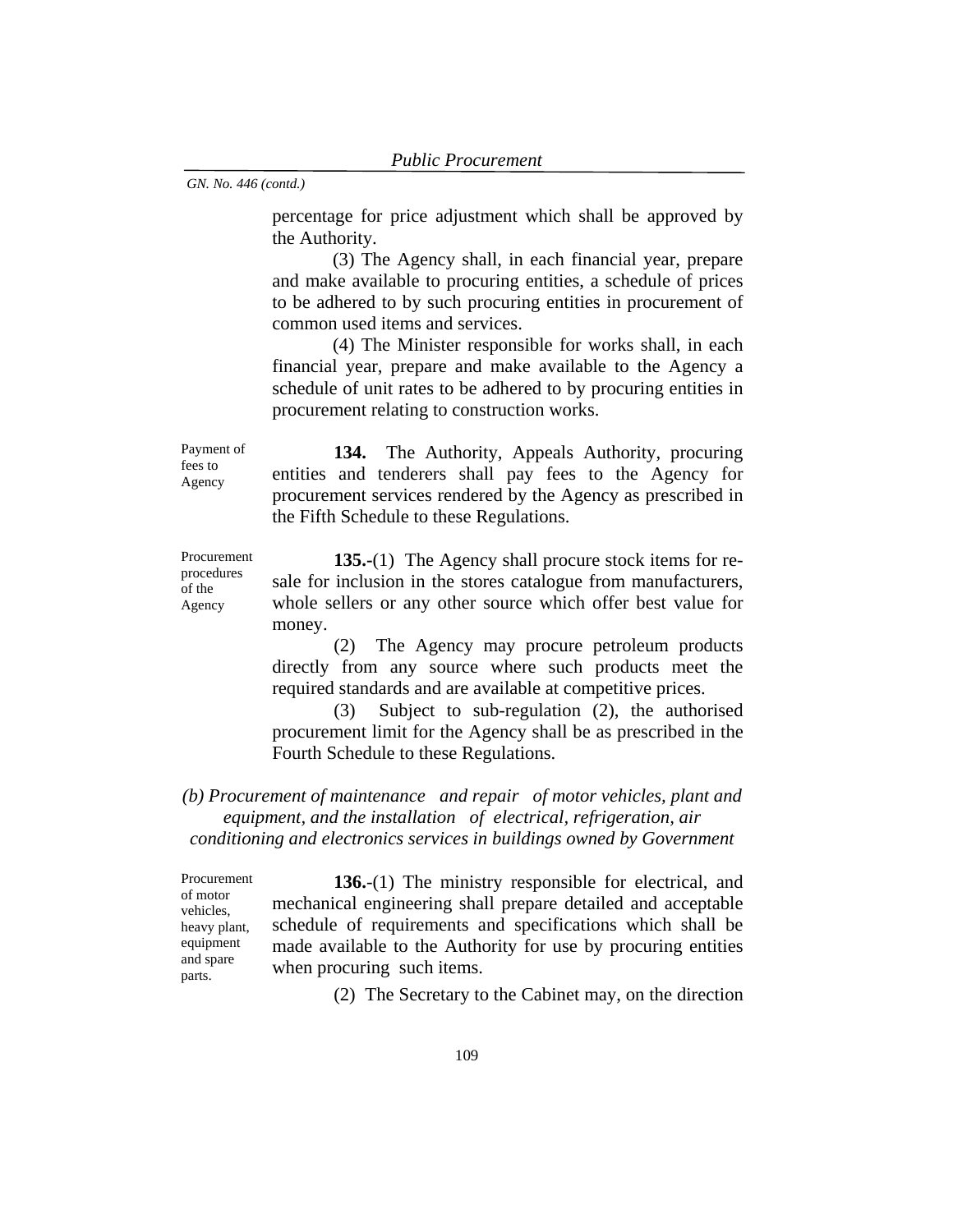of the Cabinet and on the advice of the ministry responsible for electrical, and mechanical engineering, determine the type, make and size of motor vehicles or other motorised equipment to be procured for official use of specified state officials or other senior Government officers and shall issue a circular for that purpose.

(3) The preferred motor vehicles or other motorised equipment under sub-regulation (2) of this regulation shall be procured directly from the manufacturer of the motor vehicles or through competitive quotations from reputable authorised local and international suppliers or dealers of the specified vehicles.

(4) The Authority shall liaise with the ministry responsible for electrical, and mechanical engineering to produce standard specification documents for use by the procuring entities.

(5) Notwithstanding the provisions of sub regulations (2) and (3) of this regulation, the approval of the Government or any organisation for any specific department of Government, ministry or region to increase the fleet of equipment or vehicles shall not specify the make of such equipment or vehicles and equipment or vehicle shall be procured through competitive tendering.

(6) For the purposes of this regulation, "motor vehicles and heavy plant" include both fixed and movable plant and machinery such as engines, generators boilers, lories, motor cars, motor cycles, tractors, road rollers and motor graders.

**137.**-(1) The agency responsible for-

- (a) maintenance and repair of government-owned motor vehicles, plant and equipment; and
- (b) maintenance, repair and installation of electrical, air conditioning and refrigeration, and electronics services in government owned installations,

shall on annual basis, prepare a standing short-

**Procurement** of Electrical, Mechanical and Electronics services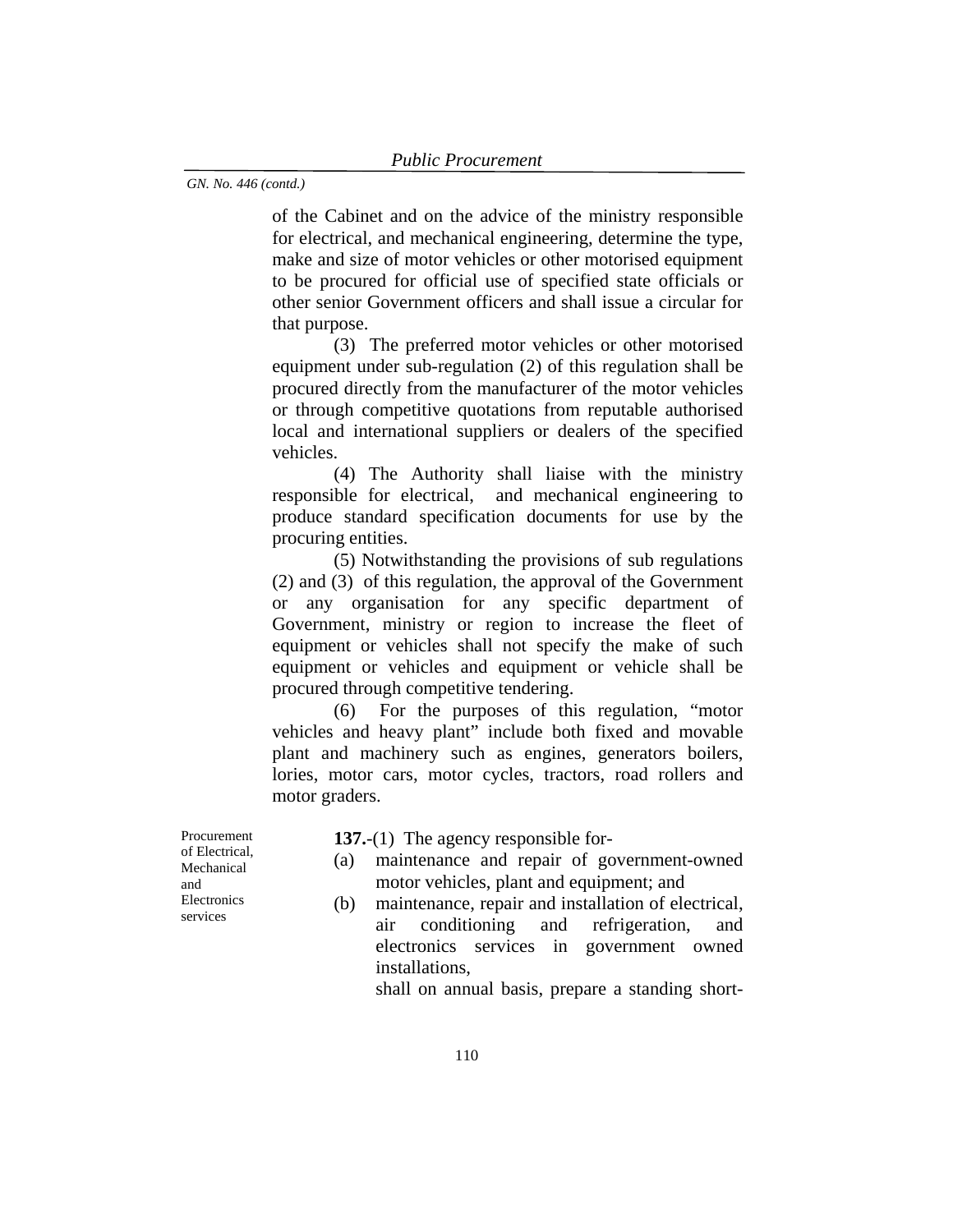list of services providers through prequalification.

(2) The agency shall-

- (a) carry out maintenance or repair of Government owned motor vehicles, plant and equipment, maintenance, repair and installation of electrical, air conditioning and refrigeration and electronics services;
- (b) arrange, through open or closed framework agreements, for procurement of-
	- (i) maintenance and repair services of government – owned motor vehicles, plant and equipment;
	- (ii) maintenance, repair and installation of electrical, air conditioning and refrigeration, and electronics services;
- (c) publish, in the Journal and Tenders Portal, the list of service providers awarded framework agreements;
- (d) conduct inspection prior and after the service is provided and shall issue a certificate of approval.

(3) Subject to sub regulation  $(2)(a)$ , where the agency is unable to carry out the repair and maintenance due to non availability of spare parts, technical knowhow or other resource constraints, it may procure such services from service providers awarded closed framework agreements by call off orders in consultation with the procuring entity.

- (4) Every procuring entity shall-
- (a) maintain a record of maintenance, repairs and replacement of each motor vehicle, piece of plant and equipment, maintenance, repair and installation of electrical, air conditioning and refrigeration, and electronics services for inspection by the ministry responsible for electrical, machinery and mechanical engineering, the Controller and Auditor General,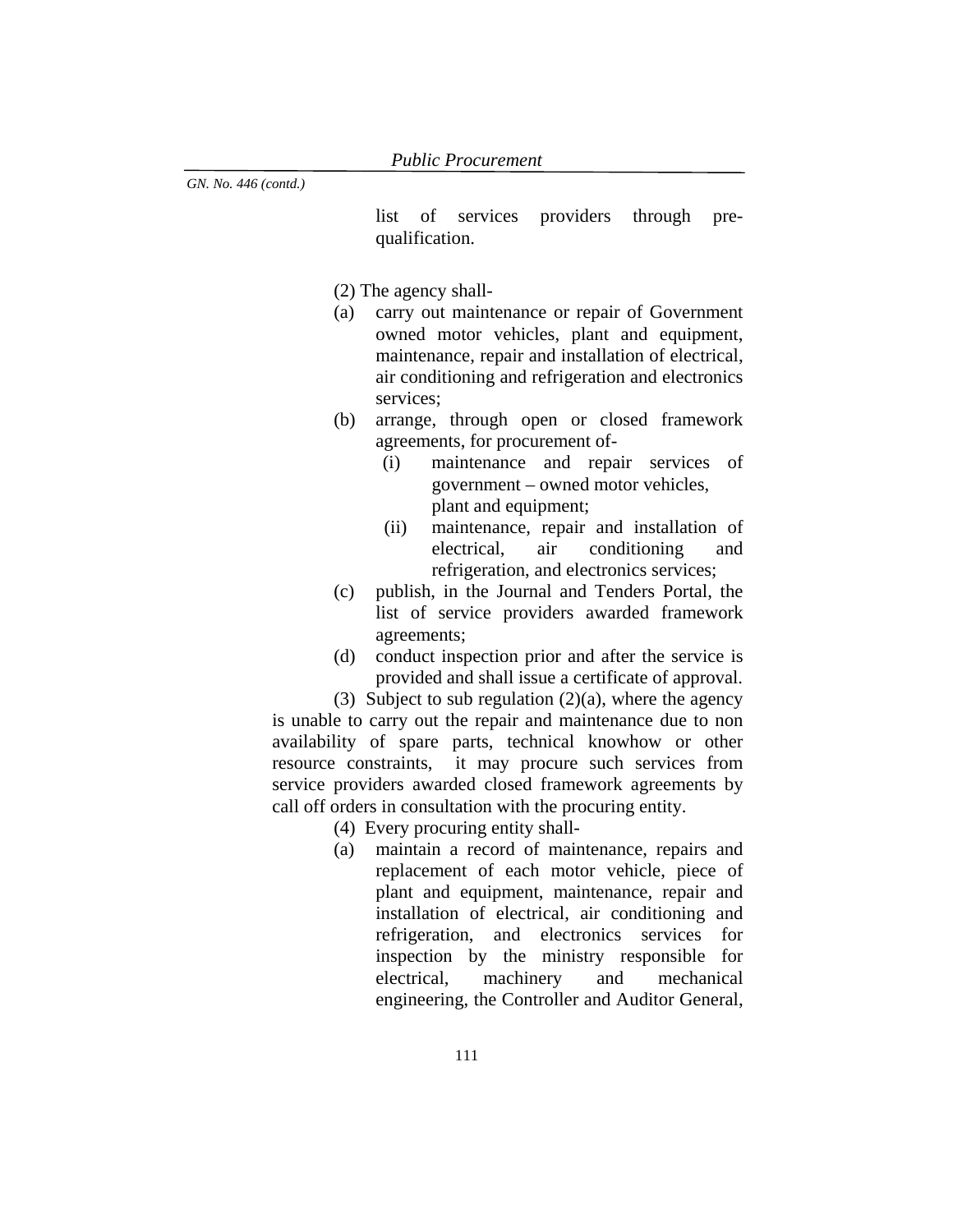the Authority and the agency;

(b) submit to the agency quarterly reports on procurement made through framework agreements indicating the names of service providers, description of services and value.

# *(c) Procurement of Information and Communication Technology Equipment*

Procurement of computers and other related information technology Equipment and tools

**138.**-(1) The ministry responsible for information technology services shall prepare detailed and acceptable schedule of requirements, standards and specifications which shall be made available to the Authority for use by the procuring entities in the procurement of computers and other related information technology equipment and tools.

(2) For the purposes of this regulation "computers and other related information technology equipment and tools" includes computers of any type, computer printers, scanners, servers, storage media, software and local area networks.

## *(d) Procurement of medicines and medical supplies*

| Definition | 139. For purpose of this Sub-Part-<br>"catalogue items" means approved list of medicines and<br>medical supplies stocked by the Department;<br>"Department" means the Medical Stores Department;                    |
|------------|---------------------------------------------------------------------------------------------------------------------------------------------------------------------------------------------------------------------|
| Cap. 219   | "medicines" shall have the meaning ascribed to it by the<br>Tanzania Food, Drugs and Cosmetics Act.<br>"medical supplies" or "medical devices" shall have the<br>meaning ascribed to it by the Tanzania Food, Drugs |
|            | and Cosmetics Act; and<br>"non catalogue items" means the list of medicines and<br>medical supplies which are not stocked by the<br>Department;                                                                     |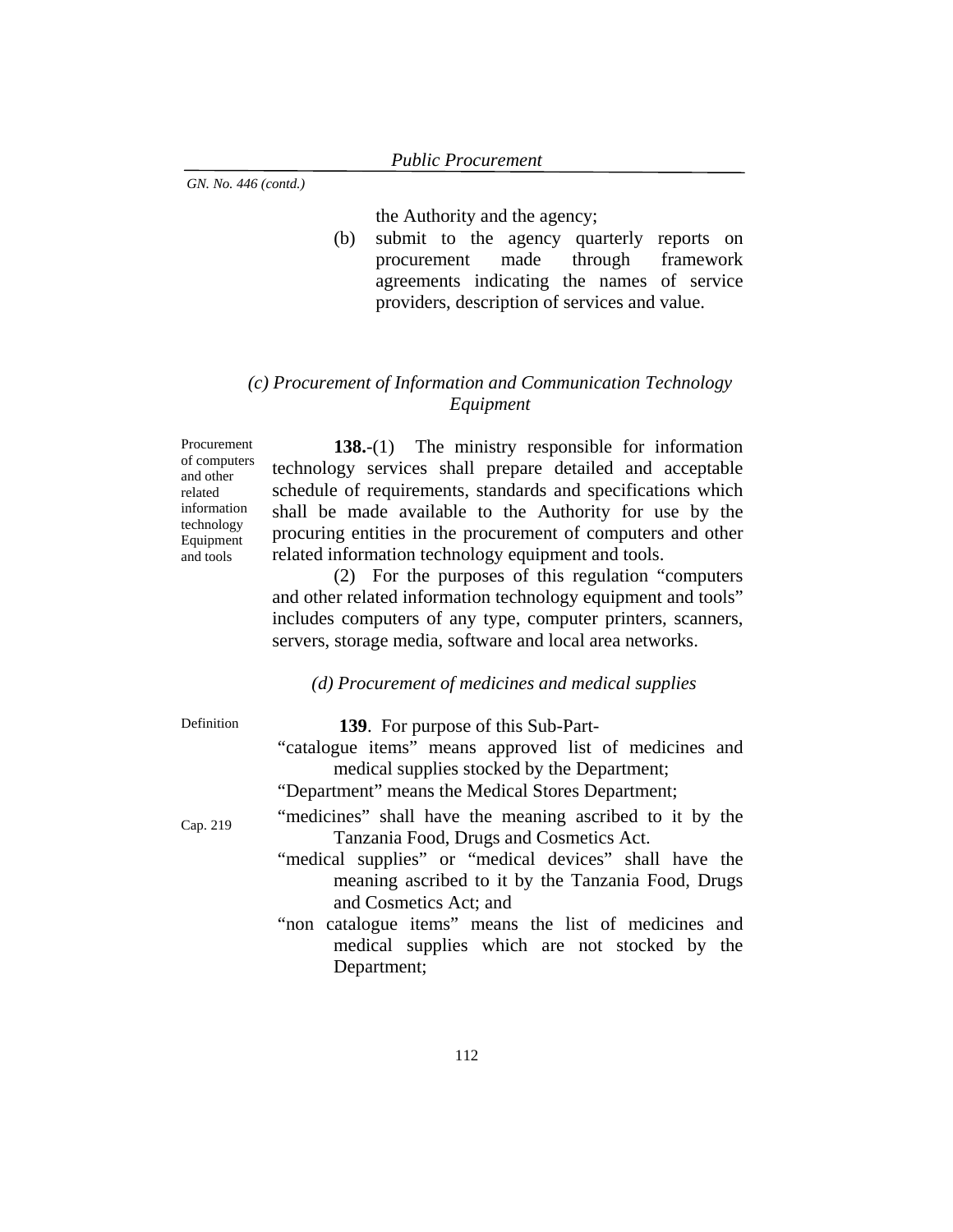Procurement of Catalogue items

**140.-**(1)The Department shall maintain a list of catalogue items which shall be published on a yearly basis in the Tenders Portal and Journal.

(2) Procuring entities shall, by the end of January each year, submit to the Department the provisional annual estimates of the required catalogue items including descriptions, specifications, statement of requirements and quantities.

(3) The Department shall arrange for procurement of catalogue items which are required continuously or repeatedly over a set period of time and which are common to more than one procuring entity and may be procured through framework agreements by placing call off orders.

(4) A procuring entity shall place order to the Department for any item included in the price catalogue within one working day after reaching the buffer stock.

(5) Where the catalogue items requested to be purchased by the procuring entity are not available, the Department shall, within one working day of receipt of the request, issue a non availability notice to the procuring entity.

(6) Upon receipt of the non availability notice, the procuring entity may opt for another appropriate procurement method.

Procurement of non catalogue items

**141.-**(1)Procuring entities shall, by the end of January each year, submit to the Department the provisional annual estimates of the required non catalogue items which shall include descriptions, specifications, statement of requirements and quantities.

(2) The Department shall arrange for procurement of non catalogue items that are required continuously or repeatedly over a set period of time and are common to more than one procuring entity and are subject to common procurement.

(3) The Department shall procure non catalogue items for use by procurement entities from suppliers awarded framework agreements through placing of call off orders.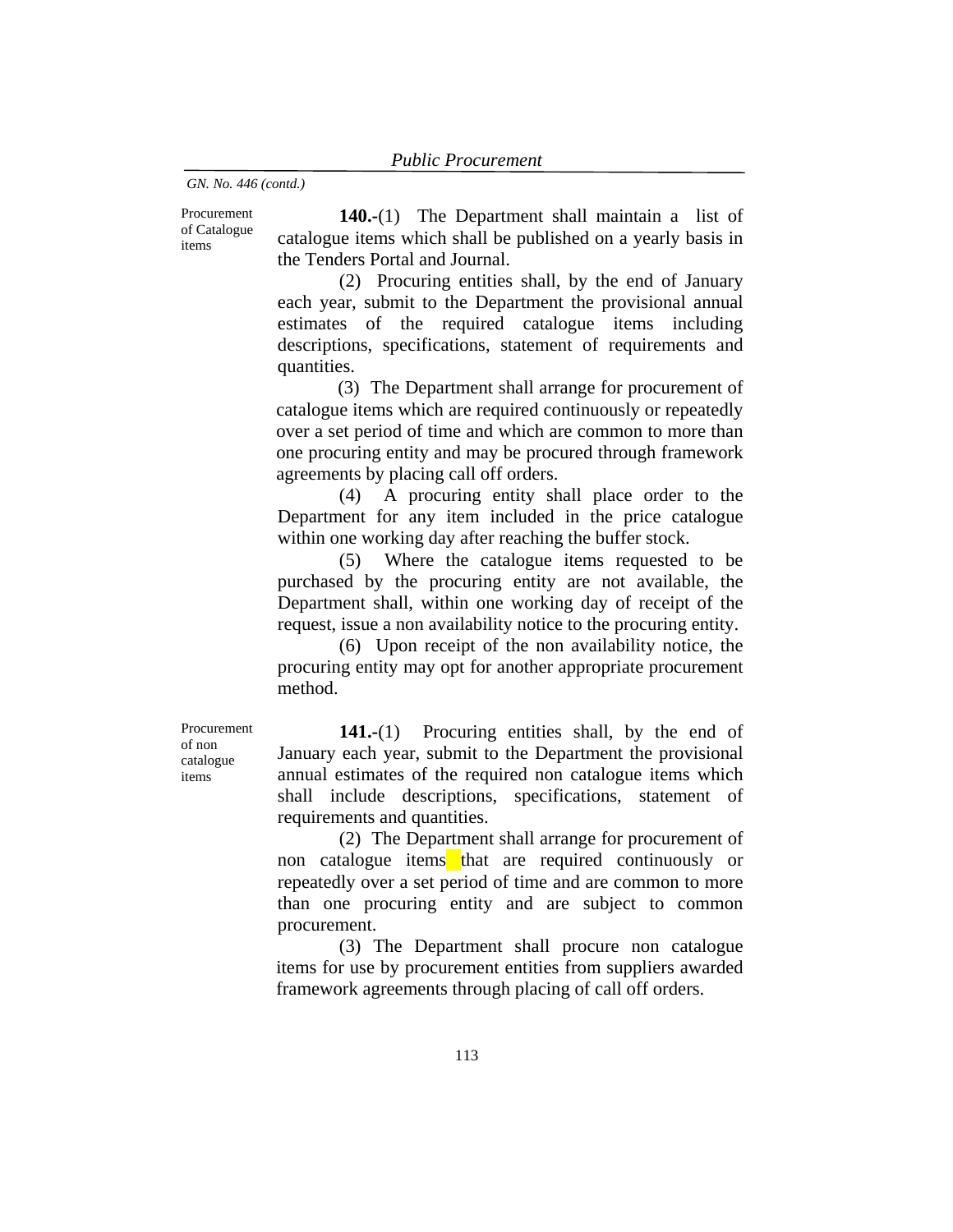Procurement procedures of the Department

**142.-**(1) The Department shall procure catalogue and non catalogue items from manufacturers, wholesalers or any other source which offer best value for money using framework agreements.

(2) In the case of common use items and services falling under open framework agreements, the Department shall, upon prior approval of the tender board, conduct a mini-competition amongst the providers who are awarded framework agreements.

(3) The framework agreements may be concluded with more than one provider for one product where in the opinion of the tender board, one provider cannot meet the full requirements of the Department.

 (4) Where the Department intends to conclude a framework agreement with more than one provider, the tender documents shall clearly state that the contract shall be awarded to more than one provider.

(5) A Framework agreement under this regulation shall not exceed three years.

Department may make price adjustment

**143.-**(1) The Department may, at any time during the contract execution, accept a request to make price adjustment and shall make a comparison of the prices requested against the international price indicator guides and verify the justification for such price adjustment.

(2) The Department shall determine the factor or percentage for price adjustment which shall be approved by the Authority.

General criterion on procurement of catalogue and non catalogue item

**144.** The Department may procure catalogue and non catalogue items from any prequalified source if the items meet the required standards and are available at competitive prices.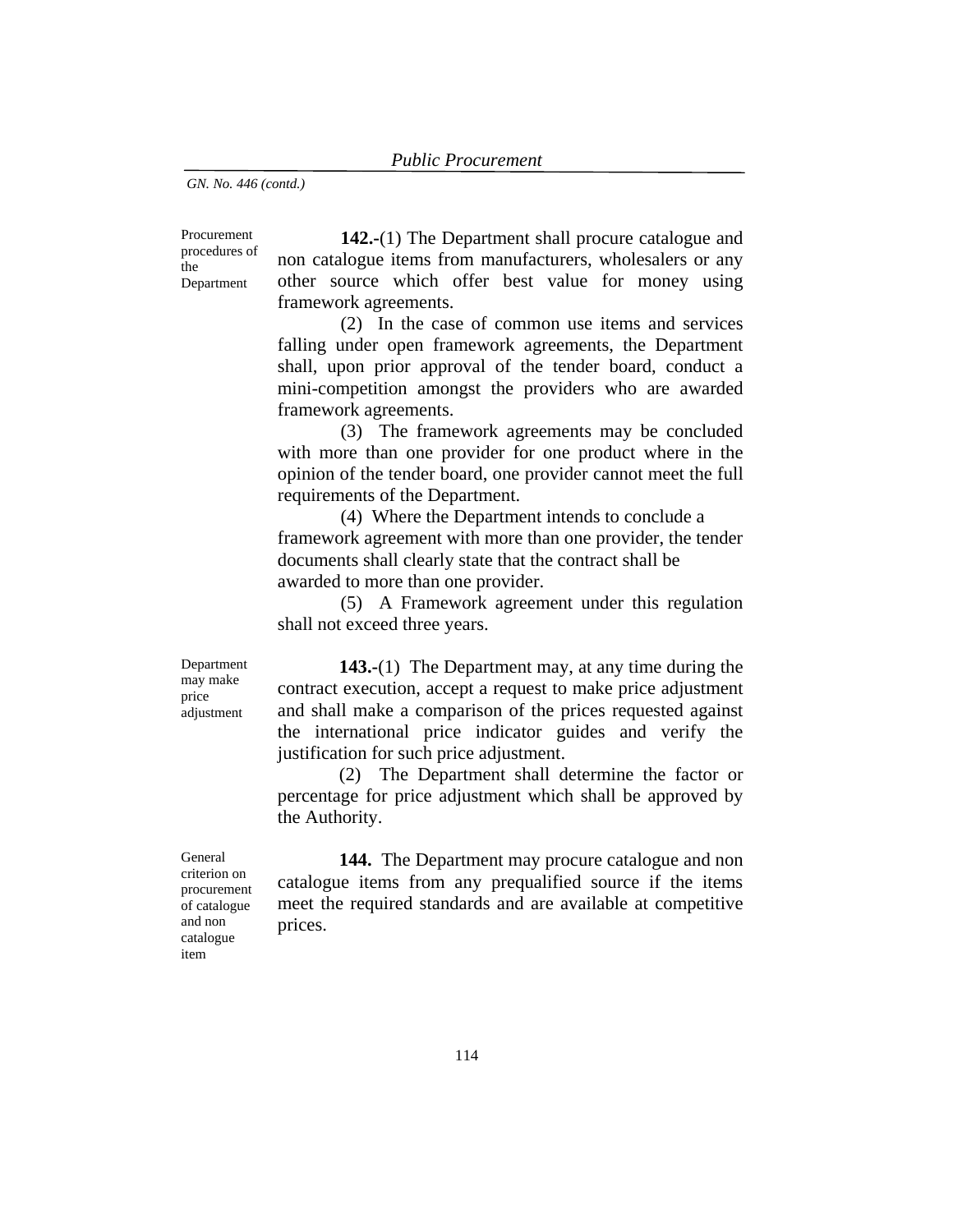Publication of list of suppliers **145.** The Department shall publish, in the Tenders' Portal and the Journal, the list of suppliers who are awarded framework agreements in accordance with regulation 20 of these Regulations.

Specifications for medicines and medical **146.** The Department shall prepare a detailed and acceptable schedule of requirements and specifications for medicines and medical supplies which shall be submitted to the Authority for use by procuring entities for the procurement of the supplies.

Procurement of other specific **147.** The Ministries responsible for specific sector goods shall prepare detailed specifications which shall be made available to the Authority for use by procuring entities in the procurement of goods.

#### PART V

# METHODS OF PROCUREMENT AND THEIR CONDITIONS FOR USE

#### *(a) Rules applicable to the selection of procurement method*

Prequalification

supplies

sector

goods

**148.** Before inviting open tenders, a procuring entity may consider pre- qualifying tenderers in accordance with regulation 120 with a view to identify tenderers who possess the necessary resources and competence for completion of the eventual contract.

Method of procurement

**149.-**(1) The procurement of goods, works and non consultancy services through international and national competitive tendering prescribed in these Regulations shall be considered before other methods of tendering prescribed in these Regulations are used.

(2) Subject to the prior approval, in writing, of the tender board, other methods of procurement may be used where it is established that such methods may have due regard for transparency, economy and efficiency in the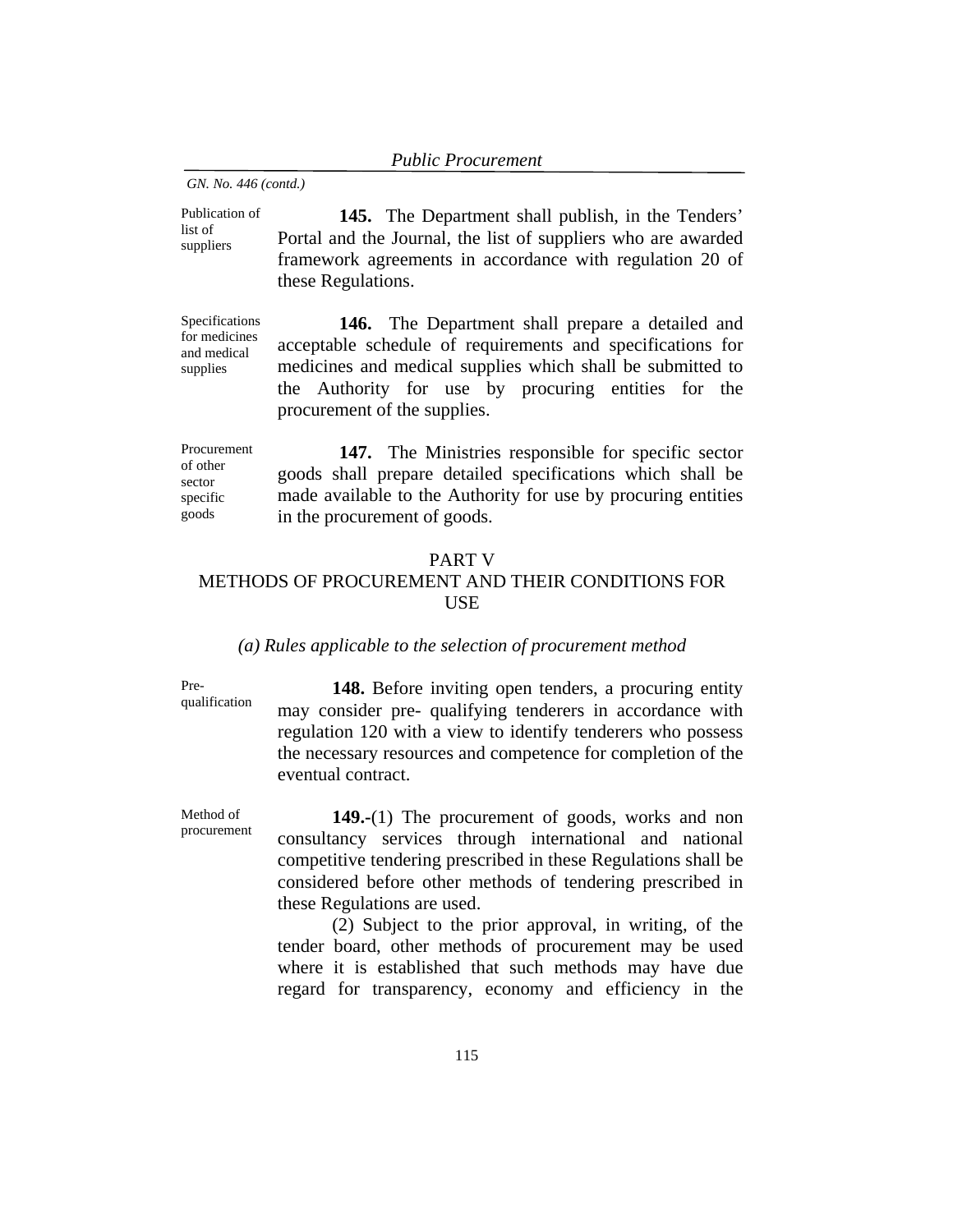implementation of the project.

(3) Where a procuring entity uses a method of procurement pursuant to sub-regulation (2), the procuring entity shall include, in the record required under regulation 15, a statement of the grounds and relied circumstances with a view to justify the use of the method.

(4) A procuring entity may select an appropriate alternative method of procurement if-

- (a) the competitive tendering is not considered to be the most economic and efficient method of procurement; and
- (b) the nature and estimated value of the goods, works, or services permit.

### *(b) Open tendering procedures*

International competitive tendering

**150.-**(1) In international competitive tendering, a procuring entity shall, through a notice advertised nationally and internationally, invite tenderers regardless of their nationality, to submit priced tenders for goods, works or services or purchase of public assets.

(2) The international competitive tendering shall be used if-

- (a) payment, in whole or in part, is made in a foreign currency; or
- (b) it is desired to attract tenders from the widest range of tenderers regardless of the estimated value of the goods or works to be procured.

(3) A procuring entity shall advertise tenders under international competitive tendering in accordance with the First Schedule to these Regulations.

(4) For large or specialised contracts, the appropriate tender board may, in addition, require the invitation to tender to be advertised in technical magazines, trade publications or in newspapers of wide international circulation.

(5) Notification shall be given in sufficient time to enable prospective tenderers to obtain pre-qualification or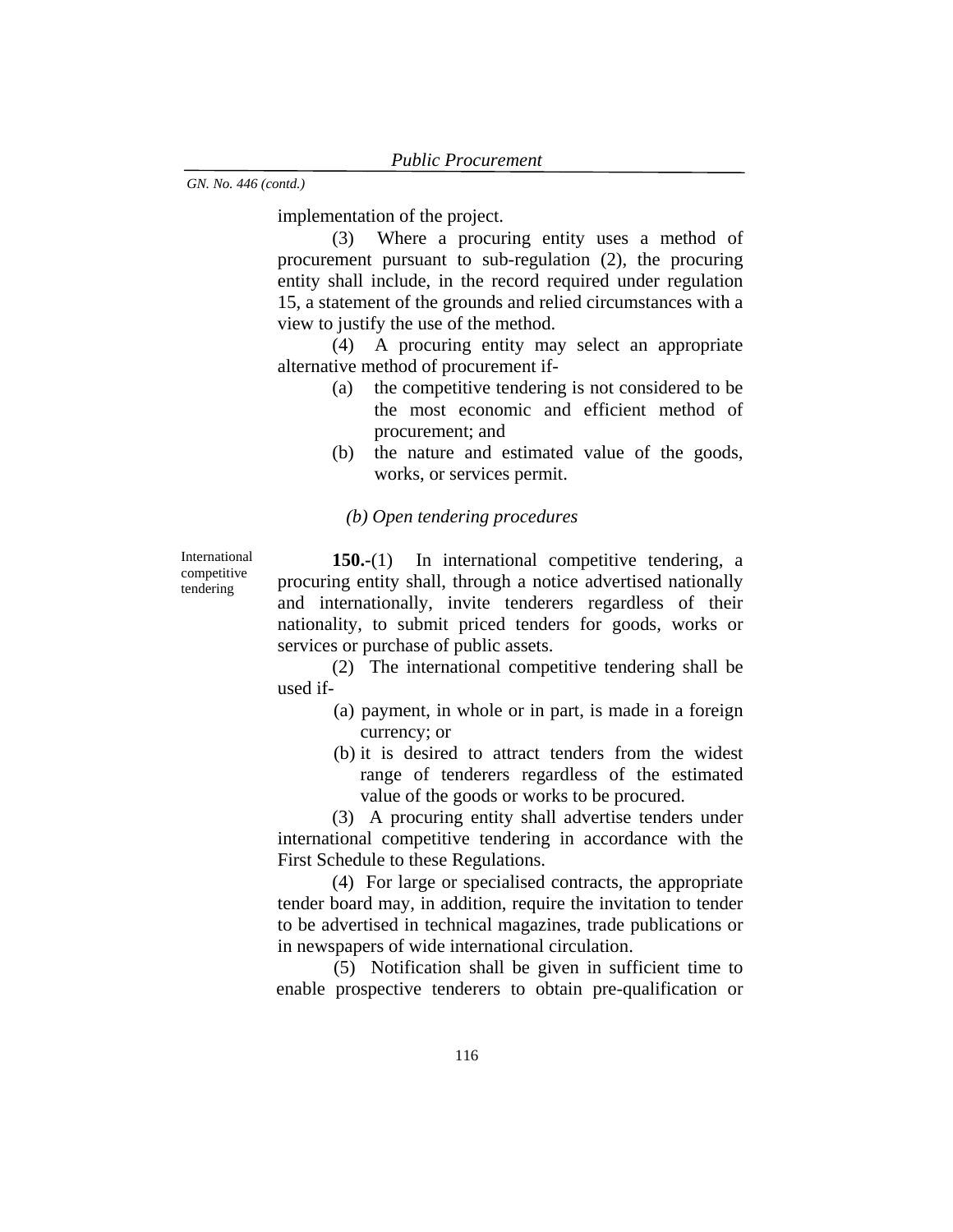tender documents and prepare and submit their responses.

(6) Domestic or national preference shall apply in the evaluation of tenders if stated in the solicitation documents.

National competitive tendering

**151.-**(1) In national competitive tendering, a procuring entity shall, through a notice advertised only in the United Republic, invite tenderers regardless of their nationality, to submit priced tenders for goods, services, works or purchase of public assets.

(2) The national competitive tendering may be used if-

- (a) payment is made wholly in Tanzanian shillings;
- (b) the goods, works or services are available locally at prices below the international market;
- (c) the estimated cost of the goods, works or services does not exceed the threshold for open international tendering prescribed in the Seventh Schedule to these Regulations;
- (d) works or services are scattered geographically or spread over time;
- (e) works are labour intensive;
- (f) the advantages of international competitive tendering are clearly outweighed by the administrative or financial burden are involved;

 (3) Notification of the invitation to tender shall be given in sufficient time to enable prospective tenderers to obtain pre-qualification or tender documents and prepare and submit their responses.

 (4) Domestic or national preference shall apply in the evaluation of tenders under the national competitive tendering where foreign firms have participated.

Restricted tendering

**152.-**(1) A procuring entity may restrict the issue of tender documents to a limited number of specified tenderers if-

> (a) the suppliers, contractors or service providers have already been pre-qualified further to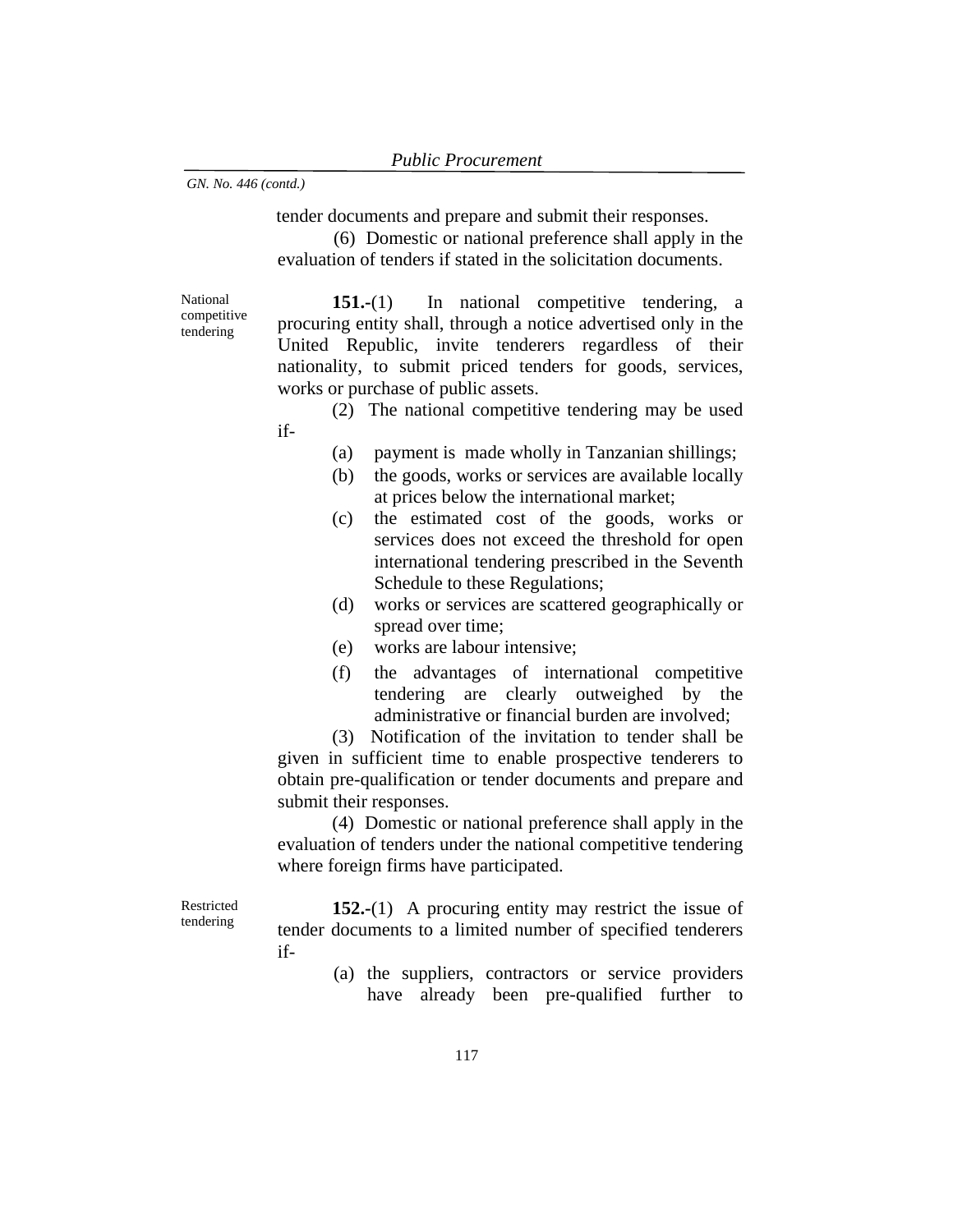regulations 119 of these Regulations;

- (b) the goods, works, or services required are of a specialised nature or can be obtained from a limited number of specialised contractors, service providers or reputable sources;
- (c) there is an urgent need for the goods, works or services such that there would be insufficient time for a procuring entity to engage in open national or international tendering, and that the circumstances giving rise to the urgency could not have been foreseen by a procuring entity and have not been caused by dilatory conduct on its part; or
- (d) there is a need to achieve certain social objectives by calling for participation of local communities or local firms.

(2) Restricted tendering may, in particular, be used by a procuring entity for setting aside contracts for the purpose of building the capacity of local firms.

(3) The justification for restricting procurement under sub-regulation (1) and (2) shall be prescribed in the record of procurement proceedings made pursuant to regulation 15.

(4) Except where tenderers have already been prequalified, a procuring entity issuing a restricted tender shall seek tenders from a broad list of potential tenderers with a view to assuring competitive prices.

(5) In cases where only a limited number of tenderers are expected to tender, the list shall include all such tenderers.

(6) Except for advertisement and issuance of tenders, the procedures for competitive tendering prescribed in these Regulations shall apply.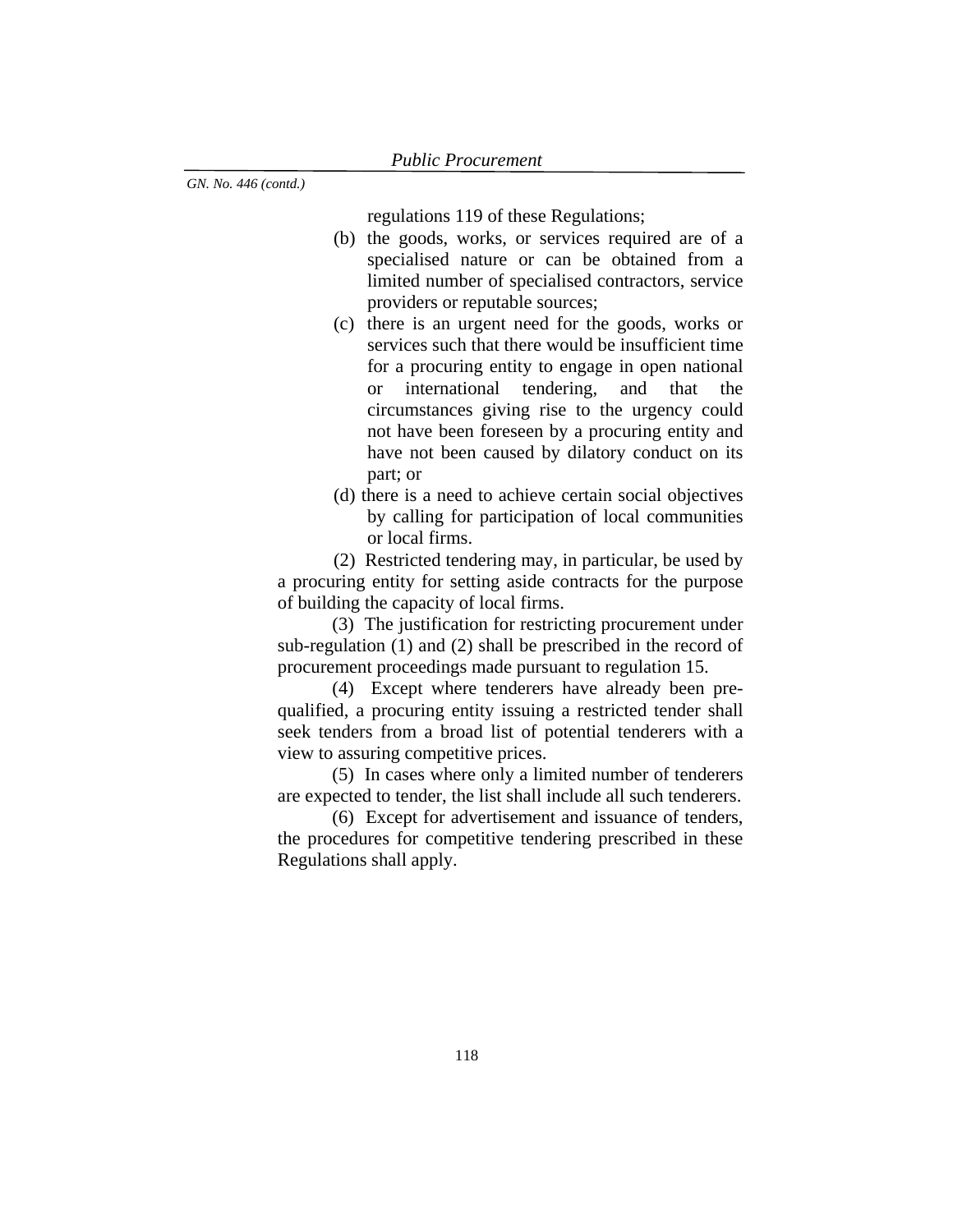## *(b) Procurement methods involving negotiations*

*(c)*

**153.-**(1) A procuring entity may engage in procurement by means of two-stage tendering if-

- (a) the procuring entity establishes that prior discussions with suppliers or contractors are needed to refine aspects of the description of the subject matter of the procurement and to formulate them with the detail required in order to obtain the most satisfactory solution to its procurement needs;
- (b) the tendering proceedings have been engaged in but no tenders were submitted, or all tenders were rejected by a procuring entity pursuant to regulation 16, and in the judgment of the procuring entity, engaging in new tendering proceedings would be unlikely to result in a procurement contract.

(2) A procuring entity may engage in procurement by means of request for proposals with simultaneous negotiations if-

- (a) it is not feasible for the procuring entity to formulate a detailed description of the subject matter of the procurement, and in its assessment, simultaneous negotiation with tenderers is needed to obtain the most satisfactory solution to its procurement needs;
- (b) the procuring entity seeks to enter into a contract for the purpose of research, experiment, study or development, except where the contract includes the production of items in quantities sufficient to establish their commercial viability or to recover research and development costs;
- (c) the procuring entity seeks to undertake procurement of goods, works or services for national defence or national security;
- (d) the tendering proceedings have been engaged in

**Conditions** for use of two-stage tendering, request for proposals or competitive negotiations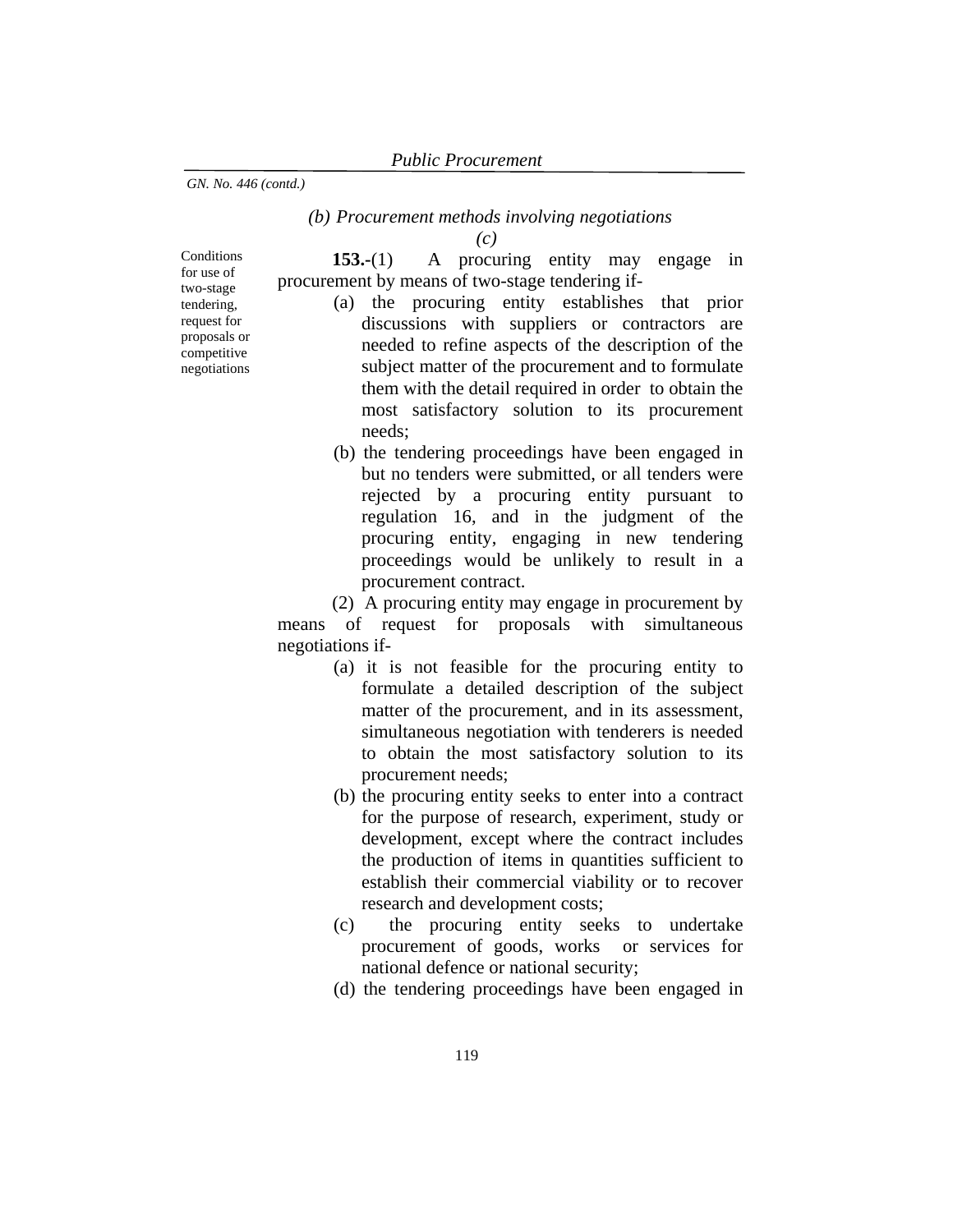but no tenders were submitted, or all tenders were rejected by a procuring entity pursuant to regulation 16, and in the judgment of the procuring entity, engaging in new tendering proceedings would be unlikely to result in a procurement contract;

(e) due to the technical character of the goods or works, or the nature of the services, it is necessary for the procuring entity to negotiate with tenderers.

(3) A procuring entity may engage in procurement by means of request for proposal with consecutive negotiation if-

- (a) it needs to consider the financial aspects of proposals separately and only after completion of examination and evaluation of the quality and technical aspects of the proposals, and
- (d) it establishes that consecutive negotiations with tenderers are needed in order to ensure that the financial terms and conditions of the procurement contract are acceptable to the procuring entity.

(4) A procuring entity may engage in procurement by means of competitive negotiation if-

- (a) there is an urgent need for the goods, works or services, and engaging in tendering proceedings would be impractical, and the circumstances giving rise to the urgency were neither foreseeable by the procuring entity nor the result of dilatory conduct on its part; or
- (b) owing to a catastrophic event, there is an urgent need for the goods, works or services, making it impractical to use other methods of procurement because of the time involved in using the methods;
- (e) the procuring entity seeks to undertake procurement of goods, works, or services for national defence or national security.
- (f)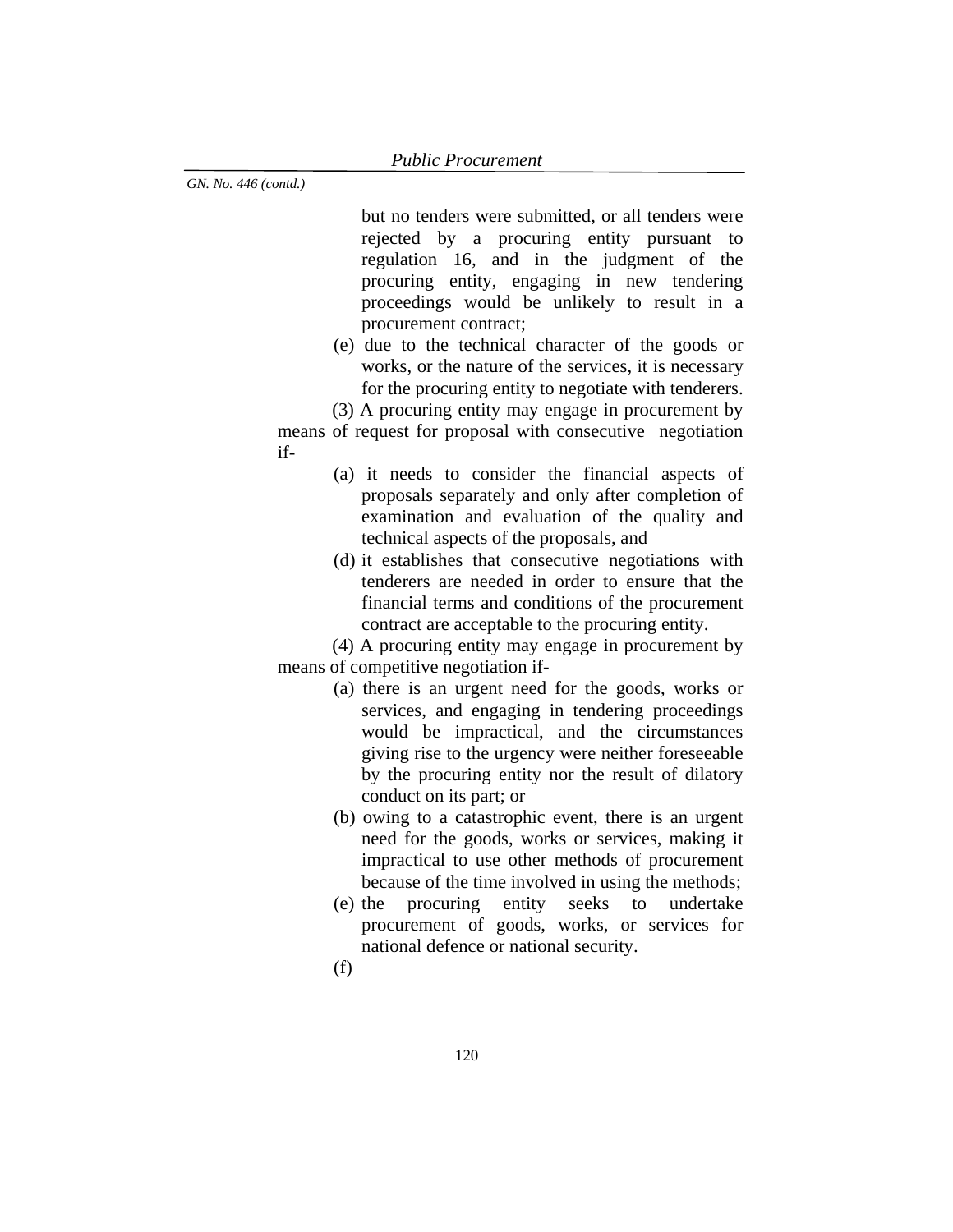Two- stage tendering

**154.-**(1)The provisions of these regulations for open tendering shall apply to two-stage-tendering proceedings, except where those provisions are derogated from, in this regulation.

(2) The solicitation documents shall call upon tenderers to present, in the first stage of two-stage-tendering proceedings, initial tenders containing their proposals without a tender price.

(3) The solicitation documents may solicit proposals relating to the technical, quality or performance characteristics of the subject matter of the procurement, contractual terms and conditions of supply and, where relevant, the professional and technical competence and qualifications of the tenderers.

(4) A procuring entity may, in the first stage, engage in discussions with tenderers whose initial tenders have not been rejected pursuant to the provisions of these Regulations concerning any aspect of their initial tenders.

(5) Without prejudice to sub-regulation (4), when a procuring entity engages in discussions with any tenderers, it shall extend an equal opportunity to participate in discussions to all tenderers.

(6) In the second stage of two-stage-tendering proceedings, a procuring entity shall invite all tenderers whose initial tenders were not rejected in the first stage to present final tenders with prices in response to a revised set of terms and conditions of the procurement;

(7) In revising the relevant terms and conditions of the procurement, the procuring entity shall not modify the subject matter of the procurement but may refine aspects of the description of the subject matter of the procurement by-

> (a) deleting or modifying any aspect of the technical, quality or performance characteristics of the subject matter of the procurement initially provided and adding any new characteristics that conform to the requirements of these regulations; or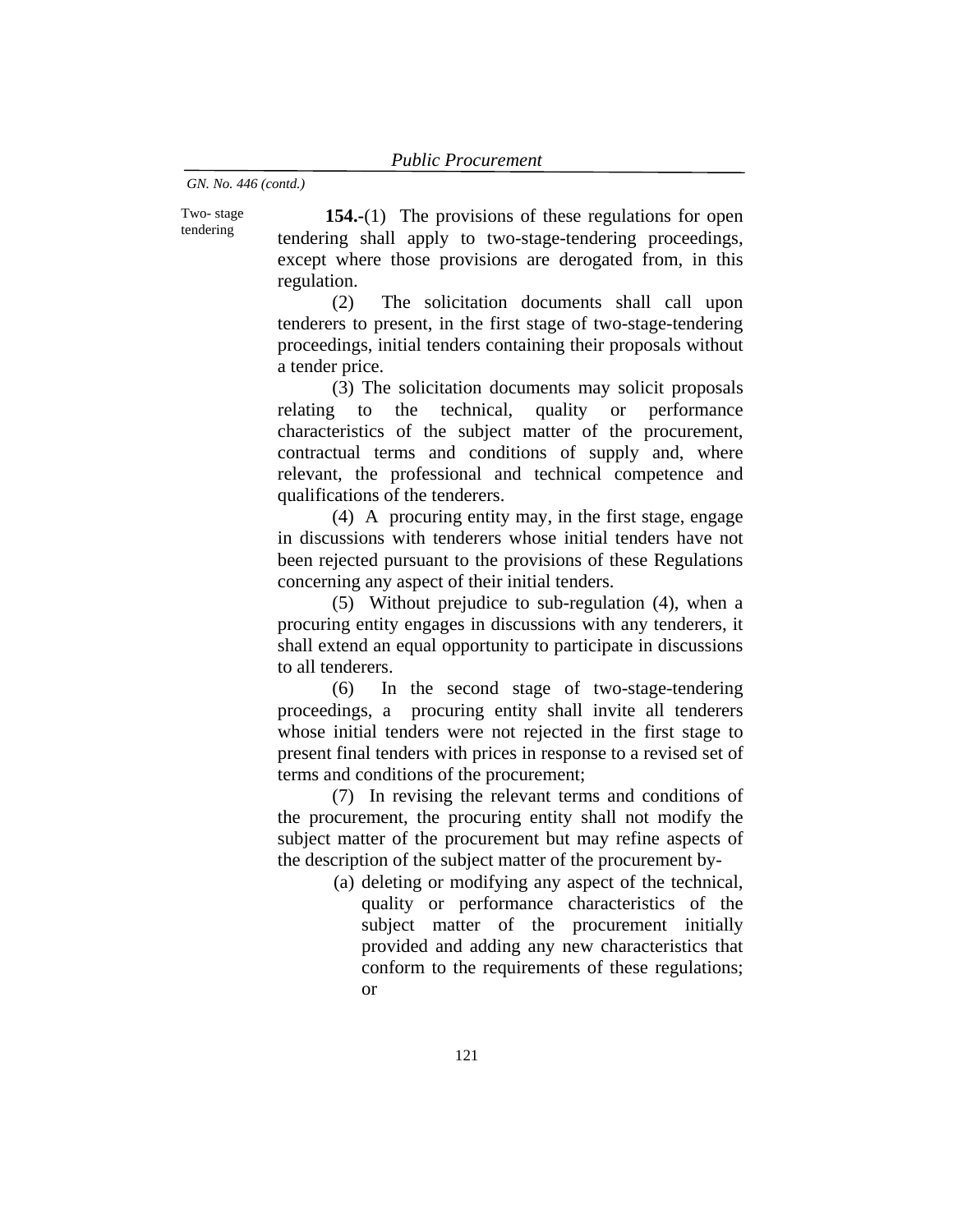(b) deleting or modifying any criterion for examining or evaluating tenders initially provided and adding any new criterion that conforms to the requirements of these regulations, only to the extent that the deletion, modification or addition is required as a result of changes made in the technical, quality or performance characteristics of the subject matter of the procurement.

(8)Any deletion, modification or addition made pursuant to sub-regulation (7) shall be communicated to tenderers in the invitation to present final tenders.

(9)A tenderer who does not wish to present a final tender may withdraw from the tendering proceedings without forfeiting any tender security that the tenderer may have been required to provide.

(10)The final tenders shall be evaluated with a view to ascertaining the successful tender.

Request for proposal with simultaneous negotiations

**155.-**(1) In the request for proposals with simultaneous negotiations, a procuring entity shall solicit proposals by causing an invitation to participate in proceedings to be published unless an exception is expressly provided for under open tendering applies.

(2) The invitation shall include-

- (a) the name and address of a procuring entity;
- (b) a description of the subject matter of the procurement, to the extent known, and the desired or required time and location for the provision of such subject matter;
- (c) the terms and conditions of the procurement contract, to the extent that they are already known to the procuring entity, and the form of the contract, if any, to be signed by the parties;
- (d) the intended stages of the procedure;
- (e) the criteria and procedures to be used for ascertaining the qualifications of tenderers and any documentary evidence or other information that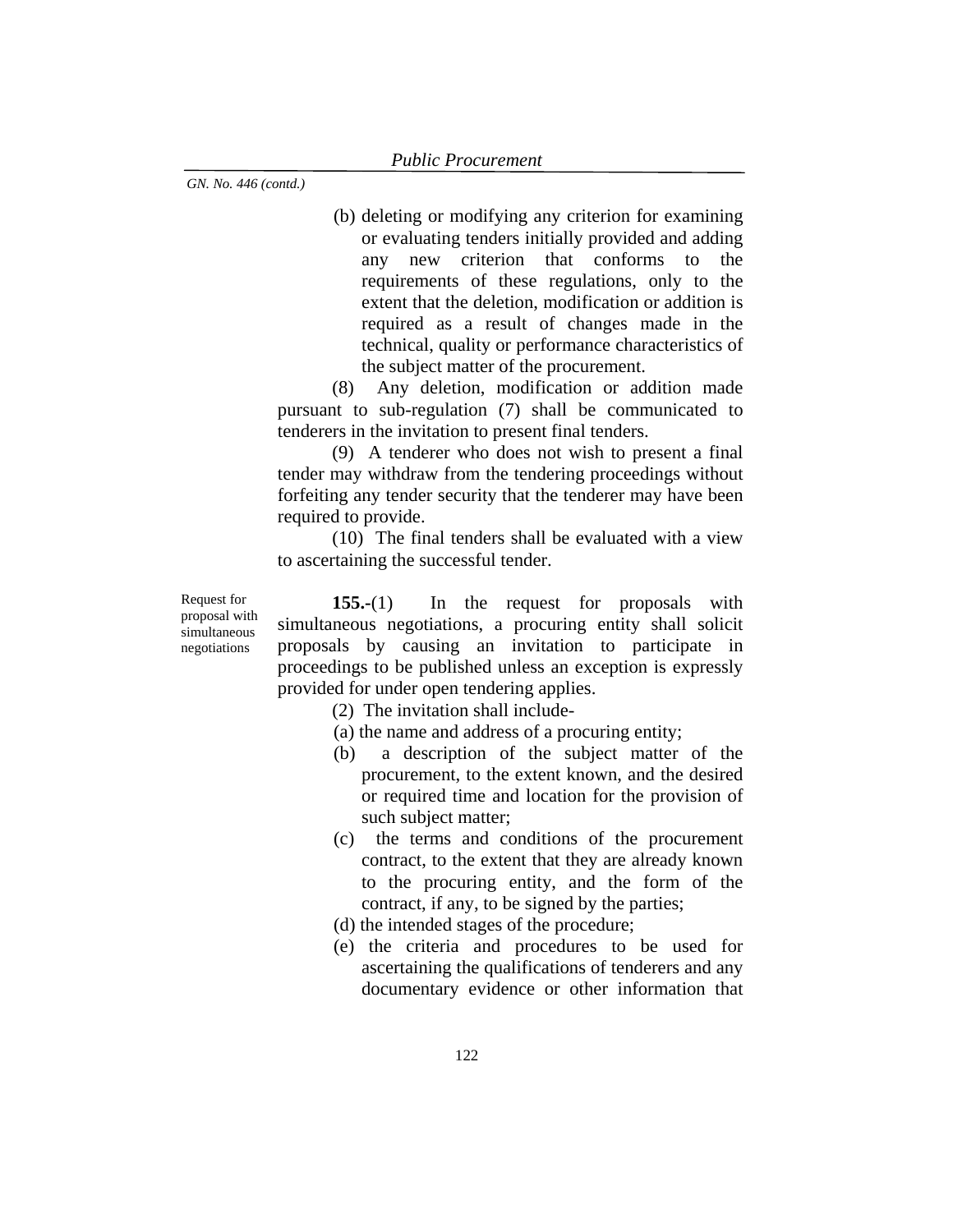must be presented by tenderers to demonstrate their qualifications, in conformity with Regulation 116;

- (f) the minimum requirements that proposals must meet in order to be considered responsive in accordance with Regulation 122(2) and the terms and conditions of the procurement contract, and a statement that proposals that fail to meet those requirements will be rejected as non-responsive;
- (g) a declaration pursuant to conditions for participation of tenderers;
- (h) the means of obtaining the request for proposals and the place where it may be obtained;
- (i) the price, if any, to be charged by the procuring entity for the request for proposals;
- (j) if a price is to be charged for the request for proposals, the means and currency of payment;
- (k) the language or languages in which the request for proposals is available;
- (l) the manner, place and deadline for presenting proposals.

(3) For the purpose of limiting the number of tenderers who request for proposals, a procuring entity may engage in prequalification or pre-selection proceedings.

(4) The procuring entity shall specify in the prequalification or pre-selection documents that it will request proposals from only a limited number of pre-selected tenderers that best meet the qualification criteria specified in the prequalification or pre-selection documents.

(5) The prequalification or pre-selection documents shall set out the maximum number of pre-selected tenderers from which the proposals will be requested and the manner in which the selection of that number will be carried out, and the procuring entity shall bear in mind the need to ensure effective competition.

(6) The procuring entity shall rate the tenderers that meet the criteria specified in the prequalification or pre-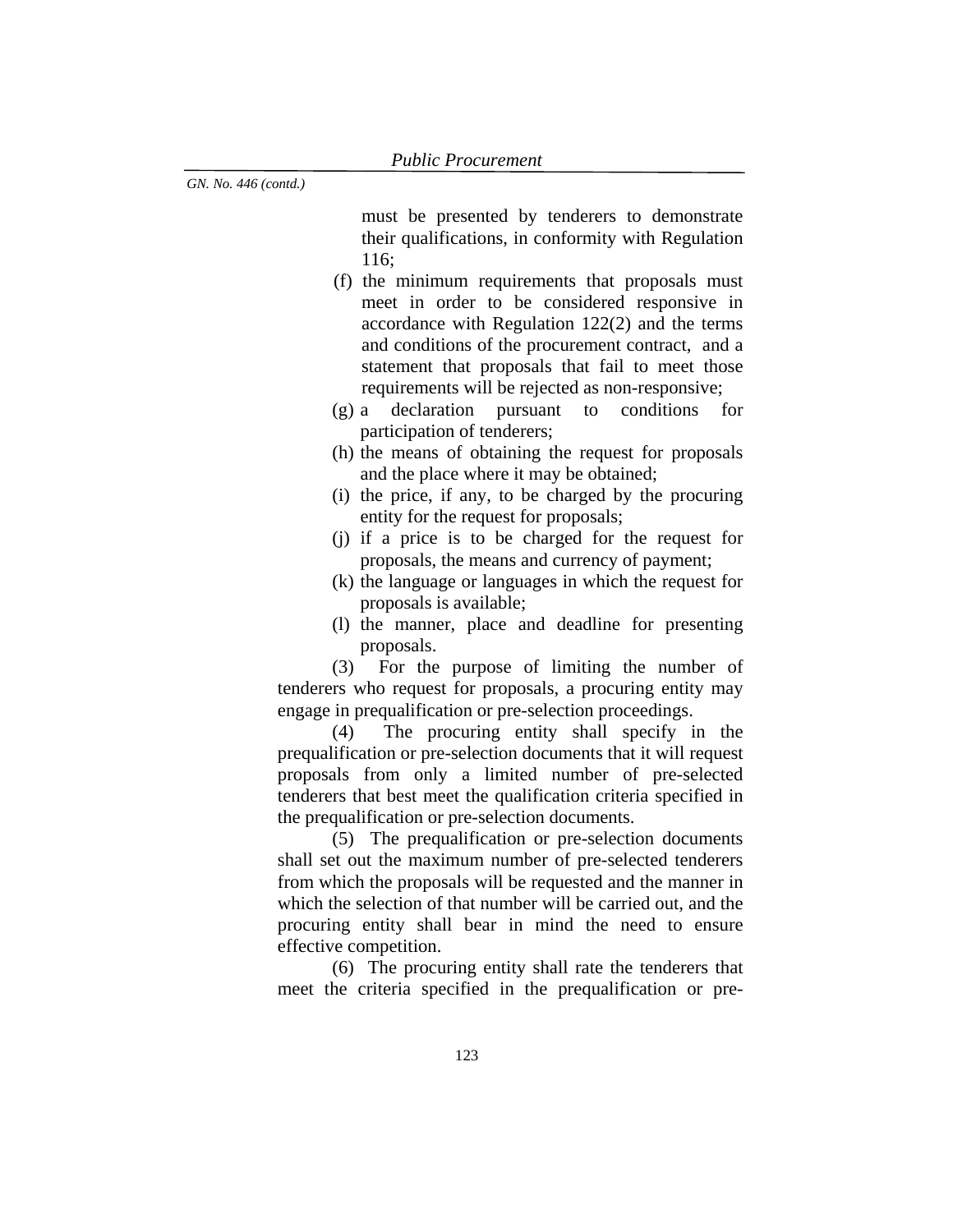selection documents according to the manner of rating that is set out in the invitation to prequalify or pre-selection and the prequalification or pre-selection documents, respectively.

(7) A procuring entity shall pre-select tenderers that acquired the best rating, up to the maximum number indicated in the prequalification or pre-selection documents but shall not be less than three, wherever possible.

(8) A procuring entity shall promptly notify each tenderer whether it has been pre-selected and shall, upon request, communicate to tenderers that have not been preselected the reasons thereof and shall make available to any person, upon request, the names of all tenderers that have been pre-selected.

(9) A procuring entity shall issue the request for proposals where-

- (a) an invitation to participate in the request-forproposals-with simultaneous negotiations proceedings has been published in accordance with the provisions of these Regulations, to each tenderer responding to the invitation in accordance with the procedures and requirements specified therein;
- (b) pre-qualification has been conducted, to each tenderer

pre-qualified in accordance with prequalification proceedings set out in these Regulations;

(c) pre-selection proceedings have been engaged in, to each

pre-selected tenderers in accordance with the procedures and requirements specified in the preselection documents;

- (d) in case of single source selection, to each tenderer selected by a procuring entity;
- (e) a tenderer has paid the fee, if any, charged for the request for proposals, which shall reflect only the cost of providing it to tenderers.
- (10) The request for proposals shall include, in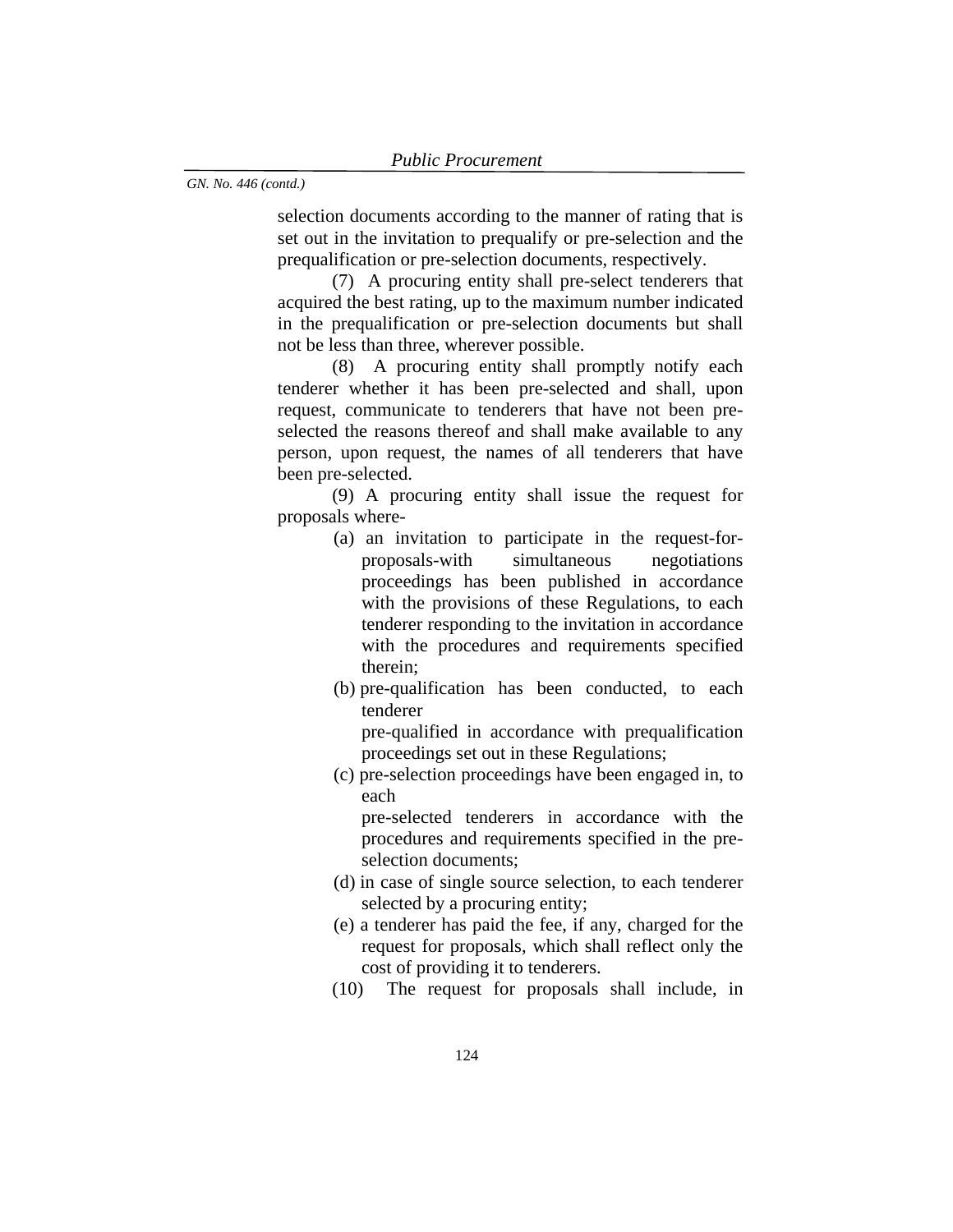addition to the information referred to in sub-regulation  $(2)(a)$ to (f) and (l) of this regulation, the following information:

- (a) instructions for preparing and presenting proposals;
- (b) if tenderers are permitted to present proposals for only a portion of the subject matter of the procurement, a description of the portion or portions for which proposals may be presented;
- (c) the currency or currencies in which the proposal price is to be formulated and expressed, the currency that will be used for the purpose of evaluating proposals and either the exchange rate that will be used for the conversion of proposal prices into that currency or a statement that the rate published by a specified financial institution and prevailing on a specified date will be used;
- (d) the manner in which the proposal price is to be formulated and expressed, including a statement as to whether the price is to cover elements other than the cost of the subject matter of the procurement itself, such as reimbursement for transportation, lodging, insurance, use of equipment, duties or taxes;
- (e) the means by which, pursuant to regulation 13, tenderers may seek clarification of the request for proposals and a statement as to whether the procuring entity intends to convene a meeting of tenderers at this stage;
- (f) any element of the description of the subject matter of the procurement or term or condition of the procurement contract that will not be the subject of negotiations during the procedure;
- (g) where the procuring entity intends to limit the number of tenderers that it will invite to participate in the simultaneous negotiations, the minimum number of tenderers, which shall be not less than three, wherever possible, and, where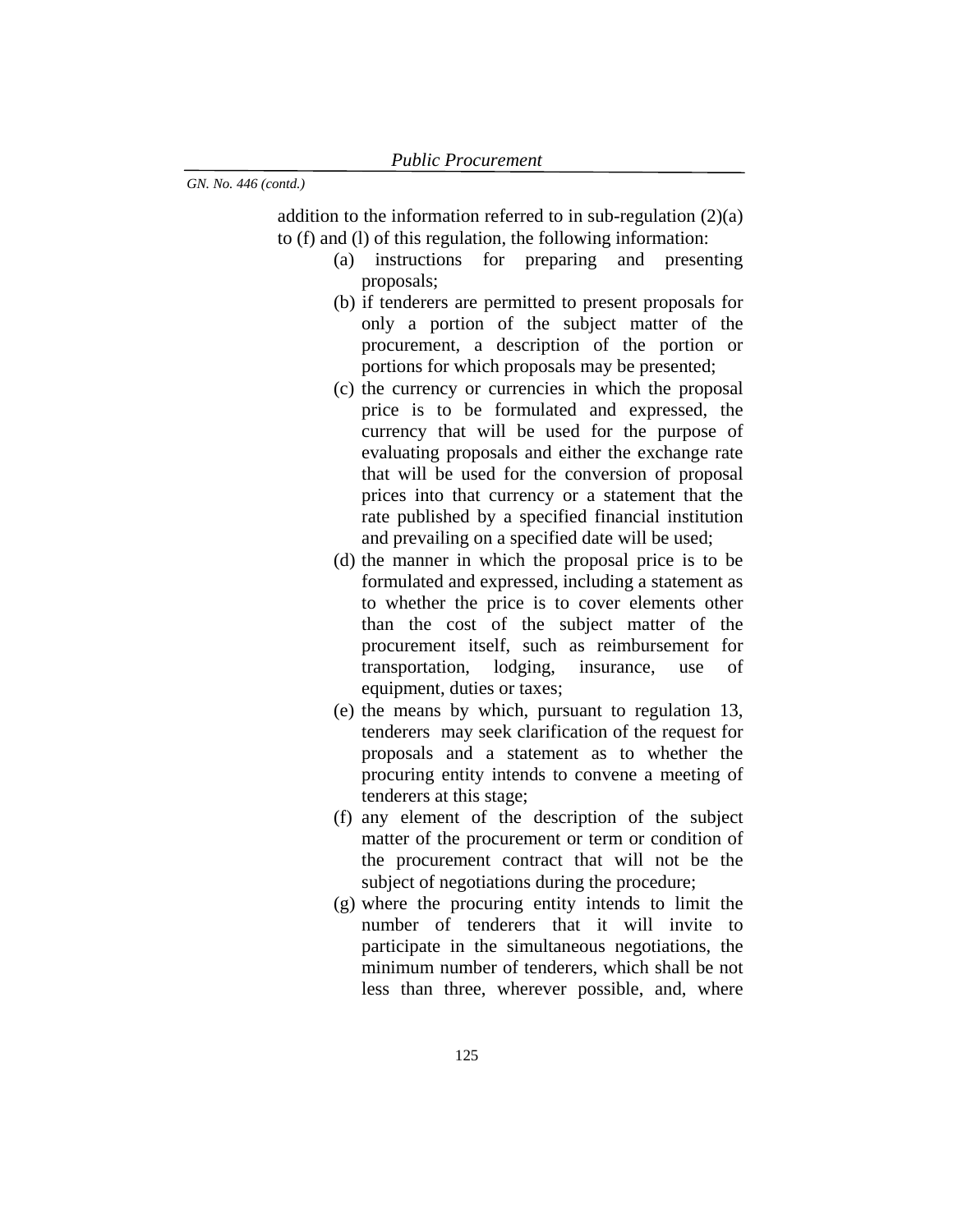appropriate, the maximum number of tenderers and the criteria and procedure, in conformity with the provisions of these regulations, that will be followed in selecting either number;

- (h) the criteria and procedure for evaluating the proposals;
- (i) references to the Act, these Regulations, and other laws and regulations directly pertinent to the procurement proceedings, including those applicable to procurement involving classified information, and the place where those laws and regulations may be found;
- (j) the name, functional title and address of the person authorized to communicate directly with and to receive communications directly from tenderers in connection with the procurement proceedings without the intervention of an intermediary;
- (k) notice of the right provided under Section 95 of the Act to challenge or appeal against decisions or actions taken by a procuring entity that are allegedly not in compliance with the provisions of the Act or these regulations, together with information about the duration of the applicable standstill period and, if none will apply, a statement to that effect and the reasons thereof;
- (l) any formalities that will be required, once a successful offer has been accepted, for a procurement contract to enter into force, including, where applicable, the execution of a written procurement contract, and the estimated period of time following dispatch of the notice of acceptance that will be required to obtain the approval;
- (m)any other requirement that may be established by the procuring entity in conformity with the Act and these Regulations relating to the preparation and presentation of proposals and to the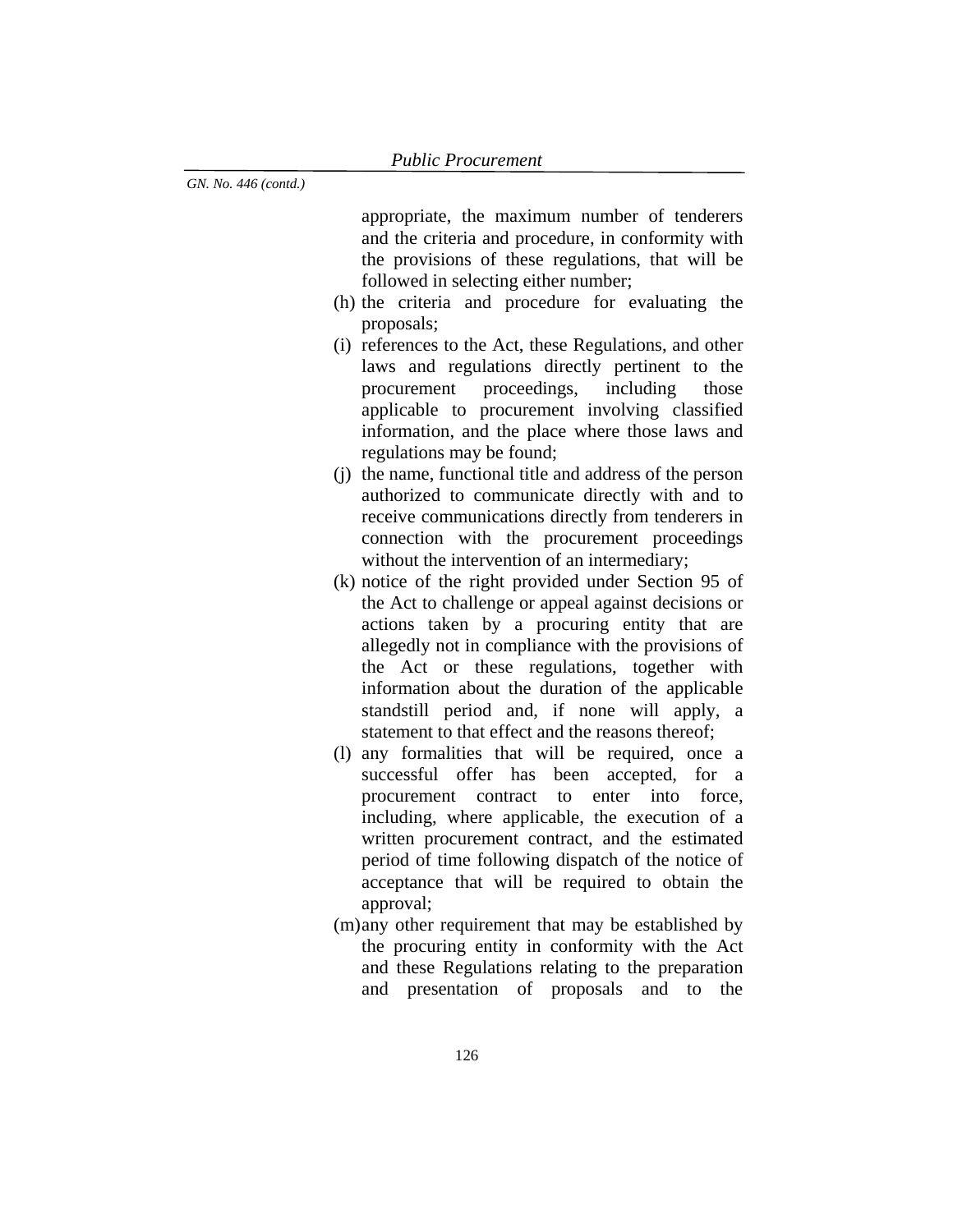procurement proceedings;

(11) A procuring entity shall examine all proposals received against the established minimum requirements and shall reject each proposal that fails to meet these minimum requirements on the ground that it is non-responsive.

(12) Where a maximum limit on the number of tenderers that can be invited to participate in the dialogue has been established and the number of responsive proposals exceeds that limit, the procuring entity shall select the maximum number of responsive proposals in accordance with the criteria and procedure specified in the request for proposals.

(13) A notice of rejection and the reasons for the rejection shall be promptly dispatched to each respective tenderers whose proposal was rejected.

Conducting simultaneous negotiations

**156.-**(1) A procuring entity shall invite each tenderer that presented a responsive proposal, within any applicable maximum number of tenders, to participate in the simultaneous negotiations.

(2) A procuring entity shall ensure that the number of tenderers invited to participate in the simultaneous negotiations, which shall be at least three, is sufficient to ensure effective competition.

(3) The negotiations shall be conducted by the same representatives of the procuring entity on a concurrent basis.

(4) In the course of the negotiations, a procuring entity shall not modify the subject matter of the procurement, any qualification or evaluation criterion or any minimum requirements established pursuant to regulations 116 and 121(2) of these Regulations any element of the description of the subject matter of the procurement or any term or condition of the procurement contract that is not subject to the dialogue as specified in the request for proposals.

(5) Any requirements, guidelines, documents, clarifications or other information generated during the negotiations that is communicated by the procuring entity to a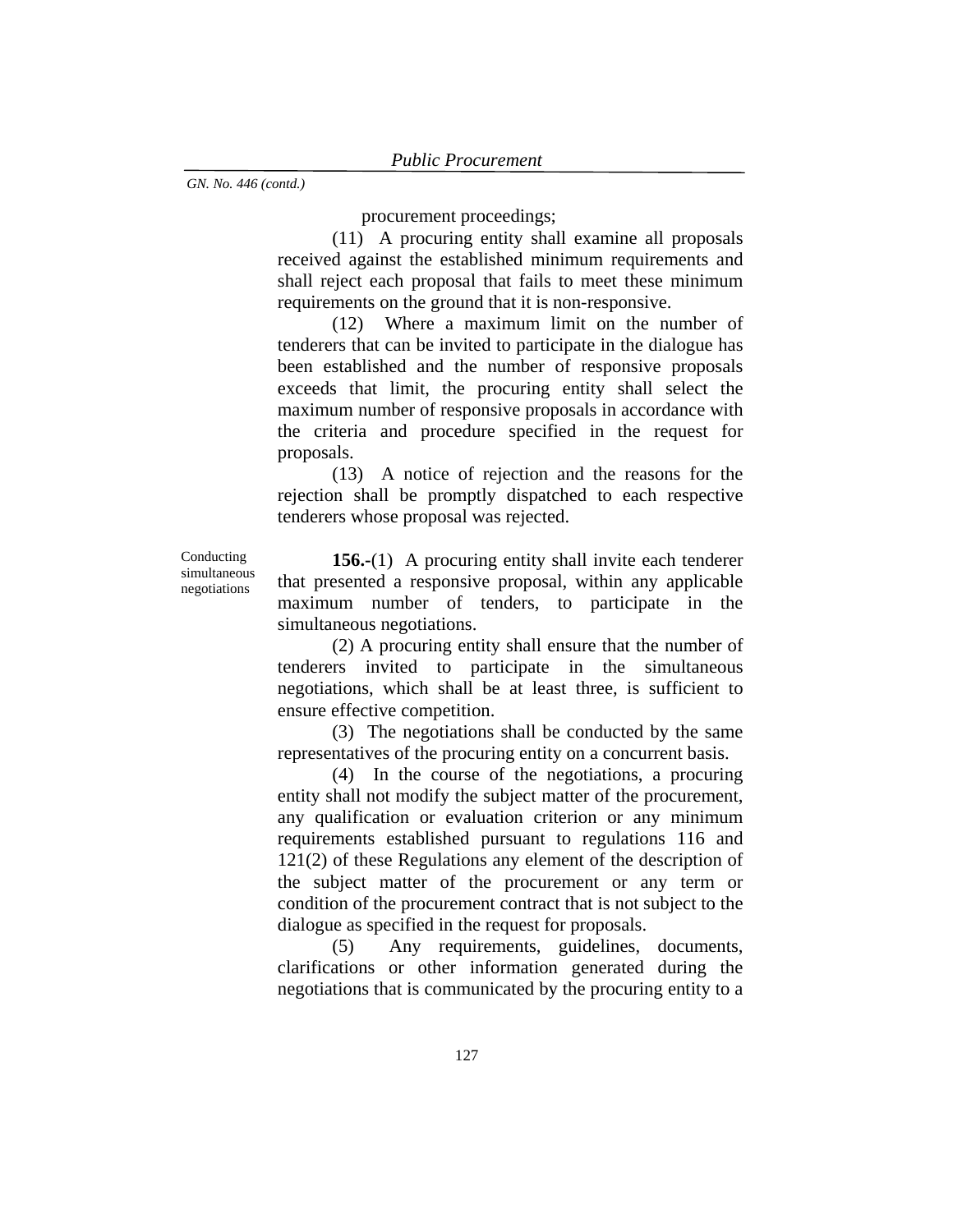tenderer shall be communicated at the same time and on an equal basis to all other participating tenderers, unless such information is specific or exclusive to that tenderer or such communication would be in breach of the confidentiality provisions of Regulation 306.

(6) Following the negotiations, the procuring entity shall request all tenderers remaining in the proceedings to present a best and final offer with respect to all aspects of their proposals. The request shall be in writing and shall specify the manner, place and deadline for presenting best and final offers.

(7) No negotiations shall take place between the procuring entity and tenderers with respect to their best and final offers.

(8) The successful offer shall be the offer that best meets the needs of the procuring entity as determined in accordance with the criteria and procedure for evaluating the proposals set out in the request for proposals.

Request for proposals with consecutive negotiations

**157.-**(1) Except where it is derogated by this regulation, regulation 162 (1) and (2) shall, with minimum variations, apply to procurement conducted by means of request for proposals with consecutive negotiations.

(2) Proposals whose technical, quality and performance characteristics meet or exceed the relevant minimum requirements shall be considered to be responsive and the procuring entity shall rank each responsive proposal in accordance with the criteria and procedure for evaluating proposals set out in the request for proposals, and shall-

- (a) promptly communicate to each tenderer presenting a responsive proposal the score of the technical, quality and performance characteristics of its respective proposal and its ranking;
- (b) invite the tenderer that has attained the best ranking, in accordance with such criteria and procedure, for negotiations on the financial aspects of its proposal; and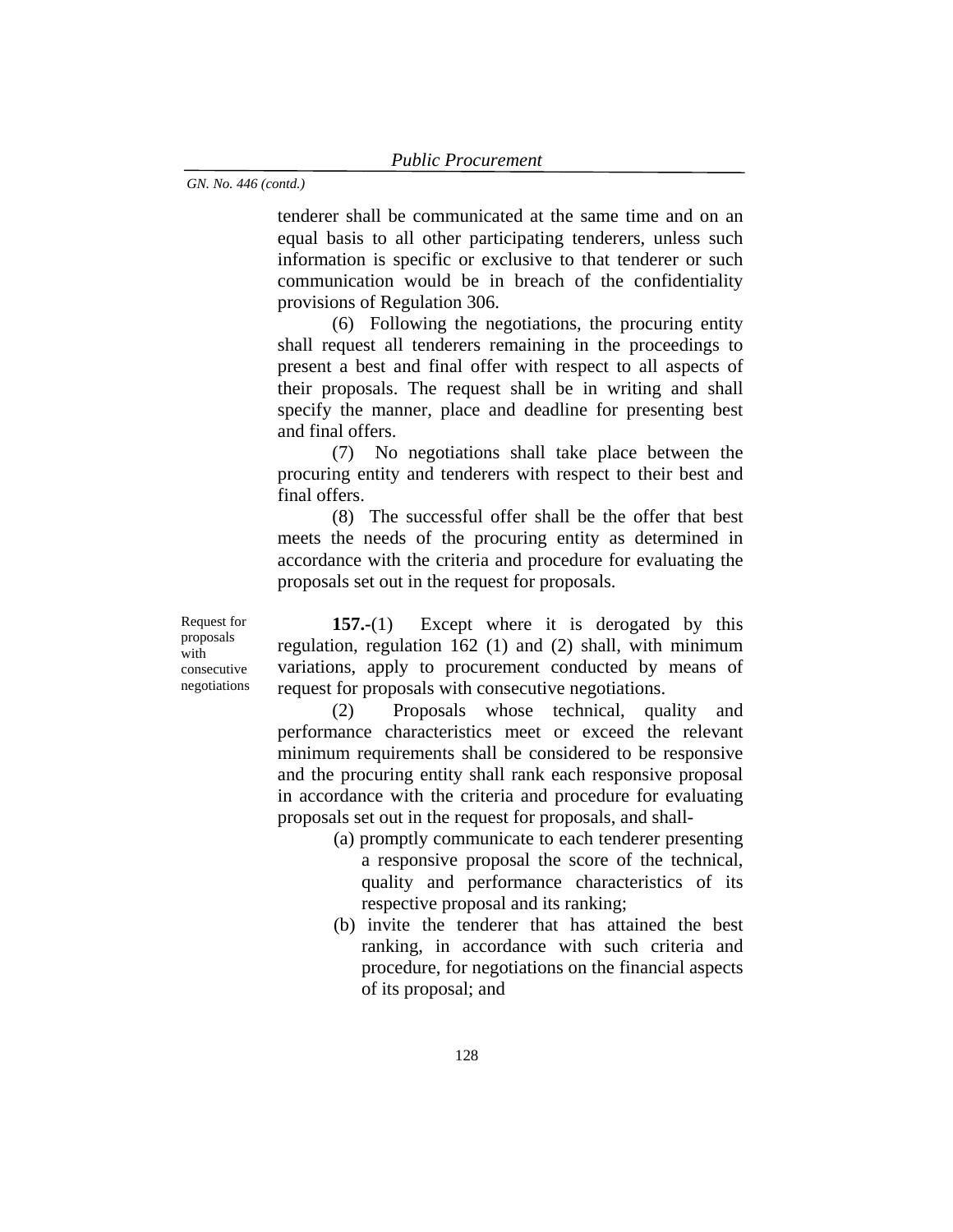(c) inform other tenderers who presented responsive proposals that their proposals may be considered for negotiation if negotiations with the tenderer with a better ranking do not result in a procurement contract.

(3) Where it is apparent to the procuring entity that the negotiations with the invited tenderer may not result in a procurement contract, the procuring entity may terminate the negotiations and shall, thereafter, communicate to the tenderer its decision to terminate the negotiations.

(4) The procuring entity shall, where it has terminated negotiations under sub-regulation (3), invite for negotiations a tenderer who has attained the second-best ranking and, where the negotiations with that tenderer do not result in a procurement contract, the procuring entity shall invite the other tenderer still participating in the procurement proceedings for negotiations on the basis of the ranking until the procuring entity concludes a procurement contract or rejects all remaining proposals.

(5) In the course of negotiations, the procuring entity shall not modify the subject matter of the procurement, qualification, examination or evaluation criterion, including any established minimum requirements, an element of the description of the subject matter of the procurement or term or condition of the procurement contract other than financial aspects of proposals which are subject to the negotiations as specified in the request for proposals.

(6) The procuring entity shall not re-open negotiations with any tenderer to whom it has terminated negotiations under these Regulations.

Competitive negotiations

**158.-**(1) Where the procuring entity engages in procurement by means of competitive negotiations, it shall engage in negotiations with a sufficient number of tenderers to ensure effective competition.

(2) Prior to the solicitation, the procuring entity shall cause a notice of the procurement to be published in the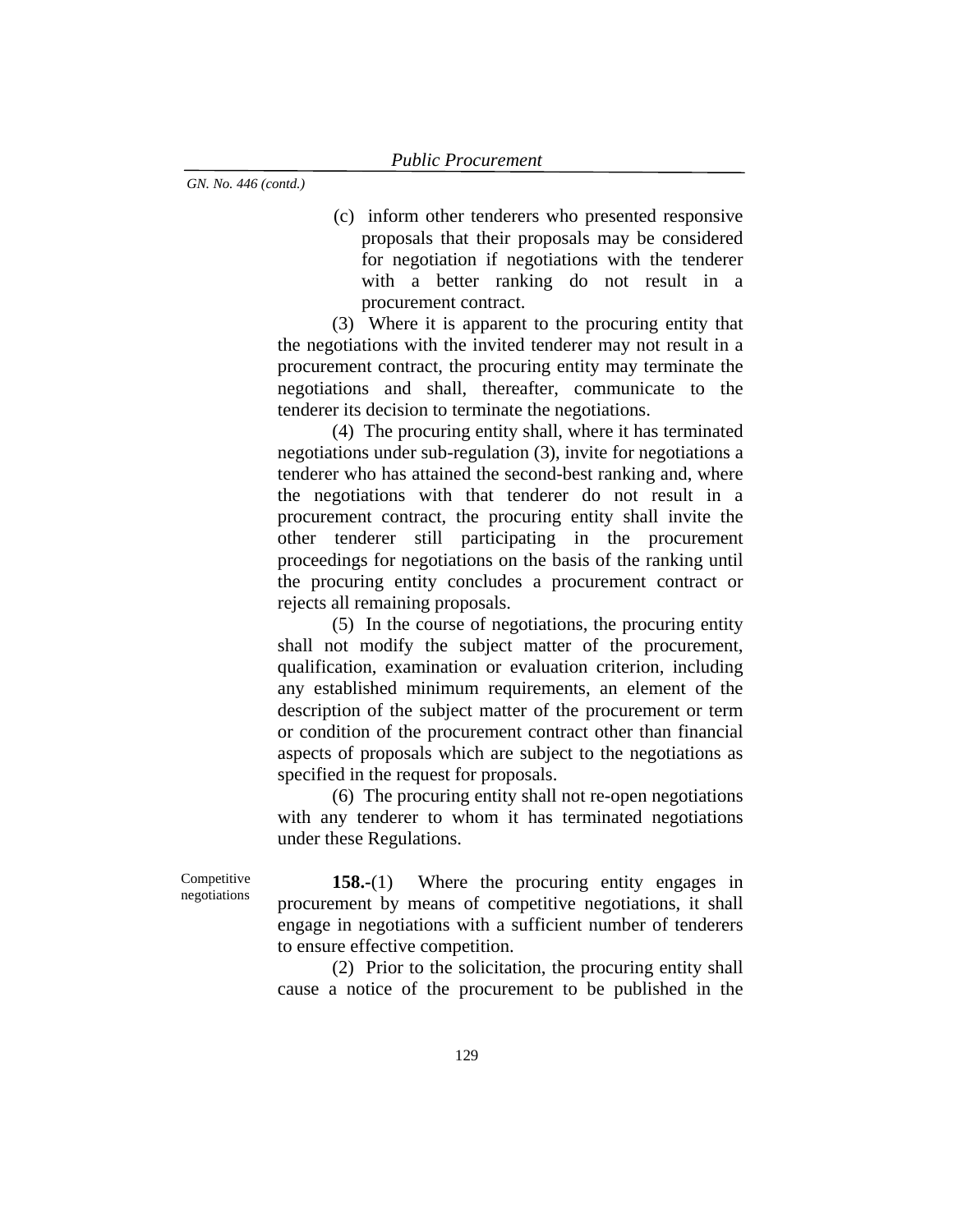Journal and Tenders Portal.

(3) The notice shall contain the following information:

- (a) the name and address of the procuring entity;
- (b) a summary of the principal required terms and conditions of the procurement contract or the framework agreement to be entered into in the procurement proceedings, including the nature, quantity and place of delivery of the goods to be supplied, the nature and location of the construction to be effected or the nature of the services and the location where they are to be provided, and the desired or required time for the supply of the goods, the completion of the construction or the provision of the services;
- (c) a declaration as to whether the participation of tenderers in the procurement proceedings is limited and on which ground; and
- (d) the method of procurement to be used.

(4) Any requirements, guidelines, documents, clarifications or other information relative to the negotiations that is communicated by the procuring entity to a tenderer before or during the negotiations, shall be communicated at the same time and on an equal basis to all other tenderers engaging in negotiations with the procuring entity relative to the procurement.

(5) Notwithstanding sub-regulation (4), the procuring entity shall not communicate the information under subregulation (4) to all other tenderers if the information is specific or exclusive to the particular tenderer or the communication would be in breach of the confidentiality provisions of the Act and these regulations.

(6) Following completion of negotiations, the procuring entity shall request all tenderers remaining in the proceedings to present, by a specified date, a best and final offer with respect to all aspects of their proposals.

(7) Negotiations shall not take place between the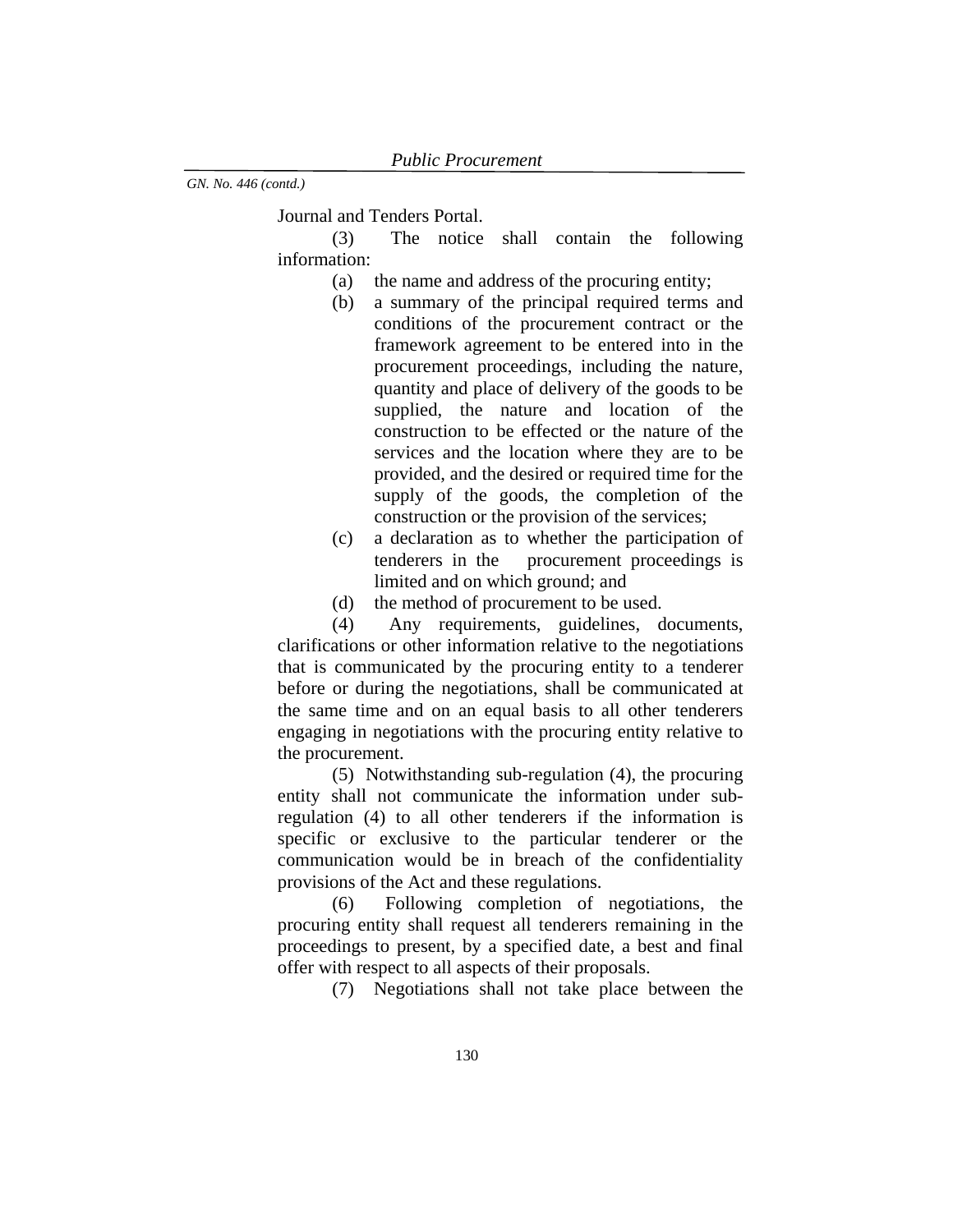procuring entity and tenderers in respect of the best and final offers submitted by the tenderers.

(8) The successful offer shall be the offer that best meets the needs of the procuring entity.

Single source procurement for goods or services

**159.-**(1) Subject to approval by the tender board, a procuring entity may engage in a single-source procurement in accordance with sub-regulation (3) under the following circumstances:

- (a) the goods or services are available only from a particular tenderer who has exclusive rights in respect of the goods or services, and no reasonable alternative or substitute exists (sole-sourcing); or
- (b) there is an urgent need for the goods or services, and engaging in tendering proceedings or any other method of procurement would therefore, be impractical, provided that the circumstances giving rise to the urgency were neither foreseeable by the procuring entity nor the result of dilatory conduct on its part; or
- (c) a procuring entity, having procured goods, equipment, technology, services or spare parts from a supplier, following national or international competitive tendering satisfactory to these Regulations, determines that additional supplies of the same type as those purchased under an existing contract are required; or
- (d) a procuring entity seeks to enter into a contract with a tenderer for the purpose of research, experiment, study or development, except where the contract includes the product of goods in quantities to establish their commercial viability or to recover research and development costs; or
- (e) procurement involving national defence or national security and where it is determined that a single - source procurement is the most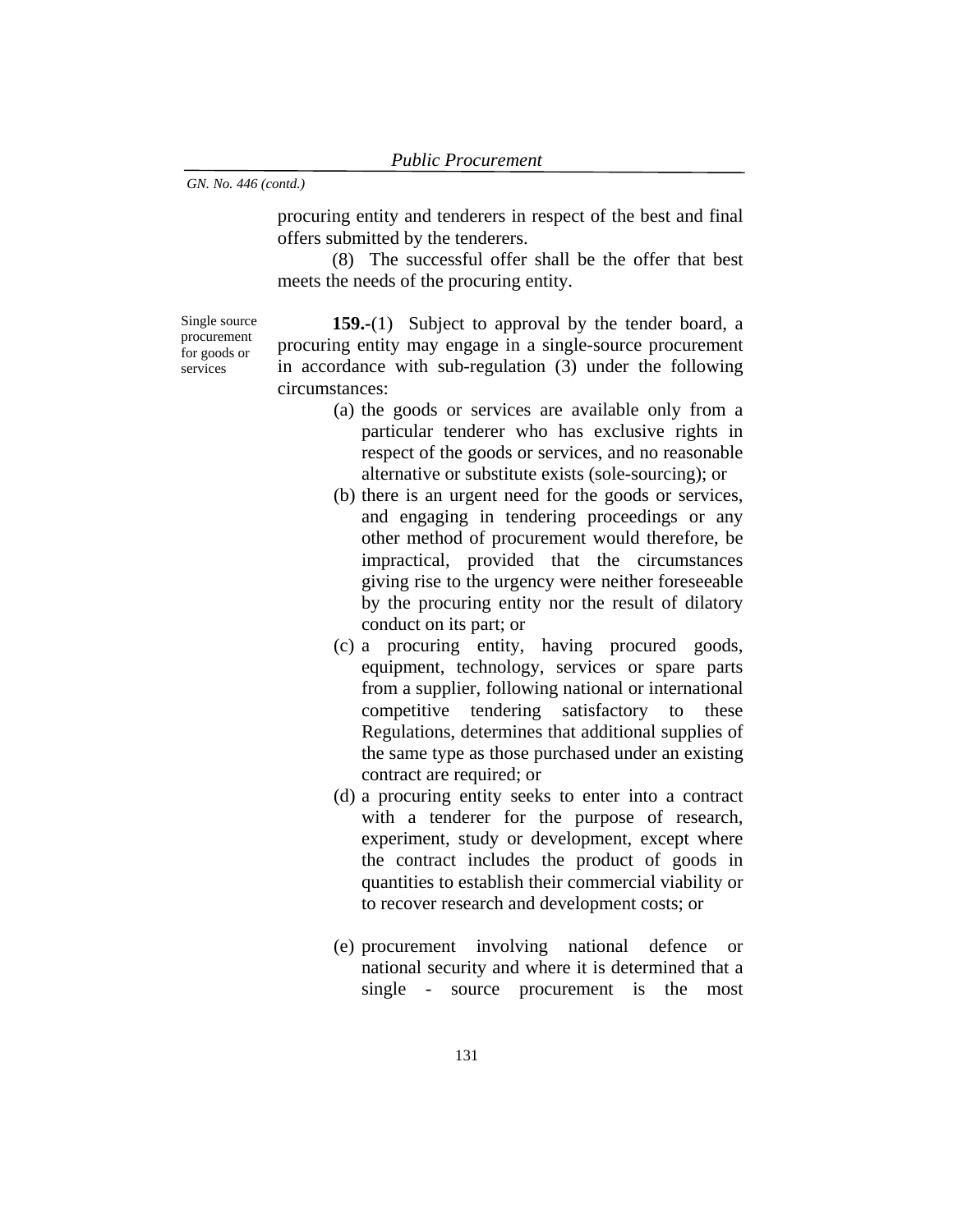appropriate method of procurement; or

- (f) where critical items need to be purchased from a specified supplier to ensure that the output of a process plant shall be guaranteed by the contractor responsible for the process design; or
- (g) where standardization of equipment is essential for economic and technical reasons and it has been proved to the tender board's satisfaction that compatibility of the existing equipment with another make of equipment cannot be established and that there is no advantage in having an alternative supplier; or
- (h) where standardization of spare parts is required so that they may be compatible with existing equipment or spare parts or stock items related to specific and specialized equipment or machinery; or
- (i) where an on-going project, additional items need to be purchased for the completion of implementation.

(2) For purposes of these Regulations, standardization is considered to be appropriate if the original equipment is suitable for the purposes of the project being financed and have been acquired at reasonable prices through national or international competitive tendering satisfactory to the tender board and that the number of the new items to be added is less than the existing value and cannot be obtained from other sources.

(3) In the circumstances prescribed under subregulation (1), a procuring entity may procure the goods or services, by soliciting proposal or price quotation from a single supplier.

Procedure for single source

**160.-**(1) Subject to approval by the tender board a procuring entity may engage in single-source procurement when procurement from a particular supplier or service provider is necessary and in such a case, the letter of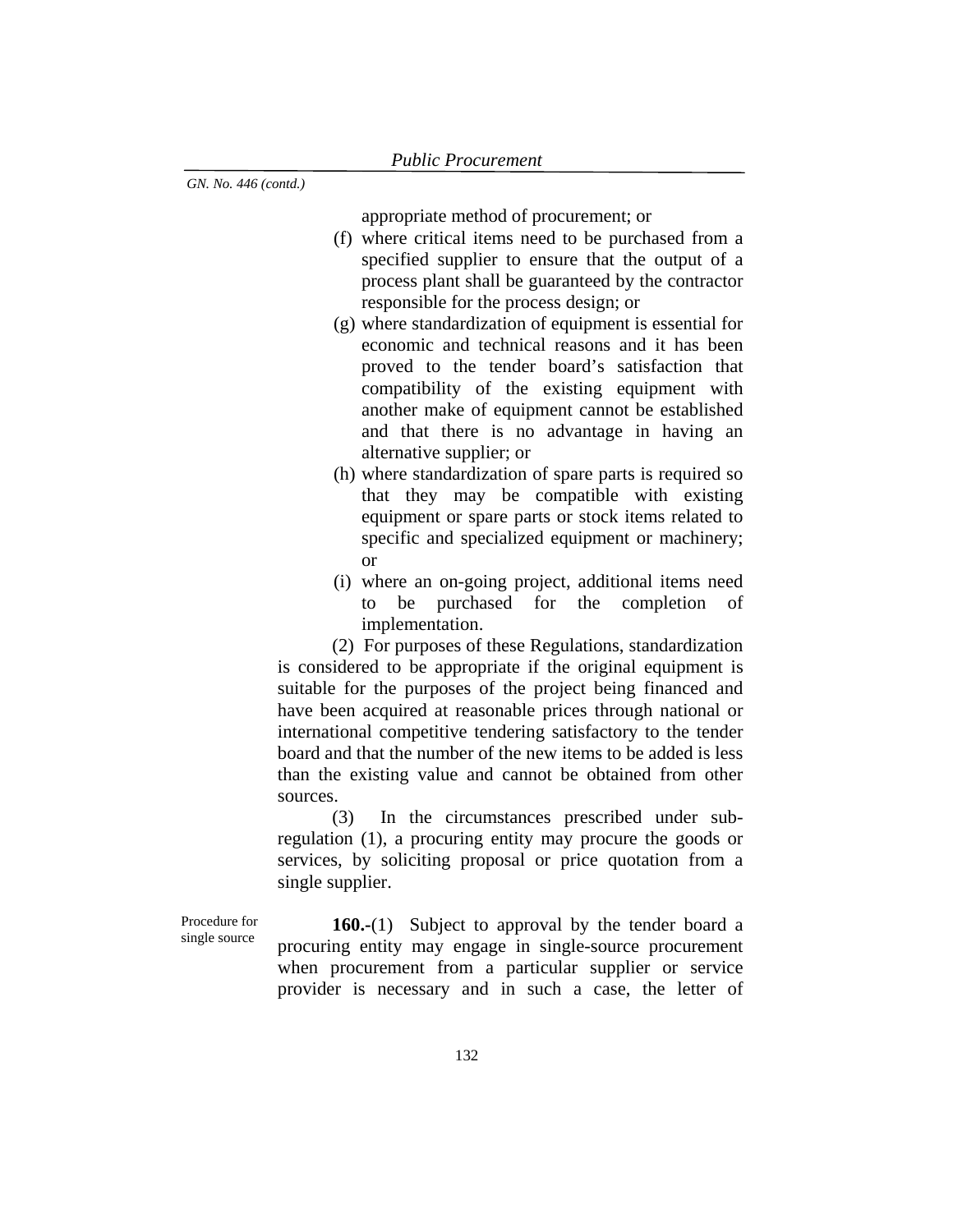invitation to the selected tenderer shall contain-

(a) the full name and address of the procuring entity;

- (b) instructions for submission of a quotation;
- (c) a full description of the goods or services to be procured, including the required technical or quality characteristics, specifications, designs, plans and drawings, as appropriate;
- (d) the quantities of any goods, or the desired results of any service to be supplied or provided and the required time and place of delivery, any requirements for minimum performance, warranty and maintenance for such goods or management and reporting requirements of a service provider;
- (e) whether any alternatives to the required specifications or characteristics of the goods or services, or to other contractual conditions, are to be permitted;
- (f) the period during which the quotation is to remain valid;
- (g) the form of contract or Local Purchase Order, to include all conditions and terms of payment;
- (h) a statement of the currency in which the supplier or service provider will be paid;
- (i) fees if any, to be charged by the procuring entity for the tender document;
- (j) a statement that the procuring entity does not bind itself to accept the quotation.

(2) The procuring entity shall scrutinize any quotation received and, where necessary, negotiate with the supplier with a view to ensuring that the requirement for the goods or services are complied with, and the price quoted is not excessive and is in line with reasonable expectations.

(3) The procuring entity shall not make undesirable reductions in the quality of the goods or services in order to achieve cost savings.

(4) The justification for single source procurement further to sub-regulations (1) to (5) shall be prescribed in the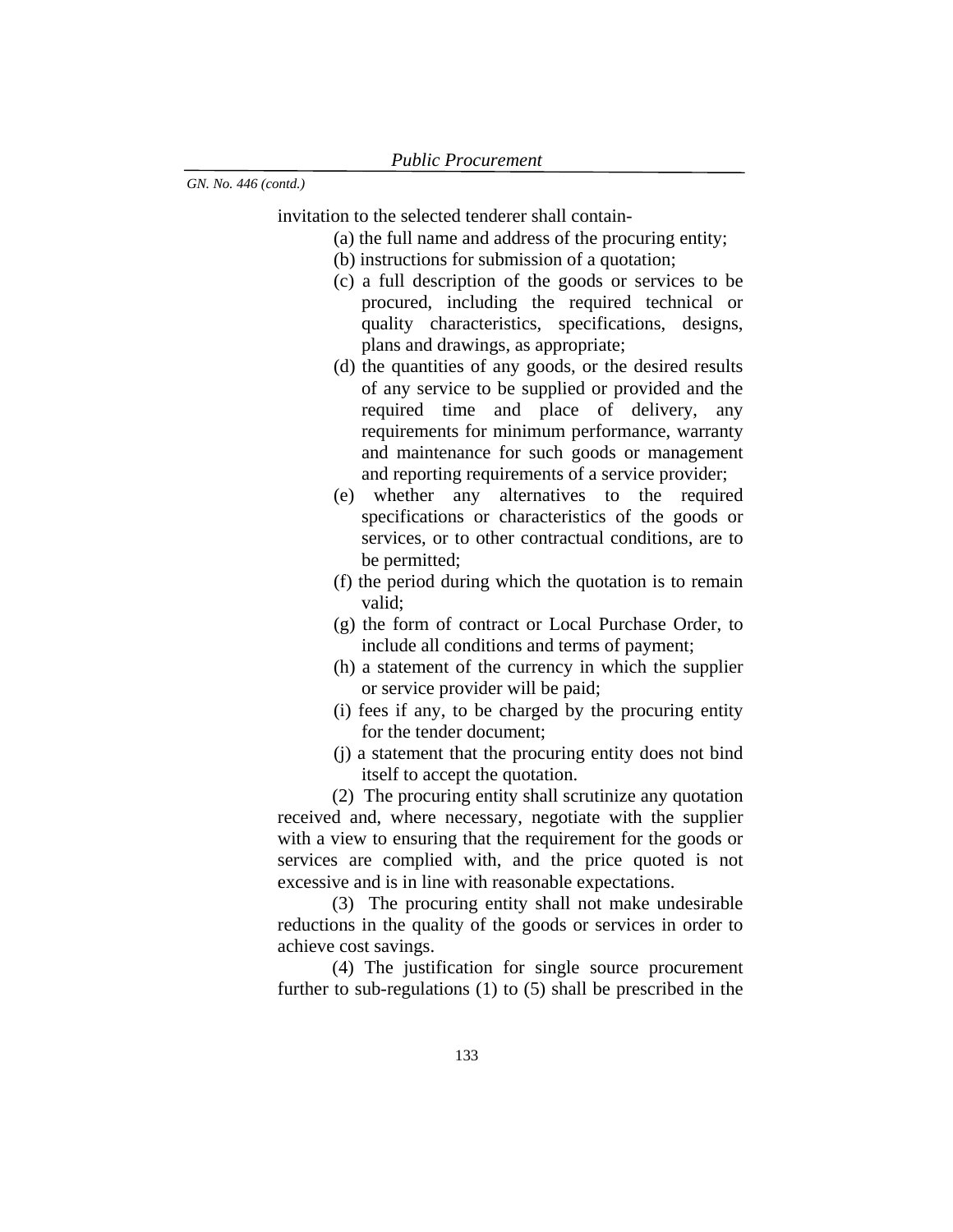record of procurement proceedings made pursuant to regulation 15.

Single source procurement for works

**161.-**(1) A procuring entity may obtain a priced quotation from a single contractor, negotiate and enter into a direct contract if-

- (a) there is an urgent need for the works such that there would be insufficient time for a procuring entity to engage in tendering or any other method of procurement, provided that the circumstances giving rise to the urgency could not have been foreseen by the procuring entity and have not been caused by dilatory conduct on its part; or
- (b) there is only one particular contractor which a procuring entity can reasonably expect to undertake the required works; or
- (c) there are advantages to a procuring entity in using a particular contractor who has undertaken or is undertaking similar works or who may have already been mobilised with plant, equipment and staff in the vicinity or any other resources as may be appropriate; or
- (d) works which are under execution are to be extended, and the corresponding contract is awarded following national or international competitive tendering.

(2) The letter of invitation to the selected contractor shall contain-

- (a) the full name and address of the procuring entity;
- (b) instructions for submission of a quotation;
- (c) a full description of the works to be procured, including the required technical or quality characteristics, specifications, designs, plans and drawings;
- (d) bills of quantities, the location and the required time for their completion;
- (e) any alternatives to the required specifications or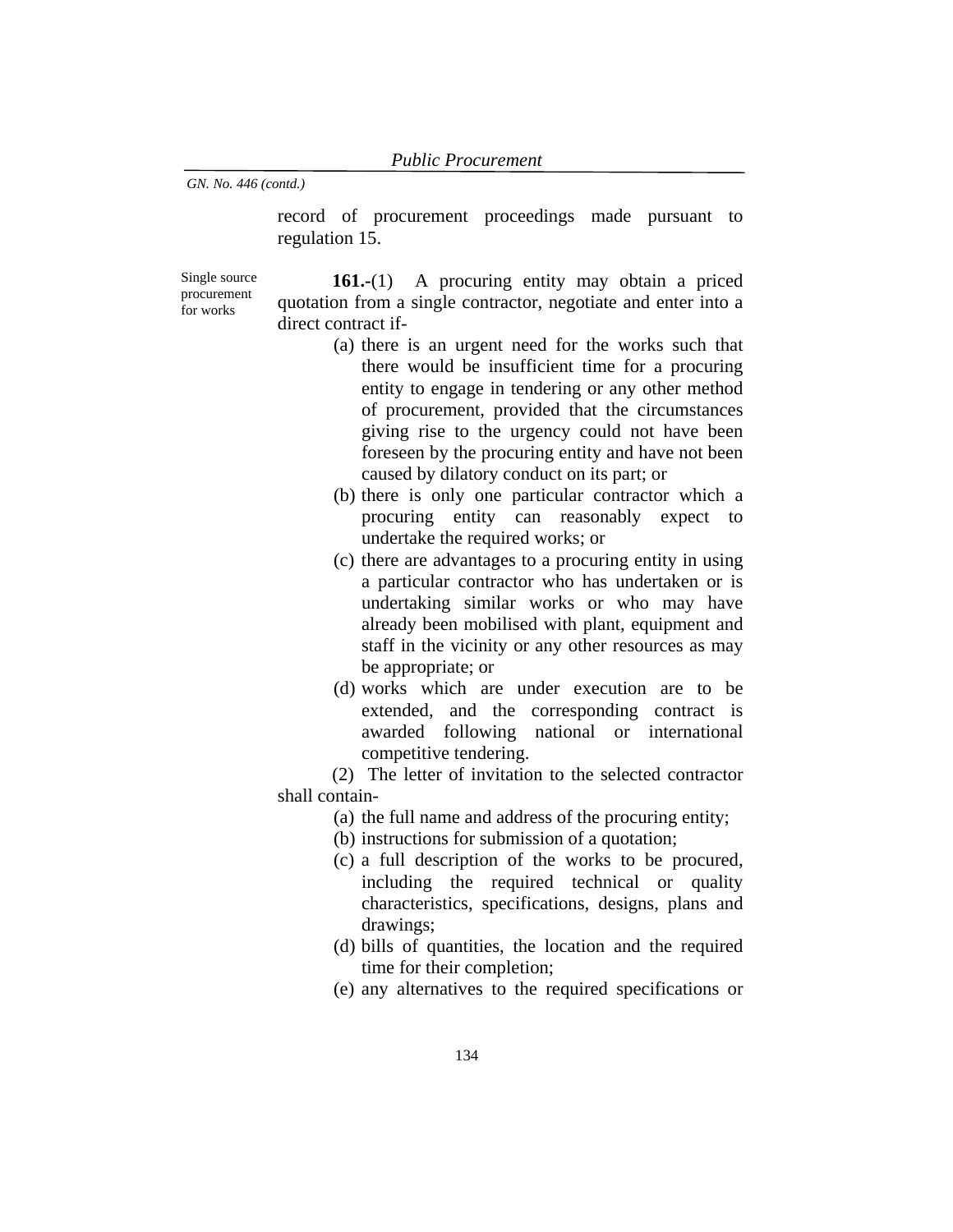characteristics of the works, or to other contractual conditions, if such alternatives are to be permitted;

- (f) the period during which the quotation is to remain valid;
- (g) the form of contract or Local Purchase Order, to include all conditions and terms of payment;
- (h) a statement of the currency in which the contractor will be paid;
- (i) fees if any, to be charged by the procuring entity for the tender document; and
- (j) a statement that the procuring entity does not bind itself to accept the quotation.

(3) A procuring entity shall scrutinize any quotation received and, where necessary, negotiate with the contractor with a view to ensuring that the requirement for the works is properly addressed and the price quoted is not excessive and is in line with reasonable expectations.

(4) A procuring entity shall not make undesirable reductions in the quality and scope of the works in order to achieve cost savings.

(5) The justification for direct contracting pursuant to sub-regulation (1) shall be set out in the record of procurement proceedings made in accordance with Regulation 15.

## *(d) Procurement method that does not involve negotiations*

Requests for proposals without negotiation to be arranged

**162.-**(1) A procuring entity may engage in procurement by means of request for proposals without negotiation where the procuring entity needs to consider the financial aspects of proposals separately and only after completion of examination and evaluation of the quality and technical aspects of the proposals.

(2) Except where it is expressly provided otherwise under these Regulations, a procuring entity shall invite proposals through the request-for-proposals-withoutnegotiation proceedings to be published in accordance with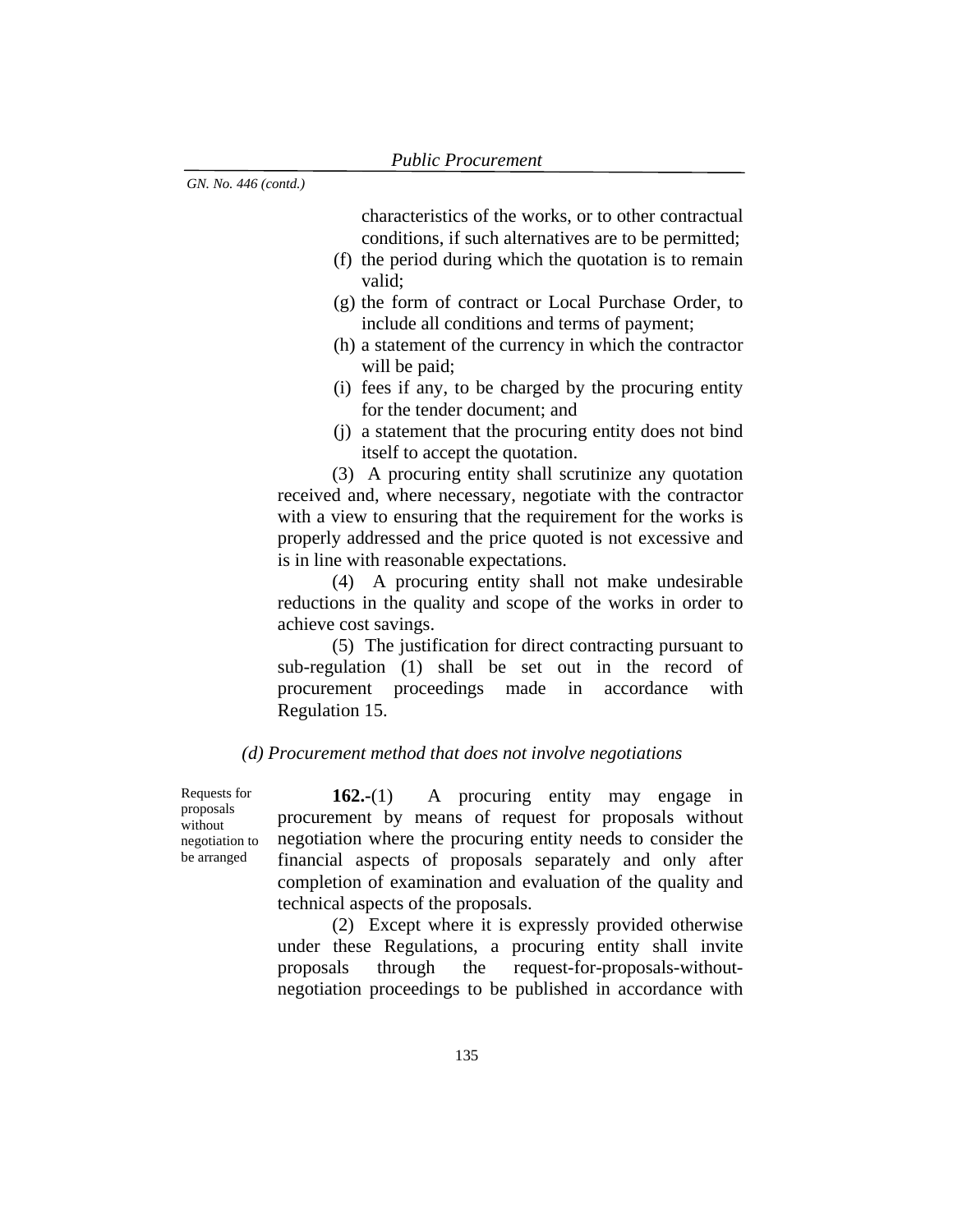these Regulations.

- (3) The invitation shall contain-
- (a) the name and address of the procuring entity;
- (b) a detailed description of the subject matter of the procurement, and the desired or required time and location for the provision of such subject matter;
- (c) terms and conditions of the procurement contract, to the extent that they are already known to the procuring entity, and the form of the contract, if any, to be signed by the parties;
- (d) criteria and procedures to be used for ascertaining the qualifications of tenderers and any documentary evidence or other information that must be presented by tenderers to demonstrate their qualifications;
- (e) criteria and procedures for opening the proposals and for examining and evaluating the proposals, including the minimum requirements with respect to technical, quality and performance characteristics that proposals must meet in order to be considered responsive, and a statement that proposals that fail to meet those requirements will be rejected as non-responsive;
- (f) a declaration whether the participation of tenderers in the procurement proceedings is limited and on which ground;
- (g) the means of obtaining the request for proposals and the place where it may be obtained;
- (h) the price, if any, to be charged by the procuring entity for the request for proposals;
- (i) in the case a price is to be charged for the request for proposals, the means and currency of payment;
- (j) the language in which the request for proposals is available; and
- (k) the manner, place and deadline for presenting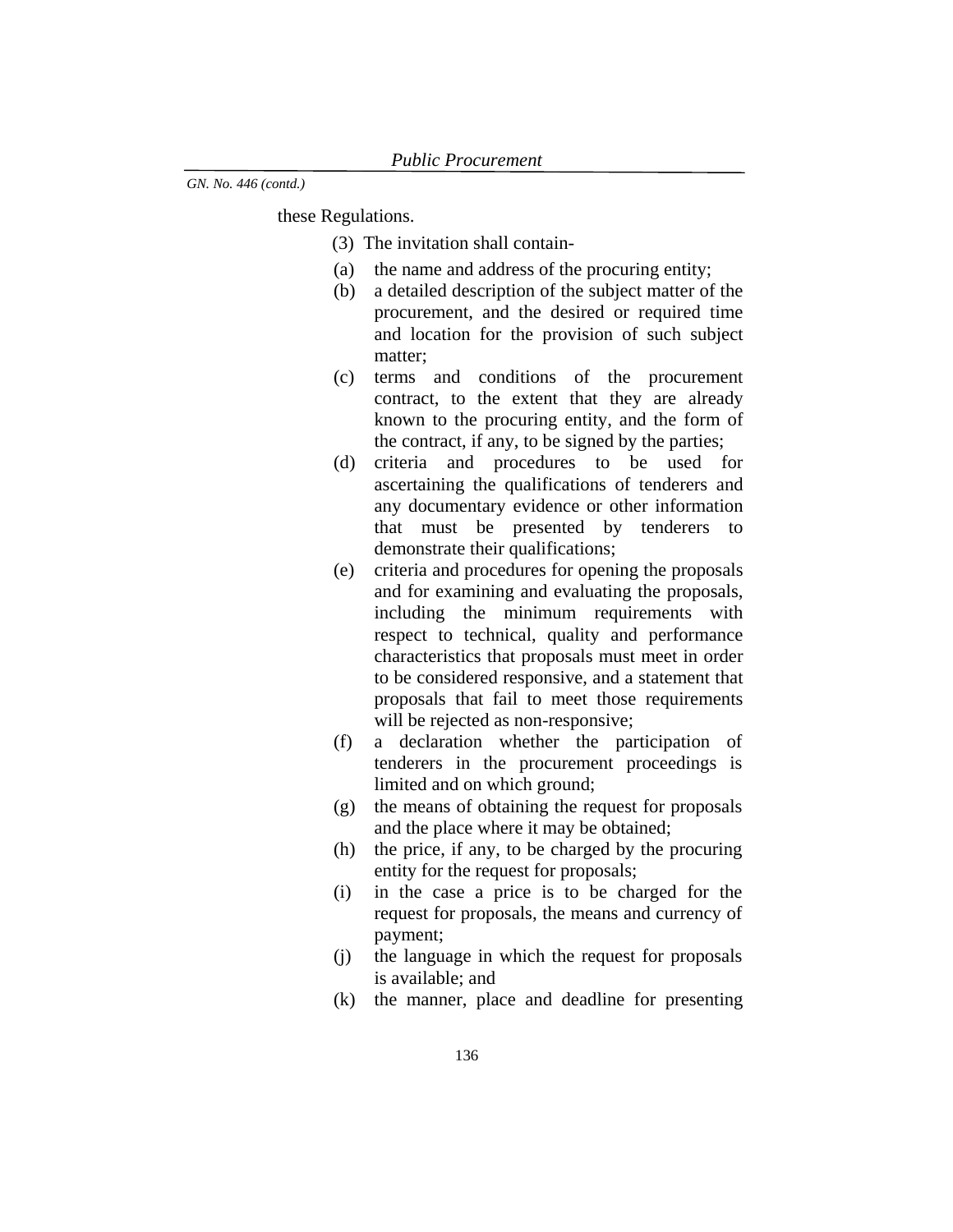proposals.

(4) Upon payment of the prescribed fee, if any, the procuring entity shall issue the request for proposals-

- (a) in the case of an invitation to participate in the request-for-proposals-without-negotiation proceedings has been published, to each tenderer responding to the invitation in accordance with the procedures and requirements specified in the proposal;
- (b) in the case of pre-qualification, to each tenderer pre-qualified in accordance with these regulations;
- (c) in the case of direct solicitation, to each tenderer selected by the procuring entity.

(5) The request for proposals shall include, in addition to the information referred to in sub-regulation (3) (a) to (e) and (k) of this regulation, the following information:

- (a) instructions for preparing and presenting proposals, including instructions to tenderers to submit simultaneously to the procuring entity proposals in two envelopes, one envelope containing the technical, quality and performance characteristics of the proposal, and the other envelope containing the financial aspects of the proposal;
- (b) in the case tenderers are permitted to present proposals for only a portion of the subject matter of the procurement, a description of the portion or portions for which proposals may be submitted;
- (c) the currency or currencies in which the proposal price is to be formulated and expressed;
- (d) the currency that will be used for the purpose of evaluating proposals and either the exchange rate that will be used for the conversion of proposal prices into that currency or a statement that the rate published by a specified financial institution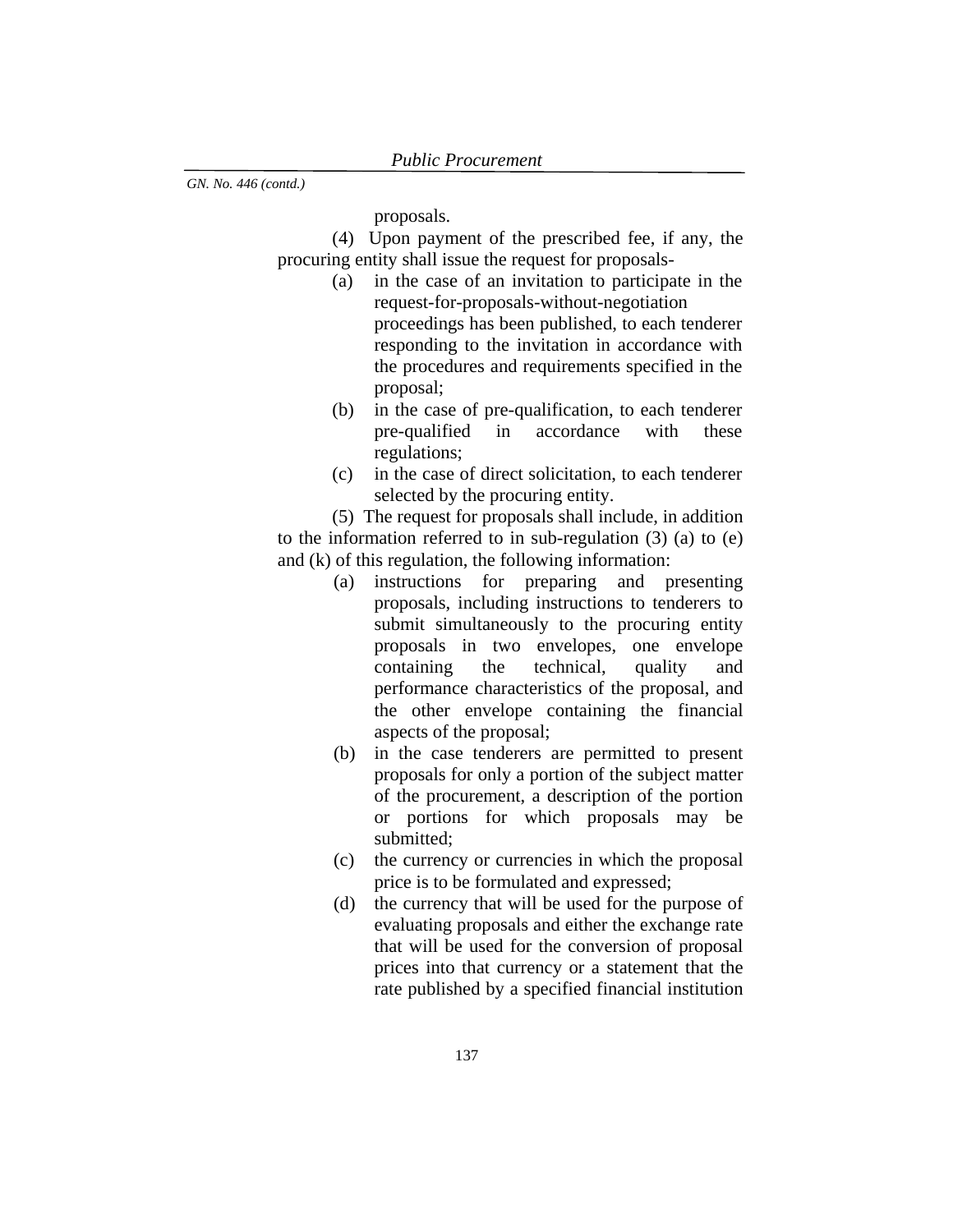and prevailing on a specified date will be used;

- (e) the manner in which the proposal price is to be formulated and expressed, including a statement as to whether the price is to cover elements other than the cost of the subject matter of the procurement itself, such as reimbursement for transportation, lodging, insurance, use of equipment, duties or taxes;
- (f) the means by which, tenderers may seek clarification of the request for proposals, and a statement as to whether the procuring entity intends to convene a pre-bid meeting at this stage;
- (g) the name, functional title and address of one or more officers or employees of the procuring entity who are authorized to communicate directly with, and to receive communications directly from, tenderers in connection with the procurement proceedings without the intervention of an intermediary;
- (h) notice of the right to complain on, or appeal from, decisions or actions done by the procuring entity that are allegedly not in compliance with the provisions of the Act, together with information on the duration of the applicable standstill (cool off) period, a statement to that effect and the reasons;
- (i) any formalities required, where the successful proposal is accepted, for a procurement contract to enter into force, including, where applicable, the execution of a written procurement contract and approval by tender board, and the estimated period of time following the dispatch of the notice of acceptance that will be required to obtain the approval;
- (j) any other requirement that may be established by the procuring entity in conformity with the Act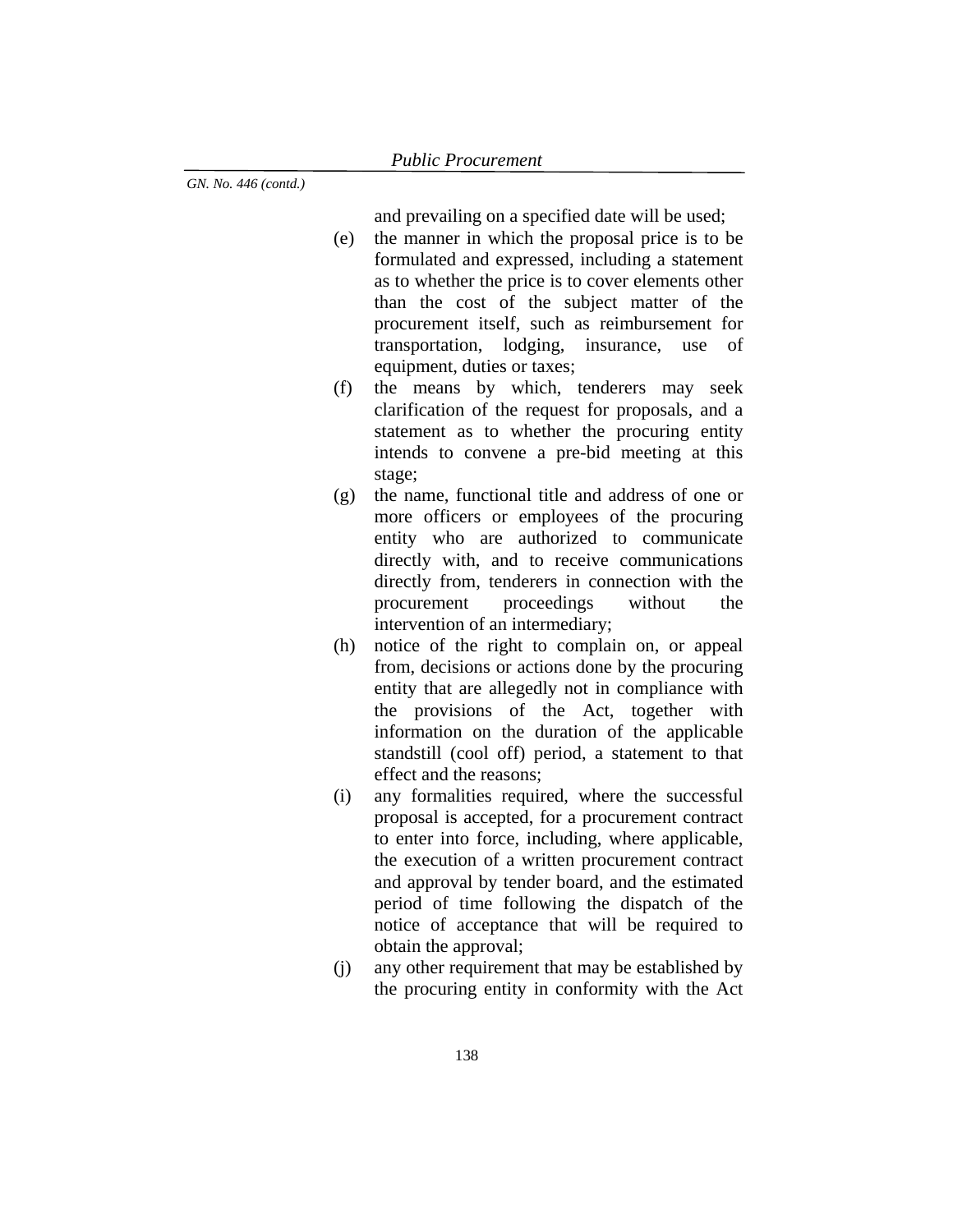and these regulations relating to the preparation and presentation of proposals and to the procurement proceedings.

(6) Before opening the envelopes containing the financial aspects of the proposals, the procuring entity shall examine and evaluate the technical, quality and performance characteristics of proposals in accordance with the criteria and procedures specified in the request for proposals.

(7) The results of the examination and evaluation of the technical, quality and performance characteristics of the proposals shall immediately be included in the record of the procurement proceedings.

(8) Proposals whose technical, quality and performance characteristics fail to meet the relevant minimum requirements shall be considered to be non-responsive and shall be rejected on that ground.

(9) A notice of rejection and the reasons for the rejection, together with the unopened envelope containing the financial aspects of the proposal, shall promptly be dispatched to each respective tenderer whose proposal was rejected.

 (10) The proposals whose technical, quality and performance characteristics meet or exceed the relevant minimum requirements shall be considered to be responsive and the procuring entity shall promptly communicate to each tenderer presenting the proposal the score of the technical, quality and performance characteristics of its respective proposal and shall invite all such tenderers to the opening of the envelopes containing the financial aspects of their proposals.

 (11) The score of the technical, quality and performance characteristics of each responsive proposal and the corresponding financial aspect of that proposal shall be read out in the presence of the tenderers invited to the opening of the envelopes containing the financial aspects of the proposals.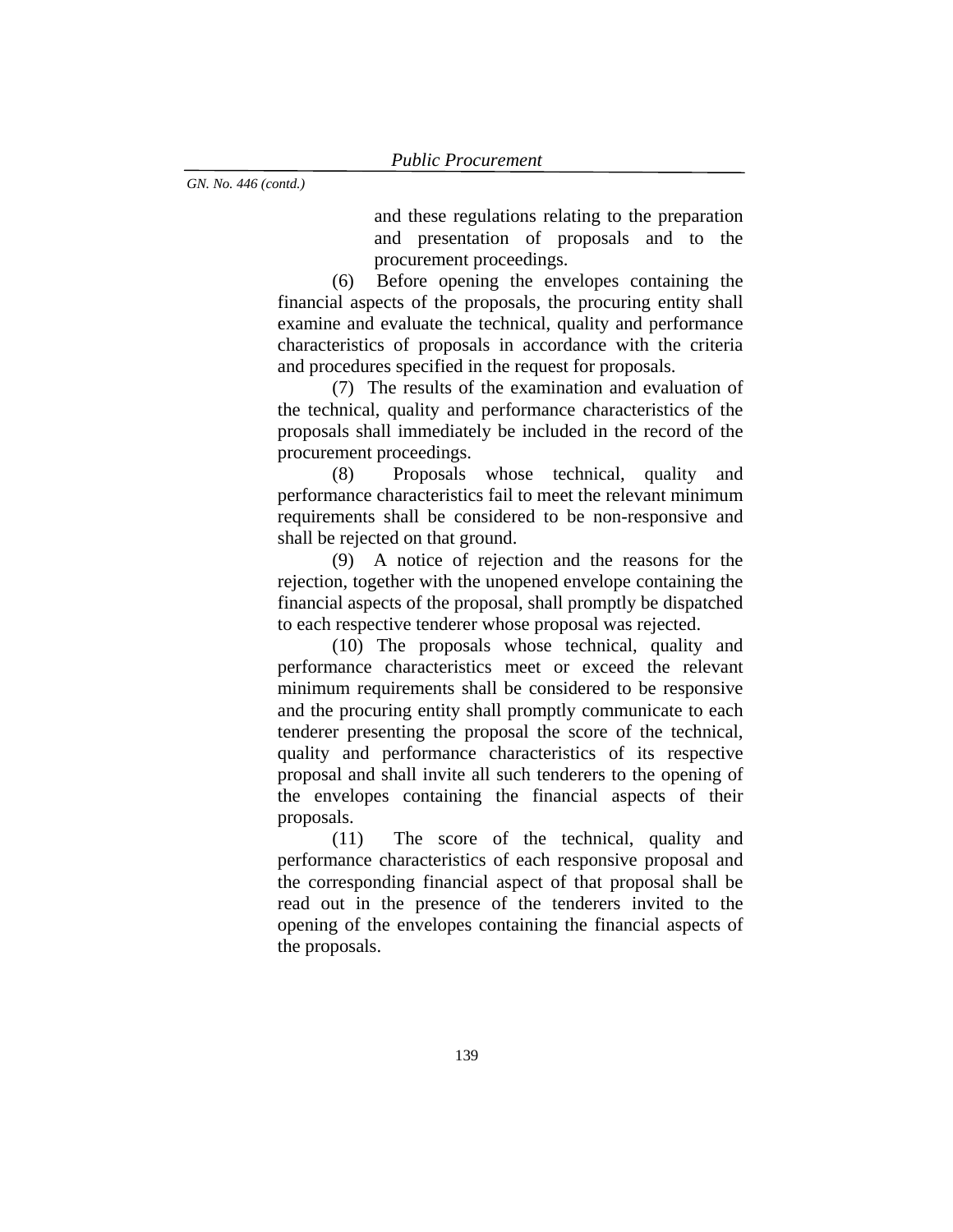(12) The procuring entity shall, subject to subregulation (2), compare the financial aspects of the responsive proposals and, on that basis, identify the successful proposal in accordance with the criteria and the procedure set out in the request for proposals,

 (13) The successful proposal shall be the proposal with the best combined evaluation in terms of the price and the criteria specified in the request for proposals.

Shopping **163.-**(1) A tender board may approve and invite competition through request for quotations at international or national level if-

- (a) the goods to be procured are so diversified that it would be of no commercial interest for any single supplier to tender for them; or
- (b) the goods are readily available off-the-shelf or standard specification commodities.

 (2) A procuring entity shall not divide its procurement into separate contracts for the purpose of invoking subregulation (1) of this regulation.

 (3) Procuring entities shall obtain a list of suppliers from a shortlist prepared in accordance with guidelines issued by the Authority or from the shortlist in the Tenders Portal.

 (4) The list of tenderers to be contacted shall be submitted to the tender board for approval and the procuring entity shall, thereafter, address a request for quotations to all approved tenderers simultaneously.

 (5) The period for international shopping and for national shopping prescribed in the Eighth Schedule to these Regulations shall be allowed for the preparation of quotations.

Procedures for shopping

**164.-**(1) Quotations shall be obtained from at least three suppliers and may include qualified agents of foreign suppliers in Tanzania,

 (2) The letter of invitation for quotations and any attachments shall contain-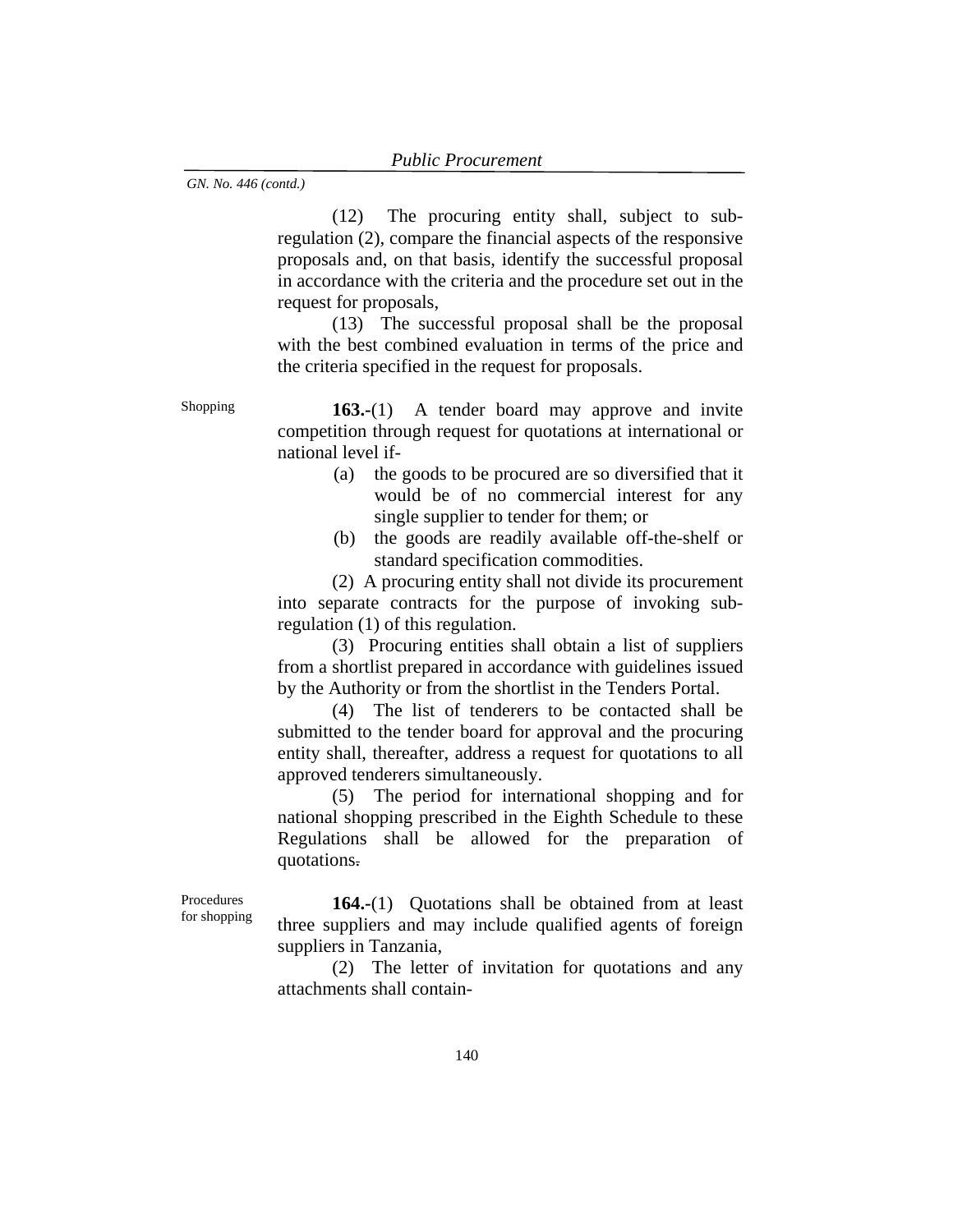- (a) the full name and address of the procuring entity;
- (b) a full description of the goods, works or services to be procured, including the required technical or quality characteristics, specifications, designs, plans and drawings, as appropriate;
- (c) the quantities of any goods to be supplied and the required time and place of delivery, any requirements for such goods;
- (d) in the case of works, bills of quantities, the location and the required time for their completion;
- (e) in the case of services, a list of targets to be achieved by a service provider, list of specific tasks or duties to be performed, a schedule of deliverables or outputs against which the achievements of the services shall be measured, the duration of the services and method of measuring the performance of services delivered;
- (f) any alternatives to the required specifications or characteristics of the goods, works, services or to other contractual conditions, if such alternatives are to be permitted;
- (g) information of any elements other than the charges for the goods or services themselves, such as any applicable transportation and insurance charges customs duties and taxes, that are to be included in the price;
- (h) the criteria for evaluation of quotations or tenders including any weighting factors that may be applied to technical, price or other factors;
- (i) the period, generally forty five days, during which the quotations are to remain valid;
- (j) the form of contract or Local Purchase Order, to include all conditions and terms of payment; a statement of the currency in which the successful supplier or contractor will be paid, if different from the quoted price;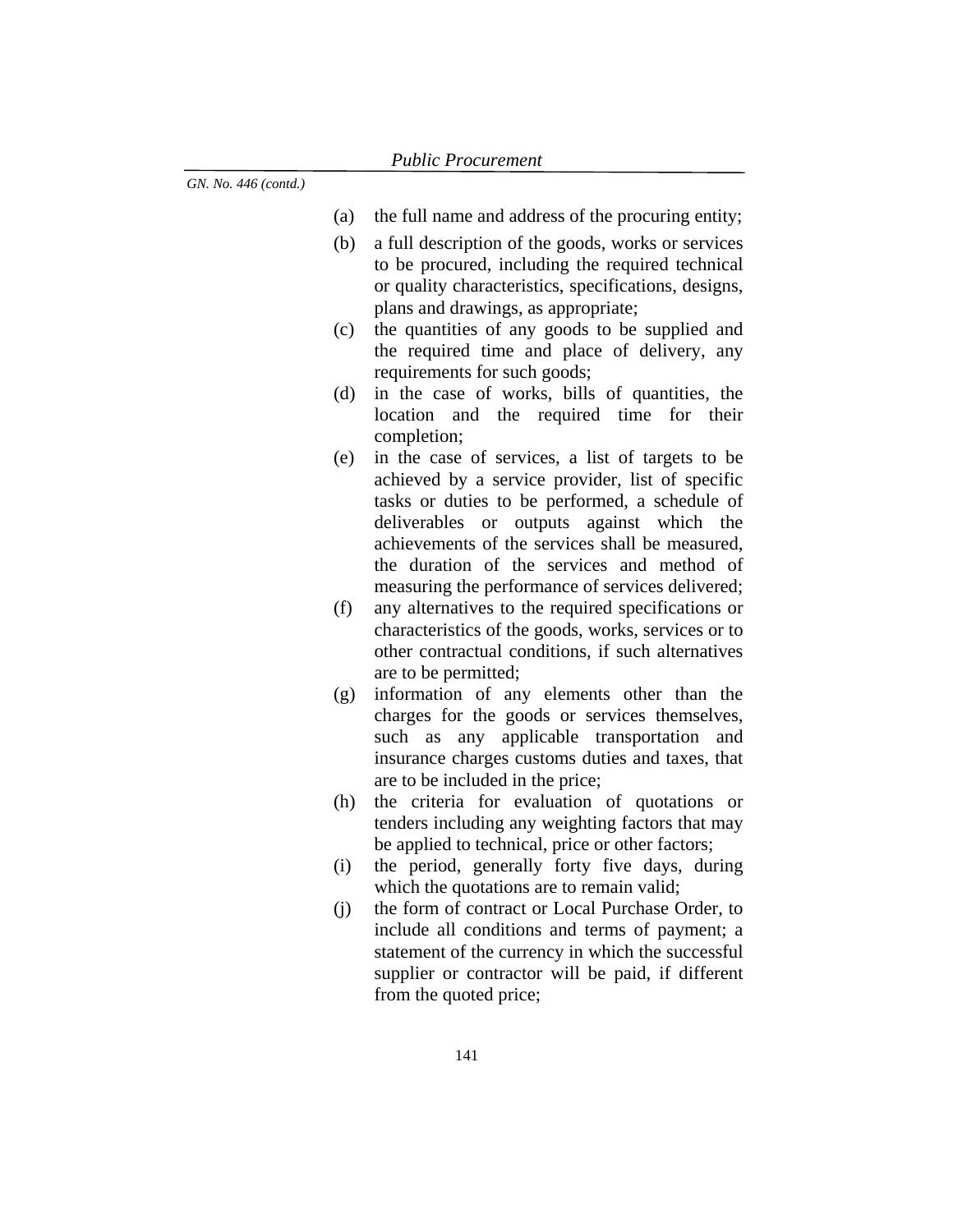- (k) a statement that the procuring entity does not bind itself to accept any quotation and may reject all quotations;
- (l) notice of the tenderers' right to review pursuant to Part IX of the Act;
- (m) the manner in which the quotations shall be submitted;
- (n) the place, date and time for the submission and opening of quotations; and
- (o) fees if any, to be charged by the procuring entity for quotation document.

(3) All prospective tenderers shall be provided with the same information, and shall be assured of equal opportunities to obtain additional information on a timely basis.

(4) Each tenderer is permitted to give only one price quotation and is not permitted to change its quotation and no negotiations shall take place between the tender evaluation committee and tenderer with respect to a tender, proposal, offer or quotation submitted by the tenderer.

(5) The procurement contract shall be awarded to the tenderer who has submitted the lowest-priced quotation that meets the needs of the procuring entity.

(6) Notwithstanding to sub regulation (5) the procuring entity shall have the right to reject excessively low quotation subject to regulation 17 of these Regulations.

Minor value procurement

**165.** A procuring entity may procure goods, services or minor works directly from a tenderer if-

- (a) the value does not exceed the limit for minor va1ue procurement prescribed in the Seventh Schedule to these Regulations;
- (b) the price quoted is reasonable;
- (c) no advantage to a procuring entity is likely to be obtained by seeking further quotations or by using other methods of procurement; and
- (d) the contract for the provision of such goods,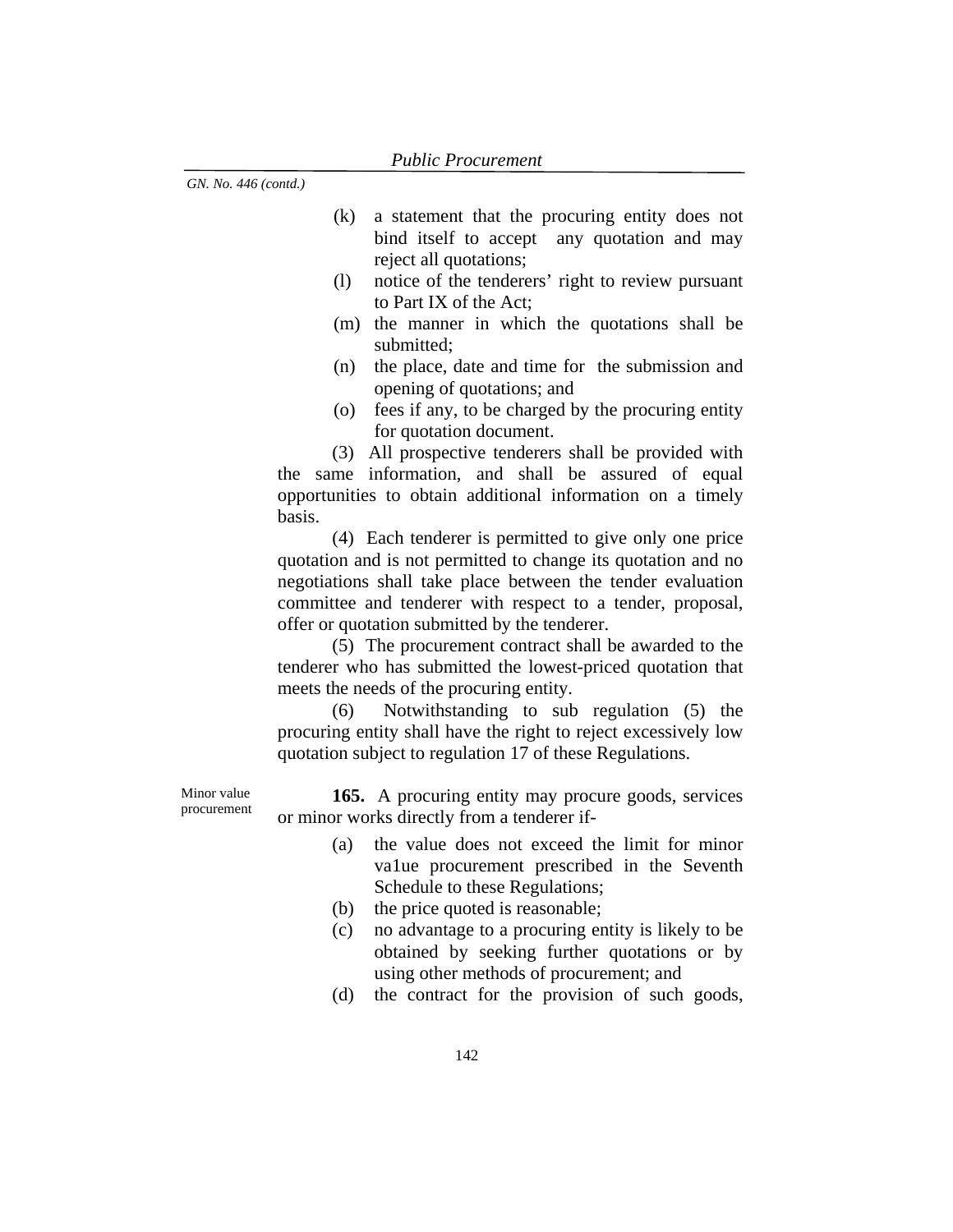services or works may be a Local Purchase Order.

Micro value procurement

**166.-**(1) A micro procurement may be conducted by a procuring entity that purchases directly from established supermarkets, shops or drug stores, or similar establishments if the value of such procurement does not exceed the limit set out in the Seventh Schedule to these Regulations.

(2) A micro procurement process shall not require a-

(a) written solicitation document;

(b) written bid;

(c) public bid opening;

(d) notice of best evaluated bidder; or

(e) signed contract document.

(3) An original invoice or receipt for the procurement of works, services or supplies and the price paid shall be obtained and annotated with the name of the officer who undertakes the procurement.

(4) A procuring entity may use petty cash, imprest or purchase cards to effect payments under micro procurement.

(5) The procuring entity shall, under the micro procurement method, be responsible for ensuring that the value for money is obtained to the extent practicable.

(6) A procuring entity may delegate authority to a user department to undertake micro procurement of not exceeding the value specified in the Seventh Schedule to these Regulations or not less than the limit set in the guidelines issued by the Authority.

(7) All Micro procurements shall be reported to the tender board on a monthly basis by the holder of delegated authority, using the appropriate procedural form issued by the Authority.

(8) All micro procurements shall be reported to the Authority on quarterly basis using the appropriate procedural form.

(9) A procuring entity shall, where appropriate, use framework contracts for procurement of regularly required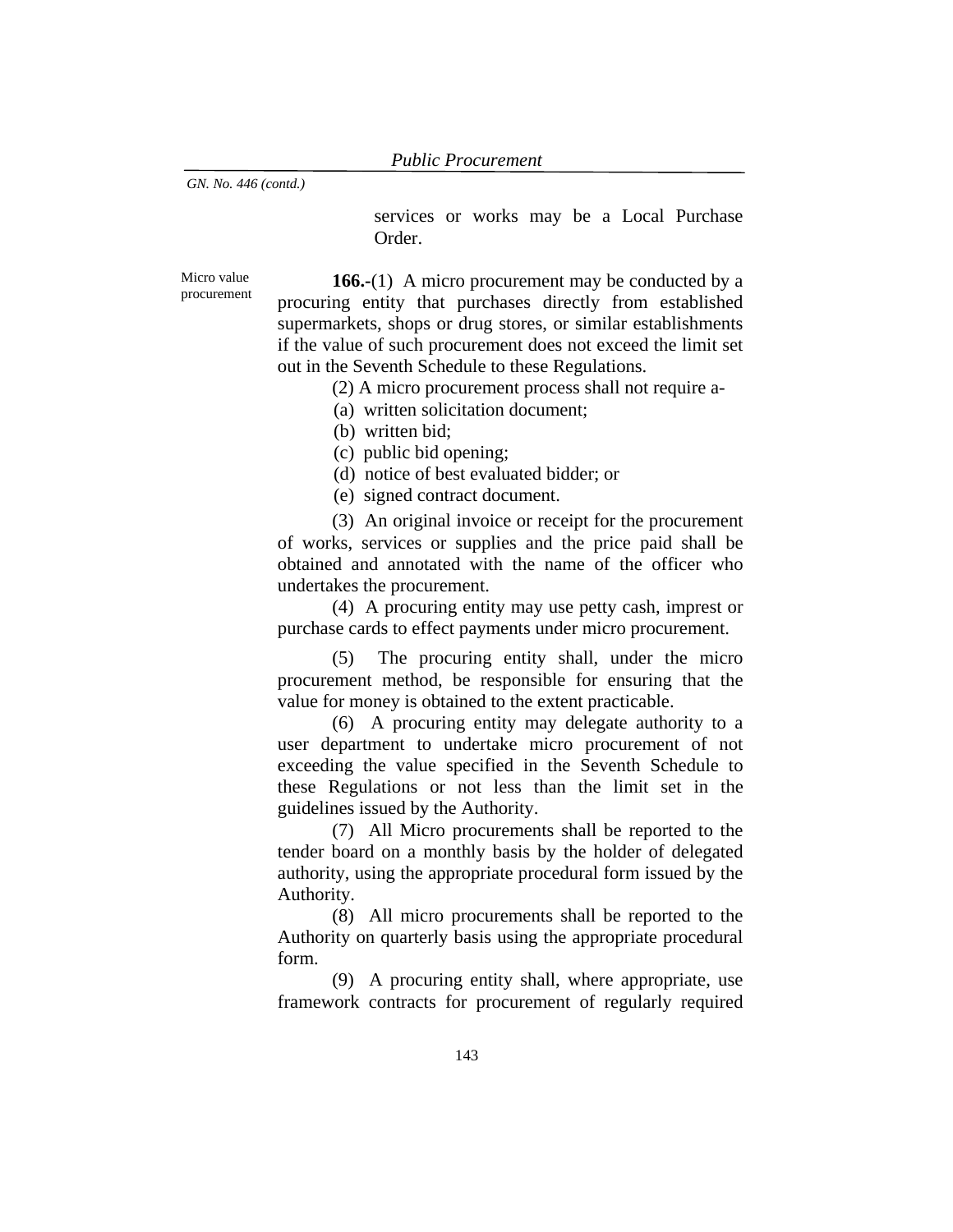items.

Force Account

**167.**-(1) The use of force account or direct labour may be justified if it meets any of the following conditions:

- (a) the required works are scattered or are in remote locations for which qualified construction firms are unlikely to tender at reasonable prices;
- (b) work is required to be carried out without disrupting ongoing operations;
- (c) risks of unavoidable work interruption are better borne by a procuring entity or public authority than by a contractor;
- (d) there are emergencies which require a prompt attention;
- (e) the procuring entity has qualified personnel to carry out and supervise the required works; or
- (f) the maintenance or construction is part of the routine activity of the procuring entity.

 (2) For purposes of this regulation "force account" means a construction by the procuring entity itself or use of public or semi-public agencies or departments concerned, where procuring entity or the public or semi-public agency uses its own personnel and equipment or hired labour.

Community participation in procurement

**168.-**(1) Where, in the interest of project sustainability or to achieve certain specific social objectives of the project, it is desirable in selected project components to-

- (a) call for the participation of local communities or farmers' groups;
- (b) increase the utilization of local know how and locally manufactured products; or
- (c) employ labour intensive and other appropriate technologies,

the procurement procedures, specifications and contract packaging shall be adopted to reflect such interest or objectives.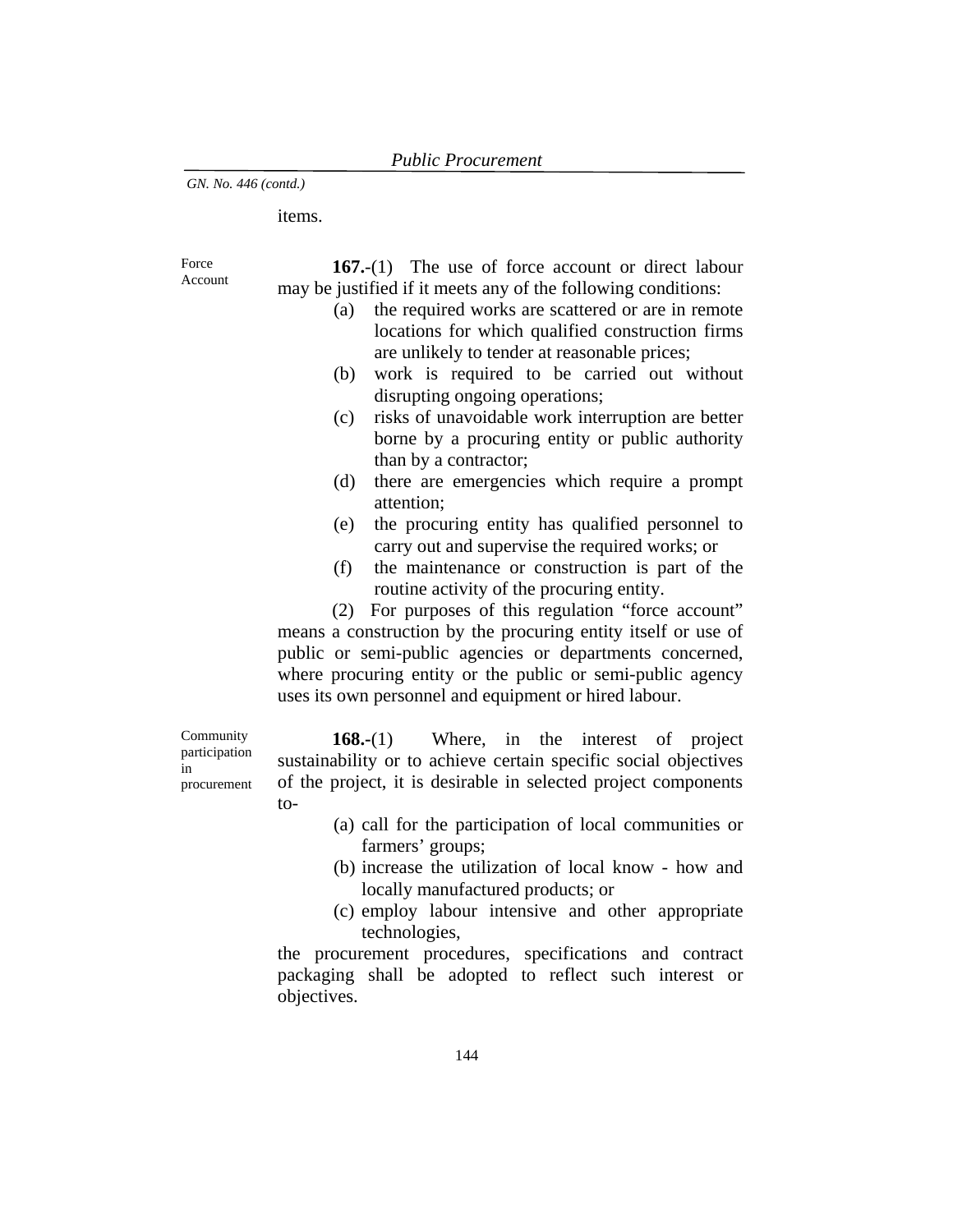(2) The beneficiary community shall be responsible for the procurement activities under the project component.

(3) The Authority shall issue relevant guidelines for community participation in procurement proceedings.

Procurement of commodities

**169.**-(1) The procurement of commodities such as grain, animal feed, cooking oil, fuel, fertilizer and metals, the market prices of which fluctuate depending upon the demand and supply at any particular time, may involve multiple awards for partial quantities to assure security of supply and multiple purchases over a period of time to take advantage of favourable market conditions and to keep inventories low.

(2) A procuring entity may prepare a list of prequalified suppliers to whom periodic invitations for the supply of commodities may be issued.

(3) The suppliers referred to under sub-regulation (2) may be invited to quote prices linked to the market price at the time of or prior to, the shipments of such commodities with a view to shortening tender validities.

(4) Notwithstanding sub regulation (2), where such commodities are included in the list of common use items under framework arrangements by the Agency, such arrangements shall apply.

(5) A single currency in which the commodity is usually priced in the market may be used for tendering and payment, and for that purpose, the currency shall be specified in the tender document.

(6) The tender documents for supply of commodities may permit tenders to be sent by fax or e-mail where there is no requirement for tender security,

(7) Without prejudice to sub-regulation (6), where the standing tender securities which are valid over a specified period of time are submitted by the pre-qualified suppliers, the standard contract conditions consistent with market practices may be used.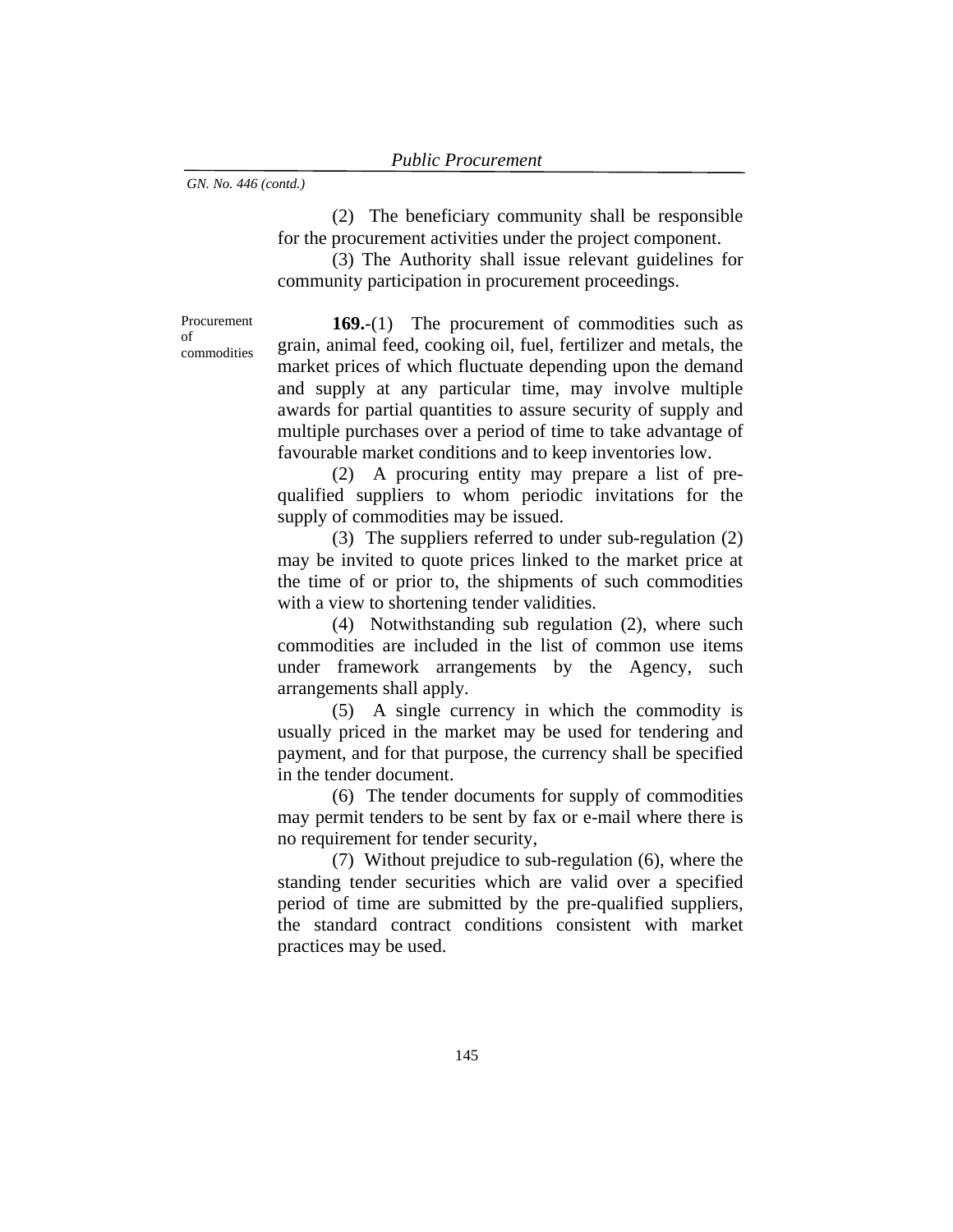Procurement of food stuffs for schools, training institutions, hospitals and prisons

**170.-**(1) An institution responsible for food and drugs safety shall prescribe standards of food types for schools, training institutions, hospitals and prisons in consultation with the-

- (a) ministries responsible for education and local government in respect of schools and training institutions;
- (b) ministries responsible for health and regional administration/local government in respect of hospitals; and
- (c) ministry responsible for home affairs in respect of prisons.

(2) The responsible ministries shall initiate the process of setting standards pursuant to sub regulation (1), which shall be reviewed whenever a need to do so arises.

(3) Schools, training institutions, hospitals and prisons department shall-

- (a) prepare and submit to the Agency, estimates of quantities of food and annual costs required per annum;
- (b) place "call off orders" to identified suppliers and pay directly to suppliers;
- (c) keep records of food stocks, receipt, losses and utilization.
- (3)Upon receiving the estimated quantities and costs, the Agency shall plan and enter into framework agreement with suppliers of such food stuff.

(5) In case of shortages or hiking prices in the market, the Agency shall follow appropriate procedures to involve the agency responsible for food reserve on possible additional supply.

(6) For the purposes of this regulation, "food stuff" means any type of grain, cooking oil, sugar, and any similar items, the market price of which fluctuate seasonally.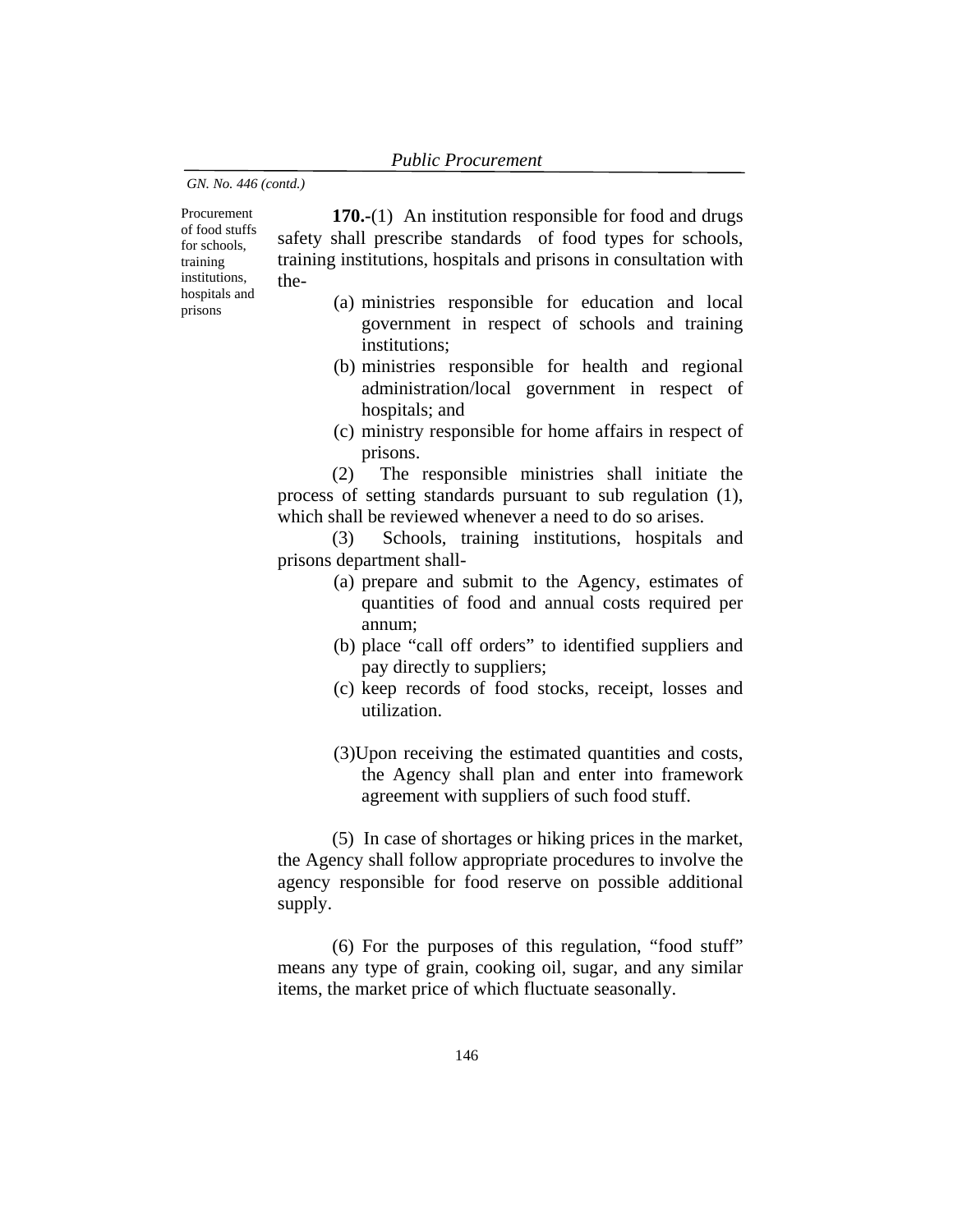Power of Agency to set price adjustment

**171.** The Agency shall, in collaboration with relevant authorities, prescribe price adjustment formula to cater for price changes.

Inspection agents

**172.**-(1) Where agents are appointed by the Government to undertake pre-shipment inspection and certification of imports, the responsible Minister may exempt goods that have been procured through competitive tendering or otherwise in accordance with these Regulations from price verification, and where the exemption is not granted, any fee payable to inspection agents shall not be included in the price tendered or considered in the evaluation of a tender.

(2) Unless specifically exempted by the responsible Minister, any goods procured by a procuring entity from a source outside the United Republic shall be subject to inspection for quality and quantity prescribed by regulations 244 and 245.

## PART VI

## PROCUREMENT OF USED RAILWAY MACHINERY, AIRCRAFTS AND SHIPS

Interpretation **173.** In this Part, unless the context requires otherwise-

"item" means a railway machinery, ship or aircraft.

**174.-**(1) A procuring entity that intends to procure any used item shall, before it applies for approval to undertake such procurement, ensure that the intended procurement is in the best interest of the United Republic.

(2) Where the used item may be obtained through leasing or renting, a procuring entity shall consider if the leasing or renting of such item serves the best interest of the United Republic than purchasing the used item.

National interest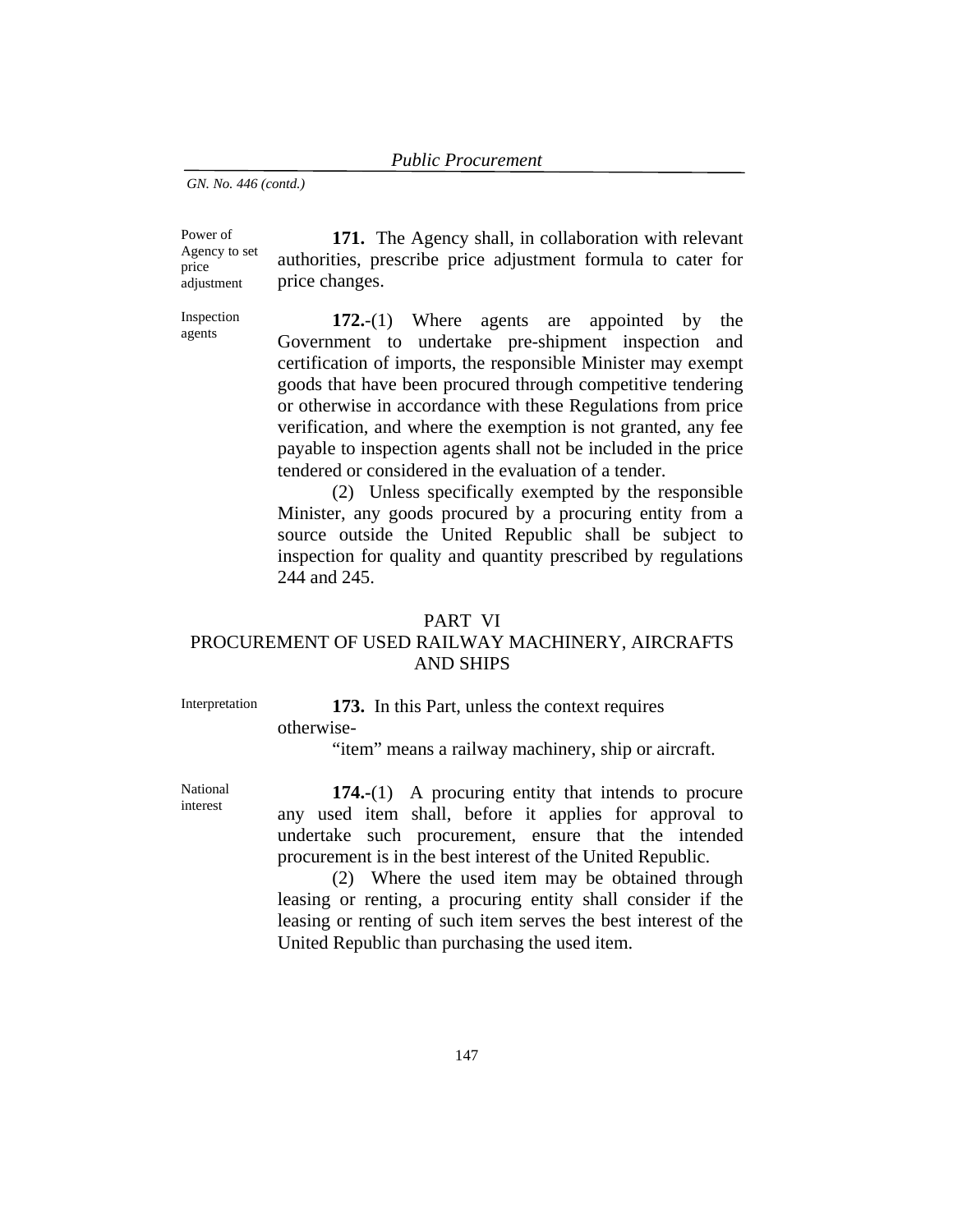(3) Without prejudice to sub-regulation (1), a procuring entity that intends to purchase a used item shall undertake a thorough research and investigation with a view to ascertaining the market trend for the item, or quotes for similar item, or contact known item suppliers or brokers and to establish a fair market value.

Criteria for deciding on procurement of used item

**175.** A procuring entity shall consider the following criteria in making the determination for procuring a used item:

- (a) manufacturer or brand, type, use and life expectancy of new against used item;
- (b) the purchase price of "new" against "used" item, and "used" against "used" item by comparing at least three used item quotes;
- (c) risks presented by "used" against "new" item, including the possible contamination from prior usage, modification of item that may pose safety hazards or other similar hazards;
- (d) the relative price and general condition of a used item;
- (e) the warranty offered for "used" against "new" item;
- (f) the availability of service, maintenance plans, and parts of a used against new item;
- (g) payment terms; and
- (h) the consideration of the freight and insurance charges, where applicable.

Opportunity for competition

**176.** Where a supplier offers, at special prices, a used item under new warranty conditions, the offer shall not be accepted without first offering a competition opportunity to other potential suppliers to quote on similar item.

Quality of the used item

**177.** For the purpose of ensuring the used item intended to be procured is of the required quality, the procuring entity shall-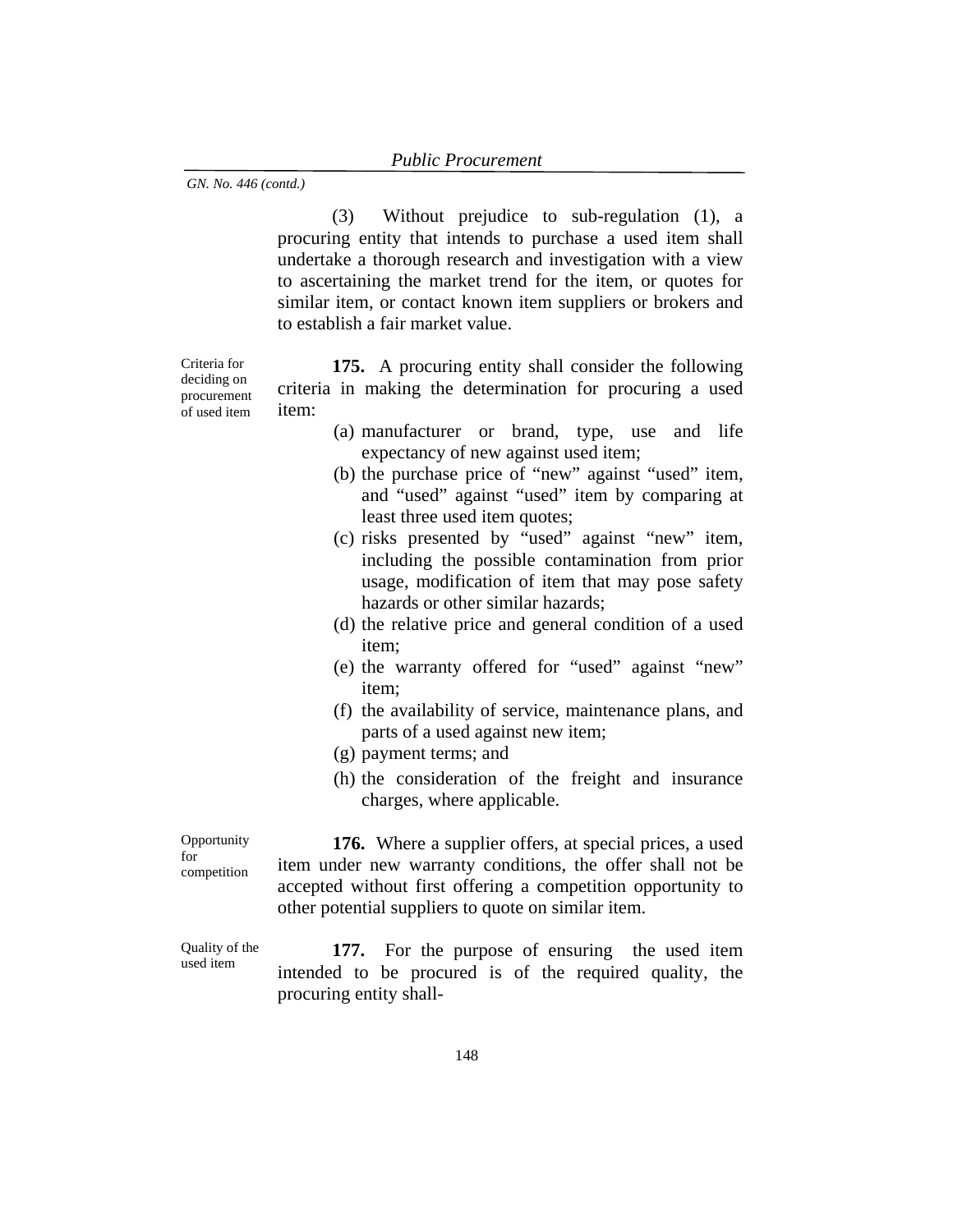| (a) require the supplier of the item to prove, beyond |
|-------------------------------------------------------|
| reasonable doubt, the age of the item by presenting   |
| the Certificate of Original Purchase;                 |

- (b) demonstrate that the type of used item is of the type whose technology is still in use in the market;
- (c) require the supplier of used item to submit the full history of the item including records of routine and major maintenance undertaken to the plant or machinery;
- (d) ensure that the used item to be procured was well maintained and should not have suffered any material damage other than normal wear and tear;
- (e) ensure the availability of spare parts from the manufacturer of the item for a period that will be determined by the procuring entity;
- (f) require the supplier to submit a certificate of worthiness of the item from recognized national and international bodies; and
- (g) ensure that pre-shipment and destination inspection are conducted by a team of experts, possibly independent assessors before receiving the used item.

Credibility of suppliers

**178.-**(1) A procurement of a used item shall be made from a supplier who has a sound business records.

(2) A procuring entity may seek references from recognized national and international bodies on the legal, commercial and technical capacity of the supplier prior to engaging the supplier in the procurement of the used item.

Approval by Minister

**179.-**(1) A procuring entity shall not procure a used item without the prior approval of the Minister.

(2) An application for approval under sub-regulation (1) shall be in a prescribed form issued by the Authority.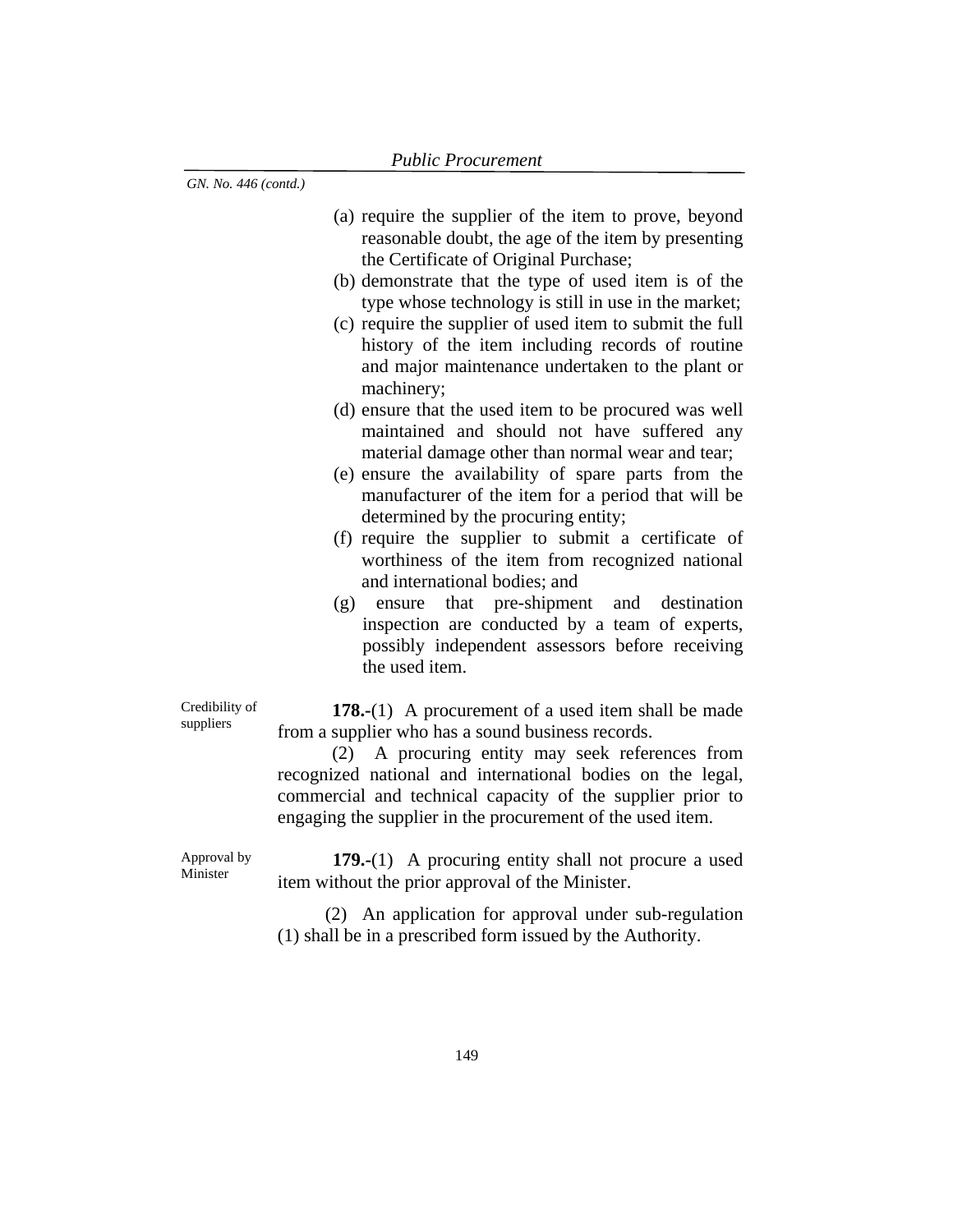Special Technical Advisory Committee

**180.-**(1) The Minister shall form a special technical advisory committee of not less than three members and not more than seven members who have knowledge and experience relevant to the subject matter of the procurement to advise on the application submitted to him before granting an approval.

(2) The procedures and terms of reference of the committee shall be prescribed by the Minister.

(3) Upon receiving the application forwarded to the committee by the Minister, the committee shall scrutinize and verify the contents of the application and shall consider all the proof required pursuant to regulations 171 and 172 of these Regulations.

(4) After the verification process under sub-regulation (3) is completed, and in any case within fourteen days, the committee shall prepare and submit to the Minister, a report on the intended procurement which shall contain recommendations or advice to the Minister on whether or not to grant the approval.

 (5) Within fourteen days of receiving the report of the committee, the Minister shall grant or reject the application.

## PART VII TENDERING PROCEEDINGS

Invitation to tender and advertising

**181.-**(1) A procuring entity that wishes to commence competitive tendering proceedings shall prepare a tender notice inviting tenderers to submit priced offers for the supply of goods, undertaking of works or provision of services required.

(2) All invitations to tender shall be in writing.

(3) A procurement management unit shall, within thirty days prior to the issue of the tender, submit to the appropriate tender board a draft text of the invitation and the tender document for comments and approval, and shall, prior to publication of the invitation and issue of the tender document, incorporate into the final text of the invitation and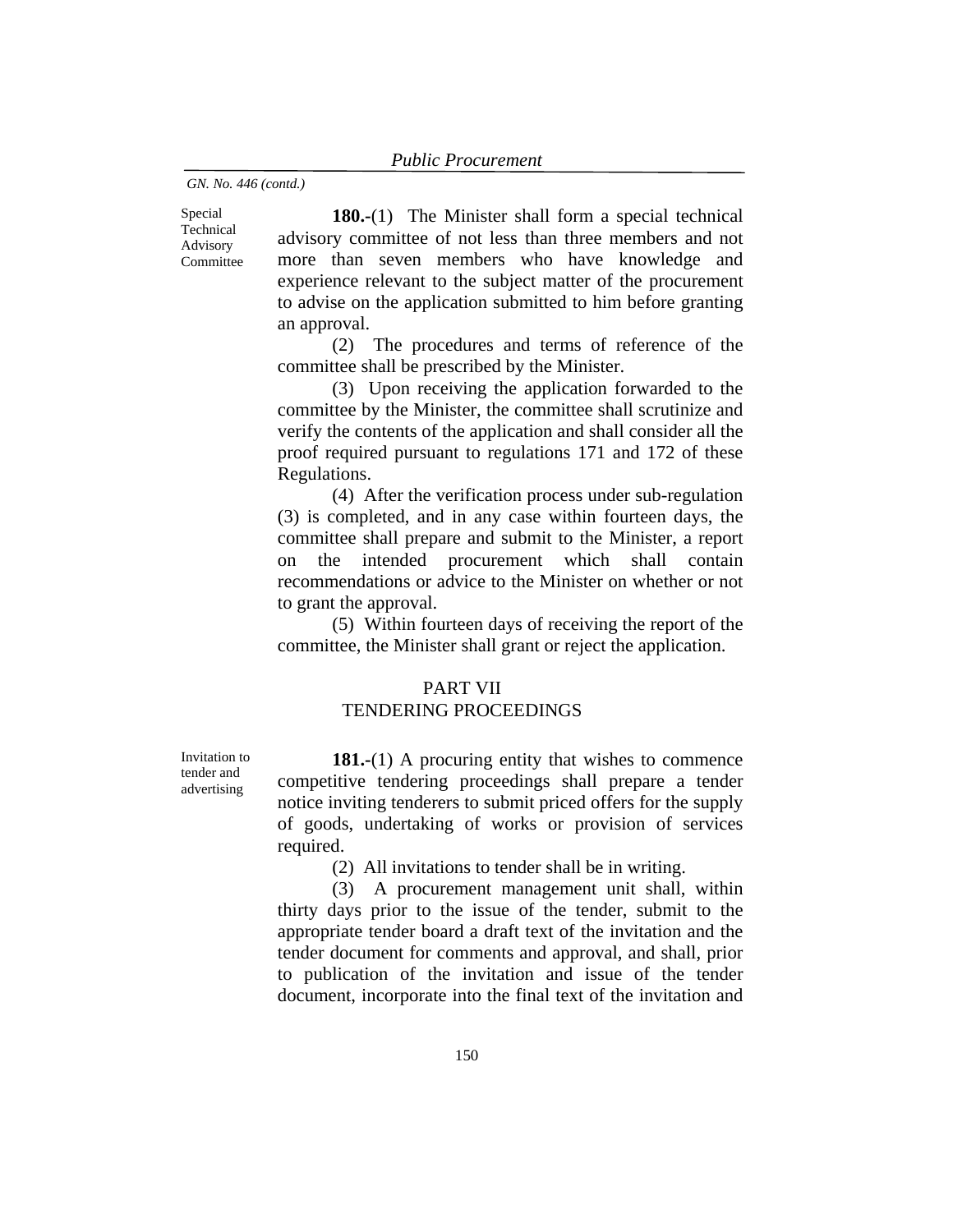the tender document any agreed amendments.

(4) Invitations which are issued without prior approval of the tender board shall not be considered as sufficient and adequate to satisfy procuring entities' requirements.

(5) The procuring entity shall advertise the approved invitation to tender in accordance with the First Schedule to these Regulations and, in the case of an international tendering, a similar notice shall be published once in the appropriate foreign or international publications or, professional or trade journals.

Contents of invitation to tender

**182.** The invitation to tender shall contain the following information:

- (a) the name and address of the procuring entity;
- (b) the nature, quantity and place of delivery of the goods to be supplied or the nature, quantity and location of the works to be effected or the nature of the services and the location where they are to be provided;
- (c) the desired or required time for the supply of the goods or for the completion of the works or for the provision of the services;
- (d) a declaration, which shall not later be altered, that tenderers may participate in the procurement proceedings regardless of nationality or declaration that participation is limited on the basis of nationality;
- (e) the means or conditions of obtaining the solicitation documents and the place from which they may be obtained;
- (f) fees if any, to be charged by the procuring entity for the tender document;
- (g) the currency and means of payment for the solicitation documents;
- (h) the 1anguage in which the solicitation documents are available;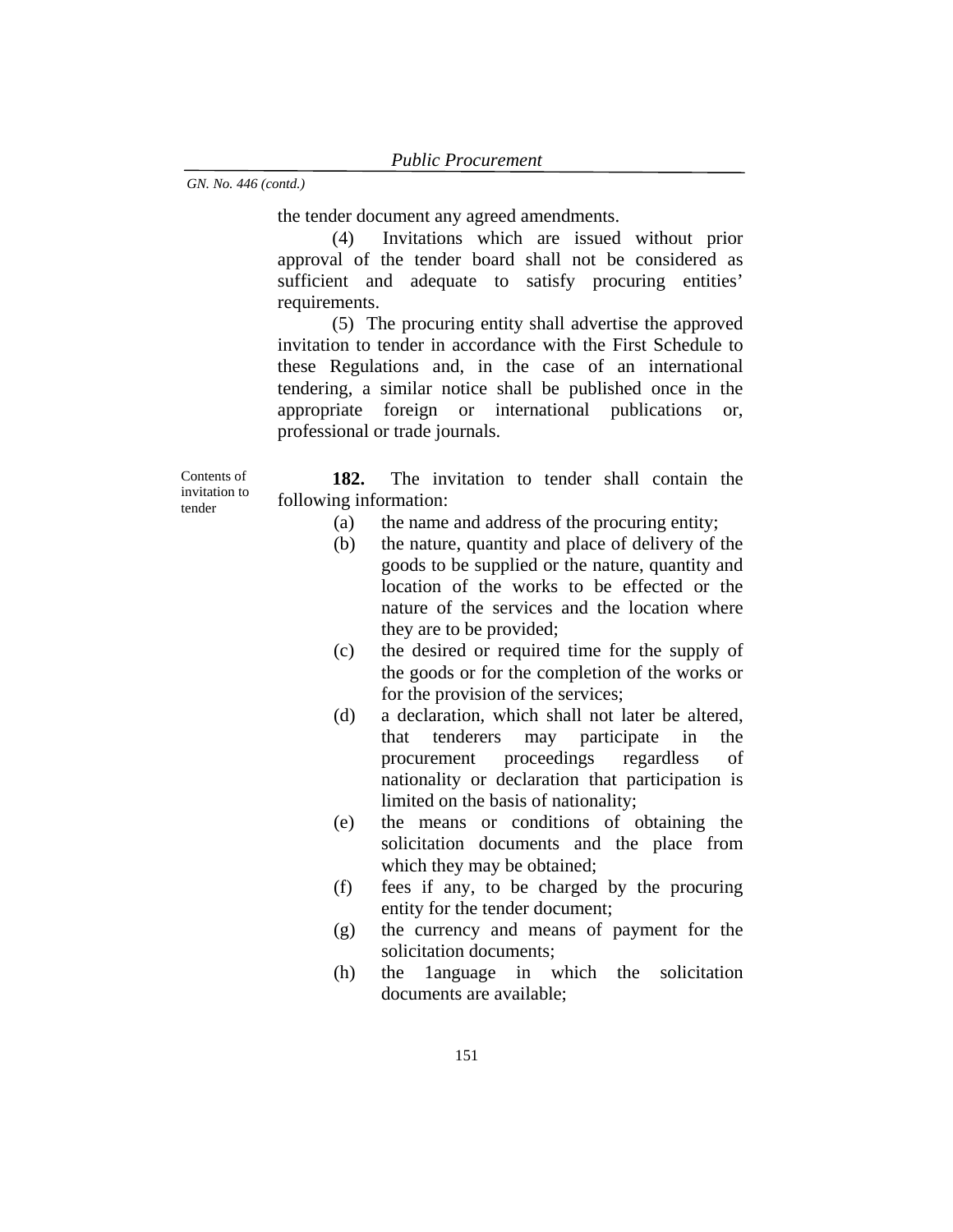- (i) the physical address for the submission of tenders;
- (j) the deadline for the submission of tenders;
- (k) the physical address, hour and date for opening of tenders; and
- (l) the source of financing.

Issue of solicitation documents

**183.**-(1) The procuring entity shall, immediately after the first publication of the tender notice, issue the solicitation documents to all tenderers who have responded to the tender notice in accordance with the procedures and requirements specified in the invitation to tender.

(2) Where prequalification proceedings are engaged in, the procuring entity shall issue a set of the solicitation documents to each tenderer who is pre-qualified and has paid the prescribed price**,** if any, for the documents.

(3) The solicitation documents may be sold in order to recover costs but the price shall be calculated to cover only those costs related to printing, copying and distribution and shall not include any element of profit.

(4) The price of solicitation documents shall be approved by the tender board prior to issue of tender notice.

(5) The Authority shall issue guidelines for setting prices for solicitation documents.

Contents of solicitation documents

**184.**-(1) The solicitation documents shall contain the following information:

- (a) the criteria and procedures relating to evaluation of the qualifications of tenderers and further demonstration of qualification;
- (b) the requirements as to documentary evidence or other information that has to be submitted by a prospective tenderer to demonstrate his qualifications;
- (c) the nature and required technical and quality characteristics, of the goods, works or services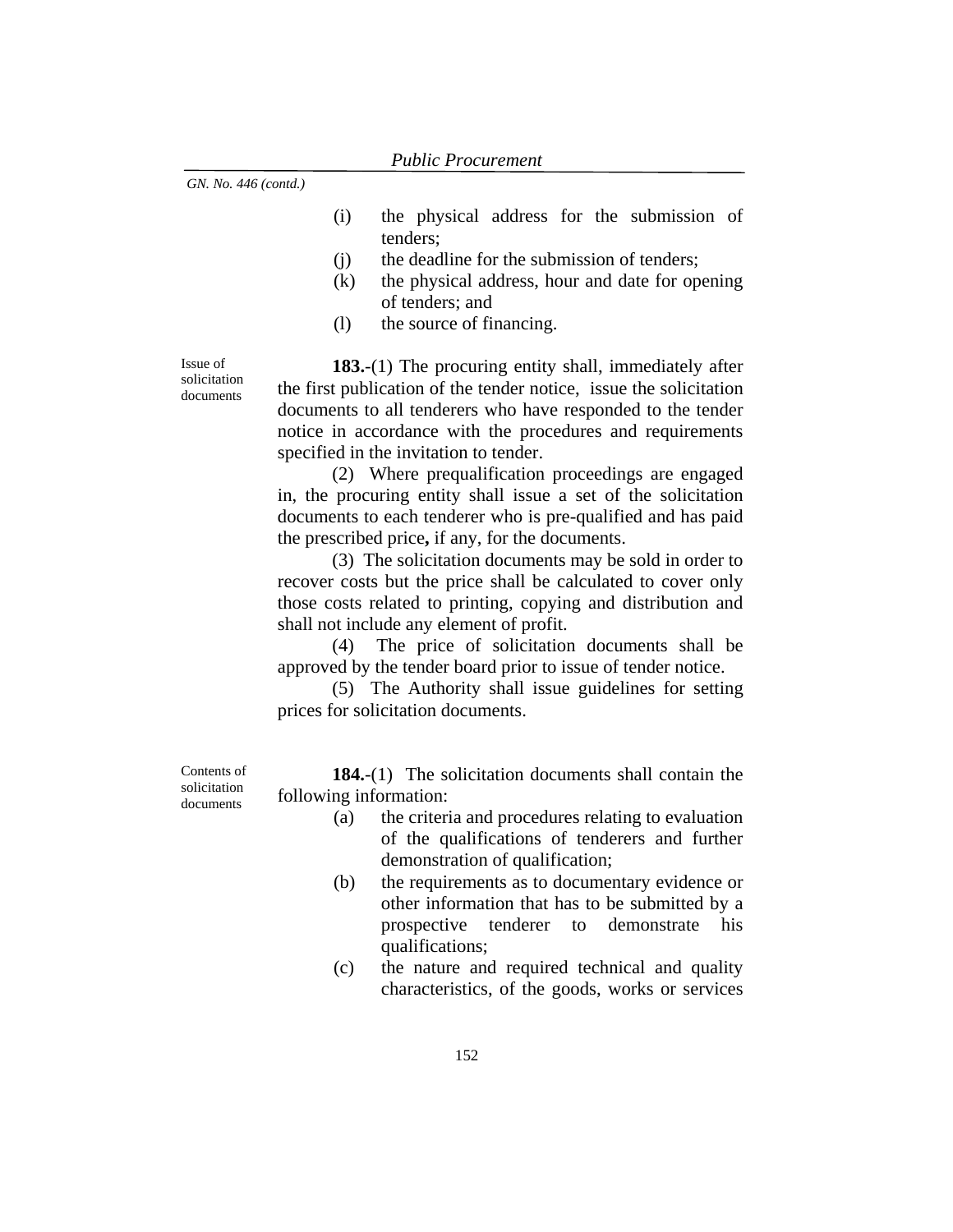to be procured, including, but not limited to, technical specifications, plans, drawings and designs as appropriate;

- (d) the criteria to be used by a procuring entity in determining a successful tender, including any margin of preference and any criteria other than price to be used pursuant to regulations 206 and 213 of these Regulations and the relative weight of such criteria;
- (e) the terms and conditions of the procurement contract, if they are known to the procuring entity, and the contract form, if any, to be signed by the parties;
- (f) in the case the alternatives to the characteristic of the goods, works, services, contractual terms and conditions or other requirements set out in the solicitation documents are permitted, a statement to that effect, and a description of the manner in which alternative tenders are to be evaluated and compared;
- (g) in the case the tenderers are permitted to submit tenders for only a portion of the goods, works or services to be procured, a description of the portion or portions for which such tenders may be submitted:
- (h) the manner in which the tender price is to be formulated and expressed, including a statement as to whether the price is to cover elements other than the cost of the goods, works or services such as an applicable transportation and insurance charges, customs duties and taxes;
- (i) the currency or currencies in which the tender price is to be formulated and expressed;
- (j) the language in which tenders are to be prepared;
- (k) any requirements of the procuring entity with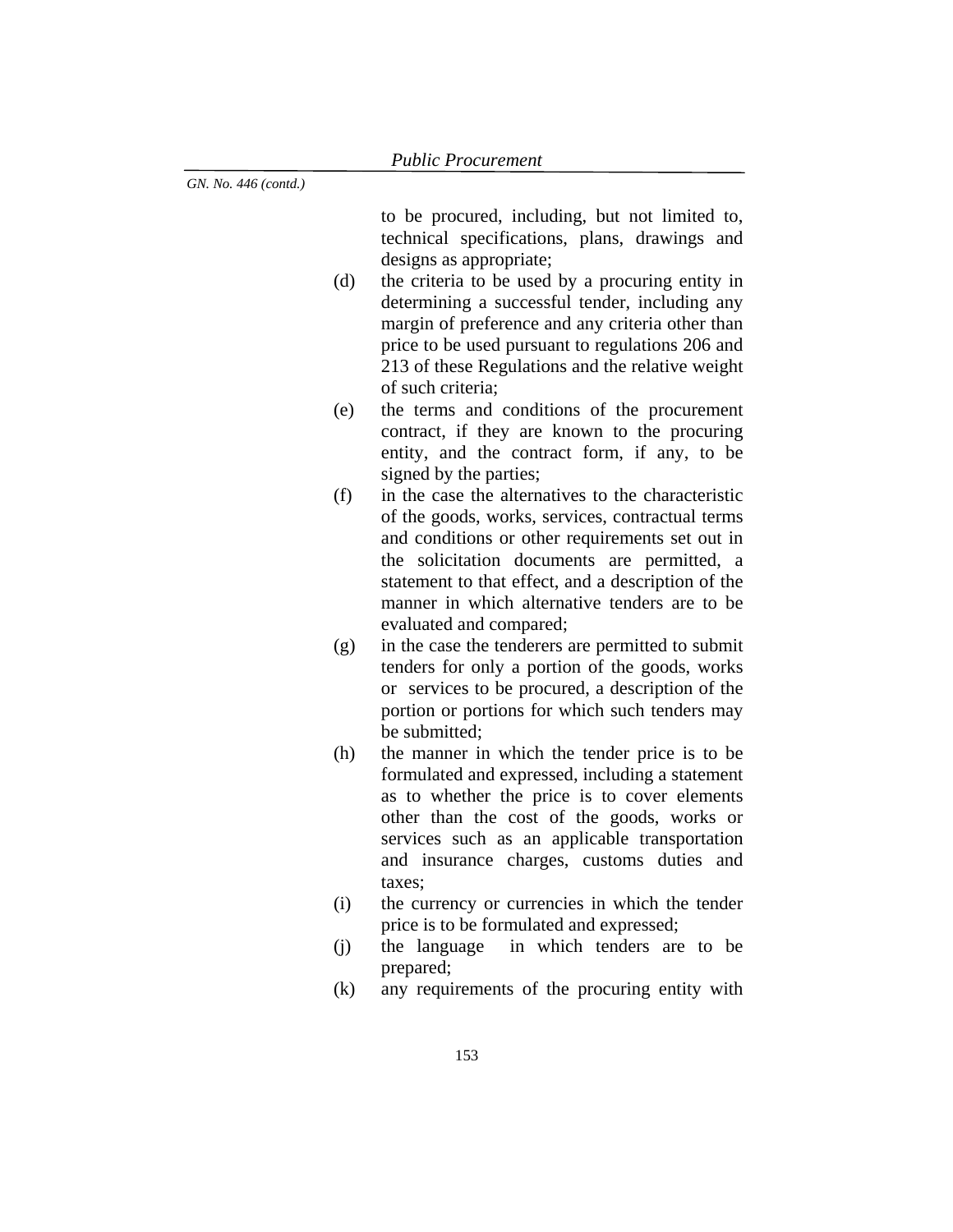respect to the issuer and the nature, form, amount and other principal terms and conditions of any tender security to be provided by tenderers, and any such requirements for any security for the performance of the procurement contract to be provided by the tenderers who enters into the procurement contract, including securities such as labour and materials bonds;

- (l) in the case the tenderers may not modify or withdraw its tender prior to the deadline for the submission of tenders without forfeiting its tender security, a statement to that effect;
- (m) the manner, place and deadline for the submission of tenders;
- (n) the means by which tenderers may seek clarification of the solicitation documents, and a statement as to whether or not the procuring entity intends to convene a meeting of tenderers;
- (o) the period of time during which tenders shall be effective;
- (p) the place, date and time for the opening of tenders;
- (q) the procedures to be followed for opening and examining tenders;
- (r) the currency that will be used for the purpose of evaluating and comparing tenders and in the case of foreign currency an exchange rate that will be used for the conversion of tenders into that currency or a statement that the rate published by a specified financial institution prevailing on a specified date will be used;
- (s) the name, functional title and address of an officer or employee of a procuring entity who is authorized to communicate directly with and to receive communications directly from tenderers in connection with the procurement;
- (t) any commitments to be made by a tenderer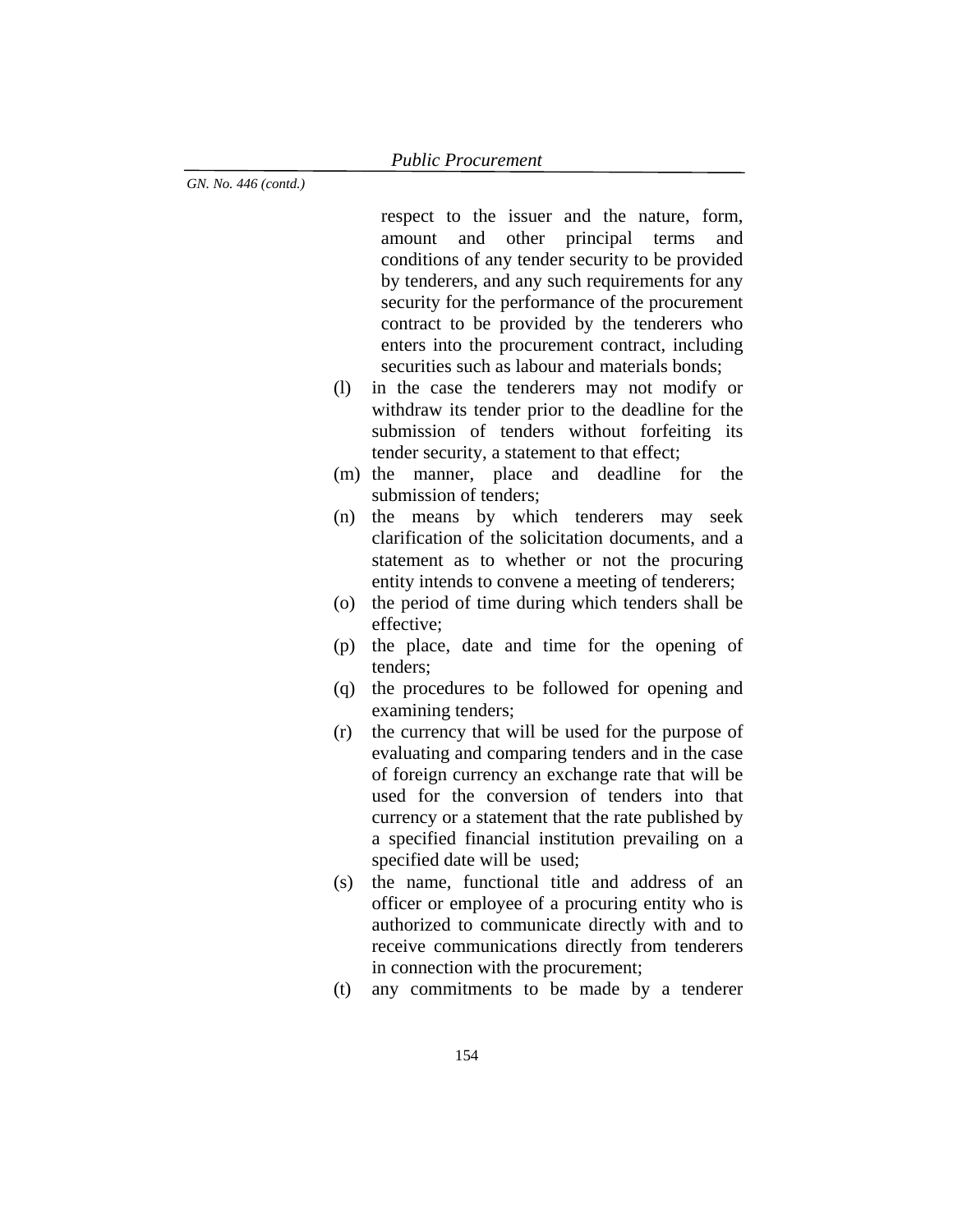outside of the procurement contract, such as commitments relating to counter trade or to the transfer of technology;

- (u) notice of the right for review of an unlawful act, decision of, or procedure followed by, the procuring entity in relation to the procurement proceedings;
- (v) in the case a procuring entity reserves the right to reject all tenders pursuant to regulation 16, a statement to that effect;
- (w) any formalities required where a tender is accepted for a procurement contract to enter into force, including, where applicable, the execution of a written procurement contract, approval by a higher authority or the public authority and the estimated period of time following the dispatch of the notice of acceptance that requires the approval;
- (x) any other requirements established by a procuring entity in conformity with the Act and the regulations relating to the preparation and submission of tenders and to other aspects of the procurement proceedings.

 (2) The solicitation documents shall be prescribed to permit and encourage competition and such documents shall set out clearly and precisely all information necessary for a prospective tenderer to prepare a tender.

 (3) A procuring entity shall use the appropriate standard tender documents issued by the Authority to address specific issues of a project in accordance with guidelines issued by the Authority.

 (4) Any changes to the standard tender documents shall be introduced only through tender data sheets, or through special conditions of contract.

 (5) Where the relevant standard tender documents are not issued, the procuring entity shall use standard tender documents acceptable to the Authority.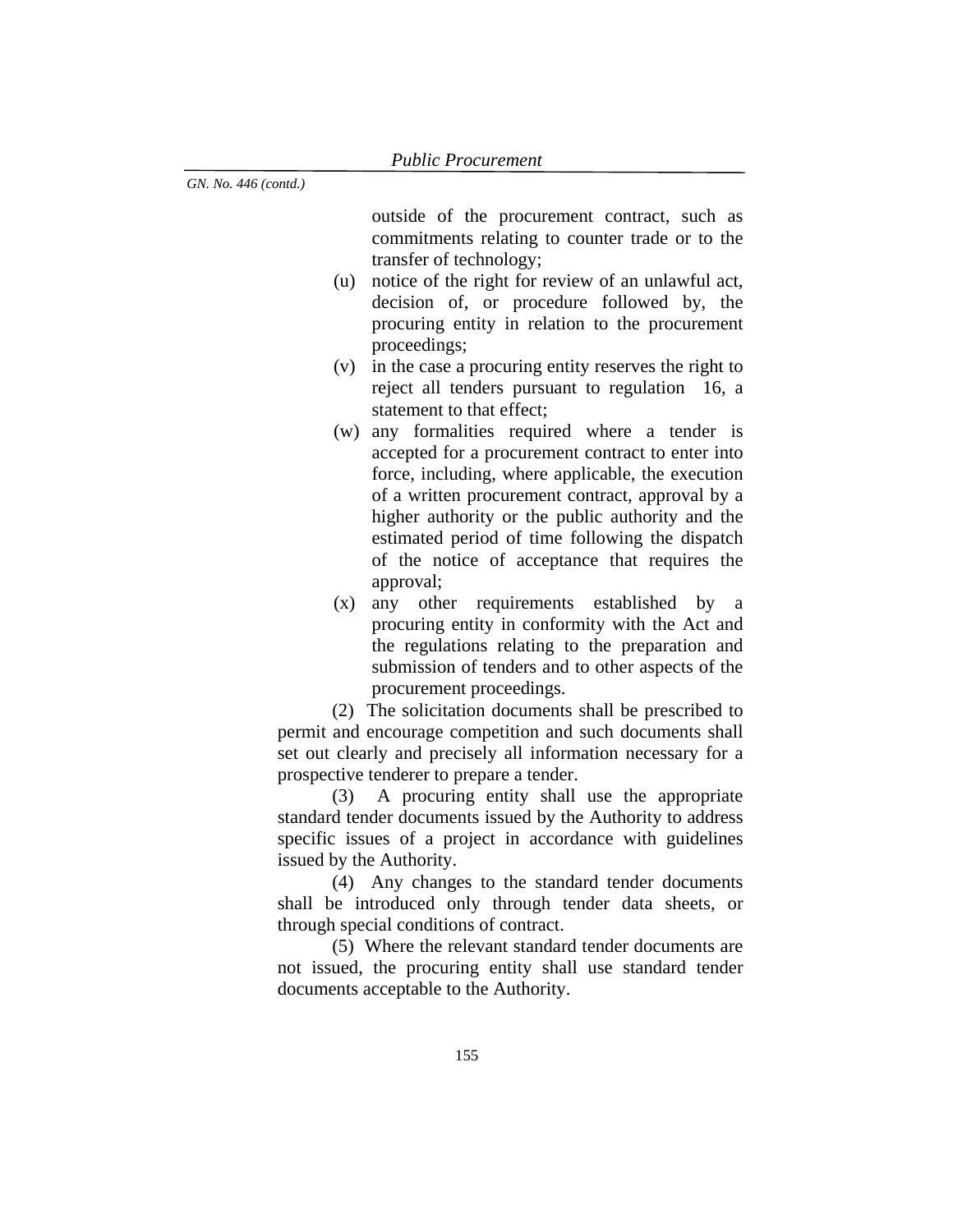Approval of tender documents

**185.**-(1) An approval of the tender documents by the tender board shall be required before the tender is advertised.

(2) Before submission of the documents to the board for approval, the procurement management unit shall, in respect of the documents, ensure that-

- (a) there is a checklist consisting of all essential requirements to be met by prospective tenderer;
- (b) questions covered by the general conditions and special conditions of contract or tender data sheet have not been duplicated in or qualified unintentionally by the specifications;
- (c) no departure from standard practice in regard to percentages and terms of payments have been incorporated without proper approval; and
- (d) the correct forms are included.

Number of sets of **t**ender documents

**186.-**(1) A procuring entity shall prepare sets of tender documents for the use of prospective tenderers at the places to be prescribed in the advertisement and, an additional set shall be reserved for the secretary of the tender board.

(2) A tenderer shall ensure he retains a copy of his tender for records purposes.

Tender period **187.**-(1) The time allowed for preparation of tenders shall depend on the magnitude and complexity of the intended procurement and, in no case, shall it be shorter than the time prescribed in the Eighth Schedule to these Regulations:

> (2) The tender period shall be approved by the tender board and shall be prescribed in the invitation to tender or in the notification of qualification.

> (3) Once the tender period is prescribed and advertised, such period shall not be altered.

> (4) Notwithstanding sub-regulation (3), the tender period may be altered, upon the approval of a tender board, only by extending such period if the alteration is intended to foster fair competition amongst tenderers, fairness in the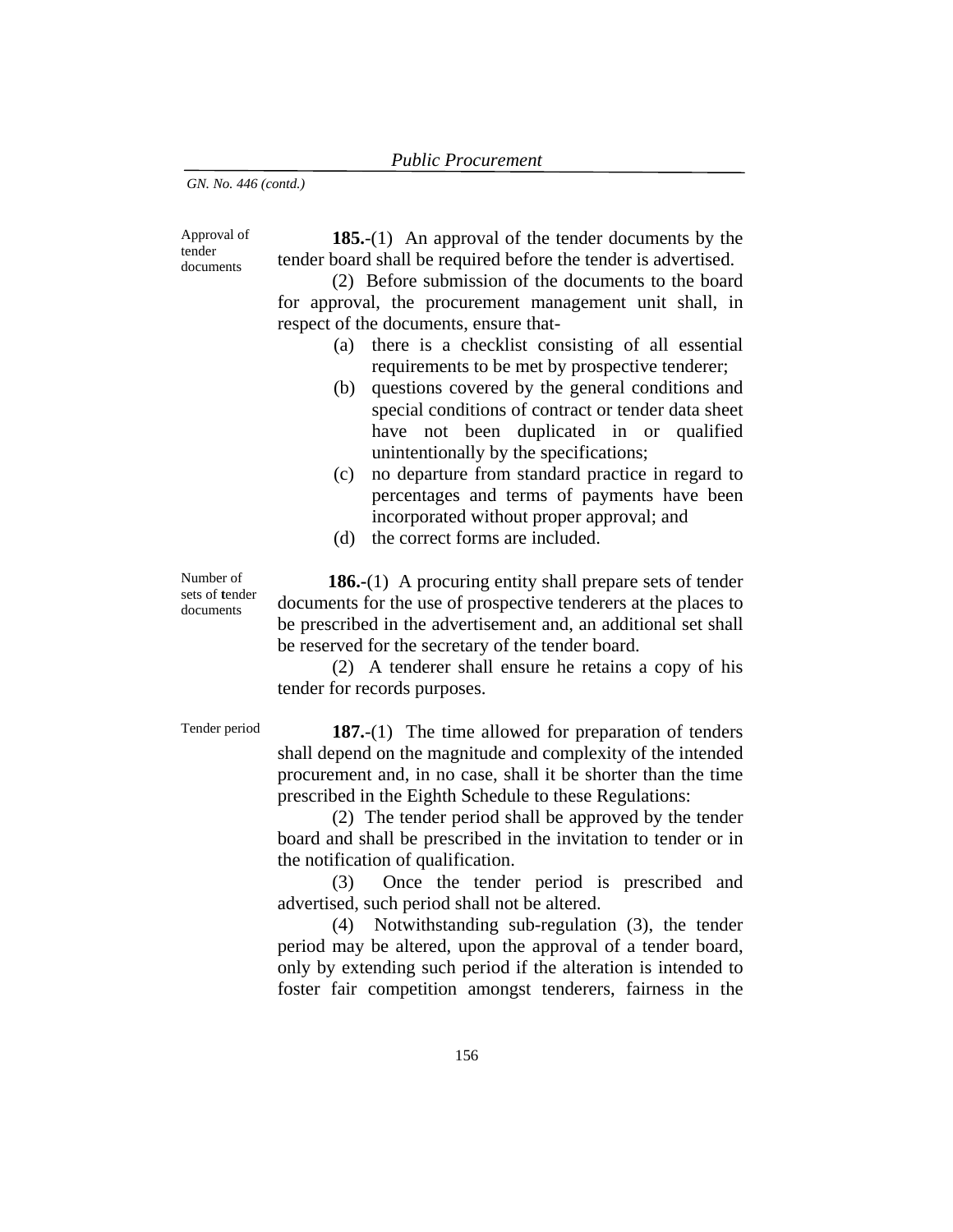treatment of potential tenderers and enhancing the economy of the procuring entity.

(5) Any extension of the tender period shall be done reasonably in advance of the closing date and promptly communicated to all who have collected the tender documents.

Price adjustment formula

**188.-**(1) In the event of inflation, a price adjustment formula shall be used to obtain a reasonable price.

(2) The price adjustment formula shall only be used if such formula is specified in the solicitation documents and shall accommodate both rises and falls in price levels.

(3) The price adjustment formula or amount obtained by the use of an adjustment formula shall not be taken into account during the evaluation and comparison of tenders.

Pre -bid meeting

**189**.-(1) A procuring entity shall conduct a pre-bid meeting where it is necessary to provide specific project information, to explain any unusual aspects of the project and to address any question of a potential tenderer.

(2) A pre-bid meeting shall be conducted in accordance with the procedures stipulated in the solicitation document.

(3) Where a procuring entity convenes a pre-bid meeting or any meeting of tenderers, it shall prepare minutes of the meeting containing the requests submitted at the meeting for clarification of the solicitation documents, and its responses to the requests, without identifying the source of the requests.

(4) The procuring entity shall, within three working days from the date of a pre-bid meeting, submit to each tenderer to whom the solicitation documents are provided, the minutes of the meeting.

Submission of tenders

**190.**-(1) A procuring entity shall prescribe a place and a specific date and time for the submission of tenders.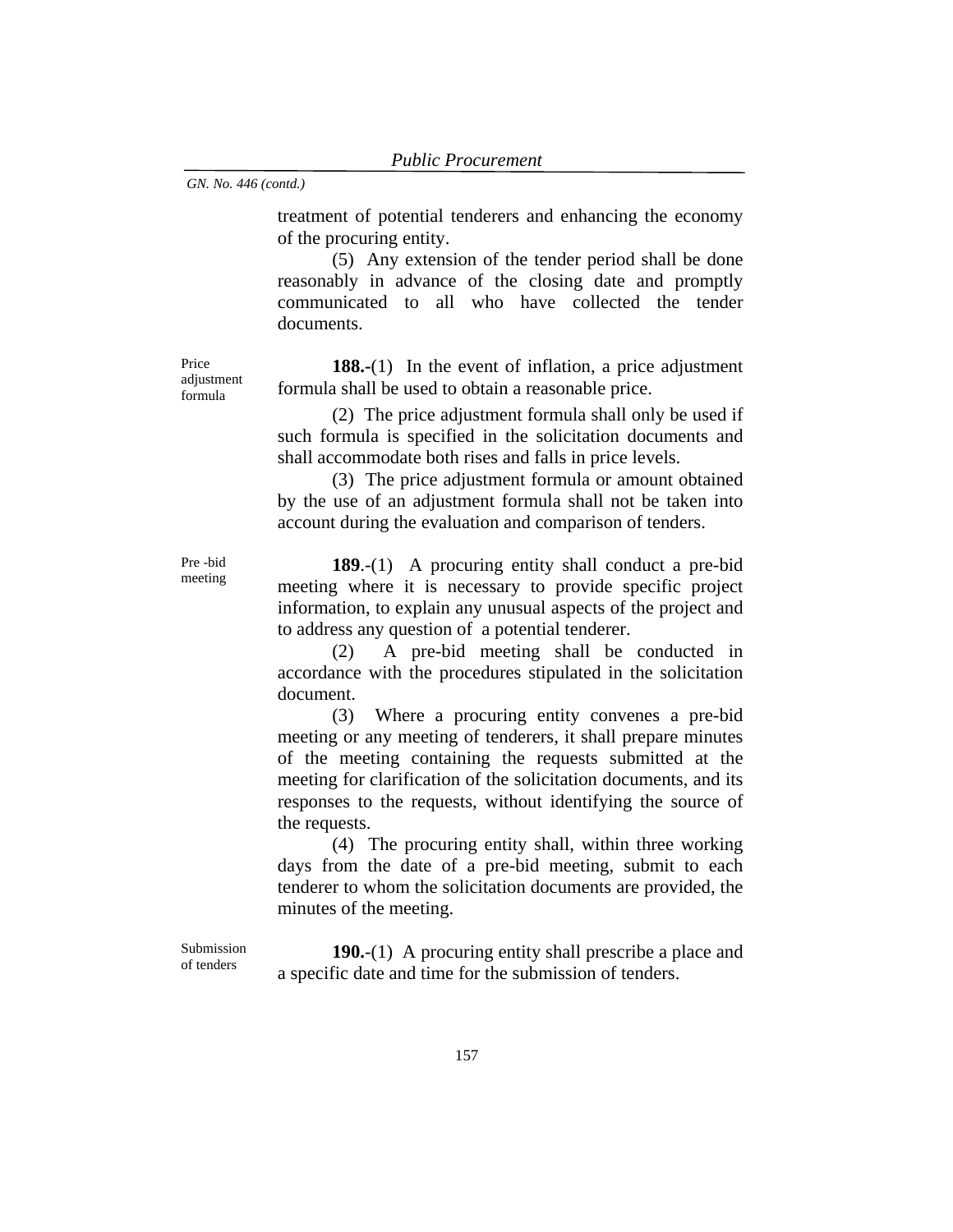(2) A potential tenderer shall, within the prescribed time and in the prescribed form and manner, deliver the tender by hand to the offices of a procuring entity or by mail to the prescribed address of the procuring entity.

(3) Every tender shall be in writing, signed and in a sealed envelope.

(4) Notwithstanding sub-regulation (3), where solicitation documents provides for an alternative method of submitting a tender, a potential tenderer may submit his tender in that other form as prescribed in the solicitation documents.

(5) Except for tenders received through a tender box, a procuring entity shall, on request, issue to a tenderer a receipt prescribing the date and time in which the tender was received.

 (6) Where requirements for tender security or other securities are prescribed in the tender documents, a tenderer shall, before the deadline for submitting the tenders, deliver to the procuring entity, such securities in the prescribed amount, form and manner.

 (7) Only tenders received within the time limit prescribed in the invitation to tender shall be eligible for consideration.

Period of effectiveness of tender

**191.**-(1) The validity period required for tenders shall be specified in the tender document.

(2) Any tender which purport to be valid for a shorter period shall be rejected by a procuring entity as being substantially non- responsive.

(3) The period fixed by a procuring entity shall be sufficient to permit evaluation and comparison of tenders, for obtaining all necessary clearances and approvals, and for the notification of the award of contracts and finalise a contract but the period shall not exceed one hundred and twenty days from the final date fixed for submission of tenders.

(4) In exceptional circumstances, prior to the expiry of the original period of effectiveness of tenders, a procuring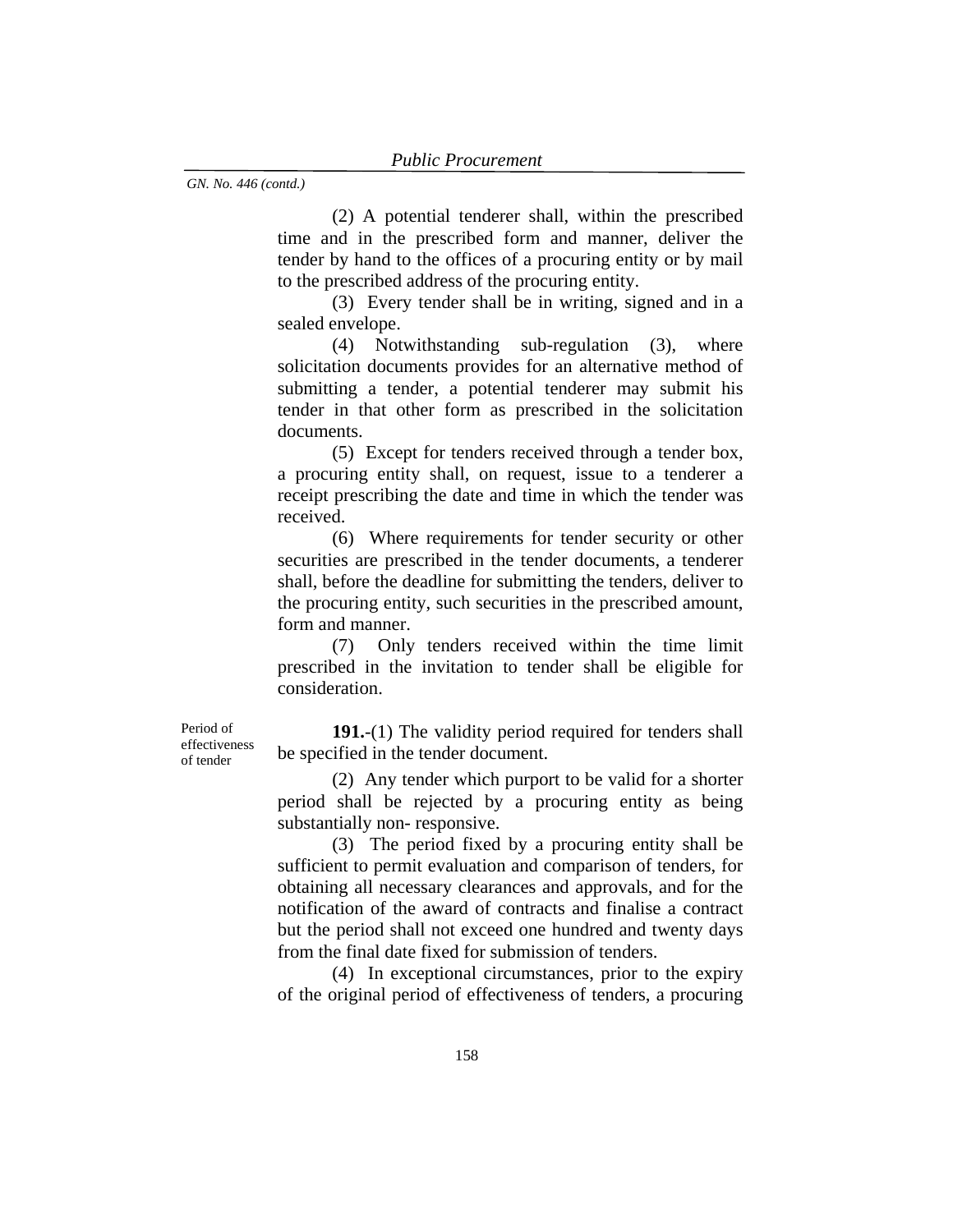entity may request tenderers to extend the period for an additional specified period of time.

(5) A tenderer may refuse the request under subregulation (3) without forfeiting its tender security and the effectiveness of its tender shall be terminated upon the expiry of the un-extended period of effectiveness.

(6) The request and the responses shall be made in writing or by any other means that provide a record of the information contained therein.

Extension of the period of effectiveness of tender

**192.-**(1) Tenderers who agree to an extension of the period of effectiveness of their tenders shall extend or seek an extension of the period of effectiveness of their tender securities provided by them, or provide new tender securities to cover the extended period of effectiveness of their tenders.

(2) A tenderer whose tender security is not extended or, who has not provided a new tender security shall be considered to have refused the request to extend the period of effectiveness of its tender.

(3) The provisions of regulation 23 regarding discharge and forfeiture of tender security shall apply during the extended period of tender validity.

(4) The successful tenderer shall remain bound by his tender for a further period of thirty days following the receipt of communication notifying him of his selection.

Modification or withdrawal of tenders

**193.-**(1) Unless otherwise stipulated in the solicitation documents, a tenderer may modify, or withdraw the tender prior to the deadline for the submission of tenders without forfeiting its tender security.

(2) The modification or notice of withdrawal shall be effective if it is received by the procuring entity prior to the deadline for submission of tenders.

Tender sample or inspection of goods

**194.**-(1) Where a sample is required by a procuring entity and such requirement is specified in the solicitation documents, the sample shall be: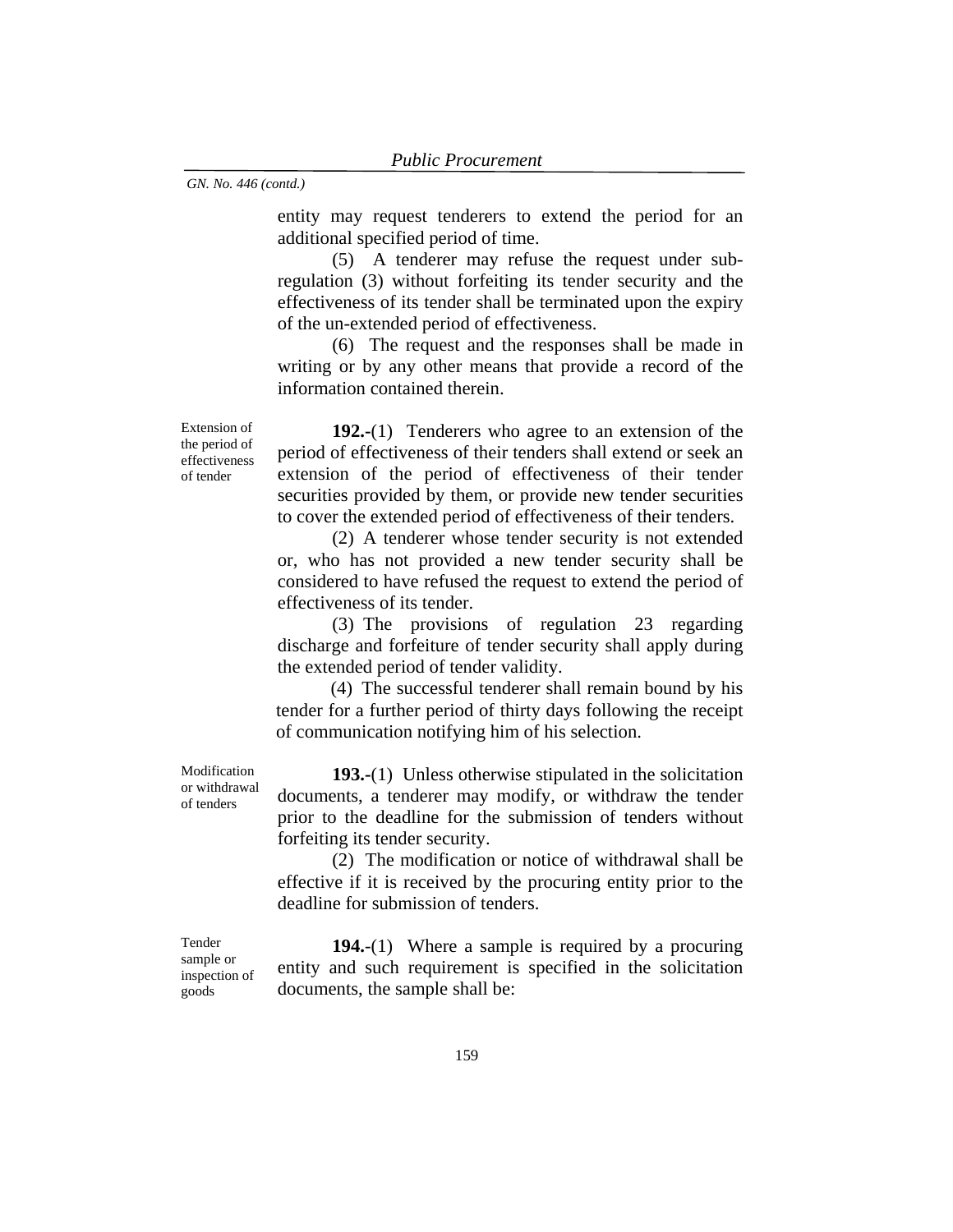- (a) submitted as part of the tender, in the quantities, sizes and other details requested in the invitation to tender;
- (b) carriage paid;
- (c) received on, or before, the closing time and date for the submission of tenders; and
- (d) evaluated to determine compliance with all characteristics listed in the invitation.

 (2) The procuring entity shall retain the sample of the successful tenderer.

 (3) A procuring entity shall reject the tender if the sample-

> (a) does not conform to all characteristics prescribed in the solicitation documents and

(b) are not submitted within the specified time.

 (4) Where it is not possible to avoid using a propriety article as a sample, a tenderer shall make it clear that the propriety article is displayed only as an example of the type or quality of the goods being tendered for and that competition shall not thereby be limited to that article only.

 (5) Samples made up from materials supplied by a procuring entity shall not be returned to a tenderer nor shall a procuring entity be liable for the cost of making them.

 (6) All samples produced from materials belonging to an unsuccessful tenderer which are not claimed by the tenderer within a period of thirty days from the date of award of contract shall be the property of the procuring entity and shall dispose them in such a manner as may be directed by the accounting officer.

 (7) Arrangements for the inspection of the assets shall be included in the invitation notice or solicitation documents, where appropriate.

Receipt of tenders

**195.**-(1) The secretary of the tender board shall-

(a) on behalf of the board, receive and keep the tenders in a locked tender box or in a secure office space;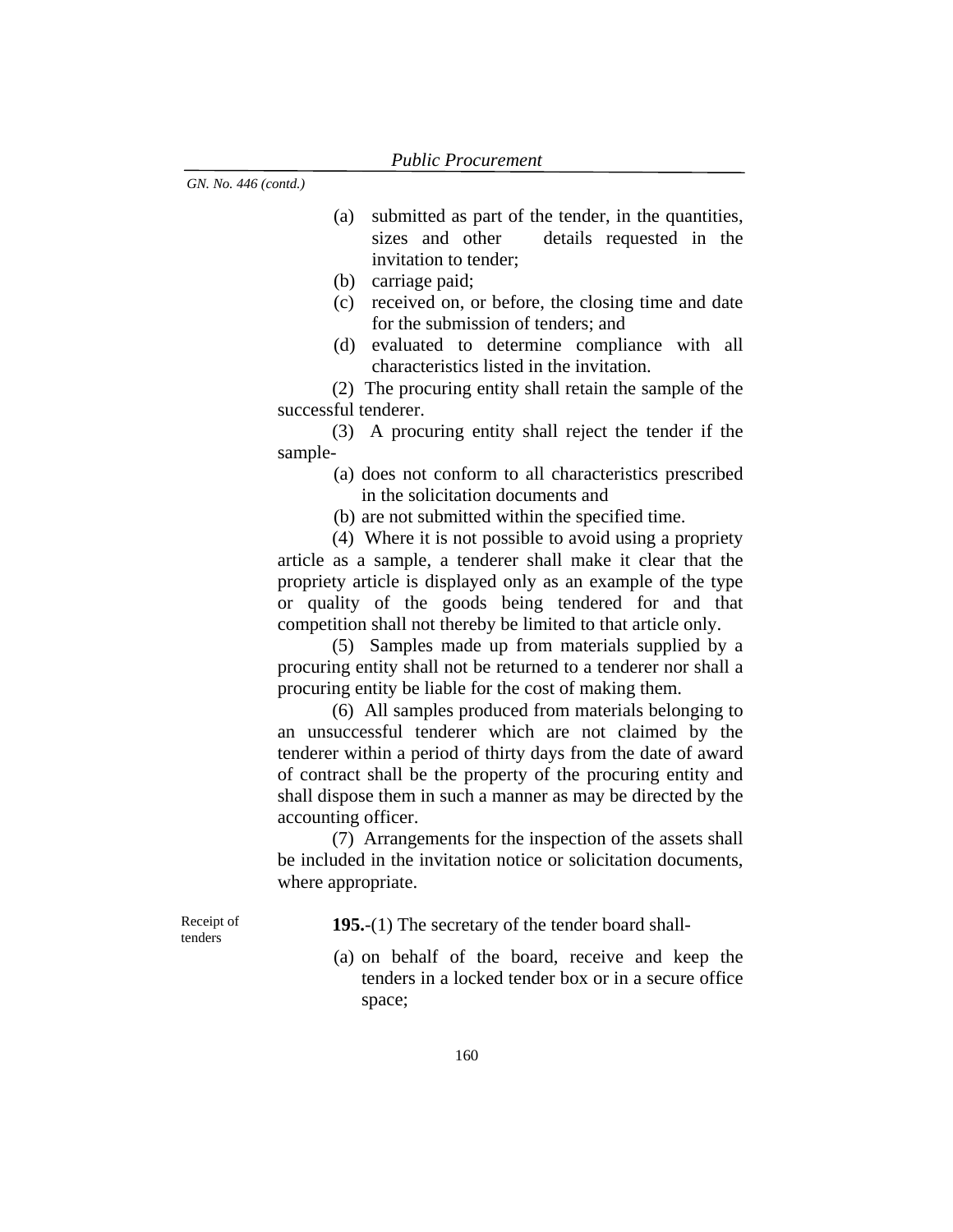- (b) give each tenderer a receipt showing the time and date that the tenders were received, particularly when the envelopes containing the tenders are too large to be placed in the tender box, or if no such box is available, all tenders that are not placed in a tender box shall be kept unopened in a secure place until the deadline for opening of that tender.
- (c) be responsible for holding securely envelopes or packages containing any tenders which cannot be placed in a locked tender box.

(2) On receipt of tenders, in case where the tender box is not used, the envelopes shall be recorded in a special register in the order in which they arrive.

(3) The registration number, the date and time of arrival shall be recorded on the envelope and shall remain sealed and be kept in a safe place until they are opened.

(4) Tenders received after the deadline for the submission of tenders stipulated in the tender documents shall neither be opened nor be considered and shall be returned unopened to the tenderer who submitted it.

Tender opening

**196.-**(1) The secretary of the tender board shall convene and chair a meeting for the purpose of opening the tenders which are submitted, in accordance with regulation 56.

(2) The time for the tender opening shall be the same as the time set for the deadline for receipt of tenders and shall be announced, together with the place for the tender opening, in the invitation to tender.

(3) All tenders submitted before the deadline for submission shall be opened in public, in the presence of the tenderers or their representatives and other parties with a legitimate interest in the tender proceedings and the names of all those present at the tender opening and the organisations they represent shall be recorded by the secretary of the respective tender board.

(4) At a public tender opening the following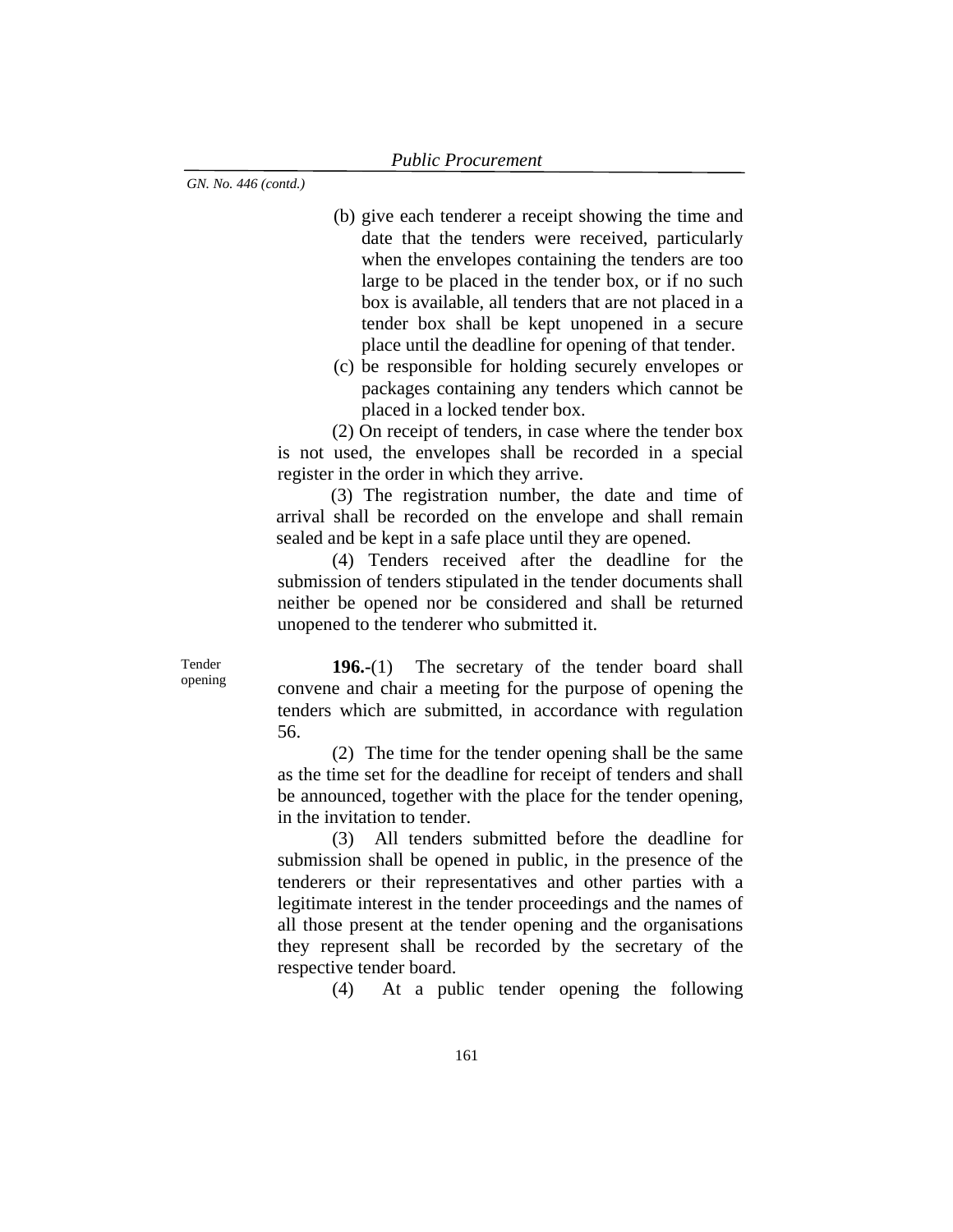information shall be announced:

- (a) the tenderers' names;
- (b) the tender prices and the total amount of each tender, save for tenders for common used items and services, where unit price may not be read out due to the absence of a tender sum;
- (c) written notifications of tender modifications and withdrawals;
- (d) any alternative tenders, if they have been requested or permitted;
- (e) any discounts;
- (f) the presence of the requisite tender security or tender securing declaration as the case may be; and
- (g) such other details as specified in the tender document.

(5) The information under sub-regulation (4) may, on request, be communicated to tenderers who have submitted tenders, but are not present or represented at the opening of tenders and recorded by the secretary of the tender board or his delegate as each tender is opened.

(6) In the case of a "two envelope" system, the announcement shall include the fact that no price envelope has been opened.

Discounts **197.** Discounts offered by tenderers shall be read out and announced in public during the process of tender opening, any discount which is not read out at the formal tender opening ceremony shall not be taken into account in the evaluation and comparison of tenders.

Tenders to be numbered consecutively

**198.** While the tender opening proceedings are in progress, tenders shall be numbered consecutively, the last one being endorsed 'and last" and initialled by the members of the tender opening committee in the presence of tenderers or their representatives.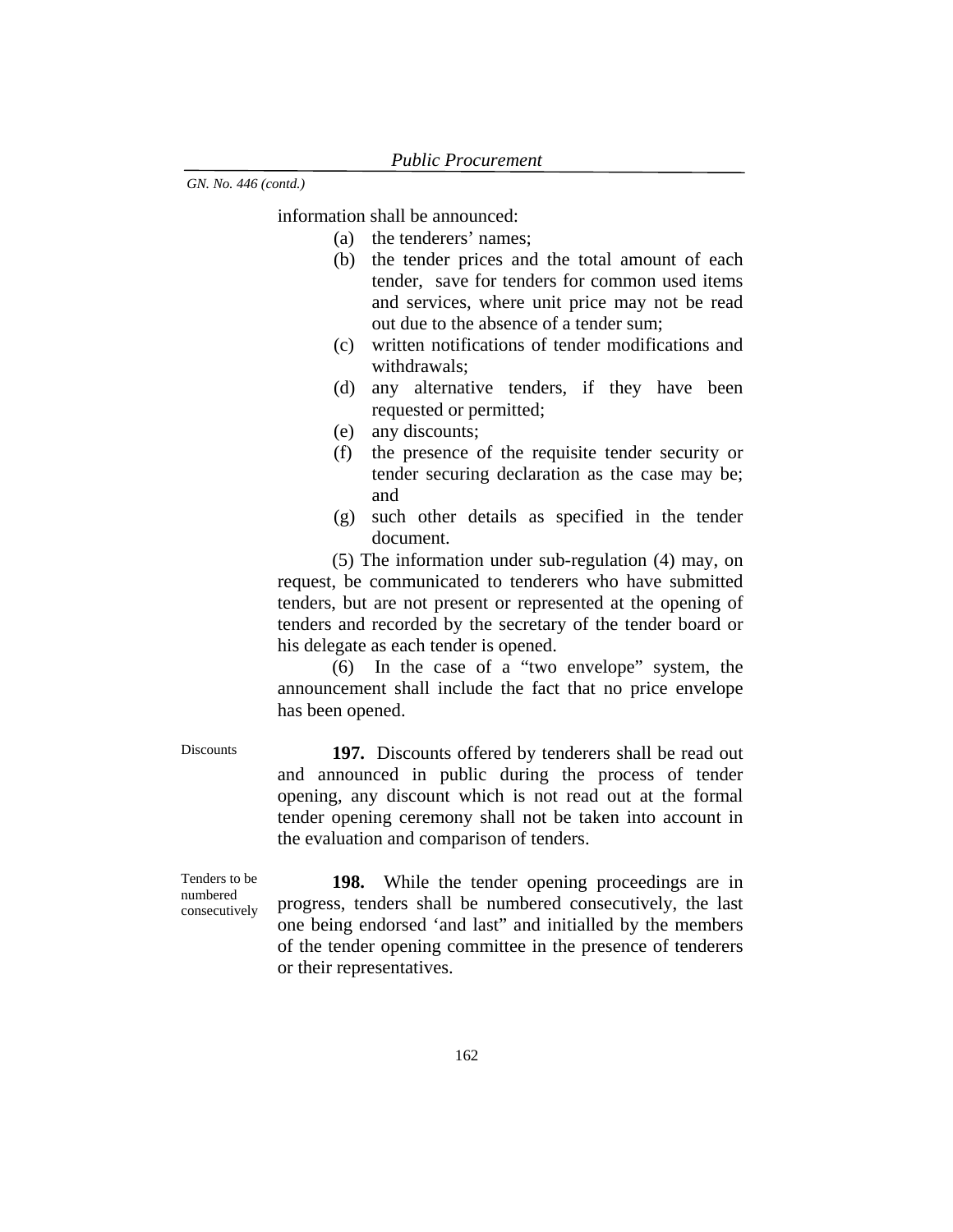Records of the tender opening

**199.-**(1) The secretary of the tender board shall prepare, for its own records, minutes of the tender opening, including the information disclosed to those present in the tender opening.

(2) The signed minutes of the tender opening may, on request, be provided to tenderers who submitted tenders.

(3) All tenders that are accepted and opened shall be passed promptly, with a copy of the record of the tenders received and those persons attending the meeting, to the respective evaluation committee for evaluation.

Restriction for disclosure to tenderers

**200.-**(1) An information relating to the examination, tabulation, clarification, evaluation and comparison of tenders and recommendations concerning the intention to award of the contract shall not, before the announcement of the award of contract to the successful tenderer, be disclosed or communicated to tenderers or any person or persons not officially concerned with such process.

(2) The request for clarification referred to in this regulation and the tenderers' responses shall be made in writing.

Influence by tenderer

**201.** Any attempt by a tenderer to influence the procuring entity in the process of examination, clarification, evaluation and comparison of tenders, and in decisions concerning the award of the contract, shall result in the rejection of his tender.

committee

 Evaluation **202.**-(1) An accounting officer shall form a tender evaluation committee comprising of not less than three and not more than five members.

> (2) In exceptional circumstances, the accounting officer may form an evaluation committee of more than five members depending on the value and complexity of the procurement if there are justifiable reasons to increase the number of the evaluation committee.

> > (3) The tender evaluation committee shall evaluate on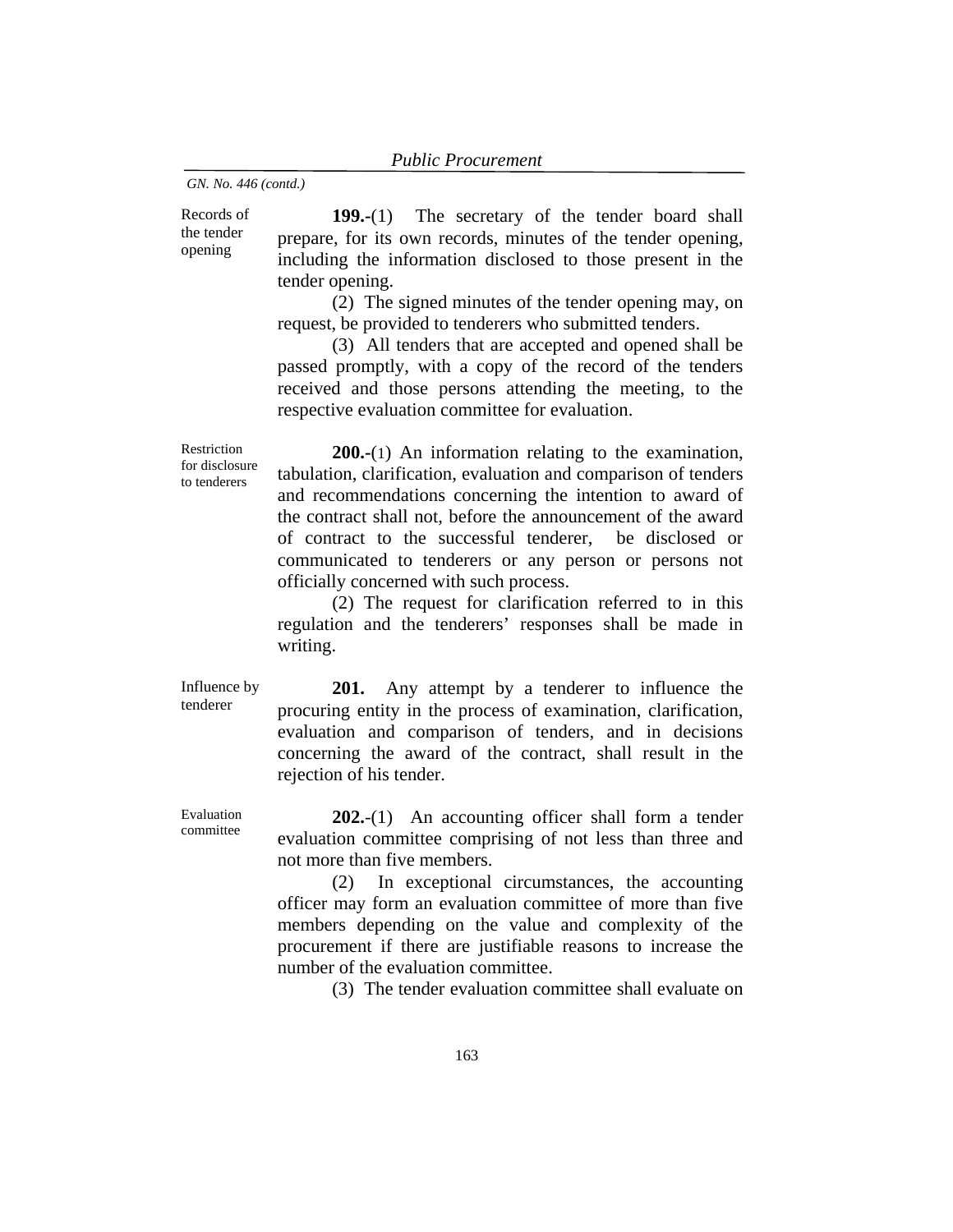a common basis opened tenders in order to determine the cost or price to the procuring entity of each tender in a manner that permits a comparison to be made between the tenders on the basis of the evaluated costs or prices.

(4) Prior to the detailed evaluation of tenders, the tender evaluation committee shall carry out a preliminary examination of the tenders to determine whether or not-

- (a) each tender is substantially responsive to the requirements of the tender documents;
- (b) the required securities have been provided;
- (c) the documents have been properly signed; and
- (d) the tenders are otherwise generally in order. (5) For the purpose of this regulation, a tender is

considered to be substantially responsive if it conforms to all the terms, conditions and specifications of the tender document without material deviation or reservations.

Examination, evaluation and comparison of tenders

**203.-**(1) The tender evaluation shall be consistent with the terms and conditions prescribed in the tender documents and such evaluation shall be carried out using the criteria explicitly stated in the tender documents.

 (2) Tenders shall be comparable among themselves in order to determine the lowest evaluated cost for procurement of goods, works or services or the highest evaluated price for revenue collection.

**204.-**(1) All tenders shall be checked for substantial responsiveness to the commercial terms and conditions of the tendering documents.

(2) Material deviations to commercial terms and conditions, which justify rejection of a tender shall include the following:

- (a) failure to sign the bid form and price schedules by the authorized person or persons;
- (b) failure to satisfy eligibility requirements;
- (c) failure to submit a tender security as specified in the tendering documents;

Checking of substantial responsivenes s to commercial terms and conditions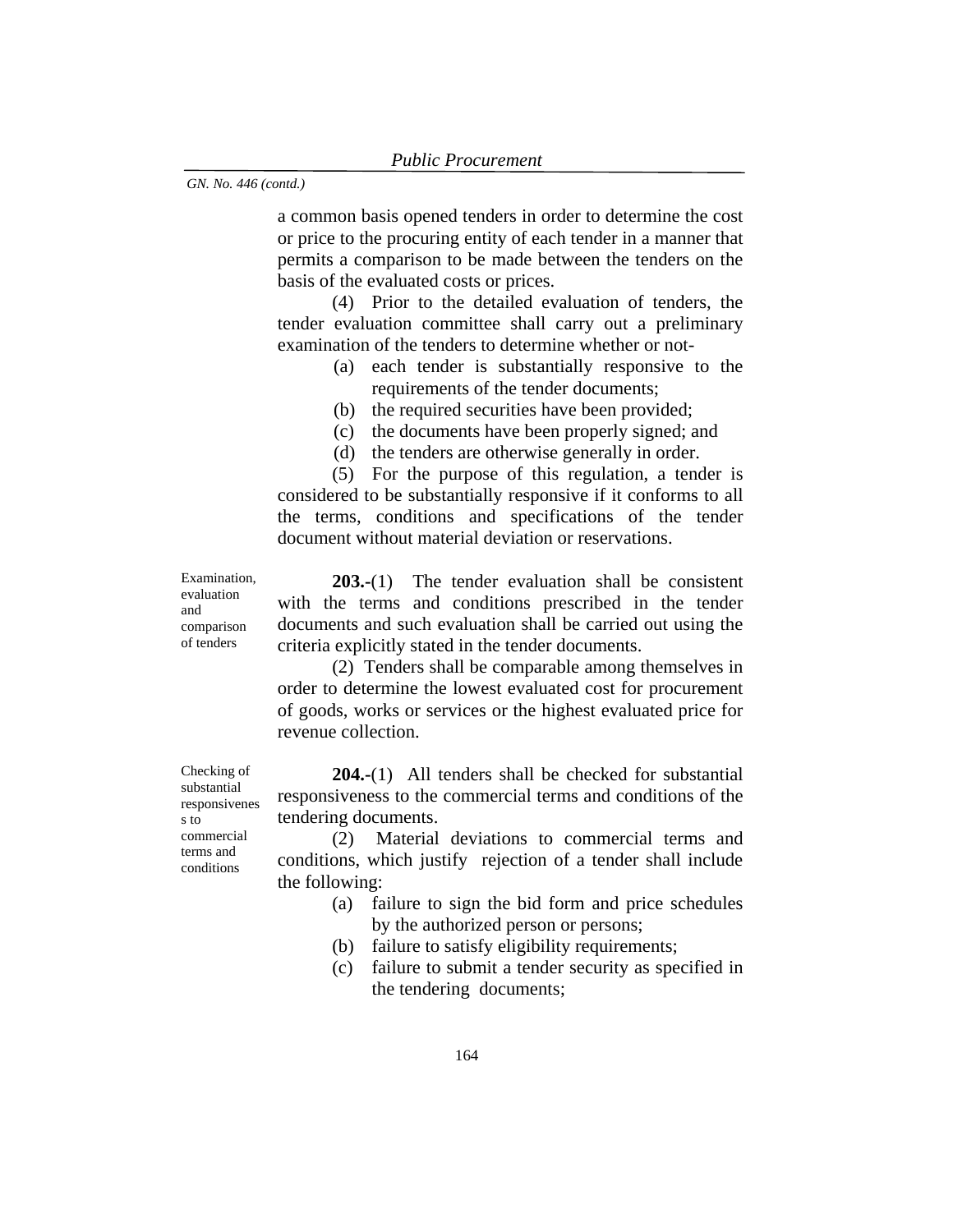- (d) failure to satisfy the tender validity period;
- (e) inability to meet the critical delivery schedule or work schedule clearly specified in the tendering documents, where such schedule is a crucial condition with which tenderers must comply;
- (f) failure to comply with minimum experience criteria as specified in the tendering documents;
- (g) conditional tenders such as conditions in a tender which limit the tenderer's responsibility to accept an award;
- (h) inability to accept the price adjustment formulae of the tendering documents;
- (i) stipulating price adjustment when fixed price tenders were invited;
- (j) subcontracting in a substantially different amount or manner than that permitted;
- (k) failure to submit major supporting documents required by the tendering documents to determine substantial responsiveness of a tender.

Checking of substantial responsivenes s to technical requirements

**205.** All tenders shall be checked for substantial responsiveness to the technical requirements of the tendering documents and non-conformity to technical requirements, which are justifiable grounds for rejection of a tender includes the following:

- (a) failure to tender for the required scope of work as instructed in the tendering documents and where failure to do so has been indicated as unacceptable;
- (b) failure to quote for a major item in the package;
- (c) failure to meet major technical requirements, such as offering completely different types of equipment or materials from the types specified, plant capacity well below the minimum specified, equipment not able to perform the basic functions for which it is intended;
- (d) presentation of absolutely unrealistic and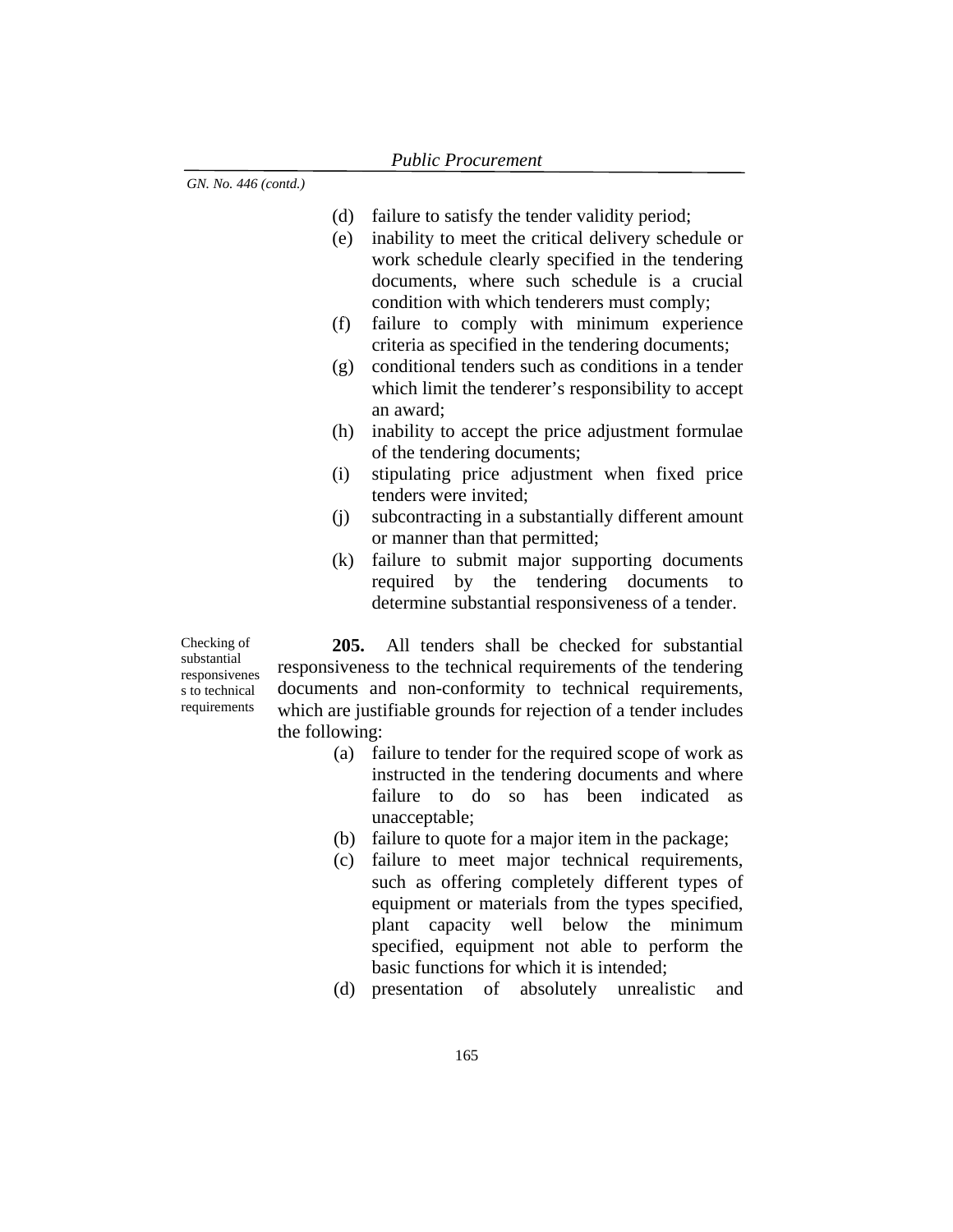inadequate implementation plans and schedules regarding performance, technical or service factors.

**Determinatio** n of tender responsivenes s

**206.-** (1) The procuring entity's determination of a tender's responsiveness shall be based on the contents of the tender itself without recourse to extrinsic evidence.

 (2) Where a tender is not responsive to the tender document, it shall be rejected by the procuring entity, and may not subsequently be made responsive by correction or withdrawal of the deviation or reservation.

Request for clarification of tender

**207.-**(1) A procuring entity may request a tenderer to clarify his tender in order to assist in the examination, evaluation and comparison of tenders but no advantage shall be sought, offered or permitted to change any matter of substance in the tender, including changes in price and changes aimed at making an unresponsive tender responsive.

- (2) Notwithstanding regulation 202 (5)
- (a) a procuring entity shall correct purely arithmetical errors that are discovered during the examination of tenders and the procuring entity shall give prompt notice of any such correction to a tenderer that submitted the tender;
- (b) a procuring entity may regard a tender as responsive even if it contains minor deviations that do not materially alter or depart from the characteristics, terms, conditions and other requirements set forth in the solicitation documents or it contains errors or oversights that are capable of being corrected without touching on the substance of the tender;
- (c) any such deviations shall be quantified to the extent possible, and appropriately taken account of in the evaluation and comparison of tenders.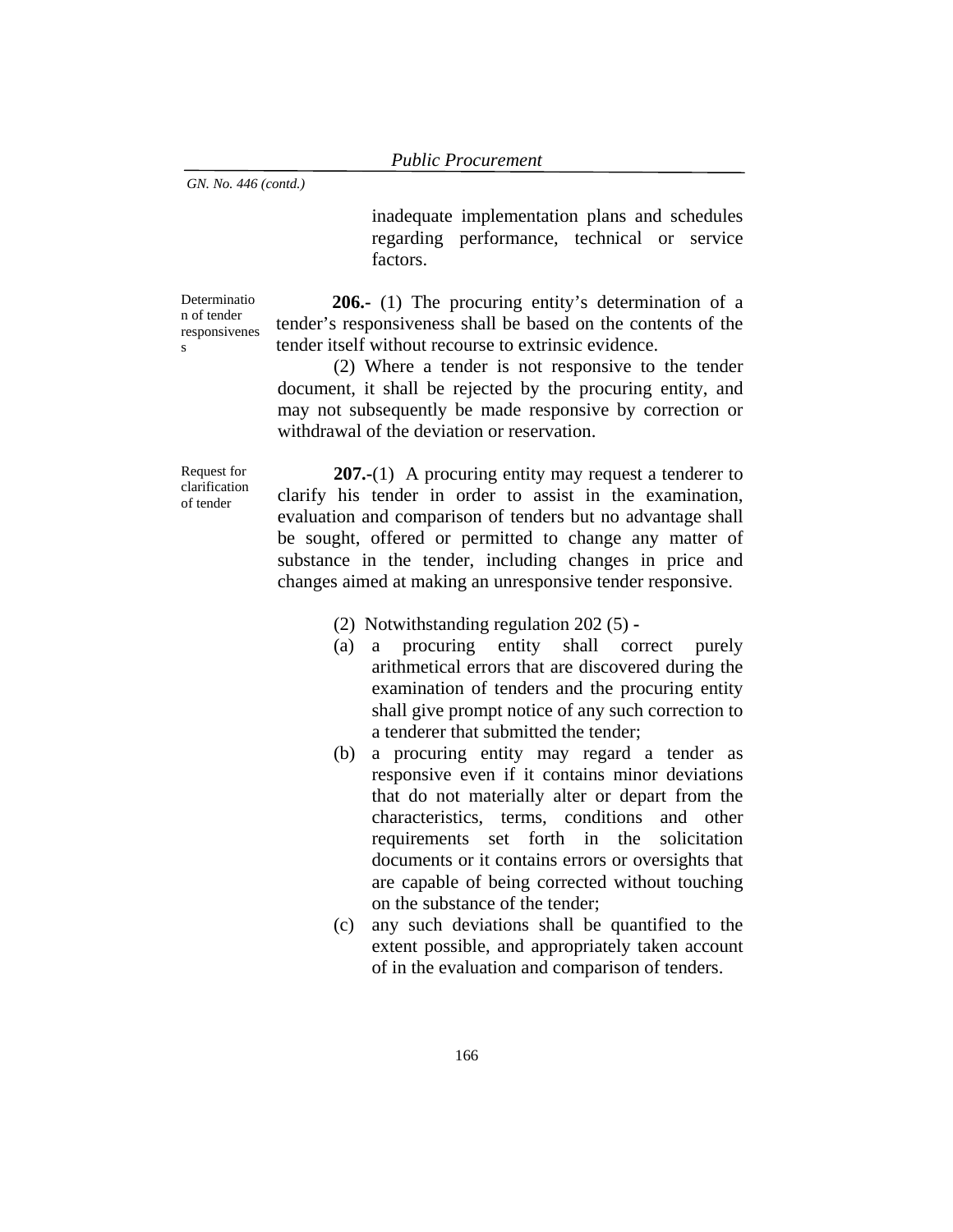Expression of factors

**208.-**(1) Any factors other than price that may be used in determining the lowest or highest evaluated tender shall, as far as is practicable, be expressed in monetary terms.

 (2) Penalties for non-material deviation from the tender requirements shall be expressed as a monetary addition to the tender price which may include the cost of making good deficiencies in compliance with the tender specifications.

**209.** Any procedures under which tenders above or below a pre-determined tender value estimated by a procuring entity are automatically disqualified shall not be accepted.

Power to reject tender

Tender below or above predetermined value

**210.** A procuring entity shall reject a tender if-

- (a) the tenderer is not qualified or eligible;
- (b) the tenderer does not accept a correction of an arithmetical error made pursuant to regulation 207;
- (c) the tender is not responsive;
- (d) the tender is not accompanied by an appropriate tender security, if required;
- (e) the circumstances referred to in regulation 195 (4) applies.

Evaluation and acceptance of tenders

Successful tender

**211.** A procuring entity shall evaluate and compare all tenders that are accepted in order to ascertain the successful tender, in accordance with the procedures and criteria prescribed in the solicitation documents.

**212.** The successful tender shall be-

- (a) the tender with the lowest evaluated tender price in case of goods, works or services, or the highest evaluated tender price in case of revenue collection, but not necessarily the lowest or highest submitted price, subject to any margin of preference applied;
- (b) where the procuring entity has stipulated in the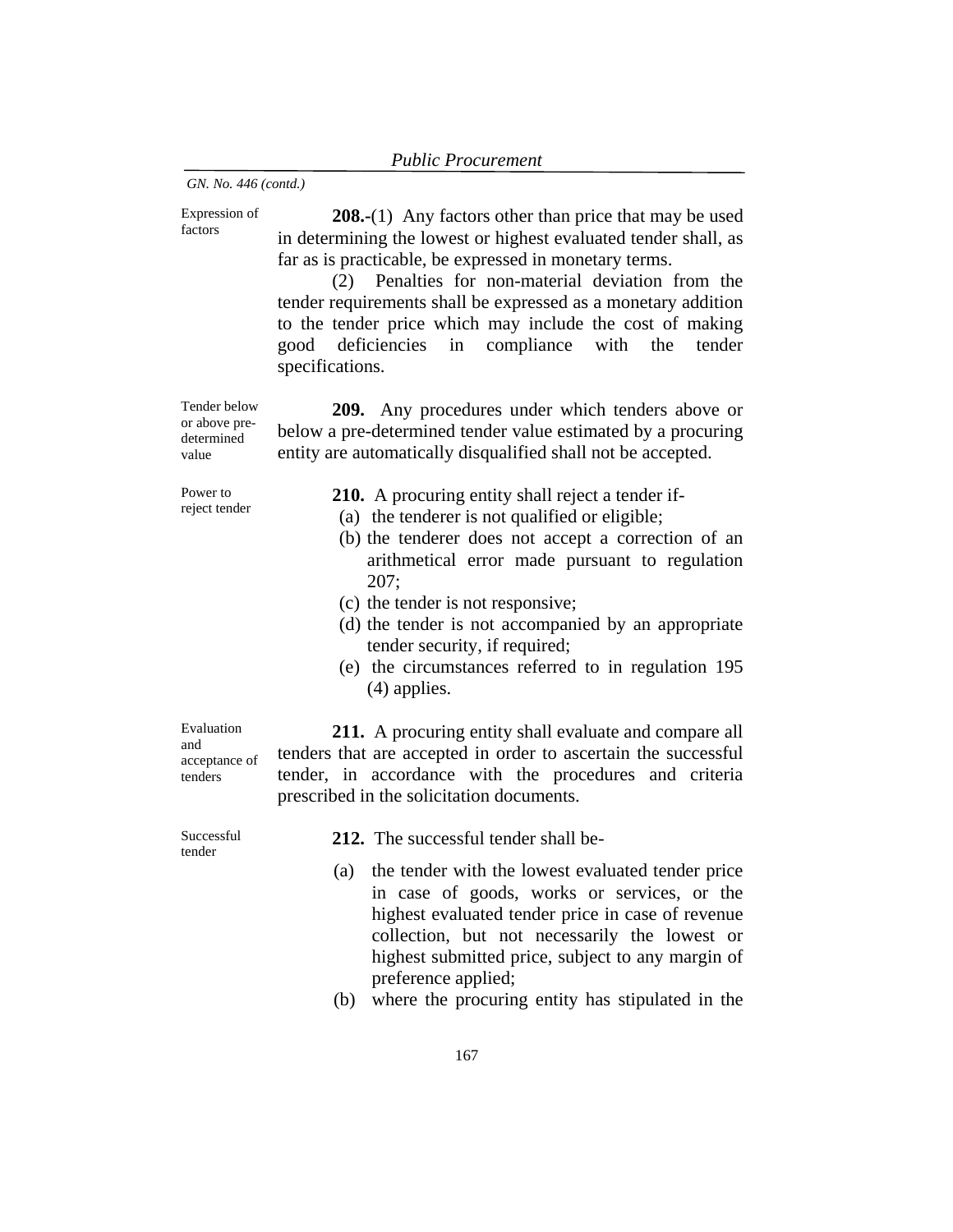solicitation documents, the lowest or highest evaluated tender ascertained on the basis of criteria specified in the solicitation documents, which criteria shall, to the extent practicable, be objective and quantifiable, and shall be given a relative weight in the evaluation procedure or be expressed in monetary terms;

**213.** In determining the lowest evaluated tender, the procuring entity may consider the following:

- (a) the tender price, subject to any margin of preference applied;
- (b) the cost of operating, maintaining and repairing the goods or construction, the time for delivery of the goods, completion of construction or provision of the services, the functional characteristics of the goods or construction, the terms of payment and of guarantees in respect of the goods, construction or services.

**214.** In determining the highest evaluated tender for revenue collection the preferred evaluation method shall be the evaluation based on price only unless other factors, such as end-user or export restrictions, or a need to attach conditions to a sale are taken into consideration, and stated clearly in the solicitation documents.

**215.** Where tender prices are expressed in two or more currencies, the tender prices of all tenders shall be converted to the same currency, and according to the rates specified in the solicitation documents, for the purpose of evaluating and comparing tenders.

Rates of exchange to be used in evaluation

**216.** The rates of exchange to be used in such valuation shall be the selling rates published by an official source and applicable to similar transactions:

Determinatio n of lowest evaluated tender

**Determinatio** n of highest evaluated tender

Conversion of currency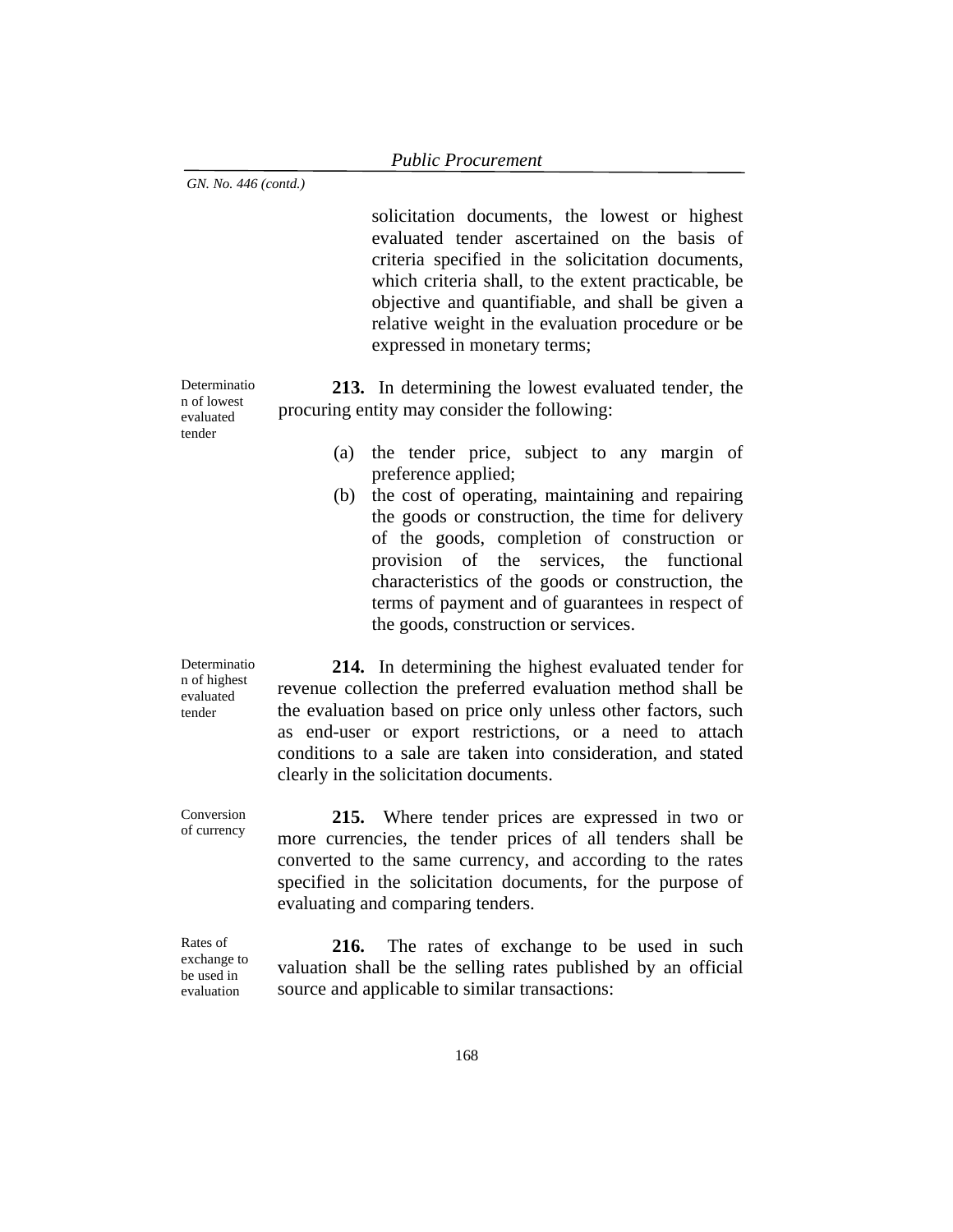- (a) on a date selected in advance and specified in the solicitation documents provided that such date should not be earlier than fifteen days prior to the date specified for the opening of tenders nor later than the original date prescribed in the tender dossier for expiry of the period of tender validity; or
- (b) on the date of decision to award the contract or on the original date prescribed in the solicitation documents for the expiry of the period of tender validity, whichever is earlier.

Use of CIF or CIP in evaluation and comparison of tenders

**217.** The evaluation and comparison of tenders for the supply of goods shall be on the CIF or CIP prices for imported goods and the ex-works prices for the goods offered from within the United Republic of Tanzania, together with prices for any required installation, training, commissioning and other similar services.

Demonstratio n of qualification

**218.-**(1) Whether or not it has engaged in prequalification proceedings, a procuring entity may require the tenderers submitting the tender that has been found to be the successful to demonstrate again its qualifications.

 (2) The criteria and procedures to be used for such post-qualification shall be prescribed in the solicitation documents in accordance with section 53 of the Act.

 (3) Where post-qualification proceedings have been engaged in, the criteria shall be the same as those used in the pre-qualification proceedings.

 (4) Where a tenderer submitting the successful tender is requested to demonstrate again its qualifications but fails to do so, the procuring entity shall reject that tender and shall select a successful tender in accordance with this regulation from among the remaining tenders subject to the right of the procuring entity to reject all remaining tenders.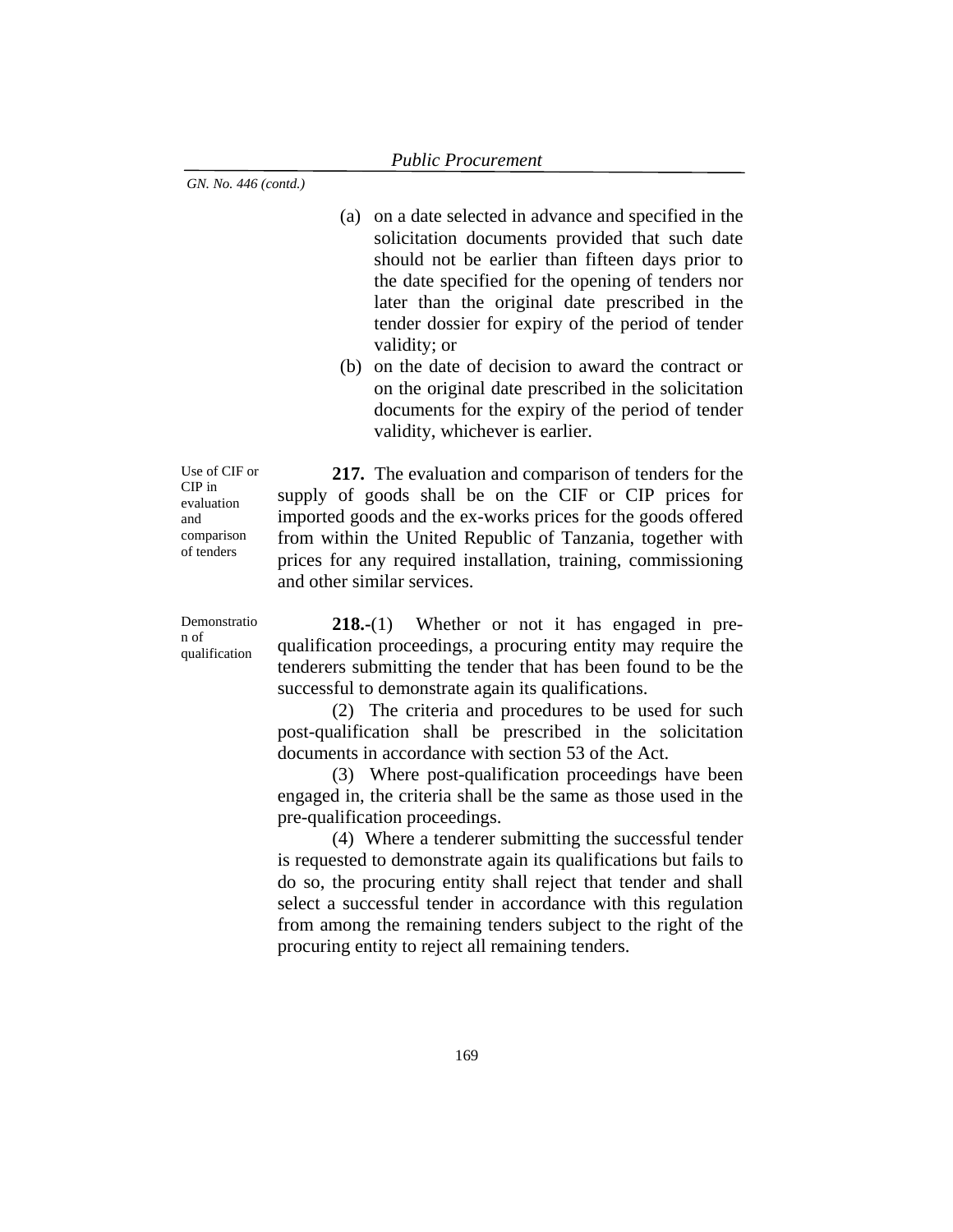Obligation of contractor in works and turnkey contracts

**219.** Under works and turnkey contracts, a contractor shall be responsible for all duties, taxes and other levies, and a tenderer shall take these factors into account in preparing his tender with view to making evaluation and comparison of tenders strictly in monetary terms.

**220.-**(1) A detailed report on the evaluation and comparison of tenders, setting out the specific reasons upon which the determination of the lowest evaluated cost tender or highest evaluated price tender is based, shall be prepared by the evaluation committee.

 (2) The evaluation report shall be submitted to the procurement management unit to check if it is in accordance with the tender document and if the procurement management unit is satisfied with the report shall forward the same to the tender board for approval; and where not satisfied it shall return the evaluation report with reasons to the evaluation team for re-evaluation.

 (3) The procurement management unit shall, when satisfied with the evaluation report, shall prepare and submit to the tender board a summary of the evaluation and observation, if any using prescribed format by the Authority.

Evaluation with margin of preference for goods

**221.-** (1) For purposes of comparison of margin of preference for goods manufactured, grown, mined or extracted in the United Republic, responsive tenders shall be classified as-

- (a) Group A, which shall consist of tenders for goods which are manufactured, grown, mined or extracted within the United Republic;
- (b)Group B, which shall consist of all other tenders for goods originating from within the United Republic;
- (c)Group C, which shall consist of tenders for goods from overseas which are to be directly imported.

 (2) Without prejudice to sub-regulation (1), a tenderer shall be classified as Group A if the tenderer satisfies the

Report on evaluation and comparison of tenders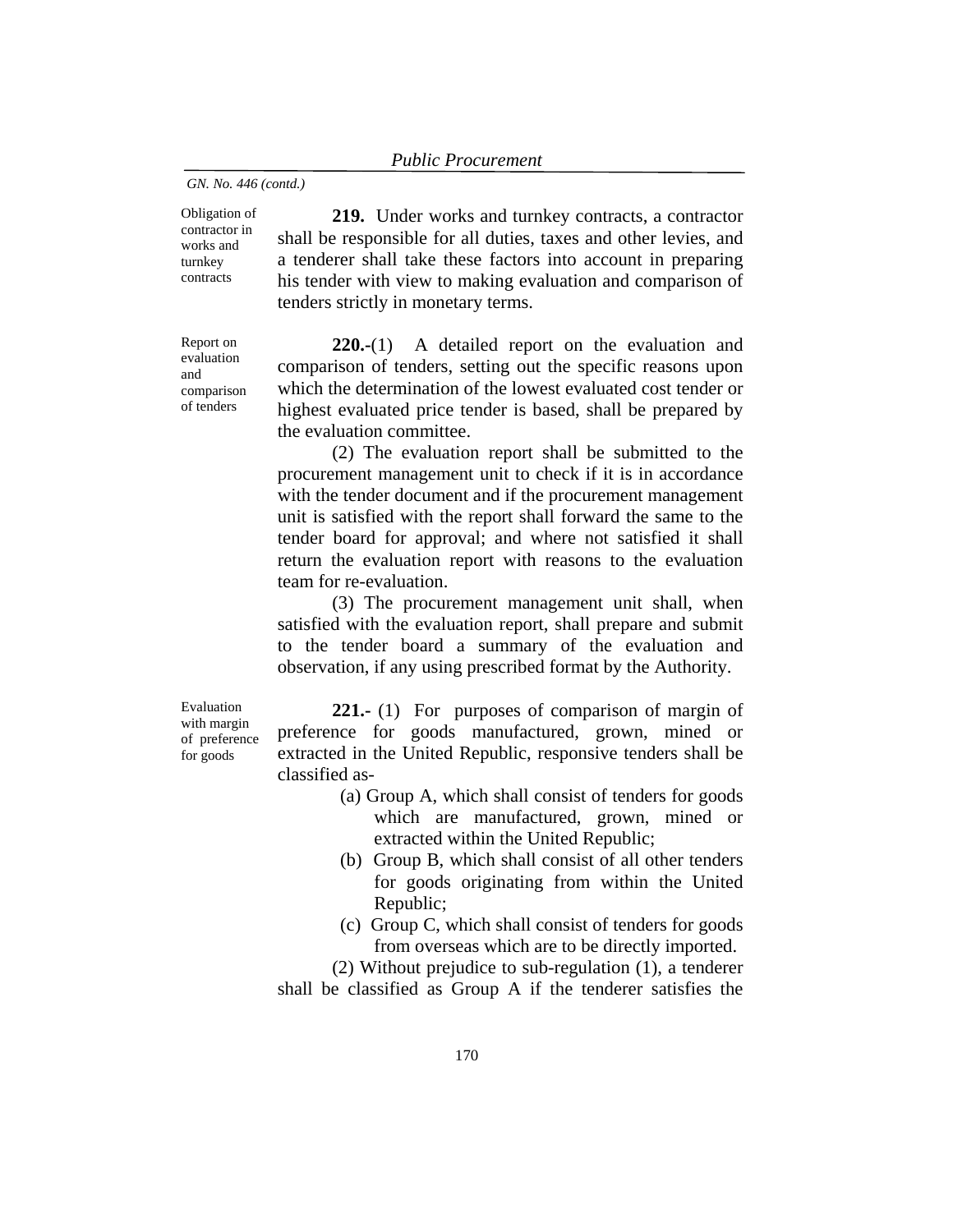procuring entity that-

- (a) the labour, raw materials and components originating from within the United Republic will account for more than thirty per cent of the ex-works price of the goods offered; and
- (b) the production facility in which the goods will be manufactured, assembled or processed has been engaged in manufacturing, assembling or processing of such goods at least since the time of submission of the tender.

 (3) The ex-works price quoted by Group A and Group B tenderers shall include all duties and taxes paid or payable on the raw or basic materials or components that have been purchased in the domestic market or imported.

 (4) The price quoted in Group C tenderers shall be on CIF or CIP port of entry, border point or other destination, exclusive of customs duties and other import taxes.

 (5) A procuring entity shall first evaluate and compare all responsive tenders so as to determine the lowest evaluated tender within each group.

 (6) The lowest evaluated tenders in each group shall then be compared with each other and if, as a result of this comparison, a tender from Group A or Group B is the lowest, it shall be selected for the contract award.

 (7) Where, as a result of the comparison made under sub-regulation (5), the overall lowest evaluated tender is from Group C, all Group C tenders shall be further compared with the lowest evaluated tender from Group A.

(8) For purposes of comparison, an amount equal to-

- (a) the amount of the duties and other related import charges which a non-exempt importer would have to pay for the importation of the goods offered in such Group C tender; or
- (b) fifteen per cent of the CIF or CIP tender price of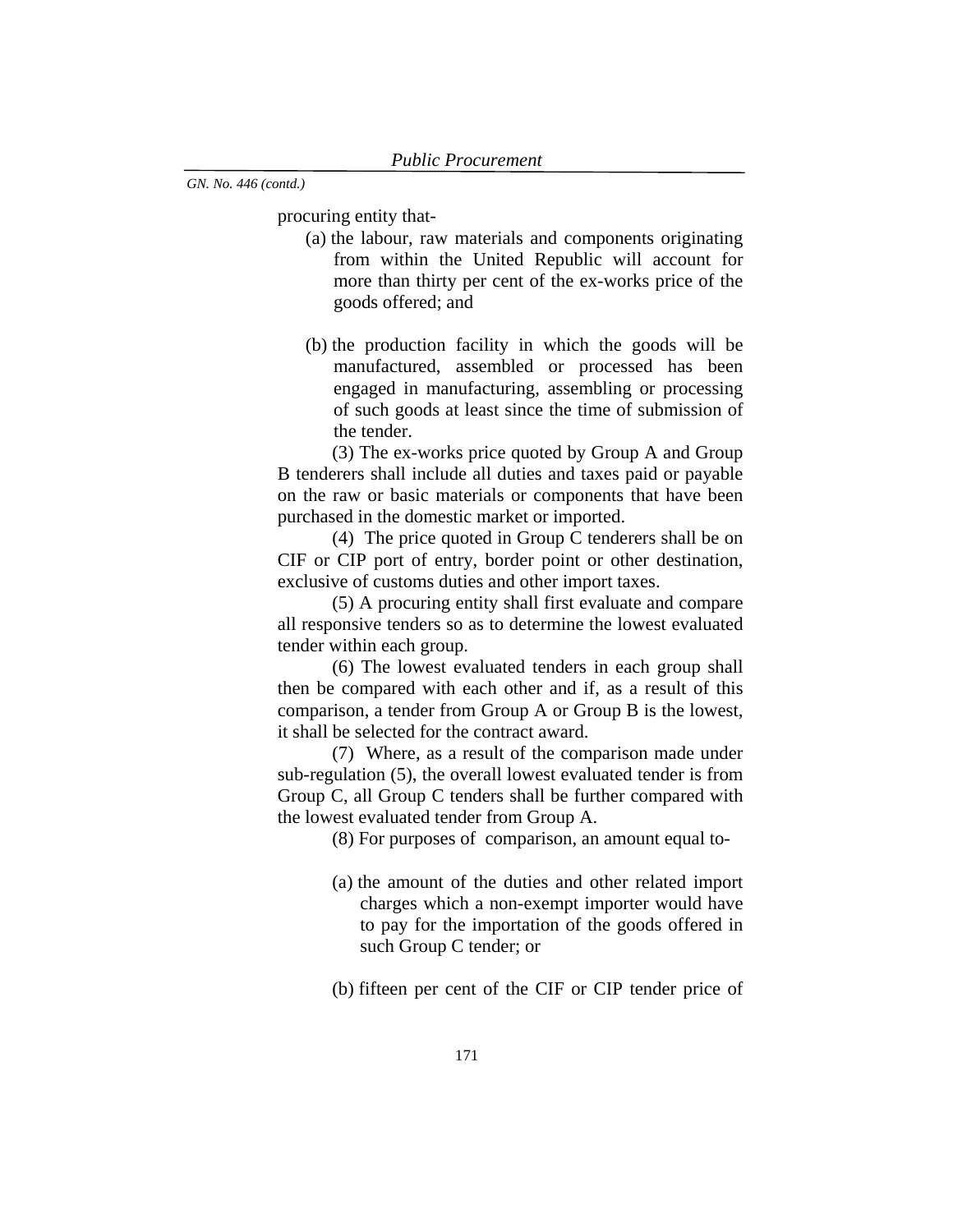such goods if the said duties and charges exceed fifteen per cent of such price,

shall be added to the evaluated tender price of the imported goods offered in each Group C tender.

 (9) Where the Group A tender in such further comparison is the lowest, it shall be selected for the contract award, and if such tender is not selected, the lowest evaluated tender from Group C, as determined from the comparison made under sub-regulation (1), shall be selected.

Goods forming part of a contract package

**222.**- (1) In the case of tenders for the supply and installation of goods, turnkey contracts or any other form of procurement contract in which a number of discrete items of equipment is grouped into one contract package, a margin of preference shall not be applied to the whole package, but to goods manufactured in the United Republic, as prescribed in regulation 176 (2).

 (2) The price for goods offered from abroad shall be quoted CIF or CIP, and the price for goods offered from within the United Republic shall be quoted ex-works, free of sales and similar taxes, all other components, such as design, works, installation, and supervision, shall be quoted separately.

 (3) In the comparison of tenders, only the CIF or CIP price for goods offered from outside the United Republic shall be increased, for the purposes of comparison only by the applicable duty and other taxes payable by a non-exempt importer or fifteen percent, whichever is less.

 (4) If duties vary from item to item within a package, the appropriate tariff for each goods or piece of equipment shall apply but no preference shall be applied for any associated services or works included in the package.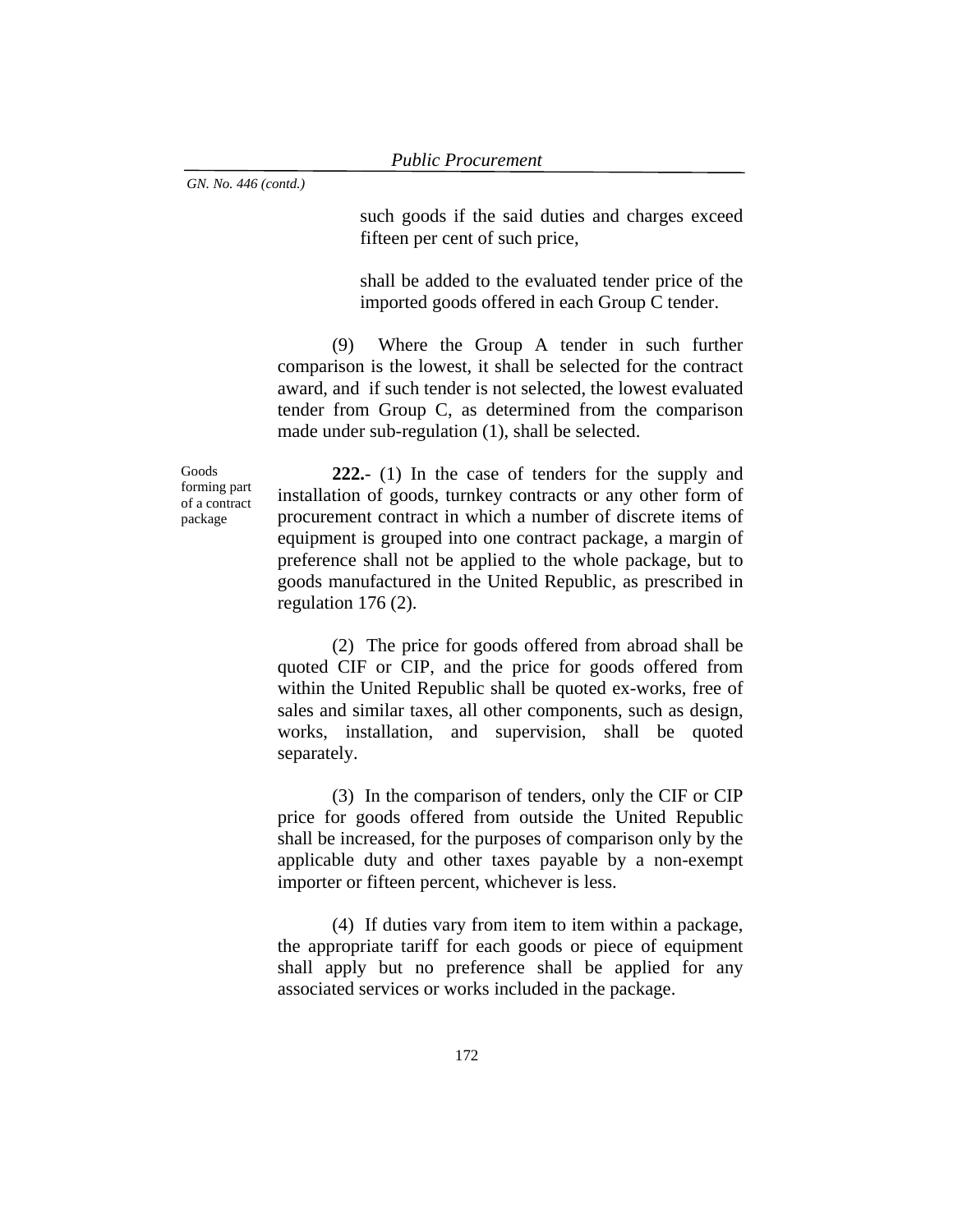Evaluation with preference for works or nonconsultant service contracts

**223.**- (1) Where a procuring entity has allowed a margin of preference in accordance with regulation 26, domestic contractors or service providers, shall be requested to provide, as part of the data for qualification, details of ownership and such other information as shall be required to determine whether a contractor, service provider, a group of contractors, or a group of service providers is qualified for domestic preference.

 (2) The tender documents shall clearly indicate that a margin of domestic preference will be granted and the method that will be followed in the evaluation and comparison of tenders to give effect to such preference.

 (3) After tenders are received and reviewed by a procuring entity, responsive tenders shall be classified as-

- (a) Group A, which shall consist of tenders offered by domestic contractors or service providers eligible for the preference;
- (b) Group B, which shall consist of tenders offered by associations between domestic and foreign contractors or service providers eligible for the preference;
- (c) Group C, which shall consist of tenders offered by foreign contractors or service providers.

 (4) The procuring entity shall first evaluate and compare all responsive tenders with a view to determine the lowest evaluated tender within each group.

 (5) The lowest evaluated tenders in each group shall then be compared with each other, and if, as a result of this comparison, a tender from Group A or Group B is the lowest, it shall be selected for the contract award.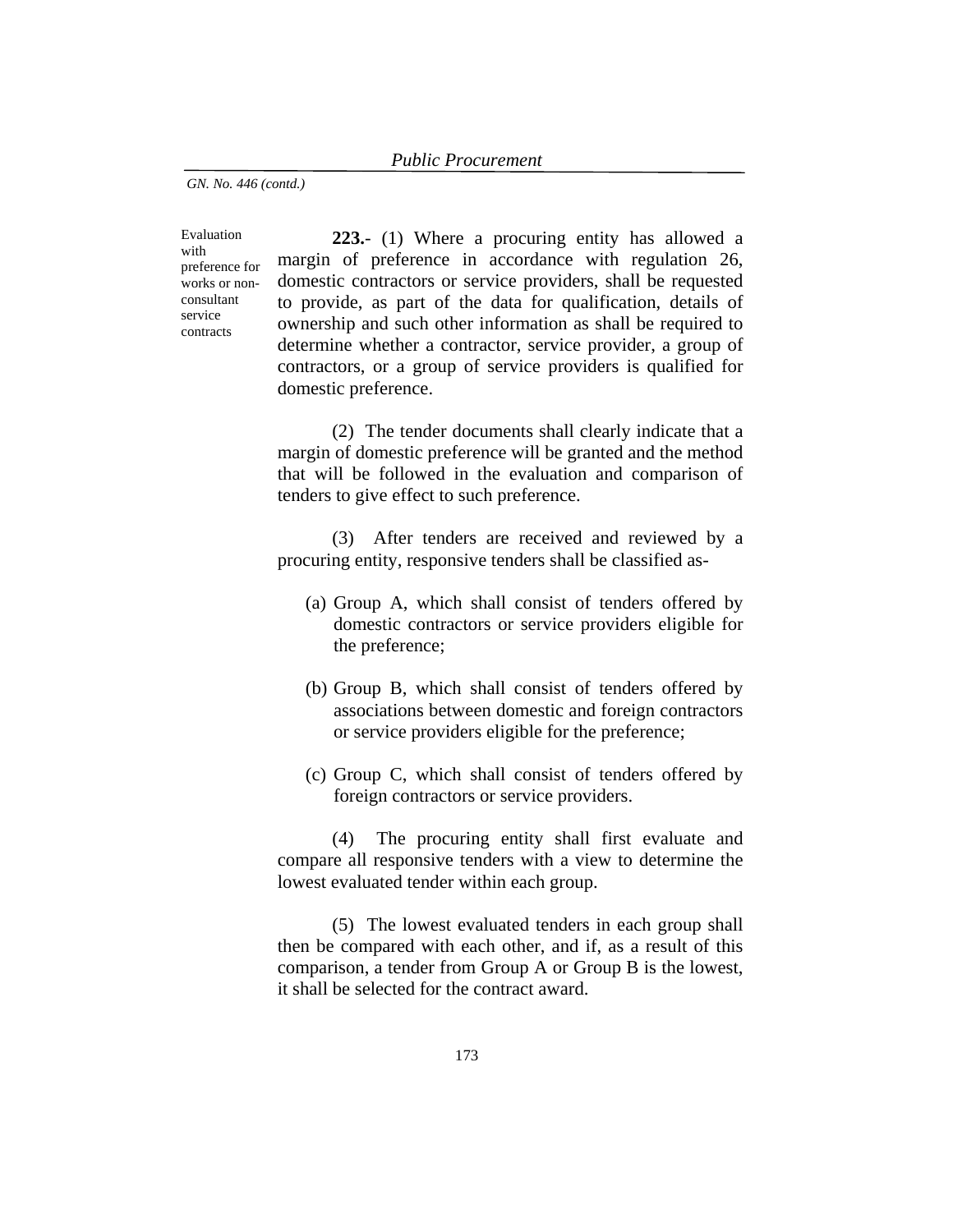Post-

qualification and denial of award in a case of limited resources

**224.**-(1) Where appropriate, post-qualification may be undertaken to determine whether the lowest evaluated tender or the highest evaluated price in case of revenue collection, has the legal capacity, capability and resources to carry out the contract.

(2) The criteria for post-qualification shall be set out in the solicitation documents and shall include-

- (a) experience and past performance on similar contracts;
- (b) knowledge of local working conditions;
- (c) capabilities with respect to personnel;
- (d) equipment and construction or manufacturing facilities where applicable;
- (e) financial capability to perform the contract;
- (f) current commitments;
- (g) legal capacity to make binding decisions on its rights, duties and obligations;
- (h) compliance with health and safety laws, tax and employment laws where applicable;
- (i) litigation record; or
- (j) any other relevant criteria.

(3) A procuring entity may seek independent references of a tenderer and the results of reference checks may be used in determining award of contract.

(4) In case of a foreign company, a procuring entity shall seek independent reference of legal existence of a tenderer from Tanzania diplomatic missions abroad or from any other reliable source.

(5) The criteria for post-qualification shall be limited to that which is necessary for performance of the intended contract and shall not be unduly restrictive.

(6) Where the lowest or highest evaluated tenderer does not meet the post qualification criteria:

- (a) the tender shall be rejected; and
- (b) a post-qualification shall be conducted to the next lowest or highest evaluated tenderer.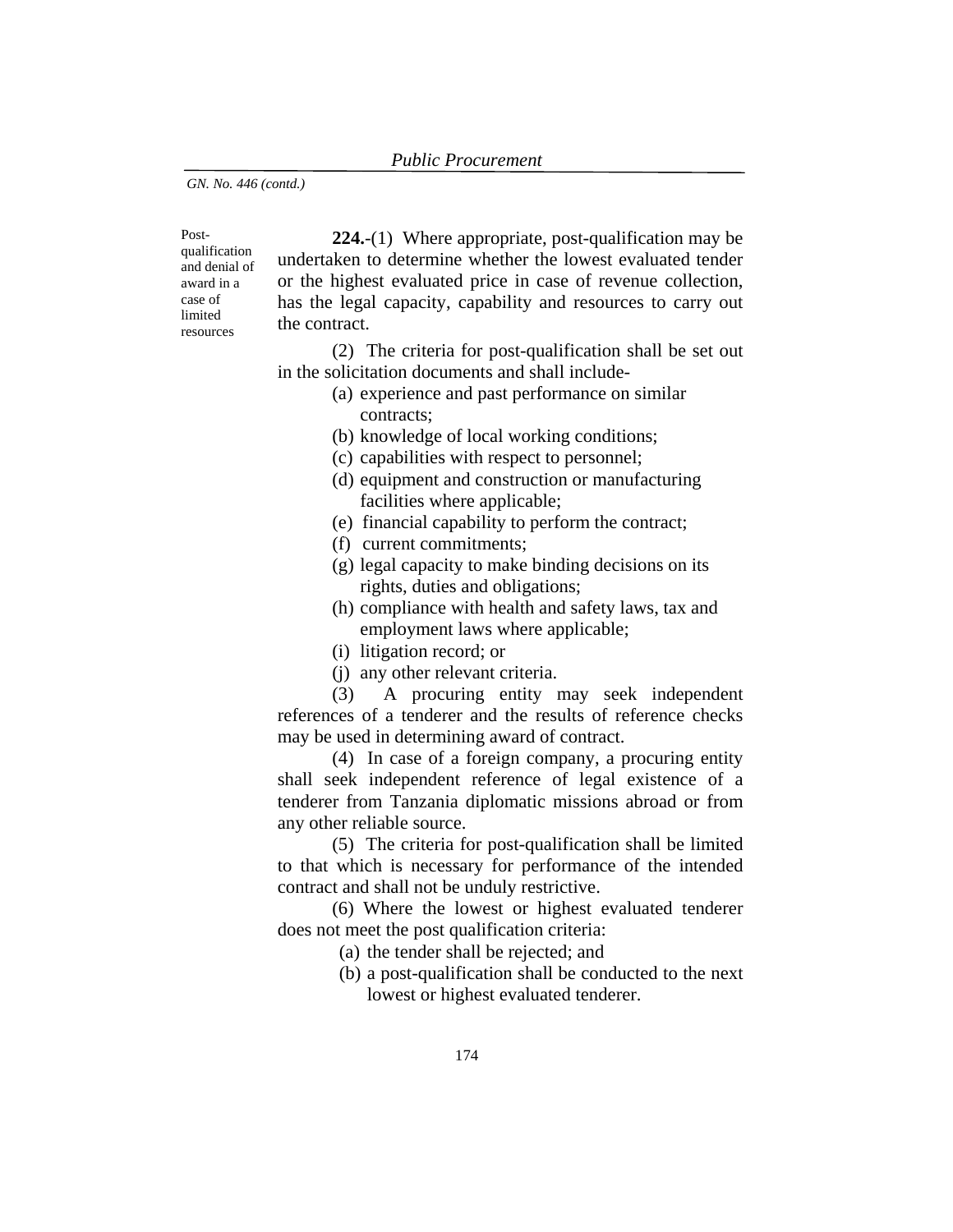(7) The procurement management unit shall obtain approval from the tender board prior to rejecting any tender or undertaking an additional post-qualification on any other tenderer.

(8) Where a tenderer has been pre-qualified, a full post-qualification may not be necessary, but the prequalification information submitted shall be verified and an award may be denied to the lowest evaluated tenderer if he is judged to no longer meet the pre-qualification requirements and criteria, the procuring entity shall consider:

- (a) any material change in circumstances since submission of the pre-qualification information; and
- (b) any information which has become available since the pre-qualification submission, which, in the procuring entity's judgement, materially affects the capacity of the tenderer to perform the contract.

(9) A procuring entity may seek to limit the number or total value of awards made to any tenderer in cases where the tenderer's resources are known to be, or are likely to be insufficient for the additional commitments that would result from the proposed contract.

(10) In the cases specified in sub-regulation (9), a procuring entity may recommend that an award be denied to a tenderer that is considered no longer to have the capability or resources to perform the contract successfully.

Negotiations with tenderer.

**225.**-(1) Negotiations may be undertaken with the lowest evaluated tenderer relating to-

- (a) a minor alteration to the technical details of the statement of requirements;
- (b) reduction of quantities for budgetary reasons, where the reduction is in excess of any provided for in the solicitation documents;
- (c) a minor amendment to the special conditions of contract;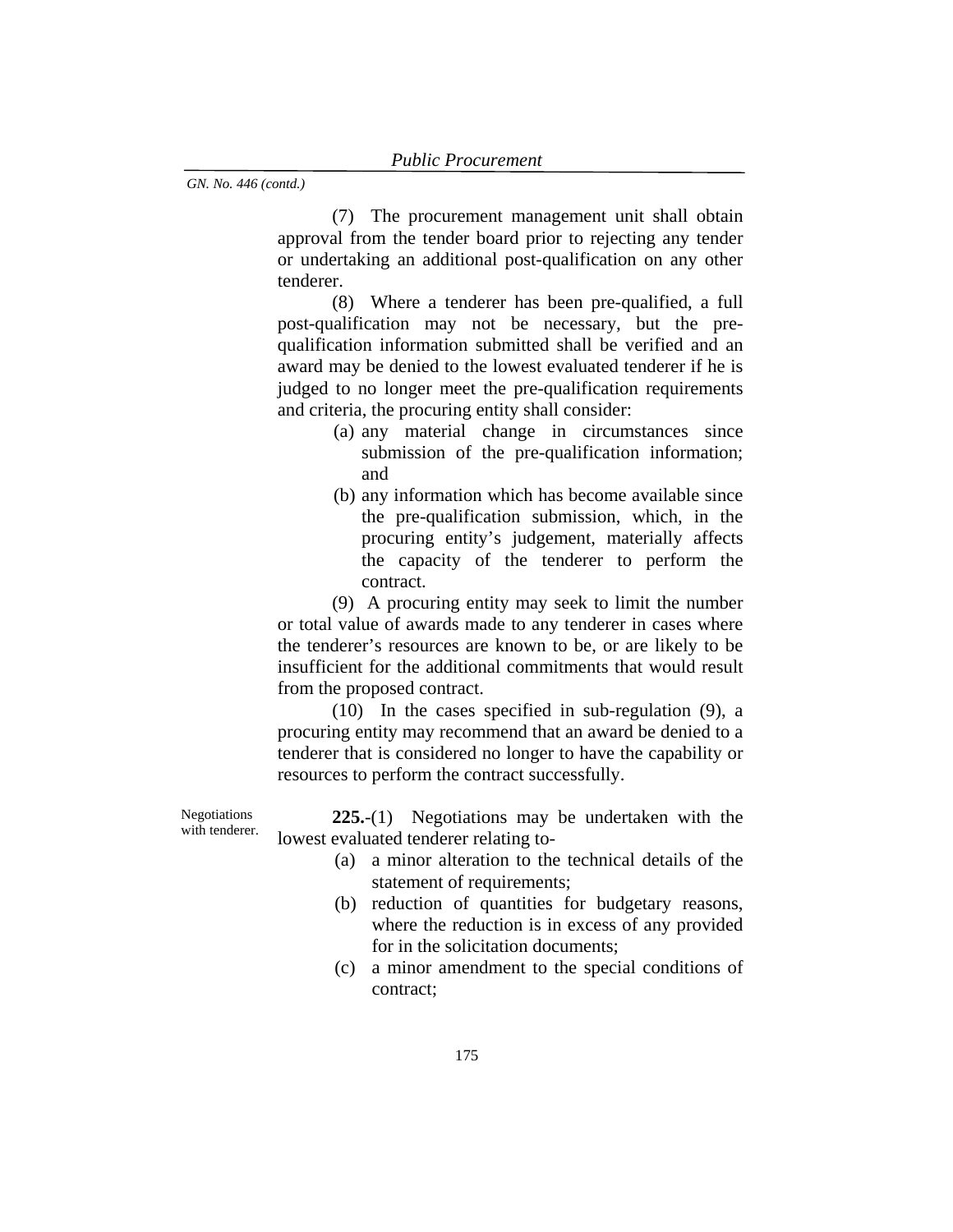- (d) finalising payment arrangements;
- (e) mobilisation arrangements;
- (f) agreeing final delivery or work schedule to accommodate any changes required by the procuring entity;
- (g) the methodology or staffing; or
- (h) clarifying details that were not apparent or could not be finalised at the time of bidding.
- (2) Negotiations shall not be conducted-
- (a) to substantially change the specification or details of the requirement, including tasks or responsibilities of the tenderer;
- (b) to materially alter the terms and conditions of contract stated in the solicitation document;
- (c) primarily for the purpose of reducing prices in case of procurement of goods, works or services;
- (d) to substantially alter anything which formed a crucial or deciding factor in the evaluation of tender.

(3) Notwithstanding sub regulations (1) and (2), where a competitive procurement method is used, but only a single tender is received, negotiations may relate to other areas of the tender including the price offered.

(4) Negotiations with a tenderer are not permitted until after the tender board has approved the evaluation committee's recommendations-

- (a) of the lowest evaluated tenderer in case of goods, works or services, or highest evaluated tenderer in case of revenue collection, and the need to hold negotiations; or
- (b) that a single or sole tenderer should be considered for contract award, subject to negotiations in the case of single, sole source procurement of goods or services, or direct contracting for works.

(5) Negotiations shall only be held with the lowest evaluated tenderer for goods, services or works, or the highest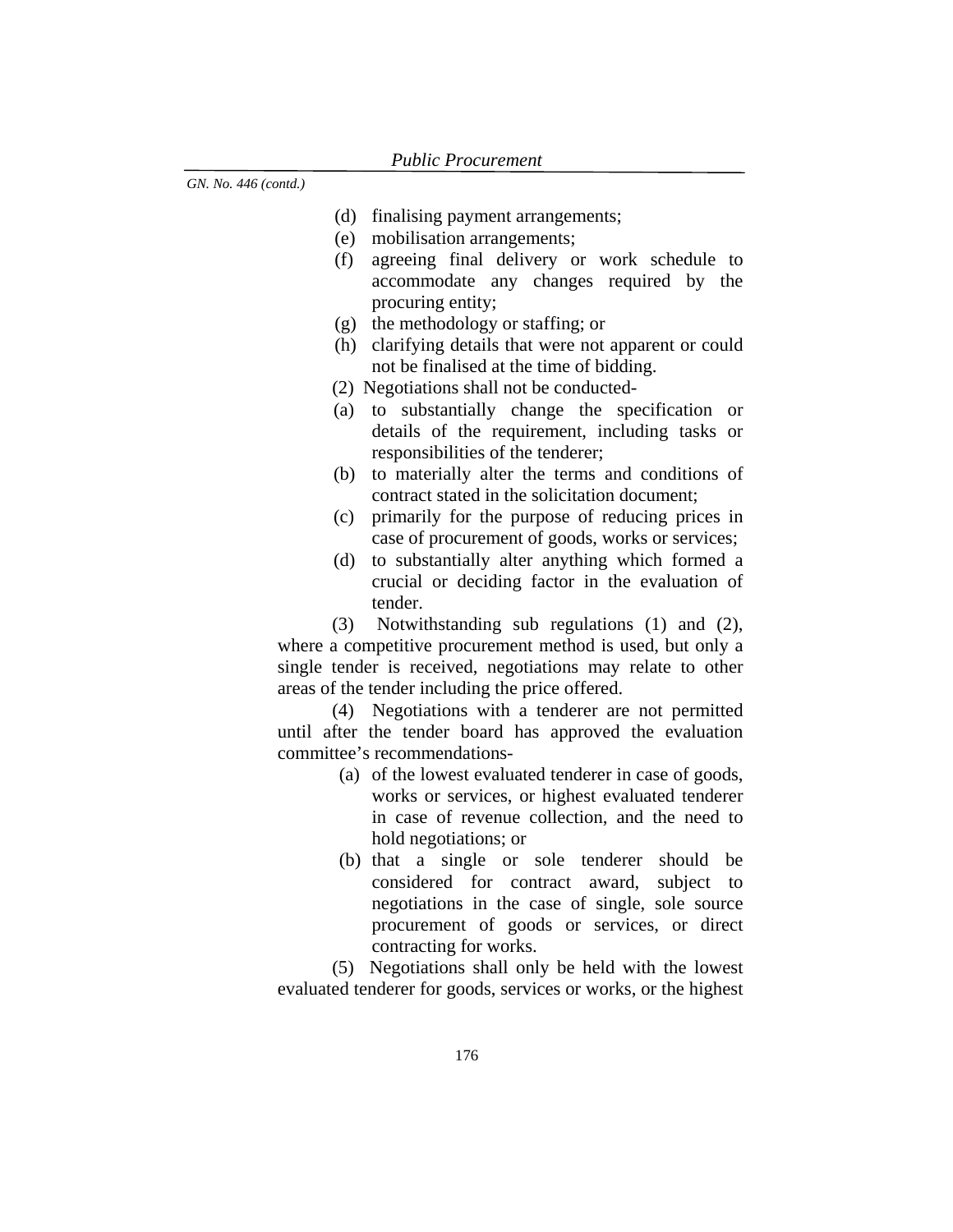Team

evaluated tenderer for revenue collection for national and international competitive tendering.

Negotiation **226.-**(1) A procurement management unit shall recommend membership of a negotiation team based on appropriate seniority and experience depending on the value and complexity of the procurement and the membership shall be approved by the accounting officer who shall also name the chairman from amongst the members.

> (2) The number of members of the negotiation team shall depend on the value and complexity of the procurement, but shall in all cases be a minimum of three and a maximum of five, and may include members of the original evaluation committee or different officers.

> (3) The negotiation team shall comprise of members who have-

(a) knowledge of end-user requirements;

(b) negotiation skills;

(c) procurement and contracting skills;

- (d) financial management skills; or
- (e) technical skills relevant to the subject of the procurement or disposal.

(4) Where the required skill or experience is not available within the procuring entity or where there is a conflict of interest, a member of negotiation team may be external to the procuring entity.

(5) The chairperson of the negotiation team shall be responsible for:

- (a) all arrangements for negotiation meetings;
- (b) chairing all negotiations;
- (c) the conduct of negotiation in accordance with all legal requirements;
- (d) ensuring all members are aware of their responsibilities, including the need for confidentiality;
- (e) ensuring all members have a common understanding of the process of negotiations and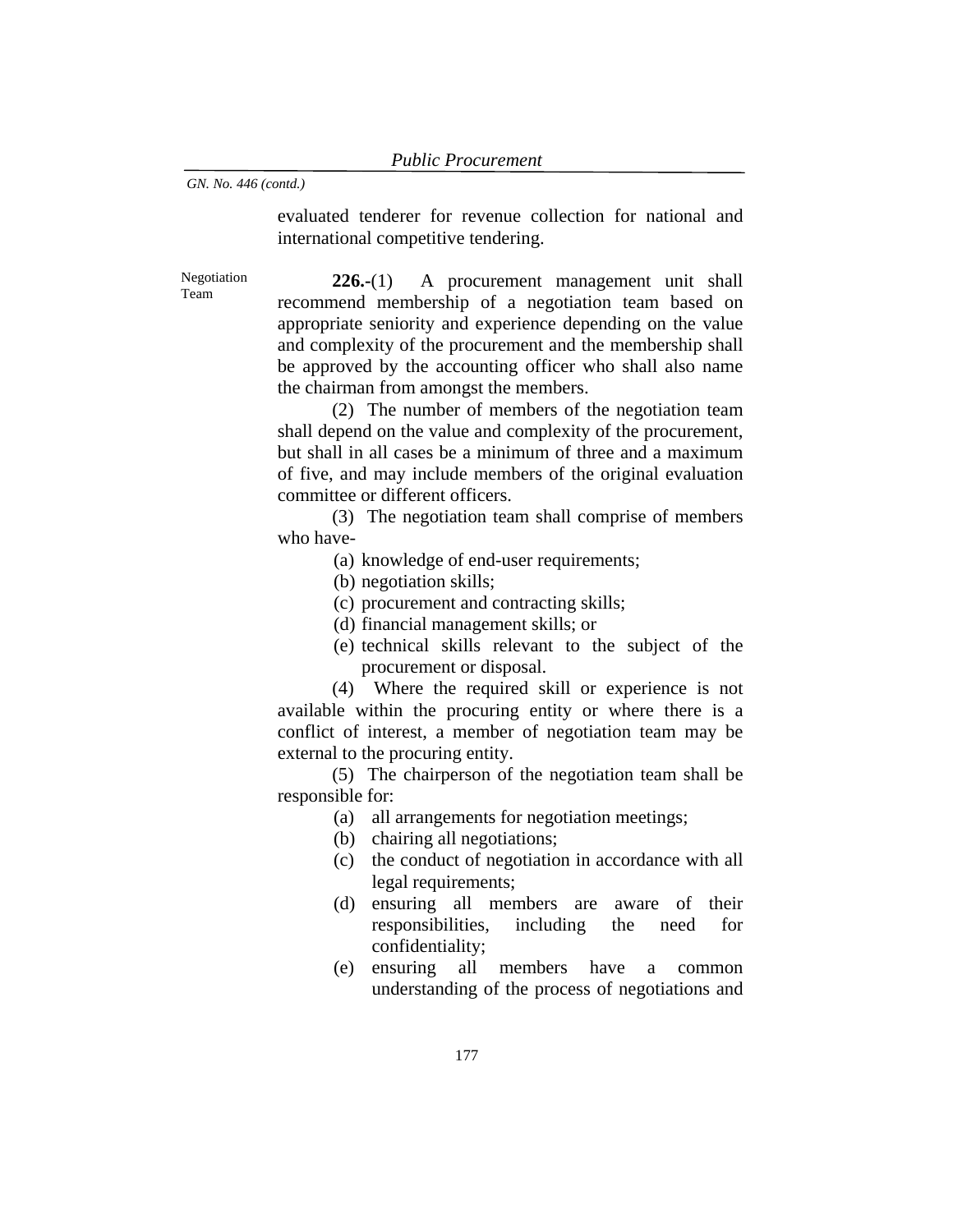objectives to be achieved;

- (f) ensuring members understand their own role in the negotiations and the standard approach of the team;
- (g) managing communications between the negotiation team and the tenderer or any other body;
- (h) ensuring that the negotiation team has access to necessary information; and
- (i) preparing the final report on the negotiation or ensuring that it is prepared.

(6) The negotiation team shall prepare a negotiations plan which shall specify the issues to be negotiated as specified in the evaluation report and the objectives to be achieved and whenever possible, quantify the objectives and set maximum and minimum negotiating parameters.

Approval of negotiation plan by tender board

**227.-**(1) The tender board shall approve the negotiations plan prior to any negotiations taking place.

(2) Prior to confirming of any agreement reached, the procurement management unit shall seek approval of the tender board.

Minutes and recommendat ions of negotiation team

**228.-**(1) The negotiation team shall produce minutes of the meeting and obtain the tenderer's written agreement that it is a true and accurate record of the negotiations held and submit the minutes to the procurement management unit.

(2) The procurement management unit shall submit the recommendations of the negotiation team to the tender board to:

- (a) proceed with contract award to the recommended tenderer, incorporating the agreements reached during negotiations;
- (b) revise the negotiation objectives and hold further negotiations; or
- (c) terminate the negotiation and reject the tenderer.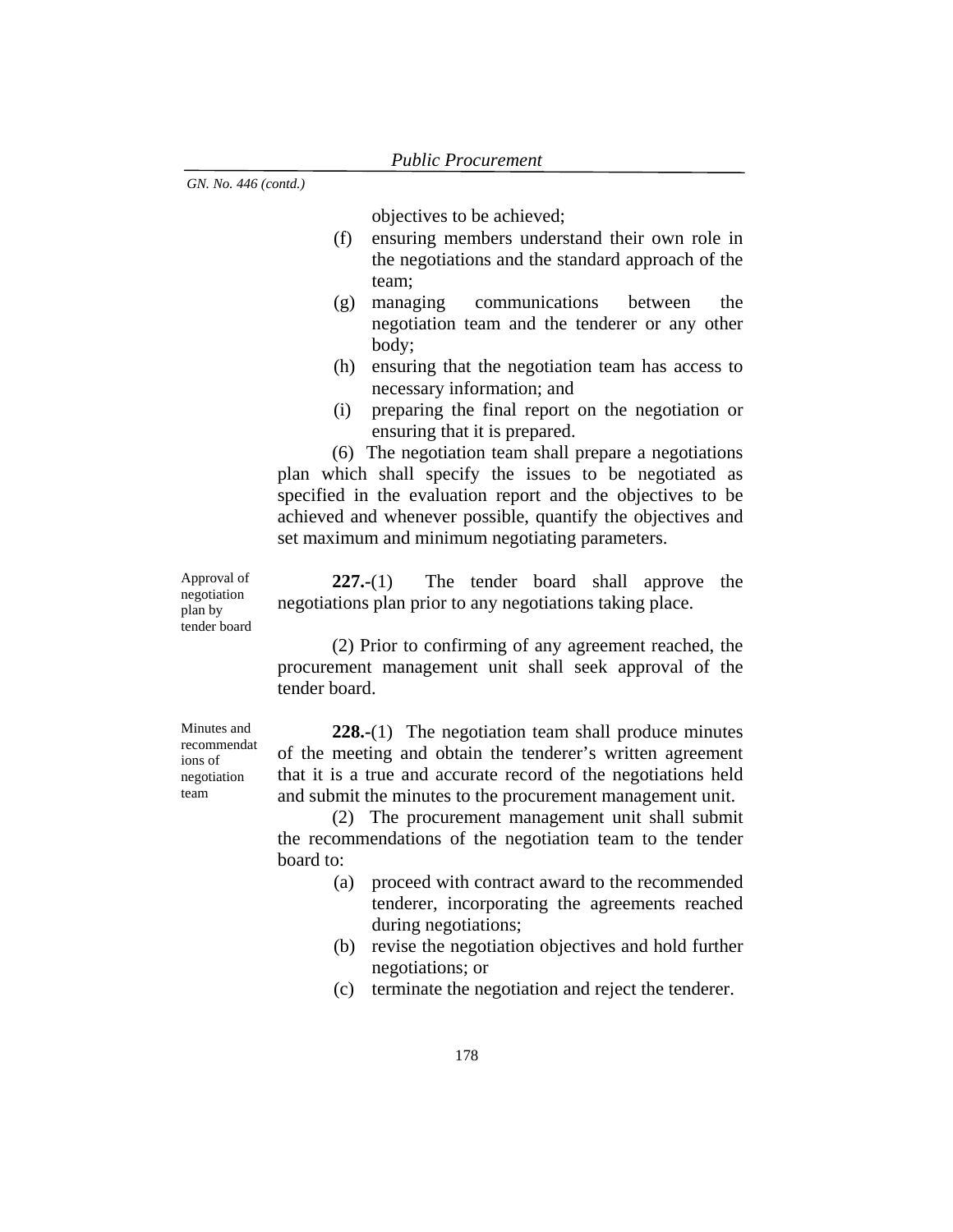(3) Where the negotiation team recommends rejection of the tenderer, it may also, where appropriate, recommend inviting the next ranked tenderer for negotiations in the case of competitive methods of procurement or a new tenderer to submit a tender in the case of direct contracting.

**229.** The results of any approved negotiations shall be specified in a letter of tender acceptance and incorporated into the contract document.

Results of approved negotiations

> **230.** Where negotiations are commenced with the next ranked tenderer or a new tenderer is invited, the procuring entity shall not reopen earlier negotiations; and the original tenderer shall be informed in writing of the reasons for termination of the negotiations.

> **231.-**(1) Tender board shall, in accordance with section 75 of the Act, approve the recommendations of the evaluation team and inform the accounting officer of its award decision within three working days of making the decision.

> (2) Upon receipt of the notification of award decision from the tender board, the accounting officer shall, having satisfied himself that proper procedures have been followed and within three days, issue a notice of intention to award the contract to all tenderers who participated in the tender in question giving them fourteen days within which to submit a complaint, if any.

> (3) Notwithstanding sub-regulation (2), the accounting officer of a local Government Authority shall not issue a notice of intention to award a contract until conditions of section 60(4) of the Act have been fulfilled.

> (4) The notice referred to in sub-regulation (2) shall contain-

- (a) name of the successful tenderer;
- (b) the contract sum and completion or delivery period;

with next ranked tenderer

Negotiations

Approval of award of contract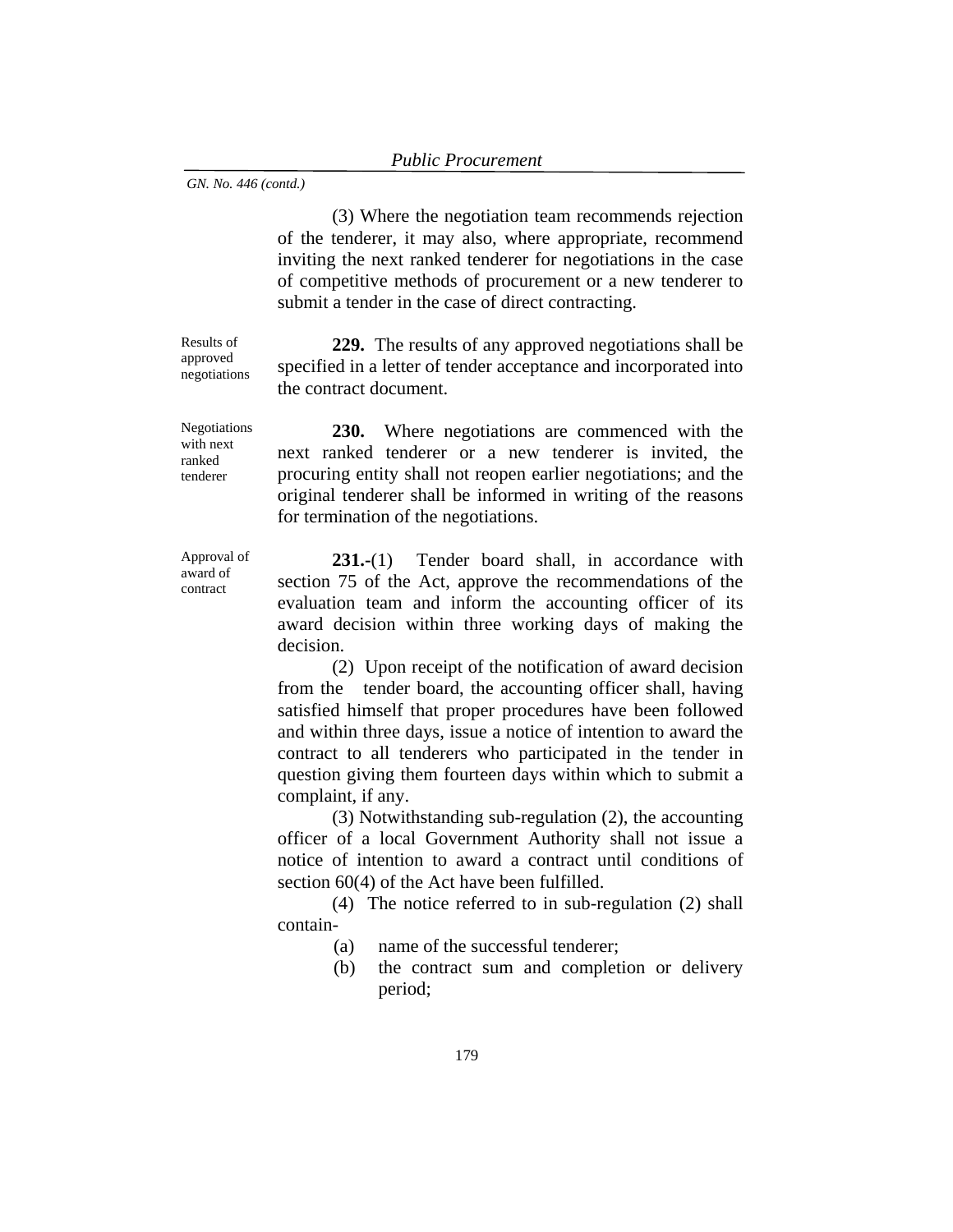(c) reasons as to why the tenderers were not successful.

(5) Where complaint is lodged pursuant to subregulation (2), the accounting officer shall proceed to determine the matter in accordance with section 96 (6) of the Act.

(6) Where no complaint is lodged pursuant to subregulation (2), the accounting officer shall issue a notice of acceptance to the successful tenderer after all necessary approvals within and outside the country are obtained.

(7) The notification referred to in sub-regulations (2) and (4) shall be communicated in written or electronic form as prescribed in the tender document and signed by the accounting officer.

(8) The notification is considered to be dispatched if it is properly addressed or otherwise directed and transmitted to the successful tenderer, or conveyed to an appropriate authority for transmission to such tenderer, by a mode authorized by regulation 12.

(9) A tenderer who is duly served with the notice of intention to award a contract pursuant to section 60(3) of the Act, but does not submit a complaint to the accounting officer within the prescribed time shall be considered to have waived his right to appeal.

**232.-**(1) The accounting officer shall send a copy of the award letter to the Chief Executive Officer of the Authority, the Controller and Auditor General, the Attorney General and the Internal Auditor General.

(2) The award shall be made within the period of tender validity to the tenderer whose tender has been determined to be the lowest evaluated or the highest evaluated, as the case may be, and meets the required financial and managerial capability, legal capacity, experience and resources to carry out the contract effectively.

(3) The approved tenderer shall not be required, as a condition of award, to undertake responsibilities or work not

Award of contract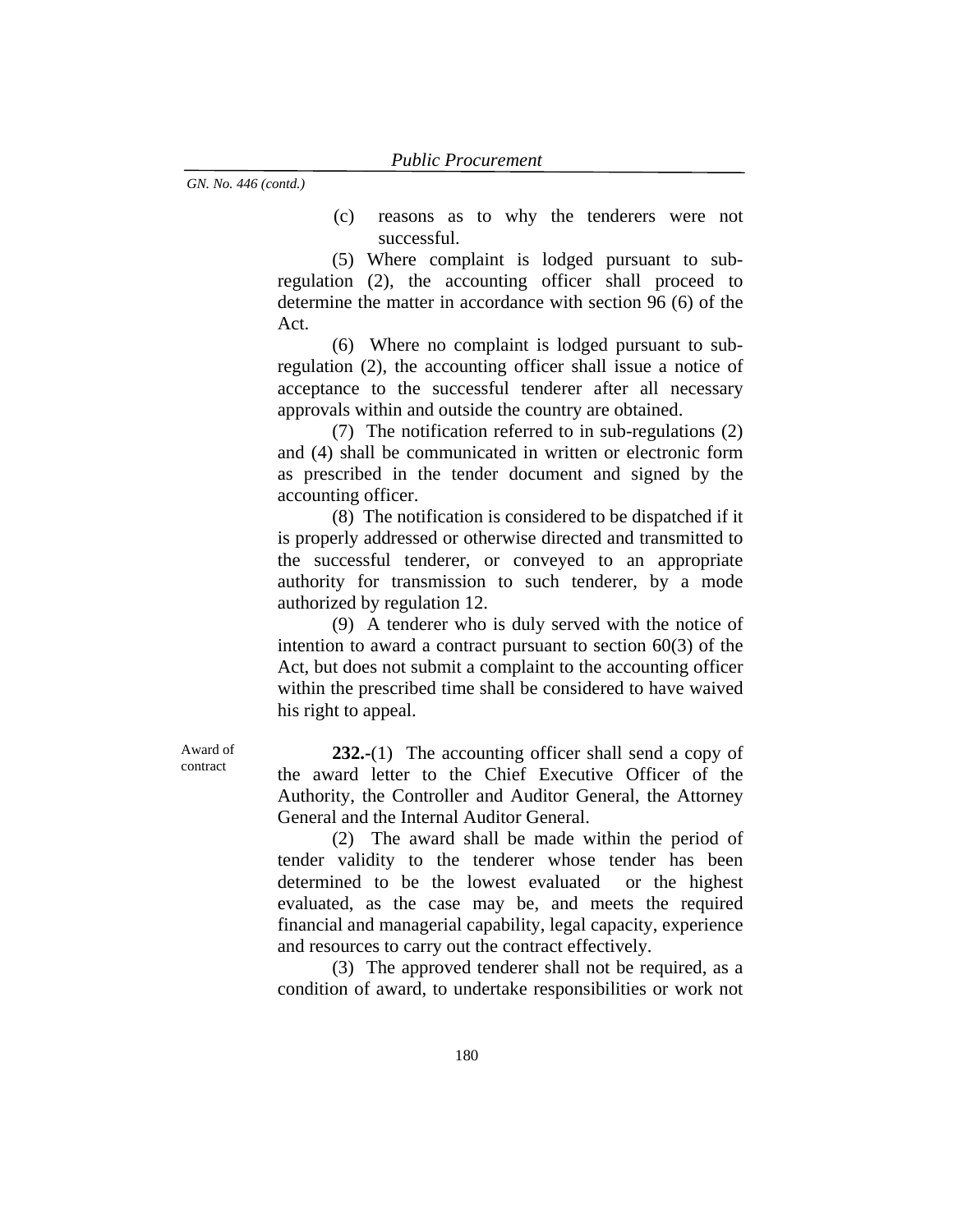stipulated in the tender documents, or otherwise to modify the tender as originally submitted.

Acceptance of tender and entry into force of procurement contract

**233.-**(1) Where a tender is accepted by the accounting officer, the procuring entity and the person whose tender is accepted shall enter into a formal contract for supply of goods, provision of services or undertaking of works within twenty eight calendar days after fulfilling all conditions prior to the signing of contract.

(2) A formal contract shall be in a prescribed form and shall contain terms, conditions and provisions set out in the tender document.

(3) A procurement contract shall enter into force when a written acceptance of a tender is communicated to the successful tenderer.

(4) Where a successful tenderer fails to sign a written contract as required, or to provide any required security for the performance of the contract, the procuring entity shall, on the recommendation of the tender board, select a competitive tender from among the remaining tenders that are in force, subject to the right of the procuring entity, to reject all remaining tenders.

Submission of procurement report

**234.** The accounting officer shall, within thirty days from the date of award prepare and submit to the Authority, in accordance with guidelines for reporting procurement information issued by the Authority, a summary indicating the following:

- (a) the names of the person or body to whom the contract is awarded;
- (b) the amount of tender and the date on which the award was made;
- (c) description of the contract, bidding process including tender invitation, issuing of tender documents, pre-tender clarifications, if any and bid opening and evaluation;
- (d) complaints received during tender process, if any.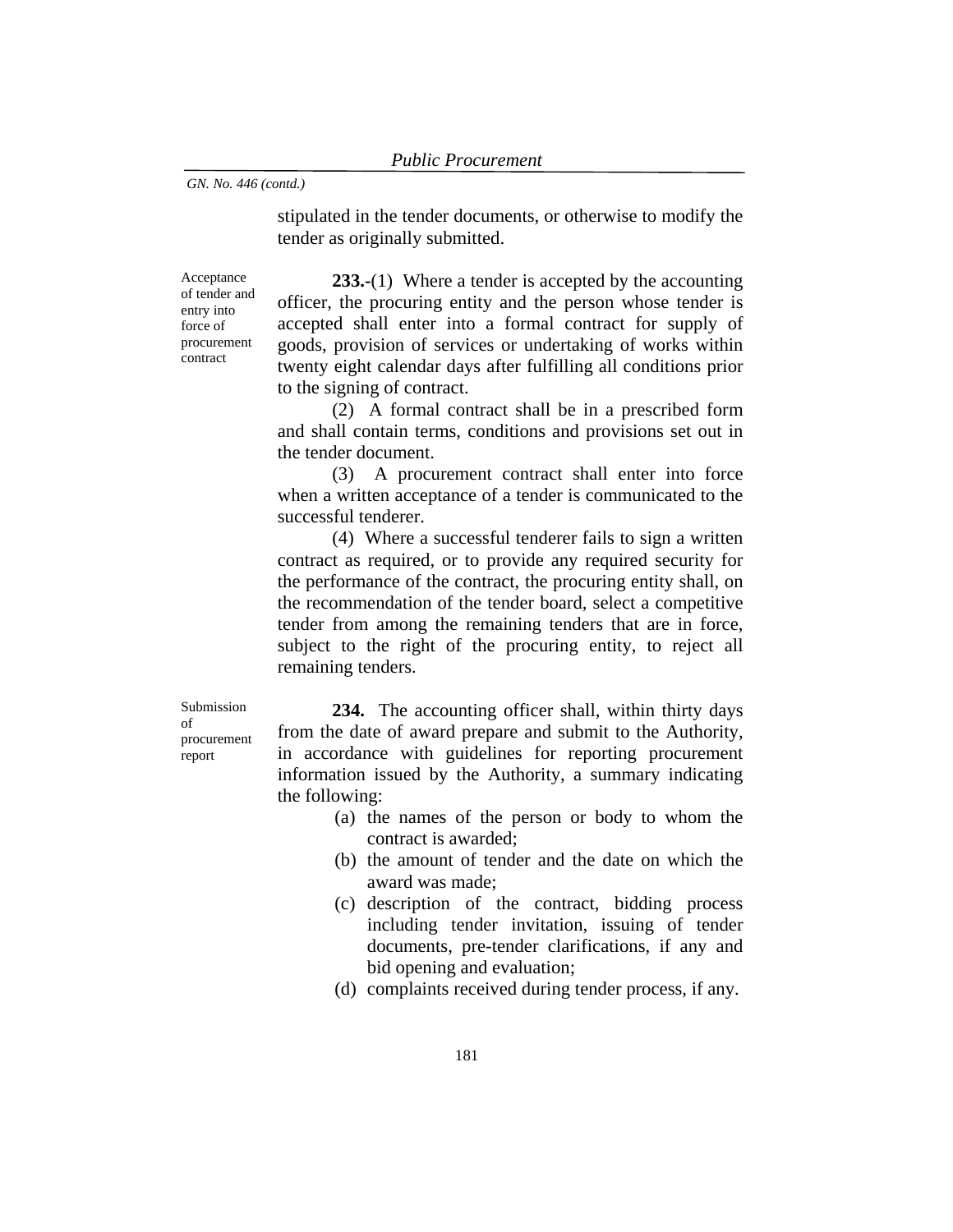Copies of acceptance notices to be forwarded to Authority

**235.** (1) The accounting officer shall, within thirty days after the communication of award, notify unsuccessful tenderers the name of the person to whom the contract is awarded and the contract amount.

(2) Notwithstanding the generality of sub-regulation (1), for the purpose of enabling information on tender award to be published, recorded and distributed, procuring entities shall ensure that copies of acceptance notices, suitably notated with the number of tenders received, the range of tenders, the estimates and completion time, are submitted to the Authority, and copies shall be posted to the Authority within fourteen days of sending an acceptance notice to the tenderer.

Publication of results of tender award

**236.** The results of tender award shall be published in the Journal and Tenders Portal on regular basis.

Reasons for not accepting lowest tender

**237.-**(1) Where the lowest tender is not accepted, reasons may be given orally, on request, to any tenderer who submitted a lower tender than that accepted.

(2) The reasons under sub-regulation (1) shall be given by the tender board and, in no case, shall the authority to give reasons be delegated to any person below the level of the secretary of the tender board.

(3) The minutes of the meetings of a tender board shall specify the reasons for rejecting or accepting a lower tender, and such information shall be confidential.

Request for information

**238.-**(1) Where any tenderer for a contract on which a decision or recommendation has been made prefers to make a formal approach and accordingly requests information, he is to be given a written statement which shall list the material issues of fact and the broad reasons for the decision as recorded in the tender board's minutes.

(2) A tenderer with a lower price but passed over is to be given more detailed written reasons as to why his tender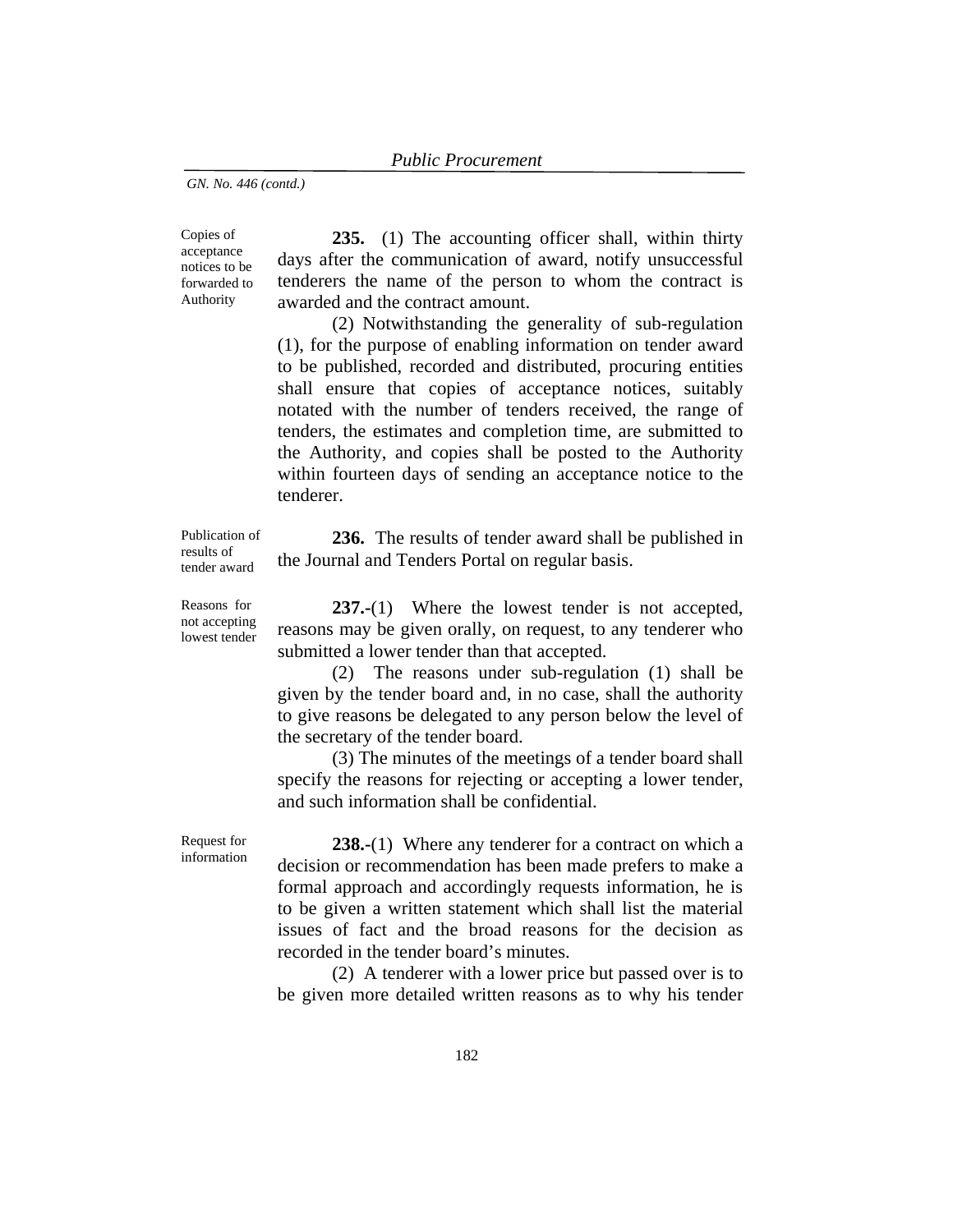was not accepted, if he so specifically requests, such reasons must conform with those recorded in the tender board's minutes.

(3) Requests for information from other tenderers shall be considered on merits and, except where a tenderer specifically advises otherwise, all details of tenders submitted shall be treated as confidential between the tenderer and the procuring entity.

**239.**-(1) The procuring entity shall decide the manner in which the works or services shall be executed or provided where a provisional or prime cost sum has been provided for in the schedule or contract.

(2) When work is to be carried out as a selected subcontract and the value is such that competitive tenders would be obtained, tenders shall be approved by the tender board which approved the award of the main contractor regardless of the value involved and regardless of whether it is the supplier, service provider, contractor or the procuring entity which calls tenders.

(3) Tenders for provisional or prime cost sum not exceeding the value prescribed in guidelines issued by the Authority, shall be invited by the procuring entity.

(4) Tenders shall be invited in the name of the head contractor or service provider who may be consulted in regard to any special arrangements he may wish to have incorporated in tendering documents for the subcontract.

(5) The tender for subcontract shall be approved by the tender board regardless of whether it is the supplier, service provider, contractor or the procuring entity which calls tenders.

(6) The tender selected by the procuring entity shall first be referred to the head supplier, contractor or service provider for his perusal before instructions to accept it as a subcontract are issued.

(7) Tenders for provisional sums must not be invited prior to the main contract being let.

Selection of subcontractors and suppliers for provisional and prime cost sums in works contracts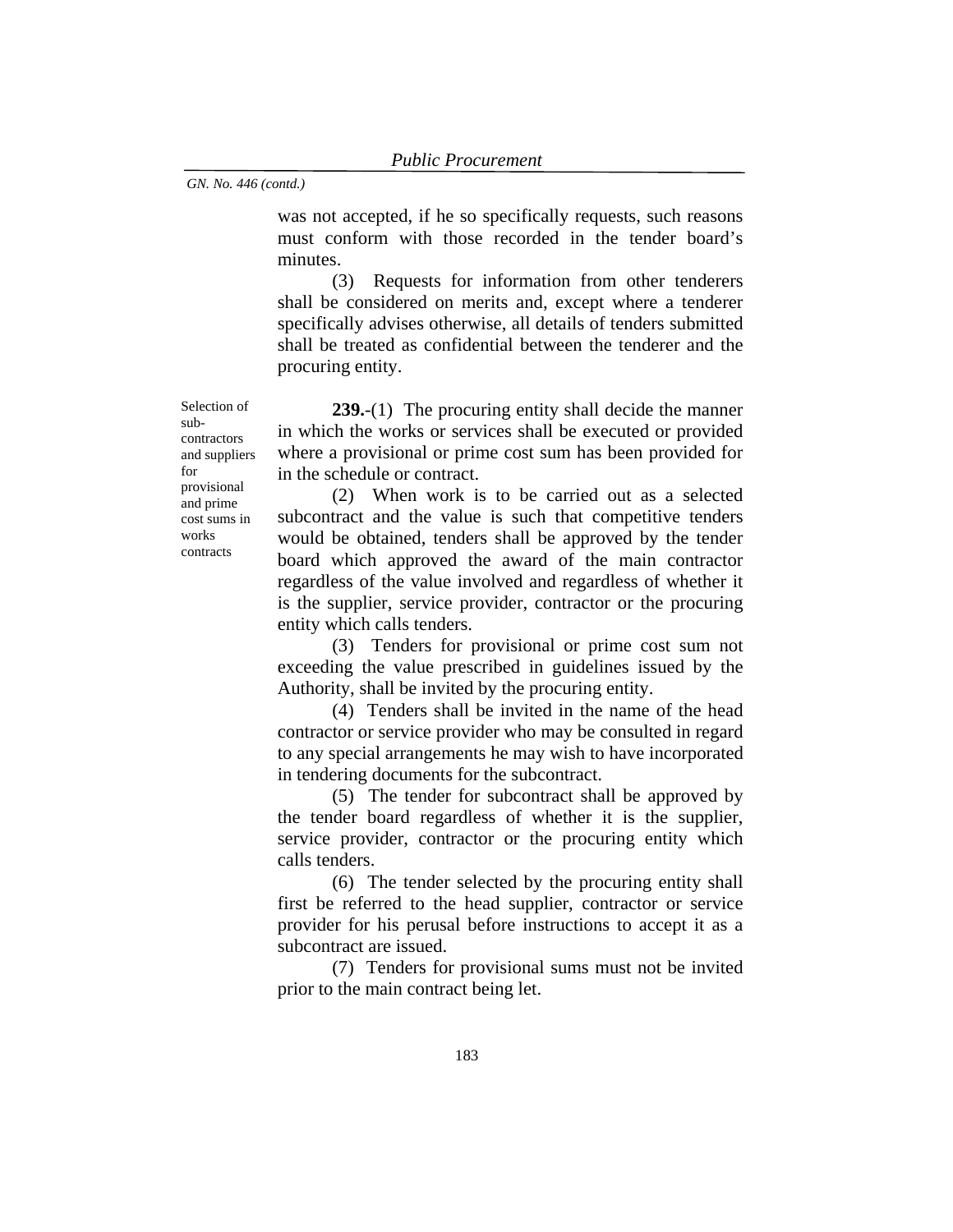(8) The procuring entity shall not invite tenders for works unless drawings and specifications are complete and firm estimates of cost have been prepared.

Process to be confidential

**240.** Information relating to the examination, clarification sought by the procuring entity after the tender opening, evaluation and comparison of tenders and recommendations for the award of a contract shall not, prior to communication of intention to award a tender, be disclosed to tenderers or to any other person who is not involved officially in the examination, evaluation or comparison of tenders or in the decision on which tender should be accepted.

Environmenta l issues

**241.-**(1) A procuring entity shall avoid wherever possible the procurement of chemicals, pesticides or other goods which are known to have or suspected to have harmful effects on the health of the population, the environment, domestic animals, wildlife and flora.

(2) Where procurement of goods by a procuring entity is necessary, the ministry or department concerned shall ensure that the use of those goods is restricted so that any harmful effect are avoided or limited.

(3) A procuring entity shall assess the impact on the environment of any works at the planning stage of the project and in any case before procurement proceedings are commenced.

(4) A procuring entity shall pay due regard to repair and re-use of goods wherever practicable and economically viable before disposing them by tender and procuring new replacements.

## PART VIII CONTRACT MANAGEMENT

Management of goods contracts

**242**.-(1) A procuring entity shall obtain reports on the receipt of goods which are delivered against contracts and shall promptly authorise payment to the supplier.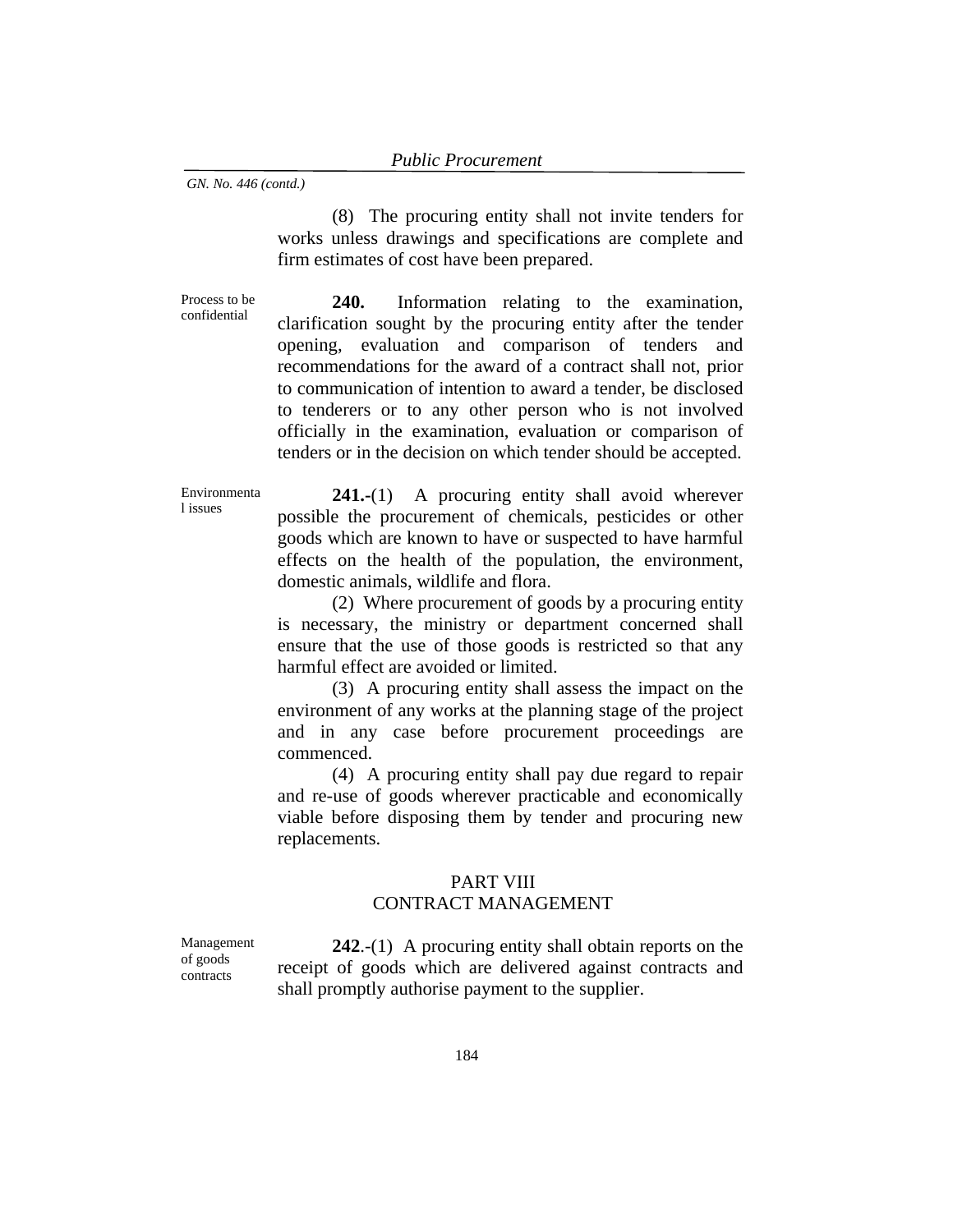(2) Where receipt of goods is delayed, or is likely to be delayed beyond the time for delivery prescribed in the contract, the procuring entity shall seek reports and explanations from the suppliers or their agents and may institute liquidated damages as may be provided for in the contract.

Management of services and works contracts

**243.**-(1) In the case of contracts for non-consultant services or works, a procuring entity shall monitor the service provider or contractor's performance against the statement of requirements or schedule of works stated in the contract, by means of daily, weekly or monthly reports from the procuring entity's supervisor responsible for the services or works.

(2) The procuring entity shall authorise payments by measurement and certification, at the intervals or stages stated in the contract provided further that percentage of each such payment may be retained as retention money, if so stated in the contract.

(3) Where the performance of a service provider or contractor is not in conformity to the requirements prescribed in the contract, the procuring entity shall notify the service provider or contractor on any short-comings, and may refuse to authorize further payments until the requirements are met.

(4) Where an agreement to remedy the irregularities in the performance of a service provider or contractor cannot be reached, the procuring entity shall notify the service provider or contractor of the breach of the terms of the contract, and may, in addition, invoke the procedure for instituting disputes prescribed in the contract.

(5) In the event that a service provider or contractor fails to provide services at the required standard, to remedy faults or to complete the works to the satisfaction of the procuring entity, the procuring entity may-

- (a) withhold payment of any moneys retained; or
- (b) call any performance security if such has been furnished by the service provider or contractor.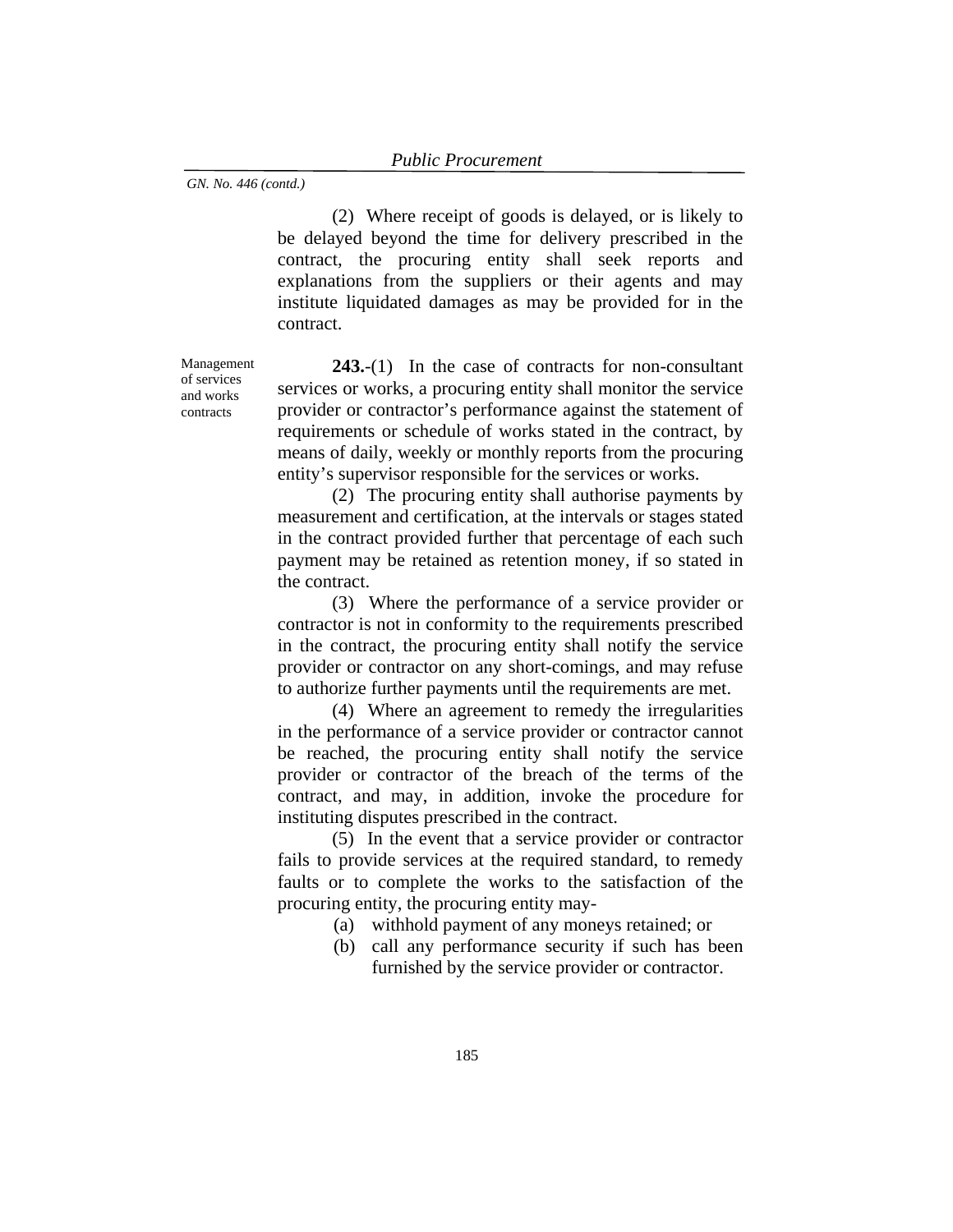(6) Funds that have been committed under any contingency included in the total contract value may be used:

- (a) to cover variations in cost according to any formula stated in the contract; or
- (b) for additional services or works that are considered to be necessary by the procuring entity.

(7) When the services have been provided or works have been completed to the satisfaction of the procuring entity, and after any period provided in the contract has elapsed, the procuring entity shall promptly authorise final payment to be made to the service provider or contractor on his application, and release the service provider or contractor from any performance guarantee provided the service provider or contractor has made good all the defects identified.

Inspection and acceptance of goods

**244.**-(1) Goods delivered shall be inspected, sampled and tested by the procuring entity and they shall not be accepted if they are below the standards stipulated in the contract.

(2) Contracts shall contain a clause that the supplier shall be responsible for all costs and expenses incurred due to a justified rejection of his goods on the ground that they are below standards stipulated in the contract.

(3) Subject to sub regulation (1), goods rejected shall be collected by the supplier from the premises of the procuring entity within seven working days from the date of rejection of the goods.

Inspection and acceptance committee

**245.** The accounting officer shall for each tender, including call off orders, appoint a goods inspection and acceptance committee which shall-

> (a) inspect the goods at the office of the procuring entity or, user, or at the site specified in the contract and any inspection at any other site shall be with a prior consent in writing of the procuring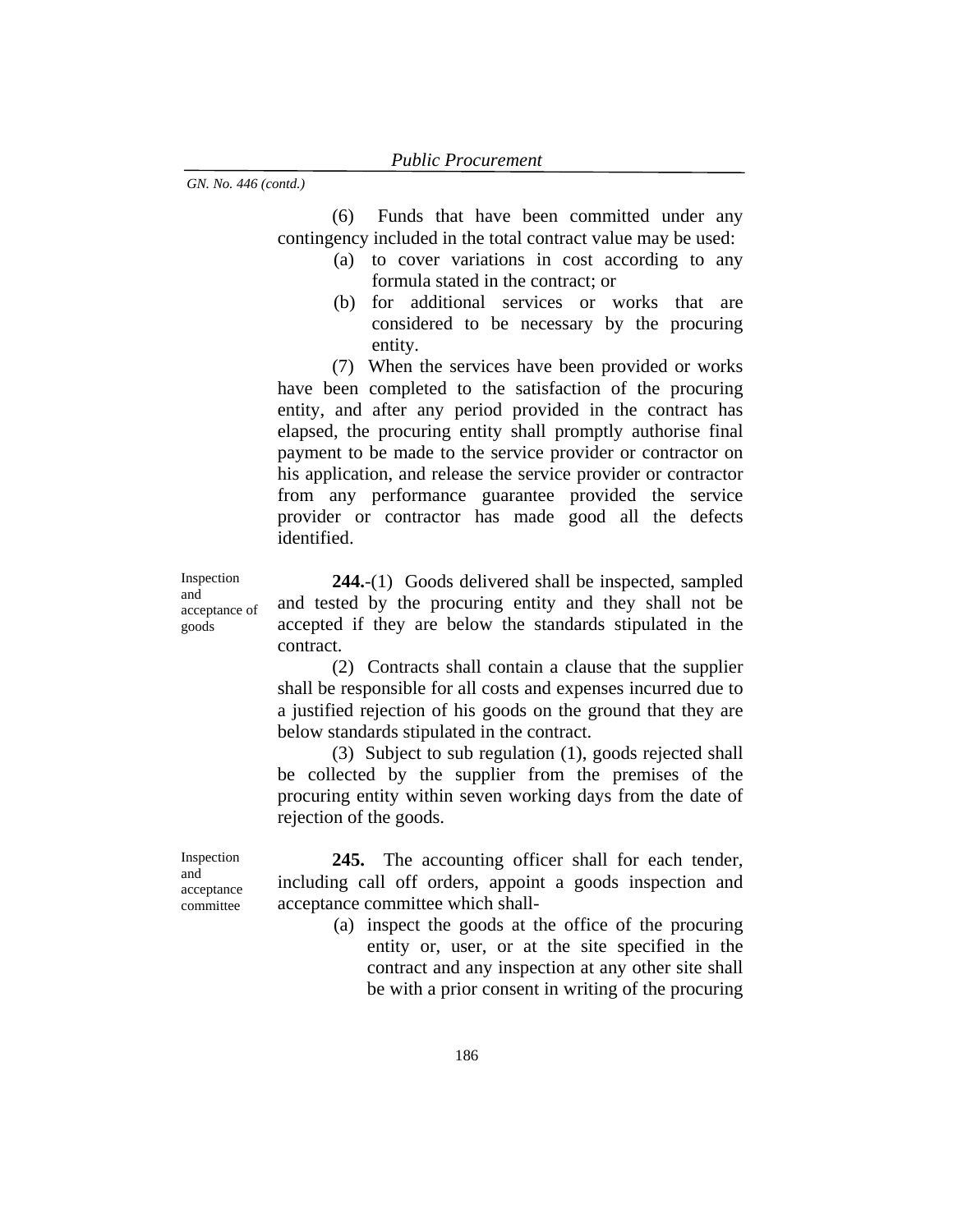entity;

(b) inspect and count the goods in order to ascertain whether they are correct and complete in accordance with the agreement;

Technical or scientific test

**246.** In case of a technical or scientific test or experiment, an expert or qualified person in respect of the goods may be invited for consultation, or the goods may be sent to that qualified person for test.

Goods found to be correct and complete

**247.-**(1) Where goods are found to be correct and complete, the goods shall be accepted, and the supplier shall be regarded as having effected delivery on the day the goods were brought to the place of delivery; and after the acceptance, the goods shall be handed over to the responsible officer within the procuring entity.

(2) Where the supplier delivers the correct goods but deficient in number, or free from deficiency in number but not altogether correct, if the contract does not provide otherwise, only the correct ones shall be inspected and accepted in accordance with sub-regulation (1), and it shall be promptly reported to the procuring entity who shall notify the supplier within three working days from the date of the finding,

Provided that this shall not deprive the procuring entity the right to impose a fine on the supplier for the incomplete and incorrect delivery.

**248.** Where goods are accepted, a signed goods acceptance certificate shall be issued to the supplier and a copy of the certificate shall be kept by the procuring entity to support the processing of payment.

Inspection and acceptance of goods in set or unit

Goods acceptance certificate

> **249.** The inspection and acceptance of the goods which are in a set or unit, any missing component part of which would render the use incomplete, in which case the supplier shall not be considered to have delivered the goods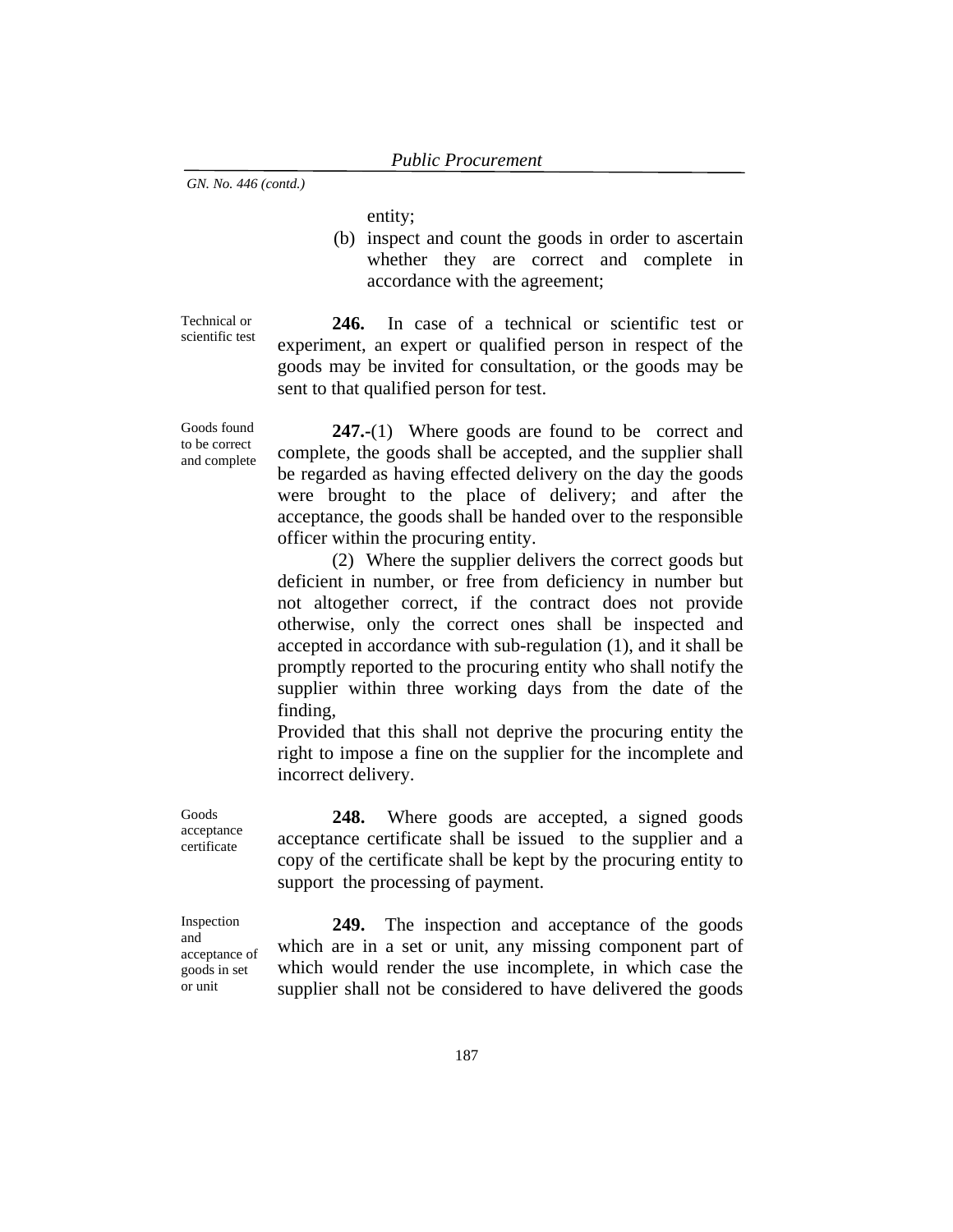shall be promptly reported to the procuring entity which in turn shall notify the supplier within three working days from the date of the finding.

Refusal to accept delivery

**250.-**(1) Where any member of the goods inspection and acceptance committee refuses to accept delivery by making a written dissenting opinion, the committee shall submit it to the accounting officer for consideration and decision.

(2) Where the accounting officer agrees with acceptance of delivery, the committee shall proceed in accordance with regulations 247(1) and 248.

Period of inspection and acceptance

Appointment of a works supervisor

**251.** The inspection and acceptance of goods shall be completed within the time specified in the contract.

**252.**-(1)Where the accounting officer considers necessary that any contracted work be managed by a supervisor, he shall appoint a public officer under the jurisdiction of the procuring entity or an officer of the department or unit responsible for the works or a consultant to be a supervisor.

(2) The supervisor appointed under sub-regulation (1) shall manage the works of inspection committee and shall prepare and submit to the accounting officer performance report on monthly basis or within the period prescribed by the accounting officer.

### PART IX

# PROCEDURES FOR SELECTION AND EMPLOYMENT OF **CONSULTANTS**

*(a) Methods of Procurement* 

Selection of a method of procurement

**253.** A procuring entity shall procure consultancy services using the methods prescribed under regulations 254, 255, 256 and 257, respectively.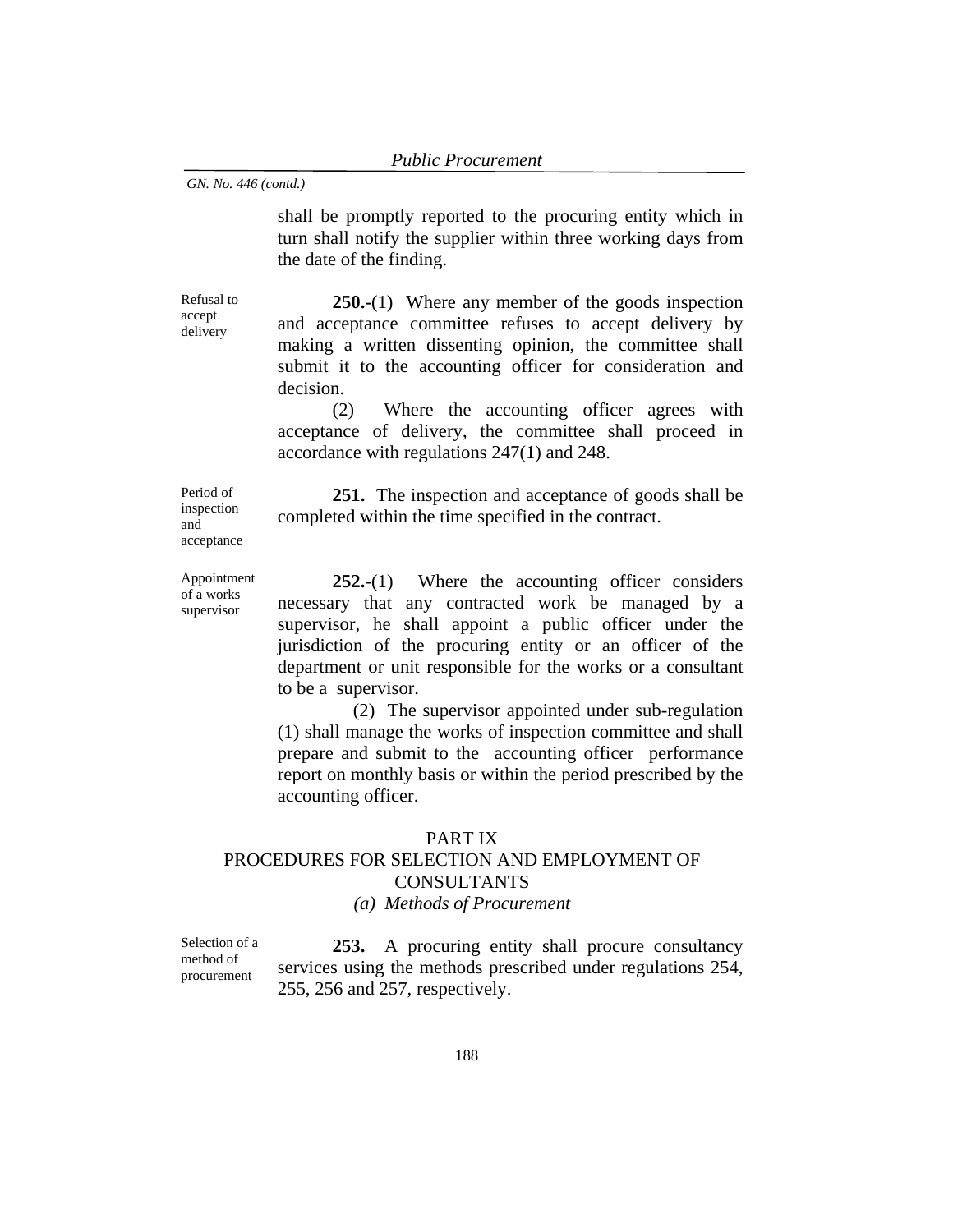International competitive selection

**254.-**(1) In international competitive selection, a procuring entity shall invite consultants regardless of their nationality, by means of an expression of interest notice that shall be advertised nationally and internationally, to submit expression of interest for consultancy services.

(2) The international competitive selection shall be used if-

- (a) payment may be made in whole or in part in foreign currency;
- (b) it is desired to attract expression of interest from the widest range of consultants regardless of the estimated value of the services to be procured.

(3) Under the international competitive selection, the procuring entity shall advertise, in the Journal and Tender Portal, the request for expression of interest in the form of the specific procurement notice for any particular contract and in accordance with the First Schedule to these Regulations.

National competitive Selection

**255.-**(1) In national competitive selection, a procuring entity shall invite consultants to submit expression of interest for the required services regardless of their nationality, by means of an expression of interest notice advertised in the Journal and Tender Portal in accordance with the First Schedule to these Regulations in the United Republic only.

- (2) The national competitive selection may be used if-
- (a) payment may be made wholly in Tanzanian shillings;
- (b) the services can be obtained locally at prices below the international market;
- (c) the estimated cost of the services does not exceed the threshold for national competitive selection specified in the Eleventh Schedule to these Regulations; or
- (d) the advantages of international competitive selection are clearly outweighed by the administrative or financial burden involved.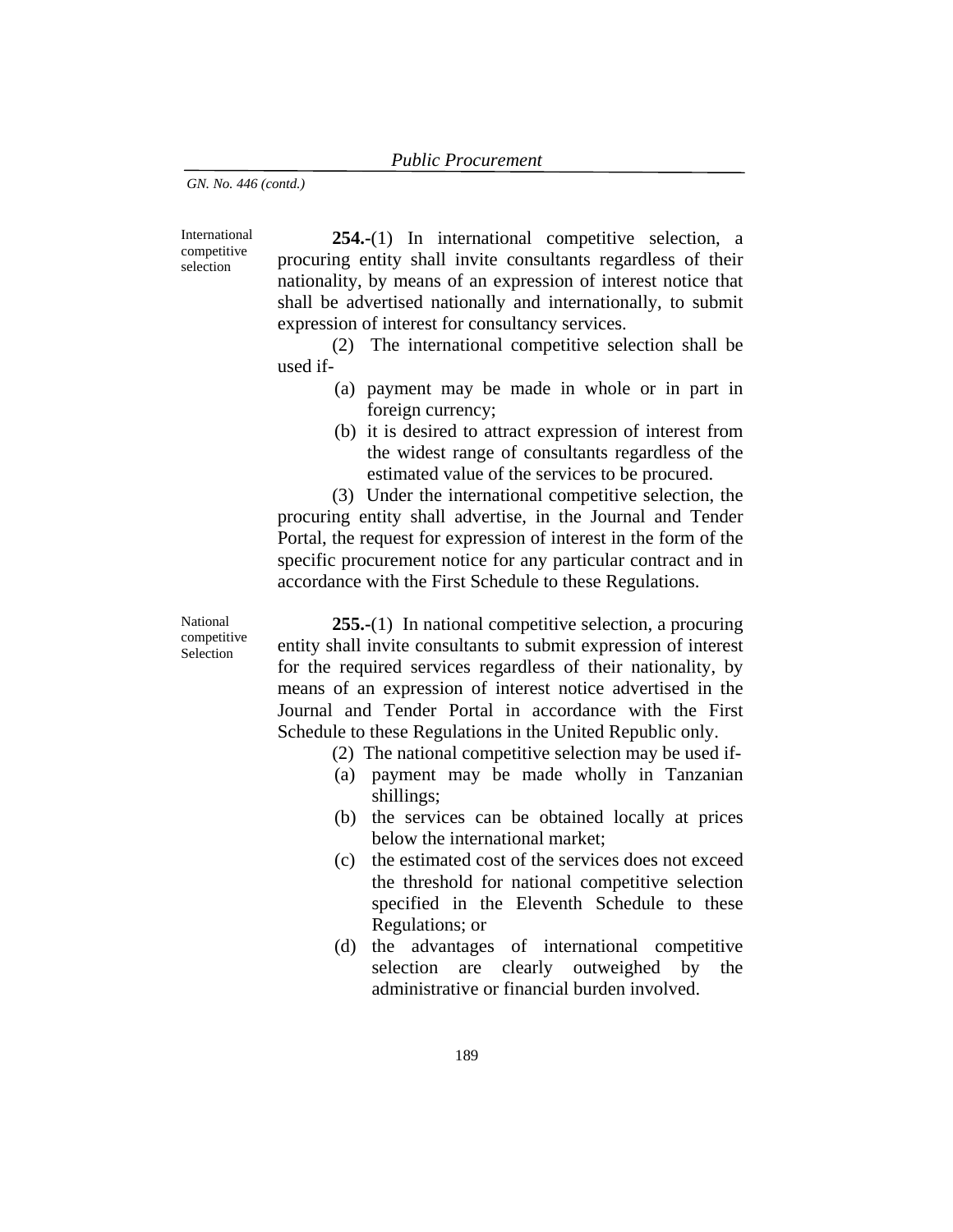Restricted competitive selection

**256.-**(1) A procuring entity may restrict the issue of request for proposal to a limited number of specified consultants if-

- (a) such consultants are pre-qualified pursuant to regulation 286;
- (b) the services required are within the competence of a limited number of specialised consultants; or
- (c) there is an urgent need for the services such that there would be insufficient time for a procuring entity to engage in open national or international tendering, and that the circumstances giving rise to the urgency could not have been foreseen by a procuring entity and have not been caused by dilatory conduct on its part.

(2) The justification for restricting selection under sub-regulation (1) shall be prescribed in the record of selection proceedings made pursuant to regulation 15.

(3) Except where consultants are pre-qualified, a procuring entity using a restricted competitive selection shall seek proposals from a broad list of potential consultants to ensure competitive prices.

(4) In all respects other than advertisement and issue of the request for proposal, the procedures for competitive selection as set out in these Regulations shall apply.

Single source selection

**257.-**(1) The use for single-source selection method shall be examined in the context of the overall interests of a procuring entity and the project, and a tender board's responsibility to ensure economy and efficiency and provide opportunity to all consultants to the extent possible.

(2) Single-source selection may be appropriate only if it presents a clear advantage over competition in which case single source selection may be justified-

- (a) for tasks that represent a natural continuation of previous work carried out by the firm; or
- (b) where a rapid selection is essential such as in an emergency operation; or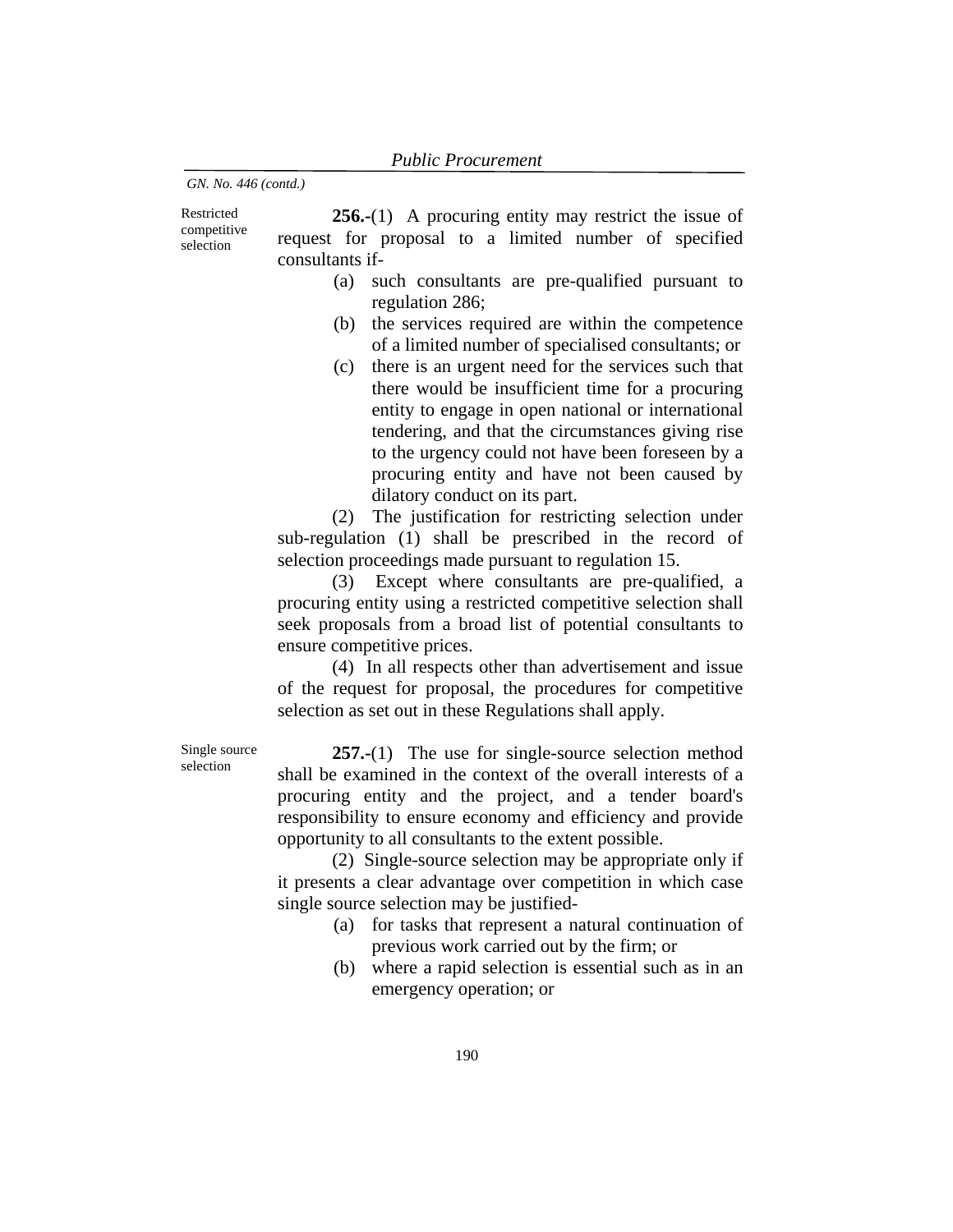(c) where only one firm is qualified or has experience of exceptional worth for the assignment.

(3) When continuity for downstream work is essential, the initial request for proposals shall outline this prospect and, if practical, the factors used for the selection of the consultant shall take into account the likelihood of continuity for downstream work.

(4) Continuity in the technical approach, experience acquired, and continued professional liability of the same consultant may make continuation with the initial consultant preferable to a new competition subject to satisfactory performance in the initial assignment and for such downstream assignments, the procuring entity shall request the initially selected consultant to prepare technical and financial proposals on the basis of terms of reference furnished by the procuring entity which shall then be negotiated.

(5) If the initial assignment is not awarded on a competitive basis or is awarded under tied financing or reserved selection or, if the downstream assignment is substantially larger in value, a competitive process acceptable to the tender board shall normally be followed, in which case, the consultant carrying out the initial work is not excluded from consideration if he expresses interest and the tender board shall consider exceptions to this rule only under special circumstances and only when a new competitive process is not practicable.

#### *(b) Selection methods, procedures and conditions for application*

Selection methods and procedures

**258.-**(1) The selection method, procedure and evaluation criteria to be adopted, for all complex assignments, shall be determined by the procuring entity in consultation with the relevant regulatory body prior to the invitation of consultants to submit proposals.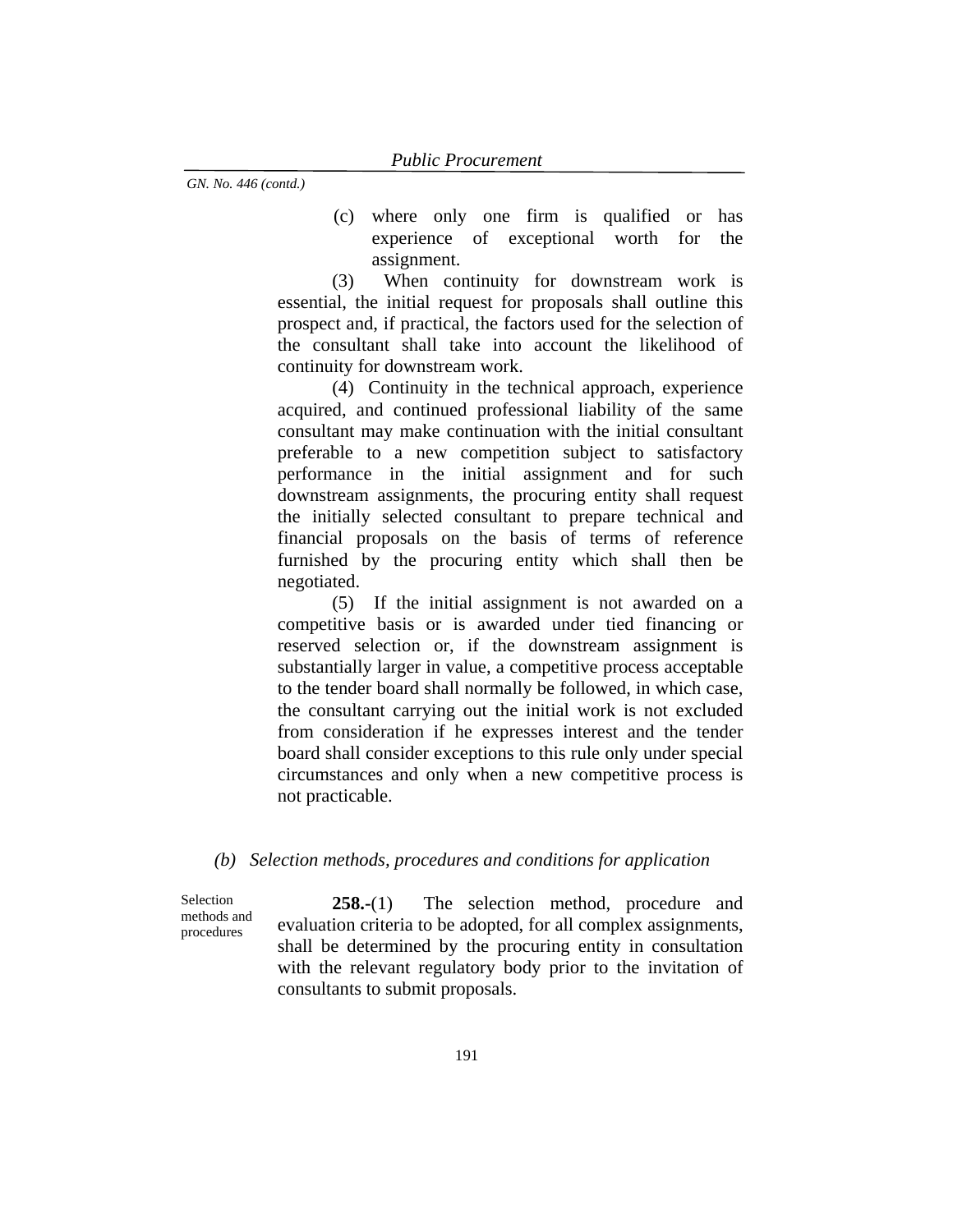(2) The criteria referred to in sub regulation (1), shall be considered by the tender board which will verify their suitability and make possible comments concerning them, and be included in the request for proposals.

(3) The following principal selection methods shall be applied according to the characteristics of the services required:

- (a) selection based solely on technical quality;
- (b) selection based on technical quality with price consideration;
- (c) selection based on the compatibility of technical proposal and least cost consideration; and
- (d) selection based on quality and fixed budget.

(4) The adoption of any of the four principal selection methods shall depend on the complexity of the assignment, the impact of the assignment on the resulting end product and the probability that the proposals will lead to comparable outputs.

(5) The Authority shall issue guidelines on selection methods.

Selection based solely on technical quality

**259.-**(1) In the selection procedure based solely on technical quality, the firm which has submitted the best technically acceptable proposal shall be the first to be invited for negotiations in accordance with regulation 308.

(2) The envelope containing the financial proposal shall be opened in the firm's presence and its contents examined and where no agreement is reached, then the consultant whose technical proposal is ranked the second shall be invited for negotiations.

(3) The exercise may continue until an agreement is reached with one of the firms whose technical proposal is considered satisfactory and retained.

(4) The financial envelopes containing the proposals of firms not invited for negotiations will be returned unopened to the firms.

(5) Quality based selection is appropriate for the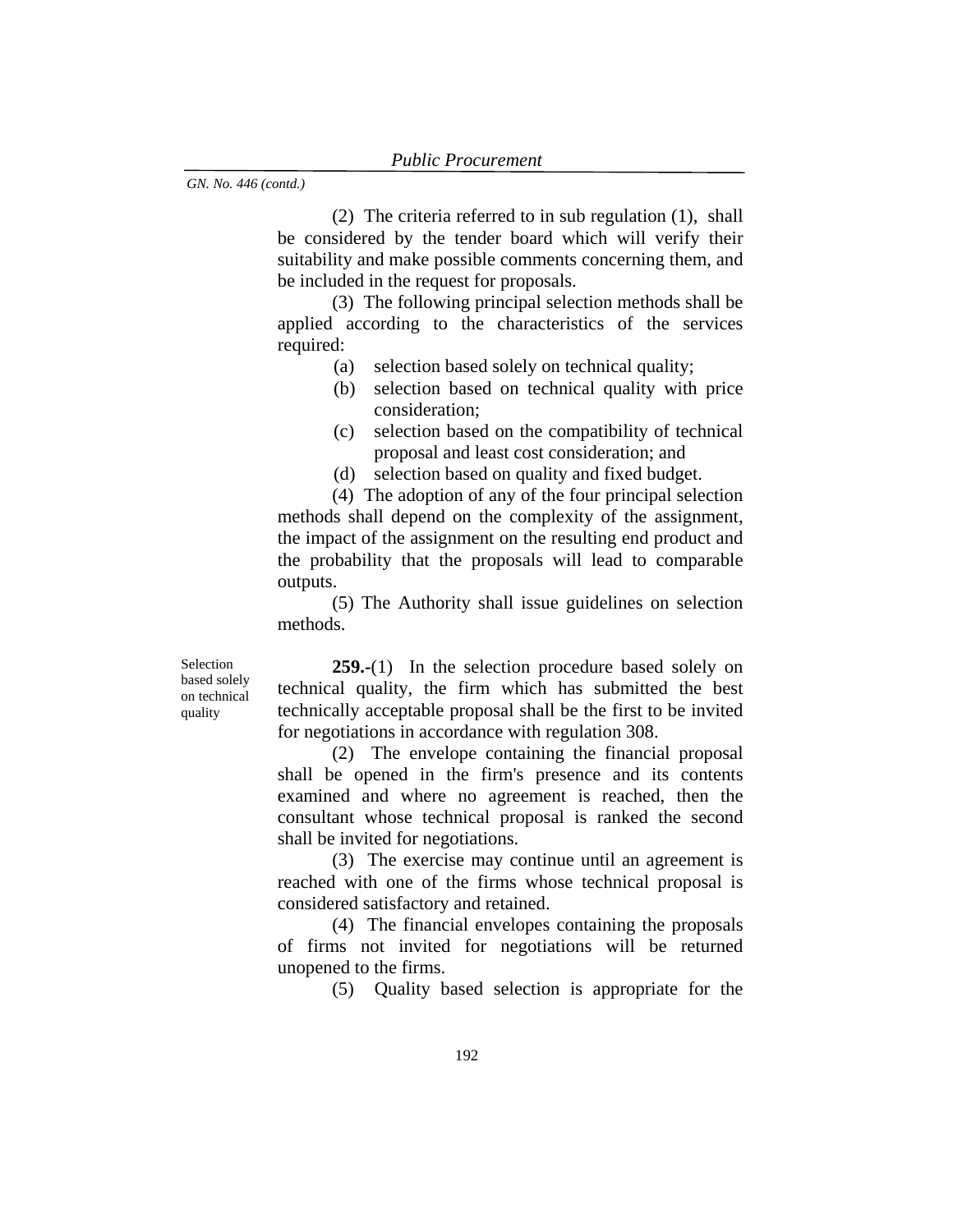following types of assignments:

- (a) complex or highly specialized assignments for which it is difficult to define precise terms of reference and the required input from the consultants, and for which the client expects the consultants to demonstrate innovation in their proposals;
- (b) assignments that have a high downstream impact and in which the objective is to have the best experts such as feasibility and structural engineering design of such major infrastructure as large dams, policy studies of national significance, management studies of large government agencies;
- (c) assignments that can be carried out in substantially different ways, such as management advice and sector and policy studies in which the value of the services depends on the quality of the analysis; and
- (d) architectural services.

(6) Subject to sub-regulation (5) (d), novel and complex architectural services may be obtained through architectural competition in accordance with architectural procedures prescribed by the relevant professional regulatory body subject to the approval by the Authority.

(7) A firm is eligible to participate in architectural competition pursuant to sub-regulation (6) if it is registered or capable of being registered with the relevant professional body.

(8) In quality based selection, the request for proposals may request submission of a technical proposal only or request for submission of both technical and financial proposals at the same time, but in separate envelopes and the request for proposals shall not provide the estimated budget.

(9) If technical proposals alone were invited, after evaluating the technical proposals, the procuring entity shall ask the consultant with the highest ranked technical proposal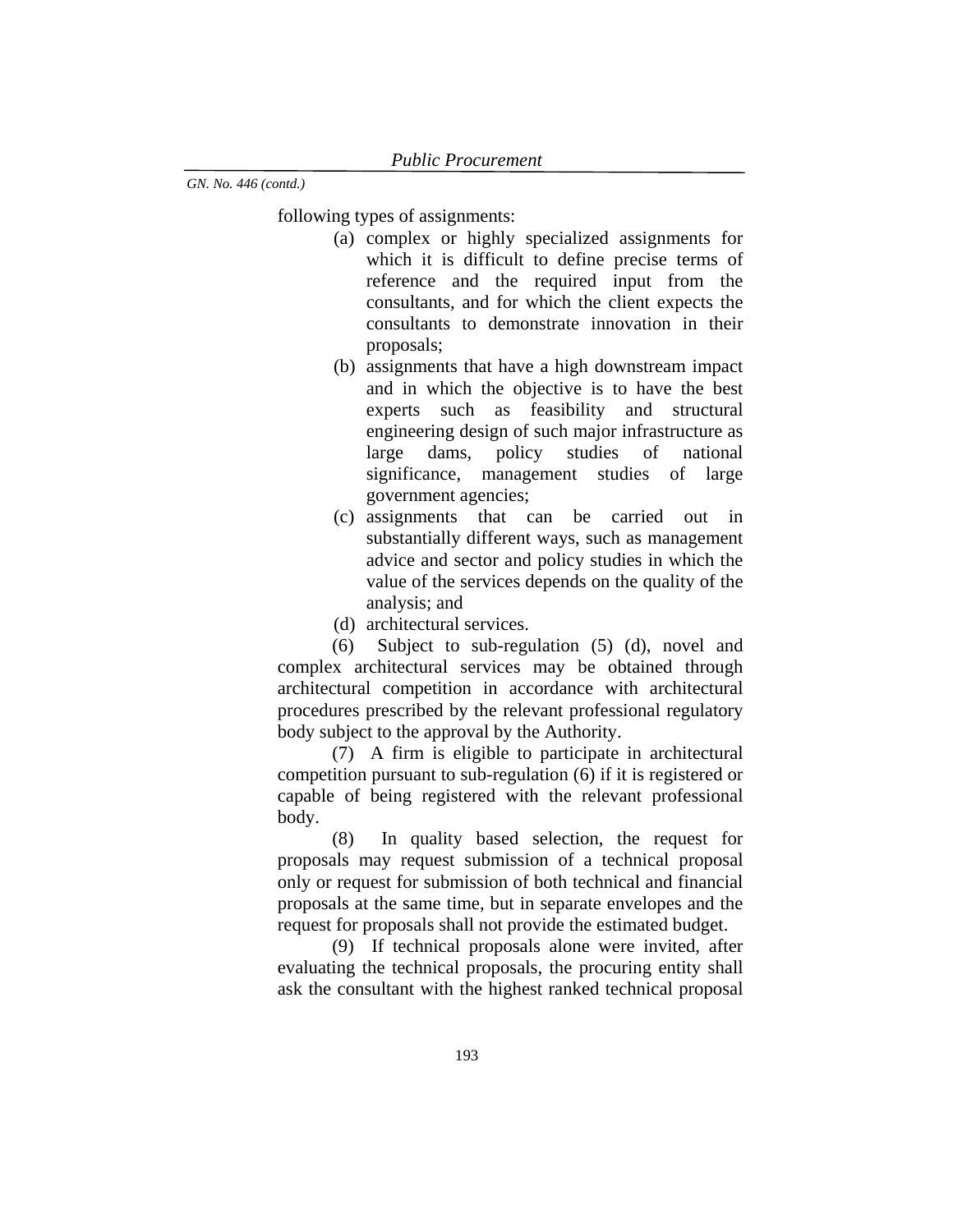to submit a detailed financial proposal so that the procuring entity and the consultant shall then negotiate the financial proposal and the contract.

(10) If consultants were requested to provide financial proposals initially together with the technical proposals, safeguards shall be built in to ensure that the price envelope of only the selected proposal is opened and the rest returned unopened, after the negotiations are successfully concluded.

**260.-**(1) The selection procedure based on the technical quality with price consideration shall start with the evaluation of technical proposals.

(2) The technical proposals considered satisfactory and classified by order of merit shall have the corresponding financial proposals opened.

(3) After the necessary correction of arithmetic errors are made, a score of one-hundred percent shall be given to the lowest financial proposal and the score given to each of the other financial proposals is proportionately reduced.

(4) The technical and financial proposals shall be weighted as specified in the request for proposal and the combined value of the two proposals shall be calculated for each firm.

(5) Negotiations shall be initiated with the firm which has the highest combined score and shall be conducted in accordance with regulation 308, until an agreement is reached with one of the firms whose technical proposals are considered satisfactory and retained.

Selection based on compatibility of technical proposals and least cost consideration

**261.-**(1) The selection based on compatibility of technical proposals and least cost consideration may be used in the selection of consultants for assignments of a standard or routine nature where well established practices and standards exist, and in which the contract amount is small.

(2) The procedure starts with the evaluation of the technical proposal and firms whose technical proposals are retained shall be those who scored equal or above the

Selection based on combined technical quality and price consideration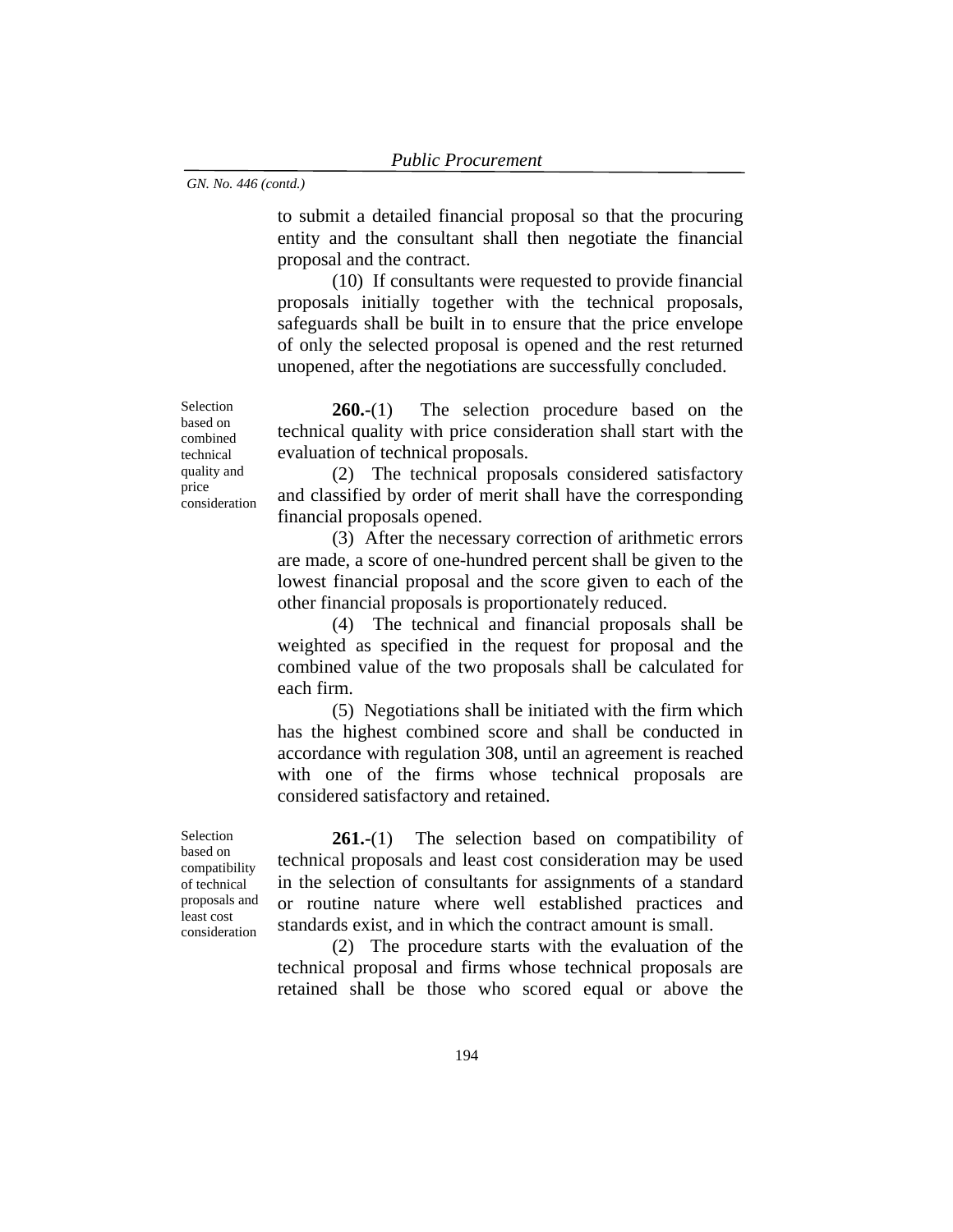minimum specified threshold.

(3) At the stage of examination of financial proposals, only the envelopes containing the financial proposals of consultants who scored equal or above the minimum specified threshold shall be opened.

(4) The necessary arithmetic corrections will then be made for the purposes of comparison and the consultant whose financial offer is considered the lowest shall be invited for negotiations in accordance with regulation 308.

(5) Where an agreement is not reached, the consultant whose financial offer is ranked second lowest, shall in turn be invited to negotiate and so on until an agreement is reached with one of the best ranked consultants.

**262.-**(1) The selection based on quality and fixed budget method may be used when the assignment is simple and can be precisely defined and when the budget is fixed.

(2) The request for proposals shall indicate the available budget and request the consultants to provide their technical and financial proposals in separate envelopes, within the budget.

(3) Terms of reference shall be prepared to make sure that the budget is sufficient for the consultants to perform the expected tasks.

(4) Evaluation of all technical proposals shall be carried out first and the price envelopes of those scoring above the minimum threshold shall be opened in public.

(5) Proposals that exceed the indicated budget shall be rejected.

(6) The consultant who has submitted the highest ranked technical proposal among the rest shall be selected and invited to negotiate a contract in accordance with regulation 308.

**263.-**(1) The selection based on consultants qualification may be used for very simple assignments for which the need for preparing and evaluating competitive

Selection based on quality and fixed budget

Selection based on consultants qualification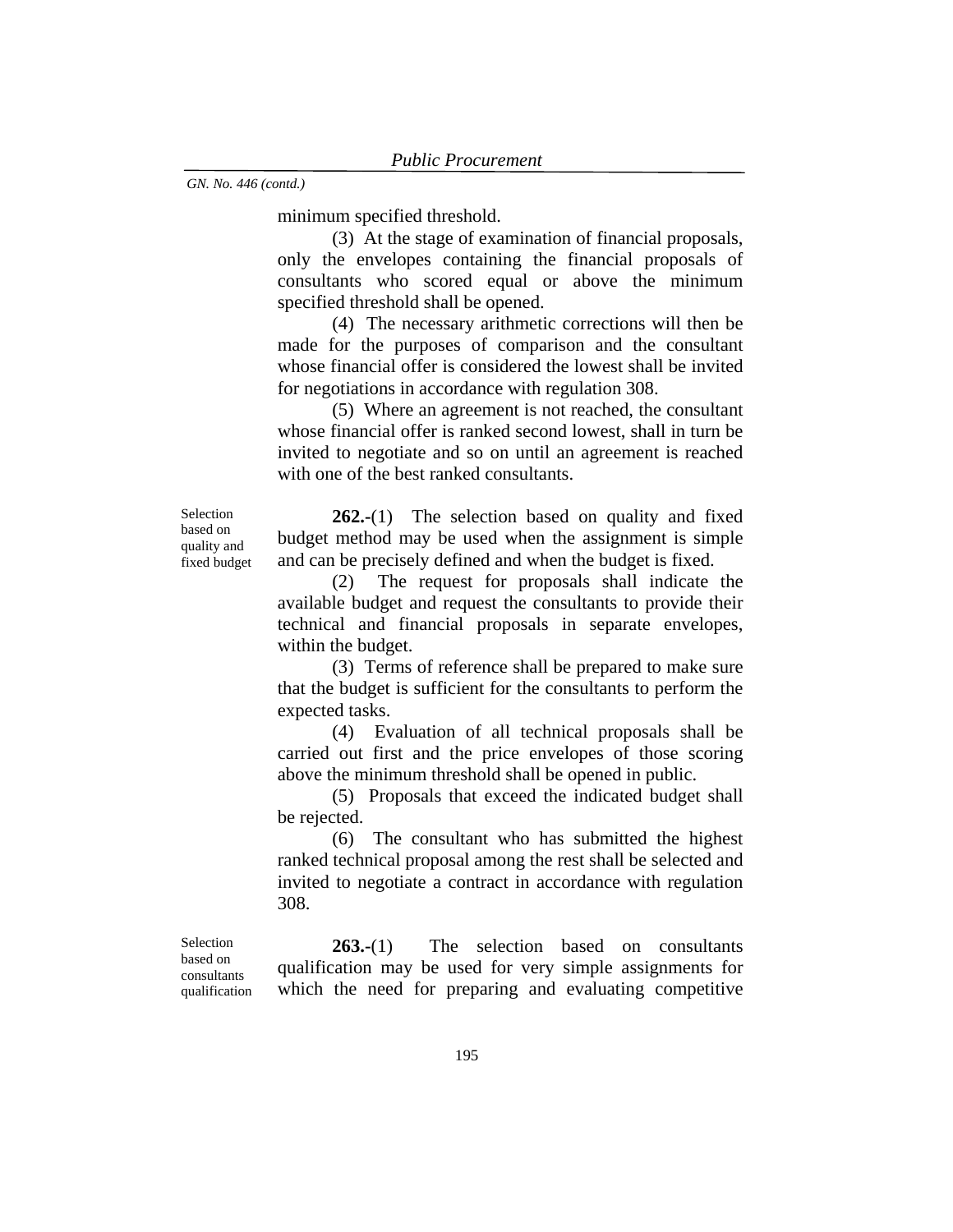proposals is not justified.

(2) In selection based on consultants qualification, the procuring entity shall-

- (a) prepare the terms of reference,
- (b) request expressions of interest and information on the consultants' experience and competence relevant to the assignment,
- (c) establish a short list, and
- (d) select the firm with the most appropriate qualifications and references.

(3) The selected firm shall be requested to submit a combined technical and financial proposal and then be invited to negotiate the contract.

#### *(c) Selection of particular types of consultants*

Selection of public bodies, agencies as consultants

**264.** Consulting firms which are partially or totally controlled or sponsored by the government or public authorities may be eligible for public financed projects if:

- (a) their qualification and experience are suitable for the assignment in question;
- (b) their structure and legal status are such that they can enter into a legally binding agreement with the public authorities' project implementation agency; and
- (c) privileges as well as other advantages such as tax exemptions and other facilities and special payment provisions are evaluated and neutralized in the cost comparison to ensure fair competition.

Selection of United **Nations** agencies as consultants

**265.**-(1) United Nations agencies may be hired as consultants, where they are qualified to provide technical assistance and advice in their area of expertise.

(2) The United Nations agencies shall not receive any preferential treatment in a competitive selection process, except that a procuring entity may accept the privileges and immunities granted to United Nations agencies and their staff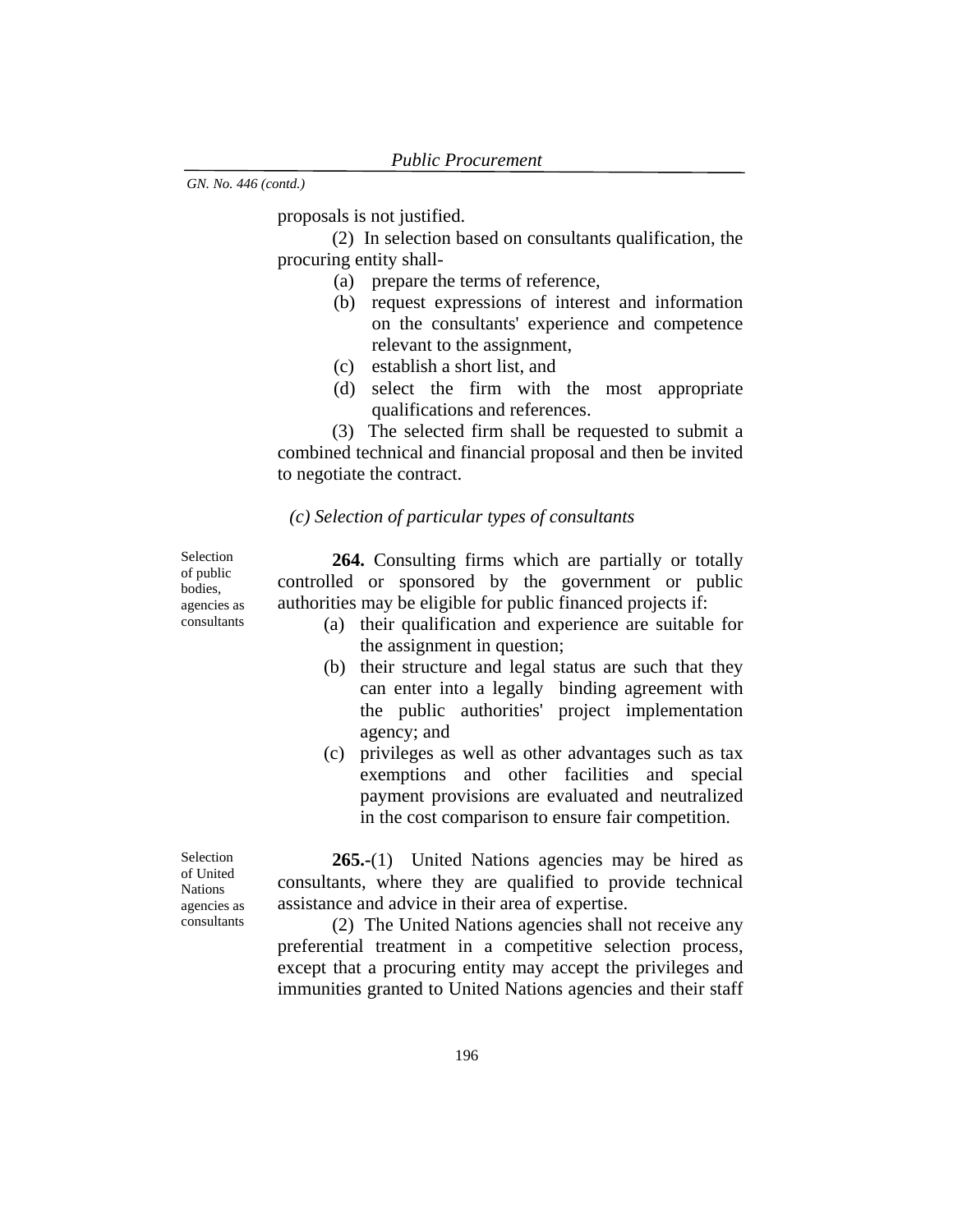under existing international conventions and may agree with United Nations agencies on special payment arrangements required according to the agency's charter, provided these are acceptable to the tender board. (3) Privileges as well as other advantages such as tax

exemptions and other facilities and special payment provisions, shall be evaluated and neutralized in the cost comparison to ensure fair competition.

Selection of Nongovernmental organizations

**266**.-(1)Non-governmental organisations may be included in the short list if they express interest and provided that a procuring entity and a respective tender board are satisfied with their qualifications and eligibility to participate.

(2) For assignments that emphasize participation and considerable local knowledge, the short list may comprise entirely non-governmental organisations and if so, the quality and cost based selection procedure shall be followed, and the evaluation criteria shall reflect the unique qualifications of non-governmental organisations, such as voluntarism, nonprofit status, local knowledge, scale of operation, and reputation.

(3) Privileges and other advantages such as tax exemptions and other facilities, and special payment provisions shall be evaluated and neutralized in the cost comparison to ensure fair competition.

**267.-**(1) When a procuring entity lacks the necessary organization, resources, or experience, it may be efficient and effective for it to employ as its agent, a firm that specializes in handling procurement.

(2) Procurement agent shall be paid a percentage of the value of the procurements handled, or a combination of such a percentage and a fixed fee.

(3) Procurement agents shall be selected using quality and cost based selection procedures with cost being given a weight of up to fifty percent.

(4) The standard contract form applicable for

Selection of procurement

agents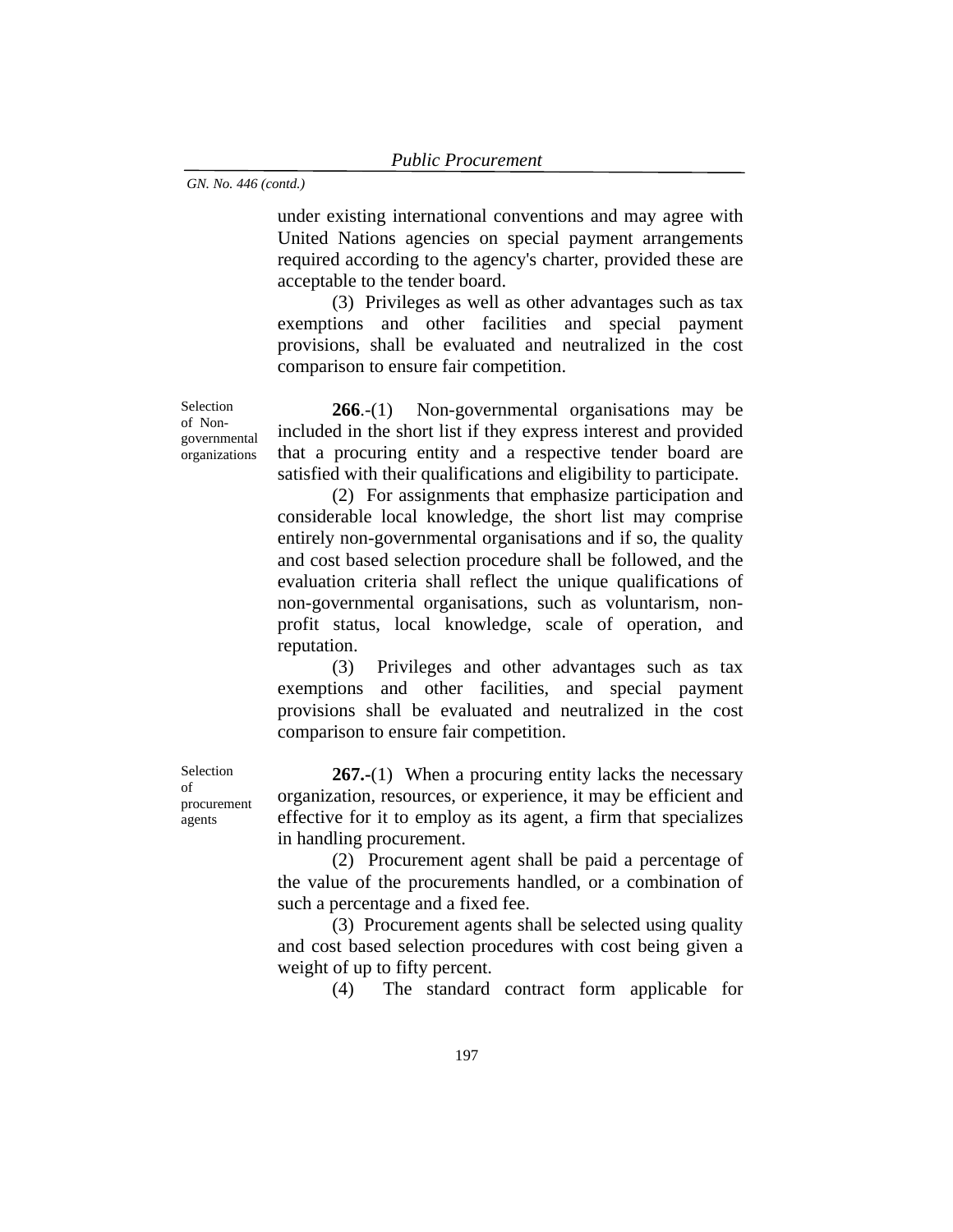procurement agents, with payments based on a percentage of the total procurements and staff-month rates, shall be used.

Selection of inspection agents

**268.-**(1) A procuring entity may employ inspection agents to inspect and certify goods prior to shipment or arrival in Tanzania in which case inspection by such agents shall cover the quality and quantity of the goods concerned and reasonable prices.

(2) Inspection agents shall be selected using quality and cost based selection procedures giving cost a weight of up to fifty percent and using a contract format with payments based on a percentage of the value of goods inspected and certified.

Auditors **269.-**(1) An auditor shall carry out auditing tasks under well defined terms of reference and professional standards.

> (2) Auditors shall be selected according to quality and cost based selection, with cost as a substantial selection factor that is, forty to fifty points or by the "least - cost selection" outlined in regulation 261.

Selection of transaction advisor

**270.-(1)** A procuring entity may, where it is unlikely that all kinds of expertise, experience and human resources needed to develop and implement a Public Private Partnership project will be available in-house, employ a transaction advisor or manager.

(2) For the purpose of these Regulations, "transaction advisor or manager" means a group of professional consultants having expertise in technical, financial, and legal matters who work collectively as a team, and may be drawn from one or more firms.

(3) A transaction advisor or manager shall have the appropriate skills and experience to assist and advise the procuring entity on matters related to the project development and its implementation including the preparation and conclusion of the Public Private Partnership contract.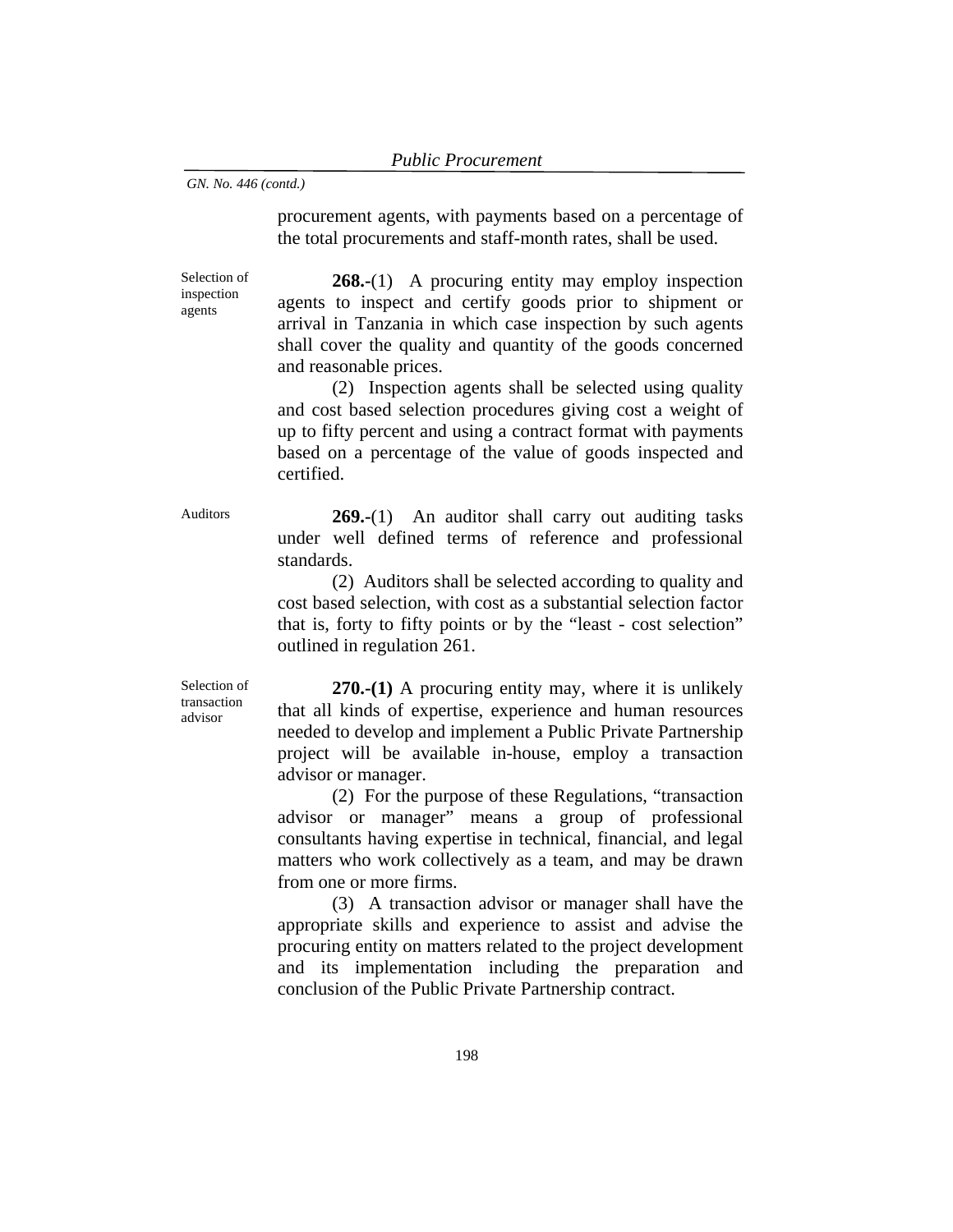(4) The transaction advisor or manager shall be selected and employed using the procedures for selection and employment of consultants pursuant to these Regulations.

Terms of reference for transaction advisor

**271.-**(1) A procuring entity shall prepare detailed terms of reference for the transaction advisor which clearly mention the scope of work and services required, and deliverables and their timeframes.

(2) The transaction advisor shall be required to have project planning, financial, legal and technical expertise and the terms of reference shall place emphasis of output, outcome and service standards rather than specifying the technical parameters of input.

Service delivery contracts

**272.-**(1) Projects in the social sector may involve hiring of large numbers of individuals or social workers who deliver services on a contractual basis.

(2) The job descriptions, minimum qualifications, terms of employment, selection procedures and the extent of tender board review of these procedures and documents shall be prescribed on a case by case basis or in accordance with the guidelines issued by the Authority.

#### *(d) Basic steps for selection of consultants*

Recruitment of consulting firm

**273.** A procuring entity may choose from a range of selection methods specified in these Regulations in order to provide a wide range of services, promote streamlining and harmonization, and reduce administrative complexities and transaction costs.

Selection process

**274.** The selection process shall comprise of-

- (a) preparation of the terms of reference;
- (b) preparation of cost estimate and the budget;
- (c) advertising the request for expression of interest or prequalification of the consultancy services;
- (d) preparation of the short list of consultants;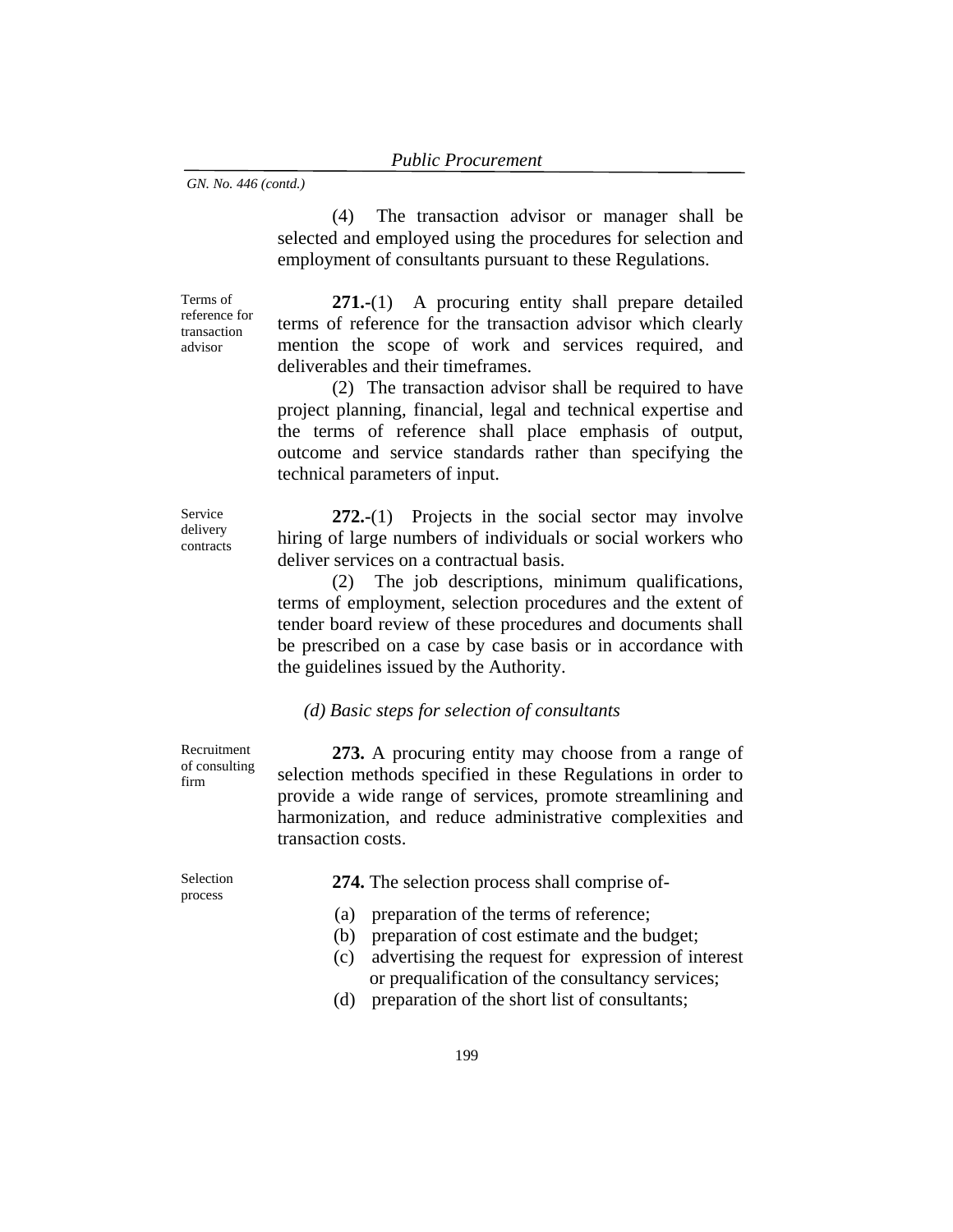- (e) determination of the selection procedures and criteria for selection;
- (f) preparation and issuance of the request for proposals;
- (g) inviting the consultants to submit proposals;
- (h) receipt of proposals;
- (i) evaluation of technical proposals;
- (j) evaluation of financial proposal;
- (k) final evaluation of quality and cost;
- (l) post qualification where necessary;
- (m) negotiations;
- (n) award of the contract to the selected consultant; and
- (o) signing the contract.

Terms of reference

**275.-**(1) The procuring entity shall be responsible for preparing the terms of reference for the assignment with a view to ensuring compatibility between the scope of the services described in the terms of reference and the availability of budget.

- (2) The terms of reference shall contain-
- (a) a precise statement of the objectives and goals sought;
- (b) a clear description of the nature and scope of the services required, their context and the time interval in which they are provided;
- (c) a description of the duties and responsibilities of the consultant;
- (d) a description of the duties and responsibilities of the procuring entity;
- (e) information on any counterpart staff and its role;
- (f) information on training and the transfer of technology, where necessary;
- (g) a summary of the data, a list of all available studies and information on the assignment, facilities and services which the procuring entity will provide to the consultant; and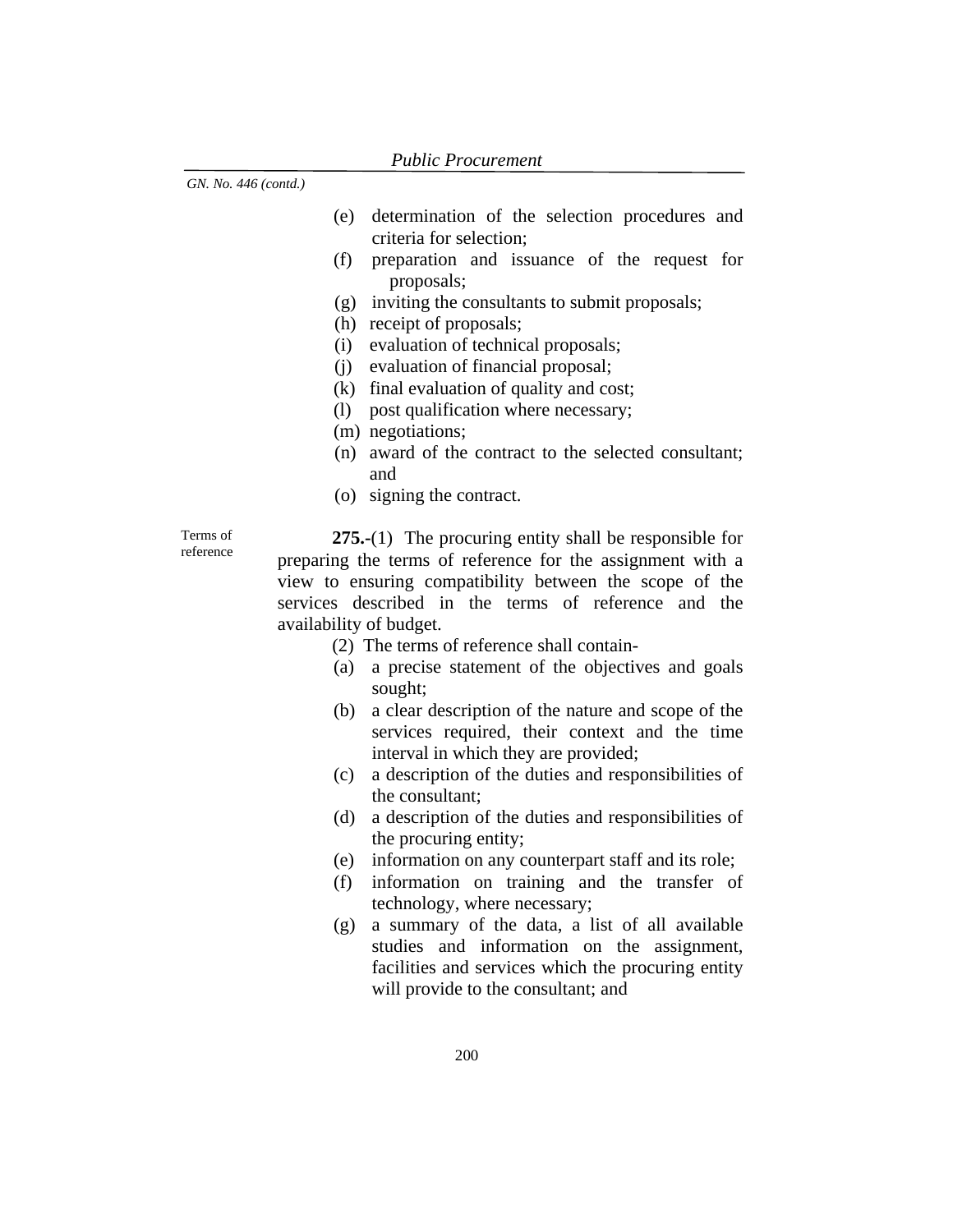(h) a clear statement of the criteria to be used in the selection procedure.

(3) The terms of subcontract agreement between the coordinating consultant and the sub-consultant shall be part of the submission to the procuring entity.

Procuring entity's contributions

**276.-**(1) The contributions which the procuring entity is in a position to make to the consultant's assignment shall be defined in the terms of reference, indicated in the requests for proposals and finalized in the contract.

(2) The nature and type of the contributions shall be reviewed during negotiations and shall not be included in the cost of the services.

(3) Except for a budgetary allocation to cover the entire or part of the local expenditure, the contributions shall include-

- (a) office space with electricity, water, telephone, equipment, vehicles and maintenance;
- (b) housing;
- (c) support staff such as secretary, messenger, driver, administrative and technical service; and
- (d) information, documentation and all studies relating to the assignment.

(4) The value and type of the procuring entity's contributions shall be finally concluded during the negotiations.

Counterpart staff

**277.**-(1) A qualified counterpart staff employed by the procuring entity or its executing agency may be involved in the assignment with a view to build in-house capacity.

(2) The number of counterparts shall be determined on an individual basis depending on the importance of the assignment, and the requirements of the executing agency or the procuring entity.

- (3) The counterpart staff shall-
- (a) through a day-to-day contact with the consultant's experts, benefit from a transfer of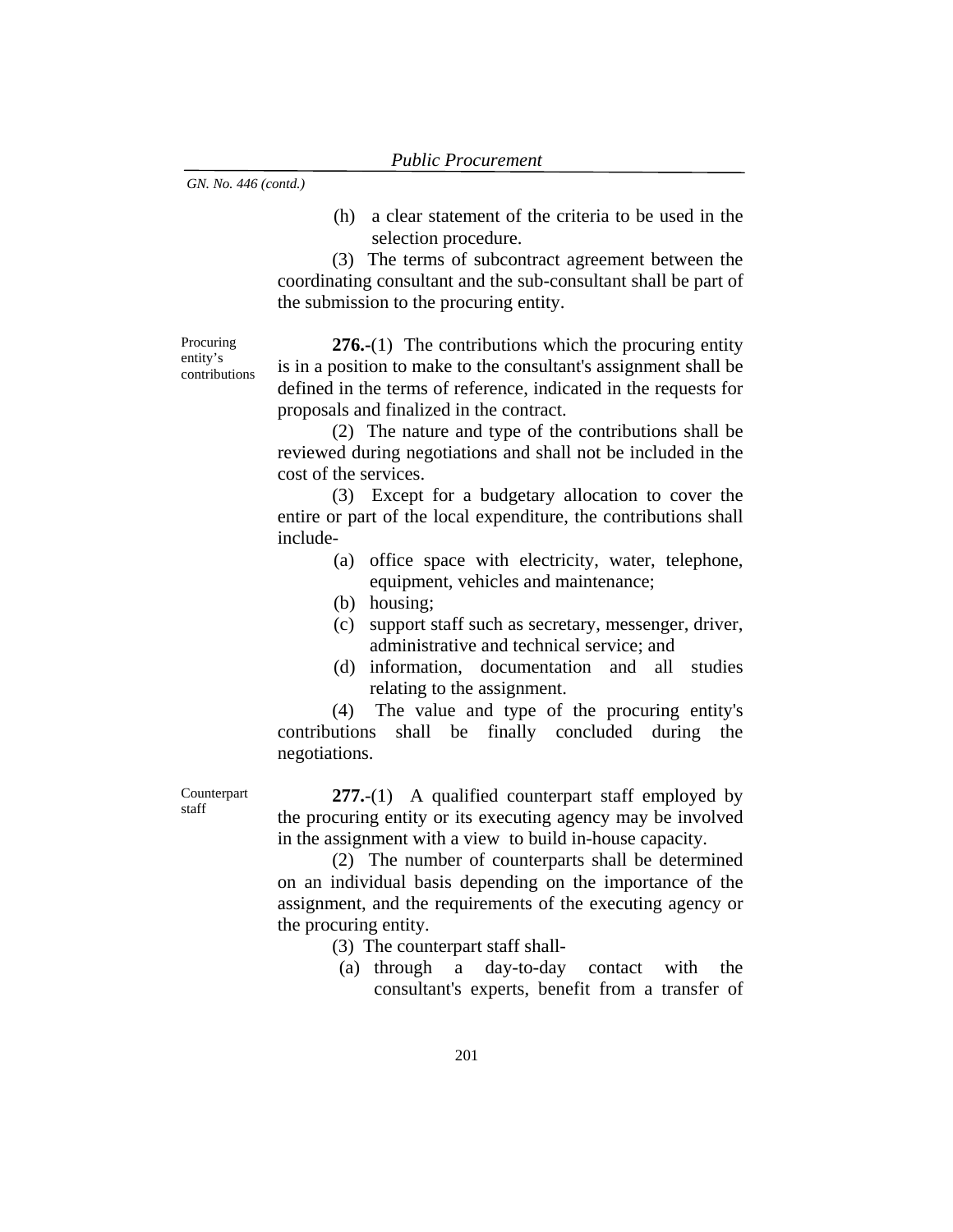skills and thus receive on-the-job training; and

(b) liaise between the organs of the procuring entity and the consultant and assist the latter with data collection, providing it with all available information documentation and studies on the assignment.

(4) Prior to any final decision regarding the level of qualifications, number and responsibilities of each counterpart, discussions shall be held during the negotiations to determine the-

- (a) number and responsibilities of the counterpart staff co-operating with the consultant's team.
- (b) extent to which counterpart staff are released from their normal duties;
- (c) extent to which counterpart staff can fit into the consultants' proposed work schedule;
- (d) arrangements made to cover field and travel expenses of the counterpart staff; and
- (e) arrangements for replacement of unsuitable counterpart staff.

Association between consultants

**278.-**(1) A consultant may associate with each other to complement their respective areas of expertise, or for other reasons in which case such association may be for the long term independent of any particular assignment or for a specific assignment and may take the form of a joint venture or of a sub-consultancy.

(2) In the case of a joint venture, all members of the joint venture shall be jointly and severally liable for the entire assignment.

(3) A joint venture of firms may pre-qualify by combining the capabilities and past experience of each firm.

(4) A firm shall not associate with more than one partner in the same pre-qualification proceedings

(5) A firm which is individually pre-qualified may form a joint venture in order to submit a technical proposal.

(6) Firms which are pre-qualified as partners in a joint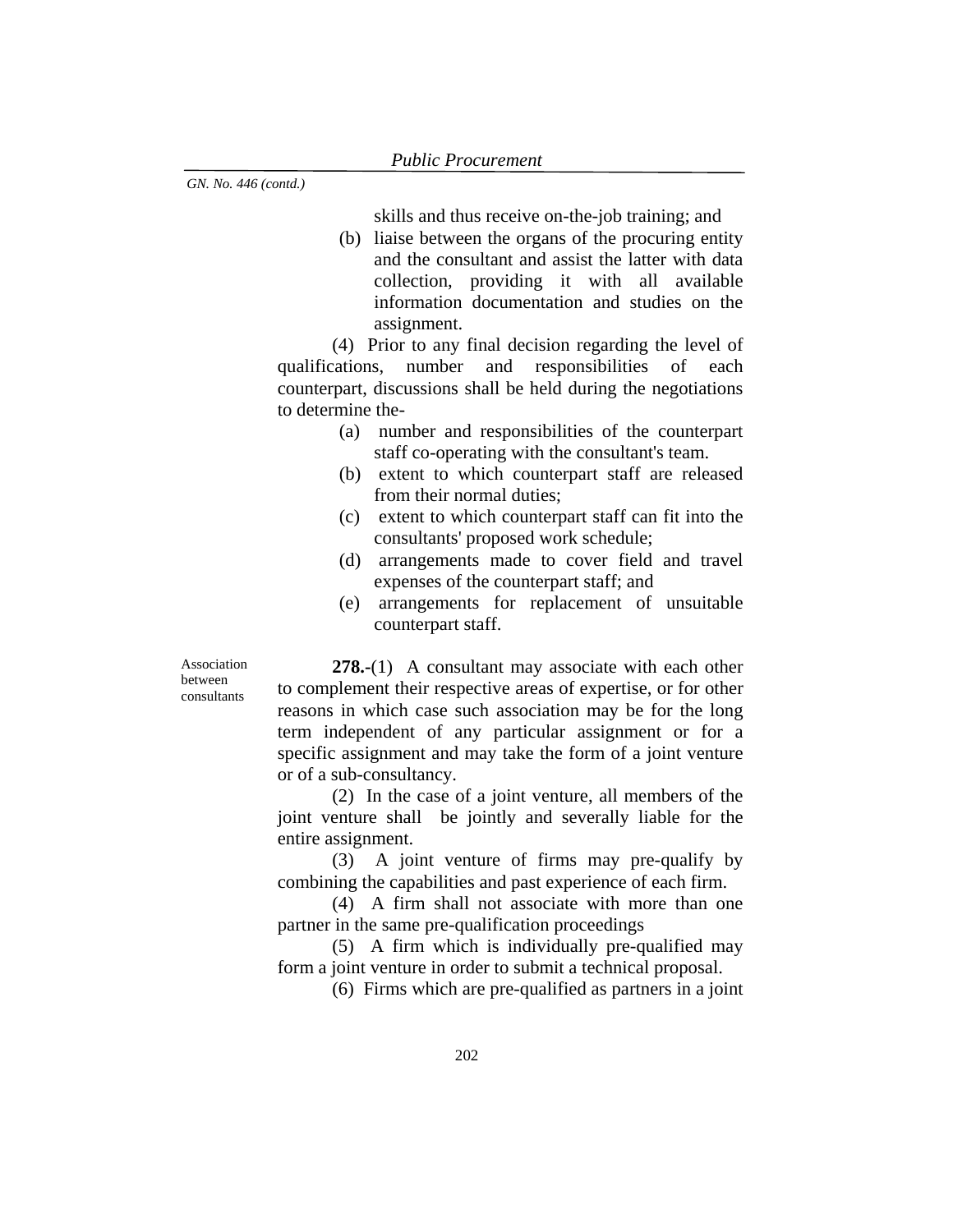venture shall not submit individual technical proposals.

(7) Where the short list is finalized and request for proposals is issued, any association in the form of joint venture or sub-consultancy among short listed firms shall be permissible only with the prior approval of the tender board.

Cost estimate and budget

**279.-**(1) The cost estimate shall be made on the basis of the cost of the consulting assignment on the assessment of the resources needed to carry out the assignment, staff time, logistical support, and physical inputs.

(2) The cost estimate and budget shall be based on the terms of reference, in which case the budget shall be as detailed and accurate as possible, and shall be broken down into foreign and local currency where applicable.

(3) The principal cost categories and characteristics on which the cost estimate may be based are the following:

- (a) the consultants' staff, time spent at headquarters and in the field;
- (b) other professional and support staff;
- (c) direct costs such as travel, transport and per diem;
- (d) the cost of physical inputs and materials such as equipment, vehicles and office supplies;
- (e) other expenditure such as offices, communications, services; and
- (f) costs for special services, if any.

(4) Where the project is financed by external sources which do not finance local taxes any taxes and customs duties component of the cost estimate shall be identified and handled by the procuring entity.

Advertisemen t for request of expression of interest

**280.-**(1) The procuring entity shall include, in the general procurement notice, a list of expected consulting assignments which shall be updated as the procuring entity considers necessary for all outstanding procurement.

(2) The procurement management unit shall prepare the invitation for expression of interest and table before the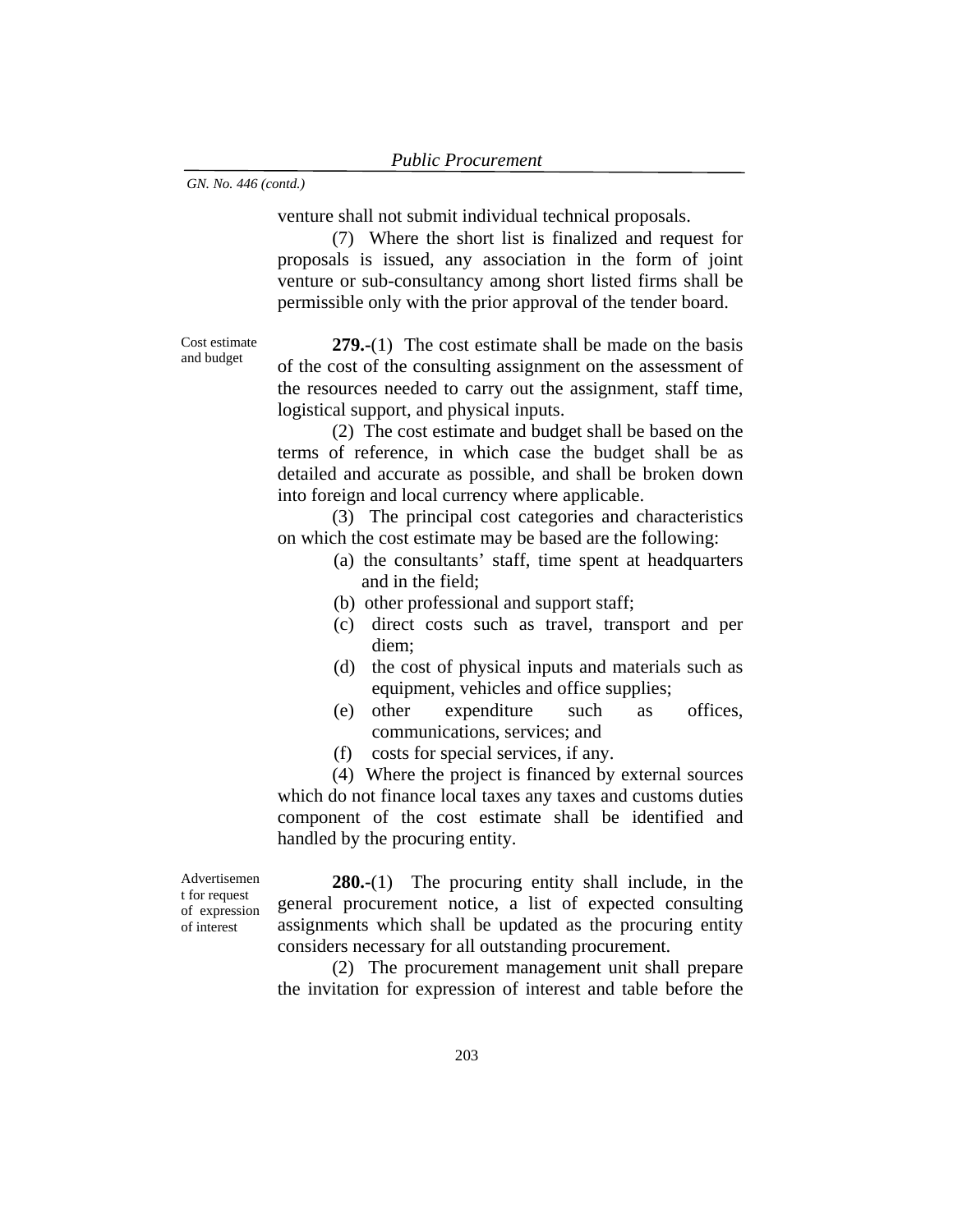tender board for comments and approval.

(3) The invitation for expression of interest shall be advertised by the procuring entity in the Journal and Tender Portal in accordance with the First Schedule to these Regulations.

(4) In the advertisement, the procuring entity shall request the applicants to submit adequate information for the procuring entity to make decision on the firm's suitability and the advertisement shall not be complex as to discourage consultants from expressing interest.

(5) A minimum period prescribed in the Twelfth Schedule to these Regulations shall apply for submission of expressions of interest.

(6) A consultant who wishes to provide the requested services may express his desire in writing to be short-listed to the procuring entity concerned.

(7) Notwithstanding sub-regulation (6), an expression of interest to participate in the provision of services shall not oblige the procuring entity to include the applicant in the short list.

(8) In evaluating the expression of interest, a procuring entity shall accord first consideration to firms that possess the relevant qualifications.

Preparation of short list

**281.-**(1) The short-list shall be made up of consultants who, in the view of a procuring entity, possess the required capabilities and experience to provide the specific services.

(2) A new shortlist shall be prepared for every new request for proposals and shall comprise of five to ten firms at least three of which shall be national firms.

(3) Where there are no qualified firms from Tanzania and for the purposes of establishing the short list, the nationality of a firm shall be the country in which the firm is registered or incorporated

(4) A tender board may require the procurement management unit to expand or reduce a short list and where a tender board has approved a short list, a procurement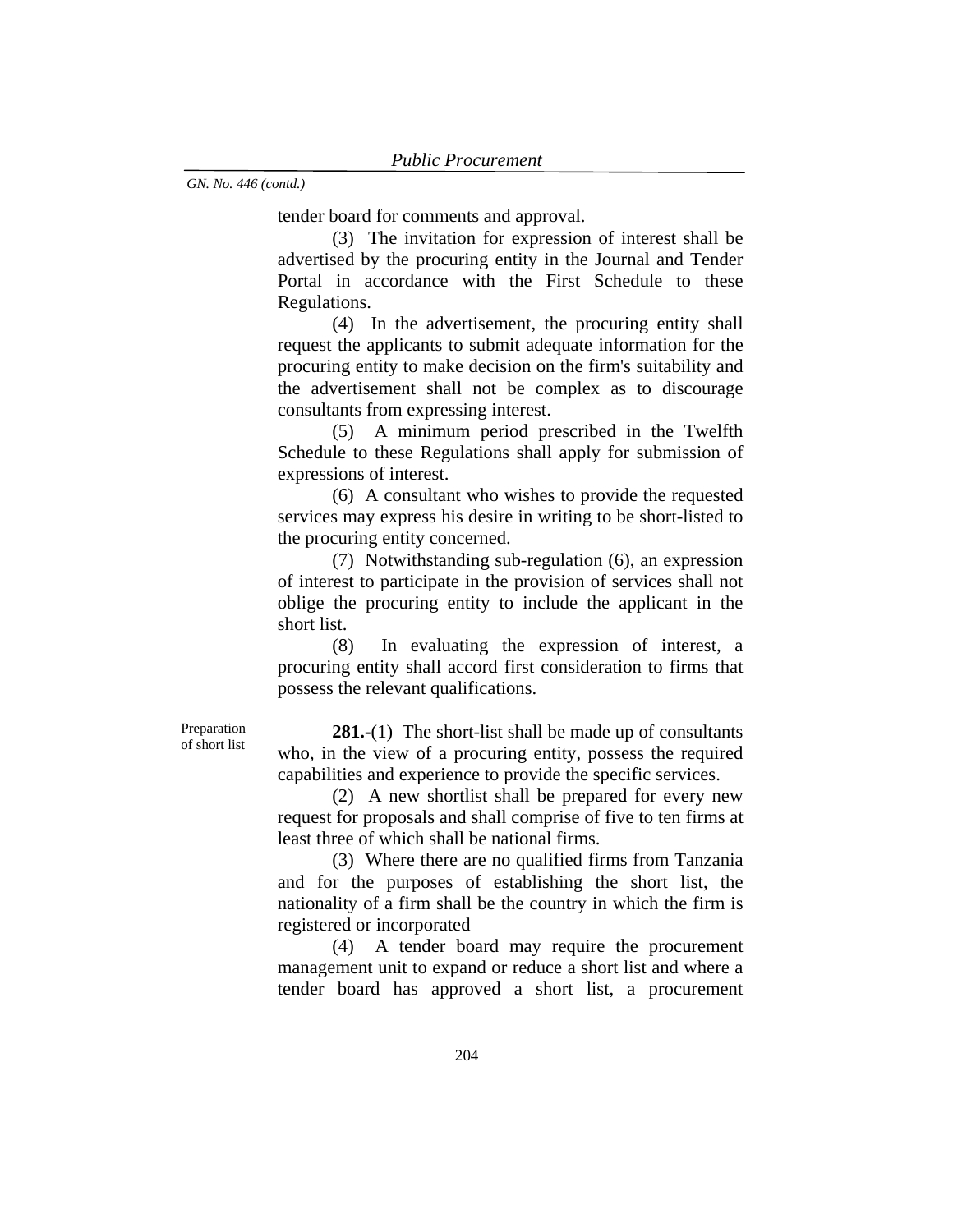management unit shall not add or delete names without an approval of the tender board.

(5) Prior to the issue of the request for proposal documents, the consultants shall be requested to confirm their desire to participate in the competition.

(6) Subject to sub-regulation (2), the procurement management unit shall, with the tender board's consent, replace firms that have communicated to the procuring entity in writing that they will not participate or firms which did not confirm their participation pursuant to sub-regulation (4), by other firms where available.

Provision of final shortlist

Criteria to be used where no expression of interest is provided

**282.** Firms that expressed interest, as well as any other firm that specifically so requests, shall be provided with the final short list of firms.

**283.** Where a procuring entity has not invited expression of interest, it may use of the following sources when drawing up the short list of consultants:

- (a) procuring entity's own experience of consulting firms and individual consultants;
- (b) soliciting interest directly from qualified firms based on its own knowledge; or
- (c) established standard list of consultants who have performed similar services in other procuring entities or donor funded assignments, where available.

**284.-**(1) A short list may entirely comprise of national consultants if-

- (a) a sufficient number of qualified national firms is available for having a short list of firms with competitive costs;
- (b) a competition that include foreign consultants is prima facie not justified; or
- (c) foreign consultants have not expressed interest.
- (2) A short list which is not approved by the tender

Elements of shortlist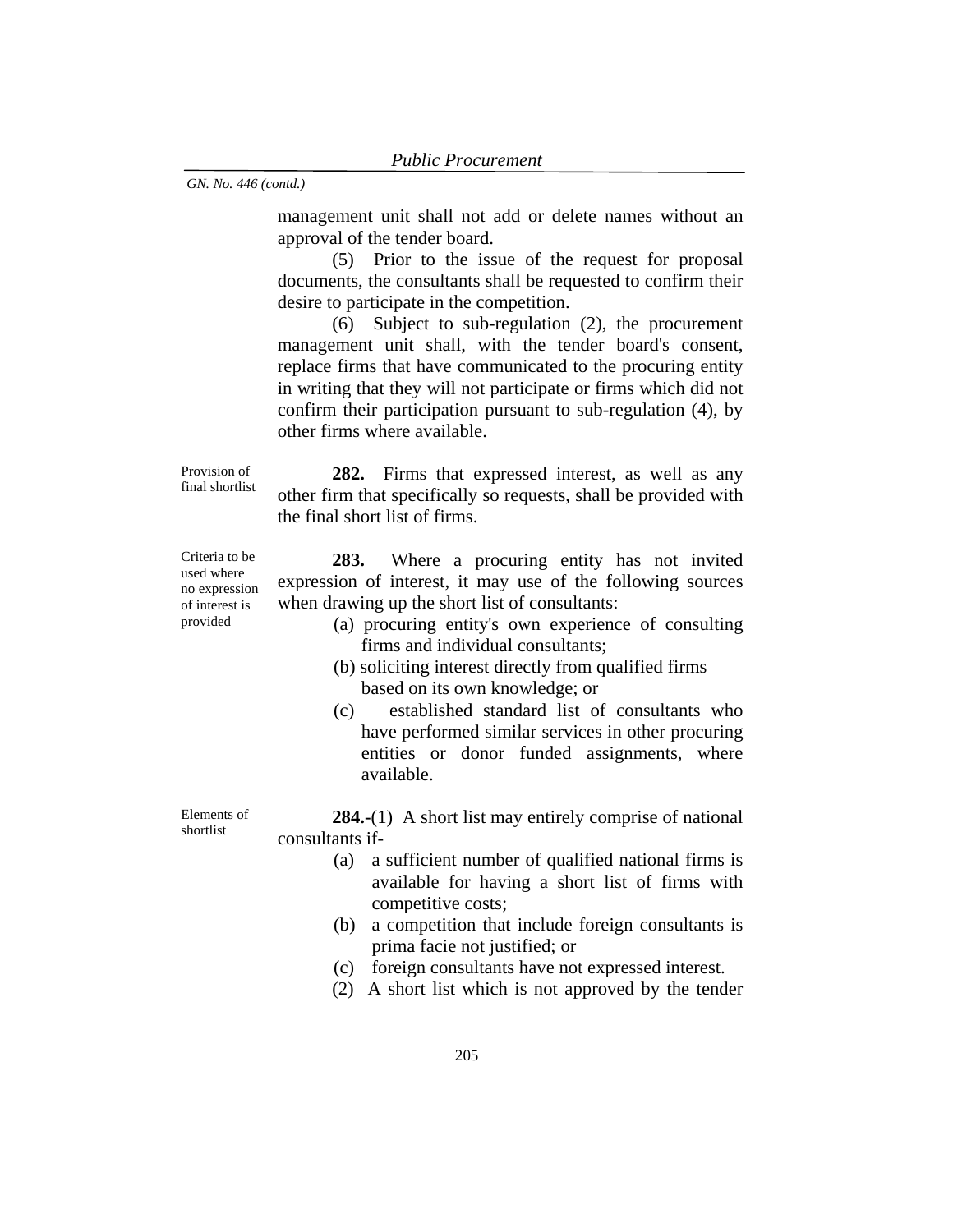board shall not be used for the selection of a consultant for a public financed project.

Tender board not to object consultant

**285.** Notwithstanding the provisions of regulations 281 to 284, where an eligible consultant has satisfactorily carried out feasibility studies for a project, and is technically qualified to undertake detailed project or engineering design, preparation of tender documents or, supervision of implementation, a tender board shall not object the consultant if the consultant is appointed to carry out such subsequent functions.

Prequalification

**286.-**(1) In the case of major and complex services, the short list shall be prepared by either inviting consultants renowned for their experience and skills or by means of an announcement to consultants to express their interest in the assignment.

(2) The announcement shall contain a brief outline of the assignment and only request consultants to submit a detailed statement of capability and experience relevant to the assignment in the format to be provided by the procuring entity in line with standard prequalification documents issued by the Authority.

(3) The criteria used in pre-qualification shall not be applied during the follow-up evaluation of the technical proposals.

(4) Pre-qualification shall be mandatory in all situations where a procuring entity intends to engage into restricted architectural competition in accordance with architectural competition procedures prescribed by the relevant regulatory board and subject to the approval of the Authority.

(5) The procuring entity shall evaluate the responses and information obtained and shall prepare a short list to be approved by the tender board, by including the best qualified firms.

(6) The minimum period prescribed in the Eighth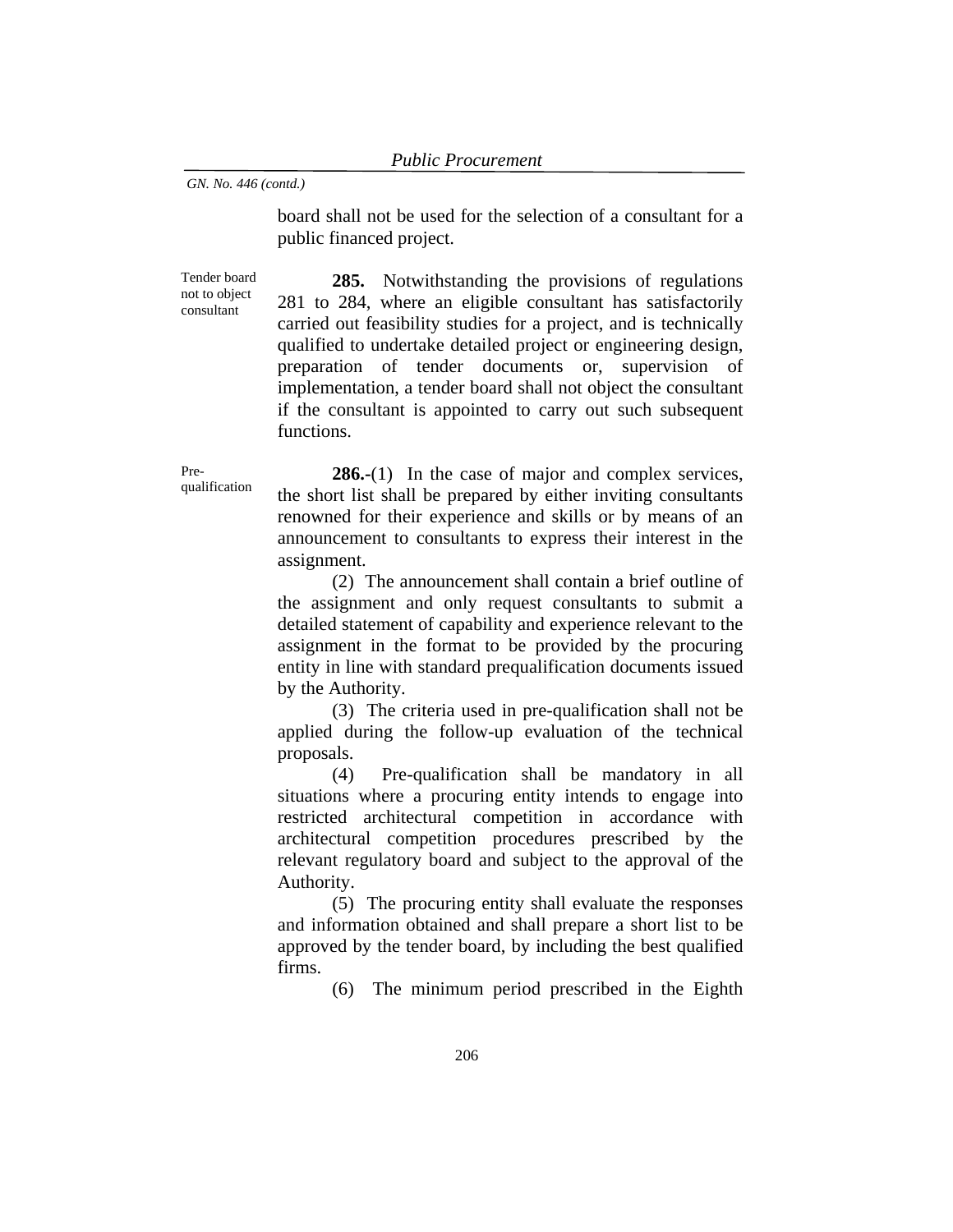Schedule to these Regulations shall apply for submission of pre qualification application.

Preparation and issuance of the request for proposals

**287.**-(1) Before inviting proposals, a procurement management unit shall furnish to the tender board for its review, the short list and the proposed request for proposal and shall make modifications to the short list and the documents as the tender board shall reasonably direct.

(2) Any further modification shall require the tender board's prior approval before the request for proposal is issued to the short-listed consultants.

(3) The procuring entity shall invite proposals from five to ten qualified and experienced consultants, and shall, through a suitable selection procedure, choose the consultant most qualified for the assignment.

(4) Procuring entities shall use standard request for proposals documents issued by the Authority and shall list all the documents included in the request for proposals.

(5) The request for proposals shall contain-

- (a) a letter of invitation;
- (b) instructions to consultants, including a data sheet and evaluation criteria;
- (c) terms of reference;
- (d) proposed contract;
- (e) technical and financial proposal standard forms; and
- (f) anti bribery pledge.

(6) The procuring entity shall send the request for proposals to consultants on the short list.

(7) The procuring entity may use electronic system to request proposals if the Authority is satisfied with the adequacy of such system and the system shall be secured to avoid modifications to the request for proposals and shall not restrict the access of short listed consultants to the request for proposals.

Letter of invitation

**288.** The letter of invitation shall state the intention of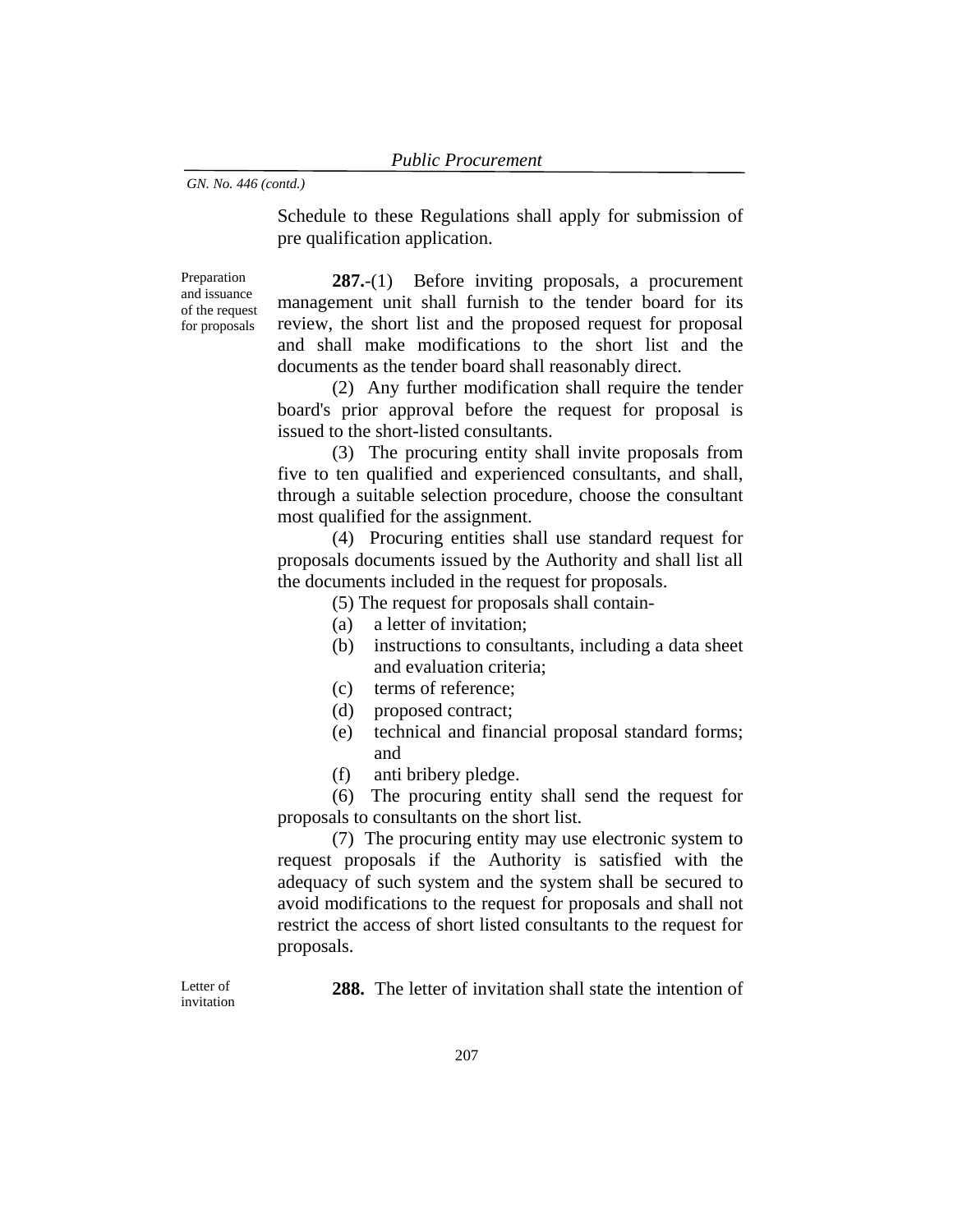the procuring entity to enter into a contract for the provision of consulting services, the source of funds, the details of the client and the date, time, and address for submission of proposals.

Instruction to consultants

**289.-**(1) The instruction to consultants shall-

- (a) contain all necessary information to help consultants to prepare responsive proposals, and shall manifest the transparency in the selection procedure by providing information on the evaluation process and by indicating the evaluation criteria and factors and their respective weights and the minimum passing quality score;
- (b)indicate the expected input of key professional staff time and the consultants and shall be free to prepare their own estimates of staff time necessary to carry out the assignment;
- (c)specify the proposal validity period which shall not be less than sixty days and not exceeding one hundred and twenty days.

 (2) The instructions to consultants shall include the following aspects of the assignment:

- (a) a brief description of the assignment;
- (b) the names and contact information of officials to whom clarifications shall be addressed and with whom the consultants' representative shall meet, if necessary;
- (c) details of the selection procedure to be followed, including:
	- (i) a listing of the technical evaluation criteria and weights given to each criterion;
	- (ii) the details of the financial evaluation;
	- (iii) the relative weights for quality and cost in the case of quality and cost based selection;
	- (iv)the minimum pass score for quality;
	- (v) the details on the public opening of financial proposals; and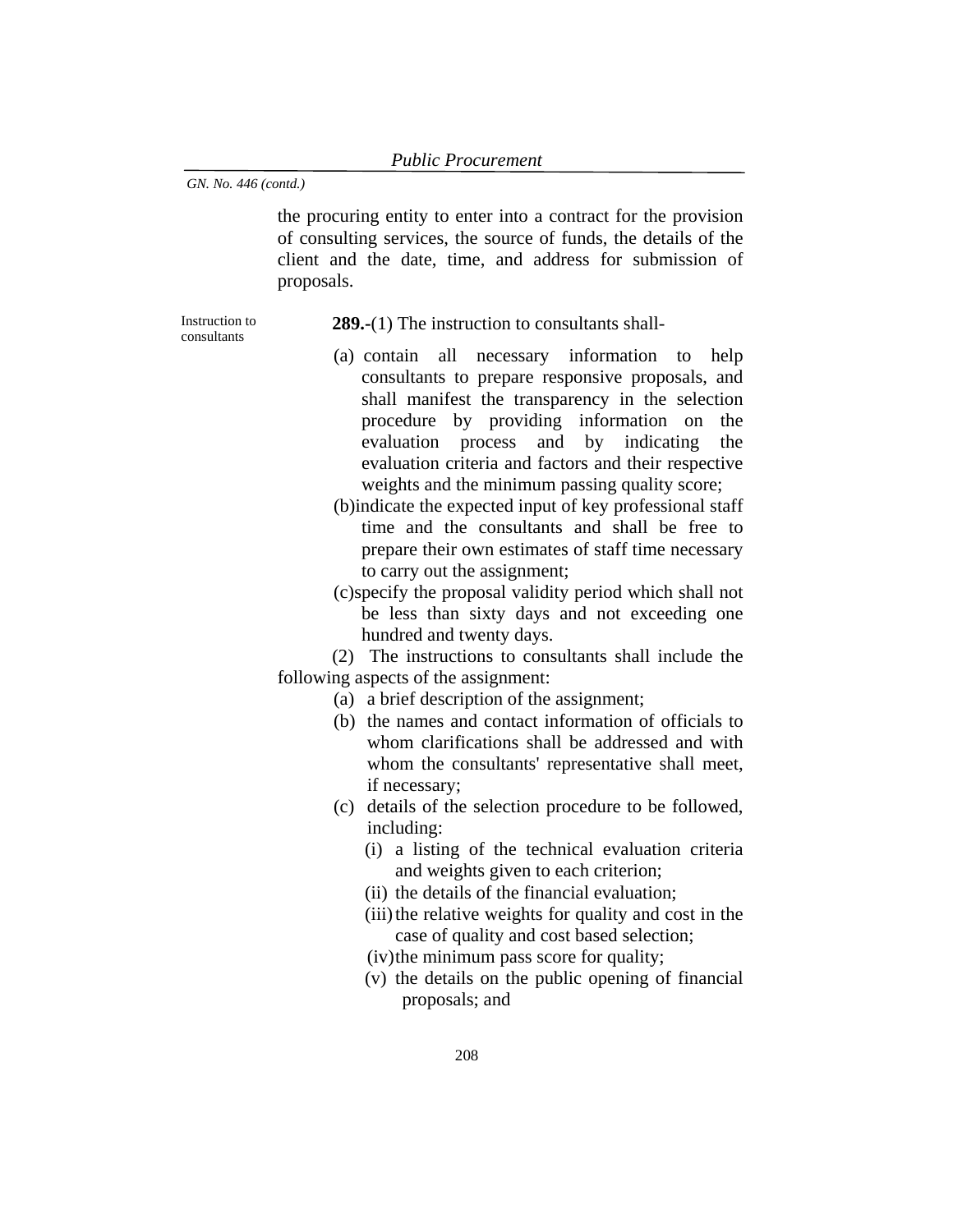(vi) available budget in the case of fixed budget selection.

- (d) an estimate of the level of key staff inputs (in staff-months)-required of the consultants; and indication of minimum experience, academic achievement, and so forth, expected of key staff or the total budget, if a given figure cannot be exceeded;
- (e) details and status of any external and internal financing;
- (f) information on negotiations; and financial and other information that shall be required of the selected firm during negotiation of the contract;
- (g) the deadline for the submission of proposals;
- (h) currency in which the costs of services shall be expressed, compared, and paid;
- (i) reference to any written laws in Tanzania that may be particularly relevant to the proposed consultants' contract;
- (j) a statement that the firm and any of its affiliates shall be disqualified from providing downstream goods, works, or services under the project if, in the procuring entity judgement, such activities constitute a conflict of interest with the services provided under the assignment;
- (k) the method in which the proposal shall be submitted, including the requirement that the technical proposals and price proposals be sealed and submitted separately in a manner that shall ensure that the technical evaluation is not influenced by price;
- (l) a request that the invited firm:
	- (i) acknowledges receipt of the request for proposal; and
	- (ii) informs the procuring entity whether or not it will be submitting a proposal;
- (m) the short list of consultants being invited to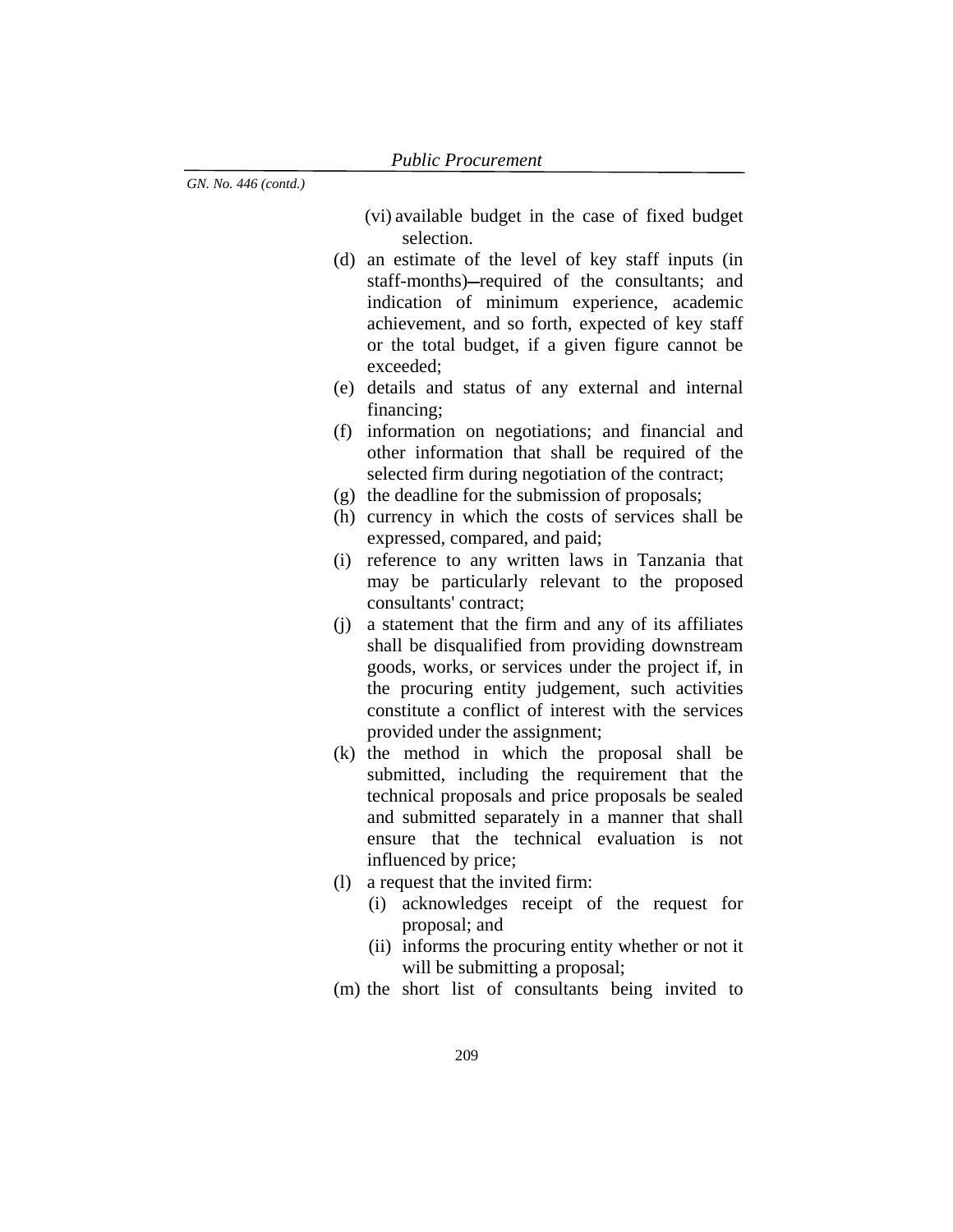submit proposals, and whether or not associations between short-listed consultants are acceptable pursuant to regulation 278 (4);

- (n) the anticipated date on which the selected consultant shall be expected to commence the assignment;
- (o) any requirements of the procuring entity with respect to the issuer and the nature, form, amount and other principal terms and conditions for the performance security for the procurement contract to be provided by the consultants who enters into the contract;
- (p) a statement indicating:
	- (i) whether or not the consultants' contract and personnel shall be tax-free; and
	- (ii) what the likely tax burden will be or where this information can be obtained, and a statement requiring that the consultant shall include in its financial proposal a separate amount clearly identified, to cover taxes;
- (q) if not included in the terms of reference or in the draft contract, details of the services, facilities, equipment, and staff to be provided by the procuring entity;
- (r) phasing of the assignment, if appropriate; and likelihood of follow-up assignments;
- (s) the procedure to handle clarifications about the information given in the request for proposals; and
- (t) any conditions for subcontracting part of the assignment.

Contract **290.-**(1) A procuring entity shall use the appropriate standard form of contract issued by the Authority with minimum and necessary alterations to address specific project issues.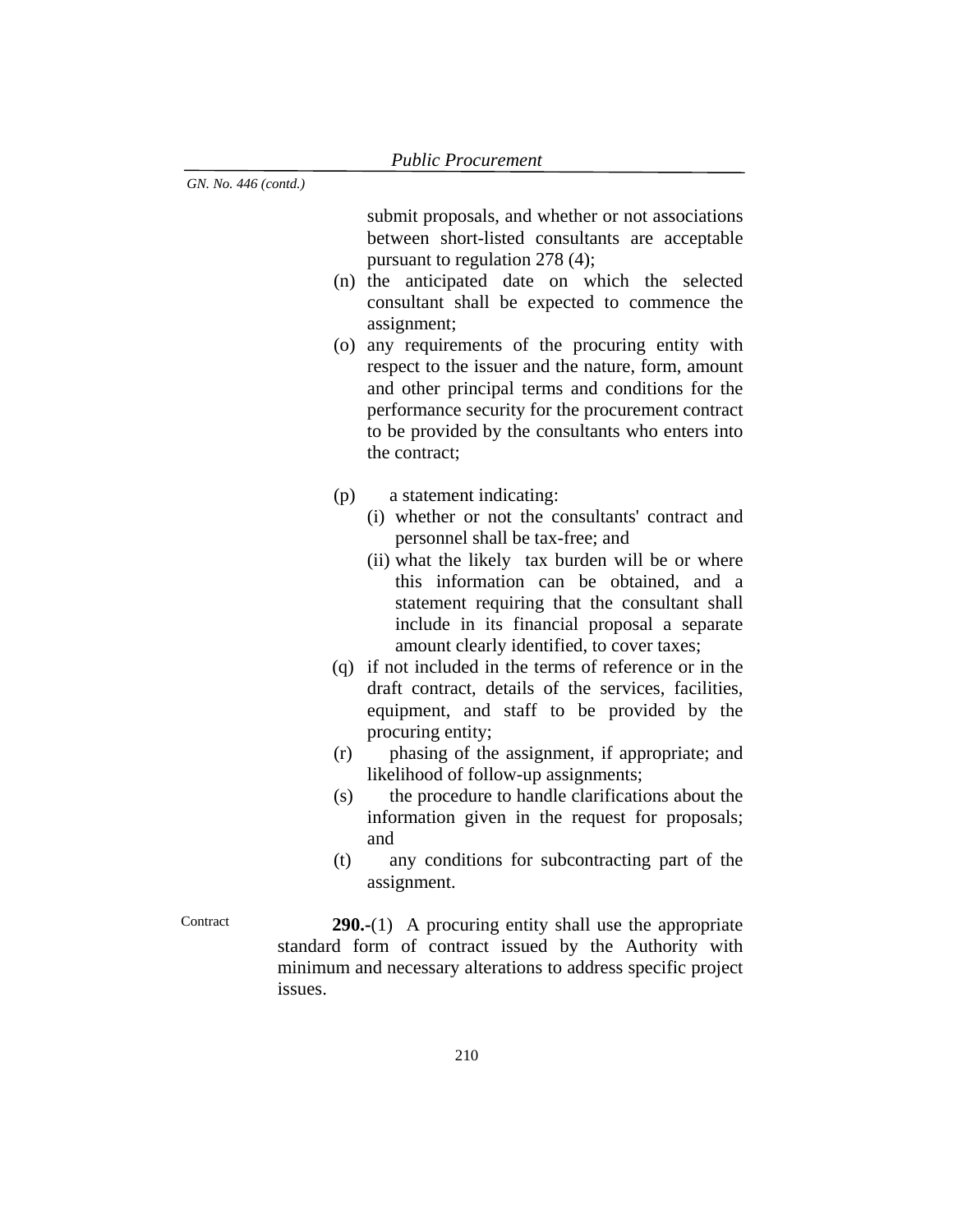(2) The alterations in the standard contract shall be introduced through the special conditions of contract.

(3) Where the forms are not available for a specific service, a procuring entities shall use other contract forms acceptable to the Authority.

Role of the Consultant

**291.-**(1) Where a consultant receives the prequalification or request for proposals document, the consultant shall study the documents carefully to decide if it can meet the technical, financial and contractual conditions, and if so, proceed to prepare its offer.

(2) The consultant shall critically review the documents to determine whether or not there is any ambiguity, omission or internal contradiction, or any feature of the terms of reference or other conditions which are unclear or appear discriminatory or restrictive.

(3) The consultant shall, where the consultant determines any ambiguity or omission, request the procuring entity, in writing and within the time period specified in the request for proposals documents, to clarify the ambiguity or contradiction.

(4) The criteria and methodology for selection of the successful consultant shall be outlined in the request for proposals documents, generally known as "Information to Consultants" and where the documents are not clear, clarification shall be sought from the procuring entity.

(5) The specific requests for proposals documents issued by the procuring entity shall govern each procurement and where any of the provisions in the documents are inconsistent with these Regulations, the consultant shall inform the procuring entity.

Curriculum vitae of staff

**292.** It shall be essential to ensure accuracy in the curriculum vitae of key staff submitted with the proposal and such curriculum vitae shall be currently signed and dated by the consultant and the individual staff, and shall, where academic transcripts are required, be certified by a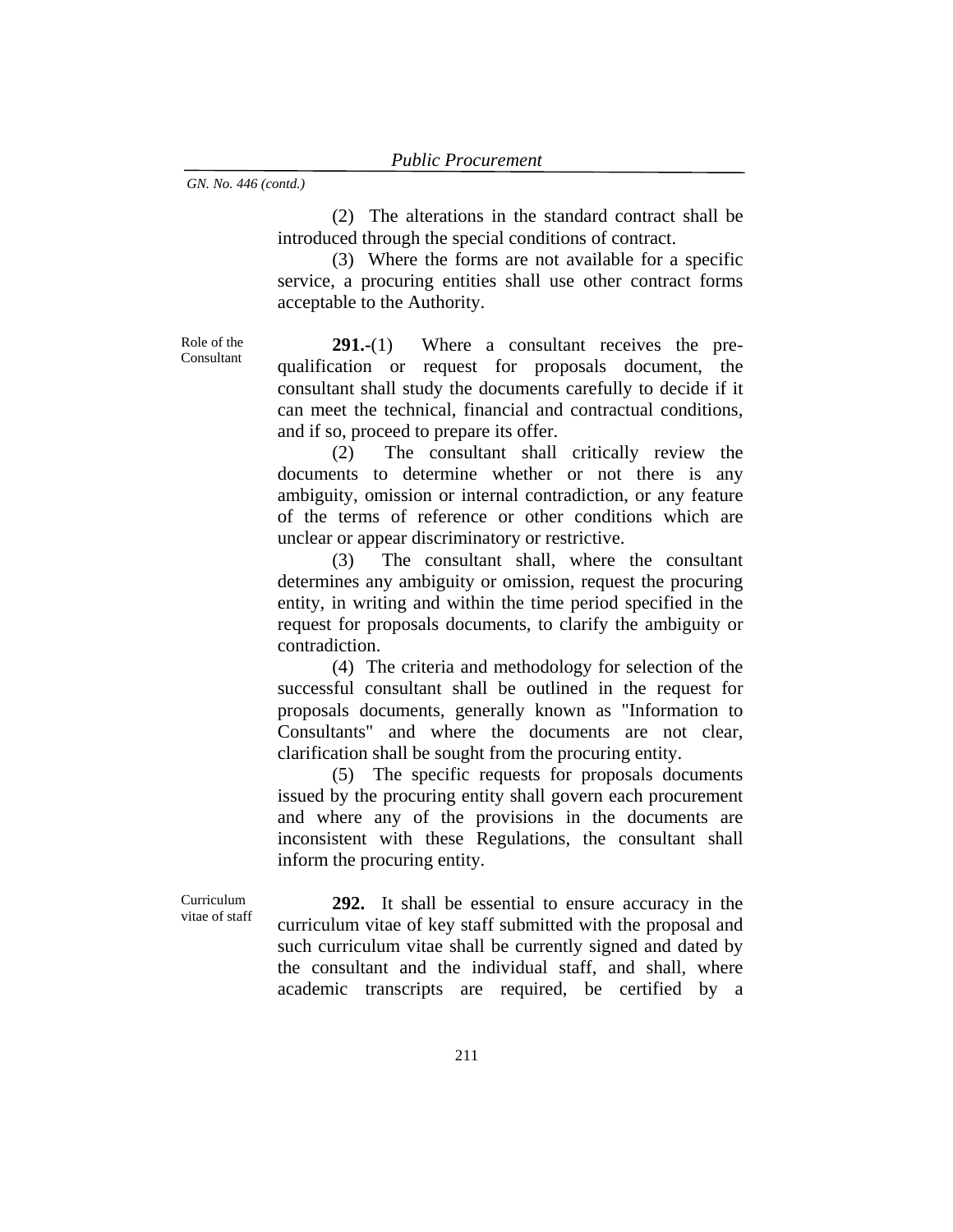## Commissioner for Oath.

Deviations from basic requirement

**293.** Where a consultant intends to propose deviations to a basic requirement, or propose an alternative solution, the consultant shall quote the price for the fully compliant proposal and then separately indicate the adjustment in price that can be offered if the deviation or alternative solution is accepted.

No change of price or substance of proposal once opened

**294.** Where the proposals are received and opened, consultants will not be required or permitted to change the price or substance of their proposals.

Receipt and opening of proposals

**295.-**(1) The procuring entity shall allow enough time prior to submission deadline for the consultants to prepare their proposals depending on the assignment, but shall not be less than the time prescribed in the Twelfth Schedule of these Regulations depending on the nature of the assignment.

(2) During the period prescribed under sub-regulation (1), firms may request clarifications about the information provided in the request for proposals and the procuring entity shall provide the clarification in writing in accordance with regulation 13 and copy them to all firms on the short list who intend to submit proposals.

(3) No amendments to the technical or financial proposal shall be accepted after the deadline.

(4) The technical and financial proposals shall be submitted in a manner specified in the request for proposal to safeguard the integrity of the process,

 (5) The technical proposals shall be opened in public by the tender opening *adhoc* committee immediately after the closure of the time for submission of proposals..

(6) The proposals shall be consecutively numbered and the last proposal shall be marked with words "and last".

(7) The financial proposals shall remain sealed and shall be deposited with the secretary of the tender board until they are opened publicly.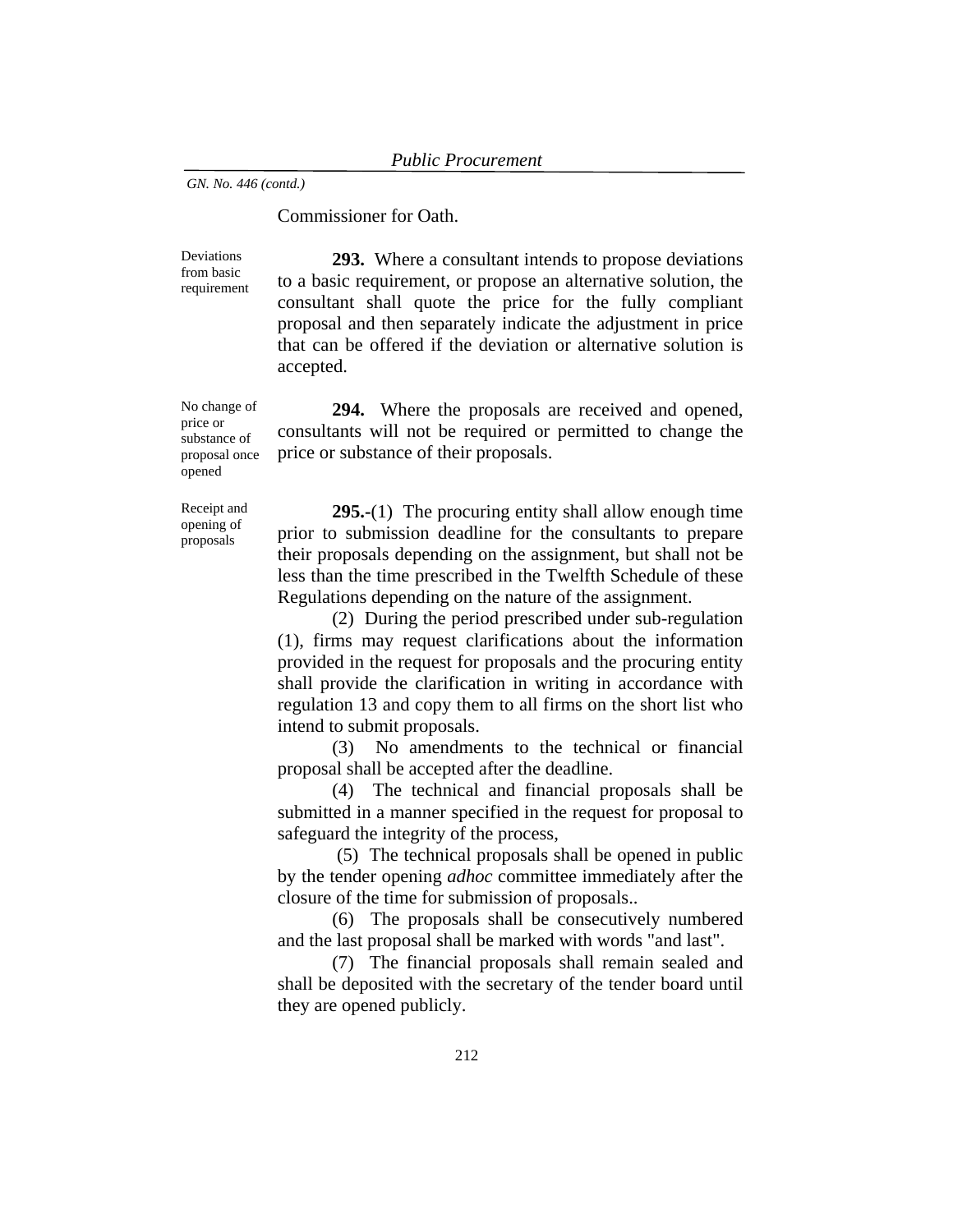(8) Any proposal received after the closing time for submission of proposals shall be returned unopened.

Minutes **296.-**(1) The secretary of the tender board shall prepare minutes of the opening ceremony giving all the details of the opening, such minutes shall be signed by chairman and the secretary of the opening ceremony.

> (2) The signed minutes of the opening ceremony may be provided on request to consultants who submitted proposals.

Formulation of evaluation committee

**297.-**(1) An accounting officer shall form an evaluation committee of not less than three and not more than five members to evaluate the submitted technical proposals.

(2) In exceptional circumstances, the accounting officer may form an evaluation committee of more than five members depending on the value and complexity of the procurement if there are justifiable reasons to increase the number of members of the evaluation committee.

(3) The evaluation of the proposals shall comprise of the quality and the cost stages.

(4) Evaluators of technical proposals shall not have access to the financial proposals until the technical evaluation, including any tender board and donor agency reviews and approval, are concluded.

(5) The evaluation shall be carried out in full conformity with the provisions of the request for proposals.

(6) The evaluation process shall commence after the opening of the proposals.

(7) After the technical proposals are evaluated, the procurement management unit shall furnish to the tender board, in sufficient time for its review, a technical evaluation report and copies of the proposals.

(8) Where the tender board determines that the technical evaluation is inconsistent with the provisions of the request for proposals, it shall promptly inform the procurement management unit and state the reason for its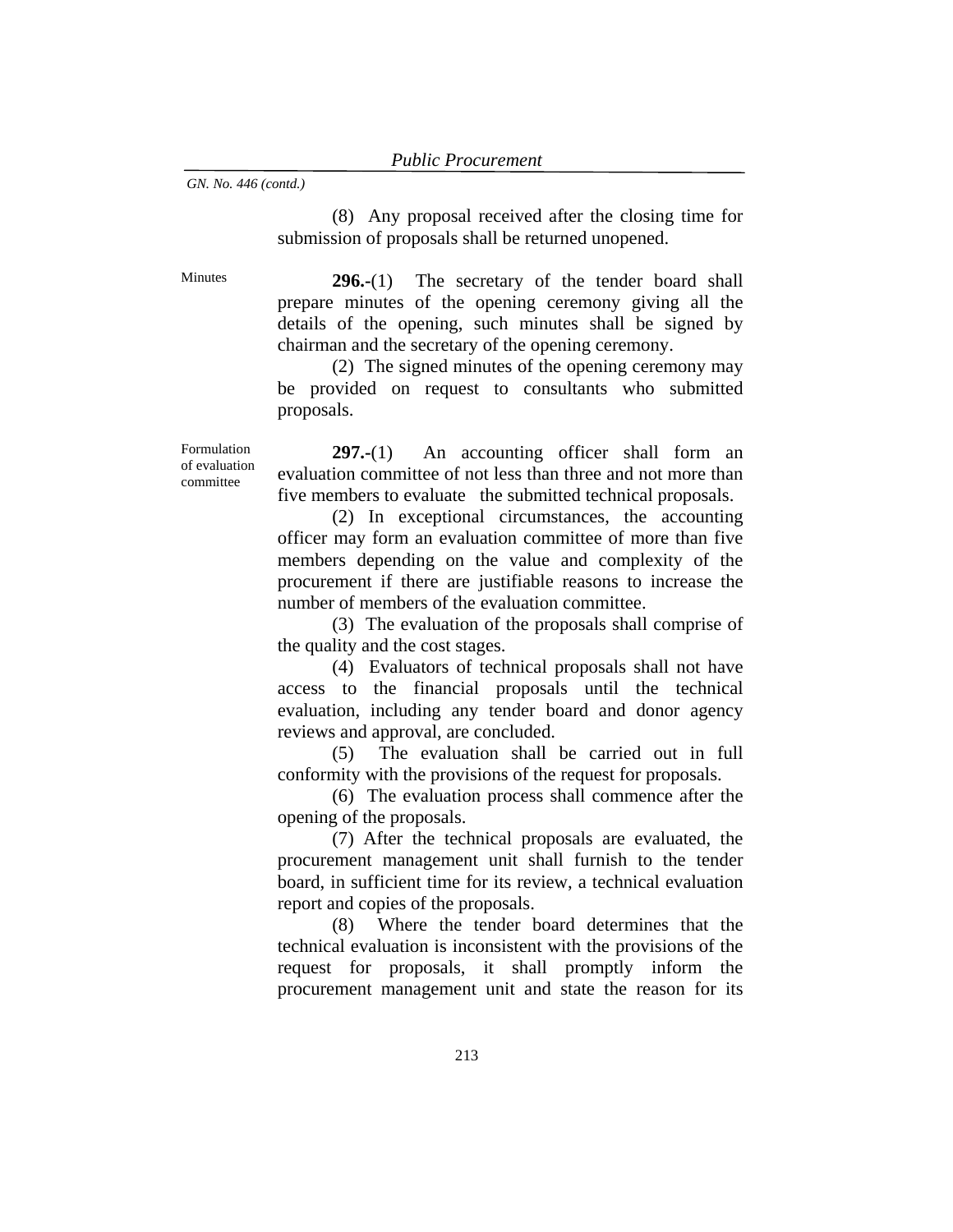## determination.

Approval of tender board where evaluation recommends rejection

**298.-**(1) The procurement management unit shall request the tender board's approval if the evaluation report recommends rejection of all proposals.

(2) After receiving the tender board's approval to the technical evaluation, the procurement management unit shall proceed with opening of the financial envelopes and then the financial evaluation will be undertaken in accordance with the provisions of the request for proposals.

(3) The evaluation report shall be submitted to the procurement management unit to check if it is in accordance with the tender document.

(4) Where the procurement management unit is satisfied with the report it shall forward the same to the tender board for approval; and where not satisfied it shall return the evaluation report with reasons to the evaluation team for re evaluation.

(5) Where the procurement management unit is satisfied with the evaluation report, the procurement management unit shall prepare and submit to the tender board a summary of the evaluation and observation, if any, using prescribed format by the Authority.

Evaluation of technical proposals

**299.-**(1) The evaluation of technical proposals shall be carried out on the basis of the principal criteria to which merit points are accorded so that each proposal is scored out of a hundred and the firms shall be ranked by order of merit on the basis of the highest score.

(2) Subject to regulation 297 (1), a procuring entity shall evaluate each technical proposal taking into account several criteria which had previously been disclosed in the request for proposals.

 (3) The evaluation committee shall use numerical ratings for each of the following criteria which may further be divided into sub criteria:

(a) experience of the consultant in the same field as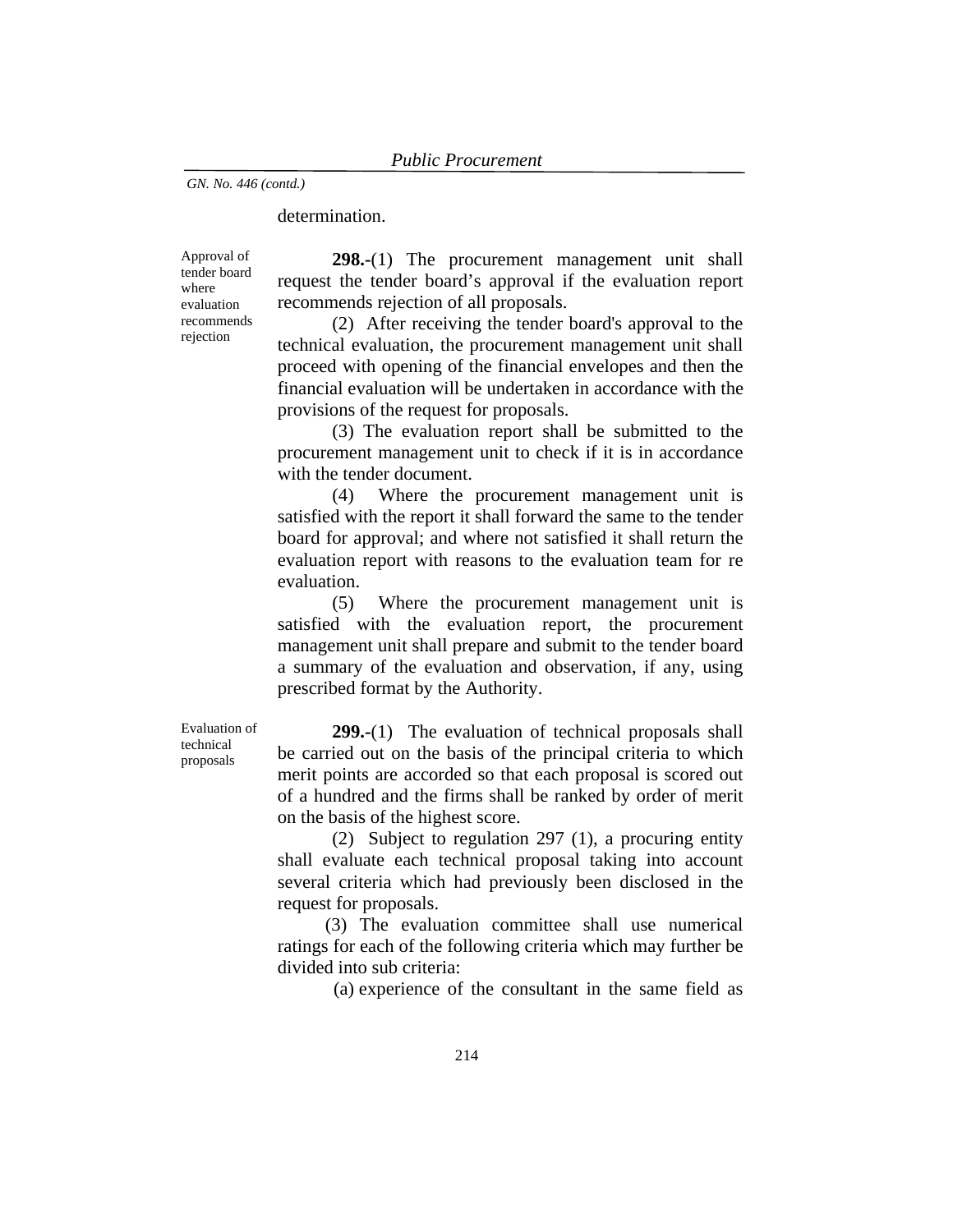that of the assignment and on similar projects;

- (b) professional reputation of the consultant and previous performance and experience;
- (c) knowledge of the project environment in the country and in the region and their implications for the project;
- (d) inclusion of local firms and experts in the assignment;
- (e) understanding of the terms of reference;
- (f) overall quality of the proposal, plan and methodology proposed;
- (g) qualification of experts and experience in the field of the assignment; and
- (h) ability to deal with national personnel and agencies, and language proficiency.

(4) The relative importance of the sub-criteria specified under sub-regulation (3) rated out of one hundred will vary with the type of services to be performed and as a guide, the relative merit points are provided in Table (a) of the Fourteenth Schedule to these Regulations.

(5) The Authority may issue guidelines on how to fix weights depending on different types of assignments.

(6) Where there is a participation of only local persons or firms, the weight given to participation of local firms shall be fixed to zero.

(7) The technical criteria for pre-qualification shall be limited to factors and in accordance to numerical ratings prescribed in Table (b) of the Fourteenth Schedule to these Regulations.

(8) The factors prescribed in Table (c) of the Fourteenth Schedule to these Regulations shall be indicated in the request for proposals and used in the evaluation of proposals to which other numerical ratings may be attributed to attain the score of one hundred points.

(9) The latest curriculum vitae of the proposed key personnel shall be signed by the holder and an authorized official of the consultant and shall be rated in the following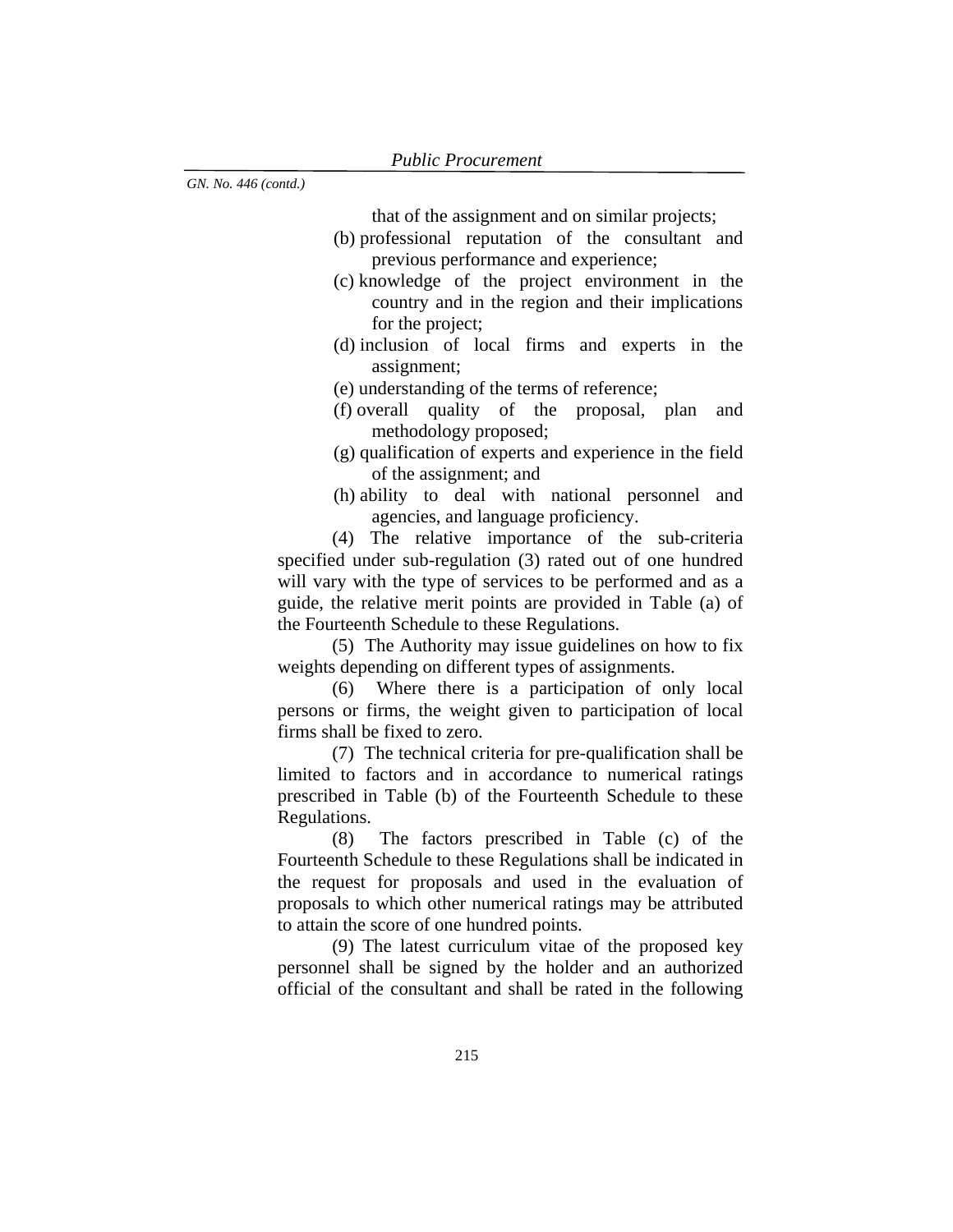three sub criteria:

- (a) general qualifications: general education and training, length of experience, positions held, time with the consulting firm as staff, experience in developing countries, and so forth;
- (b) adequacy for the assignment: education, training, and experience in the specific sector, field, subject, and so forth, relevant to the particular assignment; and
- (c) experience in the country, knowledge of the local language, culture, administrative system and government organization.

(10) The evaluation committee shall evaluate each proposal on the basis of criteria stipulated in the request for proposal.

(11) The numerical ratings set out in the request for proposals for each factor shall be attributed for each proposal received and tabulated on a summary weighted and summed up and such method shall provide consistent assessment of the various proposals received and that the proper weight is given to each proposal.

(12) At the end of the process, the evaluation committee shall prepare an evaluation report of the "technical quality" of the proposals which shall substantiate the results of the evaluation and describe the relative strengths and weaknesses of the proposal and all records relating to the evaluation, such as individual mark sheets, shall be retained until completion of the project and its audit.

(13) The evaluation committee shall submit the evaluation report on the technical proposals to the procurement management unit in accordance with Regulation 298 (3) and (4), which shall review, comment on the evaluation report and thereafter submit the report and its recommendations to the tender board.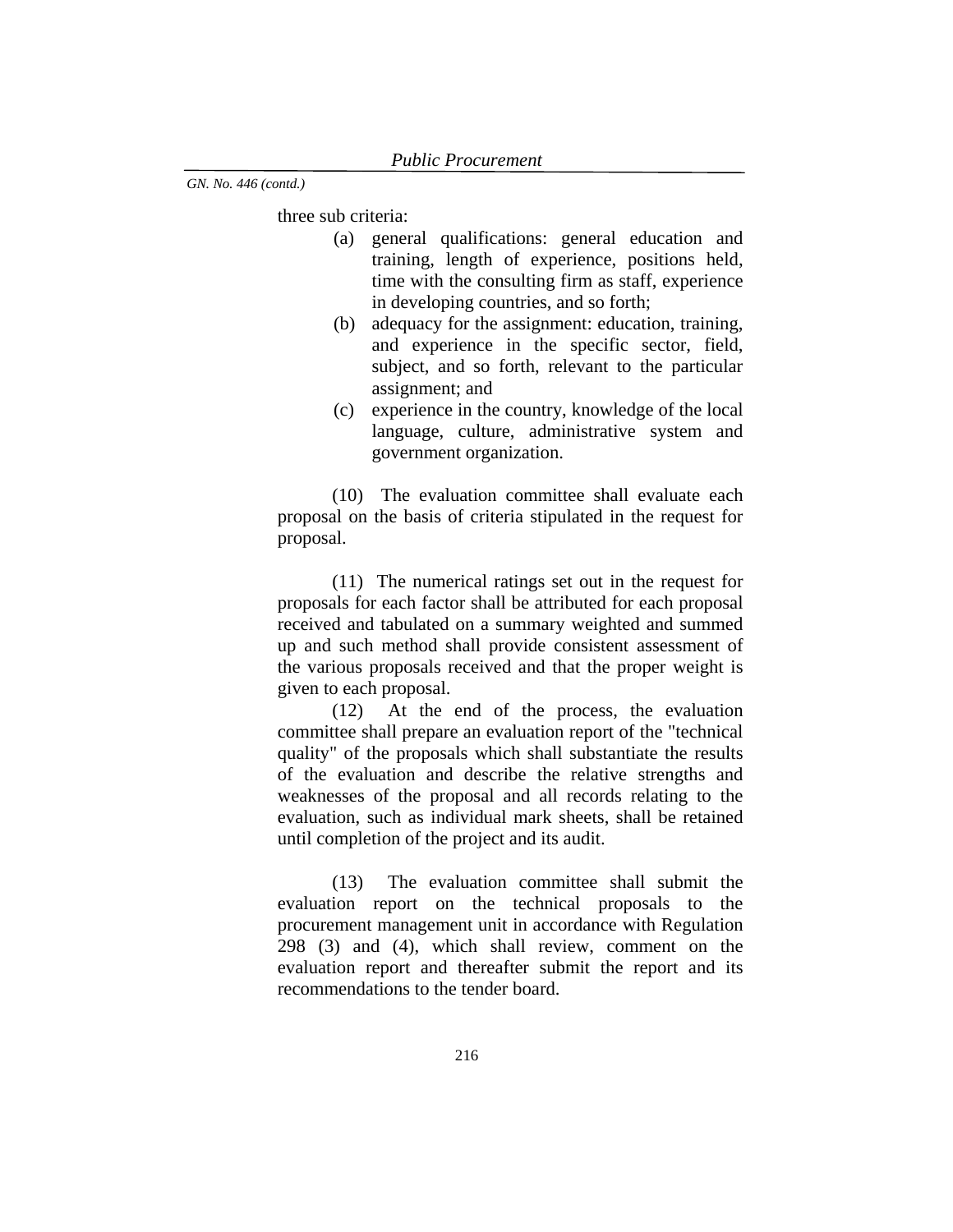Notification of results of technical evaluation

**300.-**(1) After the evaluation of technical quality is completed, the procuring entity shall notify consultants whose proposals have not met the minimum qualifying mark or were considered non-responsive to the request for proposals and terms of reference, indicating that their financial proposals shall be returned unopened after completing the selection process.

(2) A procuring entity shall notify the consultants who have secured the minimum qualifying mark, and indicate the date and prescribed time for opening the financial proposals.

Date of opening of Financial Proposals

**301.-**(1) The date of opening of financial proposals shall not be sooner than two weeks after the notification date and the financial proposals shall be opened publicly in the presence of representatives of the consultants who choose to attend.

(2) Notwithstanding provisions of sub-regulation (1), where all consultants are qualified to have their financial proposals opened in the case of quality and cost based selection or in the case of quality and least cost selection, the procuring entity may fix shorter period for opening of financial proposal subject to obtaining confirmation of the attendance of all successful firms at the set date for opening.

**302.-**(1) The opening of financial proposals shall take place on the date, time and place set for opening by the procuring entity in the presence of firms representatives who attend.

(2) Before the opening of the financial proposals, the secretary of the tender board shall read out the results of the technical evaluation to the people attending the opening meeting.

 (3) Envelopes containing financial proposals of the successful firms shall then be opened and the proposed prices shall be read aloud and recorded, and the secretary of the

Procedure at the opening of financial proposals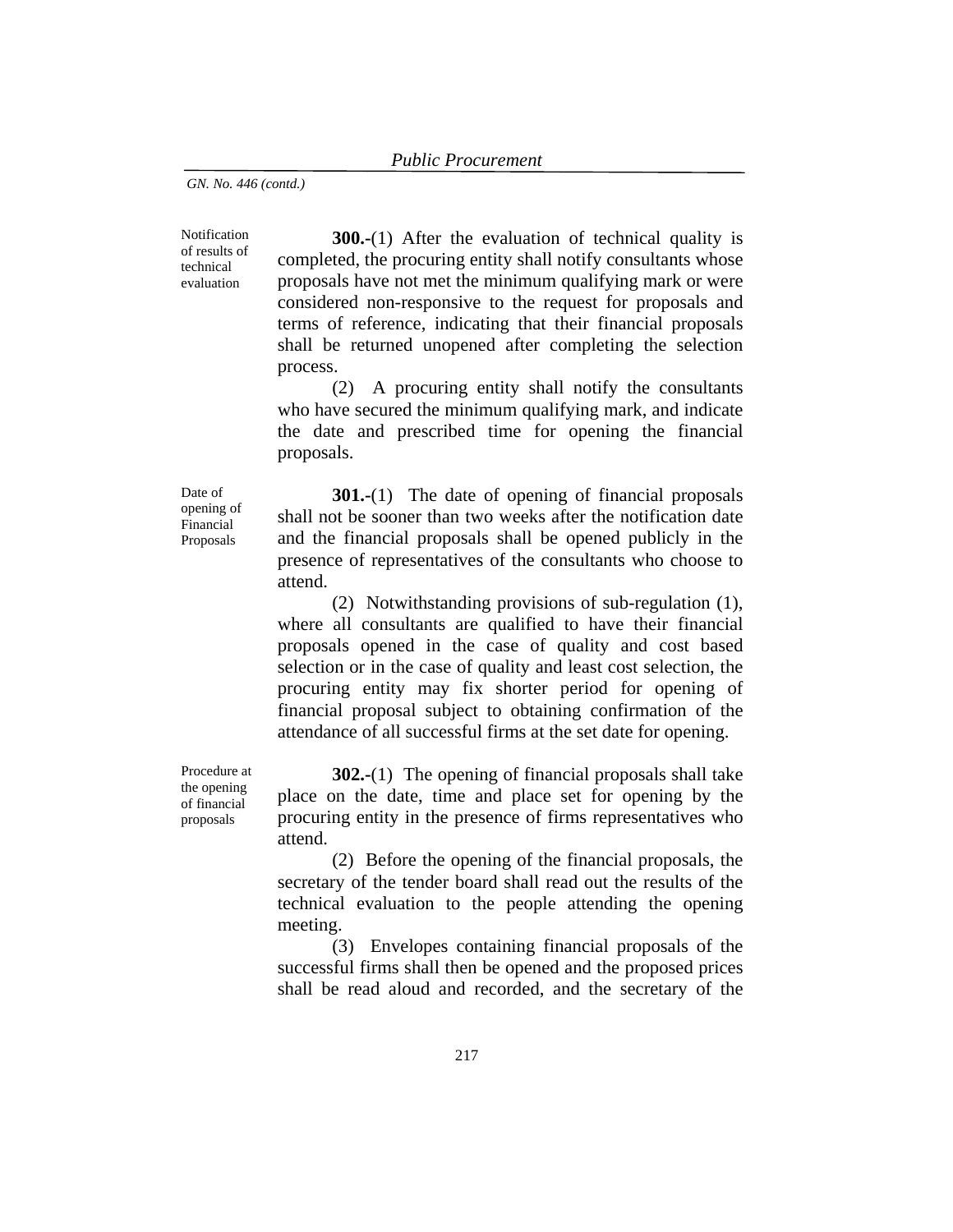opening ceremony shall prepare the minutes of the public opening, including the information disclosed to those present at the opening.

 (4) Subject to regulation 56, the secretary of the tender board that approved the issue of proposals shall convene and chair a meeting for the purpose of opening of the proposals that have been submitted.

 (5) The signed minutes of the opening ceremony may be provided on request to consultants who submitted proposals.

Evaluation of financial proposals

**303.-**(1) An evaluation committee shall first review the financial proposals for consistency with the technical proposals and if there are any inconsistencies they shall make the necessary adjustment.

(2) An evaluation committee shall review the financial proposals and where there are any arithmetical errors, such errors shall be corrected and the procuring shall give prompt notice of any such correction to the consultants who submit the proposal.

(3) For the purpose of comparing proposals, the costs shall be converted to a common currency selected by the procuring entity as stated in the request for proposals.

(4) The evaluation committee shall make the conversion by using the selling (exchange) rates for those currencies quoted by an official source such as the Bank of Tanzania.

(5) The request for proposals shall specify the source of the exchange rate to be used, and the date of that exchange rate.

(6) Notwithstanding sub-regulation (5), the date shall not be earlier than four weeks prior to the deadline for submission of proposals, nor later than the original date of expiration of the period of validity of the proposals.

(7) For the purpose of evaluation, "cost" includes other reimbursable expenses, such as travel, translation, report printing, or secretarial expenses.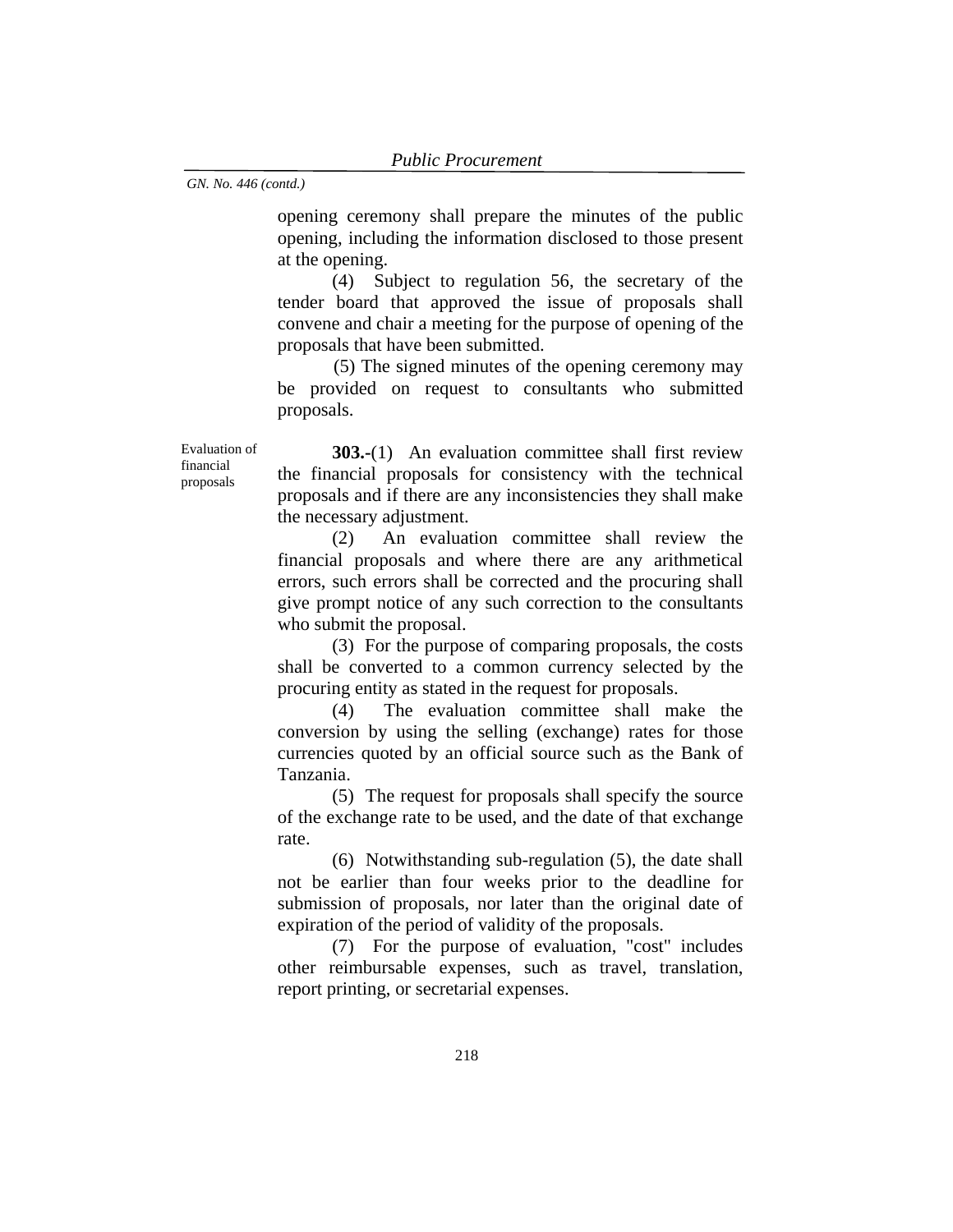(8) In a situation where margin of preference is included, the financial proposals shall be evaluated:

- (a) after the financial proposals of the successful firms have been opened and reviewed by the evaluation committee, the proposals which are responsive shall be classified into the following groups:
	- (i) Group A: financial proposals offered by national consultants as well as association between national consultants, eligible for the preference;
	- (ii) Group B: financial proposals submitted by associations between national and foreign consultants, eligible for the preference; and
	- (iii) Group C: financial proposals offered by foreign Consultants;
- (b) for the purpose of evaluation and comparison of financial proposals:
	- (i) an amount equal to the specified margin of preference for group A shall be added to financial proposals received from consultants in Group C; and
	- (ii) an amount equal to the difference between the margin of preference for group A and that of Group B shall be added to financial proposals received from consultants in group B.

Combined quality and cost evaluation

**304.-**(1) The proposal with the lowest cost shall be given a financial score of one hundred and other proposals given financial scores that are inversely proportional to their prices and in the alternative a directly proportional or other methodology may be used in allocating the marks for the cost.

(2) Subject to sub regulation (1) the methodology to be used shall be described in the request for proposals.

(3) The total score shall be obtained by weighting the quality and cost scores and adding them and the weight for the "cost" shall be chosen taking into account the complexity of the assignment and the relative importance of quality.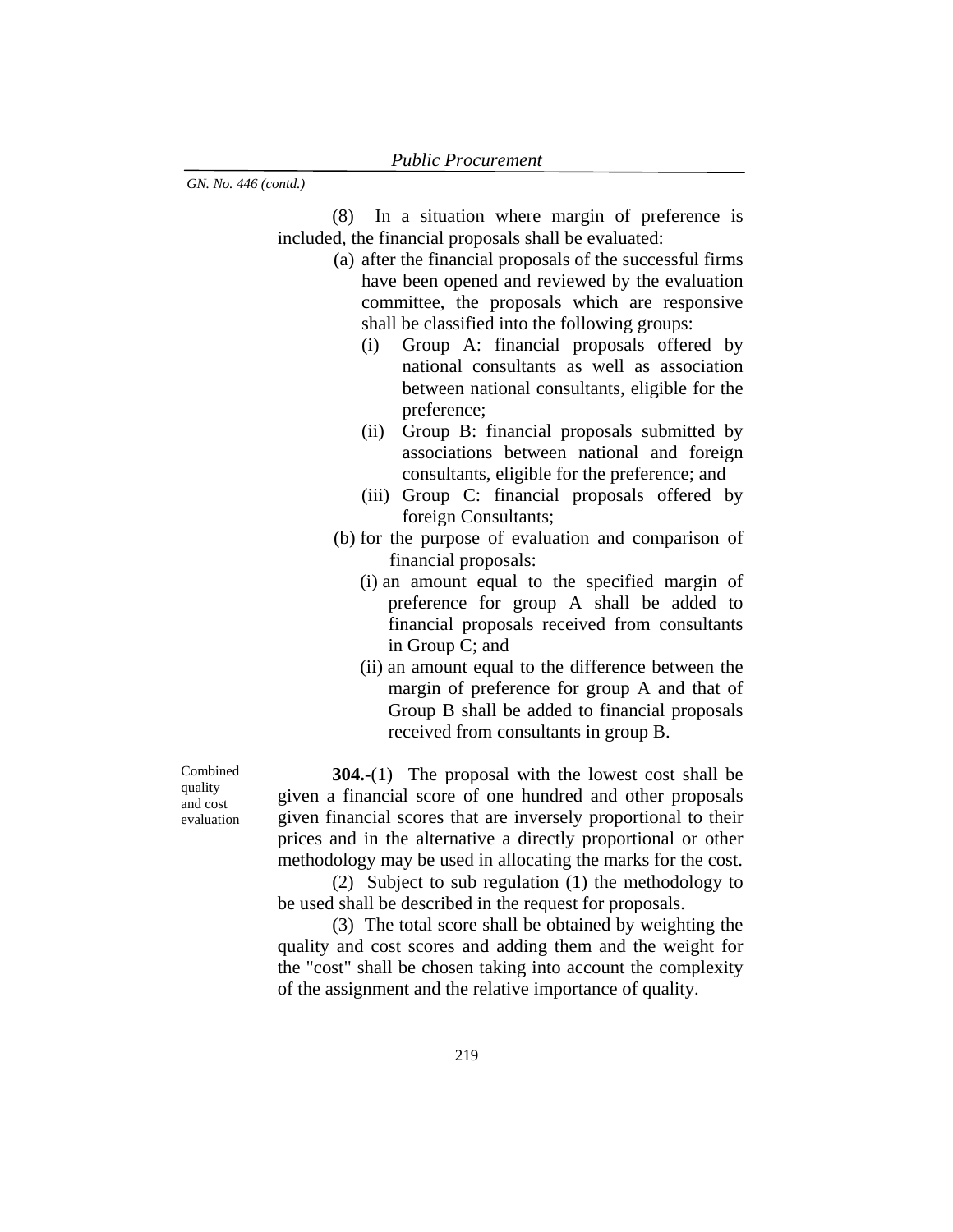(4) Notwithstanding sub-regulation (2), the weight for cost shall be in the range of ten to twenty points, but in no case shall exceed thirty points out of a total score of one hundred.

 (5) The proposed weightings for quality and cost shall be specified in the request for proposals and the firm obtaining the highest total score shall be recommended for contract award and for negotiations.

Post

qualification of consultants

**305.-**(1) Where appropriate, post-qualification may be undertaken to determine whether the consultant with the best evaluated proposal has the capability, legal capacity and resources to carry out the contract.

(2) The post-qualification shall verify, validate, and ascertain all statements made and documents submitted by the first ranked consultant using non-discretionary criteria, as stated in the request for proposal.

(3) The criteria for post-qualification or due diligence shall be set out in the request for proposal and shall include-

- (a) legal requirements: to verify, validate, and ascertain licenses, certificates, permits, and agreements submitted by the consultant and the fact that it is not included in any "blacklist";
- (b) technical requirements: to determine compliance of the consulting services offered with the requirements specified in the request for proposal including, where applicable verification and validation of the consultant's stated competence and experience on similar contracts, and the competence and experience of the consultant's key personnel to be assigned to the consulting services;
- (c) financial requirements: to verify, validate and ascertain the audited financial statements of the consultant and the financial proposal;
- (d) knowledge of local working conditions;
- (e) capabilities with respect to equipment and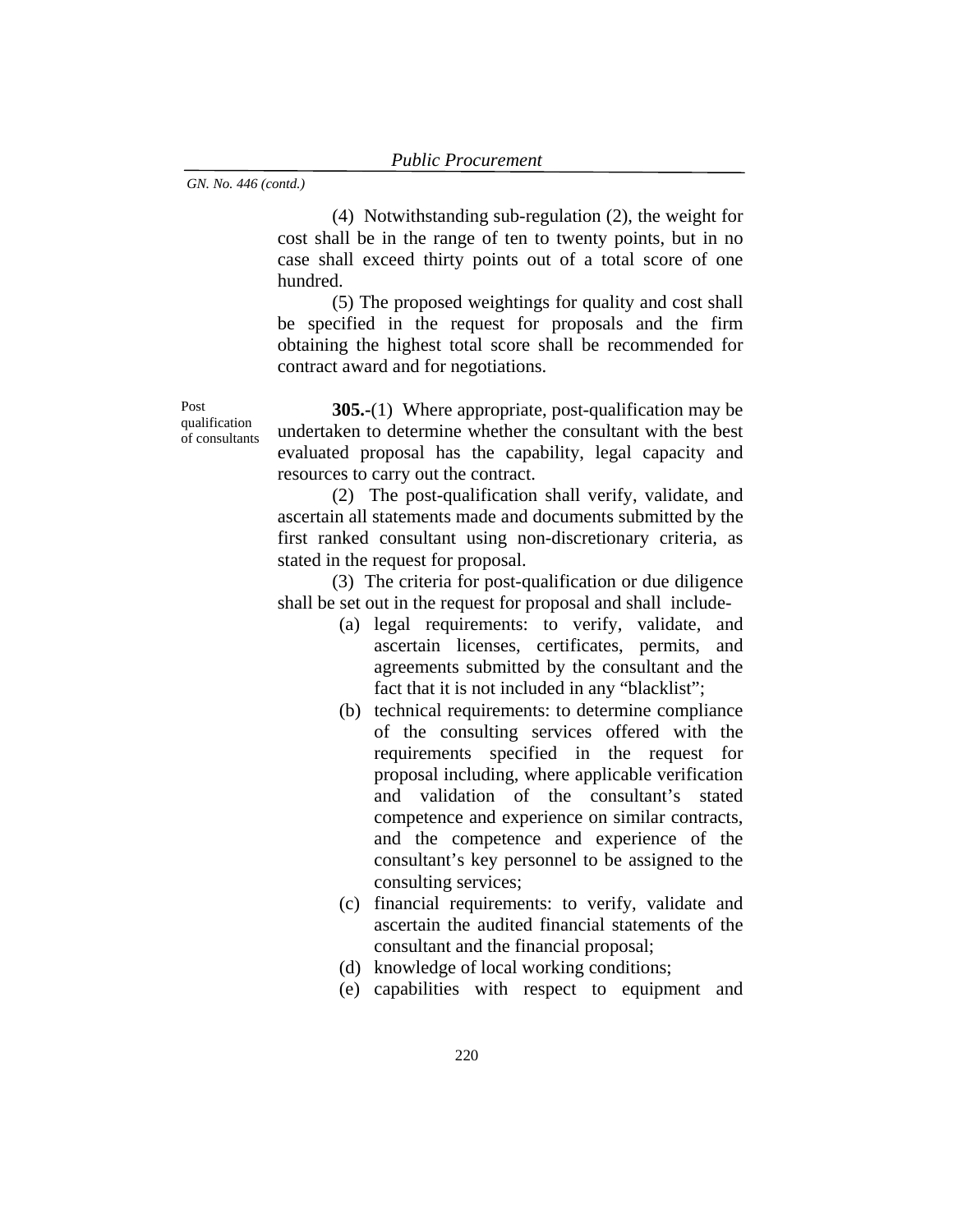construction or manufacturing facilities;

- (f) current commitments;
- (g) litigation record; or
- (h) any other relevant criteria.

(4) Where the first ranked consultant does not meet the post qualification criteria-

- (a) the proposal shall be rejected; and
- (b) where applicable, post-qualification shall be conducted to the next ranked consultant.

Confidentialit y

**306.** Information relating, to evaluation of proposals and recommendations concerning awards shall not be disclosed to the consultants who submitted the proposals or to other persons not officially concerned with the process, until the notice of intention to award of contract is communicated to the consultants.

Submission to the Tender Board

**307.-**(1)On completion of the combined quality and cost evaluation as well as post qualification of the first ranked consultant, the evaluation committee shall prepare a final evaluation report and submit to the procurement management unit.

(2) The procurement management unit shall after review, comment on the evaluation report and submit the report and its recommendations to the tender board together with all copies of the proposals attached to it.

(3) After submission of the evaluation report to the tender board and approval of the recommendations for award of the contract to the best evaluated consultant, the accounting officer shall notify the consultant.

**Contract** negotiations

**308**.-(1) Subject to any provisions of these Regulations relating to contract negotiations, after tender board has approved the award recommendations, the procuring entity shall promptly invite the selected consultant to negotiate, in order to finalise the terms of the contract based on the model contract on one hand and the consultant's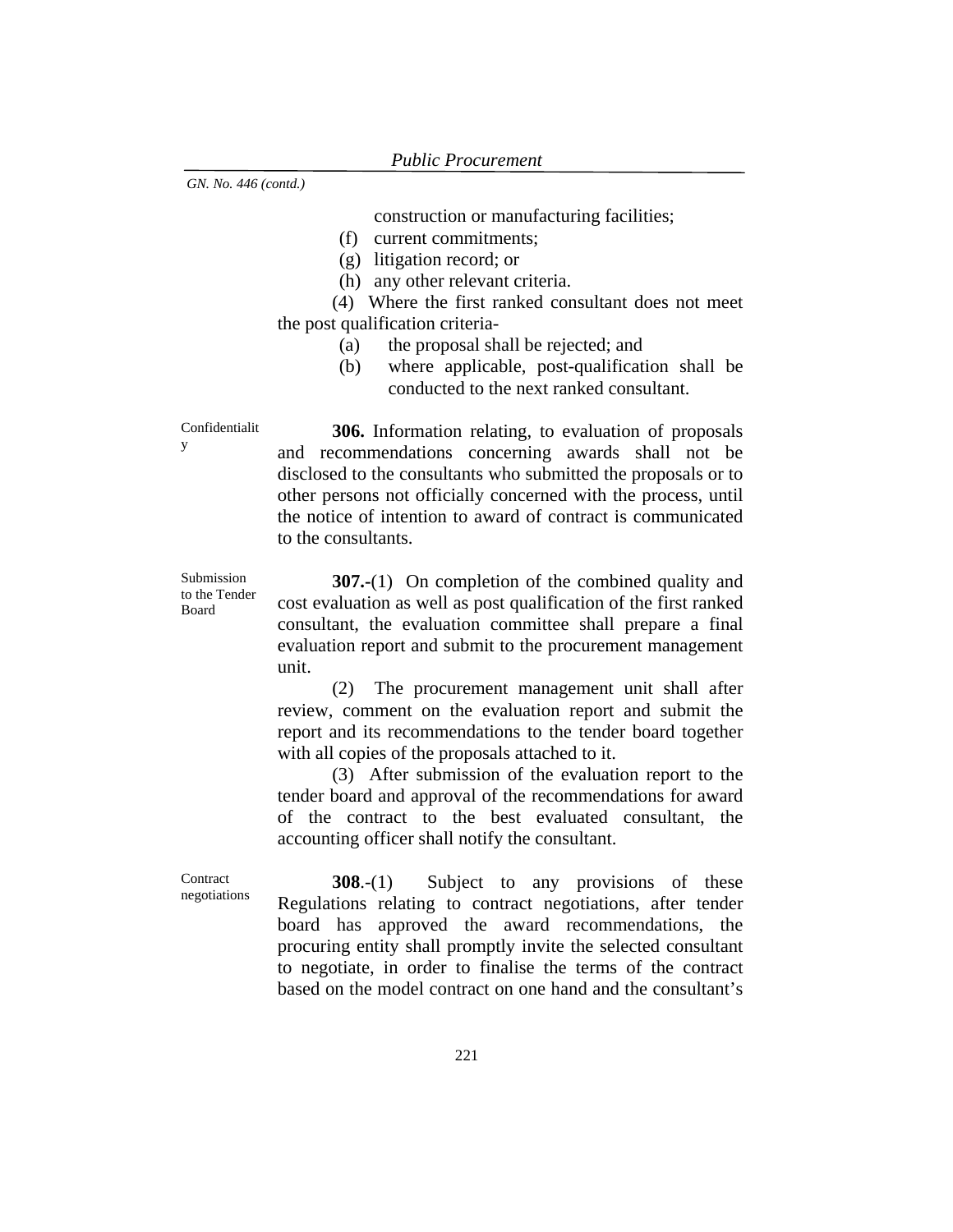proposal on the other hand.

(2) In the invitation, the consultant shall be informed of any special problems found in the review of the proposal which may be discussed during the negotiation.

- (3) Negotiations shall include discussions on:
- (a) the terms of reference;
- (b) comments made by the consultant on the scope of services;
- (c) the methodology;
- (d) staffing;
- (e) counterpart staff and training;
- (f) procuring entity's inputs, and special conditions of the contract;
- (g) consultant's proposed work programme; and
- (h) clarifying details that were not apparent or could not be finalised at the time of evaluation.

(4) The discussions shall not substantially alter the original terms of reference or the terms of the contract, provided that the final terms of reference and the agreed methodology shall be incorporated in "Description of Services" which shall form part of the contract.

(5) The selected firm shall not be allowed to substitute key staff between the time of receipt of proposals and commencement of the services unless both parties agree that undue delay in the selection process makes such substitution unavoidable or that such changes are critical to meet the objectives of the assignment and where that is not the case and if it is established that key staff were offered in the proposal without confirming their availability, the firm may be disqualified and the process continued with the next ranked firm.

(6) The key staff proposed for substitution shall have qualifications equal to or better than the key staff initially proposed.

(7) Financial negotiations shall include clarification of the consultants' tax liability and how tax liability has been or would be reflected in the contract.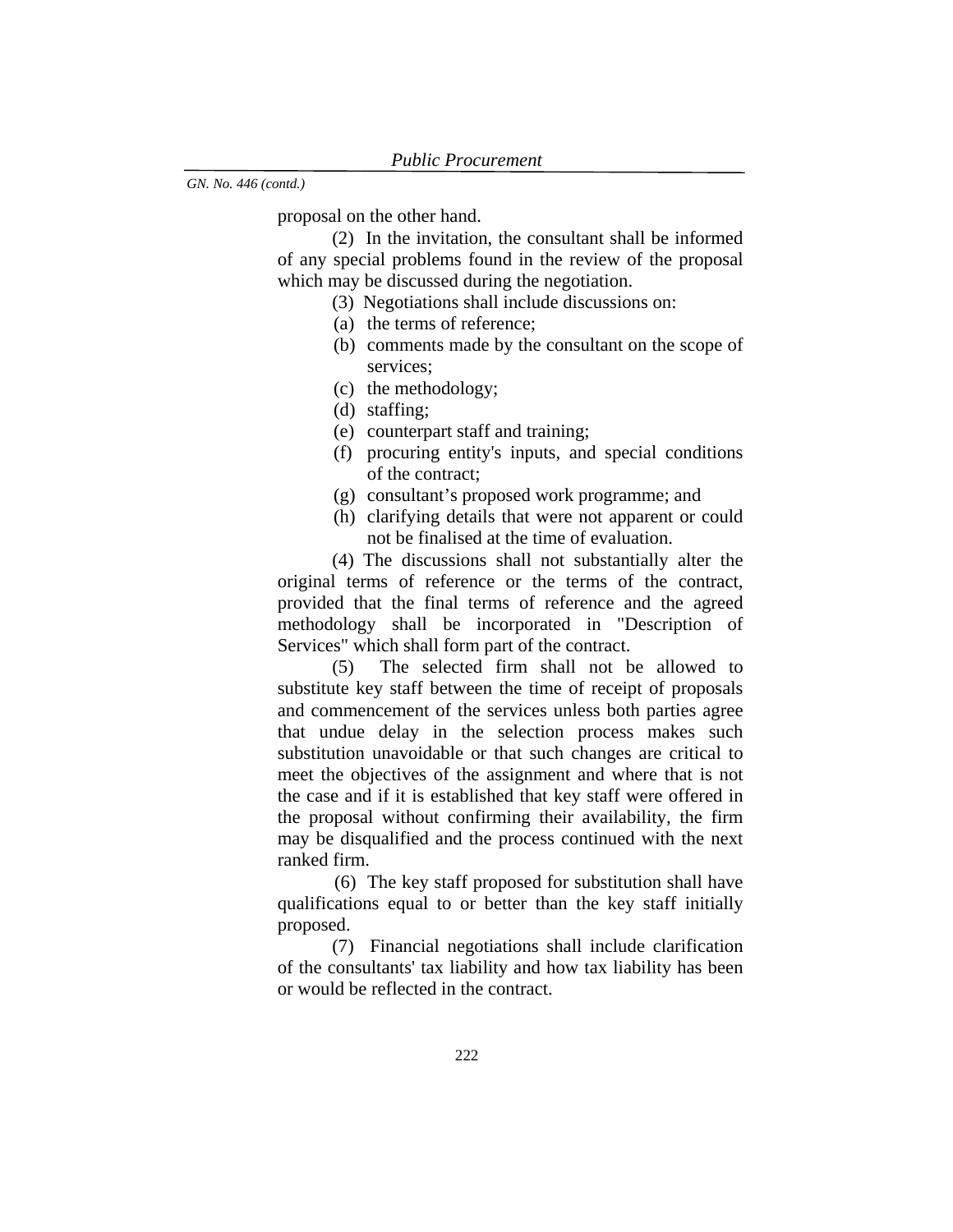(8) Proposed unit rates for staff-months and reimbursable shall not be negotiated, since these have already been a factor of selection in the cost of the proposal, unless there are exceptional reasons.

(9) If the negotiations fail to result in an acceptable contract, the procuring entity shall terminate the negotiations and invite the next ranked firm for negotiations in which case the procuring entity shall consult with the tender board prior to taking this step.

(10) The consultant shall be informed of the reasons for termination of the negotiation and where negotiations are commenced with the next ranked firm, the procuring entity shall not reopen the earlier negotiations.

(11) Upon receipts of recommendations of the negotiation team the tender board may-

(a) approve the recommendations;

(b) request further negotiations on specific points;

(c) reject the recommendations with reasons; or

(d) cancel the negotiations in their entirety.

Approval of award of contract

**309.-**(1) The approval of any award of contract shall be subject to the provisions of these Regulations.

(2) Where a successful consultant fails to sign a written contract as required, or to provide any required security for the performance of the contract, the procuring entity shall, on the recommendation of the tender board, select the second ranked consultant, subject to the right of the procuring entity to reject all proposals.

 (3) The approved consultant shall not be required, as a condition of award, to undertake responsibilities not stipulated in the request of proposal, or otherwise to modify the proposal as originally submitted.

 (4) For the purpose of publishing recording and distributing the information concerning the award of the contract, procuring entities shall ensure that copies of award notices, suitably notated with the number of proposals received, the range of proposal and the estimates are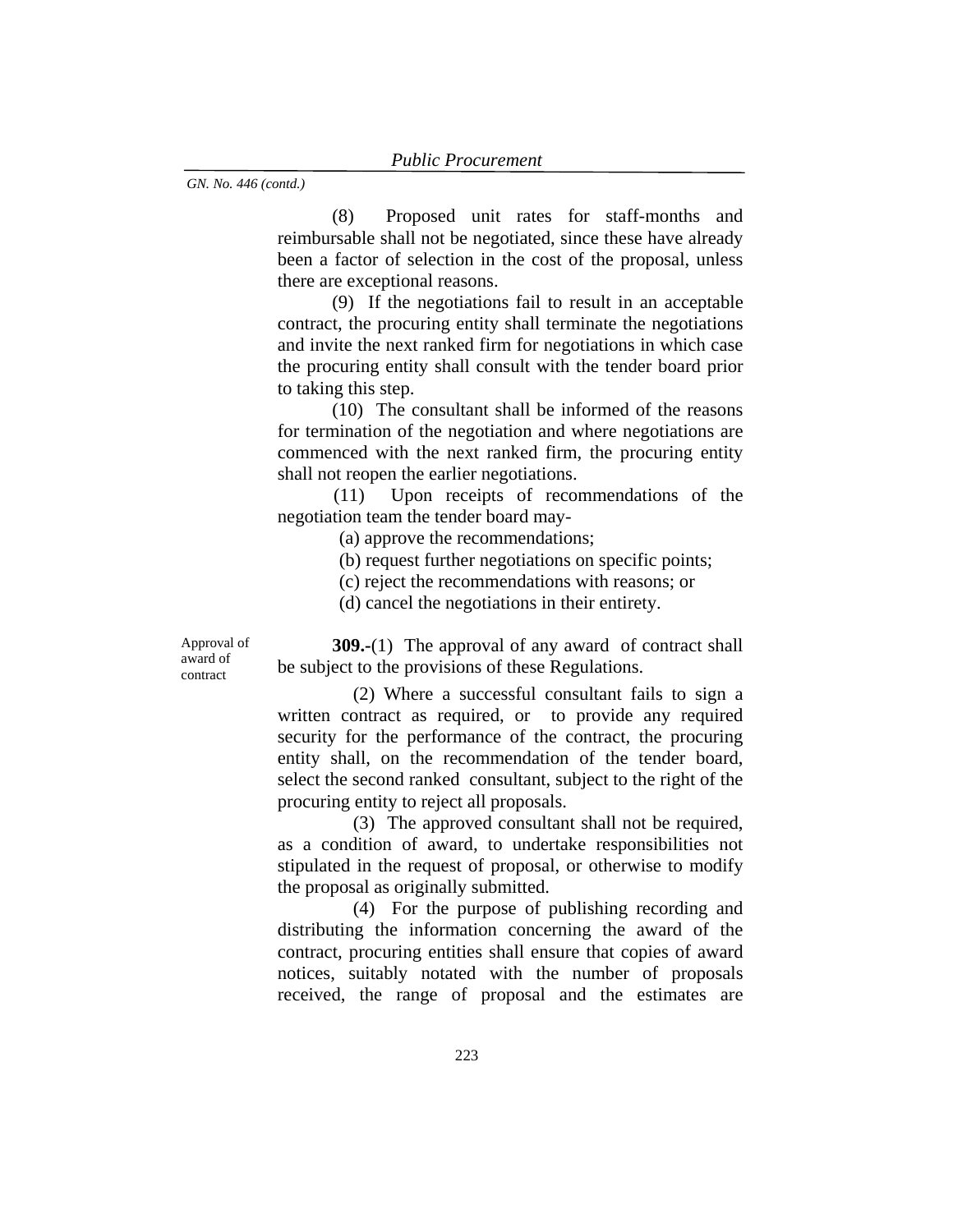forwarded and posted to the Authority within fourteen days of sending an acceptance notice to the consultant.

### *(e) Selection of Individual Consultants*

Selection of individual consultants

**310.-**(1)Individual consultants shall be employed on assignments for which-

- (a) teams of personnel are not required;
- (b) no additional outside professional support is required; and
- (c) the experience and qualifications of the individual are the paramount requirement.

(2) Individual consultants are selected on the basis of their qualifications for the assignment and may be selected on the basis of references or through comparison of qualifications among those expressing interest in the assignment or approached directly by the procuring entity.

(3) Individual consultants employed by a procuring entity shall meet all relevant qualifications and shall be fully capable of carrying out the assignment**.**

(4) Capability shall be judged on the basis of professional competence, experience and knowledge of the local conditions.

(5) The permanent staff or associates of a consulting firm may be available as individual consultants and in such cases, the provisions relating to conflict of interest prescribed in these Regulations shall apply to the parent firm.

(6) In the selection and use of individual consultants, consultancy services whose value is less than value prescribed in the Eleventh Schedule of these Regulations shall be reserved for individual national consultants.

Types of services

**311.** The types of services for which a procuring entity may require services of individual consultants are-

- (a) preparation of terms of reference;
- (b) opening and evaluation of tenders for works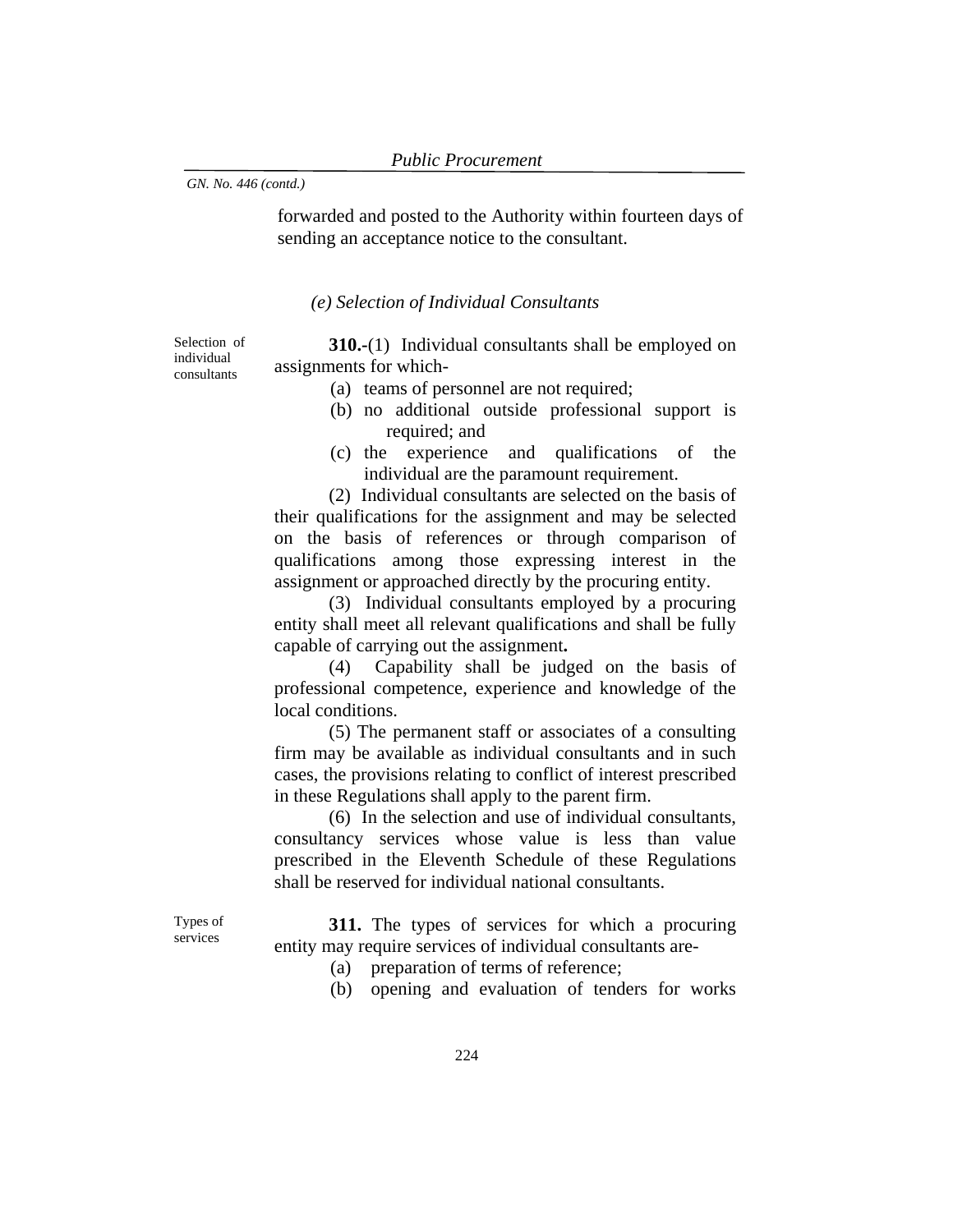contracts and supplier and consultant's proposals;

- (c) preparation of the brief where architectural services are to be procured;
- (d) revision and updating of feasibility studies;
- (e) preliminary project or engineering design;
- (f) technical assistance for the planning of development, economic or sectoral planning, organization and management;
- (g) application of the recommendations formulated in a study;
- (h) training;
- (i) assistance of the procuring entity with project implementation, and in particular for the monitoring and supervision of project implementation, as well as for investigations and technical advice;
- (j) preparation of project completion reports; and
- (k) all other necessary assistance decided upon by the procuring entity.

Selection process

**312.-**(1) The selection process for individual consultants shall comprise the following stages:

- (a) preparation of the terms of reference and contract format;
- (b) advertisement of the consultancy job;
- (c) preparation of the estimated budget;
- (d) preparation of the short list;
- (e) evaluation of qualification and experience;
- (f) negotiation of fees and contract terms;
- (g) signing of contract; and
- (h) supervision and evaluation of services.

(2) For short-term assignments of a few weeks to one or two months, the procuring entity may, after approval by the appropriate tender board, recruit a qualified individual consultant directly on the basis of information available to it.

<sup>(3)</sup> The procuring entity shall consider the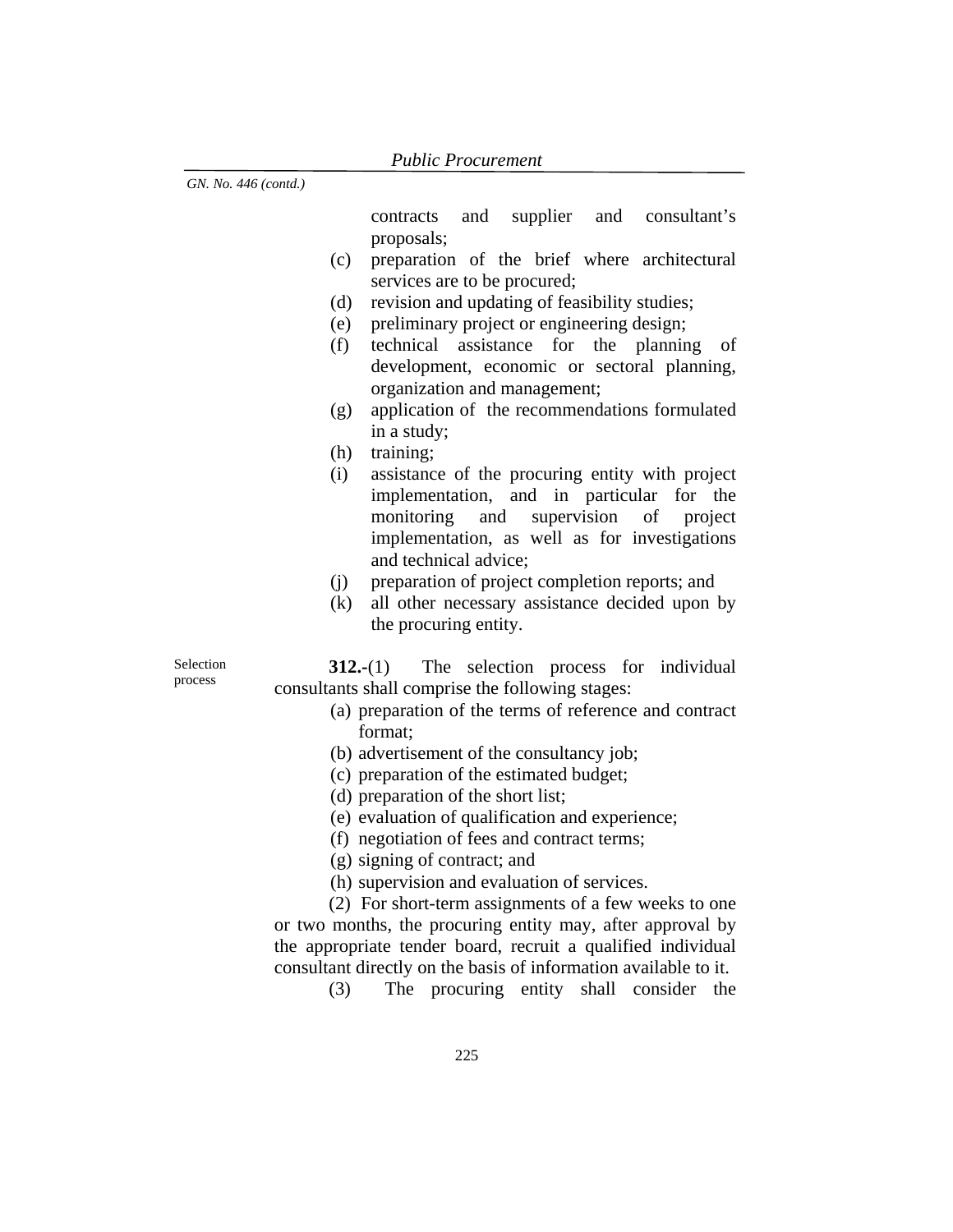consultant's curriculum vitae and reference and if these are satisfactory and the latter is available, the fees and the contract terms may be negotiated.

(4) Subject to the provisions of sub-regulation (1), for longer term assignments, the procuring entity shall prepare a shortlist of three to seven consultants selected on the widest possible geographical base and including at least two national consultants using the procuring entity's own sources of information.

(5) The individual consultant may also be recruited through governmental or international academic organizations or consulting firms.

(6) Where the shortlist is established, the procuring entity shall, on the basis of the curriculum vitae and other relevant information available to it, evaluate the qualifications and experience of each consultant, particularly in the field of the assignment concerned and classify them by order of merit.

(7) The criteria to be used in the evaluation shall be those prescribed in Table (d) of the Fourteenth Schedule of these Regulations.

(8) A procuring entity shall contact the first individual consultant on the ranking and if he is available, fees and contract terms shall be negotiated.

(9) The negotiations, which shall begin with interviews will continue until one of the short listed individual consultants is definitely retained for the assignment.

## *(f) Types of contracts and their conditions for use*

Lump sum ( fixed price) contract

**313.-**(1) The fixed price contracts, otherwise referred to in this Part as "lump sum contracts" shall be used mainly for assignments in which the content and the duration of the services and the required output of the consultants are clearly defined.

(2) The lump sum contracts may be used for simple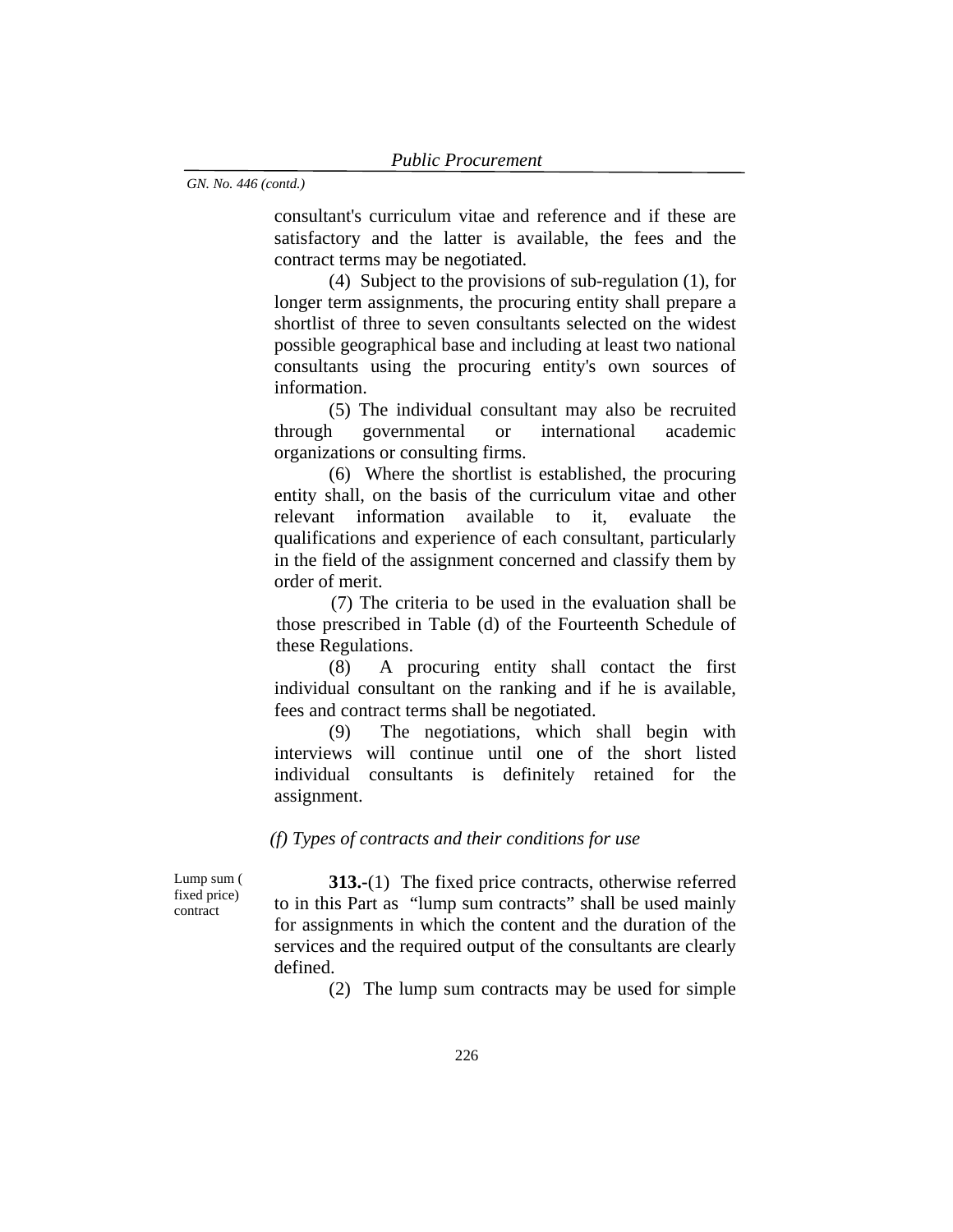planning and feasibility studies, environment studies, detailed design of standard or common structures, preparation of data processing systems, and so forth.

(3) Payments shall be linked to outputs (deliverables), such as reports, drawings, bill of quantities, bidding documents, and software programs.

**314.-**(1) Time based contracts shall be used when it is difficult to define the scope and the length of services, either because the services are related to activities by others for which the completion period may vary, or because the input of the consultants required to attain the objectives of the assignment is difficult to assess.

(2) The contracts under sub regulation (1) may be used for complex studies, supervision of construction, advisory services, and most training assignments and payments are based on agreed hourly, daily, weekly, or monthly rates for staff (who are normally named in the contract) and on reimbursable items using actual expenses and, or agreed unit prices and the rates for staff include salary, social costs, overhead, fee or profit, and, where appropriate, special allowances.

(3) Such contracts shall include a maximum amount of total payments to be made to the consultants and the ceiling amount should include a contingency allowance for unforeseen work and duration, and provision for price adjustments, where appropriate.

(4) The client shall closely monitor and administer time based contracts to ensure that the assignment is progressing satisfactorily, and payments claimed by the consultants are appropriate.

Retainer and/or success fee contract

**315.-**(1) Retainer and success fee contracts may be used where consultants such as, banks or financial firms, are required for preparation of companies for sale or merger of firms, notably in privatization operations.

Time based contract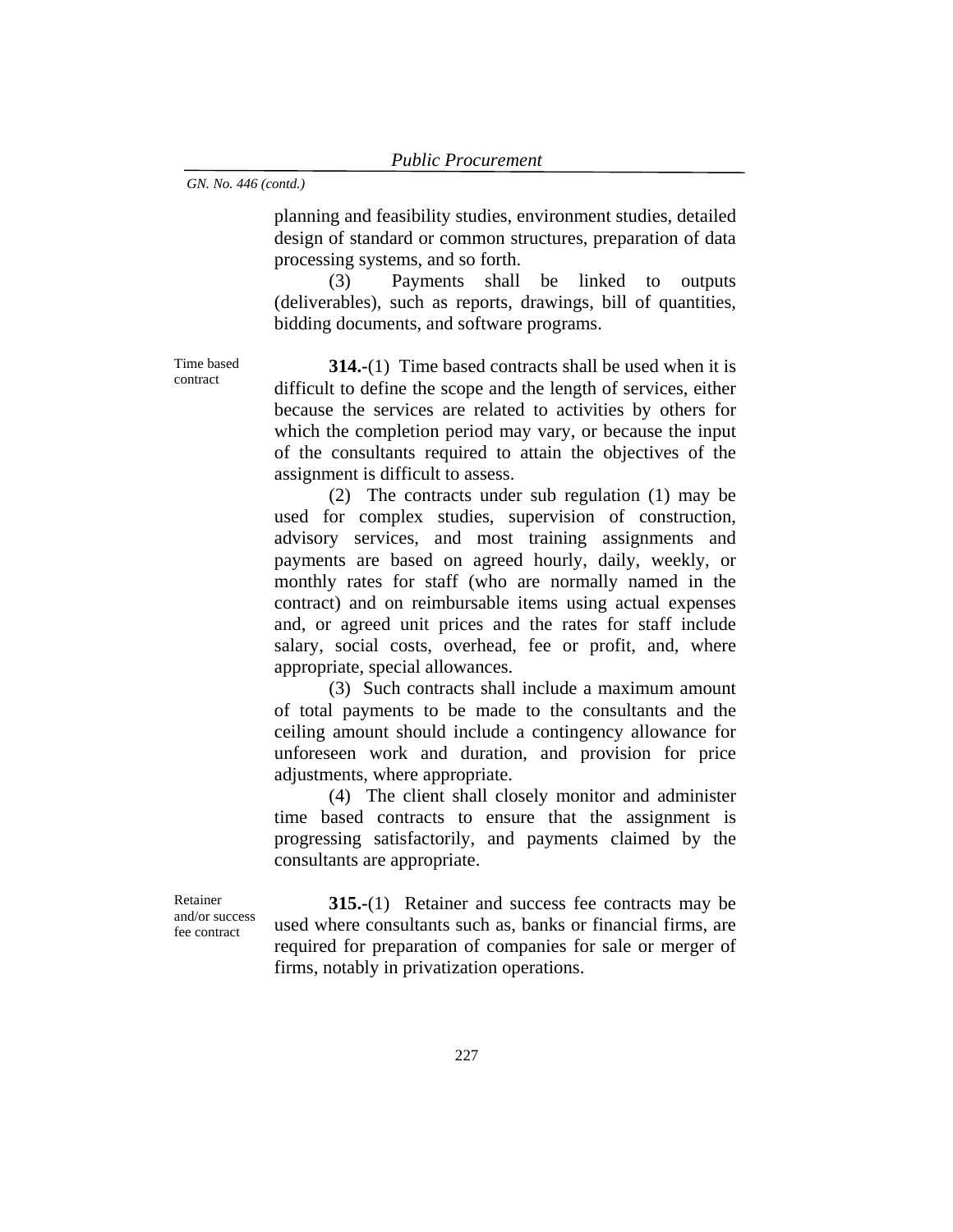(2) The remuneration of the consultant may include a retainer and a success fee, the latter being normally expressed as a percentage of the sale price of the assets.

Percentage contract

**316.-**(1) The percentage based contracts may be used where it is appropriate to relate the fee paid directly to the estimated or actual cost of the contract.

(2) The percentage based contract shall clearly define the total cost from which the percentage is to be calculated and the consultant or service provider shall be required to indicate his cost as a percentage of the total cost of the assignment.

(3) The use of such a contract is recommended only if it is based on a fixed target cost and covers precisely defined services.

Indefinite delivery contract (Price agreement)

**317.-**(1) The indefinite delivery contracts-

- (a) shall be used where a procuring entity needs to have "on call" specialized services to provide advice on a particular activity, the extent and timing of which cannot be defined in advance.
- (b) may be used to retain "advisors" for implementation of complex projects expert adjudicators for dispute resolution panels, institutional reforms, procurement advice, technical troubleshooting, and so forth, normally for a period of a year or more.

(2) The procuring entity and the firm shall agree on the unit rates to be paid for the experts, and payments are made on the basis of the time actually used.

Running contracts

**318.-**(1) A running contract shall be used for contracts in which continuity of expert service is desirable, such as financial auditing, procurement agency contracts and inspection agency.

(2) The procuring entity and the firm shall agree on the unit rates to be paid for the experts, and payments shall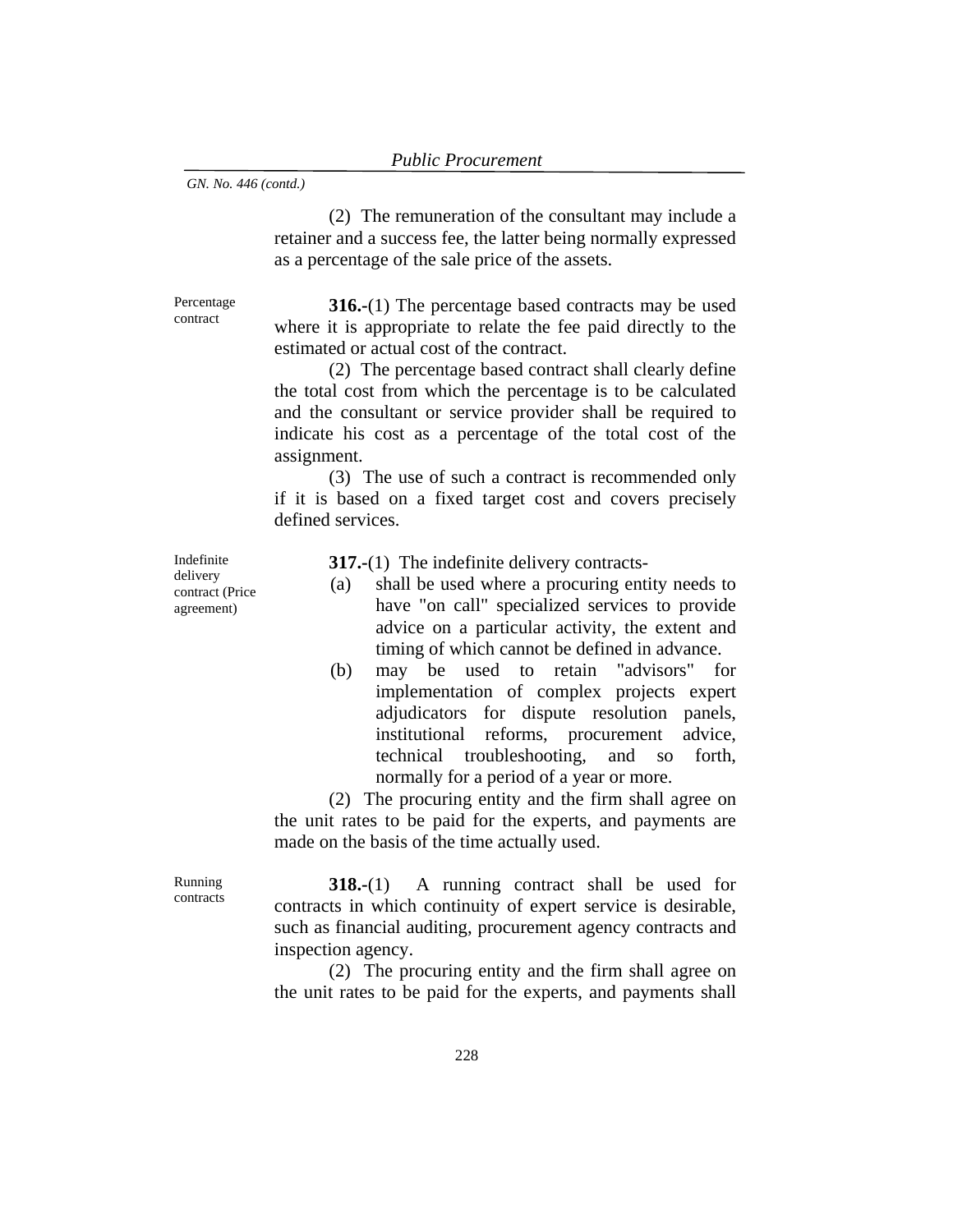be made on the basis of the time actually used.

(3) The use of running contacts shall be subject to approval of the Authority.

### *(g) Implementation and management of consultant contracts*

Management of consultant contracts

**319.-**(1) In the case of contract for consultant services, a procuring entity shall monitor the performance of the consultant against the terms of reference stated in the contract, by means of daily, weekly or monthly reports from the procuring entity's supervisor responsible for the services.

(2) Where the performance of the consultant-

- (a) is satisfactory, the procuring entity shall authorise payments by measurement and certification, at the intervals or stages stated in the contract provided further that percentage of each such payment may be retained as retention money, if so stated in the contract;
- (b) does not meet the requirements stated in the contract, the procuring entity shall draw the consultant attention to any short-comings, and may refuse to authorize further payments until these are remedied.

(3) Where an agreement cannot be reached with the consultant so as to remedy the situation, the procuring entity shall notify the consultant formally that he is in breach of the terms of the contract, and may invoke the procedure for disputes further to the provisions of that contract.

(4) In the event the consultant fails to provide services at the required standard, to remedy faults, the procuring entity may-

- (a) withhold payment of any moneys retained; or
- (b) call any performance security, if such has been furnished by the consultant.

(5) The funds which are committed under any contingency included in the total contract value may be used:

(a) to cover variations in cost according to any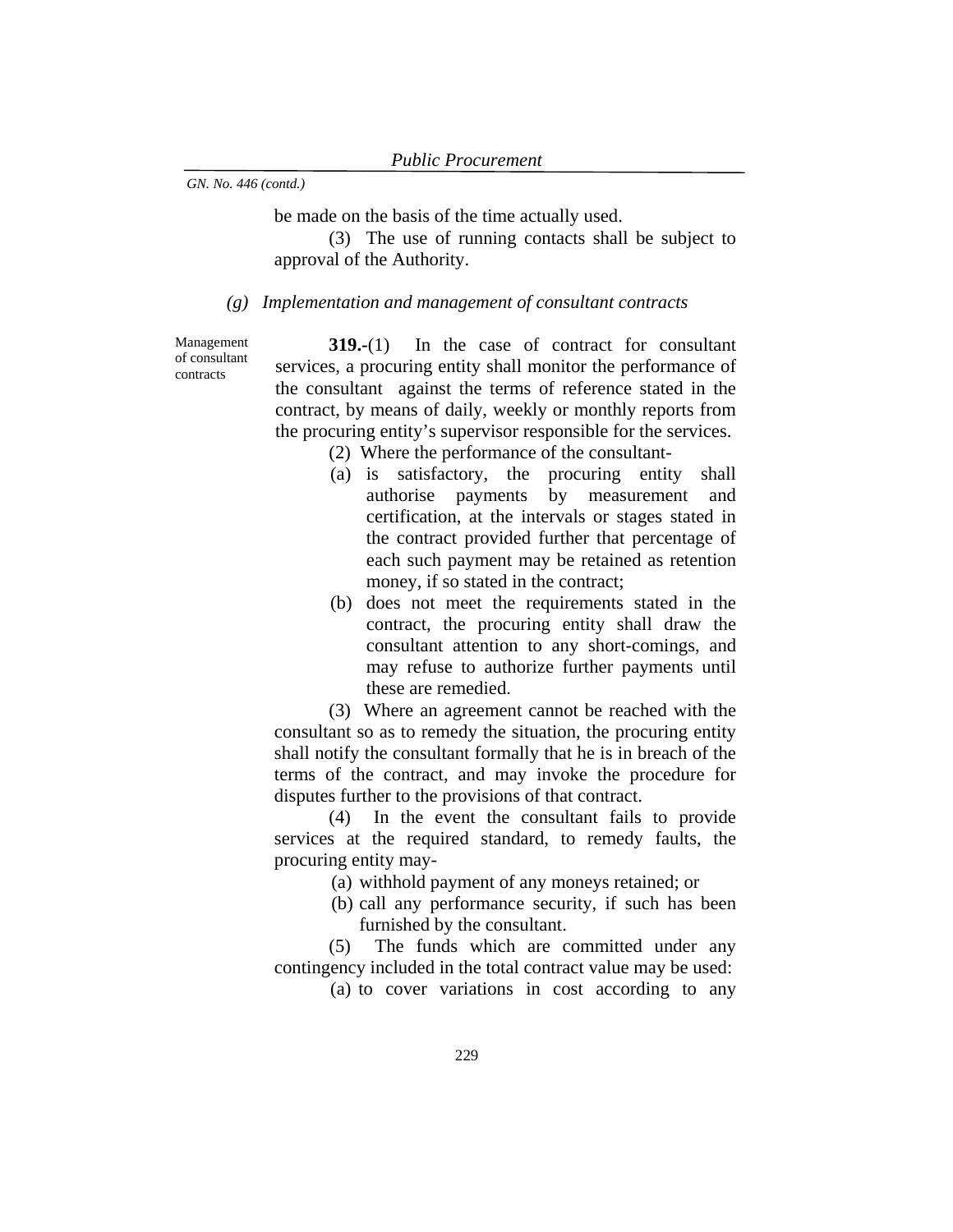formula stated in the contract; or

(b) for additional services that are considered to be necessary by the procuring entity.

(6) When the service has been provided to the satisfaction of the procuring entity, and after any period provided in the contract has elapsed, the procuring entity shall promptly authorise final payment to be made to the consultant on his application, and release the consultant from any performance guarantee provided the consultant has made good all the defects identified.

Evaluation of consultant's performance

**320.**-(1) A procuring entity shall evaluate and record the performance of consultants on services financed by the Government or any public body.

(2) The procedures of the procuring entity shall be designed to ensure performance evaluation is handled objectively and confidentially.

(3) A procuring entity shall consider the performance of consultants on public financed projects and studies.

Professional liability

**321.-**(1) The consultant shall carry out the assignment with due diligence, and in accordance with prevailing standards of the profession.

(2) The liability of the consultant to the procuring entity shall be governed by the applicable law and, where parties to the contract wish to limit liability, the parties shall ensure-

- (a) there is limitation in case of the consultant's gross negligence or wilful misconduct;
- (b) the consultant's liability to the procuring entity is not limited to less than the total payments expected to be made under the consultant's contract, or the proceeds the consultant is entitled to receive under its insurance, whichever is higher; and
- (c) any limitation is dealt with the consultant's liability towards the client only and not with the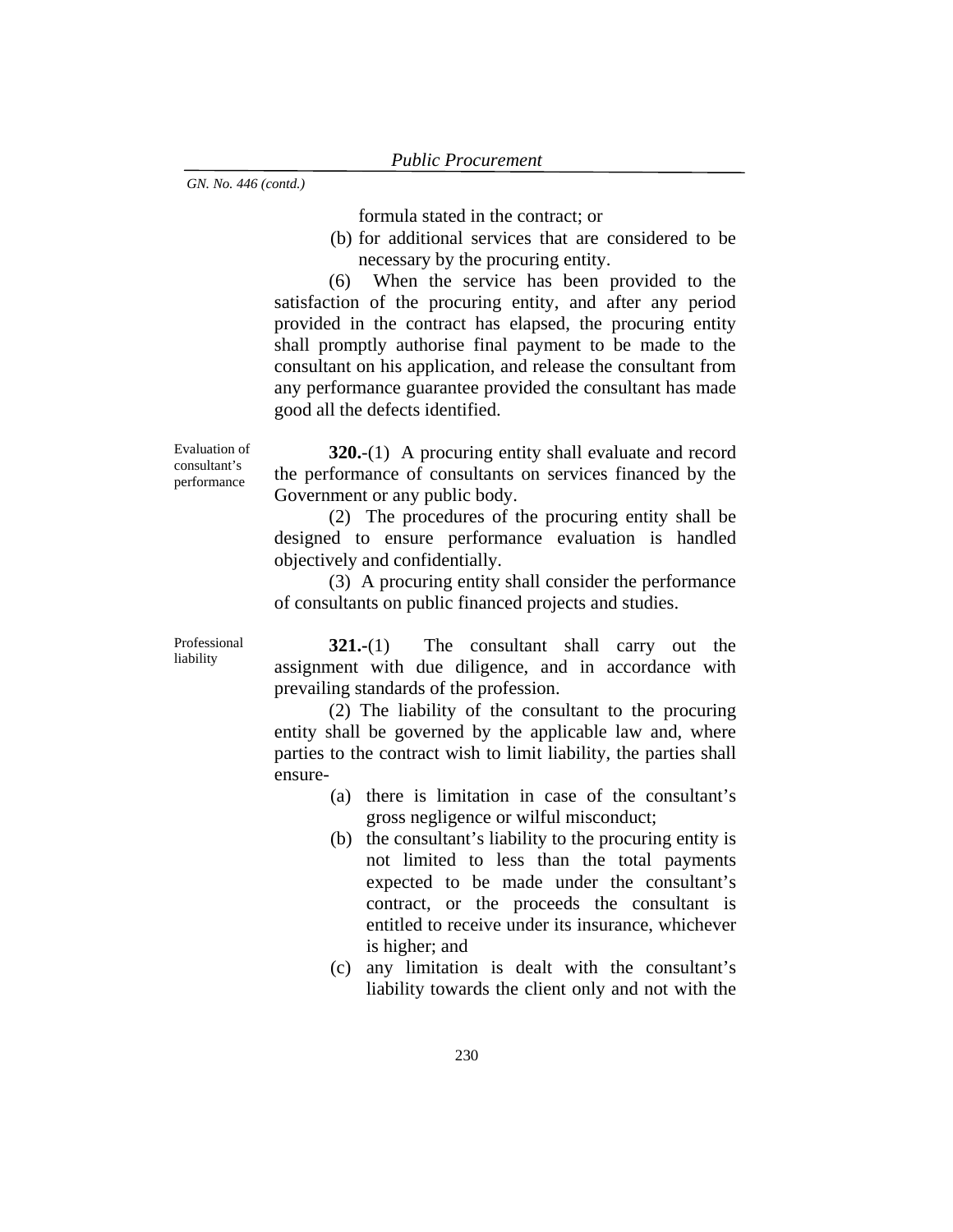consultant's liability towards third parties.

Liquidated damages

**322.-**(1) A consultant who fails to satisfactorily complete the services required under the contract within the specified period, inclusive of duly granted time extensions, if any, shall be liable for damages for the delay.

(2) The consultant shall pay to the procuring entity the liquidated damages in an amount equal to one-tenth of one percent of the cost of unperformed portion for every day of delay, and in no case shall the sum of liquidated damages exceed ten percent of the performance security.

(3) Where the sum of liquidated damages exceeds ten percent of the performance security, the contract shall automatically be terminated, without prejudice to other courses of action and remedies open to it.

(4) Upon termination of the contract, the procuring entity may take over the contract or award the same to a qualified consultant through negotiation, and in addition to the liquidated damages, the previous consultant's performance security shall also be forfeited.

(5) Where the delay in the completion of the services exceeds ten percent of the specified contract time plus any time extension duly granted to the consultant, the procuring entity shall terminate the contract and then forfeit the consultant's performance security and take over the execution of the contract or award the same to a qualified consultant through negotiation.

#### PART X

# PROCEDURES FOR DISPOSAL OF PUBLIC ASSETS BY TENDER

*(a) Conditions for Participation in Disposal of Public Assets by Tender* 

Qualification of asset buyer

**323.-**(1) For purposes of qualifying to participate in disposal proceedings, an asset buyer shall-

> (a) have sufficient financial resources to perform the disposal contract;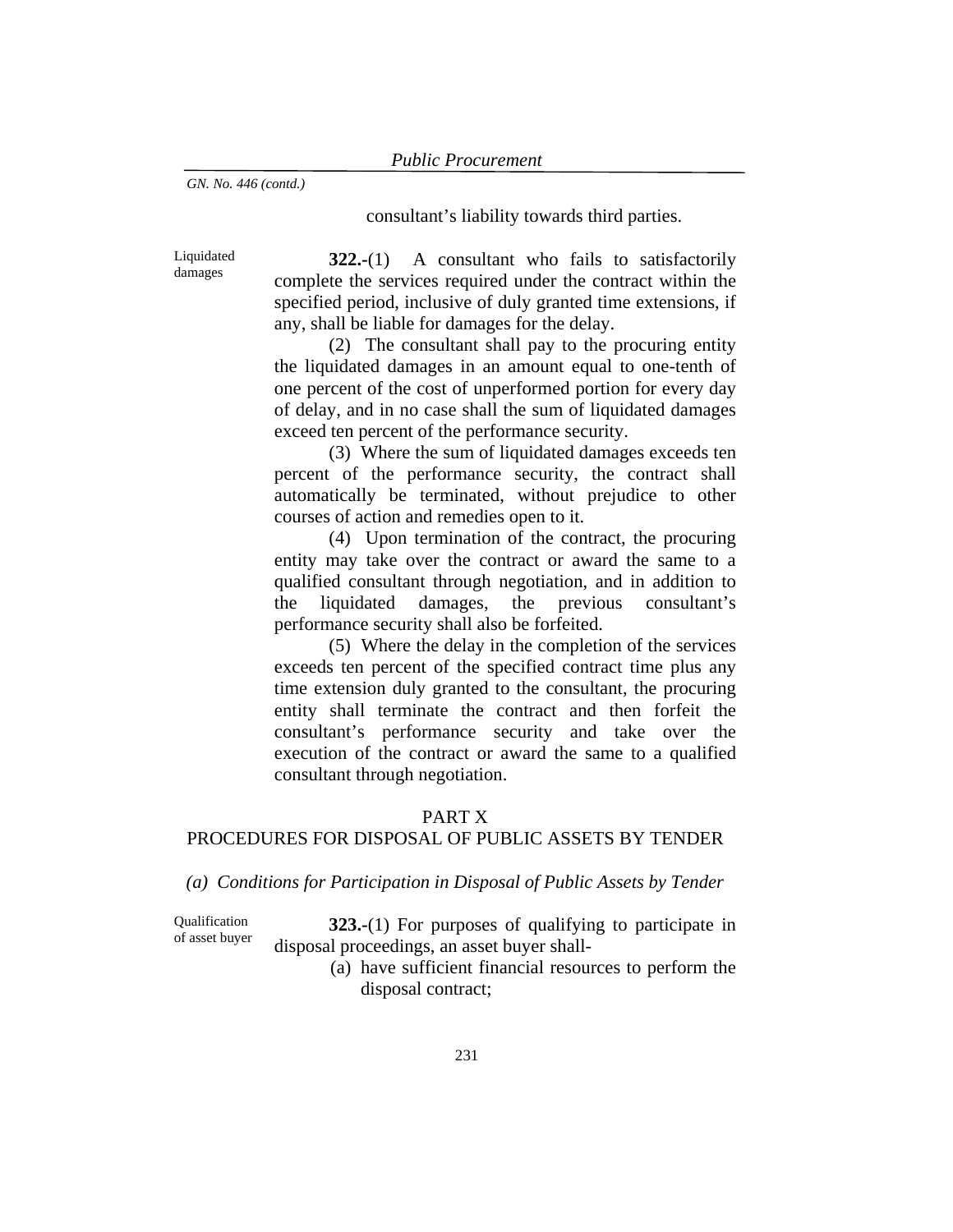- (b) have legal capacity to enter into a disposal contract;
- (c) not have been convicted of any criminal offence or found to have made false statements or misrepresentations as to his qualification to enter into a disposal contract within a period of five years preceding the commencement of the disposal proceeding, or has not been otherwise disqualified pursuant to administrative suspension or disbarment proceedings;
- (d) not be insolvent, in receivership, bankruptcy or being wound up, his affairs are not being administered by a court or a judicial officer, his business activities have not been suspended and is not the subject of legal proceedings for any of the reasons prescribed in this regulation.

 (2) A procuring entity may require assets buyers participating in disposal proceedings to provide appropriate documentary evidence or other information as the procuring entity considers necessary.

 (3) Any requirement established pursuant to this regulation shall be prescribed in the solicitation documents.

 (4) A procuring entity shall impose no criterion, requirement or procedure with respect to the qualifications of asset buyers other than those provided for in this regulation.

 (5) The procuring entity shall evaluate the qualifications of asset buyers in accordance with the qualification criteria and procedures prescribed in the solicitation documents.

 (6) Subject to regulation 324 the procuring entity shall establish no criterion, requirement or procedure with respect to the qualifications of asset buyers that discriminates against or among asset buyers on the basis of nationality, or that is not objectively justifiable.

Participation by an asset buyer

**324.-**(1) An asset buyer shall be permitted to participate in disposal proceedings without regard to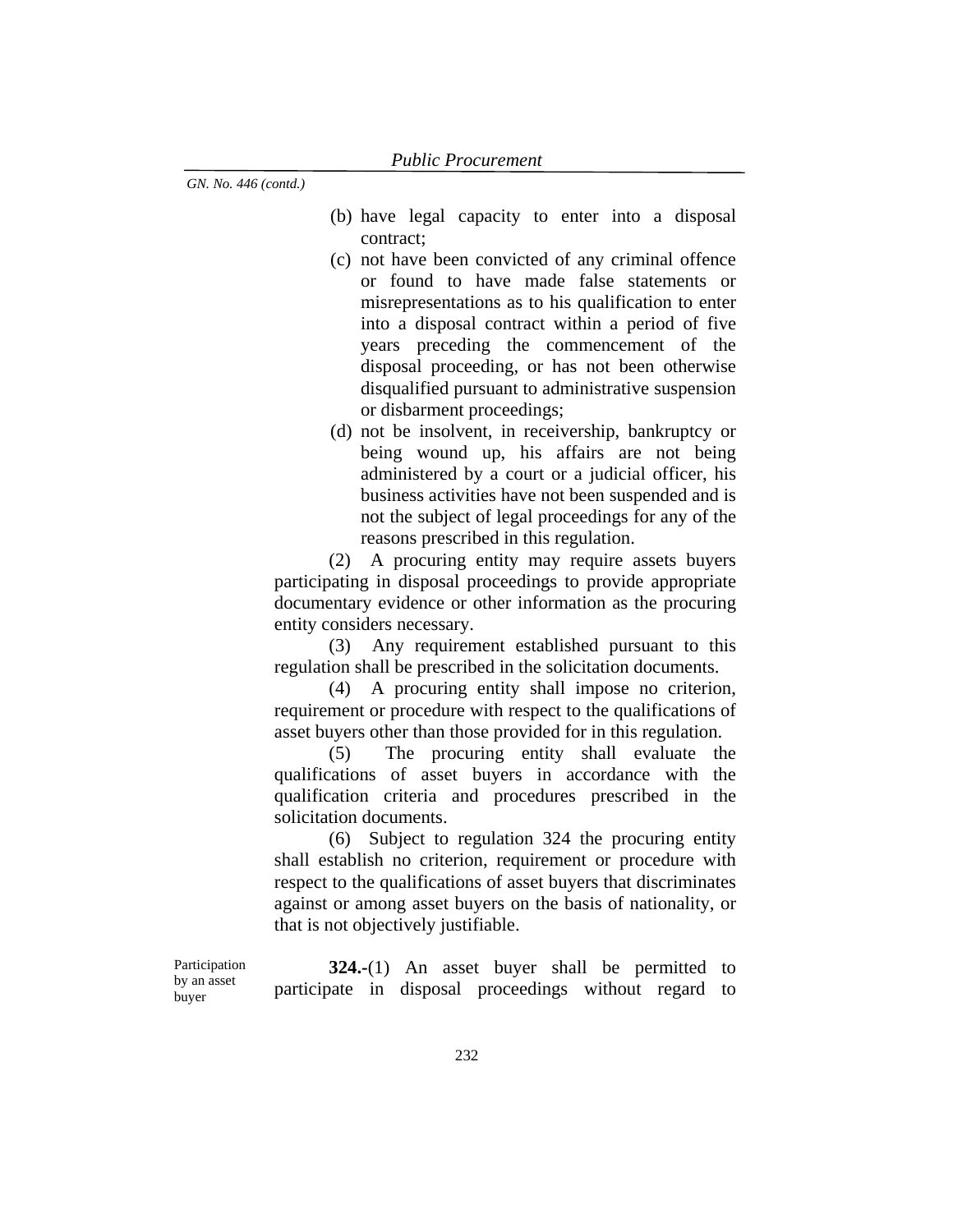nationality, except in cases in which a procuring entity decides, on grounds specified in these Regulations or according to provisions of law, to limit participation in disposal proceedings on the basis of nationality.

(2) A procuring entity that limits participation on the basis of nationality pursuant to sub-regulation (l) shall include in the record of the disposal proceedings a statement of the grounds and circumstances on which it relied.

(3) A procuring entity shall, when first soliciting the participation of buyers in the disposal proceedings, declare to them that they may participate in the disposal proceedings as appropriate regardless of nationality.

(4) The declaration under sub-regulation (3) shall not be subsequently altered.

(5) Where a disposing entity decides to limit participation pursuant to sub-regulation (l), it shall communicate its decision to the relevant parties.

### *(b) Disposal Process*

Approval for disposal of public assets by tender Cap. 348

**325.** (1) Any disposal by tender by a procuring entity shall be authorized by the Paymaster General or competent authority.

 (2) The procedure for obtaining approval for disposal of public assets by tender shall be in accordance with the Public Finance Act and Regulations made under it.

 Disposal plan **326.-**(1) Assets to be disposed of shall be grouped in lots in a manner which attracts maximum possible competition.

> (2) Where an asset is to be disposed of by tender, a procuring entity shall maximize the number of assets to be disposed of at a time in order to reduce transaction costs.

> (3) Procuring entities may group assets for purposes of common disposal.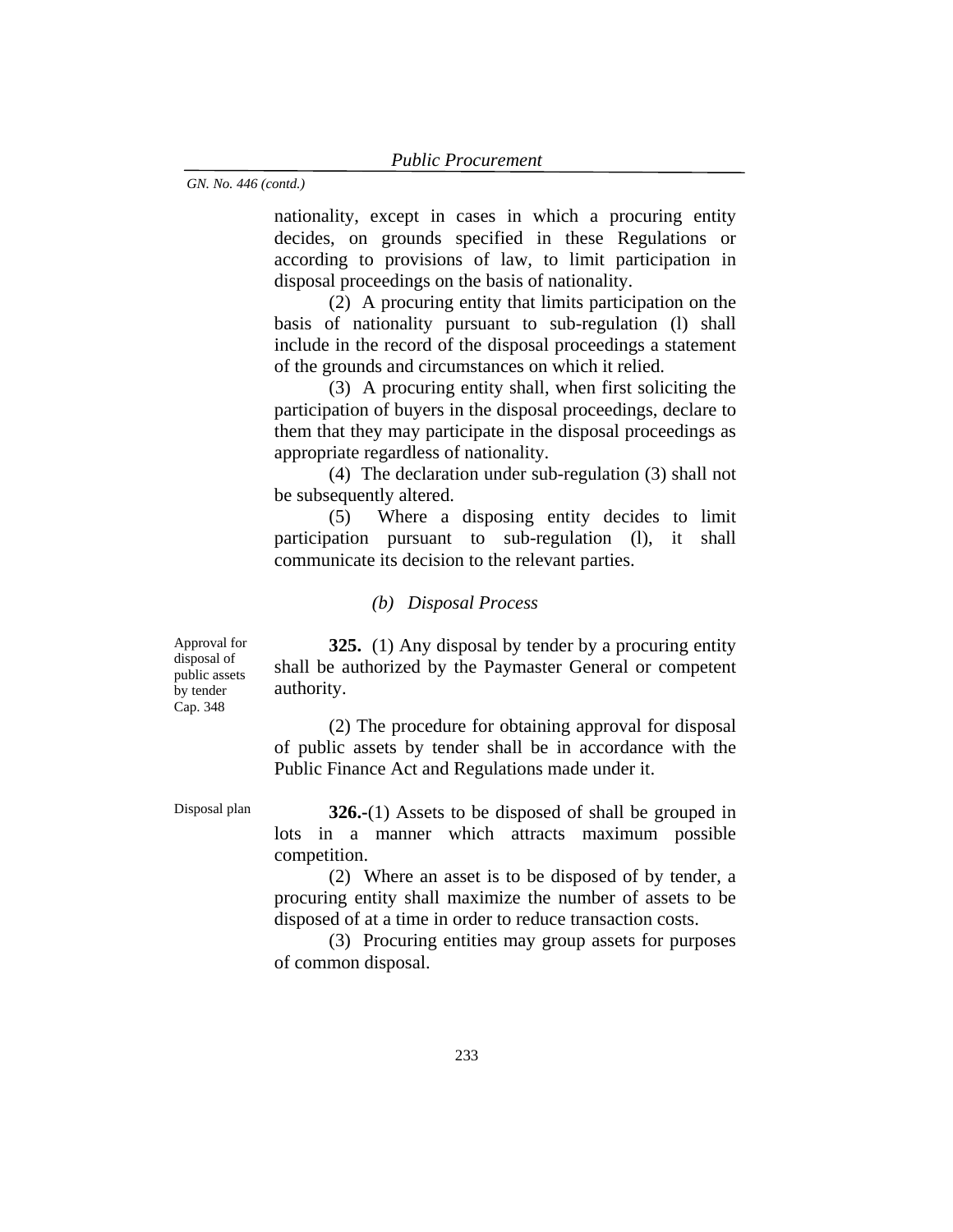Environmental issues **327.** A disposing entity shall pay due regard to repair and re-use of goods wherever practicable and economically viable before disposing them by tender and procuring new replacements.

#### *(c) Methods of Disposal and their Conditions for Use*

Methods of disposal **328.-**(1) A procuring entity that intends to commence a competitive disposal by tender process shall provide all eligible prospective asset buyers with timely and adequate notification of the procuring entity's requirements and an equal opportunity to tender for the required assets to be disposed of.

> (2) A procuring entity may use restricted or direct disposal by tender where-

- (a) the market is limited and few buyers who are willing to pay the reserve price are identified;
- (b) national security, public interest, legal or human rights issues or environmental considerations are served by selling to a particular company, group or individual.

**329.** All disposals of public assets shall be conducted through competitive tendering except for disposals under regulation 328(2).

Competitive tendering for disposal of assets by tender

International competitive tendering

**330.** In international competitive tendering a procuring entity shall invite asset buyers, by means of a tender notice that shall be advertised nationally and internationally to submit tenders for the purchase of public assets.

National competitive tendering

**331.-**(1) In national competitive tendering, a procuring entity shall invite assets buyers regardless of their nationality, by means of a tender notice advertised only in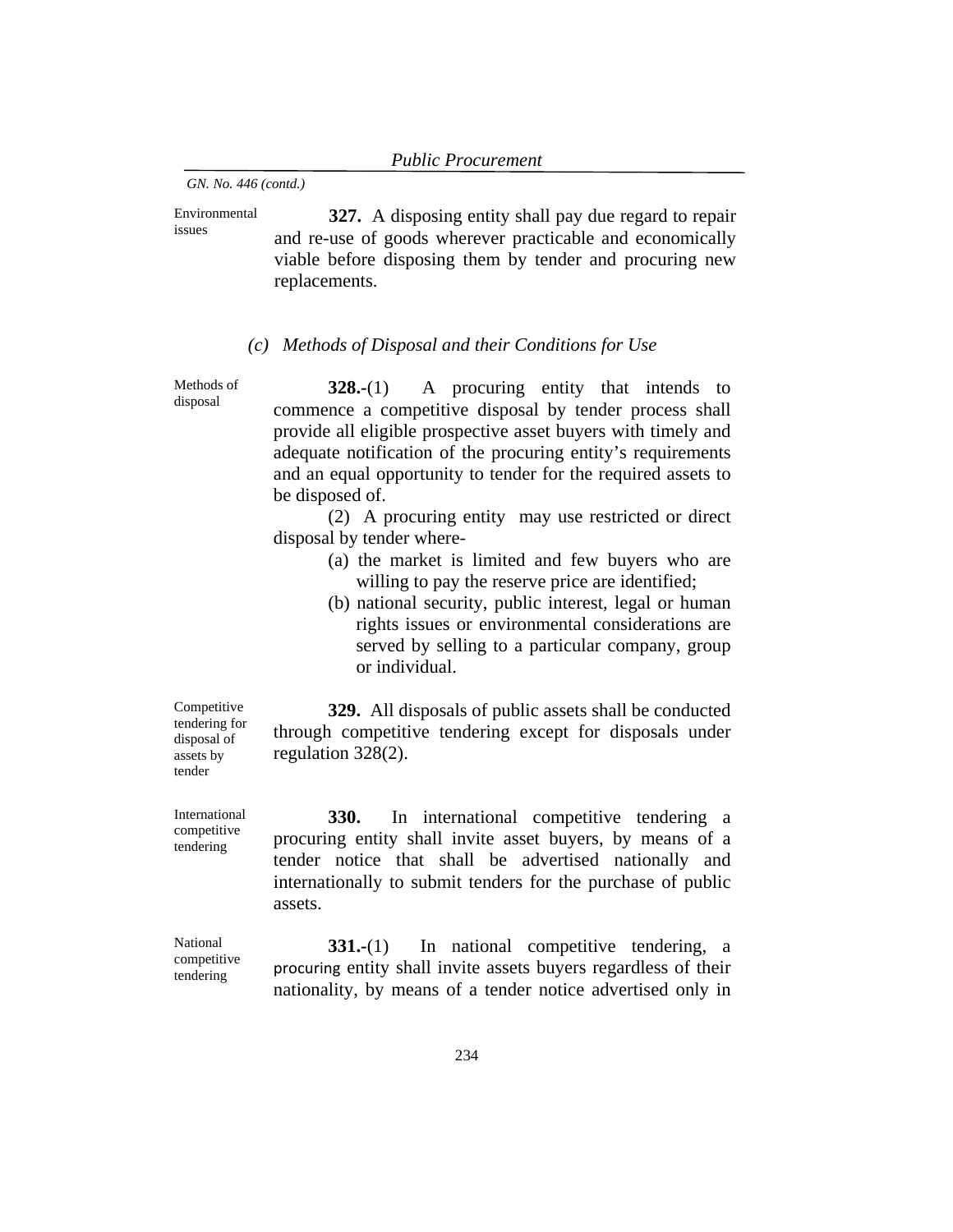the United Republic, to submit priced tenders for purchase of public assets.

(2) The national competitive tendering may be used in cases where-

- (a) payment may be made wholly in Tanzanian shillings;
- (b) the estimated value of assets does not exceed the threshold for national competitive tendering prescribed in the Fifteenth Schedule to these Regulations.

### *(d) Tendering Proceedings*

Invitation to disposal by tender and advertising

**332.-**(1)A procuring entity which intends to commerce competitive tendering proceedings shall prepare a tender notice inviting asset buyers to submit priced offers for buying assets to be disposed of and advertise it in the Journal and Tender Portal in accordance with the First Schedule to these Regulations.

 (2) The procurement management unit shall table to the tender board, the invitation and the disposal by tender documents, for comment and approval.

 (3) Invitations which are issued without prior approval by the tender board shall not be considered as sufficient and adequate to satisfy a tender board's requirements, and consequently the procuring entity will be requested to issue new invitations to tender.

 (4) A tender notice shall be published in sufficient time, to enable prospective buyers to obtain disposal by tender documents, prepare and submit their responses before the deadline for receipt of tenders.

 (5) A procuring entity shall offer a reasonable opportunity to potential buyers of public assets, to inspect an asset before the date or deadline for tendering.

 (6) The time specified for the opening of the tenders shall be the same as the deadline for receipt of tenders or immediately thereafter, and shall be repeated in the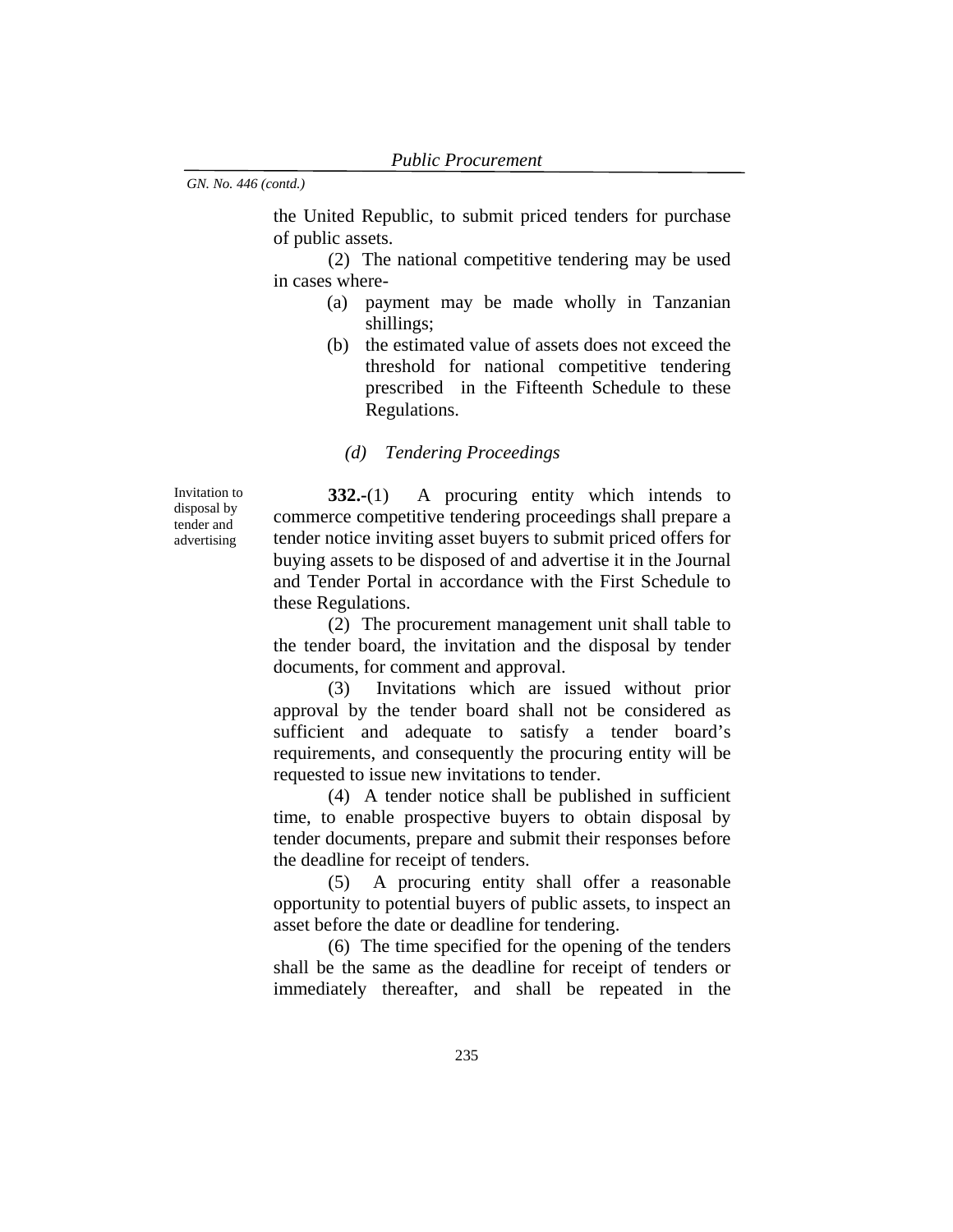solicitation document, together with the place for tender opening.

Contents of invitation to disposal by tender

**333.** The invitation of tenders for disposal of public assets shall contain the following information:

- (a) the name and address of the procuring entity, the description of the asset to be disposed of, the location of the asset and the arrangements for a potential asset buyer to inspect the asset, including a statement that the asset is sold on "as is, where is" basis;
- (b) the means or conditions of obtaining the solicitation documents and the place from which they may be obtained;
- (c) the price, if any, charged by the procuring entity for the solicitation documents;
- (d) the currency and means of payment for the solicitation documents;
- (e) the 1anguage or languages in which the solicitation documents are available;
- (f) the place for the submission of tenders;
- (g) the deadline for the submission of tenders as well as the place, hour and date for opening tenders.

Contents of solicitation documents

**334.** The solicitation documents shall contain the following instructions to asset buyers:

- (a) the criteria and procedures relating to the evaluation of the qualifications of asset buyers and demonstration of qualification;
- (b) the requirements as to documentary evidence or other information that must be submitted by asset buyers to demonstrate their qualifications;
- (c) the description of the assets, their locations and conditions for sale, responsibilities for the risk and cost for dismantling and removing the asset;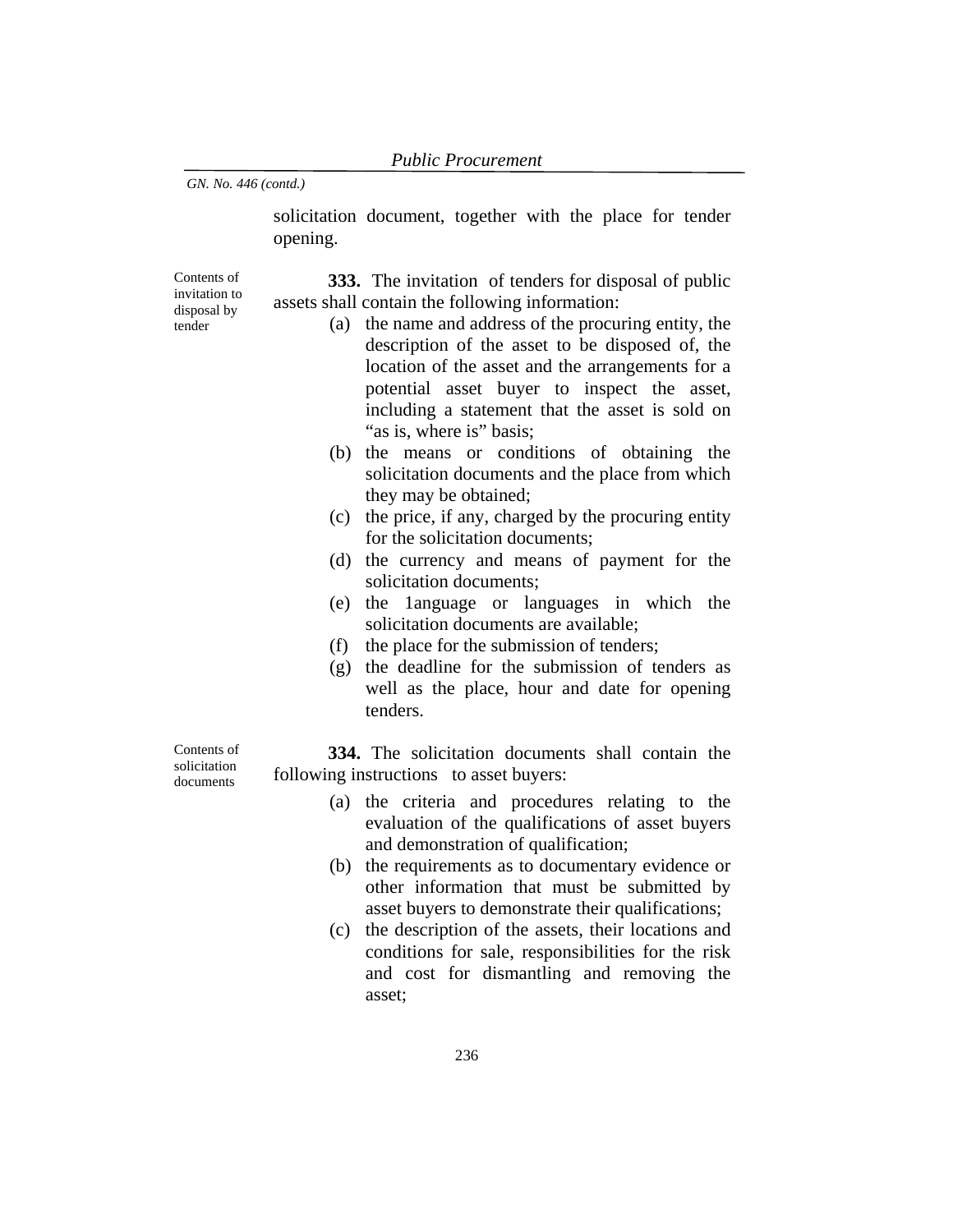- (d) the terms and conditions of the disposal contract, to the extent they are already known to the procuring entity, and the contract form, if any, to be signed by the parties;
- (e) if asset buyers are permitted to submit tenders for only a portion of the assets to be disposed of, a description of the portion or portions for which tenders may be submitted;
- (f) the currency or currencies in which the tender price is to be formulated and expressed;
- (g) the language in which tenders are to be prepared;
- (h) if an asset buyer may not modify or withdraw its tender prior to the deadline for the submission of tenders without forfeiting its tender security, a statement to that effect;
- (i) the manner, place and deadline for the submission of tenders;
- (j) the period of time during which tenders shall be in effect;
- (k) the place, date and time for the opening of tenders
- (l) the procedures for opening of tender and criteria for examining and evaluating tenders;
- (m) the currency that will be used for the purpose of evaluating and comparing tenders;
- (n) the means by which asset buyers may seek clarification of the solicitation documents, and a statement as to whether the procuring entity intends, at this stage, to convene a meeting of asset buyers;
- (o) any requirements of the procuring entity with respect to the issuer and the nature, form, amount and other principal terms and conditions of any tender security to be provided by asset buyers submitting tenders, and any such requirements for any security for the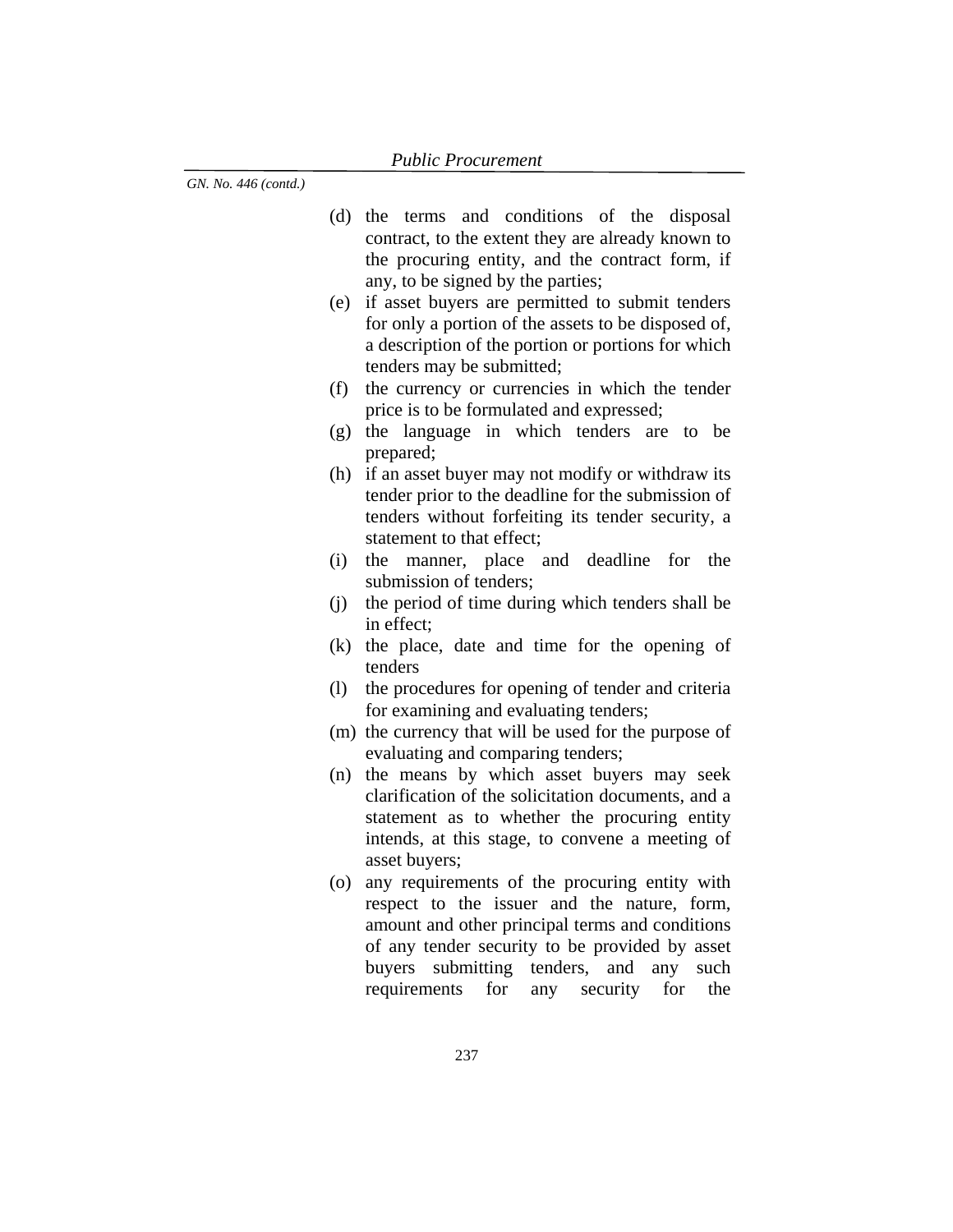performance of the procurement contract to be provided by the asset buyers that enters into the disposal contract;

- (p) references to the Act, the Regulations and other written laws and regulations directly pertinent to the disposal proceedings, provided, however, that the omission of any such reference shall not constitute grounds for review under section 95 of the Act or give rise to liability on the part of the procuring entity;
- (q) the name, functional title and address of one or more officers or employees of the procuring entity who are authorized to communicate directly with and to receive communications directly from asset buyers in connection with the disposal proceedings, without the intervention of an intermediary;
- (r) notice of the right provided under section 95 of the Act to seek review of an unlawful act or decision of, or procedure followed by, the procuring entity in relation to the disposal proceedings;
- (s) where the procuring entity reserves the right to reject all tenders pursuant to regulation 16 a statement to that effect;
- (t) any other requirements established by the procuring entity in conformity with the Act and these Regulations relating to the preparation and submission of tenders and to other aspects of the disposal proceedings.

Examination, evaluation and comparison of tenders

**335.-**(1) An accounting officer shall form a tender evaluation committee comprising of not less than three and not more than five members.

(2) In exceptional circumstances, the accounting officer may form an evaluation committee of more than five members depending on the value and complexity of the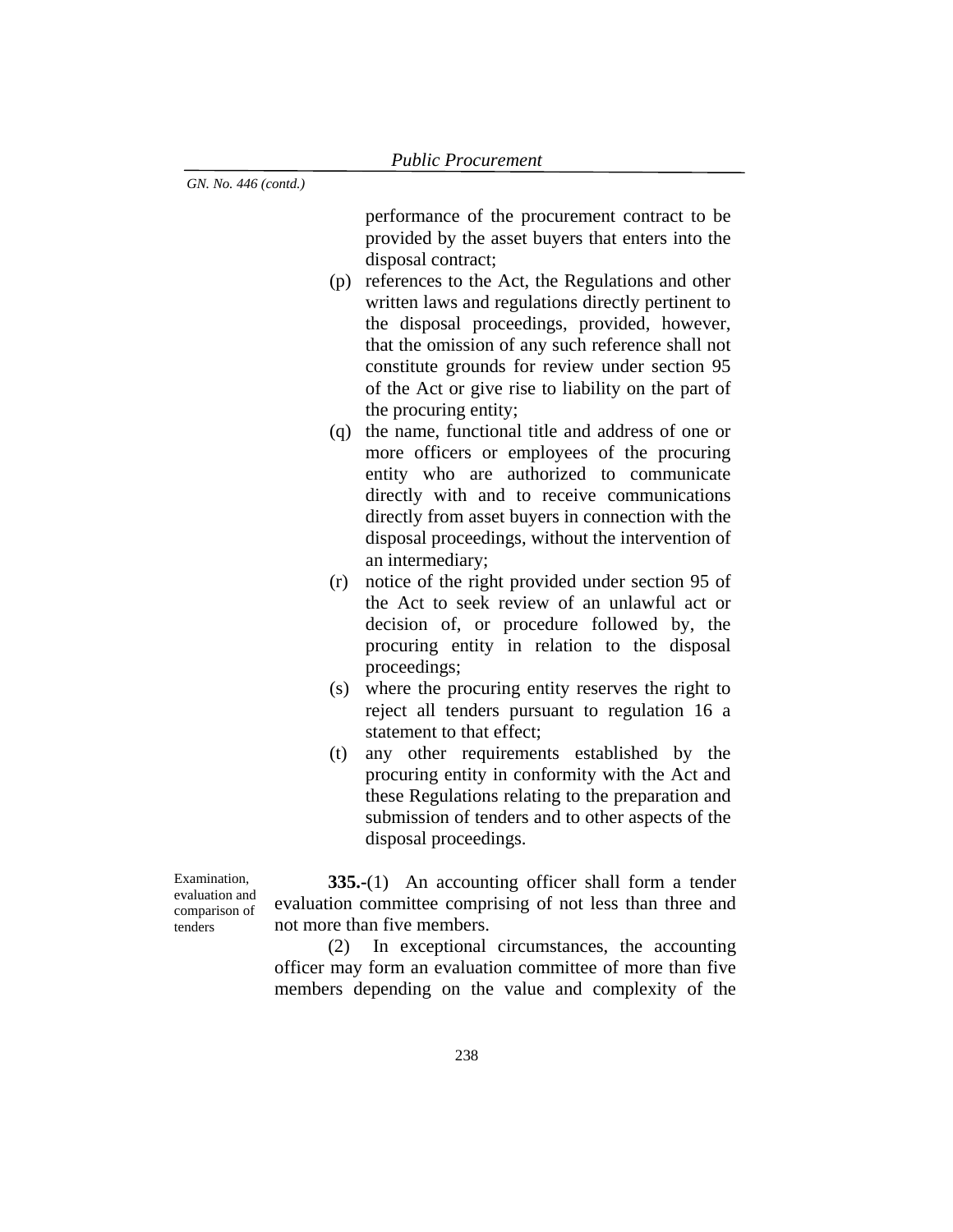procurement if there are justifiable reasons to increase the number of members of the evaluation committee.

(3) The tender evaluation committee shall evaluate on a common basis opened tenders in order to determine the cost or price to the disposing entity of each tender in a manner that permits a comparison to be made between the tenders on the basis of the evaluated costs or prices.

(4) The tender evaluation shall be consistent with the terms and conditions set forth in the tender documents and such evaluation shall be carried out using the criteria explicitly stated in the solicitation documents.

(5) Tenders shall be comparable among themselves in order to determine the highest evaluated price for disposal of asset by tender.

(6) In determining the highest evaluated tender for disposal of asset the preferred evaluation method shall be the evaluation based on price only unless other factors, such as end-user or export restrictions, or a need to attach conditions to a sale are taken into consideration, and stated clearly in the solicitation documents.

(7) Where the highest-priced tender has been submitted by more than one tenderer, a procuring entity shall invite the tenderers who submitted identically priced tenders to submit a revised tender.

(8) No tenderer, other than those who submitted the identical highest priced tender, shall be permitted to submit a revised tender or participate in the retendering procedure in any way.

(9) A revised tender shall only contain a revised price and a tenderer shall not be permitted to change the terms and conditions, technical details, documentation or any other aspects of their original tender, in any way.

(10) A revised tender shall be written and sealed and submitted in the same way as the original tender.

(11) A tenderer shall be given a reasonable period of time prior to the deadline for submission of their revised tender.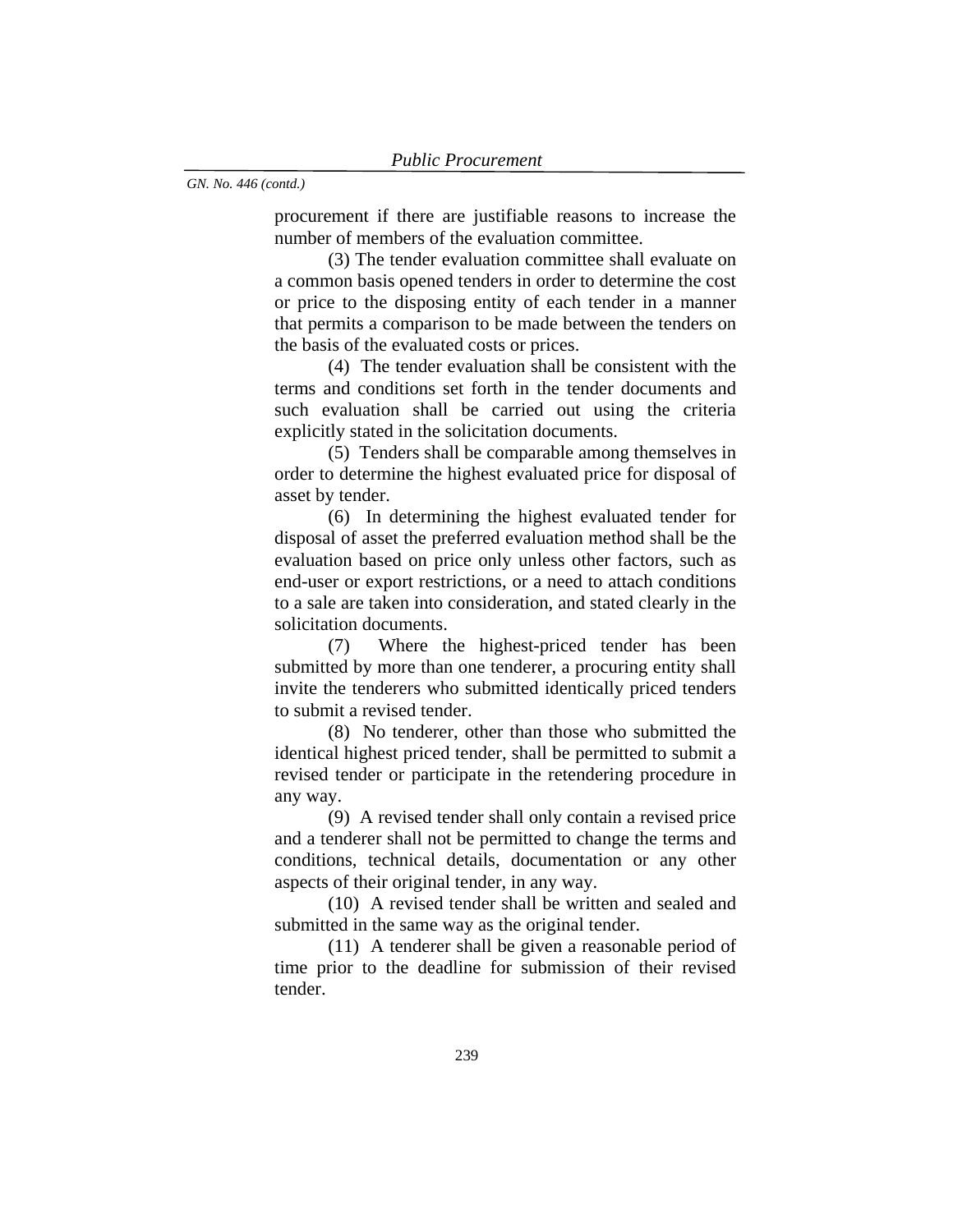(12) Where evaluation is based on price only and it is reasonable to conduct and conclude the evaluation immediately in the presence of a tenderer at a public tender opening, a disposing entity may, if the tenderer agrees, conduct the re-tendering procedure immediately.

(13) Where the re-tendering procedure is conducted immediately, a tenderer shall be given access to a private location in which to discuss and prepare the revised tender and the tenderer shall be provided with all reasonable assistance, such as writing and sealing materials calculators and access to a telephone.

(14) The tender opening procedure for the revised tender shall be the same as that for the original tender.

(15) Evaluation shall be conducted in the same manner as the original evaluation, except that the price contained in the revised tender shall replace the original price.

(16) Where identical highest priced tenders are received during a retendering process, further re-tendering shall be held in accordance with this regulation.

(17) Where it is subsequently discovered that an error was made in the original evaluation, including, an arithmetic error or application of an exchange rate, and that as a result tenderers had not submitted identical highest priced tenderers, the re-tendering procedure shall be declared null and void and the revised tenders shall not be considered.

(18) Where re-tendering fails, the whole process shall be cancelled and retendered.

(19) Where the evaluation is based on price only, a contract shall be awarded to the tenderer with the highest price.

> (20) Where written tenders are received, the valuation committee shall-

(a) correct any arithmetic errors;

(b) convert the tenders to a common currency; and

(c) compare the tender price with the value of an asset or reserve price, where appropriate.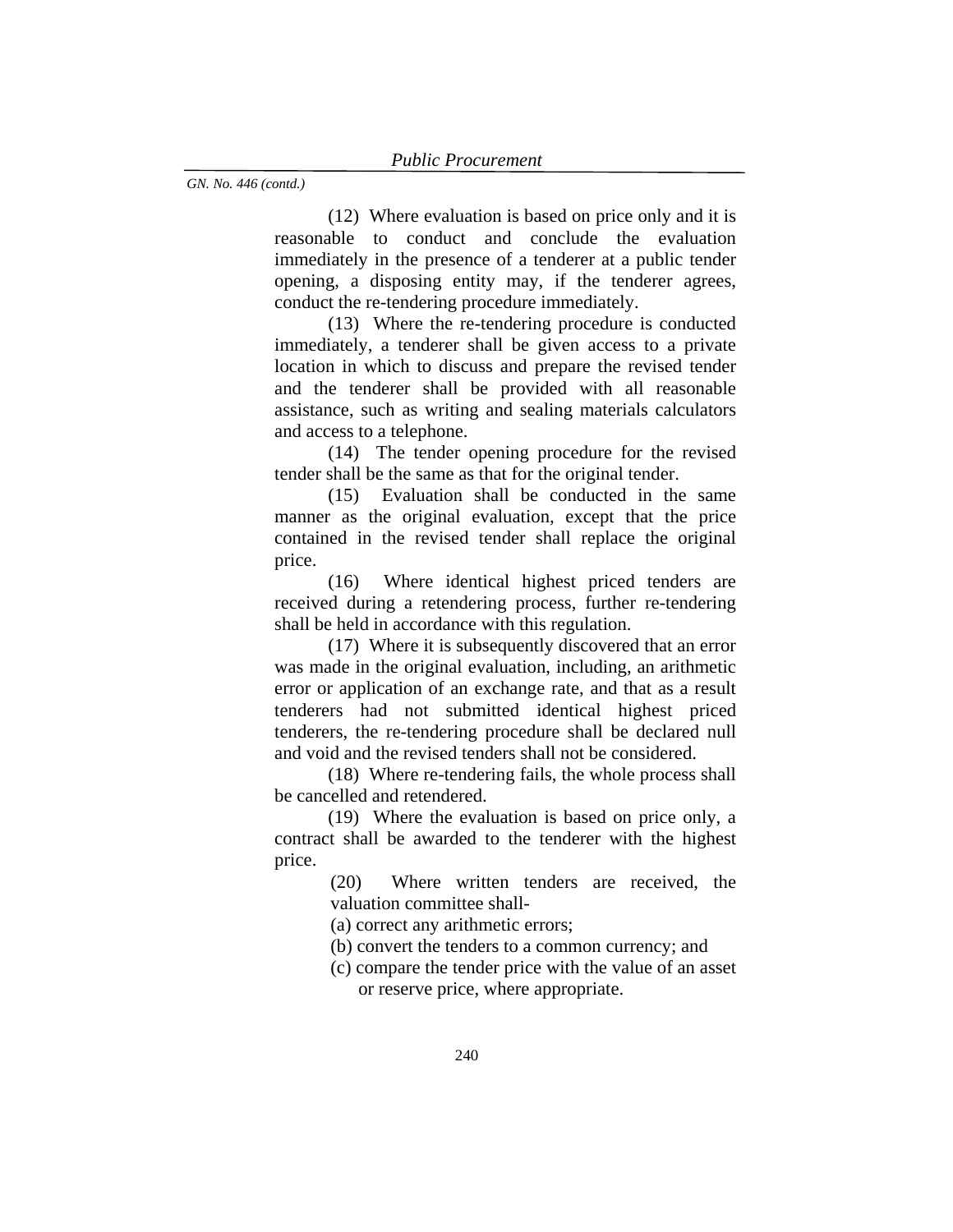(21) Contract award shall be recommended to the best evaluated price, which meets the eligibility requirements and passes the evaluation criteria, subject to any reservations in regard to the valuation or reserve price.

(22) In evaluating and comparing tenders, a disposing entity may grant a margin of preference for the benefit of Tanzanian asset buyers provided that the margin of preference shall be calculated in accordance with Regulations 33 and reflected in the record of the procurement proceedings.

(23) Where tender prices are expressed in two or more currencies, the tender prices of all tenders shall be converted to the same currency, and according to the rates specified in the solicitation documents, for the purpose of evaluating and comparing tenders.

(24) The rates of exchange to be used in such valuation shall be the selling rates published by the Bank of Tanzania and applicable to similar transactions:

- (a) on a date selected in advance and specified in the tender documents provided that such date should not be earlier than fifteen days prior to the date specified for the opening of tenders nor later than the original date prescribed in the tender documents for expiry of the period of tender validity; or
- (b) on the date of decision to award the contract or on the original date prescribed in the solicitation documents for the expiry of the period of tender validity, whichever is earlier.

(25) A detailed report on the evaluation and comparison of tenders, setting forth the specific reasons which the determination of the highest evaluated price tender is based, shall be prepared by the evaluation committee.

(26) The evaluation report shall be submitted to the procurement management unit to check if it is in accordance with the tender document and if the procurement management unit is satisfied with the report shall forward the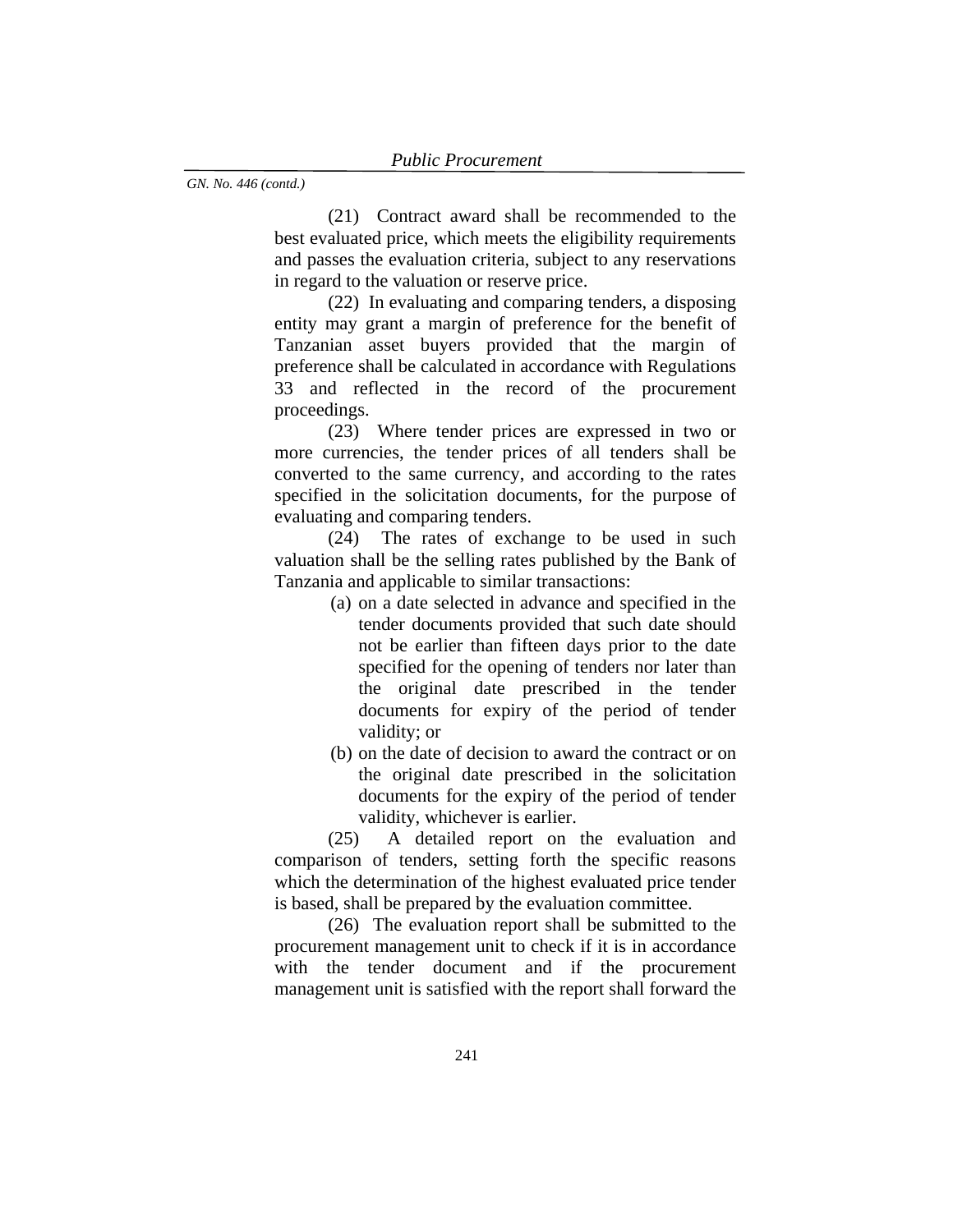tenderer

same to the tender board for approval; and where not satisfied it shall return the evaluation report with reasons to the evaluation team for re evaluation.

Negotiations with the highest evaluated **336.-**(1) Negotiations shall only be held with the highest evaluated tenderer for disposal of assets.

> (2) Negotiations shall not be conducted purely for the purpose of increasing prices.

> (3) Negotiations with a tenderer are not permitted until after the tender board has approved the evaluation committee's recommendations of the highest evaluated tenderer and the need to hold negotiations.

> (4) Procurement management unit shall recommend membership of a negotiation team based on appropriate seniority and experience depending on the value and complexity of the procurement and the membership shall be approved by the accounting officer who shall also name the chairman from amongst the members.

> (5) The number of members of the negotiation team shall depend on the value and complexity of the disposal requirement, but shall in all cases be a minimum of three and maximum of five, and may include members of the original evaluation committee or different officers.

> (6) The negotiation team shall include members with relevant mix of skills and experience, including:

> > (a) knowledge of end-user requirements;

(b) negotiation skills;

(c) procurement and contracting skills;

(d) financial management skills; or

(e) technical skills relevant to the subject of the disposal.

(7) The chairman of the negotiation team shall be responsible for:

> (a) ensuring all arrangements for negotiation meetings are made;

(b) chairing all negotiations;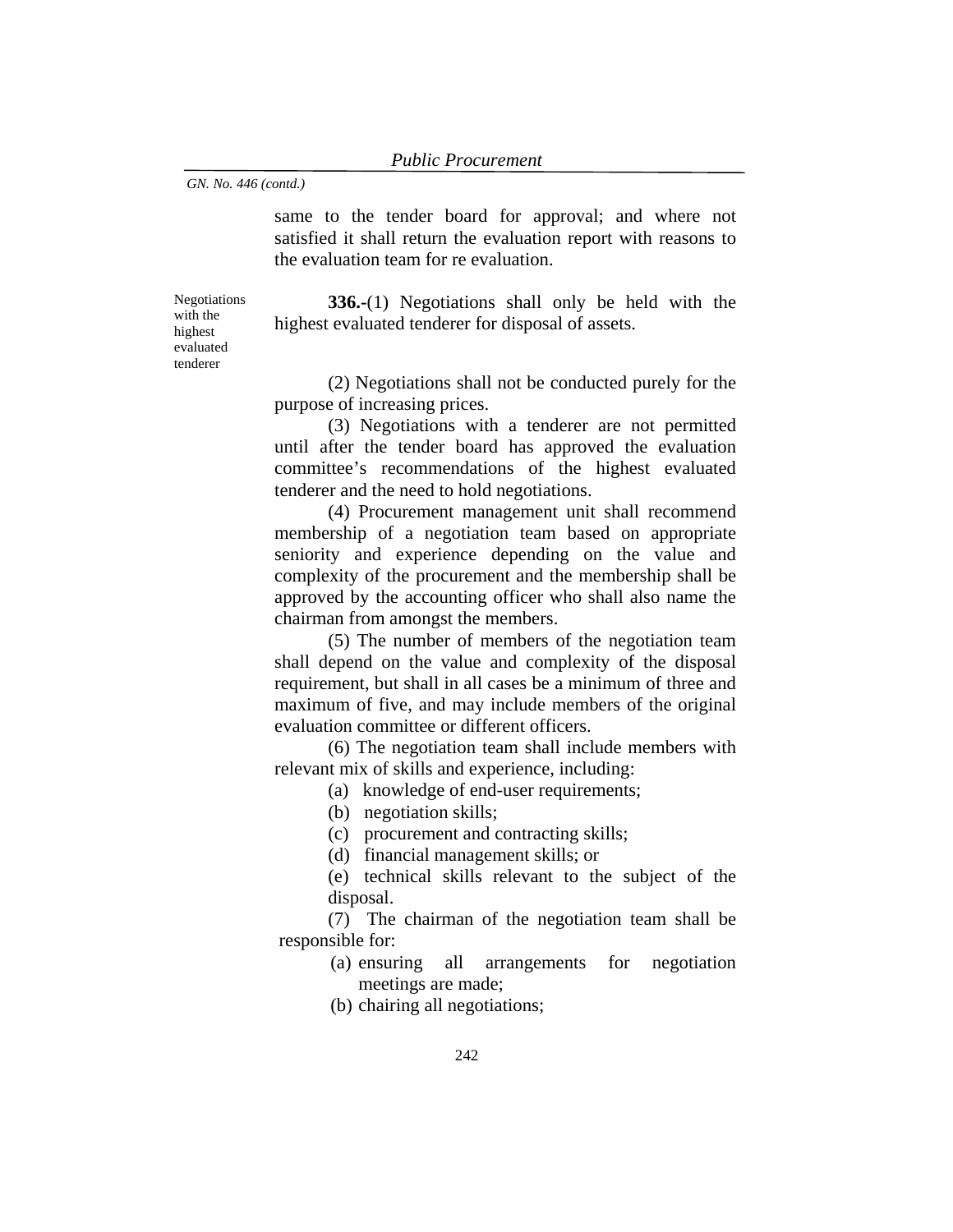- (c) ensuring the negotiations are conducted in accordance with all legal requirements;
- (d) ensuring all members are aware of their responsibilities, including the need for confidentiality;
- (e) ensuring all members have a common understanding of the process of negotiations and objectives to be achieved;
- (f) ensuring members understand their own role in the negotiations and the standard approach of the team;
- (g) managing communications between the negotiation team and the tenderer or any other body;
- (h) ensuring that the negotiation team has access to necessary information; and
- (i) preparing the final report on the negotiation or ensuring that it is prepared.

(8) The negotiation team shall prepare a negotiations plan which shall specify the issues to be negotiated as specified in the evaluation report and the objectives to be achieved and whenever possible, quantify the objectives and set maximum and minimum negotiating parameters.

(9) The appropriate tender board shall approve the negotiations plan prior to any negotiations taking place.

(10) Prior to confirming any agreement reached, the procurement management unit shall seek approval of the tender board.

(11) The negotiation team shall produce minutes of the meeting and shall obtain the tenderer's written agreement that it is a true and accurate record of the negotiations held and submit the minutes to the procurement management unit.

(12) The procurement management unit shall submit the recommendations of the negotiation team to the tender board to:

> (a) proceed with contract award to the recommended tenderer, incorporating the agreements reached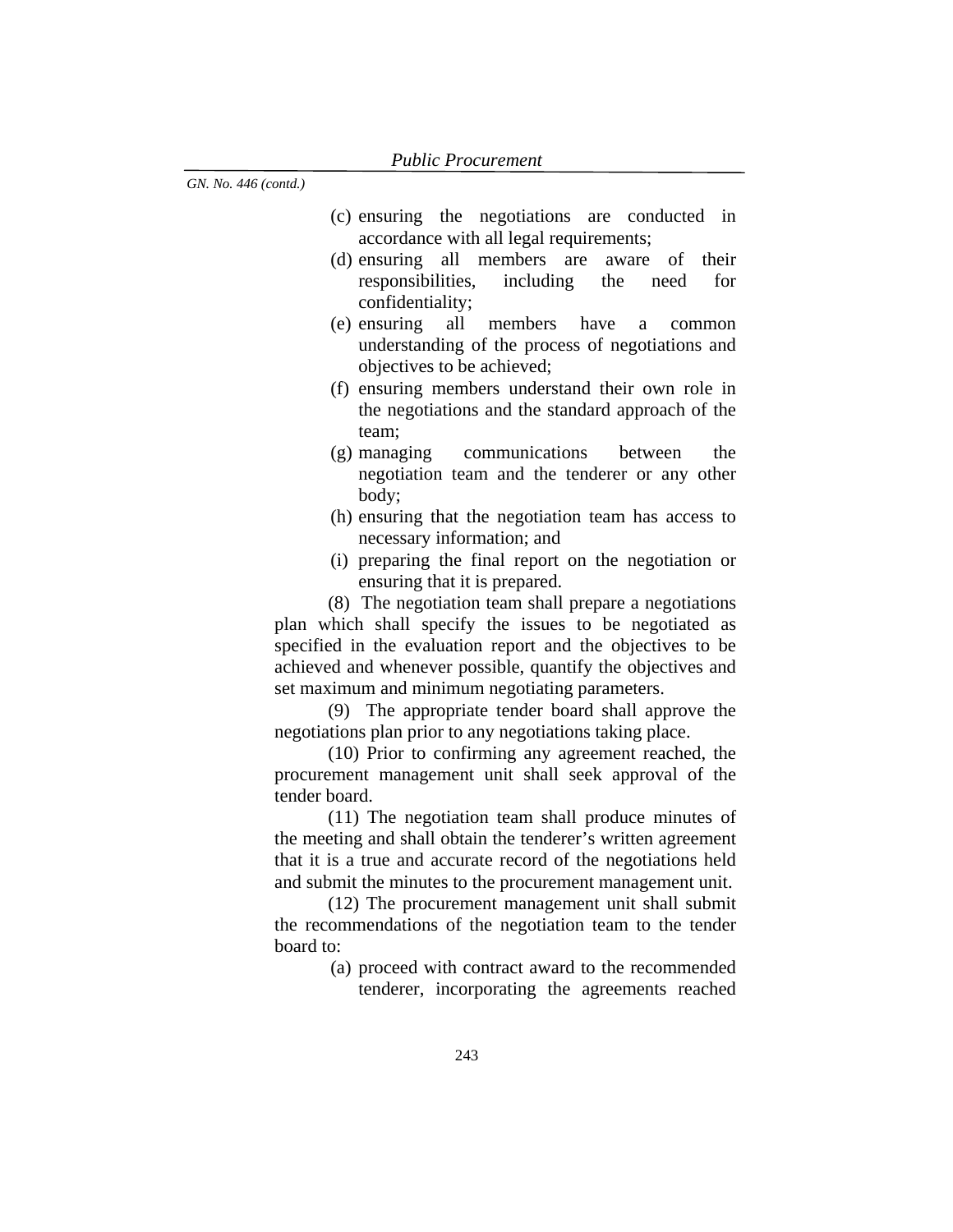during negotiations;

- (b) revise the negotiation objectives and hold further negotiations, or
- (c) terminate the negotiation and reject the tenderer.

(13) Where the negotiation team recommends rejection of the tenderer, it may also, where appropriate, recommend inviting the next ranked tenderer for negotiations.

(14) The results of any approved negotiations shall be specified in a letter of tender acceptance and incorporated into the contract document.

 (15) Where negotiations are commenced with the next ranked tenderer the procuring entity shall not reopen earlier negotiations; and the original tenderer shall be informed in writing of the reasons for termination of the negotiations.

Acceptance of tender and entry into force of disposal contract

**337.-**(1) The tender which is ascertained to be the successful tender shall be accepted and the notice of acceptance of the tender shall be given promptly to the asset buyer submitting the tender after all necessary approvals have been obtained.

 (2) The solicitation documents may require the asset buyer whose tender has been accepted to sign a written disposal contract conforming to the tender and in such cases, the procuring entity and the asset buyer shall sign the disposal contract within twenty eight calendar days after the notice of acceptance has been dispatched to the asset buyer.

 (3) The disposal contract made in accordance with 'the terms and conditions' of the accepted tender shall enter into force when the notice referred to in sub- regulation (1) has been dispatched to the asset buyer that submitted the tender.

 (4) The notice is considered dispatched when it is properly addressed or otherwise directed and transmitted to the asset buyer, or conveyed to an appropriate authority for transmission to the asset buyer, by a mode authorized by regulation 12.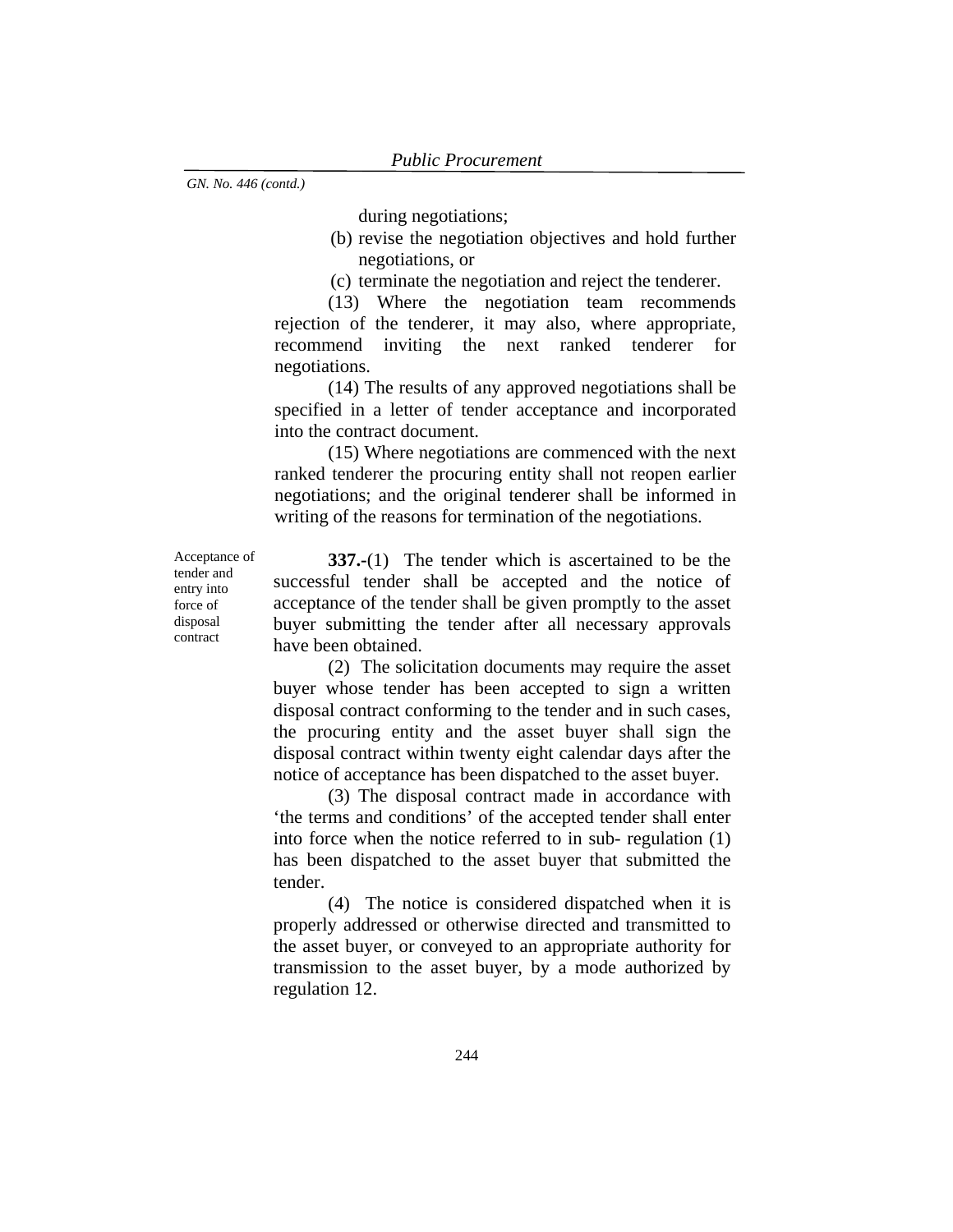(5) Where the asset buyer whose tender is accepted fails to sign a written disposal contract, if required to do so, or fails to provide any required security for the performance of the contract, the procuring entity shall, on the prior written approval of the tender board, select a successful tender from among the remaining tenders that are in force, subject to the right of the procuring entity, to reject all remaining tenders.

 (6) Upon the entry into force of the disposal contract and, if required, the provision by the asset buyer of a performance security in respect of the contract, notice of the disposal contract shall be given to unsuccessful asset buyers, specifying the name and address of the asset buyer that has entered into the contract and the contract price.

Process to be confidential

**338.-**(1) The information relating to the examination, clarification, evaluation and comparison of tenders and recommendations for the award of a contract shall not be disclosed to asset buyers or to any other person not involved officially in the examination, evaluation or comparison of tenders or in the decision on which tender should be accepted.

(2) Any effort by a tenderer to influence the procuring entity's or approving authority with a view to processing of tenders or award decisions may result in the rejection of his tender.

**339.-**(1) A procuring entity shall maintain a record of its disposal proceedings and contract management pursuant to regulation 15 to these Regulations.

(2) Where a contract is on-going or is challenged, the records shall be kept for one additional year after the completion of the contract or the settlement of the dispute, whichever comes earlier.

(3) The following records of a disposal proceeding shall be open for inspection by the Authority:

(a) records of a disposal process;

Record of disposal proceedings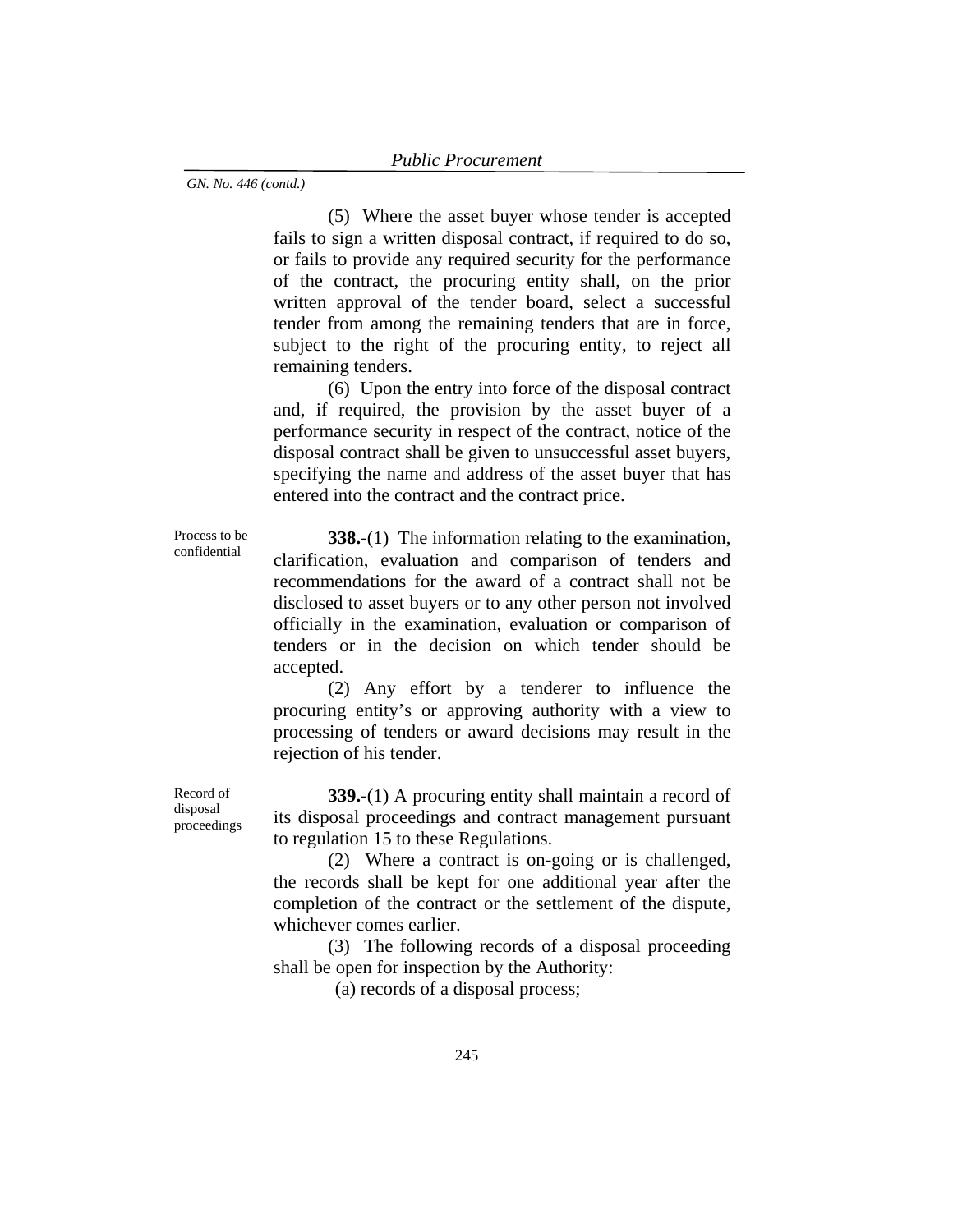- (b) records relating to contracts management; and
- (c) records of investigations of complaints or any other matter related to the Act or these Regulations.
- (4) The records of disposal of a public asset shall contain the following documents, where appropriate:
	- (a) a request to initiate disposal proceedings, including a report of a board;
	- (b) a copy of an invitation notice;
	- (c) copies of solicitation documents, their amendments or clarifications and any additional information ;
	- (d) a report of inspection of the assets by potential tenderers;
	- (e) a record of the tender openings;
	- (f) a copy of all tenders evaluated, clarifications requested and responses received;
	- (g) the evaluation report;
	- (h) minutes of meetings on the disposal, including negotiation proceedings;
	- (i) a copy of a letter of tender acceptance to a successful tenderer, if any;
	- (j) the contract, if any;
	- (k) all documents related to contracts management, including records of receipts of payment and handing over certificates;
	- (l) a copy of the update to the procuring entity asset register;
	- (m) all correspondence between a disposing entity and a tenderer or a third party disposal agent; and
	- (n) a copy of all submissions to the tender board and all decisions related to the disposal, including, the choice of disposal method, approval of solicitation documents, approval of an evaluation report, approval of negotiations, contract award decision, approval of contract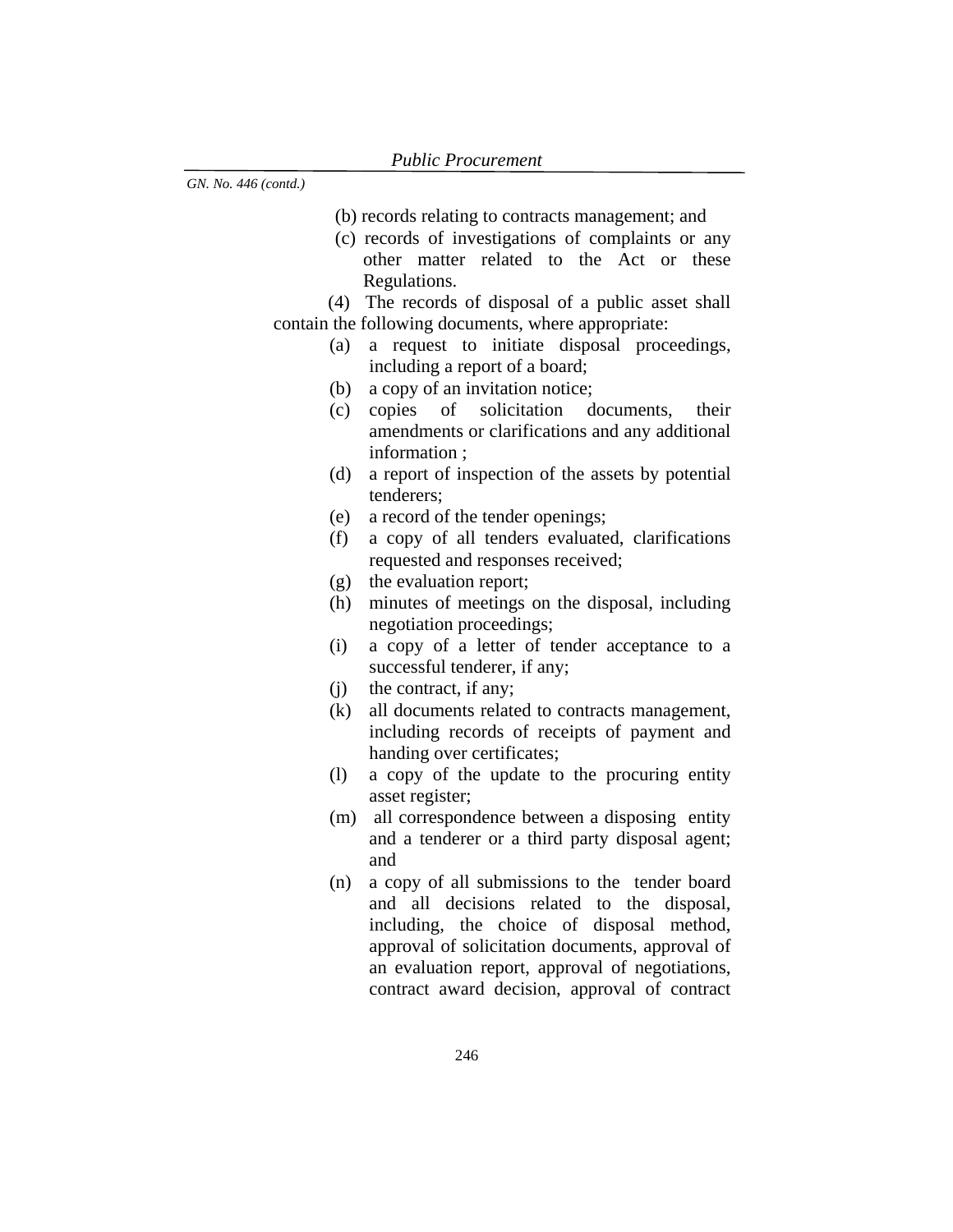documents and any decision to suspend or cancel disposal proceedings;

(o) the write-off approval from the Paymaster General or competent authority.

## PART XI

# PROCEDURES FOR CONDUCTING ELECTRONIC PROCUREMENT

- Interpretation **340.** For the purposes of this Part-
	- "auditor" means the Controller and Auditor General of Tanzania or his representative or any external, internal and information technology auditors recognized by national and international professional bodies or Government and assigned for the purpose of auditing e-PPs;
	- "centralized registration system" means the single place for all e-PP users to register and provide credentials for verification for their authenticity to conduct different activities by utilizing tools or features provided by the e-PPs;
	- "Certification Authority" means a trusted organization (or server) that maintains and issues digital certificates;
	- "dashboard" means an interactive user interface in the e-PPs portal that organizes and presents information and links to the different relevant functions into a unified display in a way that is easy to access, track and transact;
	- "Data Centre" means is a facility used to host the e-PPs and associated service tools and components, including network systems, backup facilities, environmental control tools, security systems etc;
	- "data message" means information generated, sent, received or stored by electronic, magnetic, optical or similar means, including, but not limited to, electronic data interchange, electronic mail, telegram;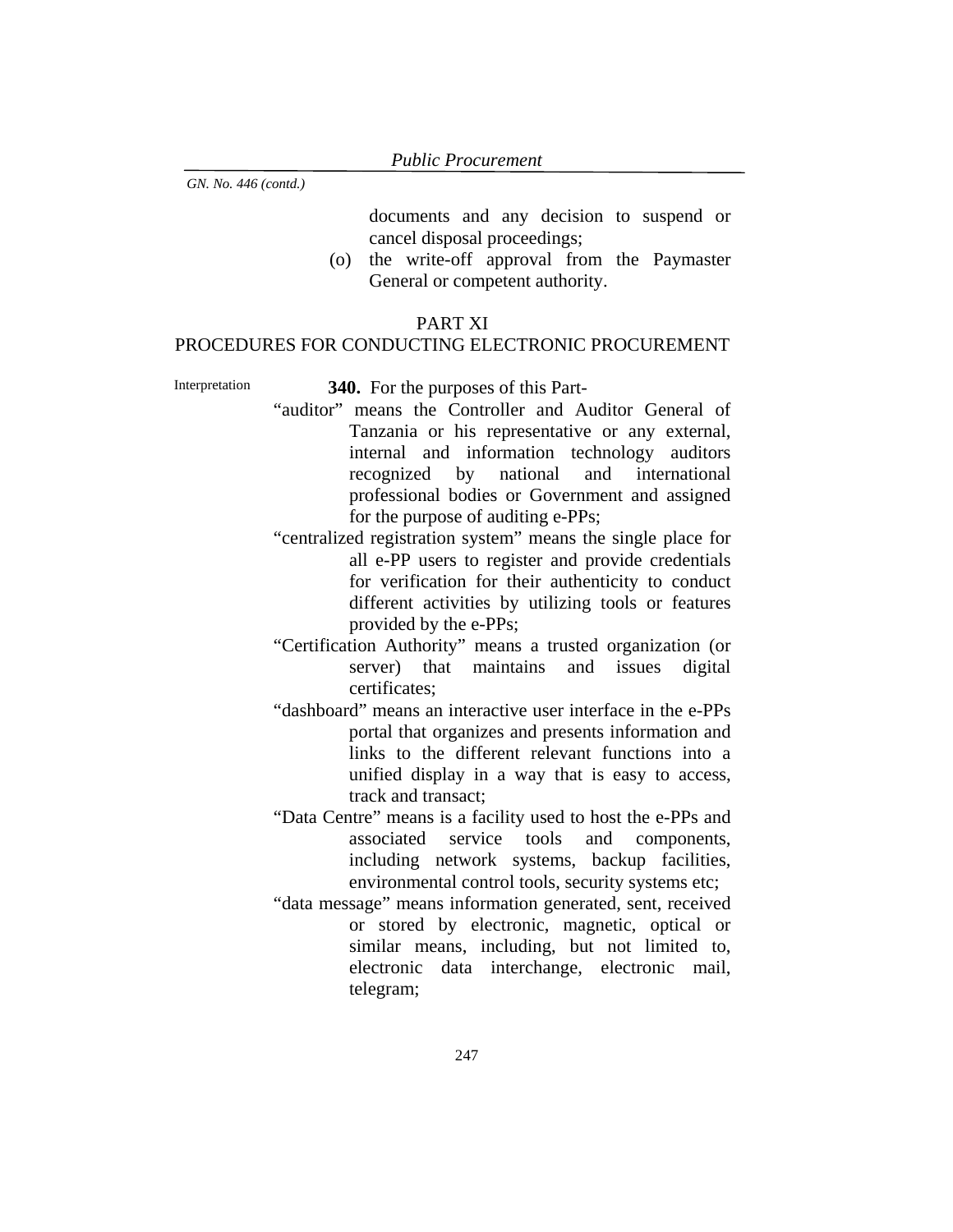- "Date and Time" means date and time of e-PPs Data Centre Time Stamping Server hosted by the Authority for the purpose of carrying out e-procurement using e-PPs portal;
- "day" means calendar day unless otherwise specified as working day;
- "Digital Signature" means an electronic signature based upon cryptographic methods of originator authentication, computed by using a set of rules and parameters such that the identity of the signer and the integrity of the data can be verified;
- "e-advertisement" means advertisement through e-PPs portal;
- "e-auction" means an online, real-time dynamic auction between a procuring entity and a number of suppliers or buyers who compete against each other to win the contract by submitting successively lower priced bids in case of reverse auction or submitting successively higher bids in case of forward auction, during a scheduled time period;
- "e-Contract Management System" means the processes involved between the issuance of a work order and completion of the work handled electronically with the tools available on the e-PPs portal;
- "electronic communication" means any communication that the parties make by means of data messages;
- "electronic document" means information or the representation of information, data, figures, symbols or other modes of written expression, described or however represented, by which a right is established or an obligation extinguished, or by which a fact may be proved and affirmed, which is received, recorded, transmitted, stored, processed, retrieved or produced electronically;
- "e-signature" means any distinctive mark, characteristic and/or sound in electronic form, representing the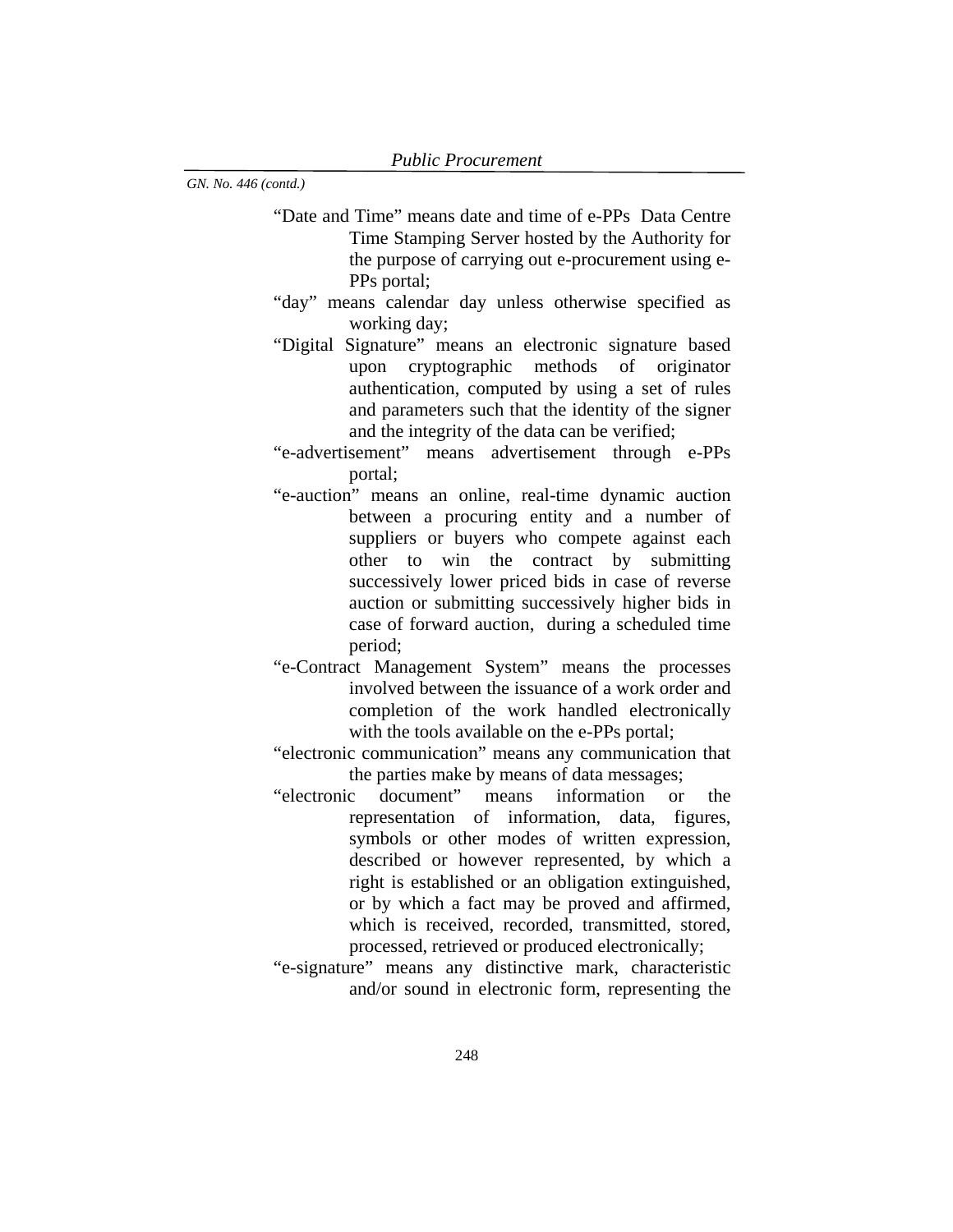identity of a person and attached to or logically associated with the electronic data message or electronic document or any methodology or procedures employed or adopted by a person and executed or adopted by such person with the intention of authenticating or approving an electronic data message or electronic document;

- "electronic tendering" means the use of e-PPs portal to facilitate the complete tendering processes, which include advertising, submissions, evaluations and award of contract for supply of goods or service.
- "originator of an electronic communication" means a party by whom, or on whose behalf, the electronic communication has been derived or generated prior to storage, but it does not include a party acting as an intermediary with respect to that electronic communication;
- "electronic" means any clerical, digital, magnetic, optical, electromagnetic, internet, mobile, wireless or other form of technology that entails capabilities similar to these technologies;
- "e-Payment System" means electronic payment methods available and the processing of transactions and their application within e-PPs users and payment service provider of the e-PPs;
- "e-PPs portal" means a single web portal, from where and through which procuring entities perform all or some of their e-procurement related functions which include publishing of annual procurement plans, invitation of tenders, request for quotation, tender proposals submission, tender opening, evaluation, auction, contract award notices, contract management, e-payments, procurement management information functions, and any other functions required by the Act and these regulations;
- "e-PPs" means electronic Public Procurement system a system developed, hosted and operated by the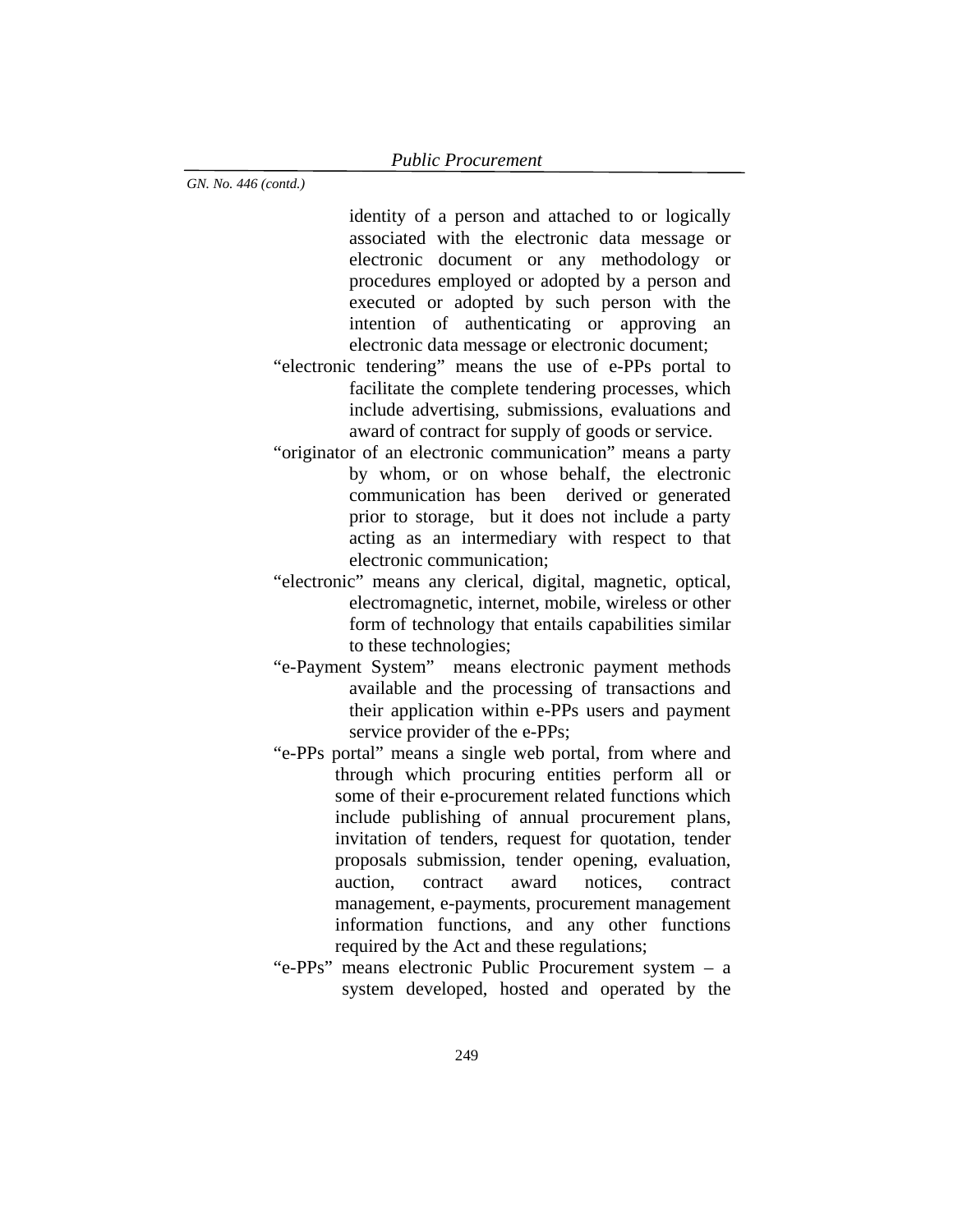Authority or its agent, to enable procuring entity carry out e-procurement;

- "e-procurement" means the use of information and communication technology in conducting procurement functions;
- "e-submission" means submitting tender documents through the e-PPs to participate in a tender and legally binds the tenderer with the particular tender as authentic tender participant;
- "Procurement Management Information System (PMIS)" means a web-based system for managing public procurement information and through which procuring entities can submit online to the Authority all reports and information in accordance with the Act, Regulations and the Authority's Guidelines;
- "server" or "computer server" means a physical computer dedicated to running one or more such services to serve the needs of users of the other computers on the network;
- "signature" means a distinctive mark or characteristic indicating identity;
- "user ID" means a code used by a user to identify himself when he logs into a system and starts a login session and is used by the system to uniquely identify the user;
- "web URL" (web Uniform Resource Locator) means the unique address used for accessing a web file or system on the Internet;
- "workflow management system" means a system of overseeing the process of passing information, documents and tasks from one employee or computer within a business to another.

**Objectives** and usage

**341.-**(1) The objectives of the e-PPs is to enhance the efficiency and ensure transparency in public procurement through the implementation of a comprehensive e-PPs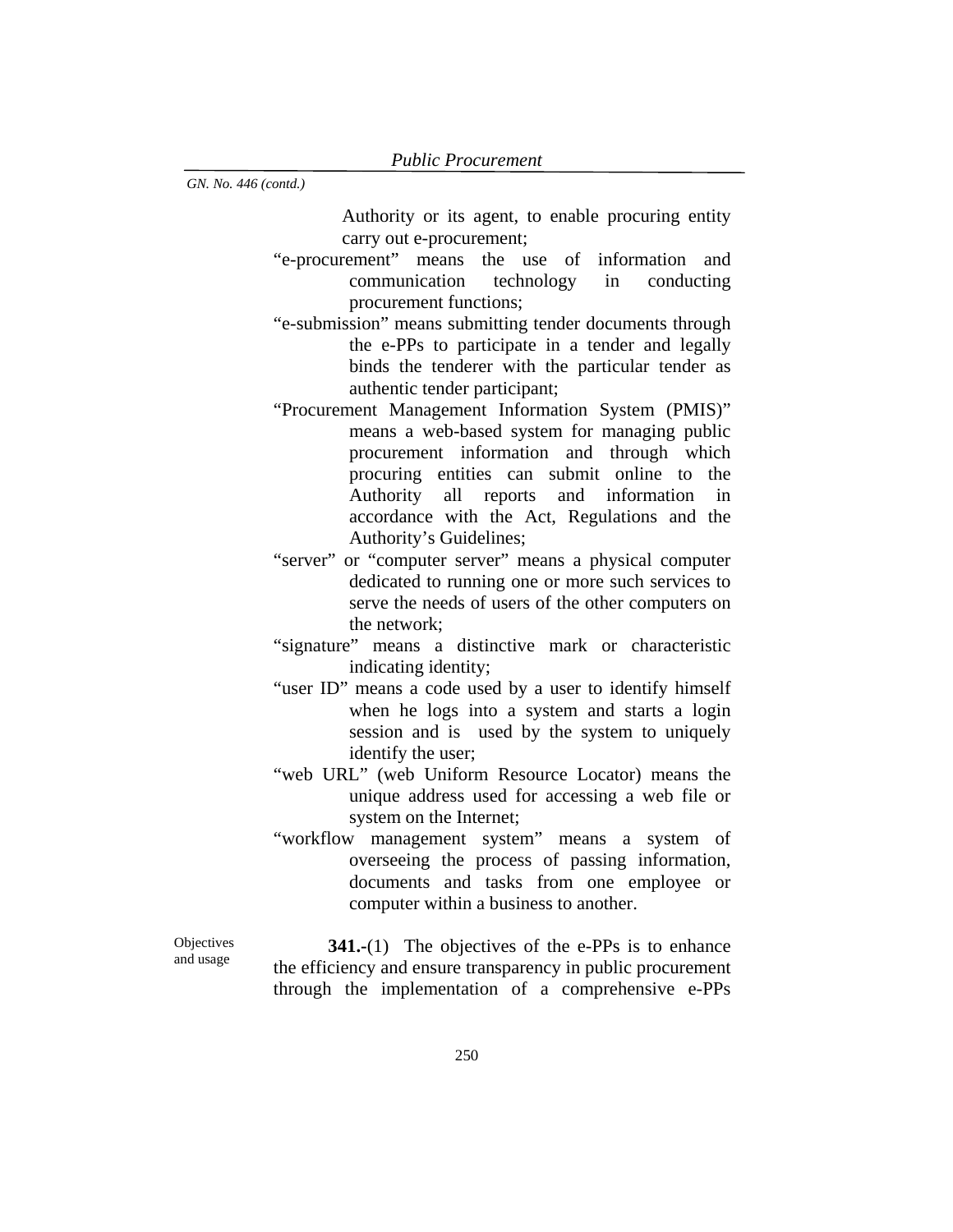solution to be used by some or all public bodies in the country for carrying out e-procurement.

 (2) The use of the e-PPs shall only be for lawful purposes that do not infringe the rights of or restrict or inhibit the use of the system by any third party, and such restriction or inhibition includes but not limited to conduct which is intended to mislead or is defamatory or which may harass, cause distress or inconvenience to any person and the transmission of obscene or offensive content or interruption of the normal flow of content within the e-PPs.

 (3) The e-PPs shall be hosted in e-PPs Data Centre at the Authority and its web portal shall be accessible for use through web URL specified by the Authority.

 (4) All stakeholders including the general public, tenderers, procuring entities, payment service providers, development partners, media, e-PPs administrators and auditors may get access to e-PPs and information thereof in accordance with specified terms and conditions of use, disclaimer and privacy policy, and upon successful registration to the system.

Scope and application

**342.-**(1) The e-PPs shall be implemented by all procuring entities in full or partially in parallel with the conventional manual procedures.

(2) All stakeholders of public procurement shall, subject to sub-regulation (1), have appropriate access to relevant features of the e-PPs as determined by the Authority and assigned to them upon successful registration.

Major Modules of e-PPs

**343.-**(1) The e-PPs shall consist of several modules that may be interlinked sub-systems, which shall be used individually or in combination, in order to accomplish functions relating to the following e-procurement related processes-

(a) Centralized Registration System;

(b) Workflow Management System;

(c) E-Tendering and e-Purchasing;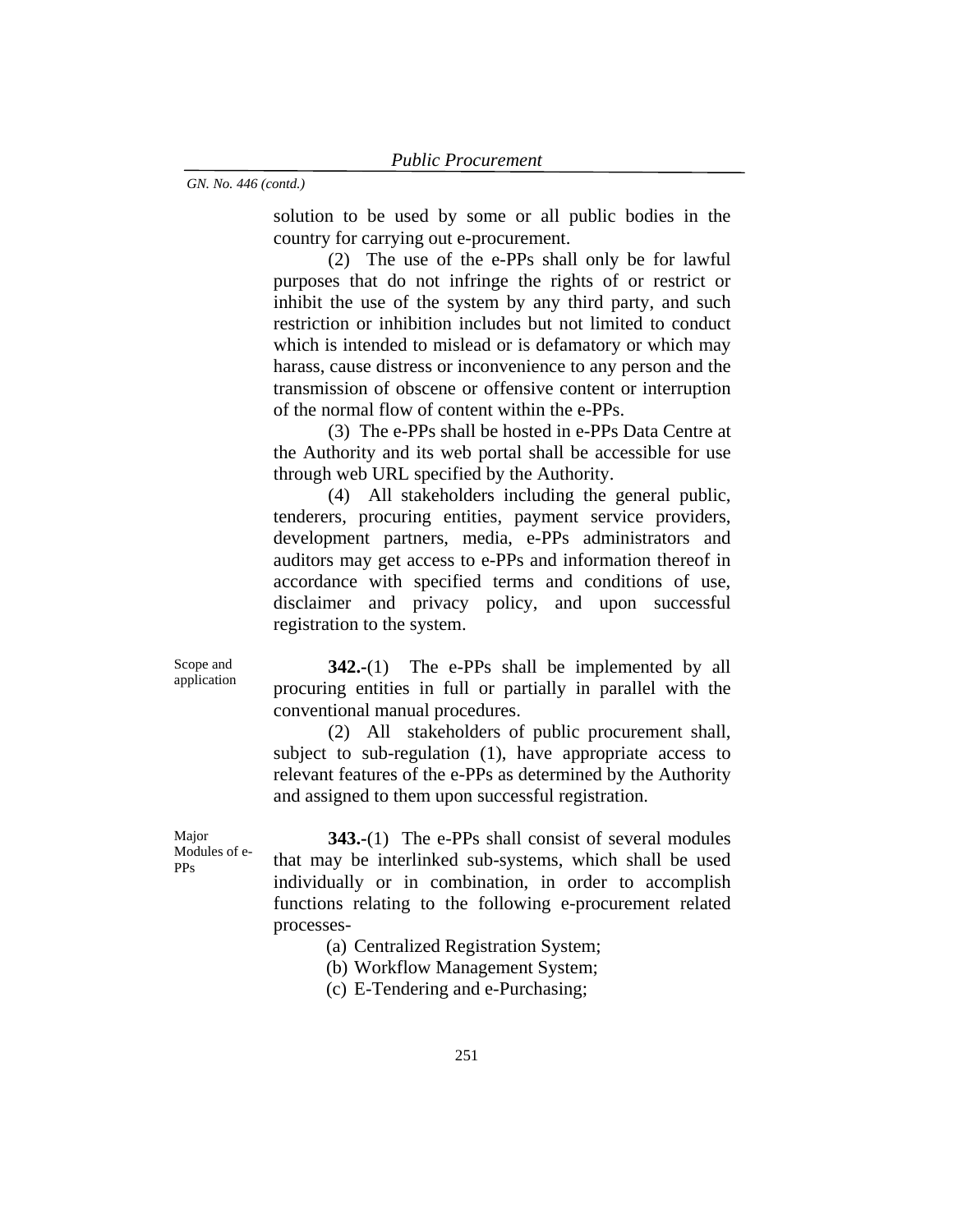- (d) e-Auction;
- (e) e-Contract Management System;
- (f) e-Payment System;
- (g) Procurement Management Information System (PMIS);
- (h) Dispute resolution;
- (i) System and Security Administration;
- (j) Handling Errors and Exceptions; and
- (k) Application and User Help.

(2) The Authority has the right to add, update or remove other modules, sub-systems and features in the e-PPs or make integration with other system demanded by the prevailing laws, Government directives or special needs of procurement community.

Access to e-PPs features

**344.**-(1) All the e-PPs users shall be required to register to be able to access system features of the e-PPs.

(2) To access the e-PPs, users shall comply with security requirements and any other technical and operational guidelines to be issued by the Authority.

(3) User of e-PPs shall use digital signatures when transacting with the system; and where such signatures are not available, acceptable form of e-signature may be used as determined by the Authority.

(4) Appropriate digital signature shall be the one issued by Certification Authority, while appropriate esignatures shall be issued by recognised competent authority for the authentication of electronic documents.

(5) Users shall be responsible for maintaining the confidentiality of all particulars associated with their accounts and shall be fully responsible for all activities pertaining to use of their account particulars in the e-PPs.

(6) All applicable costs for acquiring appropriate signatures required for use in the e-PPs shall be borne by the users and the Authority shall bear no responsibility for misuse, loss or theft of those signatures.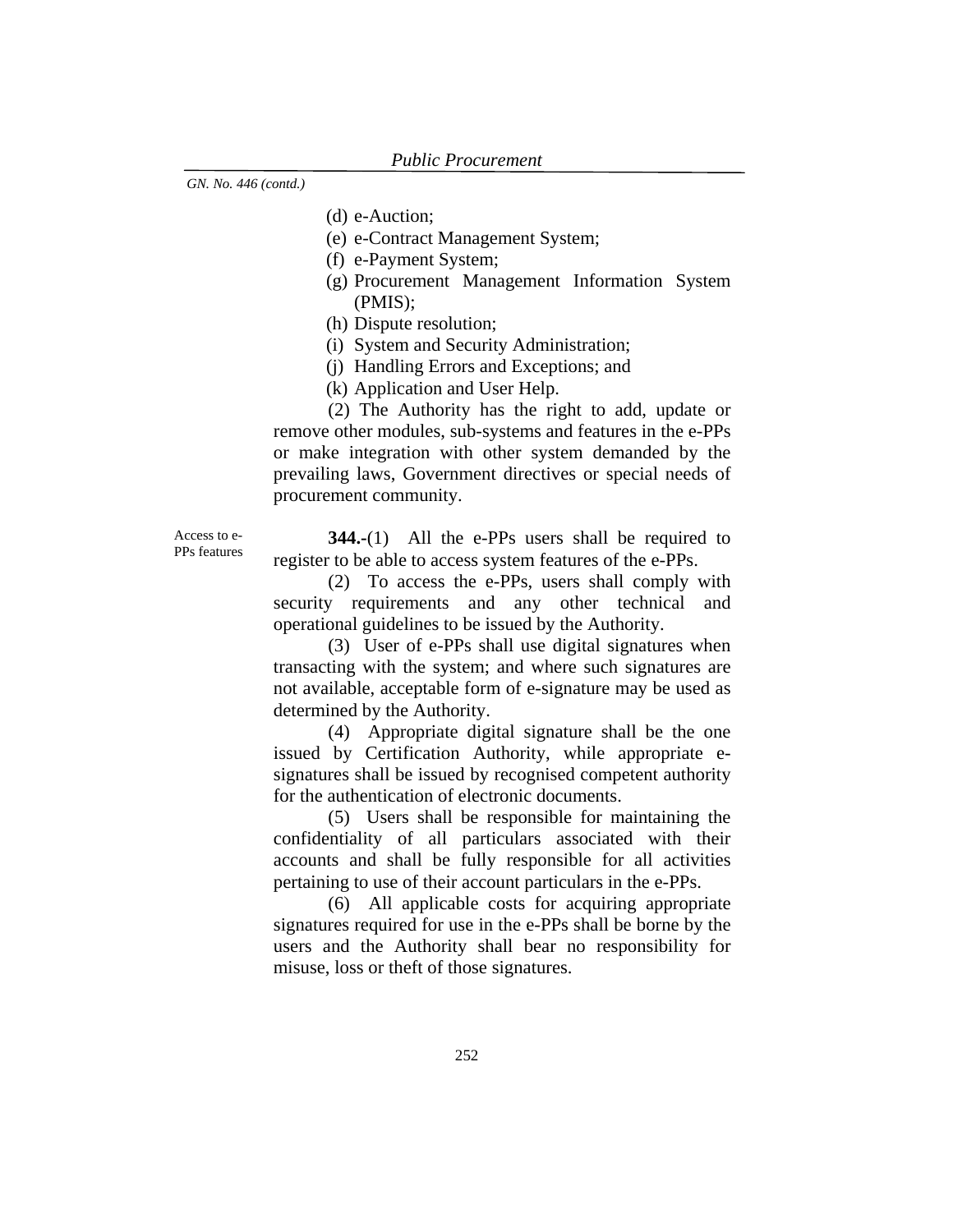Registration of users of e-PPs

**345.-**(1) A prospective users shall register in the e-PPs under an appropriate user category in order to have appropriate access points and to get access to working dashboards with authorized features of the e-PPs.

(2) The user categories acceptable by the system are procuring entities, prospective tenderers, systems administrators, auditors, development partners, banks and financial institutions, civil society organisations and any group as approved by the Authority.

(3) The registration shall be done through the online centralised registration system of the e-PPs and may be followed by validation of credentials through due-diligence by the Authority.

(4) A prospective users applying to use e-PPs shall be required to provide all required information include accepting the terms and conditions of e-PPs use; and confirmation of awareness of disclaimer and privacy policy of the e-PPs.

(5) If any misinformation is identified or any document submitted is found false and the user does not correct that information, the user account shall be cancelled or suspended and appropriate action shall be taken in accordance with applicable laws.

(6) The Authority shall prepare validation procedures for verification of user credentials which may require furnishing of original hard copy credentials in case where reliable verification process cannot be completed online.

(7) Any registration may be cancelled at anytime due to violation of any terms and conditions of e-PPs.

(8) Users registration for e-PPs shall be completed after the validation of credentials is completed, appropriate registration fees paid, and users confirmed by the Authority.

(9) Users may cancel their registration provided that they have no pending obligations to any party while using e-PPs.

(10) Upon successful registration in any category,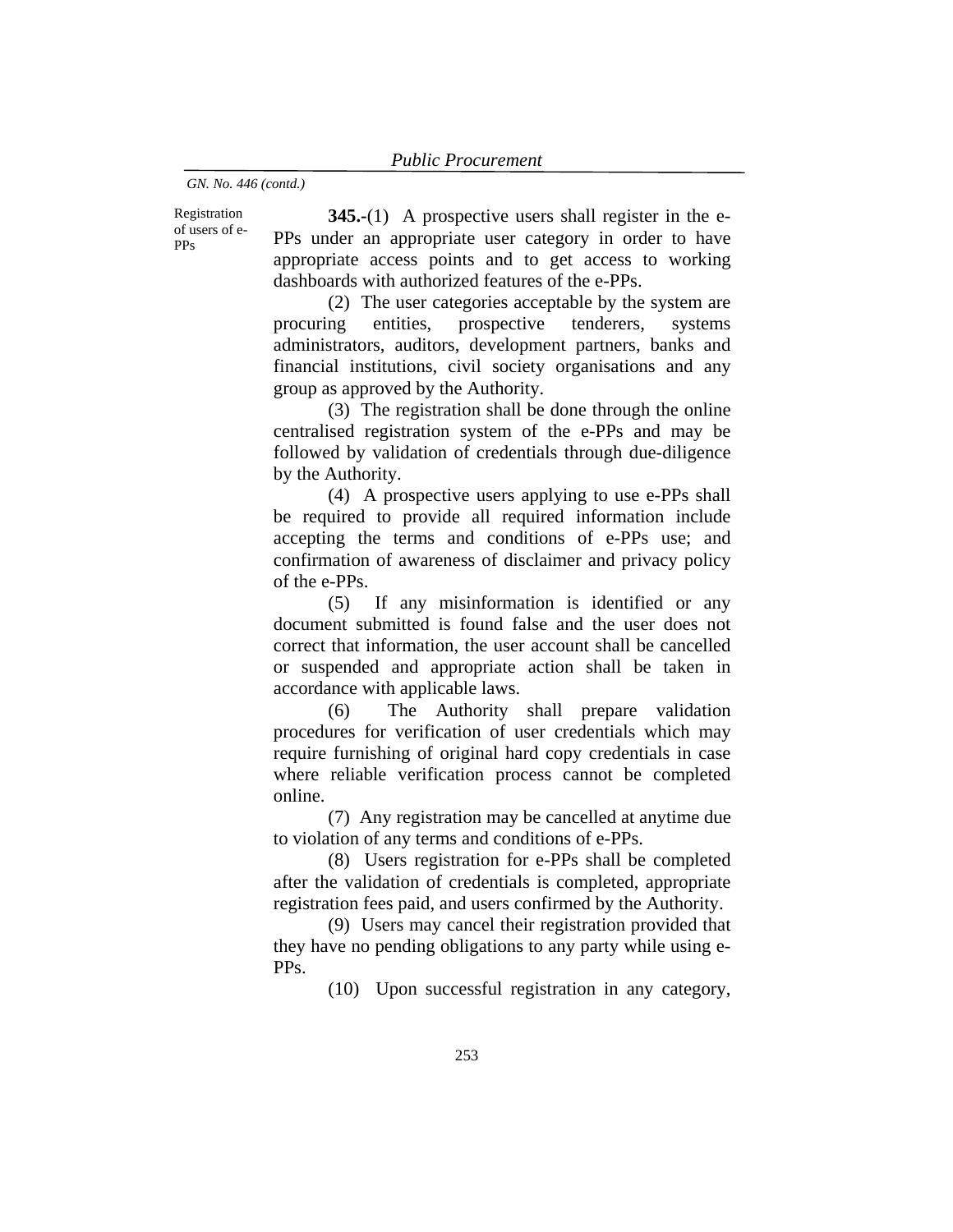the user account shall be assigned a secured dashboard with features that enable the user to perform his roles in e-PPs.

(11) The procedures for using the dashboards under each category of users shall be in accordance with guidelines to be issued by the Authority from time to time.

**346.-**(1) Tenderers shall prepare their tender documents required to be uploaded within the time specified in the instructions to tenderers after signing of the same by an authorized representative of the tenderer.

(2) Tenderers shall submit their tender responses before the closing date and time, after which the e-PPs shall automatically reject any late submission.

(3) All documents kept in the tenderer's system space shall remain in the system unless the allocated size exceeds the assigned limit.

**347.-**(1) Procuring entities shall prepare invitation for tenders using online template available from their secured dashboards.

(2) The invitation for tenders shall be published in the e-PPs portal in accordance with these Regulations, by proper authority from the procuring entity.

(3) The prepared invitation will contain detailed description of the goods, works or services, time-schedule and any other conditions and where applicable, the tendering documents shall be made available on the procurement opportunities section of the e-PPs portal and shall be available to all interested users.

(4) The date of tender notice published in the e-PPs portal shall be treated as the start date of tender preparation.

Uploading tender document for e-tendering

**348.-**(1) Tenderers shall submit their tenders online before the deadline specified in the invitation for tenders after signing of the same with the e-signature or digital signature, whichever is applicable, by their authorized representative.

eadvertisement for etendering and e-auction

Tender preparation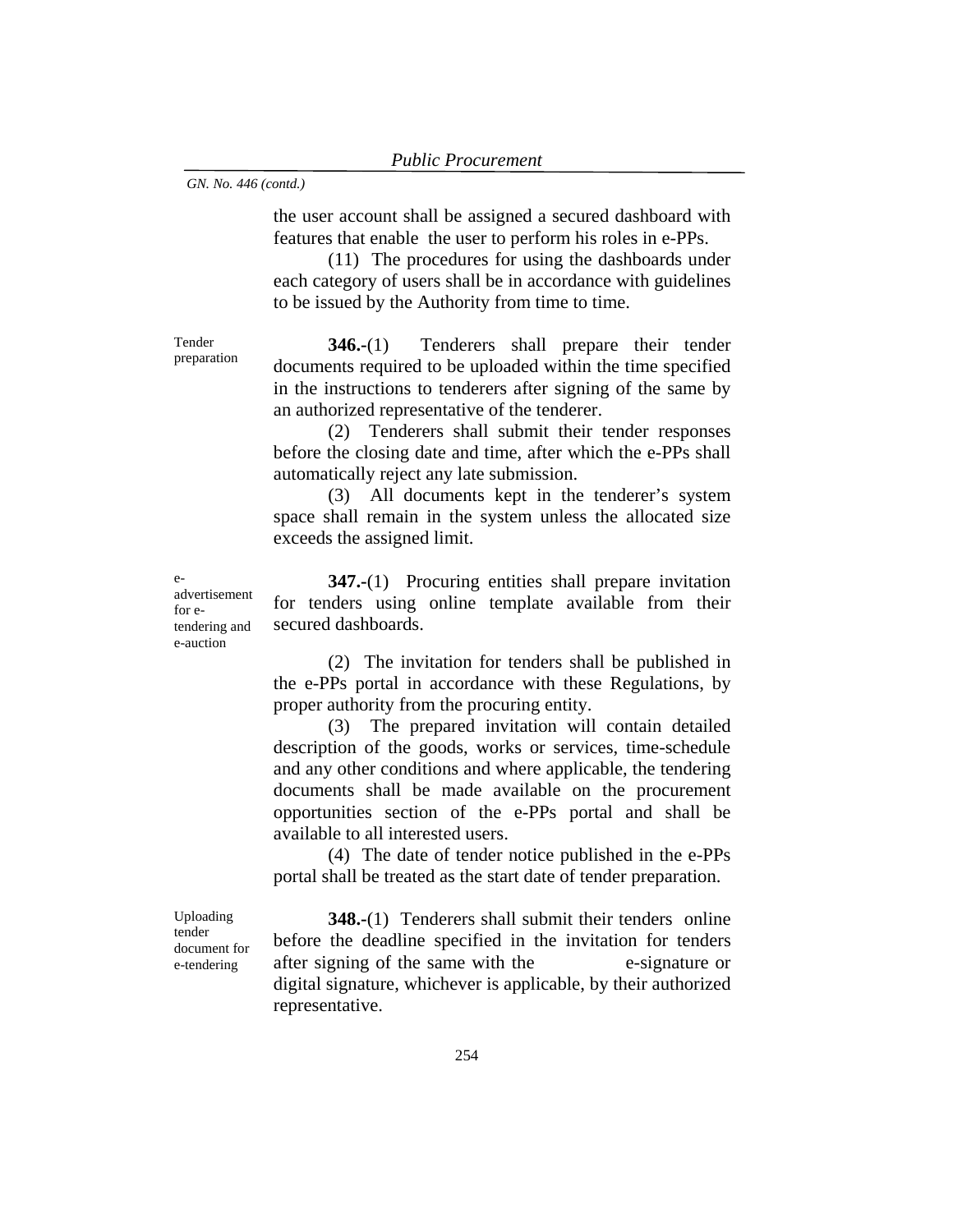(2) Before final submission, the tenderer may upload documents, fill-in required online forms, modify and verify the documents and complete other activities part by part and any attempt to submit incomplete tender shall not be allowed by the e-PPs.

Clarification and pre-tender meeting

**349.-**(1) Where it is specified in the tender notice, the e-PPs shall provide features for online pre-tender meetings on the specified date and time.

(2) A request for clarifications by tenderers and responses to queries shall be posted online before or during pre-tender meeting, or within the time prescribed in the tendering documents.

Amendment to tender documents

**350.-**(1) To the extent permissible under the Act and these Regulations, procuring entities may amend the tender documents at any time prior to the deadline for receipt of tenders.

(2) Procuring entities shall issue and publish an addendum in the relevant section of the e-PPs accessible to all prospective tenderers who received the tender document; and short messages or email will be used to alert tenderers of all such changes.

e-submission **351.-**(1) A tender submitted electronically shall be considered to be true and legal version, duly authorized and duly executed by the tenderer and intended to have binding legal effect.

> (2) The tender shall bear e-signature or digital signatures for identity and authentication purposes and the identity of the tenderer may be verified with a follow-up due diligence process.

> (3) A tender through the e-PPs shall be received in full prior to the closing time and the tenderers shall receive an acknowledgement of receipt of tender or amendment through the system.

> > (4) A tenderer to ensure the integrity, completeness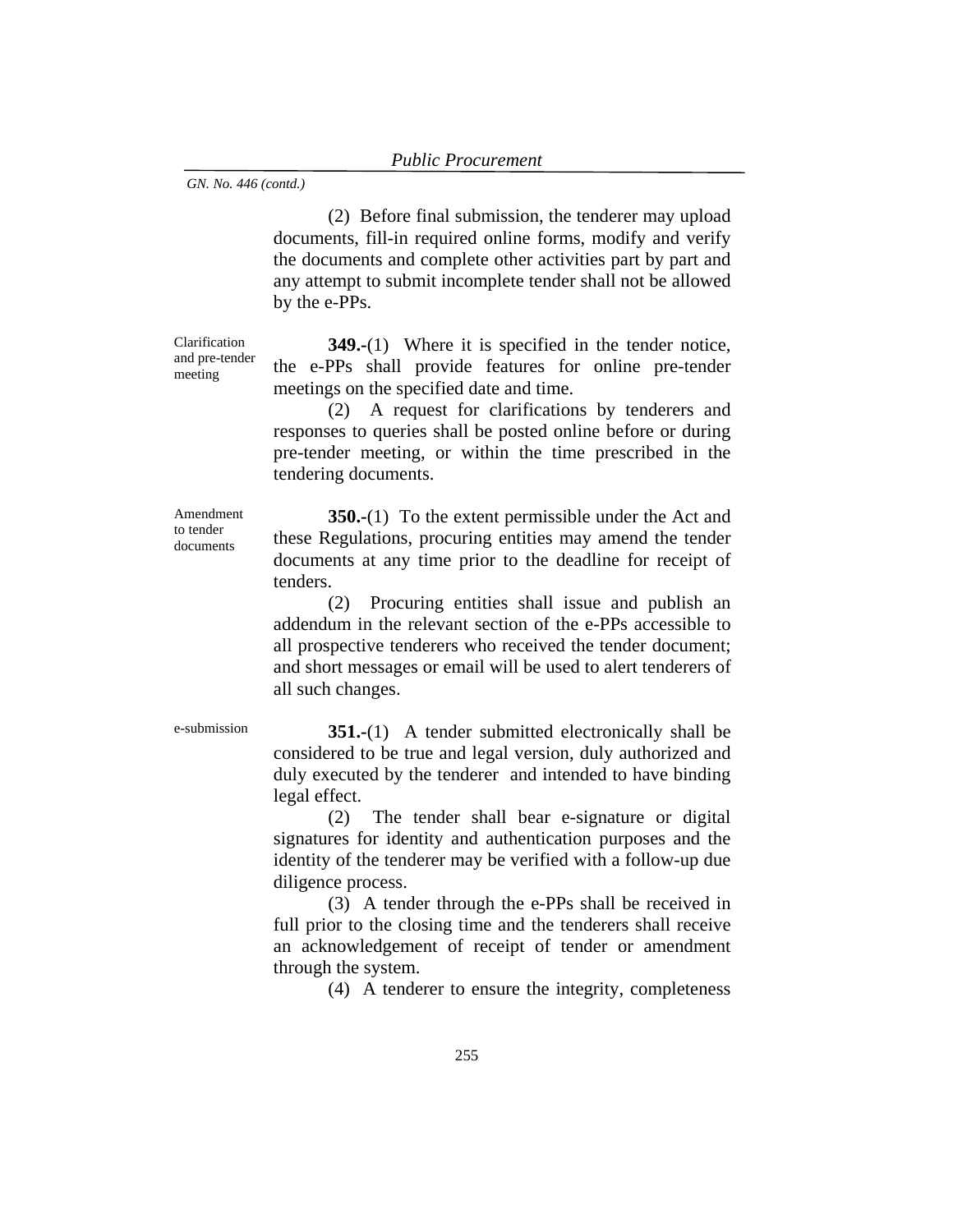and authenticity of their submission; and in case of electronic records entered online and files containing the tender being unreadable for any reason, the tender submitted shall not be considered.

**352.-**(1) The procuring entities receiving the tenders shall use the appropriate dashboard on the e-PPs perform all tender opening functions in e-PPs portal as prescribed in guidelines issued by the Authority.

(2) Tenderers may physically be present at the tender opening meeting, although option shall be made available in e-PPs portal for those who wish to participate online during the session, where the committee will post the tender opening records in the appropriate section of the e-PPs.

(3) Online tender opening schedule and specific web URL for the tenderers to participate shall be specified in the invitation to tender issued by the procuring entity.

Formation of evaluation committees

Online tender opening

> **353.-**(1) The procuring entities receiving the tenders shall create a tender evaluation committee on e-PPs portal and its members shall perform all functions of the Committee as prescribed in the Act and these Regulations.

> (2) Procuring entities shall ensure that members of the committee are conversant with the online tools to enable them effectively and efficiently accomplish the evaluation process.

Use of e-PPs by evaluation committee

**354.-**(1) Access to the dashboard by the evaluation committee shall be only for the specified period of time as defined by procuring entities in e-PPs or its extension.

(2) The committee members shall fill and sign the online covenant forms individually before evaluation and joint certification after evaluation as provided online by the system and in accordance with the Act and these Regulations.

(3) Online evaluation of tenders shall follow the predefined workflow set-up by the procuring entity to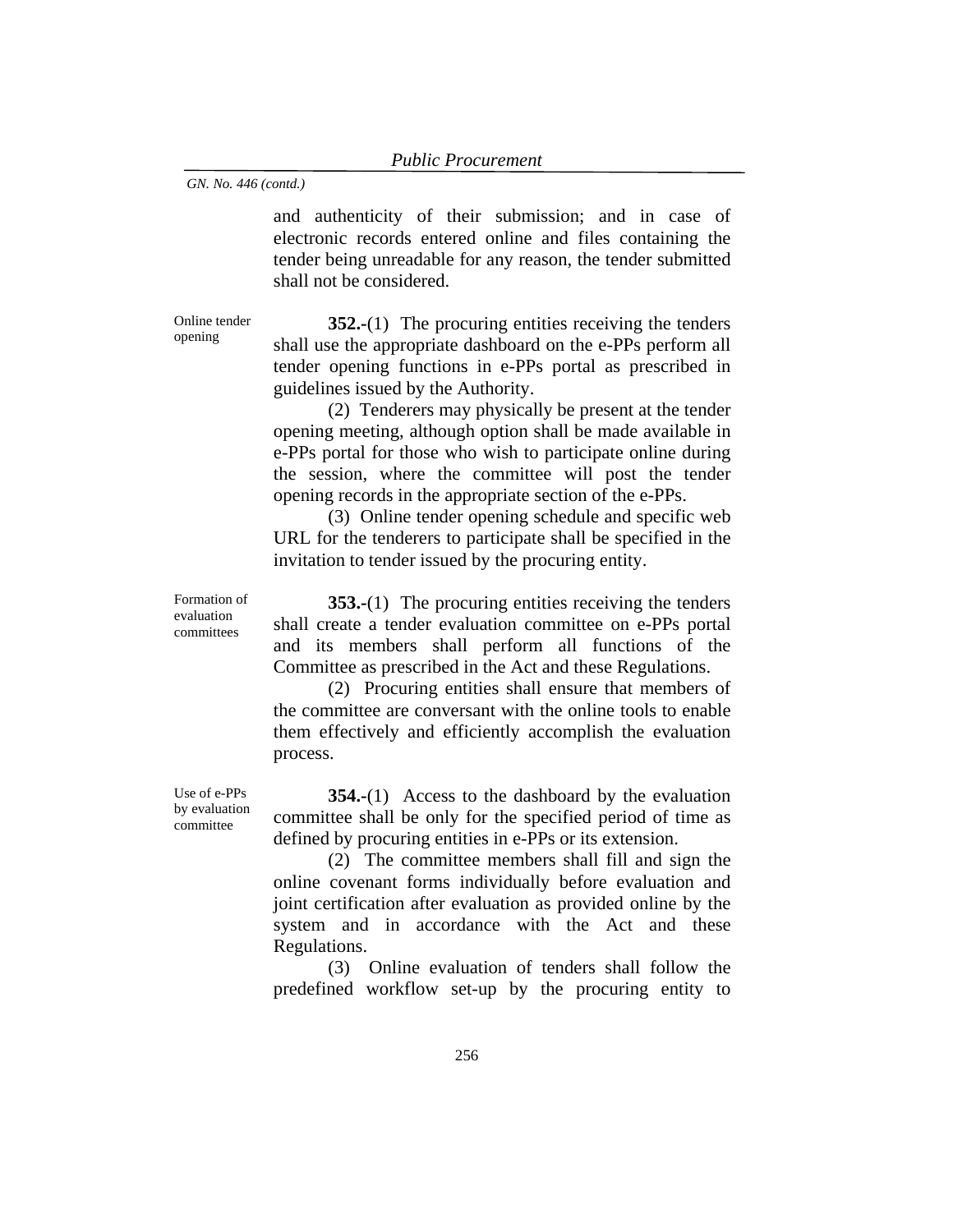evaluate the specific tender.

(4) A procuring entity may only use e-PPs automatically to generate results of the evaluation, based on criteria specified by the procuring entity, and if condition of tender dictates, some aspects of the evaluation may be accomplished offline and the results shall be entered into the system to proceed with generation of final evaluation report.

(5) The committee shall not alter any data provided by the tenderer and the agreed final report that determines the successful tenderer as computed by ePPs.

Approval, notification of award and contract signing

**355.-**(1) Final evaluation report shall be routed in e-PPs through system workflow to the appropriate approving authority stipulated in the Act and these Regulations and the approval shall be granted online using appropriate digital signature or e-signature.

(2) A procuring entity shall issue award notification to a successful evaluated tenderer online through tenderer's dashboard and email or short messages alerts and the tenderers shall be required to acknowledge receipt through e-PPs.

(3) Contract negotiation may be conducted online or offline, if applicable to a specific procurement type or category in accordance with the requirements of the Act, and the negotiation results shall be entered into the e-PPs.

(4) The contract between procuring entity and the successful tenderer may be signed online using digital signatures or, offline in compliance with the Act and these Regulations.

(5) The e-PPs shall publish the contract award information on e-PPs portal in the appropriate public section in accordance with these Regulations.

Application of e- auction

**356.-**(1) E-reverse auction shall be used in the procurement of standard goods for which specifications can be determined with precision, where price or quantity is the only determinant and where there exist significant numbers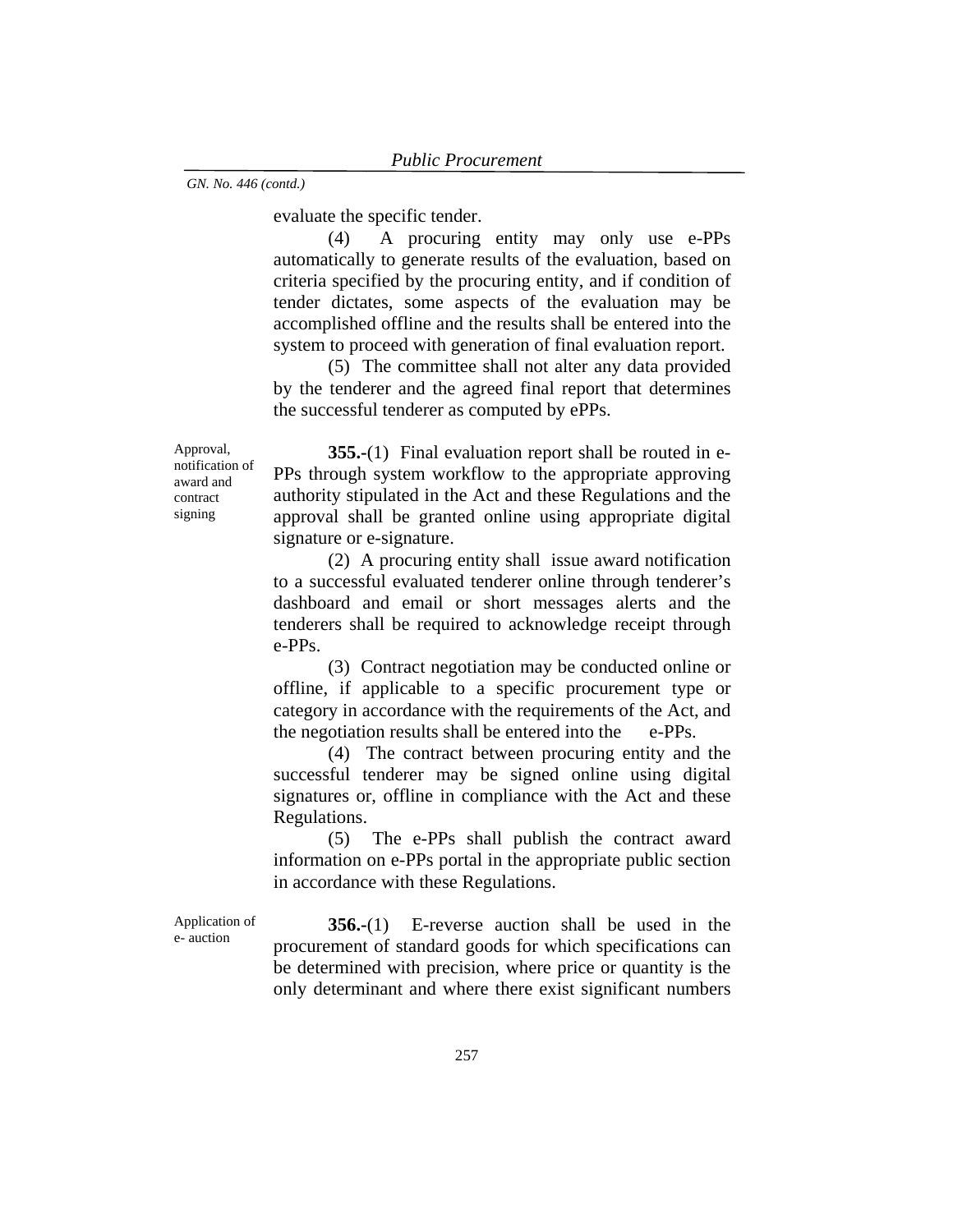of potential tenderers.

(2) E-forward auction shall be applied in the disposal by tender of goods whose specifications can be described precisely and whose salvage value have been established.

(3) E-reverse and e-forward auction methods shall not be applied where a considerable evaluation process is required as may be in case with e-tendering.

(4) The Authority shall issue guidelines on the procedures to be followed and other applicable conditions for conducting e-auctions.

System preparation for e-auction **357.-**(1) The auction shall be applied in the procurement or disposal of goods where-

- (a) the auction scope and the evaluation criteria for selection and award of a contract is clearly established and advertised;
- (b) the value of items to be procured or disposed of is high enough to make it commercially viable for a competitive supplier or buyer base, but not so high as to materially reduce competition;
- (c) the procuring entity verifies that all operational conditions are met for starting the auction, including connecting all participants to ePPs and ensuring that conditions required for safeguarding anonymity are in place; and
- (d) each auction is carefully monitored for market manipulation.

(2) Where elements of collusion, predatory pricing or any other matter that may affect principle of value for money in the process, the auction may be cancelled after obtaining system approval from the Authority.

Bidding instructions

**358.** The requirements for participating in e-auction shall include:

> (a) all conditions such as the event and timing of the auction, rules for participation, valid bid increments for e-reverse auction or decrement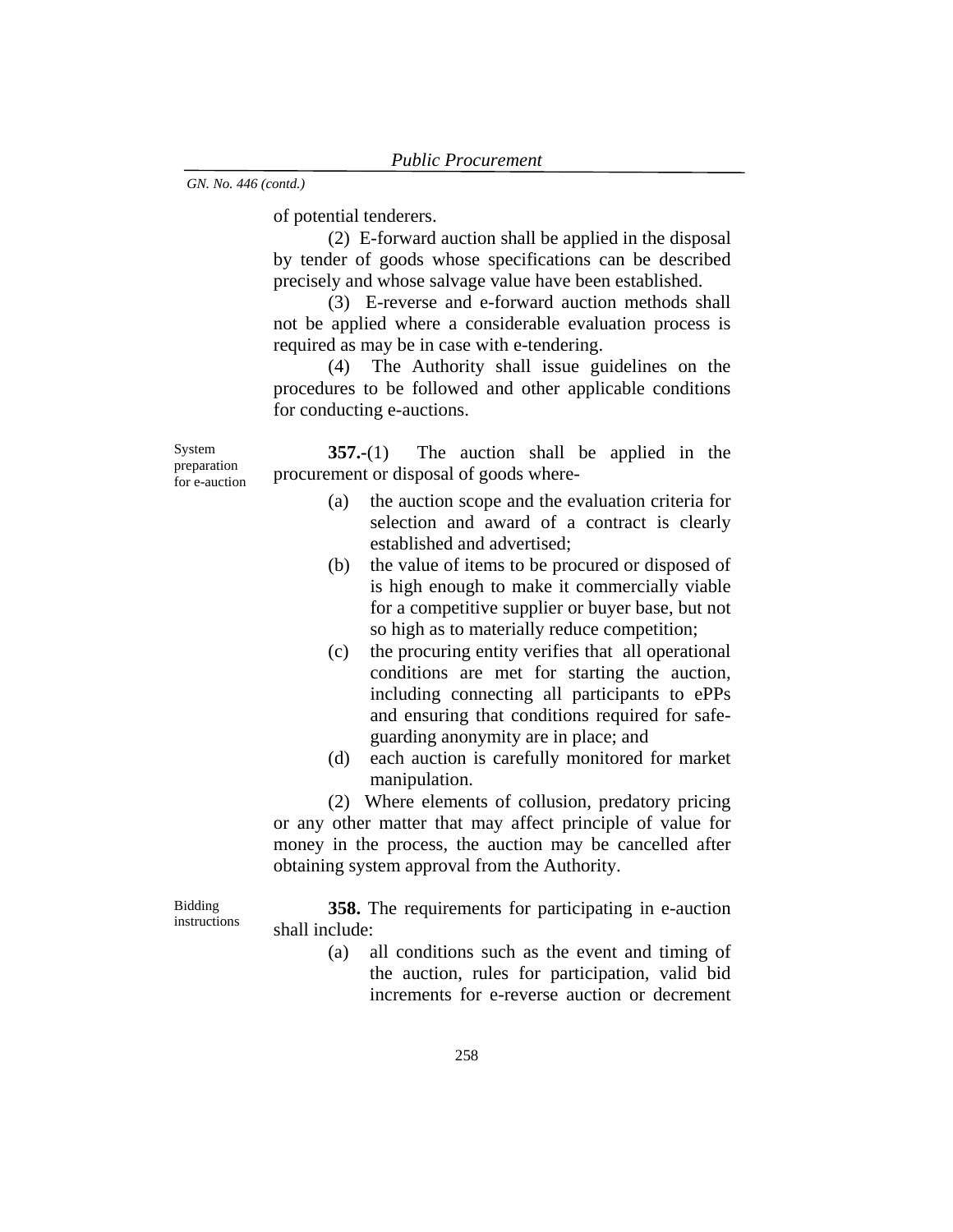for the case of e-forward auction; how to bid and whether the auction is divided into successive phases;

- (b) the information which will be made available to bidders in the course of the e-auction and, where appropriate, when it will be made available to them;
- (c) any other relevant information concerning the e-auction process.

Advertising in e-auction

**359.-**(1) A procuring entity shall post notification of an e- auction on the appropriate section of the e-PPs portal.

(2) The notification shall include all the specification, terms and conditions for the proposed contract; and a sample contract shall be made available online with the notification.

(3) The notification period shall be measured from the date of publication on the e-PPs portal.

Operation of e-auction

**360.-**(1) The procuring entity shall run the auction according to information specified in the invitation to the eauction and the e-PPs shall collect electronically and without human intervention, anonymous bids which shall be automatically ranked by the system.

(2) The e-PPs shall automatically and instantaneously inform bidders of new ranking(s) as they occur, together with price in such a way that bidders are able to ascertain their ranking at any moment.

(3) Under no circumstances may the identities of the bidders be disclosed or identified by any party during any phase of the auction.

(4) All invalid bids submitted shall be rejected with a message explaining reasons for rejection.

(5) Procuring entities shall not provide any additional information or clarification related to the auction that may distort competition; and where it is necessary to provide information or clarification, such information shall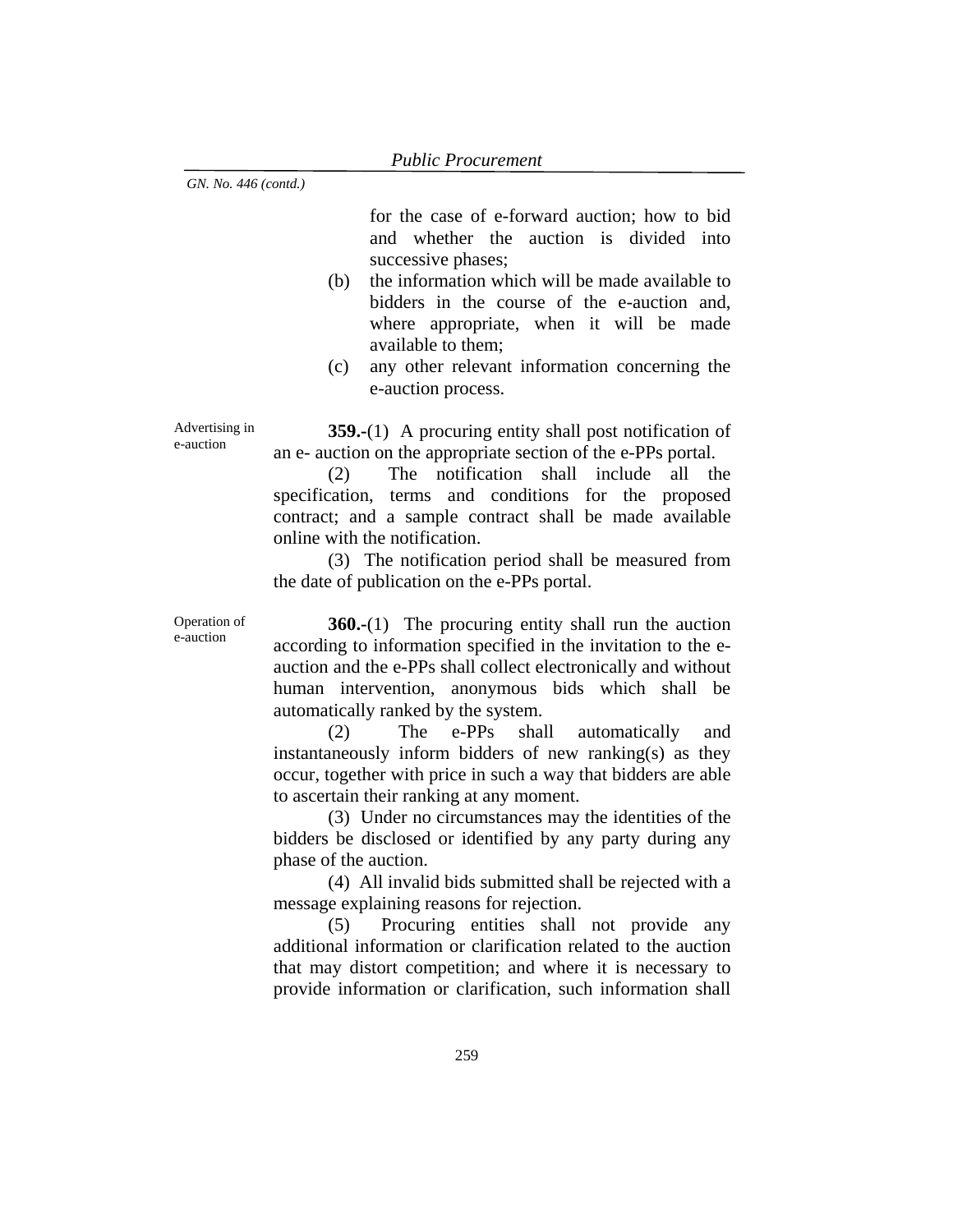be through appropriate section of e-PPs accessible to all bidders.

(6) The procuring entity shall close the auction in accordance with the option it has specified and the closure shall be-

- (a) at the time and date as previously published; or
- (b) when a previously advertised time period has elapsed during which no new valid bids have been received.

(7) The e-auction shall not be closed before the deadline has elapsed, in which case the e-PPs shall immediately inform bidders about auction closure including any decision to extend the specified deadline.

Corresponden ce, amendments, and clarifications

**361.-**(1) All pre-auction clarifications and amendments of the bidding documents, as well as any preauction meetings shall be posted simultaneously onto the appropriate section of e-PPs portal, and whenever possible these will also be emailed to potential tenderers that have previously shown an interest.

(2) Modifications to any of the procedures, operations, specifications or conditions by any operator shall be tracked and recorded for audit.

(3) A bidding document shall not be available to any part in advance of the advertising of the opportunity.

(4) Procuring entities shall track receipt by bidders when distributing pre-auction amendments and clarifications online.

(5) Where procuring entities stage online pre-auction meeting and clarifications, including online conferencing and chat facilities, such facilities shall not function once an e-auction begins.

Access to eauction process

**362.-**(1) Access shall be open, equal and unrestricted to all eligible tenderers who must have registered as tenderers in accordance with these Regulations.

(2) Where the suppliers or buyers are to be pre-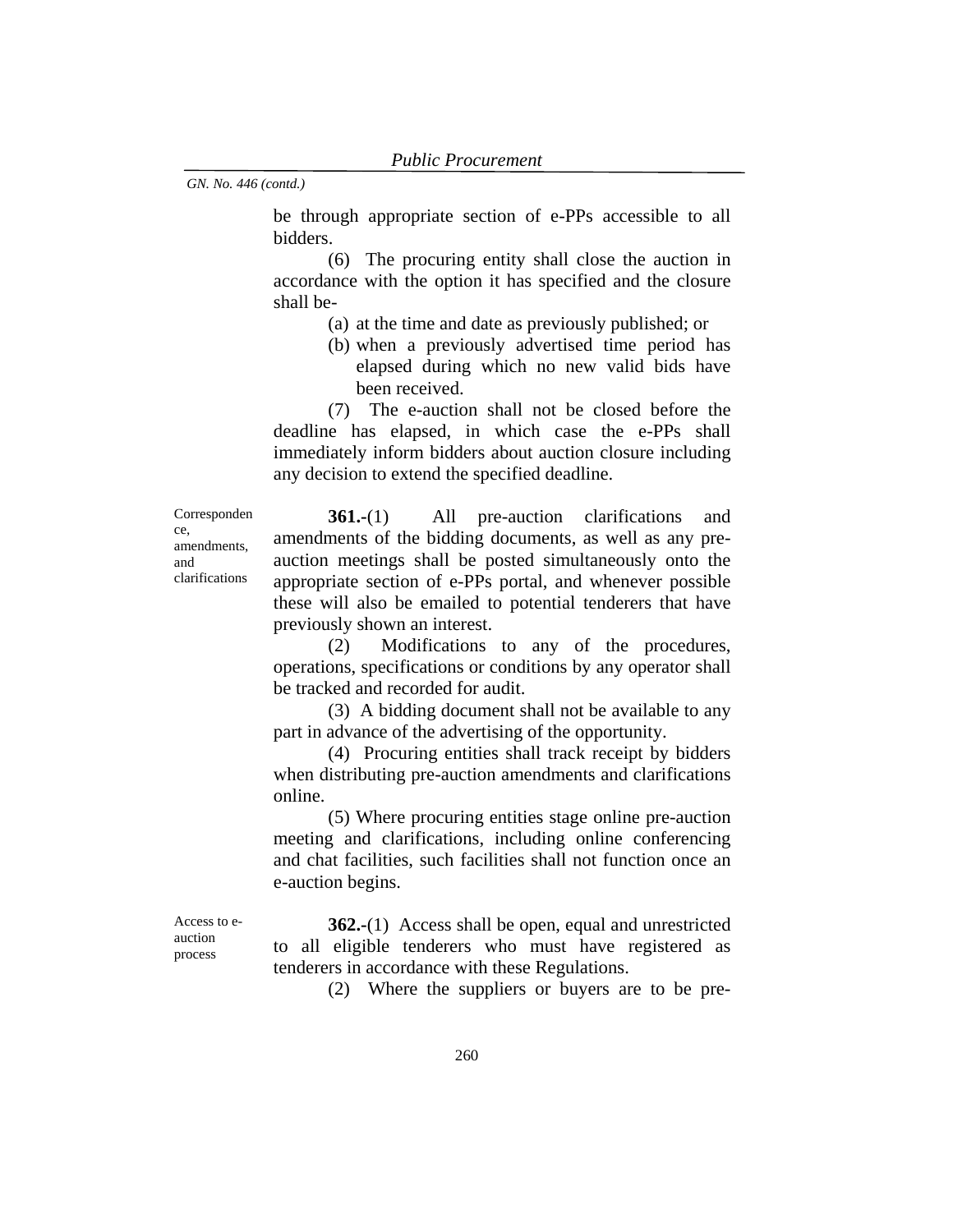qualified before the auction, the pre-qualification process shall be conducted online in the system or offline in accordance with the Act, these Regulations and Guidelines issued by the Authority.

(3) Auction shall not be used if pre-qualification has reduced the number of tenderers to a level that materially affects competition, and under no circumstances shall there be less than three independent tenderers.

(4) Where pre-qualification is conducted, an invitation through e-PPs and other communication means such as emails and short messages shall be issued to admissible tenderers simultaneously, informing them of the e-auction and date and time of the auction in accordance with these Regulations.

**Contract** award under e-auction

**Contract** progress monitoring and control

**363.-**(1) An e-auction award shall be based solely on ranking of prices; such that the contract is awarded at the lowest price to the corresponding qualified tenderer in case of purchase or highest price in the case of disposal.

(2) Contract awards from e-auctions shall immediately be published online in the appropriate section of e-PPs, together with the name of successful tenderer and the awarded price.

(3) There shall not be any negotiation during or after the e-action process is closed.

**364.-**(1) The procuring entities shall nominate individuals for managing contracts, who have the required knowledge, skills, and abilities to effectively carry out their responsibilities by using the dashboard provided in the e-PPs.

(2) The Authority shall prepare procedures on how contract shall be monitored and controlled online and all procuring entities shall enter all contract information, during and after the implementation of the contract into e-PPs for the purpose of records and reporting or assessing and determining any deviations from the contract terms and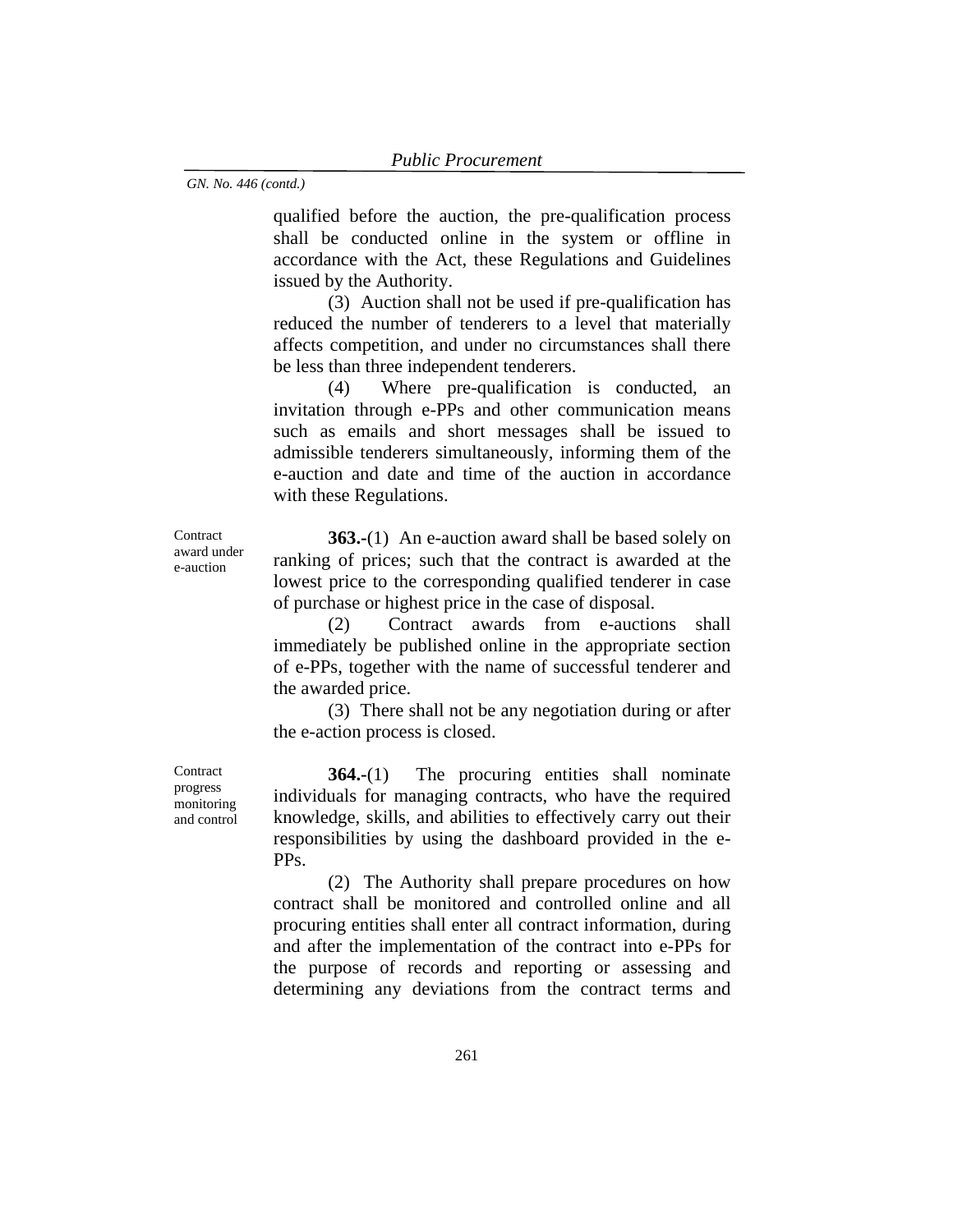conditions.

(3) The e-PPs shall provide a tracking mechanism for all contract agreements.

(4) The designated officials should check contract status; contracted parties, contract period, goods, works or services covered and contract points to make any decision during contract agreement administration.

(5) If any contract needs to be amended the e-PPs shall bring up auto alerts for required actions. The designated official shall record appropriate reason before any such extension.

Certification and payment processing

**365.-**(1) The procuring entity shall use standard forms generated from the e-PPs for issuing different types of certifications such as acceptance certificates, quality certificates, and other relevant documents.

(2) The procuring entity shall verify receipt of goods, performance of services or execution of works in accordance with the contract prior to authorizing payment of invoices online.

(3) Contract management shall be fully based on the workflow process configured for the specific procuring entity.

**366.-**(1) Dispute resolution in case such as information theft, misuse, backing, spamming, disclosure, misrepresentation shall be handled through the provisions made in the Act, and any other existing law, and the complaint shall be initiated online and handled using procedures to be prescribed by the Authority.

(2) The Authority shall configure a workflow in the e-PPs to facilitate all communications relating to disputes for expedient and transparent resolution of any such matter arising out of the e-procurement carried out over the system.

Fees **367.** The Authority shall charge a fee from its e-PPs users for the use of e-PPs and its different services, which

Dispute resolution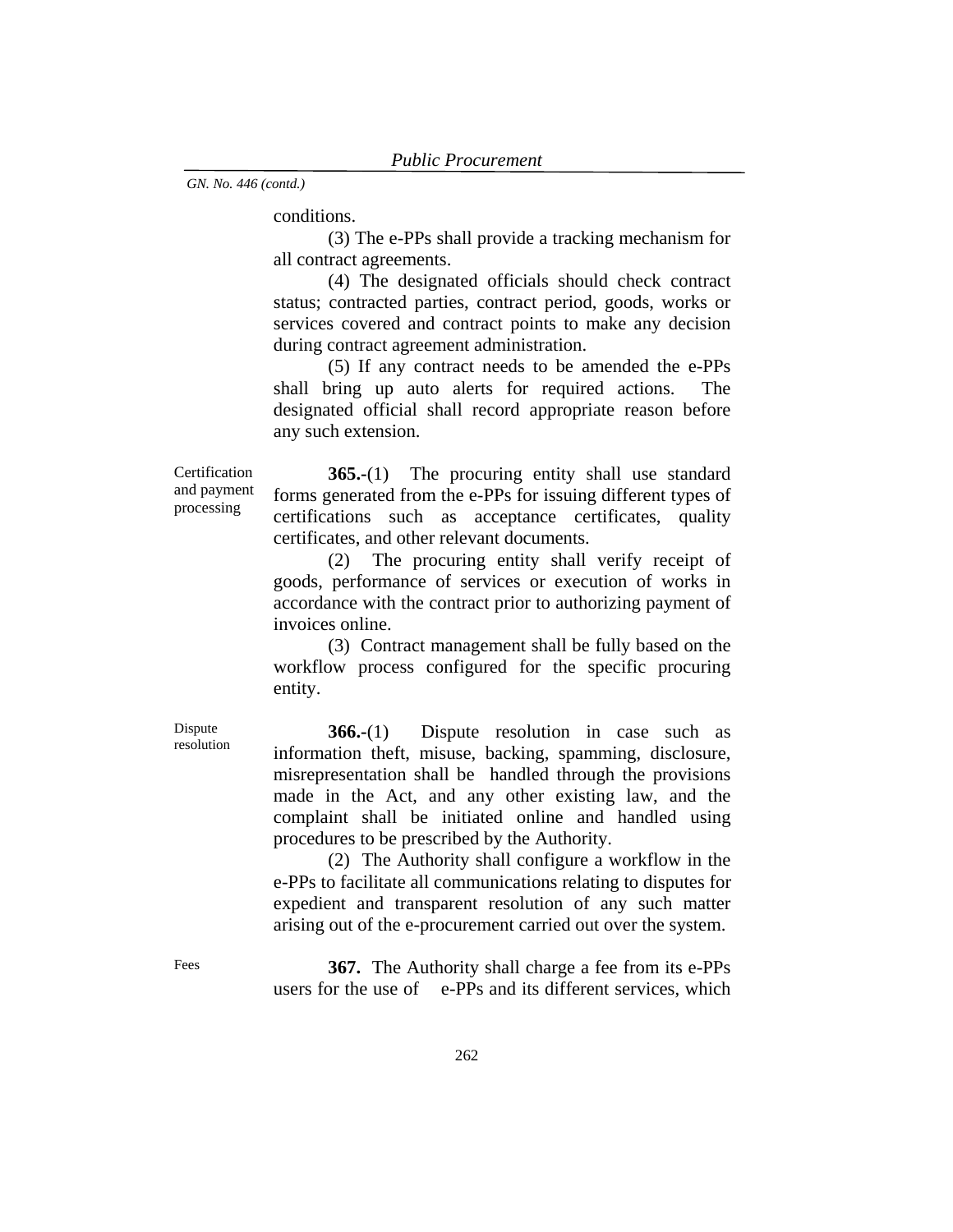include registration fee, annual fee and any other fee relating to transaction made in e-PPs.

Payment arrangements

**368.-**(1) The e-PPs shall have features for e-payment using bank cards and the procedures for making such payment will be provided by the Authority through the system user manual, and should be in harmony with existing financial laws and regulations.

(2) Other conventional offline non-cash means of payment will also be accepted, provided that details of completed transaction are entered into the system with all necessary supporting documents as required by the e-PPs.

(3) Banks and other financial institutions registered in e-PPs under conditions specified in these Regulations, may also enter into arrangement with procuring entities or tenderers for the purpose of facilitating remittance across parties of monies in terms of charges, fees or contract prizes involved in the public procurement carried out over e-PPs, in accordance with the workflow to be determined by the Authority and configured by the procuring entity.

# PART XII

# PROCEDURES FOR CONDUCTING PROCUREMENT UNDER PUBLIC PRIVATE PARTNERSHIP

Procurement of solicited PPP G.N. No. 165 of 2011

**369.-**(1) Subject to the provisions of the Public Private Partnership Regulations, the contracting authority shall carry out a feasibility study before undertaking the procurement of solicited PPP project.

 (2) The contracting authority shall not proceed with the procurement phase of solicited PPP or private sector participation project if the feasibility study indicates that the proposed project will not deliver value for money or improve the quality of the public service.

 Advertisement of request for qualification

**370.-**(1) The contracting authority shall, after approval of the project by the Minister, prepare and submit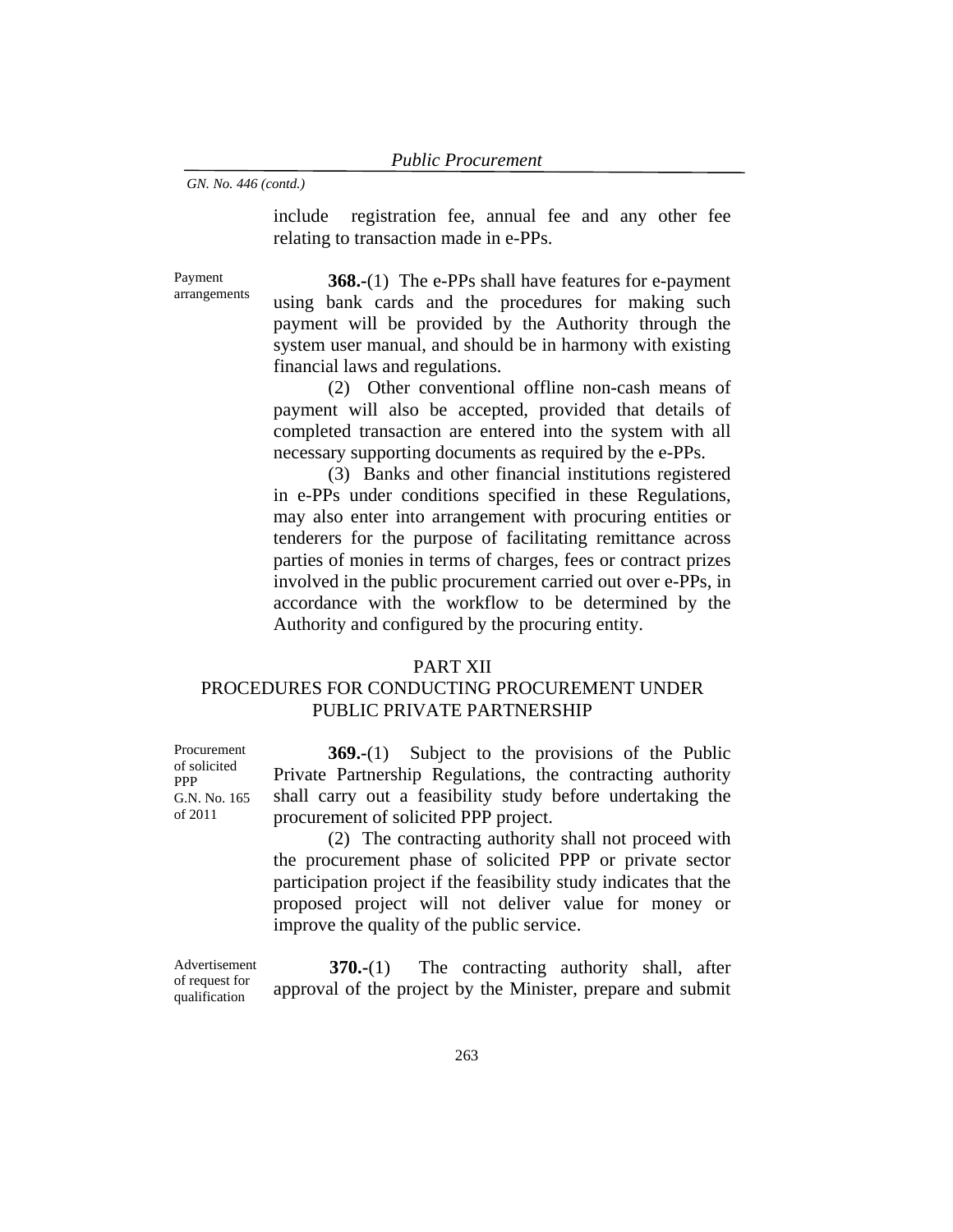to the Authority for advertisement in the Journal and Website a request for qualification in the form of the specific procurement notice.

 (2) The contracting authority shall advertise the same notice in at least one newspaper of wide circulation in the United Republic of Tanzania and may put the advert in any international newspaper, known technical magazines or trade publications as may be directed by the tender board.

 (3) The international notification of the request for qualification shall be done at the same time as the advertisement in the local newspapers, and shall be given in sufficient time to enable prospective tenderers to obtain request for qualification documents, prepare and submit their responses**.**

 (4) The notification of the request for qualification shall contain the following:

- (a) a brief description of the intention of the contracting authority to undertake the project;
- (b) a high level definition of the project;
- (c) identification of the specific location where interested parties may obtain a copy of the request for qualification, the dates and times during which the request for qualification will be available, including any costs for obtaining a copy; and
- (d) the date, time and place for submissions of the request for qualification to the contracting authority.

Selection process of a private partner

**371.-**(1) The selection of a private party shall be in accordance with the competitive bidding procedures specified under these Regulations and shall be based on the "best value" to the project for the duration of the partnership as opposed to the lowest bidder.

 (2) Factors that contribute "value" to a project shall include, but not limited to: project design, project delivery schedule, use of innovation, access to expertise, project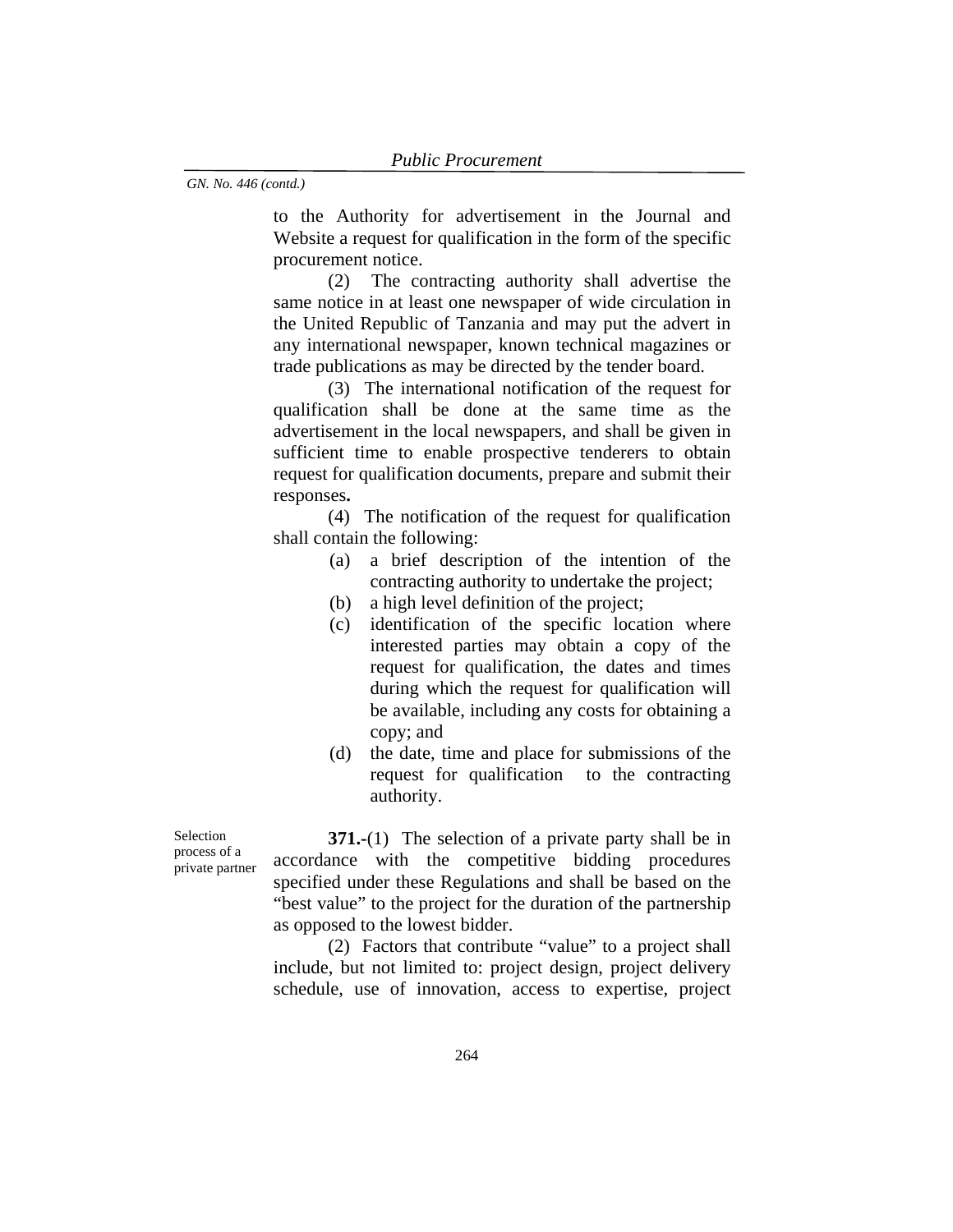financing and user fee schedule (if applicable) over the duration of the partnership.

 (3) The contracting authority shall require a potential private party to furnish key information including but not limited to qualifications and experience, legal capacity, financial capability, references, risk transference in the sense that it is capable of assuming responsibility to project related risks, litigation and controversy, if any, in order to perform an in-depth review of each potential partner.

Evaluation of proposals

**372.-**(1) Proposals must be evaluated solely on the criteria specified in the solicitation document, such evaluations may be conducted using any rating method or combination of methods, so long as they are specified in the solicitation document.

 (2) The contracting authority shall determine any strengths, deficiencies, weaknesses, and concerns supporting the evaluation of each proposal.

 (3) The criteria for evaluation of proposals shall be specified in the solicitation document and shall include, but not be limited to expertise, legal capacity, financial capability, acceptance of risk transfer, demonstrated experience in delivery of similar projects, demonstrated experience in working with similar public agencies, capacity to deliver the required quantity and quality of project or services, proposed infrastructure and end of term treatment, proposed timelines for the project and additional resources and capacity.

 (4) In evaluating the funding sources proposed by the potential private partner, the contracting authority shall look at each proposal and its overall value for the duration of the PPP including where applicable, the involvement of the public agency in proposed treatment of any profits resulting from the project, any revenue-sharing proposals with the public agency, and setting, controlling and collection of user fee schedules (especially for toll roads).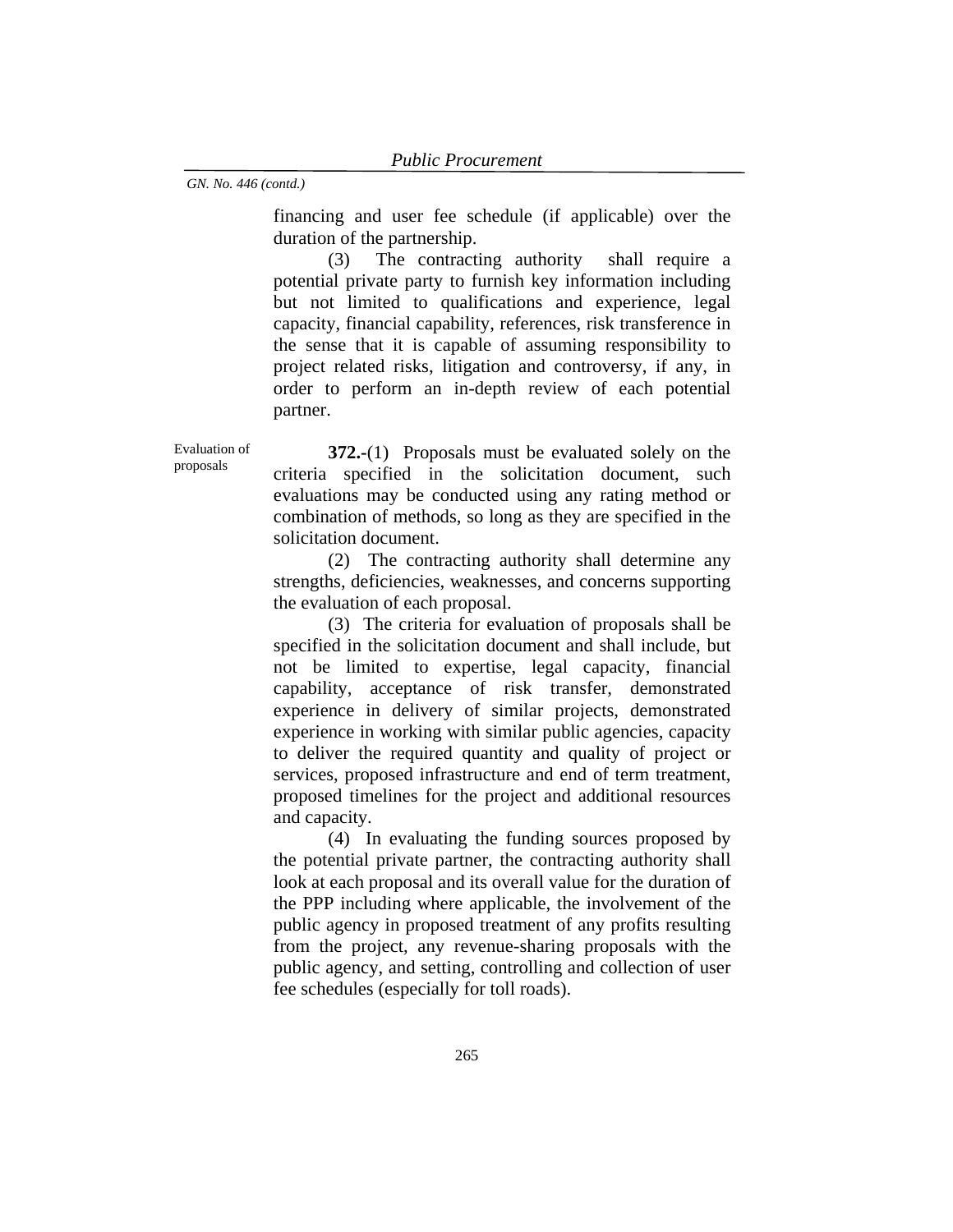Conduct of due diligence

**373**.-(1) The contracting authority shall conduct due diligence on the private partner that is recommended to be awarded the contract by:

- (a) verifying experience of the private partner to ensure that he possesses the qualifications and expertise necessary to meet the contracting authority's objectives;
- (b) contacting a list of references provided by the private partner indicating other public agencies and projects similar to that being proposed;
- (c) ensuring that the person listed as the reference contact actually worked directly with the partner in question and determining the capacity in which he worked;
- (d) ensuring that any litigation or controversy associated with the private party and its individual team members does not affect the ability to execute the contract;
- (e) confirming the qualifications and experience that the private partner possesses through verification of certificates of technical knowledge, education, and professional experience, including years in the specific business sector, experience with a project of similar size, nature, and complexity, as well as experience with public bodies;
- (f) reviewing of a list of the proposed partner's projects completed and under construction and extent of prior project experience by the proposed partner;
- (g) verifying the potential private party's financial capability and where the contracting authority lacks the expertise to determine financial capability, an independent financial review may be performed and certified by a competent authority prior to final private party selection;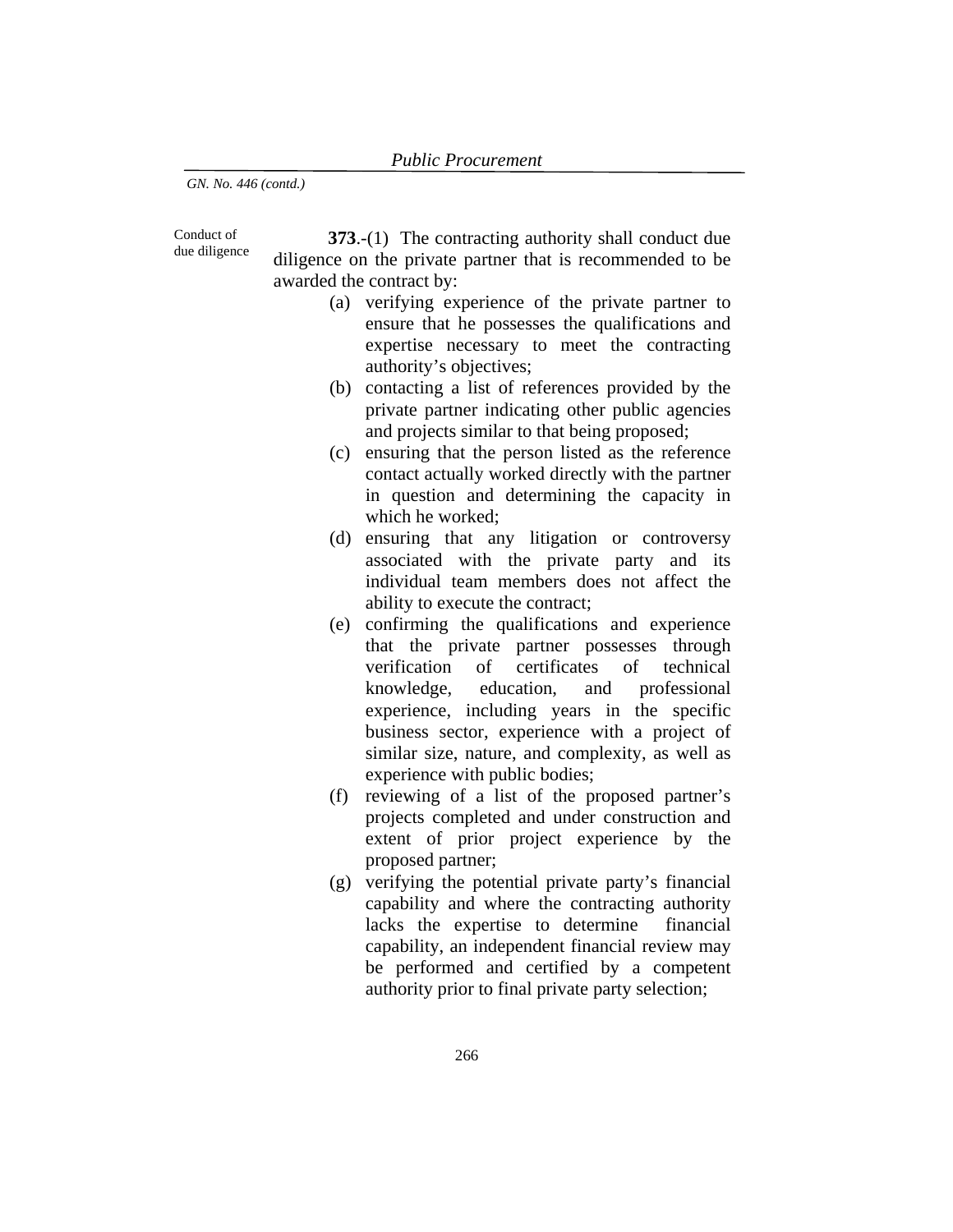- (h) confirming the available working capital proposed for the PPP as well as the bonding capability of the proposed partners through the provided bank and surety references.
- (2) The references referred under sub regulation (1)(b) shall provide:
	- (a) information regarding interaction of persons listed in the references with the private partner and its staff; and
	- (b) insight on issues they encountered, the resolution process and the responsiveness of the private partner to any agency concerns.

 (3) The list of references shall relate to projects and public agencies which are similar to the proposed project and contracting authority, respectively.

 (4) The contracting authority shall prepare a due diligence report for the project in accordance with the guidelines issued by the Authority.

**374**.-(1) An unsolicited PPP shall be managed in the following stages:

of unsolicited PPP G.N. No. 165 of 2011 Cap 103

Procurement

- (a) the first stage which comprise of an approval as a potential PPP project, in which case, the regulations made under the Public Private Partnership Act shall be complied with; and
- (b) the second stage of competitive bidding shall comply with these Regulations.

(2) The contracting authority shall not conduct a procurement process for unsolicited project proposal which-

- (a) requires or would require the Government guarantee for cash flow;
- (b) provides for exclusivity clause;
- (c) requires the government to finance the project at initial stages; or
- (d) in any way, interferes with competitive tendering.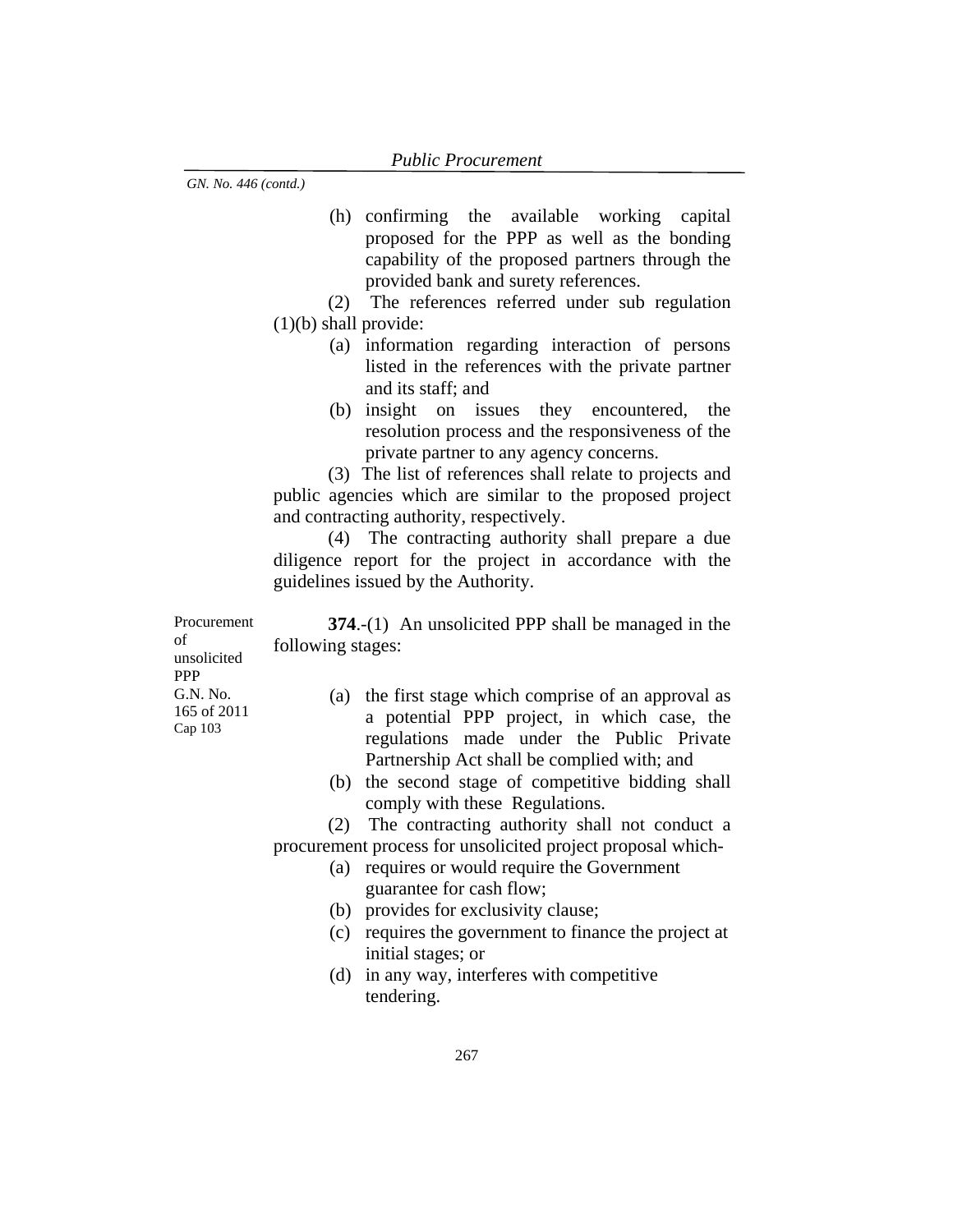Invitation of counter proposals

**375.**-(1) Where the contracting authority accepts a PPP proposal it shall follow the competitive bidding procedures provided in these Regulations to solicit counter proposals, the original project proponent, who initially made the representation, may be invited to participate.

 (2) The contracting authority shall make available to any interested tenderer the proposal and contract principles of the original project proponent.

 (3) Interested tenderers who submit counter proposals may be given an opportunity to improve the proposal of the original project proponent.

 (4) Where the contracting authority finds one of the counter proposals more attractive than that of the original project proponent, the original project proponent shall be given an opportunity to make his proposal competitive with that of the selected counter proposal within a period of thirty days from the date he is given the opportunity.

 (5) The original proponent shall be awarded the project if he matches the better price.

(6) Where the original project proponent fails to make his proposal competitive with that of the selected counter proposal within a period stated in sub regulation (4), the contracting authority may execute the PPP agreement with the tenderer submitting a more attractive counter proposal.

 Obligations, liabilities and confidentiality

**376**.- (1) Upon receipt of unsolicited proposal, the contracting authority shall neither make representations of any kind, nor accept any obligations or liabilities, through corresponding with the original project proponent with regard to the proposal.

(2) The proprietary information of the original project proponent contained in the proposal shall remain confidential and shall not be disclosed to any interested tenderer.

(3) The contracting authority may disclose to any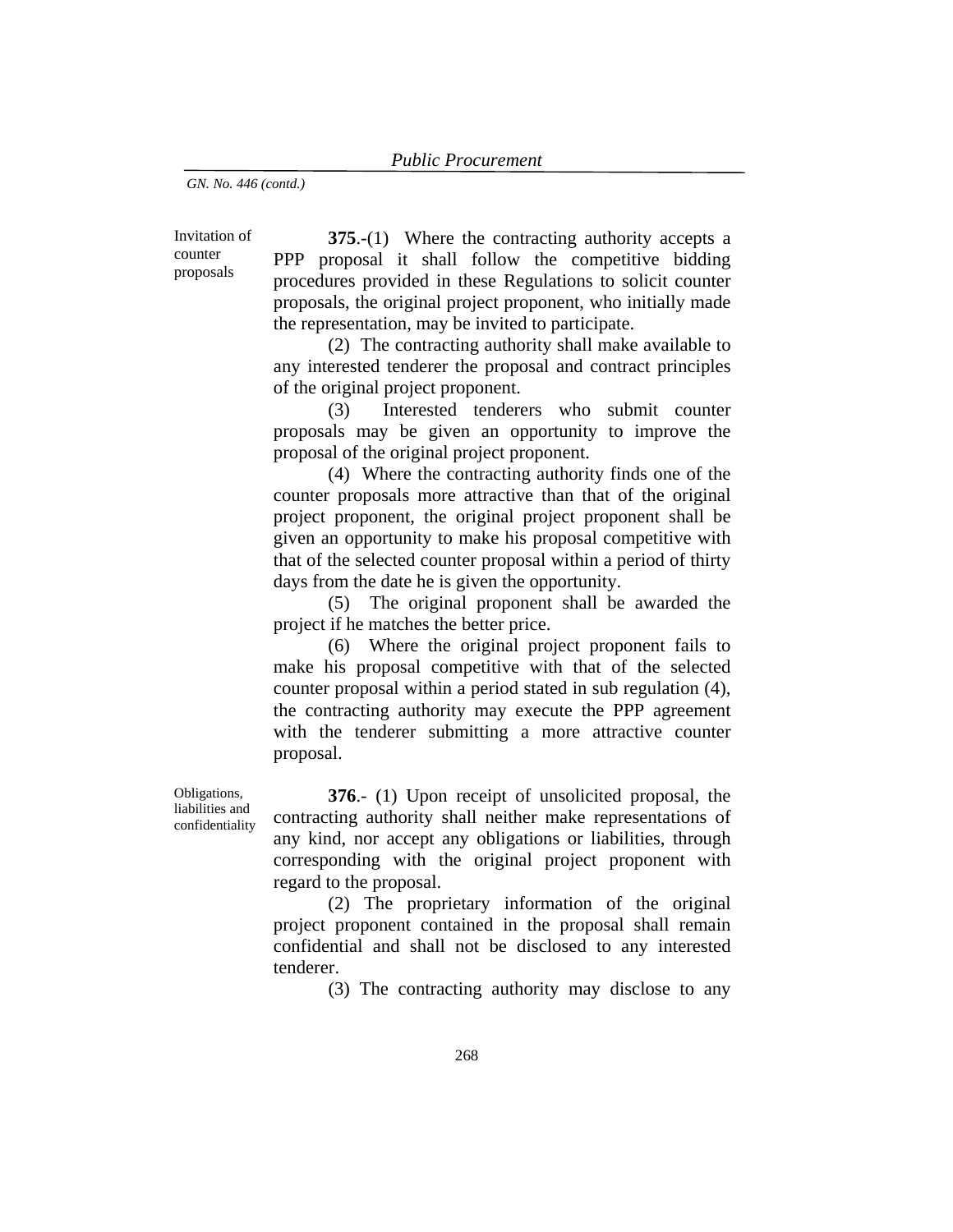interested tenderer information of the original project proponent which is already in the public domain or which the contracting authority is by law required to disclose.

(4) Subject to sub regulation (2) of this regulation, the contracting authority shall not be responsible for any intellectual property rights accruing to the proposal of the original project proponent.

Issue of PPP request for proposals

**377.**-(1) Where the contracting authority issues a request for proposals for the PPP contemplated by the original proponent, or a similar PPP, the original proponent shall neither be obliged to submit a bid nor obliged to submit a bid consistent with his original proposal.

(2) The original proponent, its employees and agents shall not disclose or make public any information relating to the unsolicited proposal without the consent of the contracting authority.

(3) The consent shall be granted or declined within thirty days of being requested, failing of which, shall be considered to have been granted.

Contents of Unsolicited PPP Proposal

**378.** Unsolicited PPP proposals shall contain all the necessary minimum information prescribed in the Sixteenth Schedule to these Regulations.

Negotiation, agreement and award. G.N. No. 165 of 2011

**379.**-(1) Where a contracting authority selects a private partner, the contracting authority shall comply with the procedures under the Public Private Partnership Regulations in negotiating with the private party, drafting, approving, vetting and signing of the agreement.

(2) The mechanisms for monitoring implementation of the project, reporting, dispute resolution, processes for remedying deficiencies, provisions for handling default by either party, and finally handing-back requirements if the project is terminated prematurely shall be as specified in the Public Private Partnership Regulations.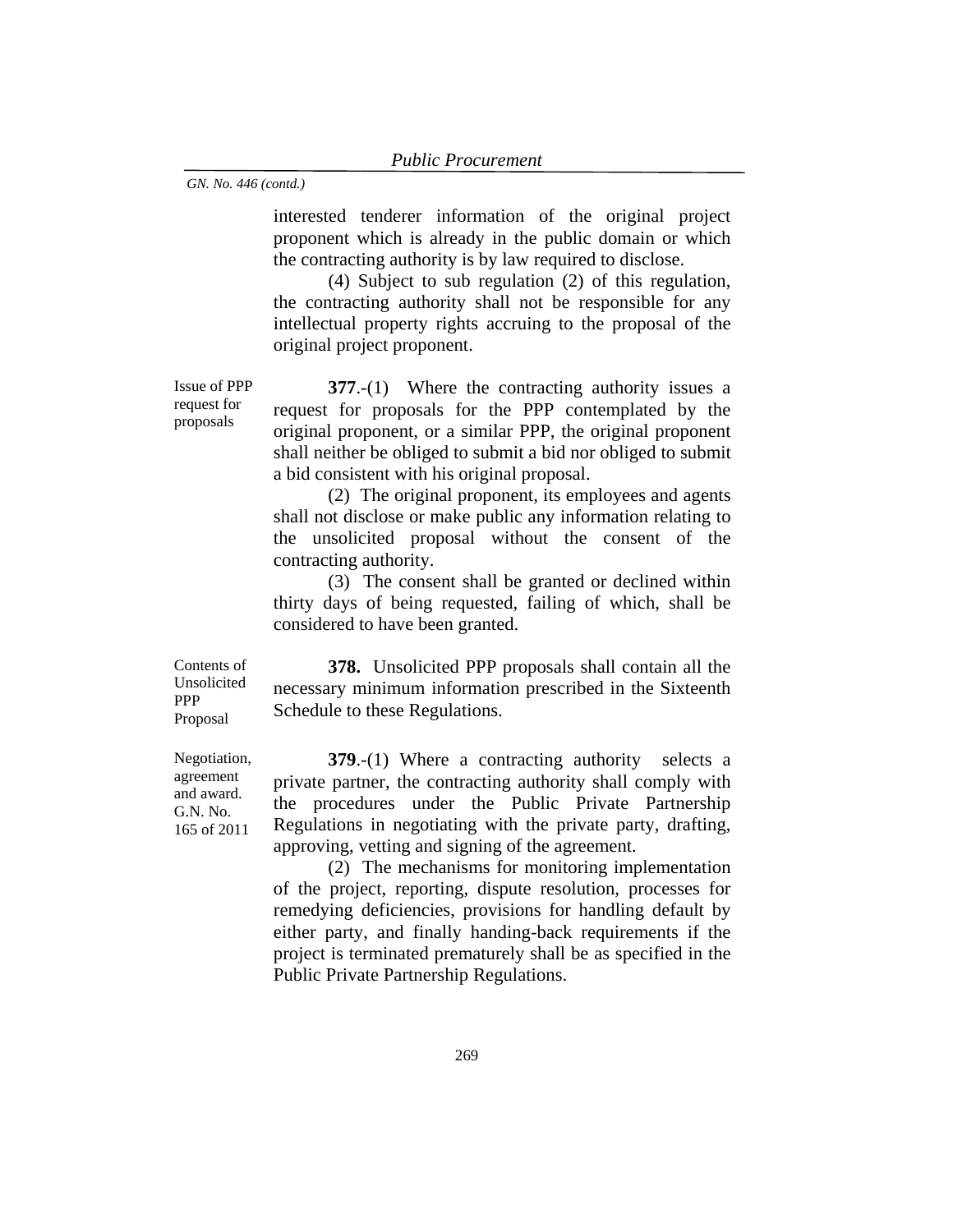*GN. No. 446 (contd.)* 

Revocation of GN No. 97 of 2005 and GN No. 98 of 2005

**380.-** The Public Procurement (Goods, Works, Nonconsultancy Services and Disposal of Public Assets by Tender) Regulations, 2005 and the Public Procurement (Selection and Employment of Consultants) Regulations, 2005 are hereby revoked.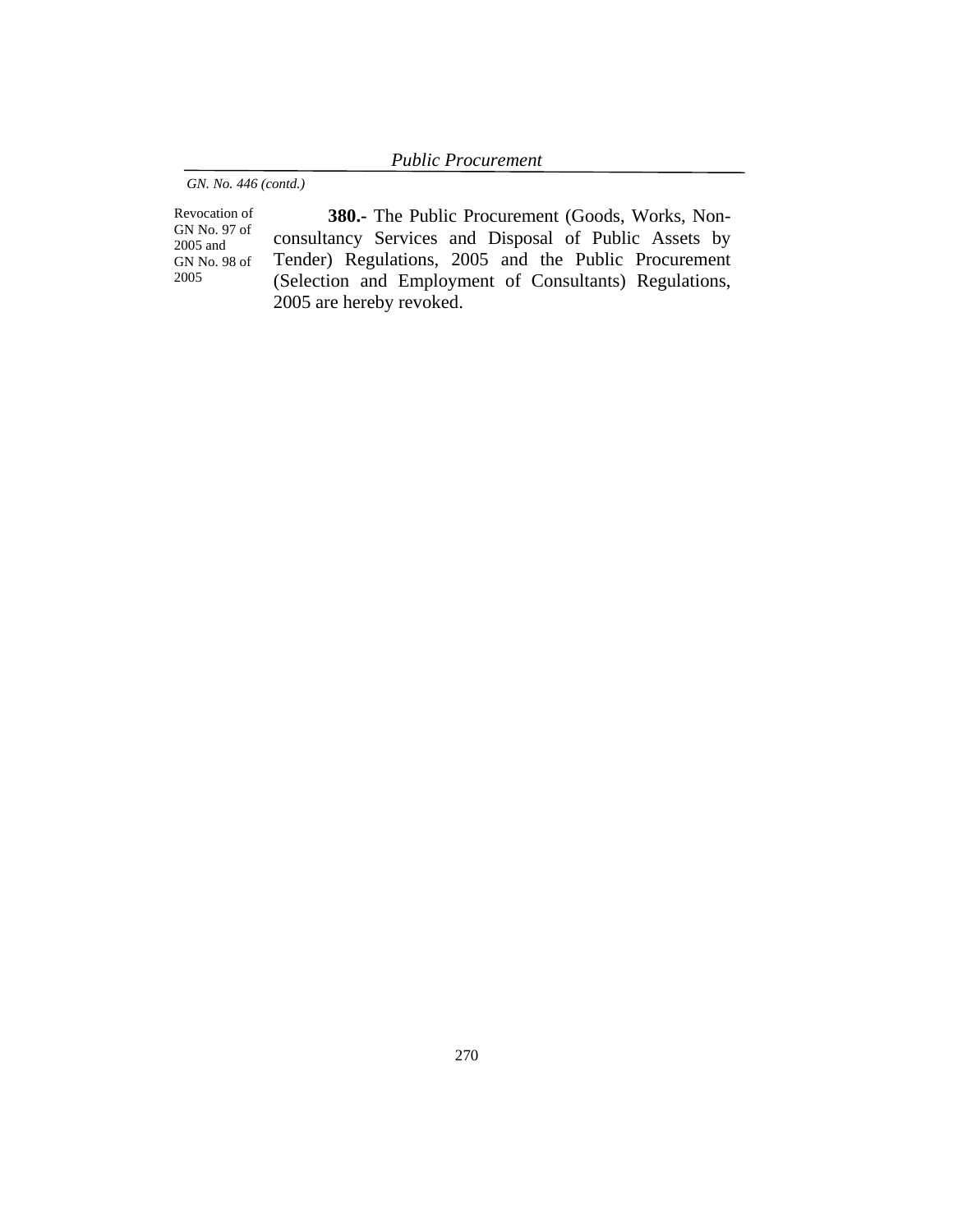*GN. No. 446 (contd.)* 

## FIRST SCHEDULE \_\_\_\_\_\_\_\_\_\_\_\_\_

\_\_\_\_\_\_\_\_\_\_\_\_\_

## ADVERTISEMENT OF TENDERS AND DISCLOSURE OF TENDER AWARD INFORMATION

*(Made under regulations 8 (a), 19, 32, 120, 150, 181, 254, 255, 280, 332)* 

| <b>Method of procurement</b>               | <b>Mode of Advertisement</b>                        |  |  |  |
|--------------------------------------------|-----------------------------------------------------|--|--|--|
| PREQUALIFICATION OR EXPRESSION OF INTEREST |                                                     |  |  |  |
| International competitive                  | Journal and Tender Portal;                          |  |  |  |
| tendering/Selection                        | Procuring entity website and /or Notice Board; and  |  |  |  |
|                                            | At least one local news paper and one international |  |  |  |
|                                            | news paper                                          |  |  |  |
| National competitive                       | Journal and Tender Portal;                          |  |  |  |
| tendering/selection                        | Procuring entity website and/or Notice Board;       |  |  |  |
|                                            | One local news paper                                |  |  |  |
| <b>TENDERING</b>                           |                                                     |  |  |  |
| International competitive tendering        | Journal and Tender Portal;                          |  |  |  |
|                                            | Procuring entity website and/or Notice Board; and   |  |  |  |
|                                            | At least one local news paper and one international |  |  |  |
|                                            | news paper                                          |  |  |  |
| National competitive tendering             | Journal and Tender Portal;                          |  |  |  |
|                                            | Procuring entity website and /or Notice Board;      |  |  |  |
|                                            | One local news paper                                |  |  |  |
|                                            |                                                     |  |  |  |
| TENDER AWARD DISCLOSURE INFORMATION        |                                                     |  |  |  |
| All tenders irrespective of the            | Journal and Tender Portal;                          |  |  |  |
| method used                                | Procuring entity website and /or Notice Board       |  |  |  |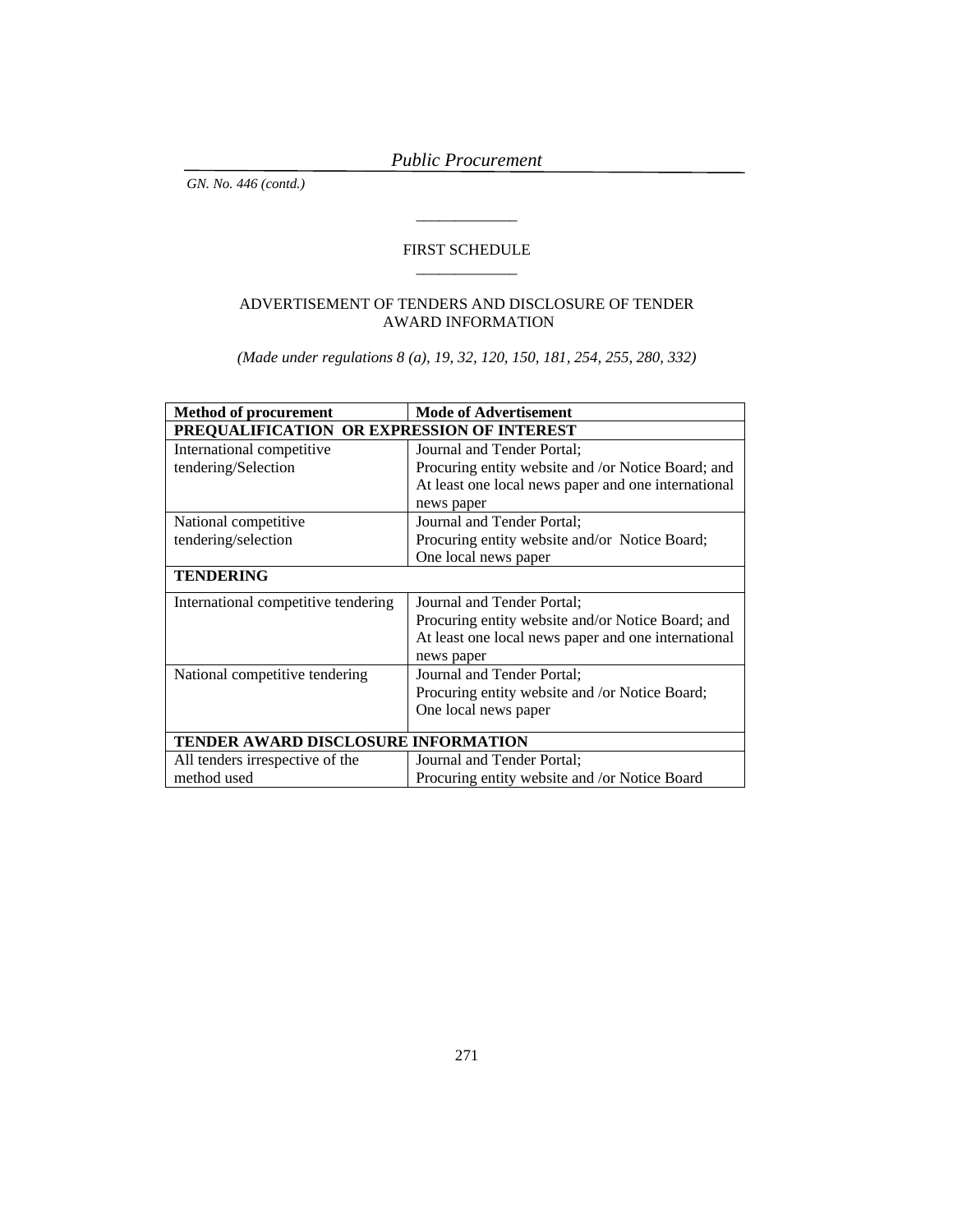*GN. No. 446 (contd.)* 

# SECOND SCHEDULE  $\overline{\phantom{a}}$

\_\_\_\_\_\_\_\_\_

# FEES FOR SERVICES RENDERED BY THE AUTHORITY

*(Made under regulations 21 and 41(2) )* 

|      | Fees for advertising in the Tanzania Procurement Journal and Tender Portal |               |  |  |
|------|----------------------------------------------------------------------------|---------------|--|--|
| 1.   | <b>Annual Procurement Plan</b>                                             | Fees in Tshs. |  |  |
| 1.1. | Procurement Volume up to Tshs one hundred million                          | 500,000       |  |  |
| 1.2  | Procurement Volume above Tshs one hundred million<br>up to one billion     | 750,000       |  |  |
| 1.3  | Procurement Volume above Tshs one billion                                  | 1,000,000     |  |  |
| 2.   | <b>Advertising of Tenders</b>                                              | 500,000       |  |  |
| 3.   | <b>Posting Tender Disclosure Information</b>                               |               |  |  |
| 3.1  | Minor Value Procurement                                                    | 50,000        |  |  |
| 3.2  | Quotations                                                                 | 100,000       |  |  |
| 3.3  | Single Source                                                              | 500,000       |  |  |
| 3.3  | Restricted Tendering/Selection                                             | 500,000       |  |  |
| 3.4  | Open Tendering/Selection                                                   | 500,000       |  |  |
| 3.5  | Short list of Prequalified tenderers/Consultants                           | 500,000       |  |  |
| 3.8  | Shortlist of Suppliers for Framework Contracts                             | 1,000         |  |  |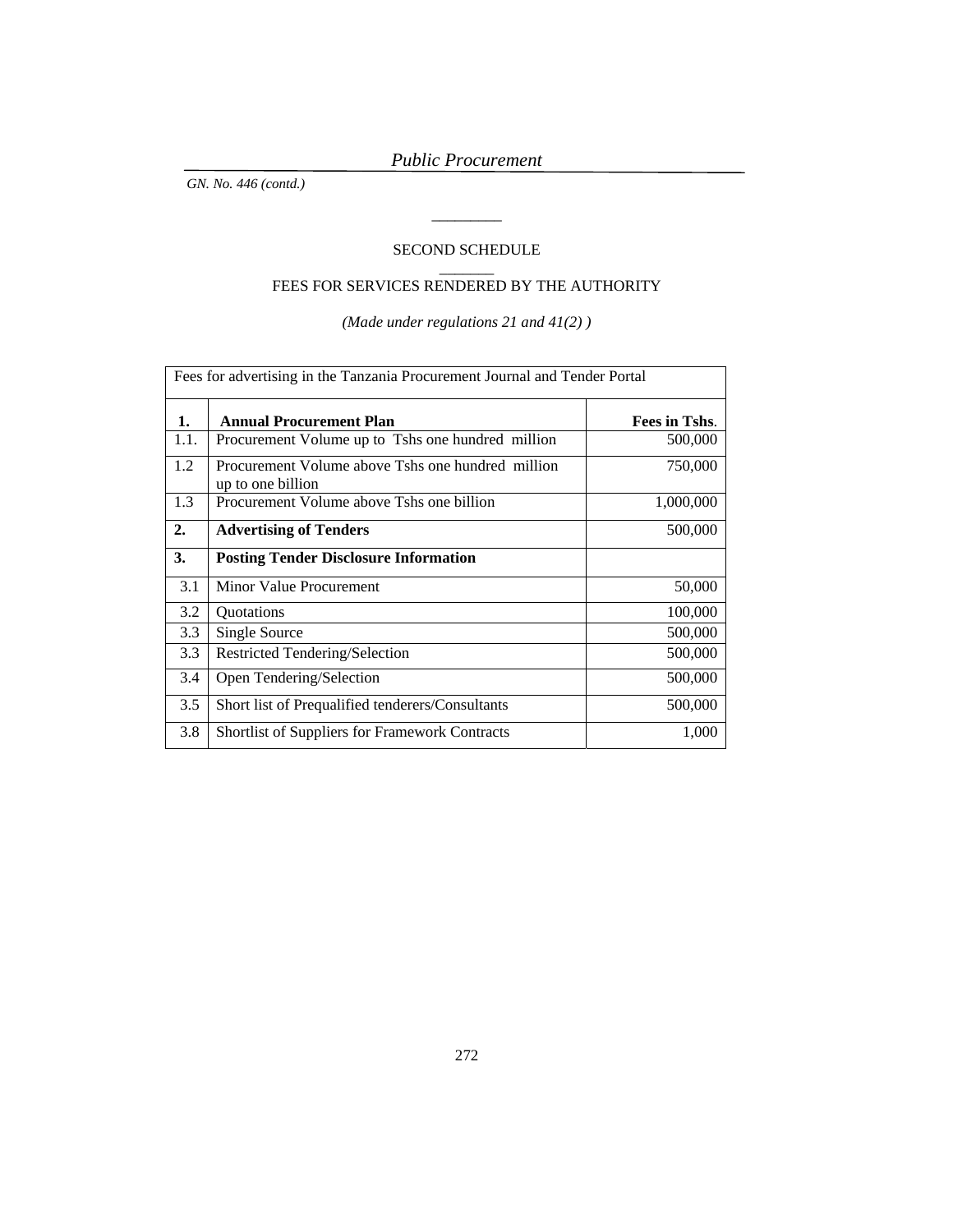#### **\_\_\_\_\_\_**  THIRD SCHEDULE  $\overline{\phantom{a}}$

*(Made under regulation 78 (2)* 

#### Anti-Bribery Policy/Code of Conduct and a Compliance Program **MEMORANDUM**

## **Government of the United Republic of Tanzania Procedures for tendering for public sector contracts**

The following procedures will apply to the letting of contracts for the public sector in addition to the standard legal and projects. These procedures are administrative requirements; they will form part of the terms and conditions of inch contract and will be actionable, in the event of breach, by the Government of the United Republic of Tanzania and any of the competing tenders.

(1) Each tenderer must Submit a statement, as part of the tender documents, with the following text.

 "This company places importance on competitive tendering taking place on a basis that is free fair, competitive and not open to abuse. It is pleased to confirm that it will not offer or facilitate, directly or indirectly, any improper inducement or reward to any public officer their relatives or business associates, in connection with its tender, or in the subsequent performance of the contract if it is successful.

 This company has an Anti-Bribery Policy/Code of Conduct and a Compliance Program which includes all reasonable steps necessary to assure that the Nobribery commitment given in this statement will be complied with by its managers and employees as well as by all third parties working with this company on the public sector projects, or contract including agents, consultants, consortium partners, sub-contractors and suppliers. Copies of our Anti-Bribery Policy/Code of Conduct and compliance Program are attached"

 (Alternatively: This company has issued, for the purposes of this tender, a Compliance Program copy attached -which includes all reasonable steps necessary to assure that the No-bribery commitment given in this statement will be complied with by its managers and employees, as well as by all third parties working with this company on the public sector projects or contract including agents, consultants, consortium partners, subcontractors and suppliers')".

(2) (a) This statement must be signed personally by the Chief Executive Officer or other appropriate senior corporate officer of the tendering company and,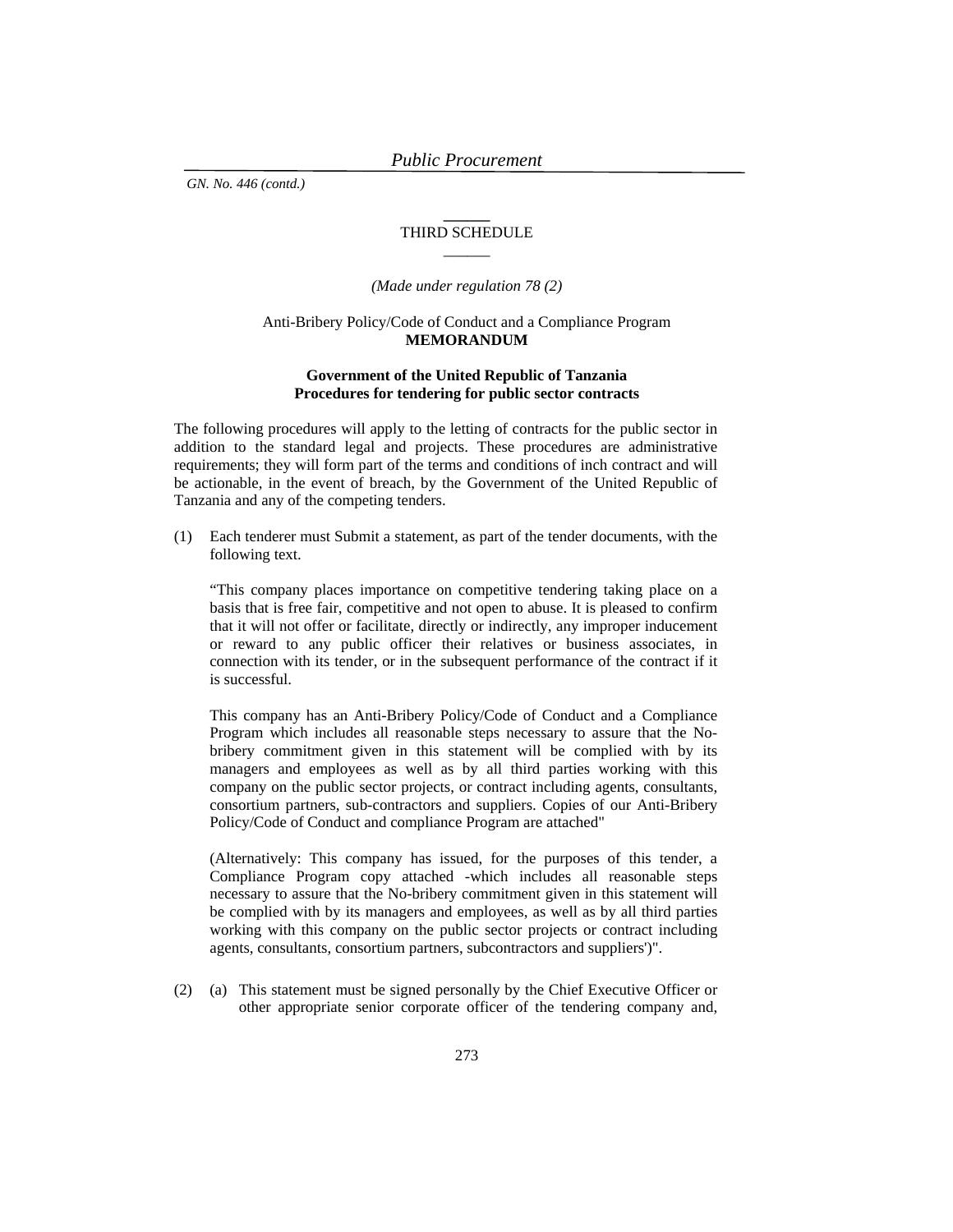where relevant, of its subsidiary in the United Republic of Tanzania. If a tender is submitted by a subsidiary, a statement to this effect will also be required of the parent company, signed by its Chief Executive Officer or other appropriate senior corporate officer.

- (b) Tenderers will also be required to submit similar No-bribery commitments from their subcontractors and consortium partners, the tenderer may cover the subcontractors and consortium partners in its own statement, provided the tenderer assumes full responsibility.
- (3) (a) Payment to agents and other third parties shall be limited to appropriate compensation for legitimate services.
	- (b) Each tenderer will make full disclosure in the tender documentation of the beneficiaries and amounts of all payments made, or intended to be made, to agents or other third parties (including political parties or electoral candidates) relating to the tender and, if successful, the implementation of the contract.
	- (c) The successful tenderer will also make full disclosure [quarterly or semiannually] of' all payments to agents and other third parties during the execution of the contract.
	- (d) Within six months of the completion of the performance of the contract, the successful tenderer will formally certify that no bribes or other illicit commissions have been paid. The final accounting shall include brief details of the goods and services provided that are sufficient to establish the legitimacy of the payments made.
	- (e) Statements required according to subparagraphs (b) and (d) of this paragraph will have to be certified by the company's Chief Executive Officer, or other appropriate senior corporate officer.
- (4) Tenders which do not conform to these requirements shall not be considered.
- (5) If the successful tenderer fails to comply with its No-bribery commitment, significant sanctions will apply. The sanctions may include all or any of the following:
	- i) Cancellation of the contract,
	- ii) Liability for damages to the public authority and/or the unsuccessful competitors in the tendering possibly in the form of a lump sum representing a pre-set percentage of the contract value (liquidated damages), unsuccessful tenderer would present their claims under international arbitration,
	- iii) Forfeiture of the tender security, and
	- iv) Debarment by the Government of the United Republic of Tanzania from tendering for further public contracts for a period of ten years and as the Government may deem appropriate.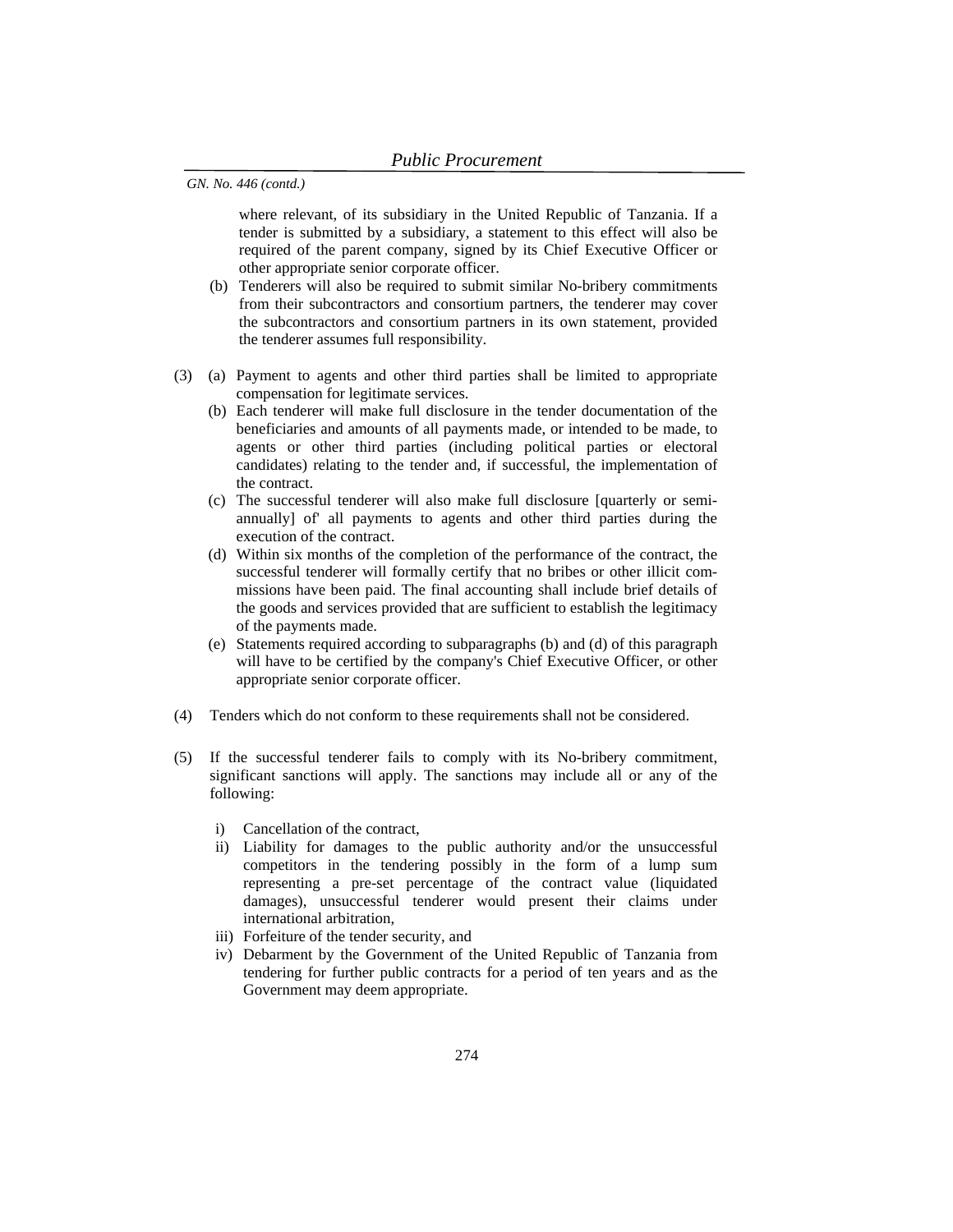- (6) Tenderers shall make available, as part of their tender, copiesof their anti-Bribery Policy/Code of Conduct, if any, and of their - general or project - specific - Compliance Program.
- (7) The Government of the United Republic of Tanzania has made special arrangements for adequate oversight of the procurement process and the execution of the con tract, and has invited civil society and other competent Government Departments to participate in the oversight. Those charged with the oversight responsibility will have full access to all documentation submitted by tenderers for this contract, and to which in turn all tenderers and other parties involved or affected by the project shall have full access (provided, however. that no proprietary information concerning a tenderer may be disclosed to another tenderer or to the public).

#### FOURTH SCHEDULE  $\overline{\phantom{a}}$

 $\overline{\phantom{a}}$ 

## *(Made under regulation 135(3))*

Authorized Agency Procurement limits for petroleum products

| <b>Method of procurement</b>                      | <b>Maximum per contract (Tshs.)</b> |
|---------------------------------------------------|-------------------------------------|
| Single source                                     | No limit but must be justified      |
| National and international shopping on quotations | 10,000,000,000.00                   |
| basis from three different sources                |                                     |
| Restricted tendering                              | No limit                            |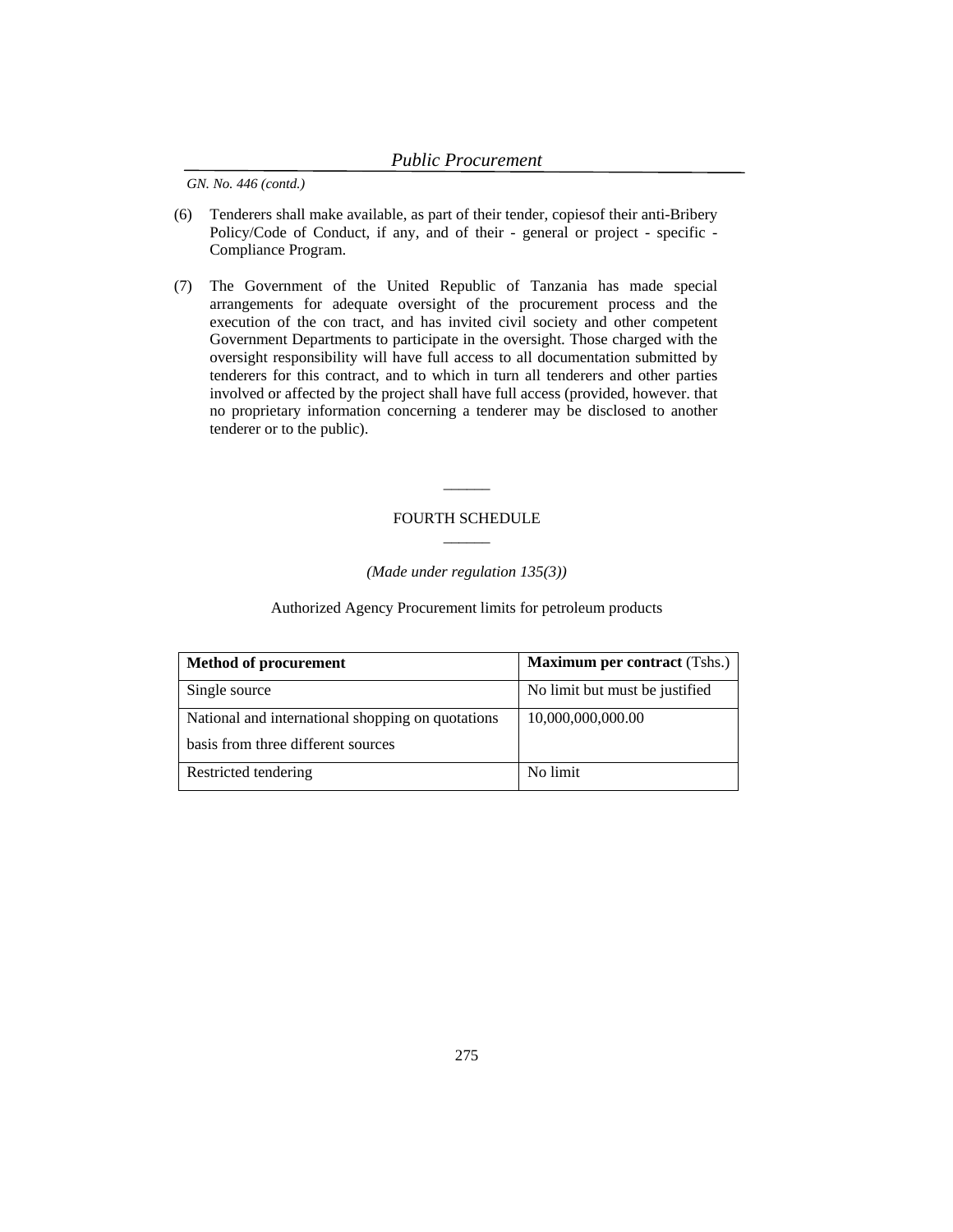## FIFTH SCHEDULE

 $\overline{\phantom{a}}$ *(Made under regulation 132 and 134)* 

# FEE FOR SERVICES RENDERED BY THE AGENCY

| Description of paying                               |                                                                                    | Fee in Tshs.                                                                             |
|-----------------------------------------------------|------------------------------------------------------------------------------------|------------------------------------------------------------------------------------------|
| party                                               |                                                                                    |                                                                                          |
|                                                     | $\lim$ t of $\mid$<br>the<br>U <sub>p</sub><br>to<br>value<br>minor<br>procurement | Above minor value procurement<br>limit                                                   |
| Procuring entity (Third<br>Party procurement)       | 3,500,000.00                                                                       | 10%<br>value<br>of contract<br>or<br>10,000,000.00 per<br>contract<br>whichever is lower |
| <b>Authority and Appeals</b><br>Authority           | Not applicable                                                                     | 10%<br>of contact<br>value<br>or<br>10,000,000.00 per<br>contract<br>whichever is lower  |
| Suppliers, services<br>providers and<br>contractors | 2% of each call-off order value                                                    |                                                                                          |
| Suppliers of petroleum<br>products                  | 0.1% of each call-off order value                                                  |                                                                                          |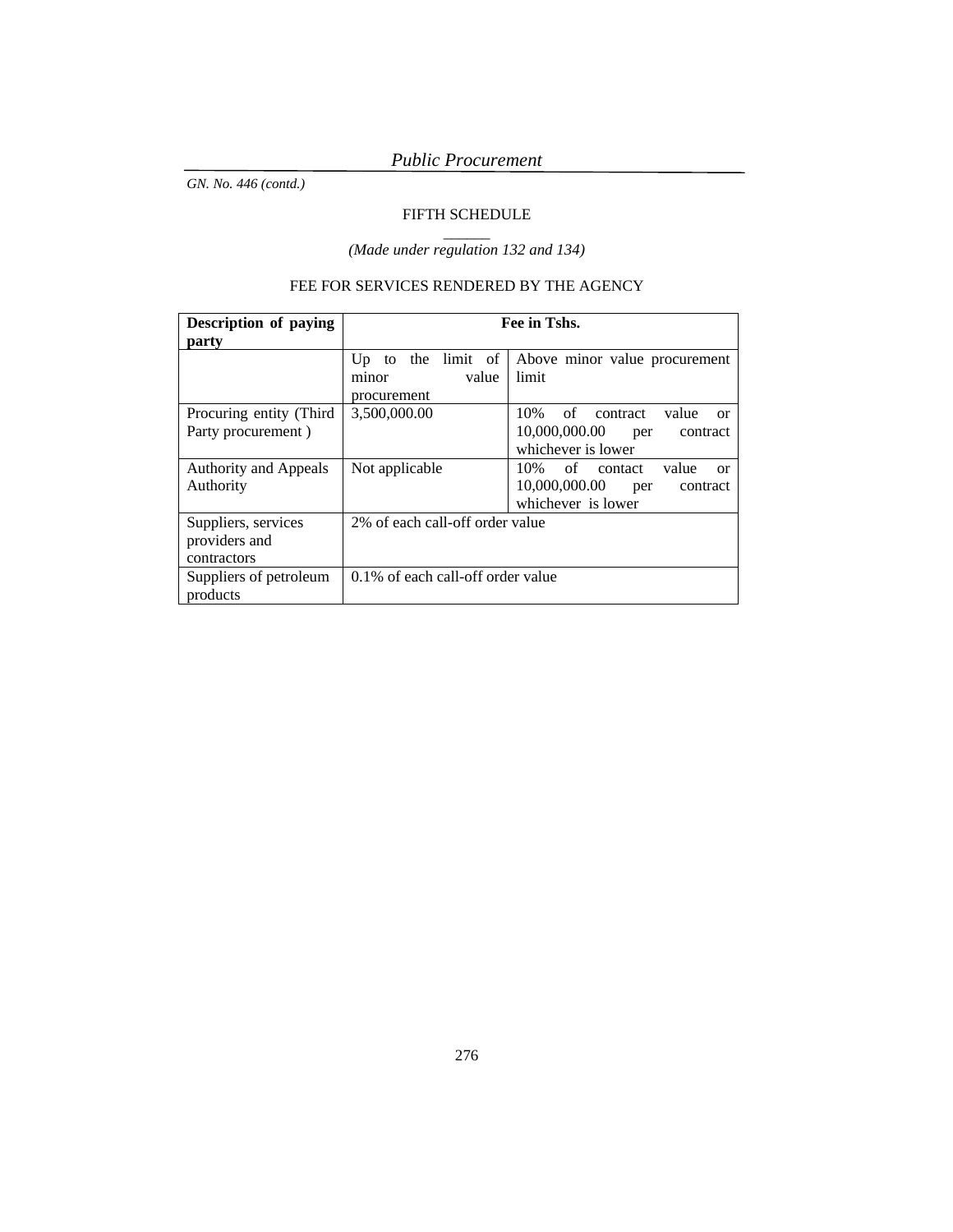*GN. No. 446 (contd.)* 

## SIXTH SCHEDULE  $\overline{\phantom{a}}$

**\_\_\_\_\_\_\_** 

## *(Made under regulation 66 (2))*

#### AUTHORISED PROCUREMENT LIMITS FOR ACCOUNTING OFFICERS FOR GOODS, WORKS AND NON-CONSULTANCY SERVICES

#### CATEGORY A – ENTITIES WITH ANNUAL PROCUREMENT VOLUME EXCEEDING 10 BILLION PER ANNUM

| Method of procurement                              | Maximum per Single Maximum | per              |
|----------------------------------------------------|----------------------------|------------------|
|                                                    | Contract                   | Annum            |
| Micro procurement, Minor Value   Tshs.75,000,000/- |                            | Tshs 750,000,000 |
| Procurement<br>or                                  |                            |                  |
| Shopping/Competitive quotations                    |                            |                  |

# CATEGORY B – ENTITIES WITH ANNUAL PROCUREMENT VOLUME EXCEEDING 5 TO 10 BILLION PER ANNUM

| Method of procurement                               | Maximum per Single   Maximum | per              |
|-----------------------------------------------------|------------------------------|------------------|
|                                                     | Contract                     | Annum            |
| Micro procurement, Minor Value   Tshs. 50,000,000/- |                              | Tshs 500,000,000 |
| Procurement or Shopping/Competitive                 |                              |                  |
| quotations                                          |                              |                  |

# CATEGORY C – ENTITIES WITH ANNUAL PROCUREMENT VOLUME EXCEEDING 1 TO 5 BILLION PER ANNUM

| Method of procurement                                                                                    | Maximum per Single   Maximum<br>Contract | per<br>Annum     |
|----------------------------------------------------------------------------------------------------------|------------------------------------------|------------------|
| Micro procurement, Minor Value   Tshs. 30,000,000/-<br>Procurement or Shopping/Competitive<br>quotations |                                          | Tshs 300,000,000 |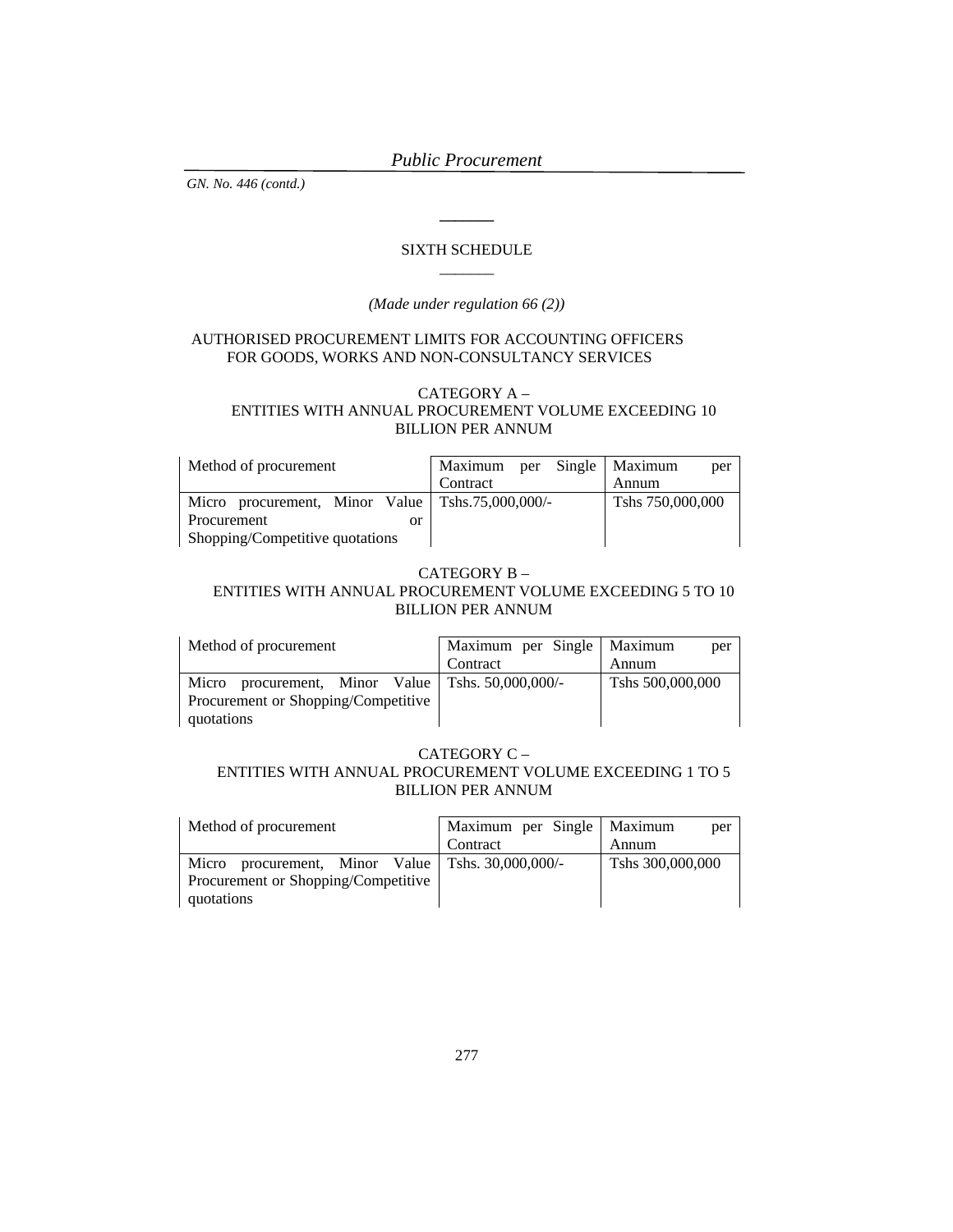# CATEGORY D –

## ENTITIES WITH ANNUAL PROCUREMENT VOLUME EXCEEDING Tshs. 500 MILLION TO 1 BILLION PER ANNUM

| Method of procurement                               | Maximum per Single   Maximum | per              |
|-----------------------------------------------------|------------------------------|------------------|
|                                                     | Contract                     | Annum            |
| Micro procurement, Minor Value   Tshs. 10,000,000/- |                              | Tshs 100,000,000 |
| Procurement or Shopping/Competitive                 |                              |                  |
| quotations                                          |                              |                  |

#### CATEGORY E – ENTITIES WITH ANNUAL PROCUREMENT VOLUME FROM Tshs. 200 TO 500 MILLION PER ANNUM

| Method of procurement                             |    | Maximum per Single   Maximum |  |                 | per |
|---------------------------------------------------|----|------------------------------|--|-----------------|-----|
|                                                   |    | Contract                     |  | Annum           |     |
| Micro procurement, Minor Value   Tshs.5,000,000/- |    |                              |  | Tshs 75,000,000 |     |
| Procurement                                       | or |                              |  |                 |     |
| Shopping/Competitive quotations                   |    |                              |  |                 |     |

## CATEGORY F – ENTITIES WITH ANNUAL PROCUREMENT VOLUME LESS THAN Tshs. 200 MILLION PER ANNUM

| Method of procurement                             | Maximum per Single   Maximum | per             |
|---------------------------------------------------|------------------------------|-----------------|
|                                                   | Contract                     | Annum           |
| Micro procurement, Minor Value   Tshs.2,500,000/- |                              | Tshs 50,000,000 |
| Procurement<br>or                                 |                              |                 |
| Shopping/Competitive quotations                   |                              |                 |

**Notes**: (*1) For shopping, quotations shall be obtained from at least three suppliers.* 

- *(2) Processing time for all procurement shall be within the shortest possible time and procurement approval shall be sought from at least twomembers of the tender board*
- *(3) Limits for Heads of Department shall be determined by the Accounting and Chief Executive Officers under the powers given to them to delegate procurement functions in accordance with these Regulations.*
- *(4) The Maximum Authorised Procurement Limits per Annum as indicated in the 3rd column of this Schedule is inclusive of all the procurements (works, goods and non- consultancy services) within a procuring entity in a financial year.*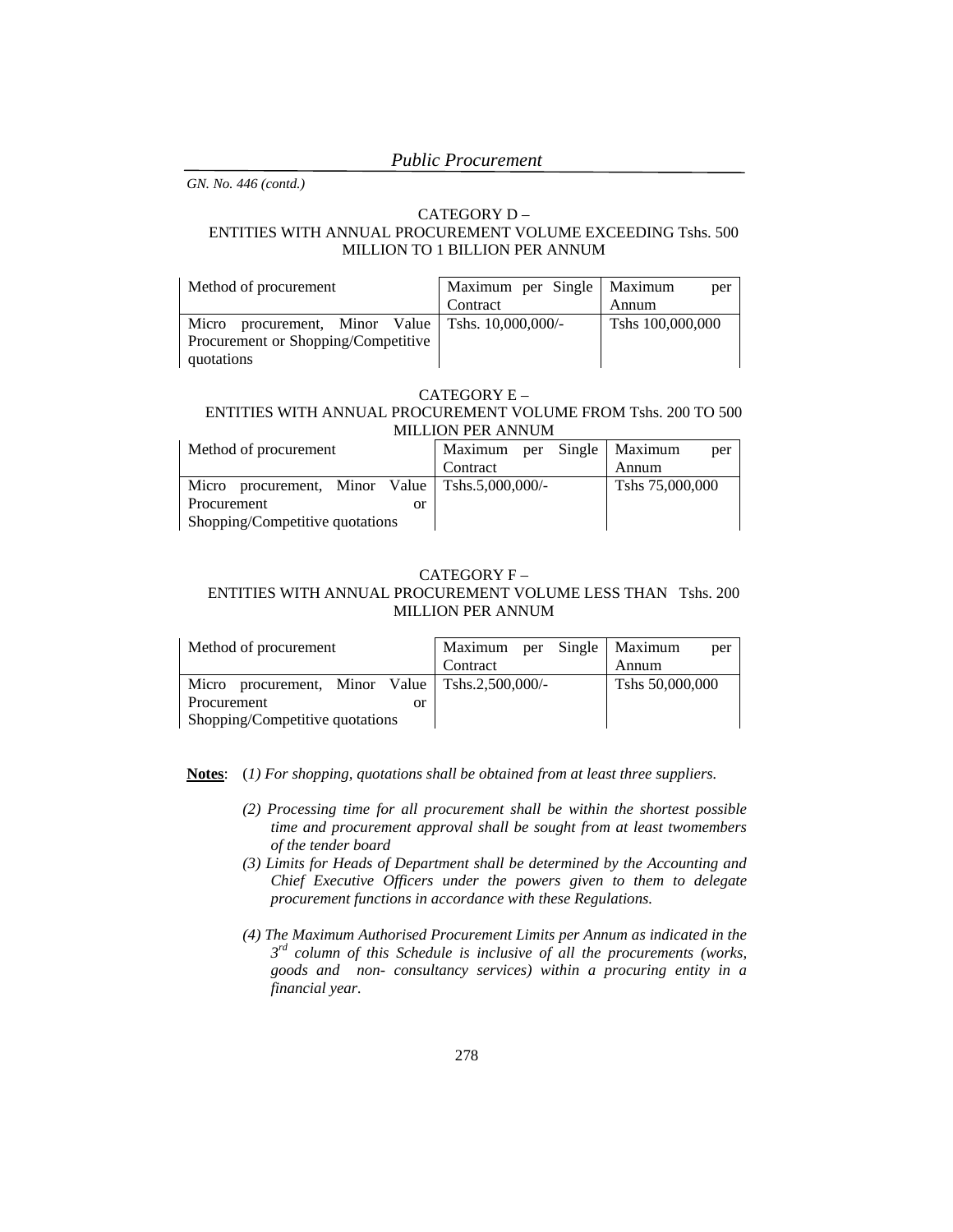## SEVENTH SCHEDULE  $\overline{\phantom{a}}$

*(Made under regulations 151, 165 and 166)* 

# METHODS OF SELECTION AND LIMIT OF APPLICATION PERCONTRACT FOR GOODS, WORKS AND NON-CONSULTANCY SERVICES

| Method of<br>tendering                    | Goods                                  | Works                                  | <b>Non</b><br><b>Consultancy</b><br><b>Services</b> | <b>Disposal</b><br>of<br><b>Public Assets</b> |
|-------------------------------------------|----------------------------------------|----------------------------------------|-----------------------------------------------------|-----------------------------------------------|
| International<br>competitive<br>tendering | No limit                               | No limit                               | No limit                                            | No limit                                      |
| National<br>competitive<br>tendering      | Up to Tshs<br>1,000,000,000            | Up to Tshs<br>5,000,000,000            | Up to Tshs<br>1,000,000,000                         | Up to Tshs<br>5,000,000,000                   |
| Restricted<br>tendering                   | No limit but<br>must be<br>justified   | No limit but<br>must be<br>justified   | No limit but<br>must be<br>justified                | No limit but<br>must be<br>justified          |
| Competitive<br>quotations<br>(Shopping)   | Up to Tshs<br>120,000,000              | Up to Tshs<br>200,000,000              | Up to Tshs<br>100,000,000                           | Not applicable                                |
| Single source<br>procurement              | No limit, but<br>must be<br>justified. | No limit, but<br>must be<br>justified. | No limit, but<br>must be<br>justified.              | Not applicable                                |
| Minor<br>value<br>procurement             | $Up$ to<br>10,000,000                  | $Up$ to<br>20,000,000                  | $Up$ to<br>10,000,000                               | Not applicable                                |
| Micro<br>value<br>procurement             | 5,000,000                              | Not applicable                         | Not applicable                                      | Not applicable                                |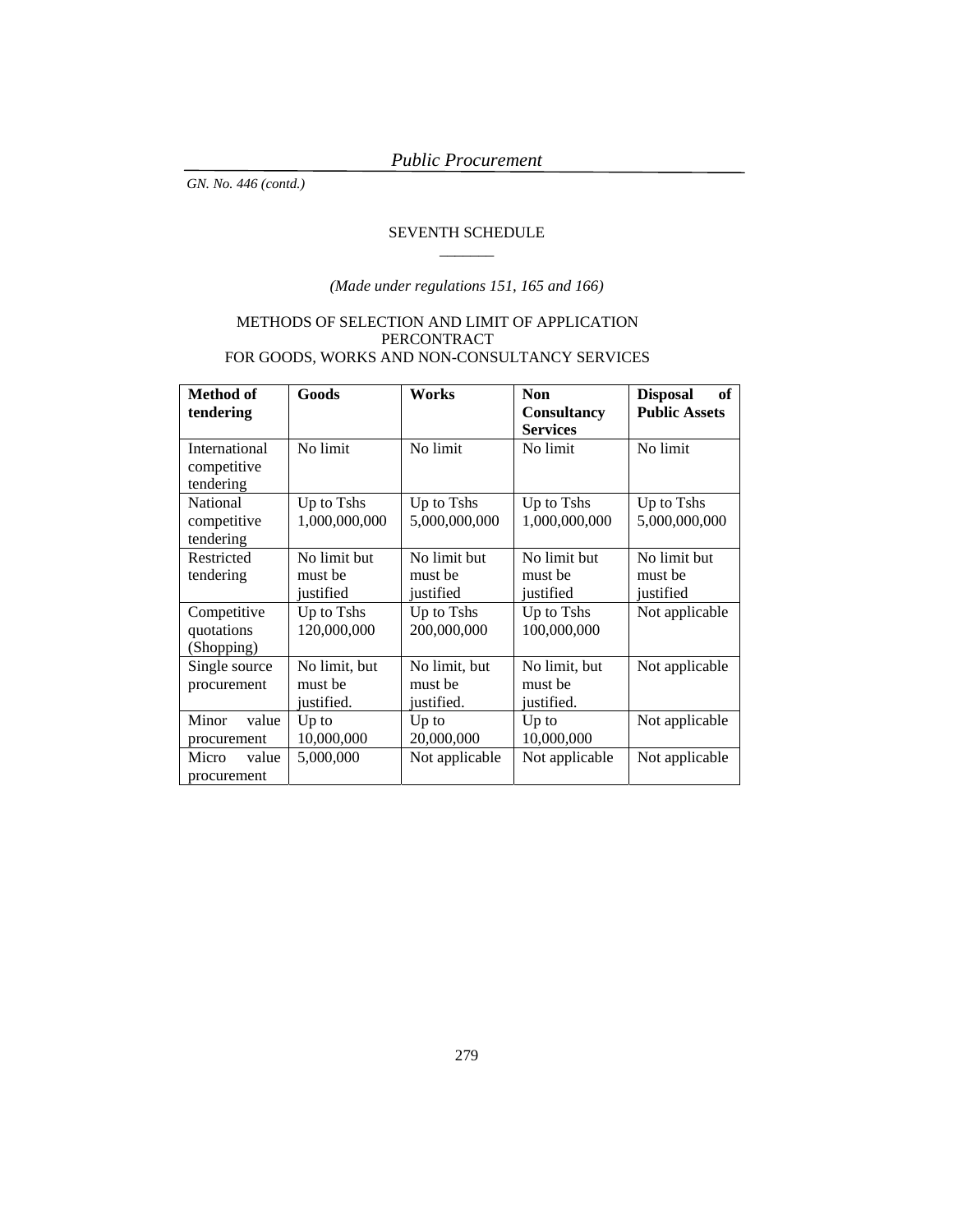*GN. No. 446 (contd.)* 

## EIGHTH SCHEDULE  $\overline{\phantom{a}}$

\_\_\_\_\_\_\_\_\_

#### *(Made under regulations 68(3), 120, 163, 187 and 286(6))*

#### MINIMUM PROCUREMENT PROCESSING TIME FOR TENDERERS FOR GOODS, WORKS AND NON-CONSULTANCY SERVICES

*Time given under this Schedule is intended to give bidders adequate time to prepare their bids and shall not be reduced by PEs under any circumstances, except where a tender has been rejected provided that:-* 

- *(i) during retendering there are no major changes which necessitate preparation of new tenders; and*
- *(ii) the same tenderers are invited,*

 *in which case the minimum processing time may be reduced by half.* 

#### **Minimum Time for Preparation and Submission of Prequalification Documents**

# **and Tenders for Tenderers**

| <b>Serial Number</b> | <b>Method of procurement</b>        | Period (calendar days) |  |
|----------------------|-------------------------------------|------------------------|--|
|                      | PREQUALIFICATION STAGE              |                        |  |
|                      | International competitive tendering | 30                     |  |
|                      | National competitive tendering      | 21                     |  |
|                      | <b>TENDERING STAGE</b>              |                        |  |
| 3.                   | National competitive tendering      | 21                     |  |
| 4.                   | International competitive tendering | 30                     |  |
| 5.                   | Restricted national competitive     | 21                     |  |
|                      | tendering                           |                        |  |
| 6.                   | National shopping                   |                        |  |
| 7.                   | International shopping              | 8                      |  |
| 8.                   | Where large works are involved      | 90                     |  |
|                      |                                     |                        |  |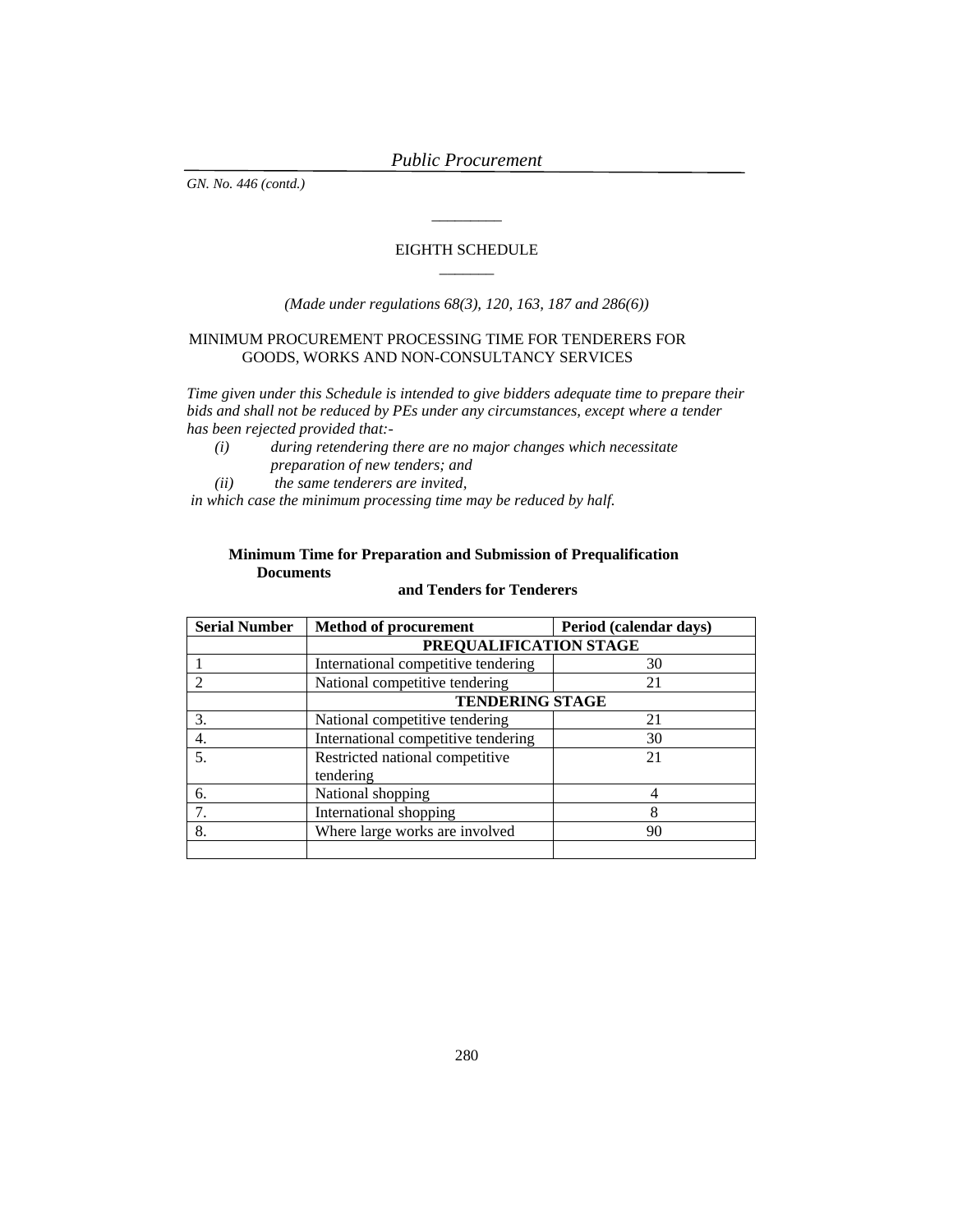## NINETH SCHEDULE \_\_\_\_\_\_\_\_\_\_

\_\_\_\_\_\_\_\_\_

# *(Made under regulations 3, 27, 34, 37, 38, 39 and 40)*

## PREFERENCE SCHEME FOR LOCAL SUPPLIERS, CONTRACTORS AND SERVICE PROVIDERS

A: Margin of Preference in favour of local contractors or service providers, or association between local and foreign contractors or service providers under national and international competitive tendering.

| (a) | Margin of Preference under National and                                          |           | Margin of preference |
|-----|----------------------------------------------------------------------------------|-----------|----------------------|
|     | International competitive tendering for local                                    |           | shall be 10%         |
|     | contractors or service providers.                                                |           |                      |
| (b) | Margin of Preference under National and International competitive tendering or   |           |                      |
|     | selection for association of local and foreign contractors or service providers. |           |                      |
|     | Input of foreign contractors or                                                  | 50-70%    | Margin of preference |
|     | service providers. in the association                                            |           | shall be 6%          |
|     | either in the form of joint venture or                                           | 25 - 49%  | Margin of preference |
|     | subcontracting arrangements.                                                     |           | shall be 8%          |
|     |                                                                                  | $0 - 24%$ | Margin of preference |
|     |                                                                                  |           | shall be 10%         |

The Authority shall in consultation with various industry stakeholders prepare guidelines to determine the level of input of foreign contractors or service providers in the association, and as part of the registration for eligibility to the preference scheme shall determine the margin of preference which shall be granted to a particular association between local and foreign contractors or service providers.

- B: Margin of Preference for goods mined or manufactured in Tanzania shall be 15%.
- C: Exclusive Preference to local suppliers, contractors or service providers shall be applicable to tenders whose values are shown below:

| Procurement type               | Value (Tshs)   |
|--------------------------------|----------------|
| Works                          | 10,000,000,000 |
| Goods                          | 2,000,000,000  |
| <b>Non-Consultant Services</b> | 2,000,000,000  |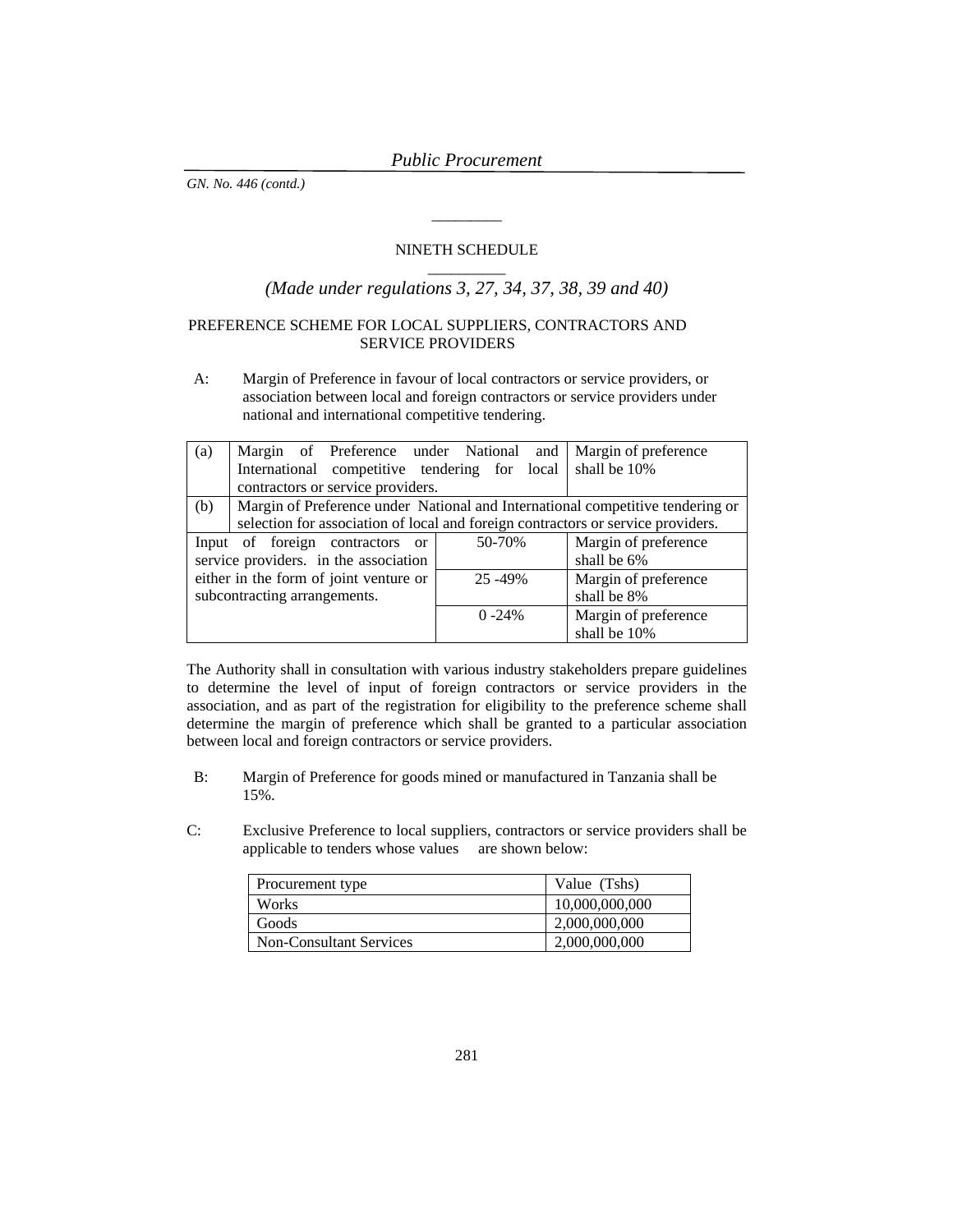D: Regional Preference to local suppliers, contractors or service providers shall be applicable to tenders whose values are shown below:

| Procurement type               | Value (Tshs)  |  |  |
|--------------------------------|---------------|--|--|
|                                |               |  |  |
| Works                          | 1,000,000,000 |  |  |
| <b>Consultancy Services</b>    | 200,000,000   |  |  |
| Goods                          | 200,000,000   |  |  |
| <b>Non-Consultant Services</b> | 200,000,000   |  |  |

#### **Notes:**

*The exclusive preference is applicable for local suppliers,* contractors or service providers *and Association of local and foreign suppliers,* contractors or service providers *in which the contribution of the local suppliers,* contractors or service providers *to the association is more than 75%* 

#### TENTH SCHEDULE  $\overline{\phantom{a}}$

## *(Made under regulation 66 (2))*

# AUTHORISED PROCUREMENT LIMITS FOR ACCOUNTING OFFICERS FOR CONSULTANCY SERVICES

## CATEGORY A – ENTITIES WITH ANNUAL PROCUREMENT VOLUME EXCEEDING 10 BILLION PER ANNUM

| Method of procurement                                | Maximum per Single   Maximum | per              |  |
|------------------------------------------------------|------------------------------|------------------|--|
|                                                      | Contract                     | Annum            |  |
| Consultant Qualification or<br>Individual Consultant | Tshs.75.000.000/-            | Tshs 750,000,000 |  |

## CATEGORY B – ENTITIES WITH ANNUAL PROCUREMENT VOLUME EXCEEDING 5 TO 10 BILLION PER ANNUM

| Method of procurement                          | per<br>Maximum | Single   Maximum<br>per |
|------------------------------------------------|----------------|-------------------------|
|                                                | Contract       | Annum                   |
| Consultant Qualification or Tshs. 50,000,000/- |                | Tshs 500,000,000        |
| Individual Consultant                          |                |                         |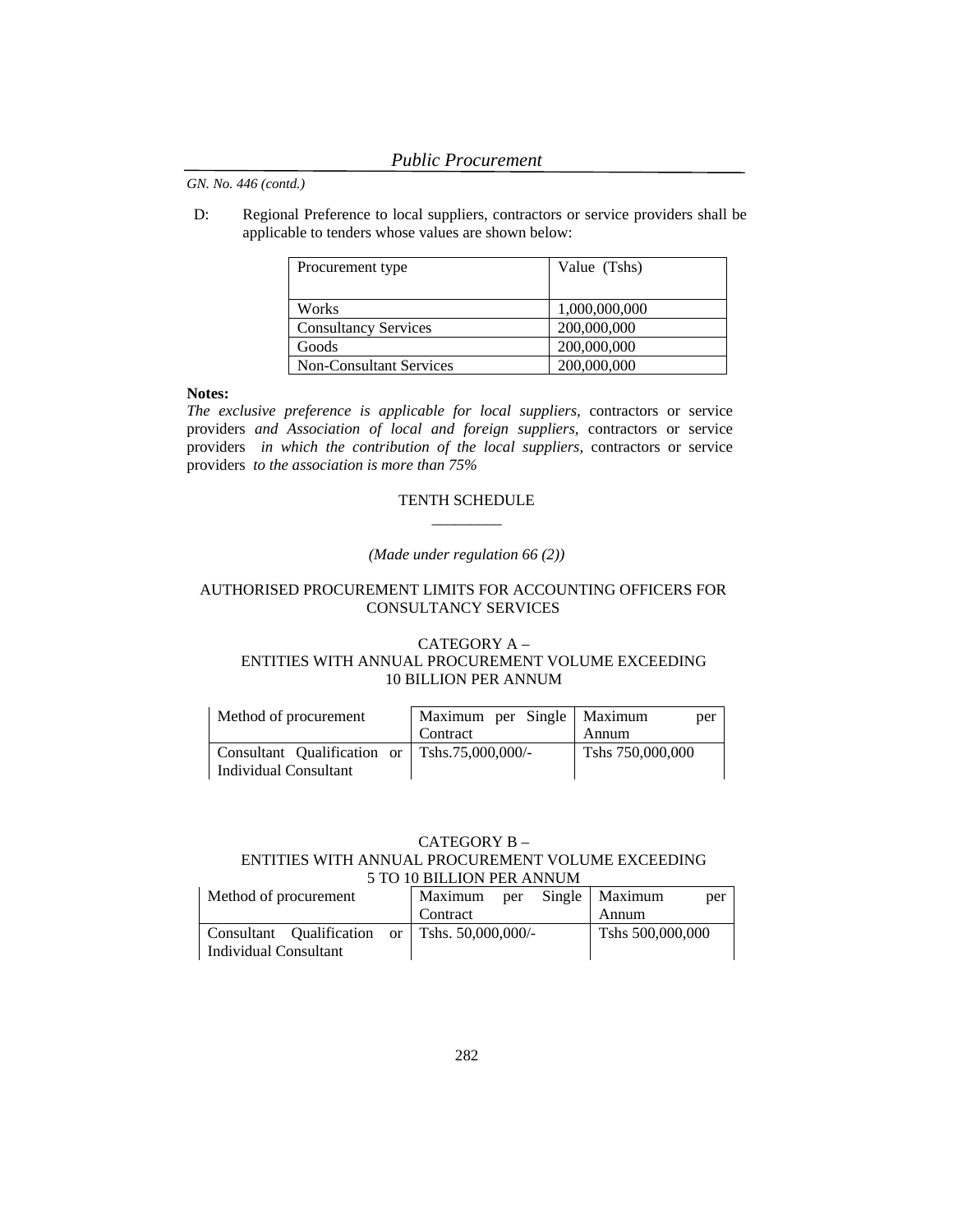# CATEGORY C – ENTITIES WITH ANNUAL PROCUREMENT VOLUME FROM 1 TO 5 BILLION PER ANNUM

| Method of procurement                            | Maximum  | per | Single   Maximum per Annum |
|--------------------------------------------------|----------|-----|----------------------------|
|                                                  | Contract |     |                            |
| Consultant Qualification or   Tshs. 30,000,000/- |          |     | Tshs 300,000,000           |
| Individual Consultant                            |          |     |                            |

## CATEGORY D – ENTITIES WITH ANNUAL PROCUREMENT VOLUME FROM Tshs. 500 MILLION TO 1 BILLION PER ANNUM

| Method of procurement                                | Maximum<br>Contract | per | Single   Maximum per Annum |
|------------------------------------------------------|---------------------|-----|----------------------------|
| Consultant Qualification or<br>Individual Consultant | Tshs. 10.000.000/-  |     | Tshs 100,000,000           |

#### CATEGORY E – ENTITIES WITH ANNUAL PROCUREMENT VOLUME FROM Tshs. 200 TO 500 MILLION PER ANNUM

| Method of procurement                                                   | Maximum<br>Contract | per | Single   Maximum<br>Annum | per |
|-------------------------------------------------------------------------|---------------------|-----|---------------------------|-----|
| Consultant Qualification or   Tshs.5,000,000/-<br>Individual Consultant |                     |     | Tshs 75,000,000           |     |

#### CATEGORY F –

# ENTITIES WITH ANNUAL PROCUREMENT VOLUME LESS THAN Tshs. 200 MILLION PER ANNUM

| Method of procurement                          | Maximum  | per | Single   Maximum | per |
|------------------------------------------------|----------|-----|------------------|-----|
|                                                | Contract |     | Annum            |     |
| Consultant Qualification or   Tshs.2,500,000/- |          |     | Tshs 50,000,000  |     |
| Individual Consultant                          |          |     |                  |     |

- **Notes**: *(1) The selected firm or individual shall be drawn from a shortlist of at least three firms or individuals.* 
	- *(2) The processing time shall be within the shortest possible time and procurement approval shall be sought from at least two Tender Board members through a circular resolution.*
	- *(3) Limits for Heads of Department shall be determined by the Accounting and Chief Executive Officers under the powers given to them to delegate procurement functions in accordance with these Regulations*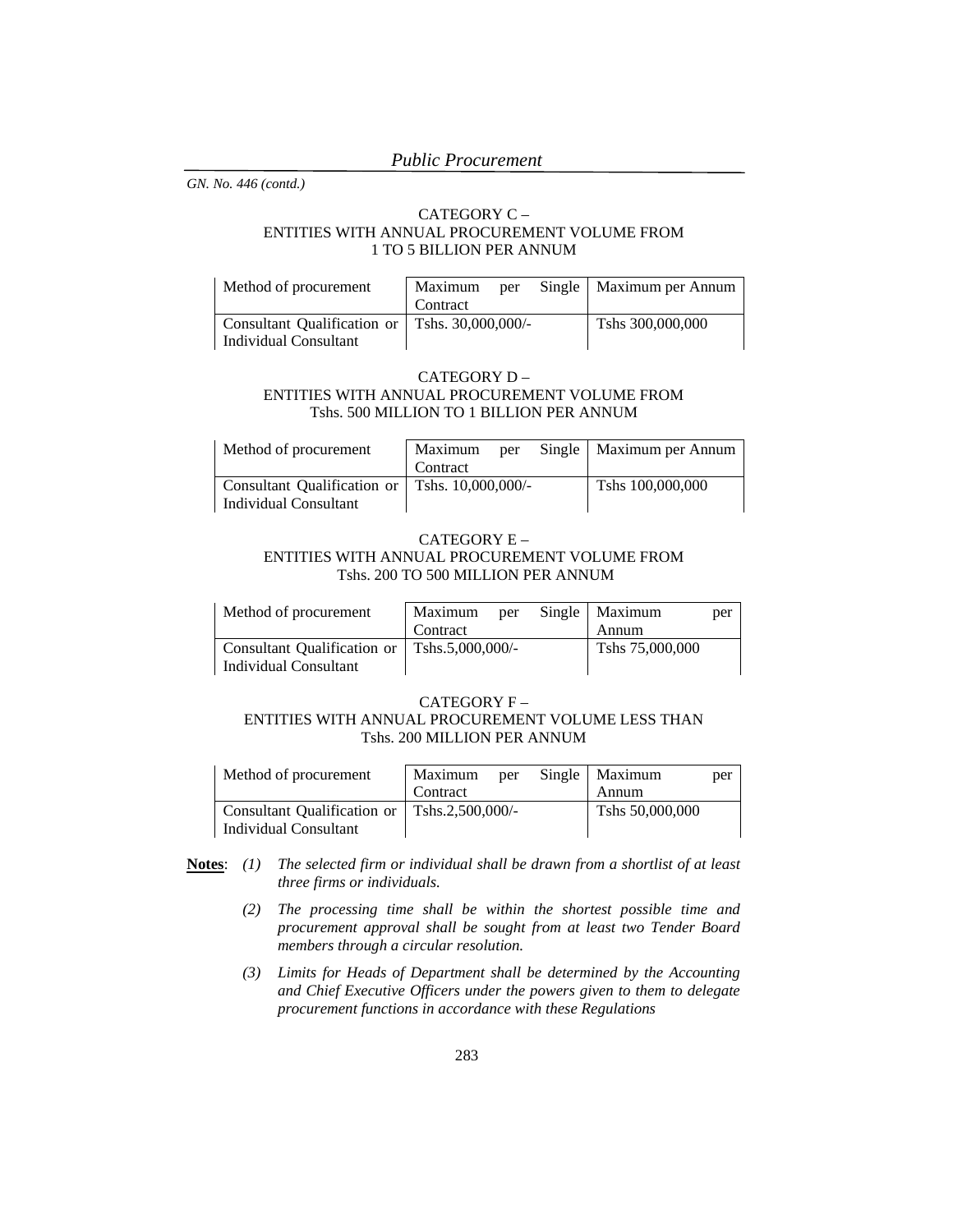*(4) The Maximum Authorised Procurement Limits per Annum as indicated in the 3rd column of this Schedule is inclusive of all the procurements (works, goods, non-consultant and consultancy services) within a procuring entity in a financial year.* 

#### ELEVENTH SCHEDULE  $\overline{\phantom{a}}$

 $\overline{\phantom{a}}$ 

#### *(Made under regulations 255 and 310)*

# METHODS OF SELECTION AND LIMIT OF APPLICATION PER CONTRACT FOR CONSULTANCY SERVICES

| <b>Method of Procurement</b>               | Limits                          |
|--------------------------------------------|---------------------------------|
| <b>International Competitive Selection</b> | No Limit                        |
| National Competitive Selection             | Up to Tshs 1,500,000,000        |
| <b>Restricted Competitive Selection</b>    | No limit but must be justified  |
| <b>Consultant Qualifications</b>           | Tshs. 200,000,000               |
| Single-Source Selection                    | No limit but must be justified. |
| <b>Individual Selection</b>                | Up to 150,000,000/-             |
| <b>Minor Value Procurement</b>             | Up to Tshs 10,000,000           |

#### TWELVETH SCHEDULE  $\overline{\phantom{a}}$

**\_\_\_\_\_\_\_** 

*(Made under regulations 68, 280 and 295)* 

#### STANDARD PROCUREMENT PROCESSING TIME FOR CONSULTANCY SERVICES

*Times under categories 1 and 2 are intended to give bidders adequate time to prepare their bids and shall not be reduced by PEs under any circumstances, except where a tender has been rejected provided that:-* 

- *(i) during retendering there are no major changes which necessitate preparation of new proposals; and*
- *(ii) the same tenderers are invited,*

 *in which case the minimum processing time may be reduced by half.*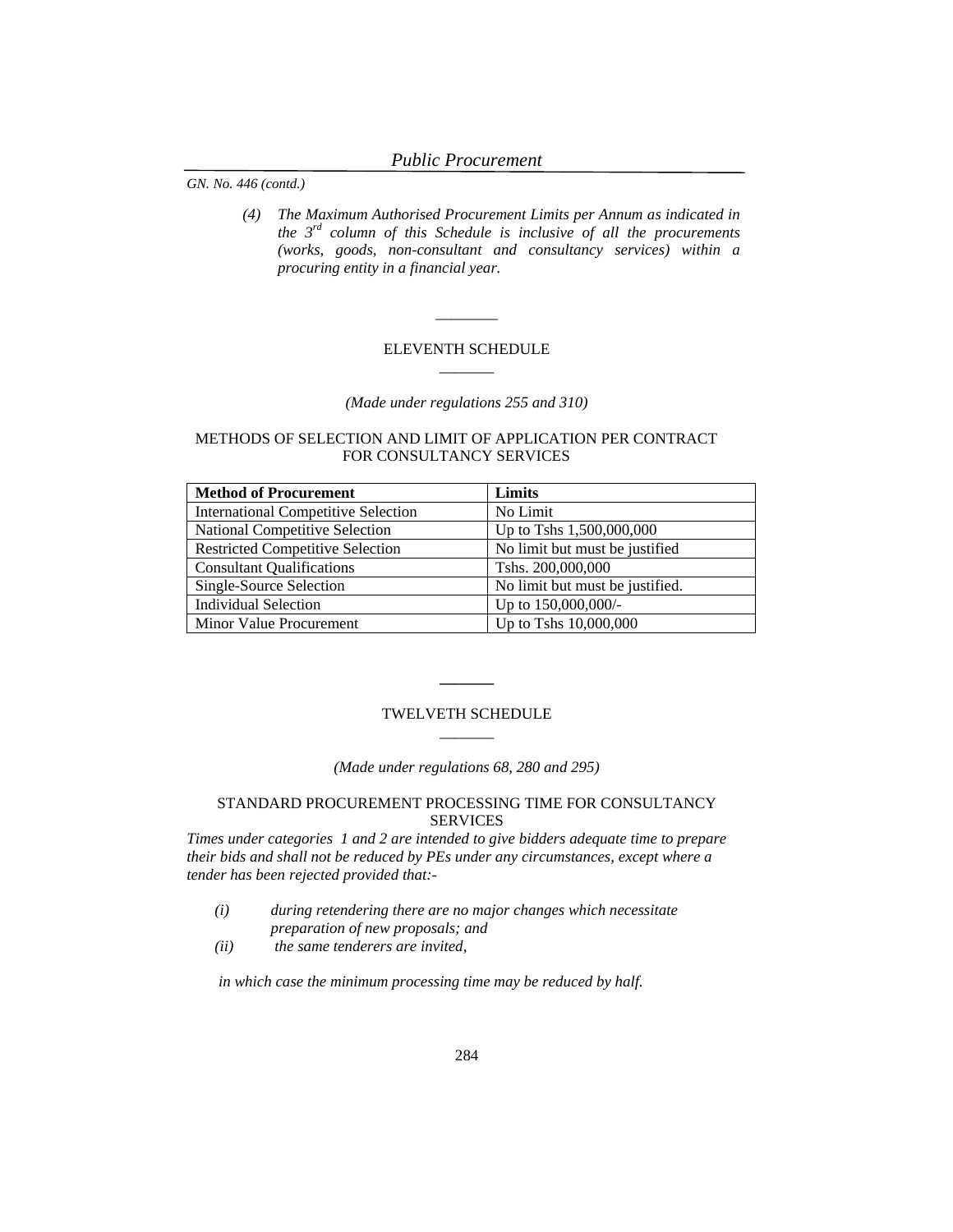| S/No | <b>Activity</b>                                                                                              | Time (Calendar days) |               |  |
|------|--------------------------------------------------------------------------------------------------------------|----------------------|---------------|--|
|      |                                                                                                              | National             | International |  |
|      |                                                                                                              | Competitive          | Competitive   |  |
|      |                                                                                                              | Selection            | Selection     |  |
|      | (i) Inviting for expression of<br>interest up to submission of the<br>same by consultants; or                | 14                   | 30            |  |
|      | (ii) Invitation of Application for<br>prequalification up to the<br>submission of the same by<br>Consultants | 30                   | 45            |  |
|      | Preparation and submission of<br>proposals by the consultants                                                | 30                   | 45            |  |

#### **\_\_\_\_\_\_\_**  THIRTEENTH SCHEDULE  $\overline{\phantom{a}}$

## *(Made under regulations 3, 27, 39 and 40)*

NATIONAL AND EXCLUSIVE PREFERENCE FOR LOCAL CONSULTANTS (a) Margin of Preference for National and International competitive

A: Margin of Preference in favour of local consultants, or association between local and foreign consultants under national and international competitive selection.

| (a)           | Margin of Preference under National                                         | and       | Margin of preference |  |
|---------------|-----------------------------------------------------------------------------|-----------|----------------------|--|
|               | International Competitive Selection for local                               |           | shall be 10%         |  |
|               | consultants.                                                                |           |                      |  |
| (b)           | Margin of Preference under National and International Competitive Selection |           |                      |  |
|               | for association of local and foreign consultants.                           |           |                      |  |
|               | Input of foreign consultants in the                                         | 50-70%    | Margin of preference |  |
|               | association either in the form of joint                                     |           | shall be 6%          |  |
| venture       | subcontracting<br><sub>or</sub>                                             | 25 - 49%  | Margin of preference |  |
| arrangements. |                                                                             |           | shall be 8%          |  |
|               |                                                                             | $0 - 24%$ | Margin of preference |  |
|               |                                                                             |           | shall be 10%         |  |

The Authority shall in consultation with various industry stakeholders prepare guidelines to determine the level of input of foreign consultants in the association, and as part of the registration for eligibility to the preference scheme shall determine the margin of preference which shall be granted to a particular association between local and foreign consultants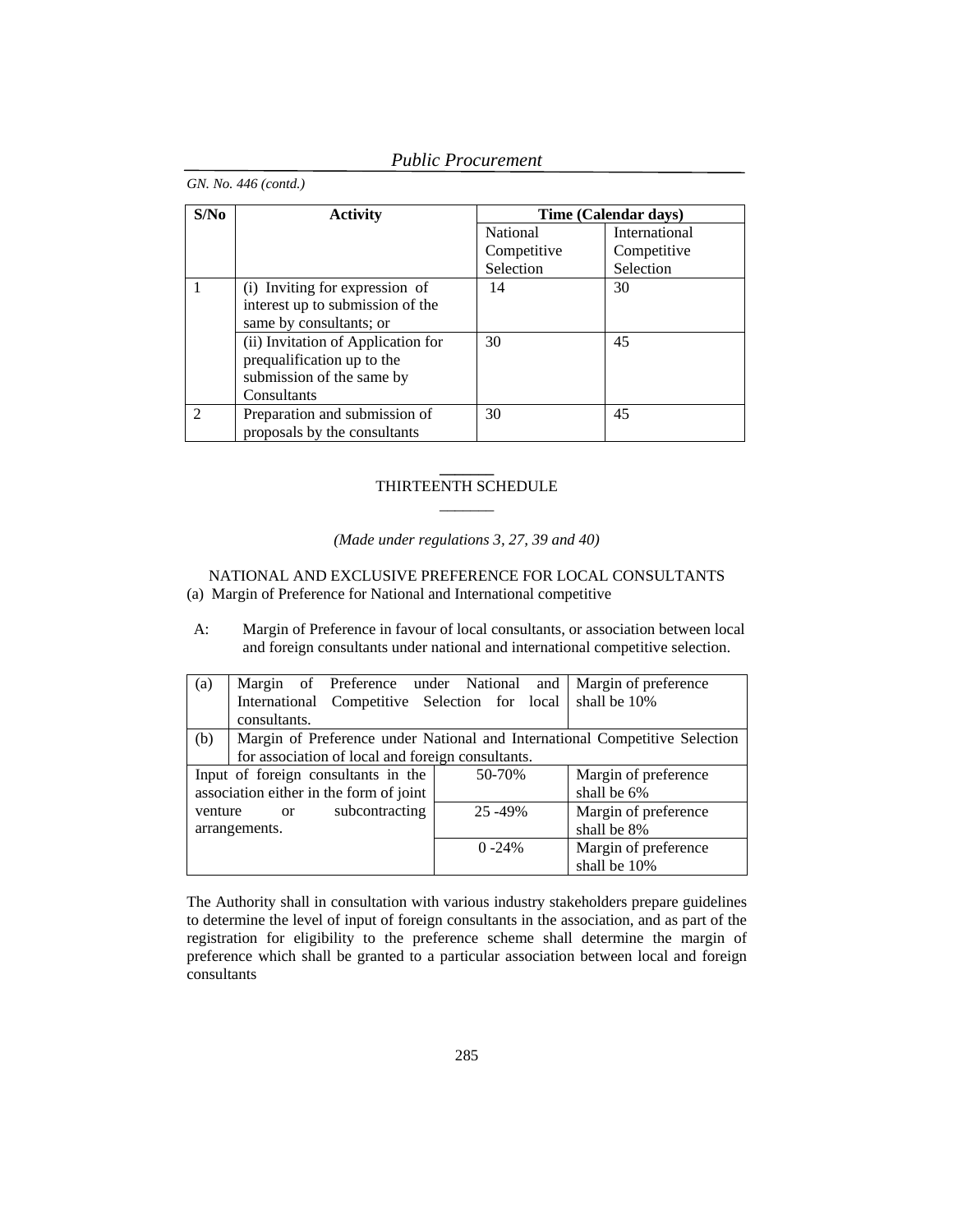B: Exclusive Preference to local consultants shall be applicable to tenders whose values are shown below:

|          | Procurement type                                                                                             | Value (Tshs)  |  |
|----------|--------------------------------------------------------------------------------------------------------------|---------------|--|
|          | Firms                                                                                                        | 3.000.000.000 |  |
| ⌒.<br>J. | Region of exceed Tsl Region of the consultants shall be supplicity to tenders whose values do not exceed Tsl |               |  |

#### **Notes:**

*The exclusive preference is applicable for local consultants and Association of local and foreign consultants in which the contribution of the national firm, local suppliers,*  contractors or service providers *to the association is more than 75%* 

## FOURTEENTH SCHEDULE  $\overline{\phantom{a}}$

\_\_\_\_**\_\_\_\_** 

## *(Made under regulations 299 and 312)*

## GUIDELINES FOR FIXING WEIGHTS FOR EVALUATING TECHNICAL PROPOSAL

| (a)General    |                                                                                                 |              |
|---------------|-------------------------------------------------------------------------------------------------|--------------|
| S/No          | Criteria                                                                                        | Weights      |
|               | Firm's general experience, reputation and experience in<br>previous similar assignments         | 5% to 15%    |
|               | Understanding of the terms of reference, methodology and<br>the overall quality of the proposal | 20\% to 40\% |
| $\mathcal{R}$ | Qualification of key personnel                                                                  | 30\% to 60\% |
|               | Local firms participation                                                                       | 5% to 15%    |
| 5             | Participation by national experts                                                               | 5% to 10%    |
|               | Knowledge of the country                                                                        | 5% to 10%    |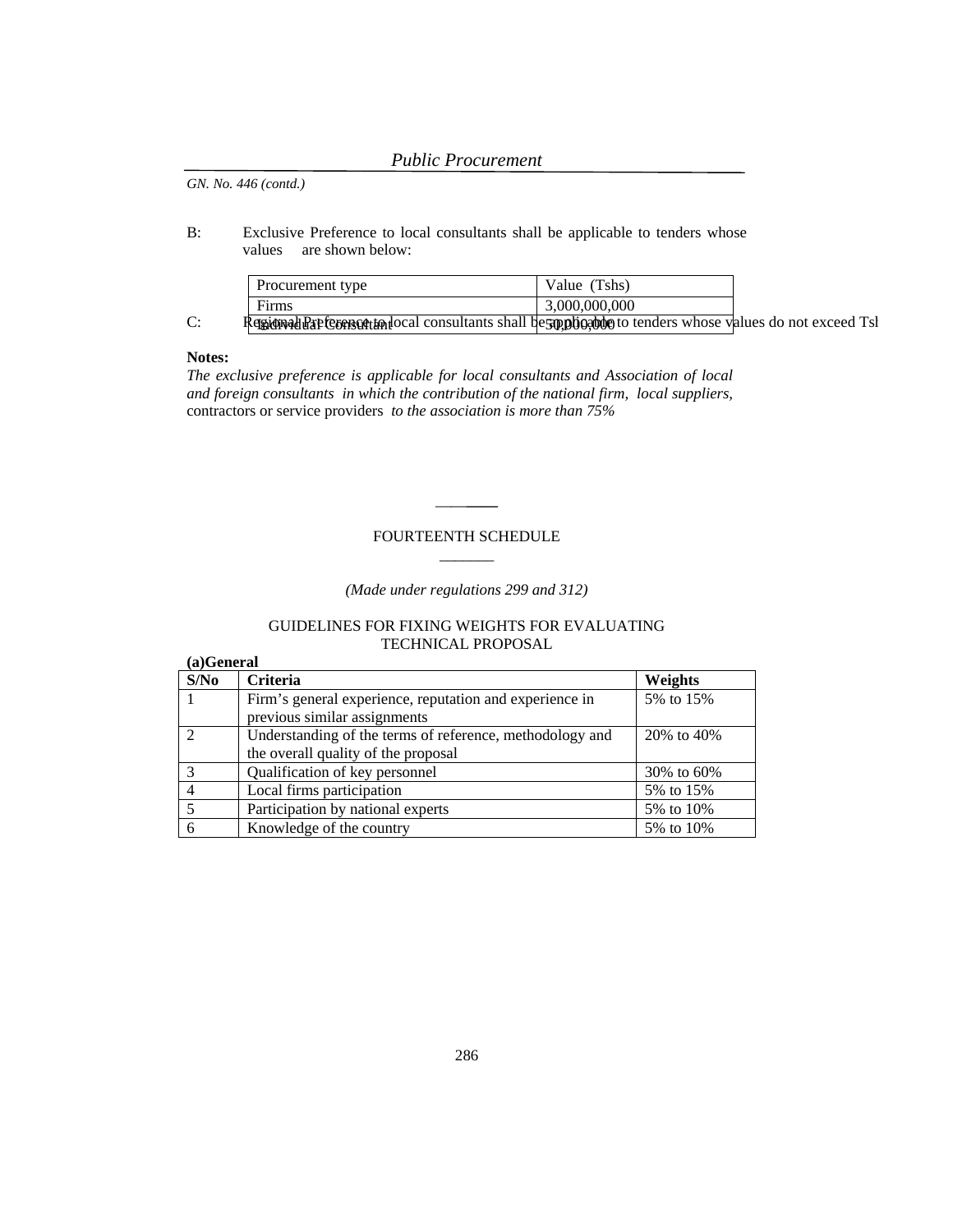# **Pre-qualification**

| S/No          | Criteria                                                  | Weights      |
|---------------|-----------------------------------------------------------|--------------|
|               | Overall experience in the field of the assignment and in  | 20% to 50%   |
|               | comparable assignments                                    |              |
|               | Professional reputation of the firm and its experience in | 20% to 40%   |
|               | previous assignments                                      |              |
| $\mathcal{L}$ | Knowledge of project environment in Tanzania and of the   | 10% to 20%   |
|               | regional countries and their implications for the project |              |
|               | Inclusion of local firms and experts in the assignment    | 10\% to 20\% |

## **(b) Request for Proposal (or Evaluation of Proposal)**

| S/N <sub>0</sub> | <b>Criteria</b>                                                            | <b>Weights</b> |
|------------------|----------------------------------------------------------------------------|----------------|
|                  | Understanding of terms of reference                                        | 10% to 20%     |
|                  | Overall quality of the offer, quality of the work and<br>methodology       | 20% to 30%     |
|                  | Qualifications of experts and experience in the field of the<br>assignment | 40% to 60%     |
|                  | Inclusion of local experts                                                 | 5% to 15%      |

# **(c) Individual Consultants**

| S/No | <b>Criteria</b>                                                 | Weights      |
|------|-----------------------------------------------------------------|--------------|
|      | General Qualifications and Suitability of the task to be        | 30% to 60%   |
|      | performed                                                       |              |
|      | Experience in the specific assignment described in the terms of | 30\% to 50\% |
|      | reference                                                       |              |
|      | Language proficiency                                            | 5% to 15%    |
|      | Knowledge of the country                                        | 0% to 10%    |

## FIFTEENTH SCHEDULE  $\overline{\phantom{a}}$

 $\overline{\phantom{a}}$ 

# *(Made under Regulation.331)*

# METHODS OF SELECTION AND LIMIT OF APPLICATION FOR DISPOSAL BY TENDERING

| <b>Method of Disposal</b>             | Limits                |
|---------------------------------------|-----------------------|
| International Competitive Tendering   | No Limit              |
| <b>National Competitive Tendering</b> | Up to $3,000,000,000$ |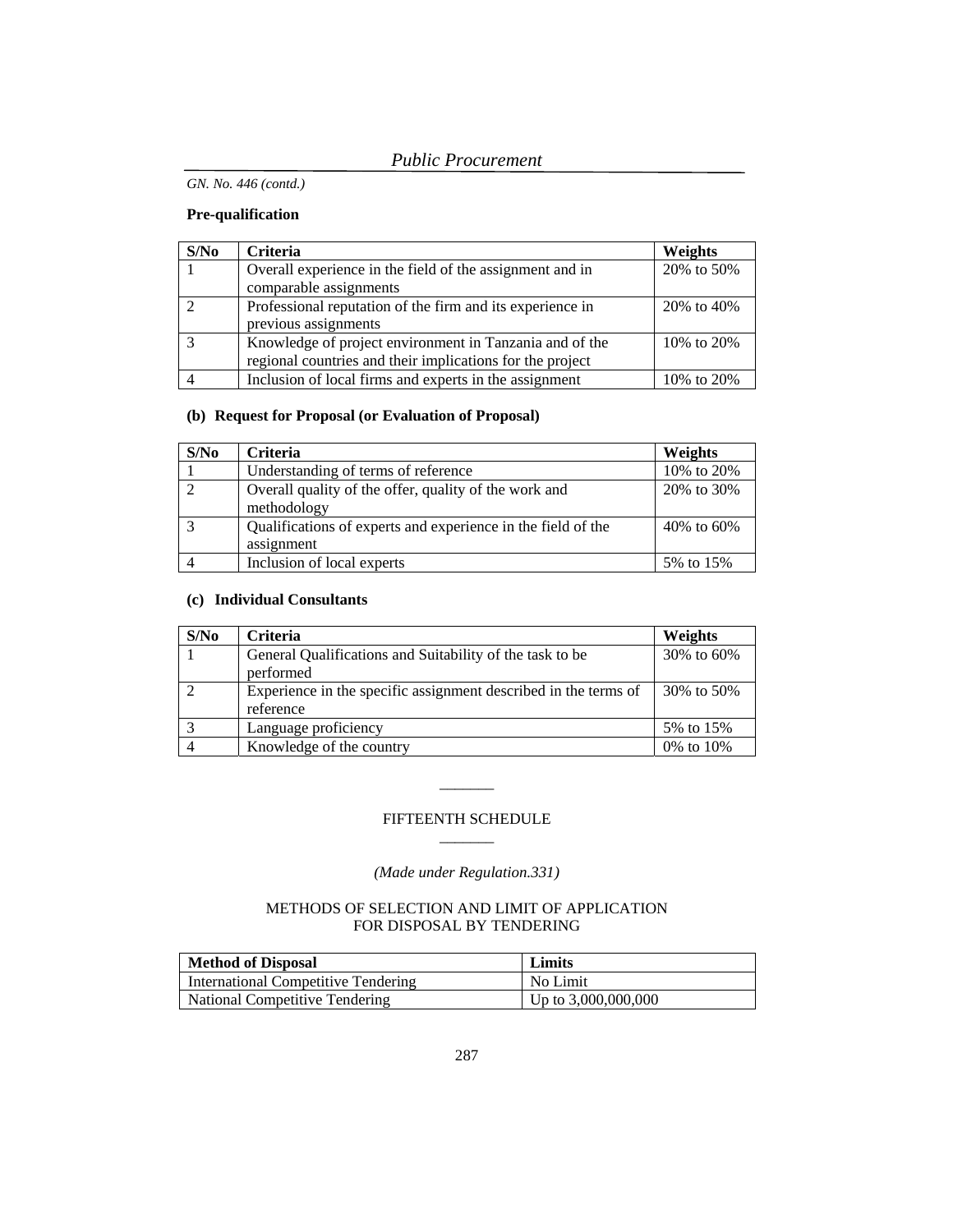*GN. No. 446 (contd.)* 

# SIXTEENTH SCHEDULE  $\overline{\phantom{a}}$

**\_\_\_\_\_\_\_** 

# *(Made under regulation 378)*

# MINIMUM ESSENTIAL INFORMATION FOR UNSOLICITED PPP PROPOSAL

| S/N            | <b>Key Items</b>          | <b>Description</b>                                                                                                |
|----------------|---------------------------|-------------------------------------------------------------------------------------------------------------------|
| 1              | Particulars of            | (a) Name, address and full contact details of the person or                                                       |
|                | the proponent             | entity submitting the proposal, or in the case of a                                                               |
|                |                           | consortium, the lead member.                                                                                      |
|                |                           | (b) Brief particulars of the proponent's relevant background                                                      |
|                |                           | and experience.                                                                                                   |
|                |                           | (c) Names and particulars of existing or proposed partners,                                                       |
|                |                           | brief particulars of their background and experience, and                                                         |
|                |                           | an indication of the respective roles they will play in the<br>project.                                           |
| $\overline{2}$ | The project               | A clear outline of the project concept: the product, service or                                                   |
|                | concept                   | facility, accompanied by a sketch, picture, map or drawing and                                                    |
|                |                           | particulars, where relevant, of:                                                                                  |
|                |                           | (a) location and site;                                                                                            |
|                |                           | (b) type and standard;                                                                                            |
|                |                           | unique characteristics, if any;<br>(c)                                                                            |
|                |                           | (d) proposed size and extent.                                                                                     |
| 3              | Environment<br>al matters | An outline of the known or expected impact that the project                                                       |
|                |                           | would or could have on its environment, and the steps that will<br>be taken to minimize and mitigate such impact. |
| $\overline{4}$ | Social                    | An outline of the known or expected social impact that the                                                        |
|                | <b>Matters</b>            | project would or could have, such as:                                                                             |
|                |                           | (a) local skills development;                                                                                     |
|                |                           | (b) subcontracting and procurement to local firms/SMEs;                                                           |
|                |                           | (c) Jobs to be created in the development phase;                                                                  |
|                |                           | (d) Jobs to be created in the operations phase;                                                                   |
|                |                           | Socio-economic impact on local community(ies)<br>(e)                                                              |
| 5              | Commercial                | Explain the commercial rationale of the project such as the                                                       |
|                | rationale                 | following:                                                                                                        |
|                |                           | Indicate whether any survey or analysis has been<br>(a)                                                           |
|                |                           | conducted that supports the need and desirability for the                                                         |
|                |                           | project concept.                                                                                                  |
|                |                           | Summarize intended target markets. Identify competition.<br>(b)                                                   |
|                |                           | Explain how proposed product will differentiate itself.                                                           |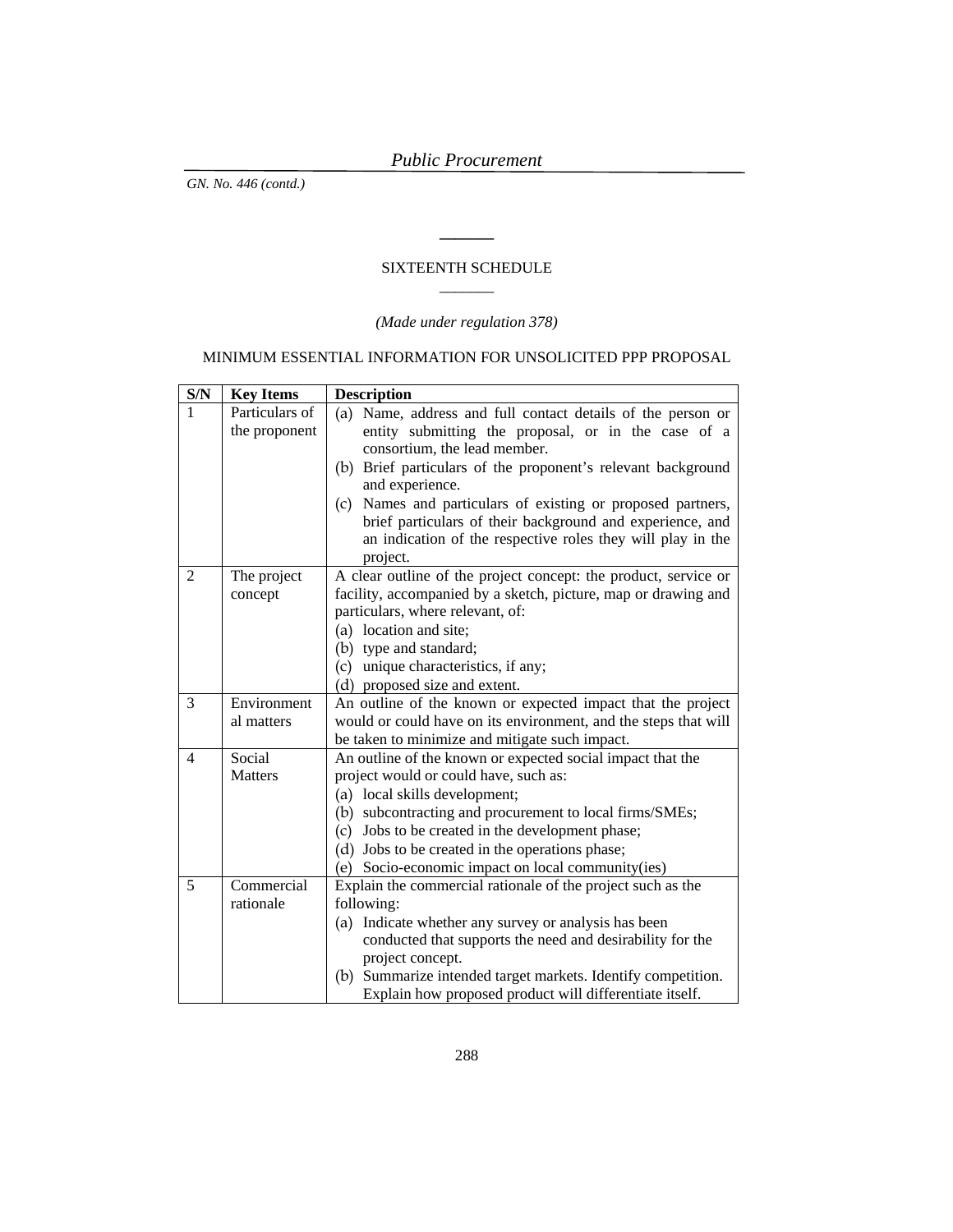|                | GN. No. 446 (contd.)            |                                                                                                                                                                                                                                                                                                                                                                                                                                                                                                                                                                                                                                                                                                                                                                                                                                                                                                                                                                                                                                       |
|----------------|---------------------------------|---------------------------------------------------------------------------------------------------------------------------------------------------------------------------------------------------------------------------------------------------------------------------------------------------------------------------------------------------------------------------------------------------------------------------------------------------------------------------------------------------------------------------------------------------------------------------------------------------------------------------------------------------------------------------------------------------------------------------------------------------------------------------------------------------------------------------------------------------------------------------------------------------------------------------------------------------------------------------------------------------------------------------------------|
|                |                                 | (c) Explain proposed pricing policy.<br>(d) Identify interrelationships with other existing/planned<br>amenities, facilities in the [protected area].                                                                                                                                                                                                                                                                                                                                                                                                                                                                                                                                                                                                                                                                                                                                                                                                                                                                                 |
| 6              | Operations<br>and<br>management | (a) Provide an organizational diagram showing proposed<br>relationships between owner(s), operators, and financiers.<br>(b) Provide<br>brief<br>summary of proposed executive<br>a<br>management.<br>(c) Explain who will market and distribute the product, and<br>how.<br>(d) Indicate functions that will be handled in-house, and those<br>that will be sub-contracted, or out-sourced.                                                                                                                                                                                                                                                                                                                                                                                                                                                                                                                                                                                                                                           |
| $\overline{7}$ | Financial<br>viability          | Indicate the expected capital outlay in facilities, plant<br>(a)<br>equipment and start-up costs.<br>(b) Explain the financing plan. How much capital will need to<br>be raised, where it will come from (equity, debt, grants)<br>and the expected terms (interest rate, repayment period,<br>security) of any proposed loans. Indicate if any lenders,<br>sponsors and/or donors have been approached in respect<br>of the project.<br>(c) Provide an indicative and simplified cash flow forecast for<br>the project's first five years, along the following lines:<br>(i)<br>Cash inflows for the last 5 years: Owners' capital,<br>Loans received, Grants received, Cash from sales and<br>other operating revenue. Cash from other sources.<br>(ii) Cash outflows for the last 5 years: Project costs and<br>startup expenses. Salaries, wages & staff costs. All<br>other operating costs and Expenses Loan repayments,<br>Replacement of equipment and vehicles.<br>(iii) Net cash flow for the last 5 years: before PPP fees |
|                |                                 | & tax.                                                                                                                                                                                                                                                                                                                                                                                                                                                                                                                                                                                                                                                                                                                                                                                                                                                                                                                                                                                                                                |

*Public Procurement*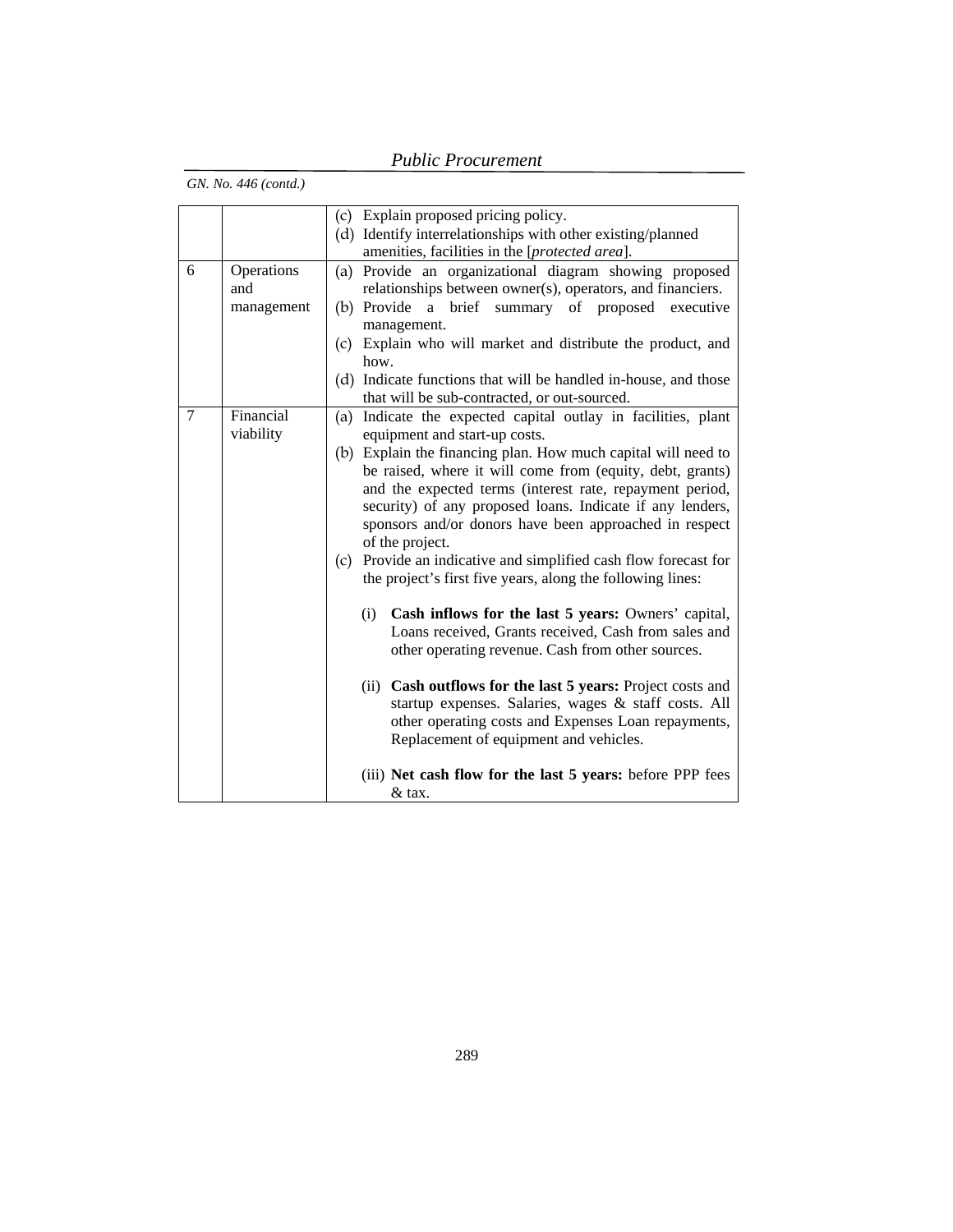*GN. No. 446 (contd.)* 

# SEVENTEENTH SCHEDULE  $\overline{\phantom{a}}$

**\_\_\_\_\_\_\_** 

# *(Made under Regulation 128)*

# TYPES OF WORKS OR CONTRACTS

| S/N | <b>Key Items</b>                    | <b>Description</b>                                                                                                                                                                                                                                                                                                                                                                                                                                                                               |  |  |
|-----|-------------------------------------|--------------------------------------------------------------------------------------------------------------------------------------------------------------------------------------------------------------------------------------------------------------------------------------------------------------------------------------------------------------------------------------------------------------------------------------------------------------------------------------------------|--|--|
| (1) | Lump sum<br>contracts:              | These are contracts for a fixed amount for the works as<br>specified and tendered for. Such contracts may or may<br>not be accompanied by a priced schedule but when such<br>schedules are provided; their purpose is to assist in the<br>evaluation of progress payments and for the pricing of<br>variations as provided in the general conditions of<br>contract. With a lump sum contract, the works shall not<br>except in respect of variations be measured for the<br>purpose of payment. |  |  |
| (2) | Schedule of rates<br>contracts:     | A schedule of rates contract is a contract for which<br>tenderers submit rates for the estimated quantities as set<br>out in a bill of quantities which forms part of the tendering<br>documents and from which the lump sum price is derived<br>from the aggregation of sums tendered based on these<br>quantities and rates. Payment under a schedule of rates<br>contract is determined by measurement of the actual<br>quantities completed and at the rates as tendered.                    |  |  |
| (3) | Contracts with<br>special features: | with<br>special features<br>Contracts<br>including<br>cost<br>reimbursement type in which the contractor is paid the<br>actual cost of the work plus a fee. This fee may be a fixed<br>sum, a percentage of the costs or a fluctuating fee. Where<br>cost reimbursement contracts are used, the contract is to<br>be arranged whenever possible on the basis of "cost plus<br>fixed fee" rather than "cost plus percentage".                                                                     |  |  |
| (4) | Performance<br>based contracts:     | Contracts in which all aspects of acquisition are structured<br>around the purpose of work to be performed, and include,<br>practicable,<br>the<br>maximum<br>extent<br>describing<br>to<br>requirements in terms of results required rather than the<br>methods of performance of the work, and the measurable<br>performance standard. This type of contract places on the<br>contractor the responsibility to perform most of the<br>quality control functions traditionally performed by the |  |  |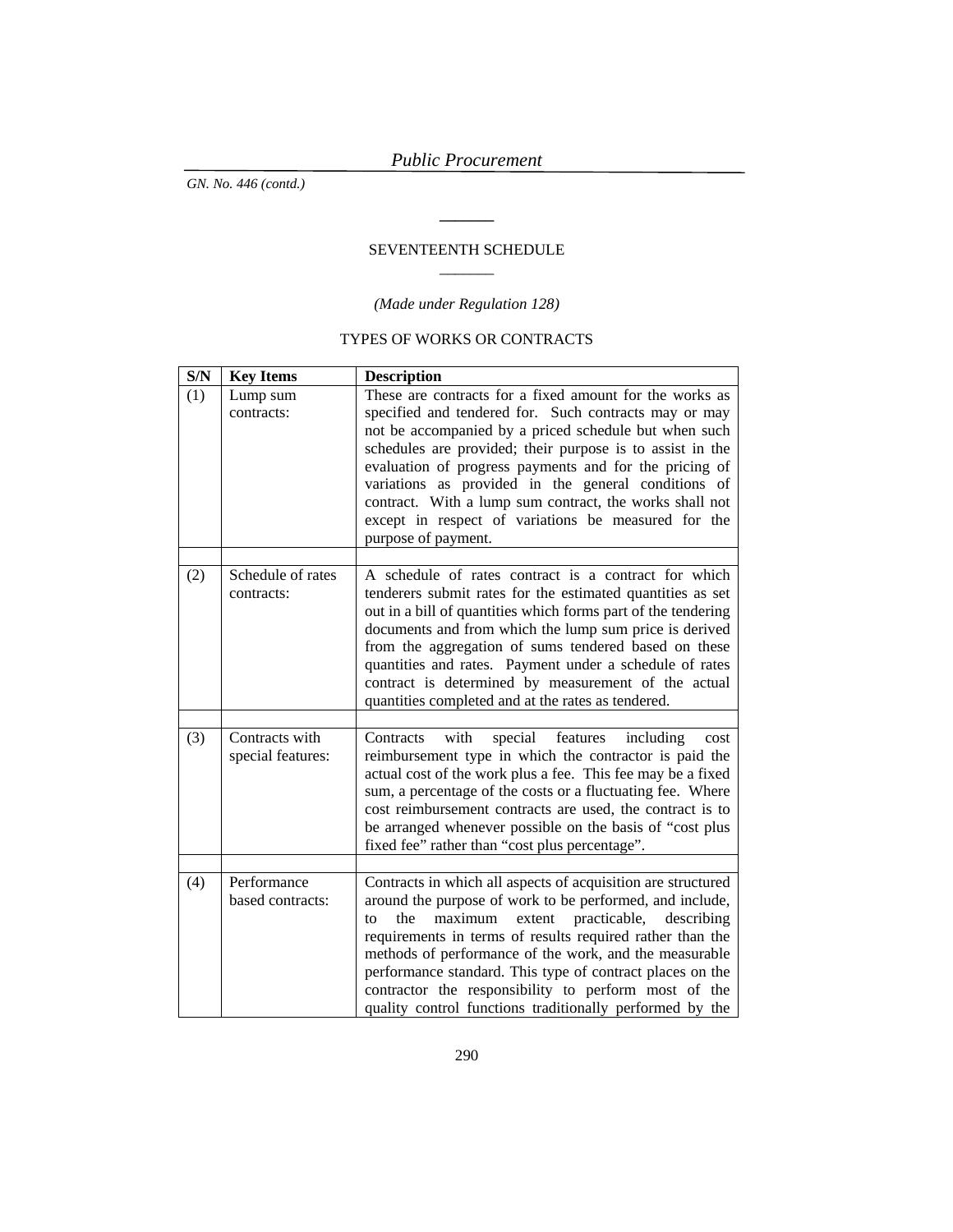| procuring entity, and contains measurable inspection and<br>acceptance criteria corresponding to the performance<br>standards contained in the statement of requirements, and<br>positive and negative incentives. The pricing for such<br>contracts, depending on contract length and circumstance<br>in each case, shall be in form of:                                                                                        |
|----------------------------------------------------------------------------------------------------------------------------------------------------------------------------------------------------------------------------------------------------------------------------------------------------------------------------------------------------------------------------------------------------------------------------------|
| (a) Firm prices during the project's duration, where the<br>procuring entity shall negotiate firm prices, unless<br>inflation contingencies being considered<br>the<br>suggest that a fixed price with variation of price<br>would offer better value for money; or                                                                                                                                                              |
| (b)<br>Fixed price with variation of price during the<br>project's duration, where the procuring entity will<br>normally seek a fixed price with variation of price,<br>although this does not rule out a firm price if this<br>is agreed between both parties and the inflation<br>contingencies are realistic; or                                                                                                              |
| Target cost incentive arrangements whenever risks<br>(c)<br>of a particular procurement are perceived to be too<br>great to offer either of the contracts in sub-<br>paragraph (a) or (b), in which case the procuring<br>entity shall look to risks and rewards equitably,<br>and such arrangements shall normally be bound by<br>a maximum price and will be considered, in<br>addition to such other sharing arrangements as: |
| undertakings by the service provider to<br>(i)<br>accordance<br>costs in<br>with the<br>reduce<br>efficiency plan, the savings being shared in<br>the agreed manner between the service<br>provider and the procuring entity;                                                                                                                                                                                                    |
| (ii) payments to the service provider related to<br>measurable improved performance.                                                                                                                                                                                                                                                                                                                                             |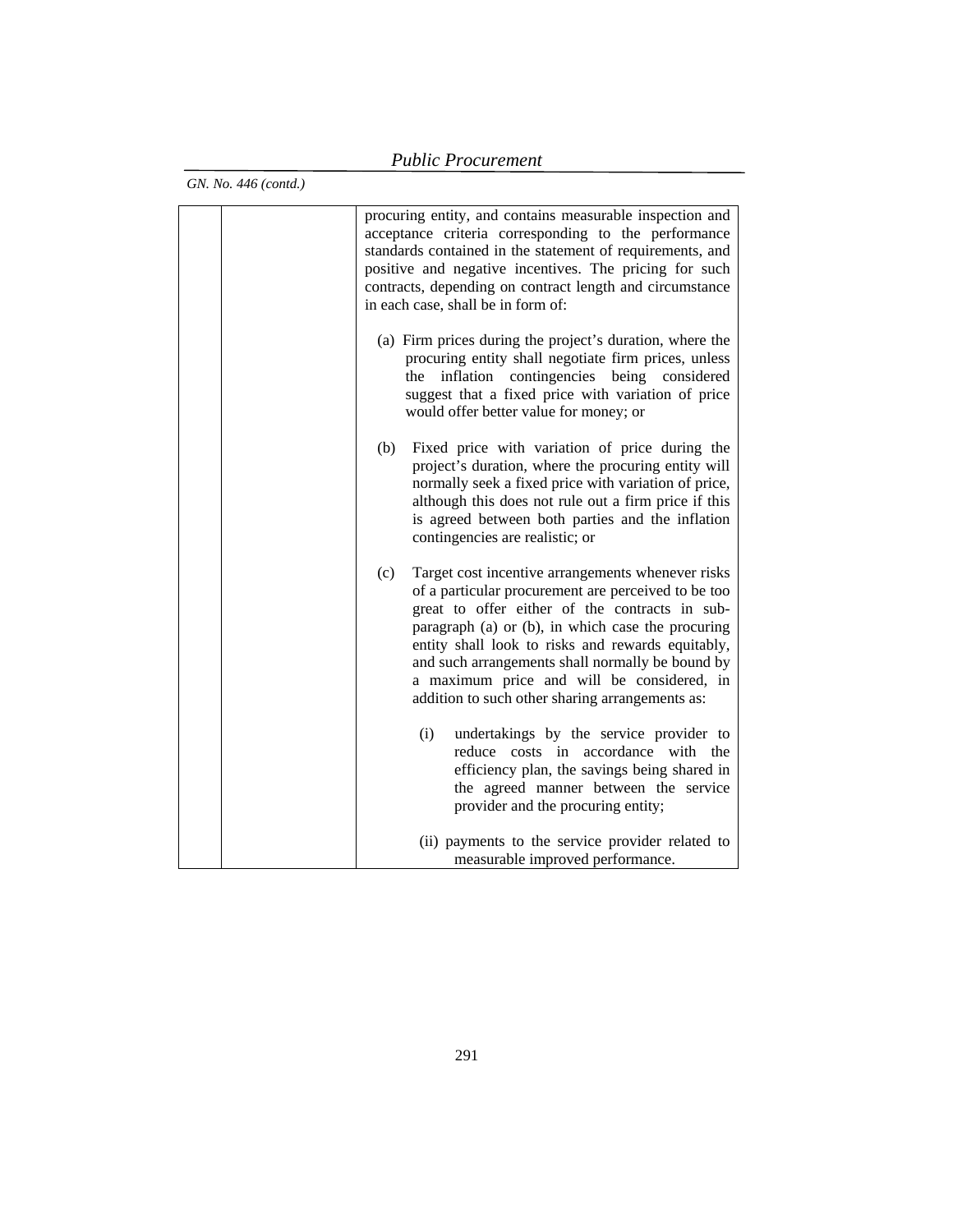*GN. No. 446 (contd.)* 

# EIGHTEENTH SCHEDULE \_\_\_\_\_\_\_\_\_\_

\_\_\_\_\_\_\_\_\_\_\_\_\_\_\_\_

*(Made under regulation 32(1))* 

# REGISTRATION OF SUPPLIERS, CONTRACTORS, CONSULTANTS AND SERVICE PROVIDERS TO BE ELIGIBLE TO PARTICIPATE IN THE PREFERENCE SCHEME

| 1.               | Company Name                                |  |
|------------------|---------------------------------------------|--|
| $\overline{2}$ . | <b>Company Registration Number</b>          |  |
| 3.               | Company Share holding structure             |  |
| $\overline{4}$ . | Category (Supplier, contractor, Consultant, |  |
|                  | Service Provider)                           |  |
| 5.               | <b>VAT Number</b>                           |  |
| 6.               | <b>TIN Number</b>                           |  |
| 7.               | Telephone Number                            |  |
| 8.               | <b>Fax Number</b>                           |  |
| 9.               | E-mail                                      |  |
| 10.              | Website                                     |  |
| 11.              | <b>Postal Address</b>                       |  |
| 12.              | Location                                    |  |
| 13.              | City                                        |  |
| 14.              | Region                                      |  |
| 15.              | Type of Business (indicate your             |  |
|                  | specialization)                             |  |
| 16.              | Number of full time employees               |  |
|                  | <b>CONTACT PERSON DETAILS</b>               |  |
| 17.              | Name of the Contact Person                  |  |
| 18.              | Position                                    |  |
| 19.              | Telephone Number                            |  |
| 20.              | E-mail                                      |  |

PART I REGISTRATION FORM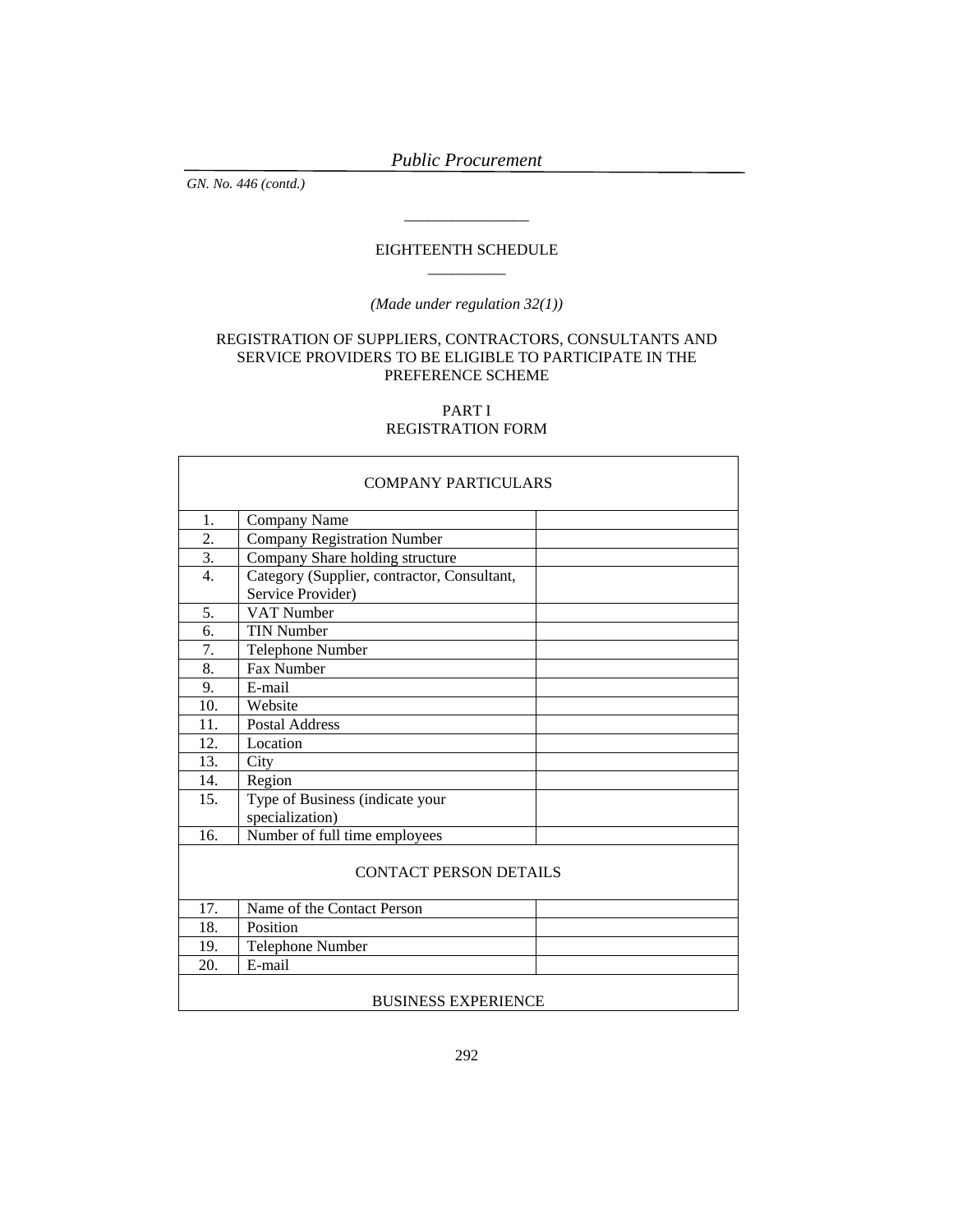| 21. | List tenders that you have participated in                    |  |
|-----|---------------------------------------------------------------|--|
|     | (give tender particulars and name of the<br>procuring entity) |  |
|     |                                                               |  |
| 22. | List contracts with their values (including                   |  |
|     | LPOs) you had won                                             |  |
| 23. | Other relevant information as per                             |  |
|     | registration for preference scheme                            |  |

# PART II LIST OF ATTACHMENTS

The following attachments are essential for appraisal, and you are required to ensure that the are all attached, failure of which your application may be rejected:

1.Copy of Certificate of incorporation/registration;

2.TIN Certificate;

3.VAT Registration certificate;

4.Valid Tax Compliance/ Exemption Certificate;

5.Original Bank Statement/ Bank reference of not more than three months from the date of application;

6.Copy of certificate of registration with relevant bodies;

7.Business/ Company profile;

8.Evidence of having paid the non-refundable fee for the Application Form (which is Tshs.  $5,000/=$ );

9.Copies of Annual Return forms, where applicable.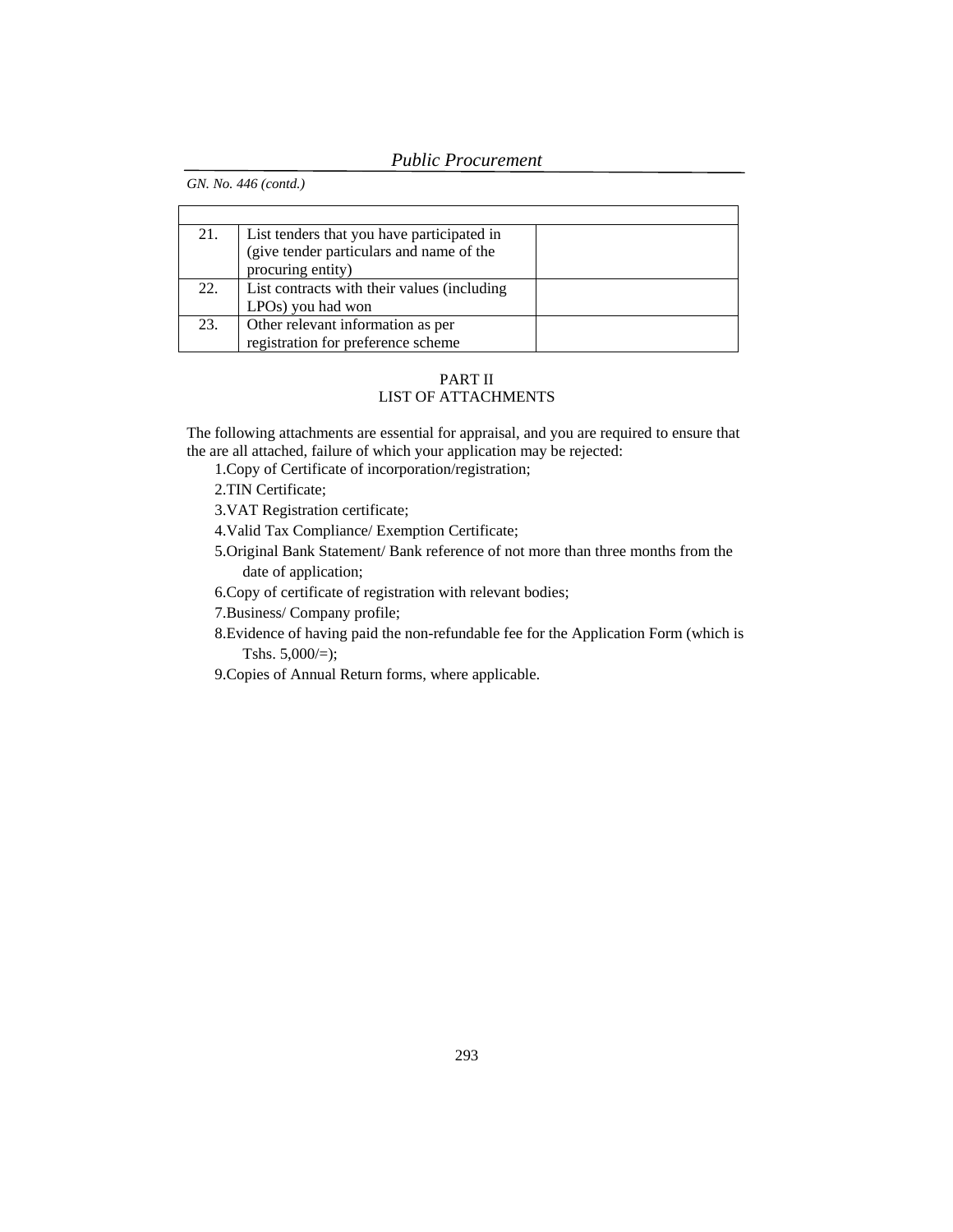*GN. No. 446 (contd.)* 

### NINETEENTH SCHEDULE \_\_\_\_\_\_\_\_\_\_\_\_\_

\_\_\_\_\_\_\_\_\_\_\_\_\_

*(Made under regulation 41(2))* 

# **TENDER SECURING DECLARATION FORM**

### **1. Bid-Securing Declaration**

Date: *[insert date (as day, month and year)]* Bid No.: *[insert number of bidding process]* Alternative No.: *[insert identification No if this is a Bid for an alternative]*

#### To: *[insert complete name of Procuring Entity]*

We, the undersigned, declare that:

We understand that, according to your conditions, bids must be supported by a Bid-Securing Declaration.

We accept that we will automatically be suspended from being eligible for bidding in any contract with the Purchaser for the period of time of *[insert number of months or years]* starting on *[insert date],* if we are in breach of our obligation(s) under the bid conditions, because we:

- (a) have withdrawn our Bid during the period of bid validity specified in the Form of Bid; or
- (b) having been notified of the acceptance of our Bid by the Purchaser during the period of bid validity, (i) fail or refuse to execute the Contract, if required, or (ii) fail or refuse to furnish the Performance Security, in accordance with the ITB.

We understand this Bid Securing Declaration shall expire if we are not the successful Bidder, upon the earlier of (i) our receipt of your notification to us of the name of the successful Bidder; or (ii) twenty-eight days after the expiration of our Bid.

Signed: *[insert signature of person whose name and capacity are shown]* In the capacity of *[insert legal capacity of person signing the Bid Securing Declaration]*

Name: *[insert complete name of person signing the Bid Securing Declaration]*

Duly authorized to sign the bid for and on behalf of: *[insert complete name of Bidder]*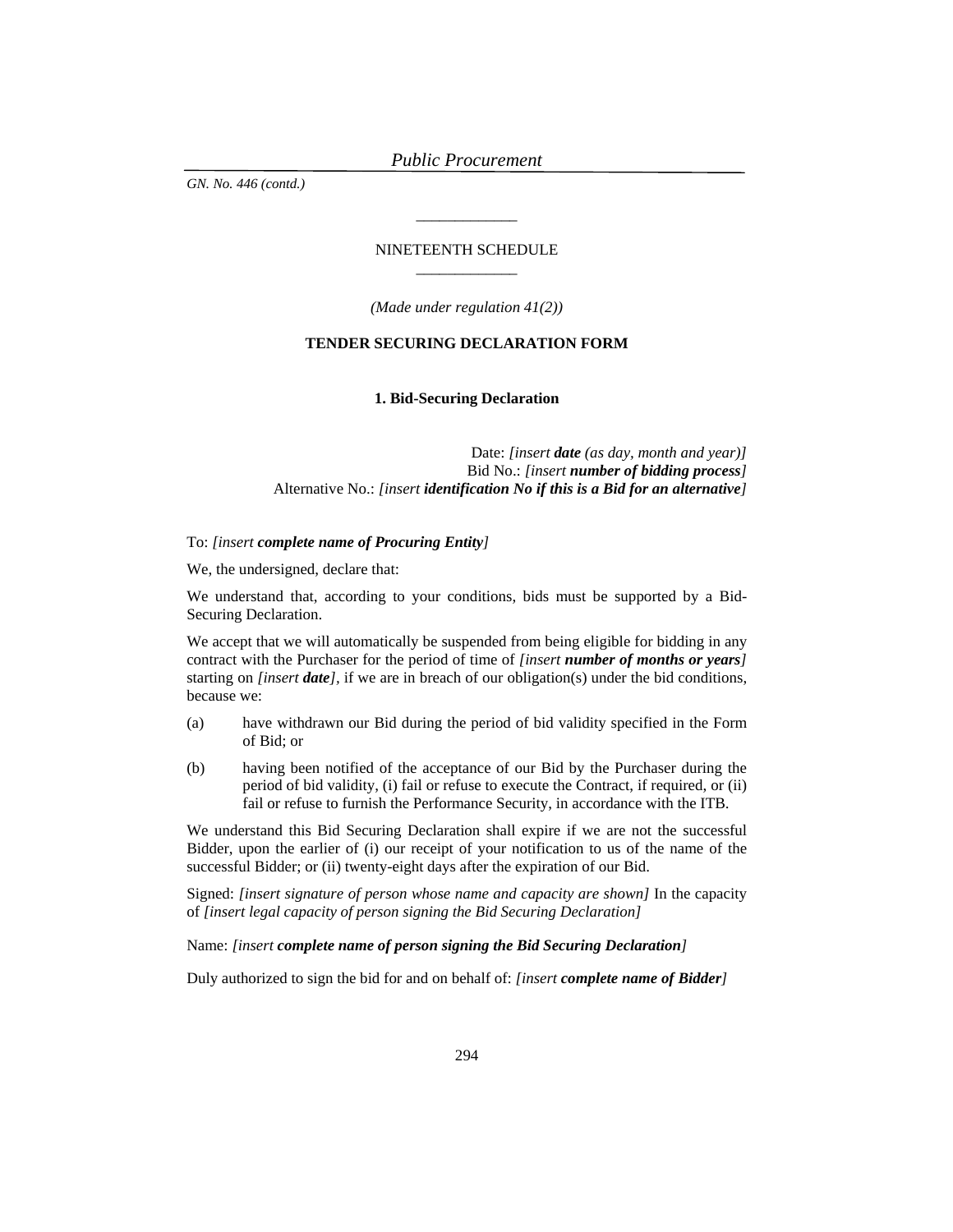*GN. No. 446 (contd.)* 

Dated on \_\_\_\_\_\_\_\_\_\_\_\_\_ day of \_\_\_\_\_\_\_\_\_\_\_\_\_\_\_\_\_\_\_\_\_, \_\_\_\_\_\_\_\_\_\_ *[insert date of signing]* 

Corporate Seal (where appropriate)

### **2.Bid Security (Bank Guarantee)**

*[If required, the Bank/Bidder shall fill in this Bank Guarantee form in accordance with the instructions indicated in brackets .]*

*[insert bank's name, and address of issuing branch or office]* 

**Beneficiary:** *[insert name and address of Employer]* 

**Date:***[insert date]*

**BID GUARANTEE No.:***[insert number]*

*\_\_\_\_\_\_\_\_\_\_\_\_\_\_\_\_\_\_\_\_\_\_\_\_\_\_\_\_\_\_\_\_* 

We have been informed that *[insert name of the Bidder; if a joint venture, list complete legal names of partners]* (hereinafter called "the Bidder") has submitted to you its bid dated *[insert date]* (hereinafter called "the Bid") for the execution of *[insert name of Contract]* under Invitation for Bids No. *[insert IFB number]* ("the IFB").

Furthermore, we understand that, according to your conditions, Bids must be supported by a Bid Guarantee.

At the request of the Bidder, we *[insert name of bank]* hereby irrevocably undertake to pay you any sum or sums not exceeding in total an amount of *[insert amount in figures expressed in the currency of the Purchaser's Country or the equivalent amount in an international freely convertible currency]* (*[insert amount in words]*) upon receipt by us of your first demand in writing accompanied by a written statement stating that the Bidder is in breach of its obligation(s) under the bid conditions, because the Bidder:

- (a) has withdrawn its Bid during the period of bid validity specified by the Bidder in the Form of Bid; or
- (b) does not accept the correction of errors in accordance with the Instructions to Bidders (hereinafter "the ITB") of the IFB; or
- (c) having been notified of the acceptance of its Bid by the Employer during the period of bid validity, (i) fails or refuses to execute the Contract Form,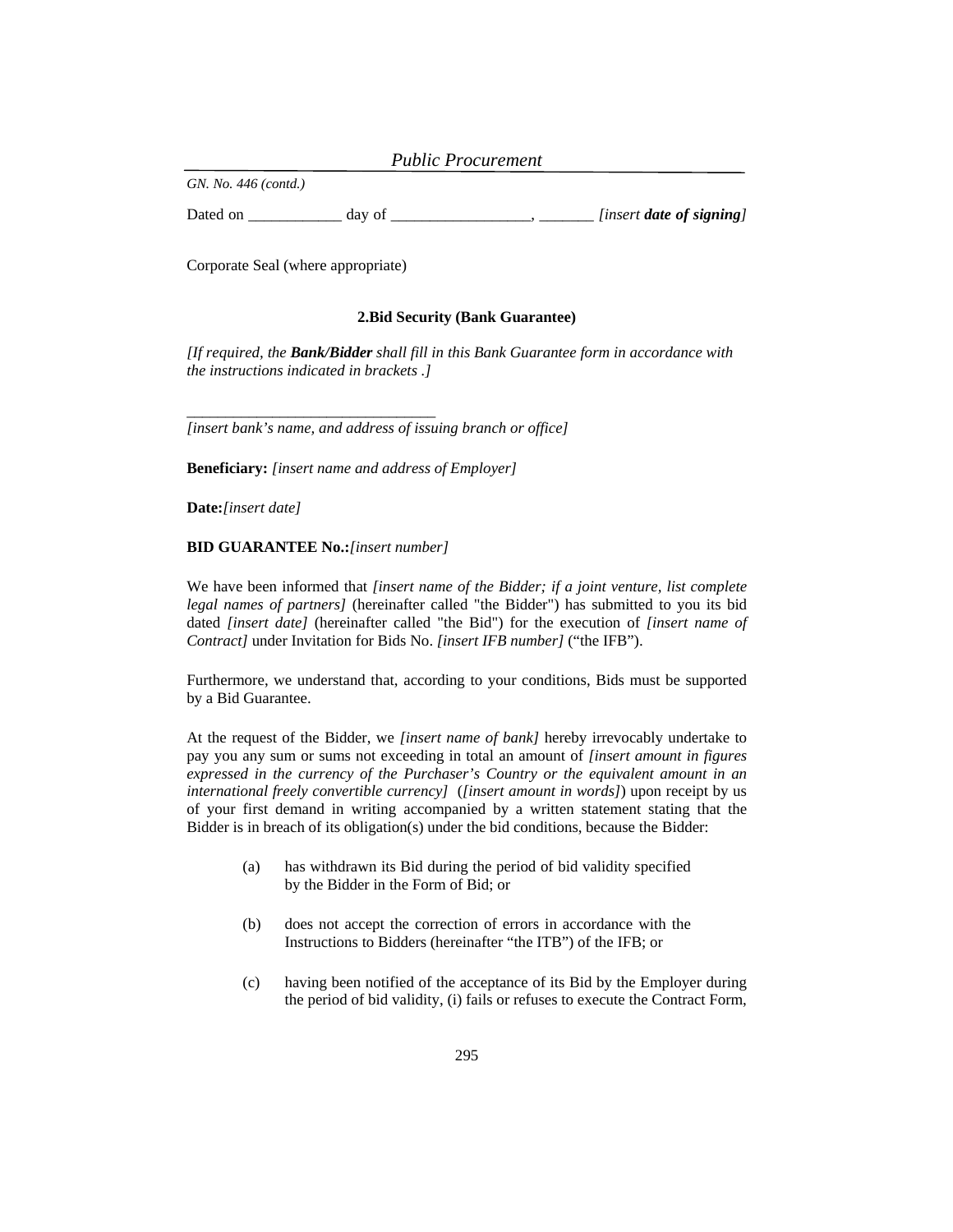if required, or (ii) fails or refuses to furnish the Performance Security, in accordance with the ITB.

This Guarantee shall expire: (a) if the Bidder is the successful bidder, upon our receipt of copies of the Contract signed by the Bidder and of the Performance Security issued to you by the Bidder; or (b) if the Bidder is not the successful bidder, upon the earlier of (i) our receipt of a copy of your notification to the Bidder that the Bidder was unsuccessful, or (ii) twenty-eight days after the expiration of the Bidder's Bid.

Consequently, any demand for payment under this Guarantee must be received by us at the office on or before that date.

*[signature(s) of authorized representative(s) ]* 

**\_\_\_\_\_\_\_\_\_\_\_\_\_\_\_\_\_\_\_\_\_\_\_\_\_\_\_\_\_** 

## *3.Form of Bid Security (Bid Bond)*

*[If required, the Surety/Bidder shall fill in this Bid Bond Form in accordance with the instructions indicated in brackets.]*

BOND NO. *[insert Bond number]* 

BY THIS BOND *[insert name of Bidder; if joint venture, insert complete legal names of partners]* as Principal (hereinafter called "the Principal"), and *[insert name, legal title, and address of Surety],* **authorized to transact business in** *[insert name of country of Employer],* as Surety (hereinafter called "the Surety"), are held and firmly bound unto *[insert name of Employer]* as Obligee (hereinafter called "the Employer") in the sum of *[insert amount in figures expressed in the currency of the Purchaser's Country or the equivalent amount in an international freely convertible currency] [insert amount in words]*, for the payment of which sum, well and truly to be made, we, the said Principal and Surety, bind ourselves, our successors and assigns, jointly and severally, firmly by these presents.

WHEREAS the Principal has submitted a written Bid to the Employer dated the *[number]* day of *[month], [year]*, for the construction of *[insert name of Contract]* (hereinafter called the "Bid").

NOW, THEREFORE, THE CONDITION OF THIS OBLIGATION is such that if the Principal: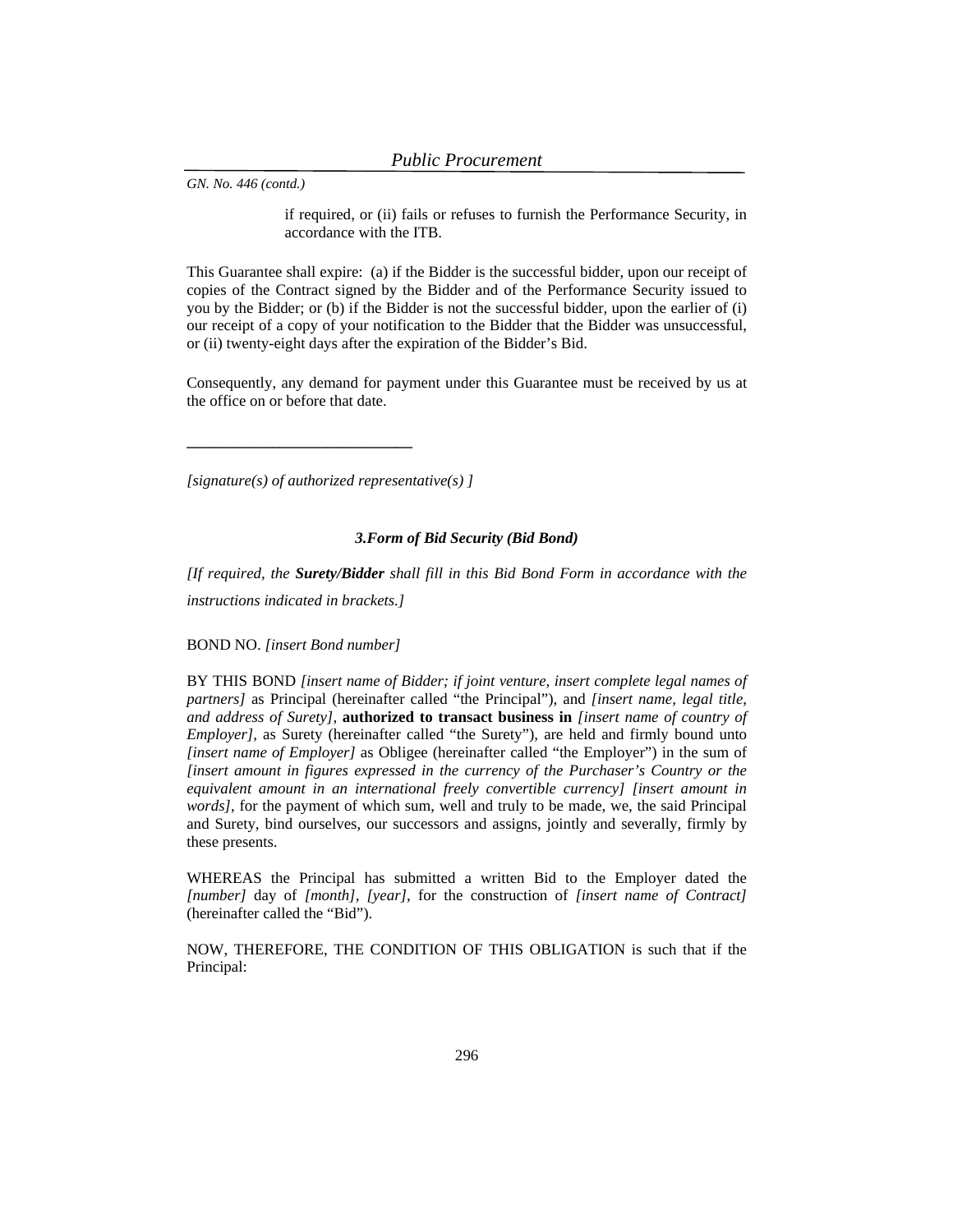- (1) withdraws its Bid during the period of bid validity specified in the Form of Bid; or
- (2) refuses to accept the correction of its Bid Price, pursuant to ITB Sub-Clause 27.2; or
- (3) having been notified of the acceptance of its Bid by the Employer during the period of Bid validity;
	- (a) fails or refuses to execute the Form of Agreement in accordance with the Instructions to Bidders, if required; or
	- (b) fails or refuses to furnish the Performance Security in accordance with the Instructions to Bidders;

then the Surety undertakes to immediately pay to the Employer up to the above amount upon receipt of the Employer's first written demand, without the Employer having to substantiate its demand, provided that in its demand the Employer shall state that the demand arises from the occurrence of any of the above events, specifying which event(s) has occurred.

The Surety hereby agrees that its obligation shall remain in full force and affect up to and including the date 28 days after the date of expiration of the Bid validity as stated in the Invitation to Bid or extended by the Employer at any time prior to this date, notice of which extension(s) to the Surety being hereby waived.

IN TESTIMONY WHEREOF, the Principal and the Surety have caused these presents to be executed in their respective names this *[insert number]* day of *[month], [year]*

| Principal:                                                   | Surety: | Corporate Seal (where appropriate)                                       |
|--------------------------------------------------------------|---------|--------------------------------------------------------------------------|
| [insert signature(s) of authorized]<br>$representative(s)$ ] |         | $f$ <i>insert signature(s)</i> of <i>authorized</i><br>representative(s) |
|                                                              |         |                                                                          |

*[insert printed name and title] [insert printed name and title]* 

 $\overline{a}$ 

### *4.Performance Bank Guarantee [Unconditional]*

[The **bank/successful Bidder** providing the Guarantee shall fill in this form in accordance with the instructions indicated in brackets, if the Employer requires this type of security.]

*[insert bank's name, and address of issuing branch or office]*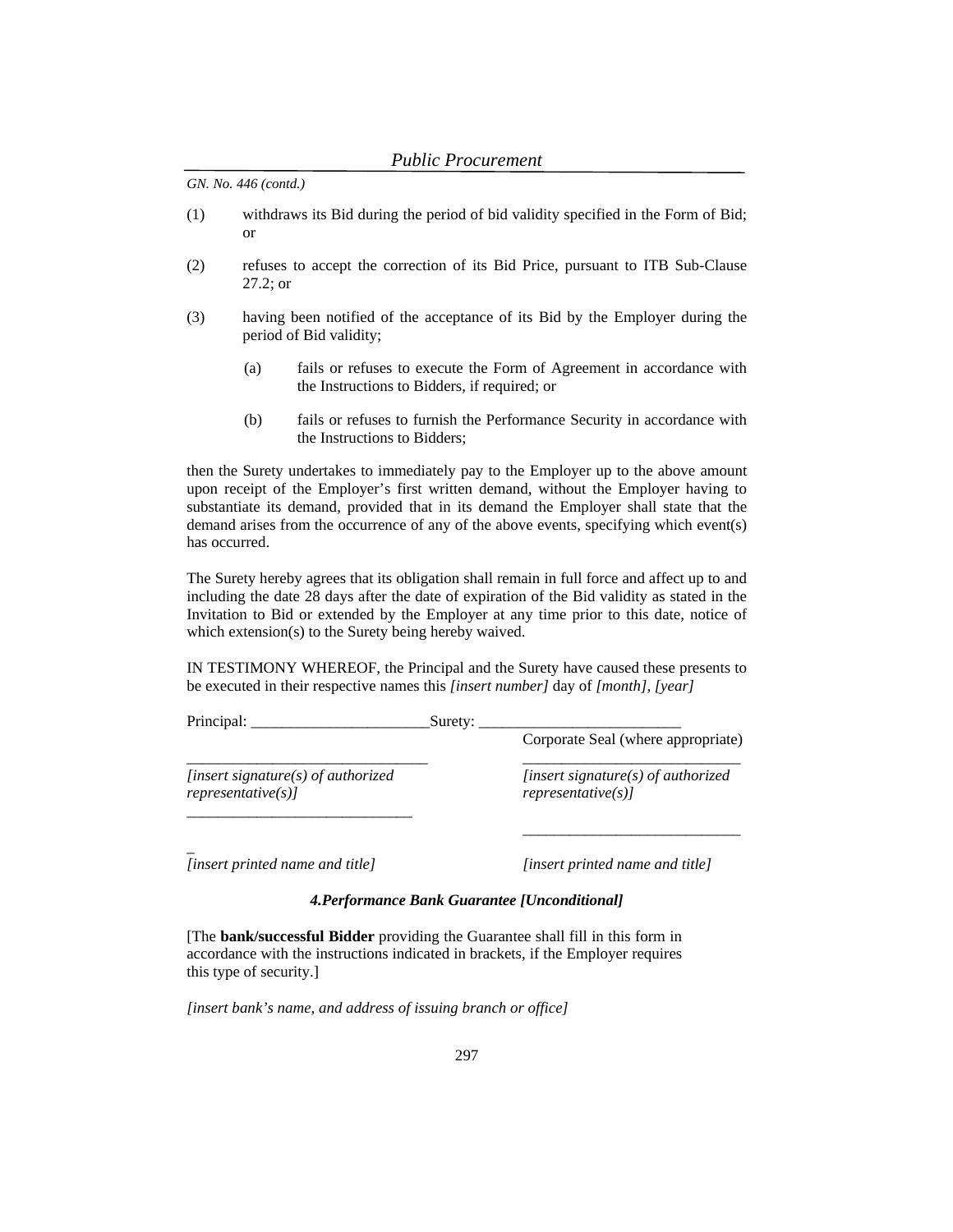#### **Beneficiary:***[insert name and address of Employer]*

**Date:***[insert date]*

#### **PERFORMANCE GUARANTEE No.:***[insert Performance Guarantee number]*

We have been informed that *[insert name of Contractor]* (hereinafter called "the Contractor") has entered into Contract No. *[insert reference number of the Contract]*  dated with you, for the execution of *[insert name of Contract and brief description of Works]* (hereinafter called "the Contract").

Furthermore, we understand that, according to the conditions of the Contract, a performance guarantee is required.

At the request of the Contractor, we *[insert name of Bank]* hereby irrevocably undertake to pay you any sum or sums not exceeding in total an amount of *[insert amount in figures]* (*[insert amount in words])*, such sum being payable in the types and proportions of currencies in which the Contract Price is payable, upon receipt by us of your first demand in writing accompanied by a written statement stating that the Contractor is in breach of its obligation(s) under the Contract, without your needing to prove or to show grounds for your demand or the sum specified therein.

This guarantee shall expire no later than twenty-eight days from the date of issuance of the Taking-Over Certificate, calculated based on a copy of such Certificate which shall be provided to us, or on the [*insert number* day of *[insert month], [insert year],* whichever occurs first. Consequently, any demand for payment under this guarantee must be received by us at this office on or before that date.

 *[signature(s) of an authorized representative(s) of the Bank]*

#### *5.Performance Bond*

*[The Surety/successful Bidder providing the Bond shall fill in this form in accordance with the instructions indicated in brackets, if the Employer requires this type of security]*

By this Bond, *[insert name and address of Contractor]* as Principal (hereinafter called "the Contractor") and *[insert name, legal title, and address of surety, bonding company, or insurance company]* as Surety (hereinafter called "the Surety"), are held and firmly bound unto *[insert name and address of Employer]* as Obligee (hereinafter called "the Employer") in the amount of *[insert amount of Bond] [insert amount of Bond in words]*, for the payment of which sum well and truly to be made in the types and proportions of currencies in which the Contract Price is payable, the Contractor and the Surety bind themselves, their heirs, executors, administrators, successors, and assigns, jointly and severally, firmly by these presents.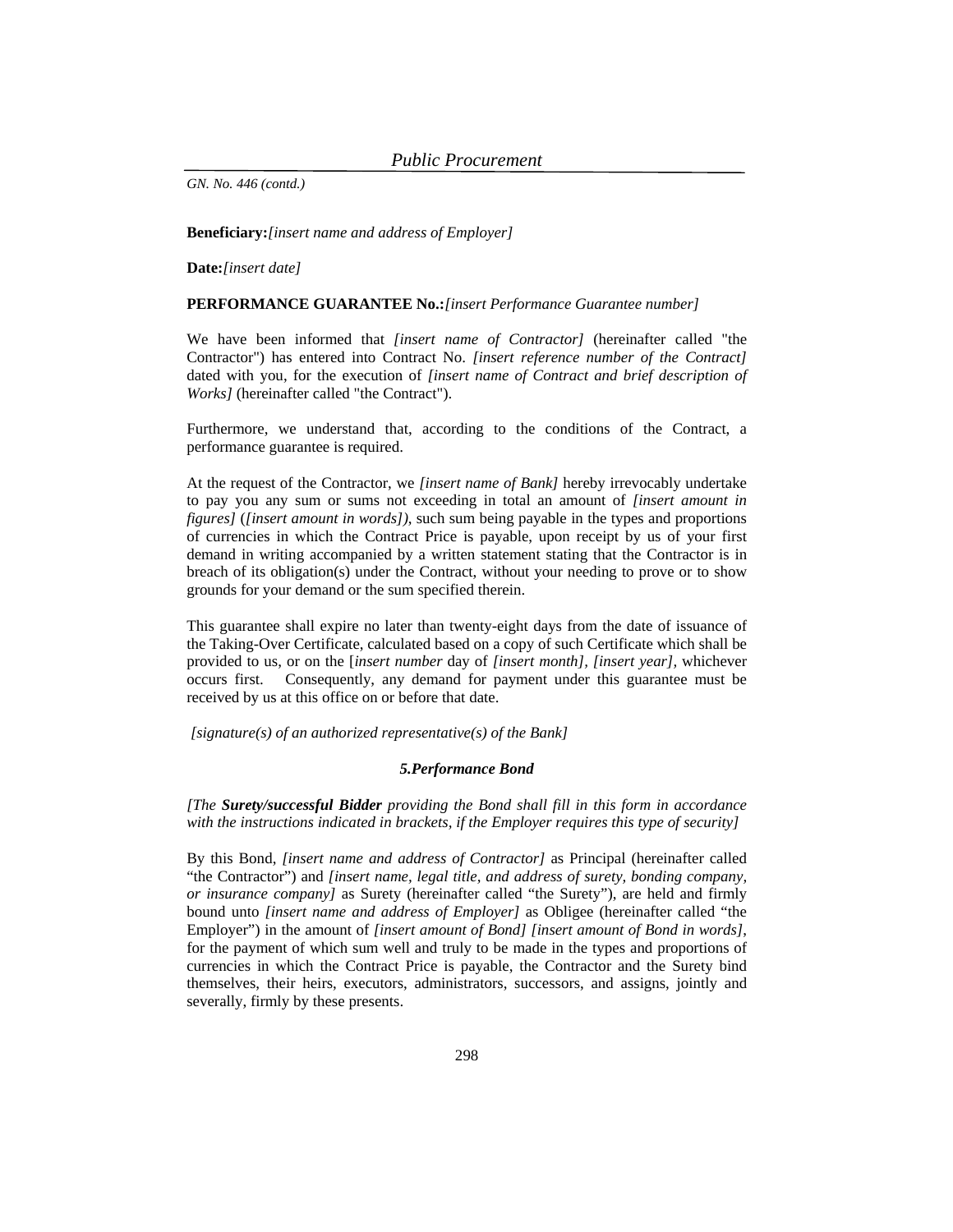Whereas the Contractor has entered into a Contract with the Employer dated the *[insert number]* day of *[insert month]*, *[insert year]* for *[insert name of Contract]* in accordance with the documents, plans, specifications, and amendments thereto, which to the extent herein provided for, are by reference made part hereof and are hereinafter referred to as the Contract.

Now, therefore, the Condition of this Obligation is such that, if the Contractor shall promptly and faithfully perform the said Contract (including any amendments thereto), then this obligation shall be null and void; otherwise it shall remain in full force and effect. Whenever the Contractor shall be, and declared by the Employer to be, in default under the Contract, the Employer having performed the Employer's obligations thereunder, the Surety may promptly remedy the default, or shall promptly:

- (1) complete the Contract in accordance with its terms and conditions; or
- (2) obtain a Bid or bids from qualified bidders for submission to the Employer for completing the Contract in accordance with its terms and conditions, and upon determination by the Employer and the Surety of the lowest responsive Bidder, arrange for a Contract between such Bidder and Employer and make available as work progresses (even though there should be a default or a succession of defaults under the Contract or Contracts of completion arranged under this paragraph) sufficient funds to pay the cost of completion less the balance of the Contract Price; but not exceeding, including other costs and damages for which the Surety may be liable hereunder, the amount set forth in the first paragraph hereof. The term "Balance of the Contract Price," as used in this paragraph, shall mean the total amount payable by the Employer to the Contractor under the Contract, less the amount properly paid by the Employer to the Contractor; or
- (3) pay the Employer the amount required by the Employer to complete the Contract in accordance with its terms and conditions up to a total not exceeding the amount of this Bond.

The Surety shall not be liable for a greater sum than the specified penalty of this Bond.

Any suit under this Bond must be instituted before the expiration of one year from the date of issuance of the Certificate of Completion.

No right of action shall accrue on this Bond to or for the use of any person or corporation other than the Employer named herein or the heirs, executors, administrators, successors, and assigns of the Employer.

In testimony whereof, the Contractor has hereunto set its hand and affixed its seal, and the Surety has caused these presents to be sealed with its corporate seal duly attested by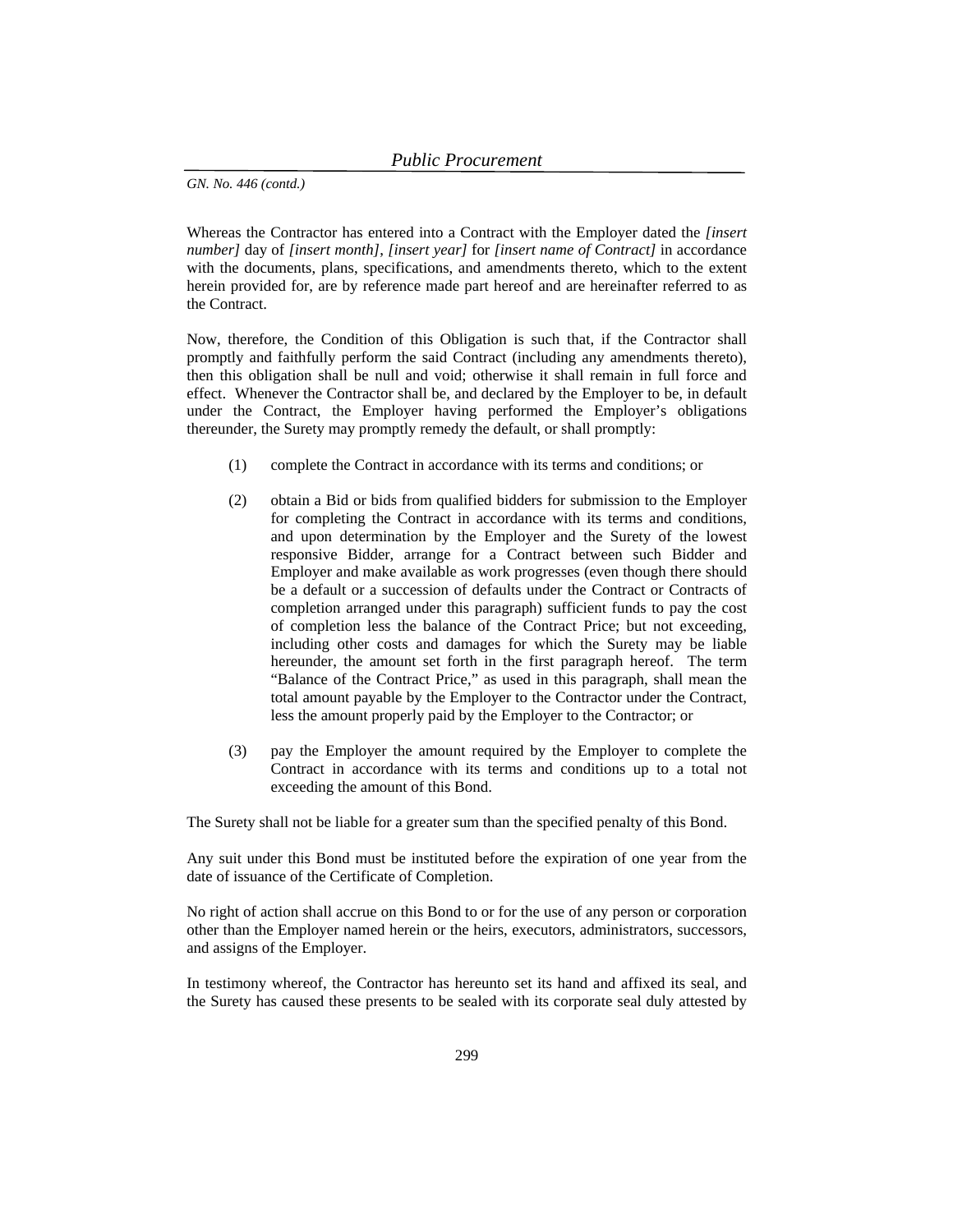the signature of its legal representative, this *[insert day]* day of *[insert month]*, *[insert year]*.

Signed by *[insert signature(s) of authorized representative(s) ]* on behalf of *[name of Contractor]* in the capacity of *[insert title(s)]*

In the presence of *[insert name and signature of witness]* Date *[insert date]*

Signed by *[insert signature(s) of authorized representative(s) of Surety]* on behalf of *[name of Surety ]* in the capacity of *[insert title(s)]*

In the presence of *[insert name and signature of witness]* Date *[insert date]*

### **6. Bank Guarantee for Advance Payment**

 *[Bank's Name, and Address of Issuing Branch or Office]* 

**Beneficiary:** \_\_\_\_\_\_\_\_\_\_\_\_\_\_\_\_\_\_\_ *[Name and Address of Employer]*  Date:

### **ADVANCE PAYMENT GUARANTEE No.:**

We have been informed that *[name of Contractor]* (hereinafter called "the Contractor") has entered into Contract No. *[reference number of the contract]* dated with you, for the execution of *[name of contract and brief description of Works]* (hereinafter called "the Contract").

Furthermore, we understand that, according to the conditions of the Contract, an advance payment in the sum *[amount in figures]* (\_\_\_\_\_\_*) [amount in words]* is to be made against an advance payment guarantee.

At the request of the Contractor, we *[name of Bank]* hereby irrevocably undertake to pay you any sum or sums not exceeding in total an amount of *[amount in figures]* ( ) *[amount in words]* upon receipt by us of your first demand in writing accompanied by a written statement stating that the Contractor is in breach of its obligation under the Contract because the Contractor used the advance payment for purposes other than the costs of mobilization in respect of the Works.

It is a condition for any claim and payment under this guarantee to be made that the advance payment referred to above must have been received by the Contractor on its account number \_\_\_\_\_\_\_\_\_\_\_ at \_\_\_\_\_\_\_\_\_\_\_\_\_\_\_\_\_ *[name and address of Bank]*.